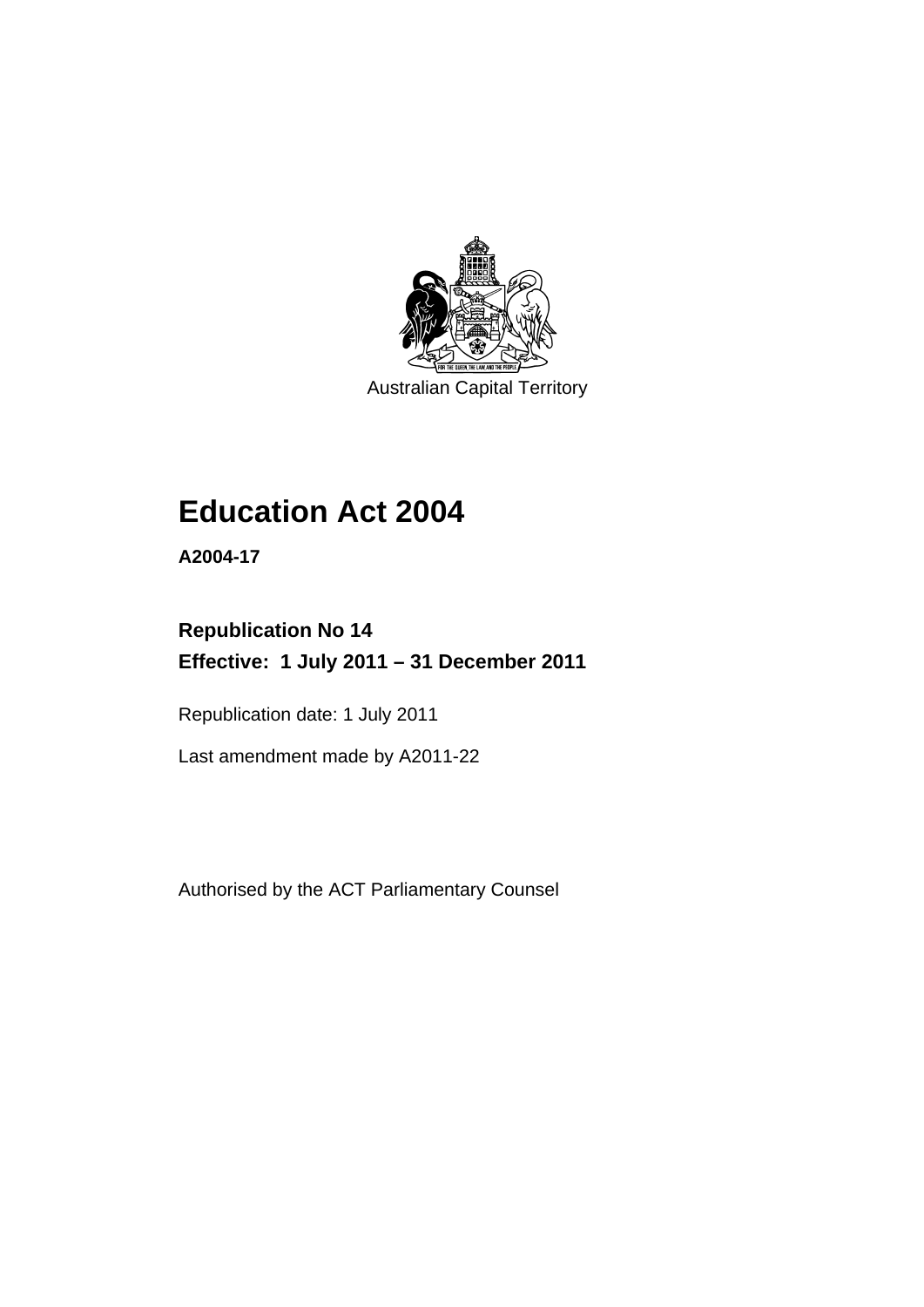# **About this republication**

#### **The republished law**

This is a republication of the *Education Act 2004* (including any amendment made under the *Legislation Act 2001*, part 11.3 (Editorial changes)) as in force on 1 July 2011*.* It also includes any commencement, amendment, repeal or expiry affecting this republished law to 1 July 2011.

The legislation history and amendment history of the republished law are set out in endnotes 3 and 4.

#### **Kinds of republications**

The Parliamentary Counsel's Office prepares 2 kinds of republications of ACT laws (see the ACT legislation register at www.legislation.act.gov.au):

- authorised republications to which the *Legislation Act 2001* applies
- unauthorised republications.

The status of this republication appears on the bottom of each page.

#### **Editorial changes**

The *Legislation Act 2001*, part 11.3 authorises the Parliamentary Counsel to make editorial amendments and other changes of a formal nature when preparing a law for republication. Editorial changes do not change the effect of the law, but have effect as if they had been made by an Act commencing on the republication date (see *Legislation Act 2001*, s 115 and s 117). The changes are made if the Parliamentary Counsel considers they are desirable to bring the law into line, or more closely into line, with current legislative drafting practice.

This republication does not include amendments made under part 11.3 (see endnote 1).

#### **Uncommenced provisions and amendments**

If a provision of the republished law has not commenced, the symbol  $\mathbf{U}$  appears immediately before the provision heading. Any uncommenced amendments that affect this republished law are accessible on the ACT legislation register (www.legislation.act.gov.au). For more information, see the home page for this law on the register.

#### **Modifications**

If a provision of the republished law is affected by a current modification, the symbol  $\mathbf{M}$ appears immediately before the provision heading. The text of the modifying provision appears in the endnotes. For the legal status of modifications, see the *Legislation Act 2001*, section 95.

#### **Penalties**

At the republication date, the value of a penalty unit for an offence against this law is \$110 for an individual and \$550 for a corporation (see *Legislation Act 2001*, s 133).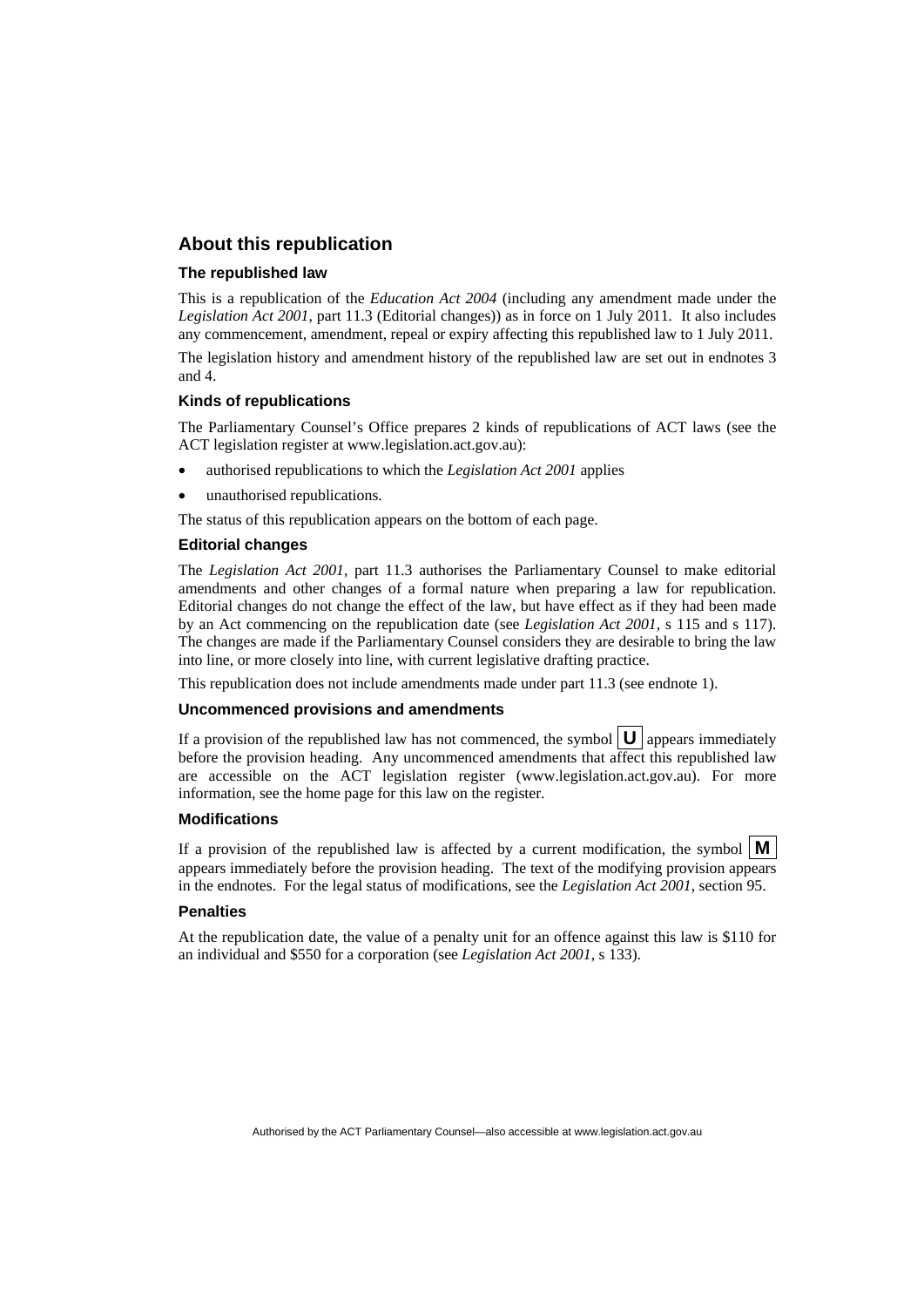

# **Education Act 2004**

# **Contents**

Page

| <b>Chapter 1</b> | <b>General</b>                                        |            |
|------------------|-------------------------------------------------------|------------|
| <b>Part 1.1</b>  | <b>Preliminary</b>                                    |            |
| 1                | Name of Act                                           | 2          |
| 3                | Dictionary                                            | 2          |
| 4                | <b>Notes</b>                                          | 2          |
| 5                | Offences against Act-application of Criminal Code etc | 3          |
| 6                | Meaning of <i>parent</i> and <i>carer</i>             | 3          |
| <b>Part 1.2</b>  | <b>General principles and objects</b>                 |            |
| 7                | General principles of Act                             | 4          |
| 8                | Main objects of Act                                   | 5          |
| R <sub>14</sub>  | Education Act 2004                                    | contents 1 |
| 01/07/11         | Effective: 01/07/11-31/12/11                          |            |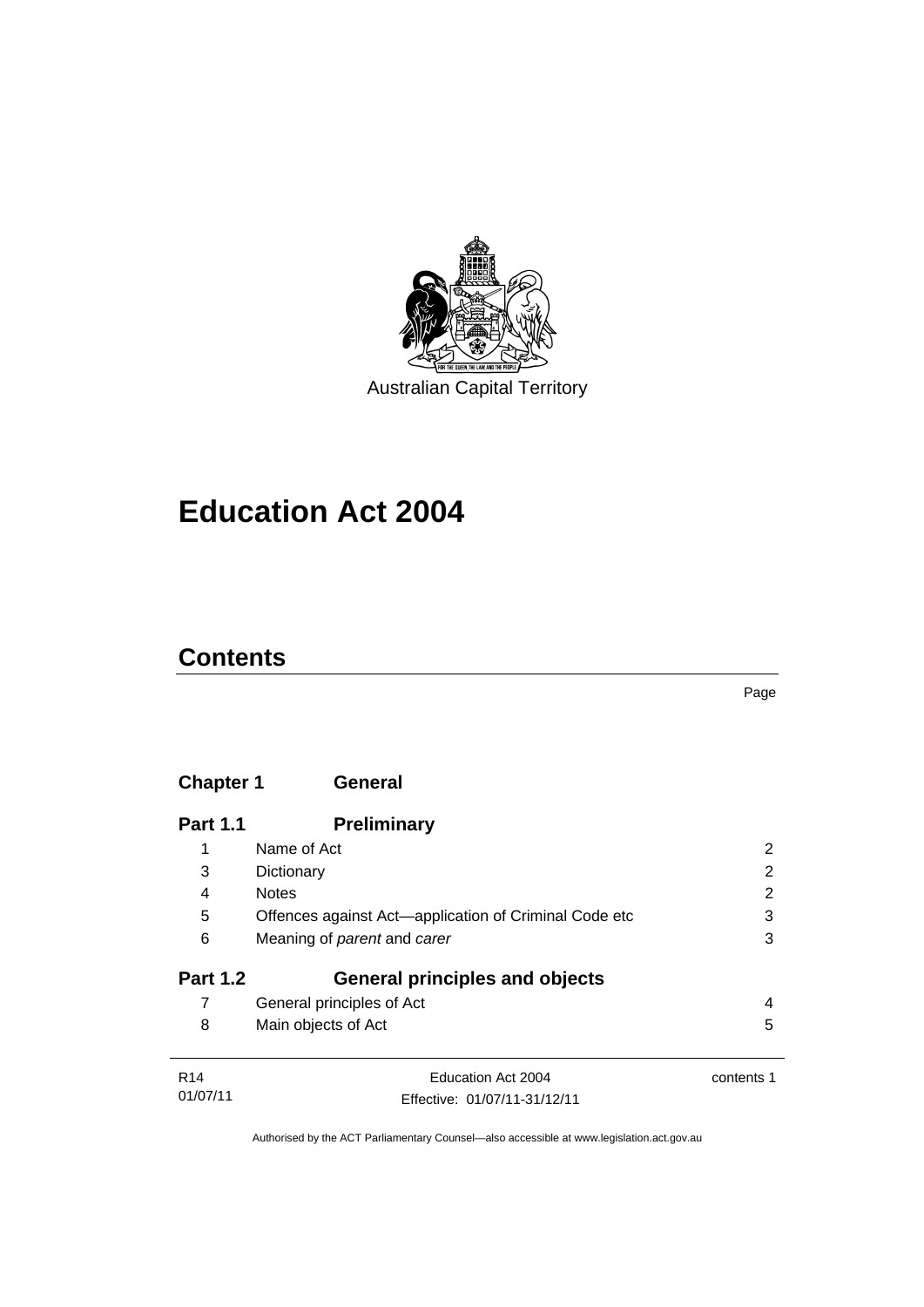## **Contents**

|                  |                                                                             | Page            |
|------------------|-----------------------------------------------------------------------------|-----------------|
| <b>Chapter 2</b> | <b>Compulsory education</b>                                                 |                 |
| <b>Part 2.1</b>  | Preliminary-ch 2                                                            |                 |
| 9                | Meaning of compulsory education age-ch 2                                    | 7               |
| 9A               | Meaning of education course and education provider-Act                      | $\overline{7}$  |
| 9B               | Meaning of completes year 10-Act                                            | 8               |
| 9C               | Meaning of completes year 12-Act                                            | 9               |
| 9D               | Guidelines-certain director-general functions                               | 11              |
| <b>Part 2.2</b>  | <b>Compulsory education requirements</b>                                    |                 |
| Division 2.2.1   | Enrolment, registration and attendance requirements                         |                 |
| 10               | Child of compulsory education age—enrolment and registration<br>requirement | 12              |
| 10A              | Child of compulsory education age-school attendance requirement             | 13              |
| Division 2.2.2   | <b>Participation requirement</b>                                            |                 |
| 10B              | Meaning of participates in education course-div 2.2.2                       | 14              |
| 10C              | Meaning of full-time participation in education course-div 2.2.2            | 15              |
| 10D              | Child of compulsory education age-participation requirement                 | 15              |
| 11               | Participation requirement-absence                                           | 16              |
| 11A              | Participation requirement-suspension                                        | 17              |
| 11B              | Participation requirement-exclusion                                         | 17              |
| Division 2.2.3   | <b>Information requirement</b>                                              |                 |
| 11C              | Giving information notice                                                   | 18              |
| 11D              | Contents of information notice                                              | 18              |
| 11E              | Extension of time for compliance with information notice                    | 19              |
| 11F              | Revocation of information notice on compliance                              | 19              |
| <b>Part 2.3</b>  | <b>Exemption certificates</b>                                               |                 |
| 11G              | Meaning of full-time participation requirement-pt 2.3                       | 20              |
| 11H              | Exemption certificate-application                                           | 20              |
| 12               | Exemption certificate—requirement for further information                   | 21              |
| 12A              | Exemption certificate-issue                                                 | 21              |
| 12B              | Exemption certificate-form                                                  | 22              |
| 12C              | Exemption certificate-conditions                                            | 23              |
| contents 2       | Education Act 2004                                                          | R <sub>14</sub> |
|                  | Effective: 01/07/11-31/12/11                                                | 01/07/11        |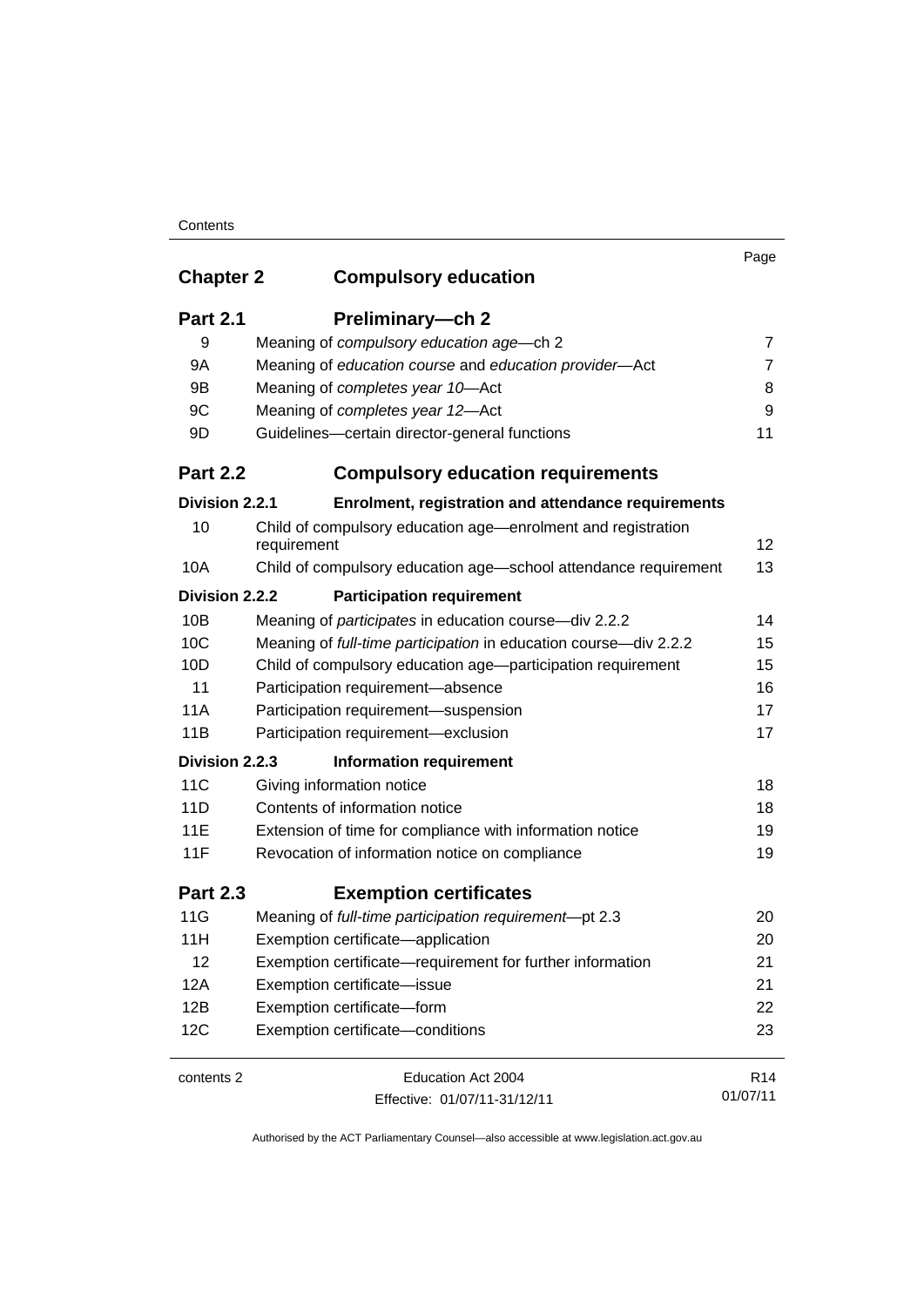|                 |                                                                                    | Contents |
|-----------------|------------------------------------------------------------------------------------|----------|
|                 |                                                                                    | Page     |
| 12D             | Exemption certificate-duration                                                     | 23       |
| 13              | Exemption certificate-revocation                                                   | 23       |
| <b>Part 2.4</b> | After year 10—training and employment<br>alternatives                              |          |
| Division 2.4.1  | Definitions-pt 2.4                                                                 |          |
| 13A             | Meaning of training alternative and training alternative provider-Act              | 24       |
| 13B             | Meaning of employment alternative-Act                                              | 25       |
| 13C             | Meaning of full-time participation in training or employment<br>alternative-pt 2.4 | 25       |
| Division 2.4.2  | Approval to participate in training and employment<br>alternatives                 |          |
| 13D             | Approval statement-application                                                     | 26       |
| 14              | Approval statement-requirement for further information                             | 27       |
| 14A             | Approval statement-issue                                                           | 27       |
| 14B             | Approval statement-form                                                            | 28       |
| 14C             | Approval statement-conditions                                                      | 29       |
| 14D             | Approval statement-compliance requirement                                          | 30       |
| 15              | Approval statement-duration                                                        | 31       |
| 15A             | Approval statement-revocation                                                      | 31       |
| 15B             | Return to education while approval statement in force                              | 31       |
| Division 2.4.3  | Training and employment alternatives-deemed<br>participation                       |          |
| 15C             | Training and employment alternatives-absence                                       | 31       |
| 15D             | Training alternative-suspension                                                    | 32       |
| 16              | Training alternative-exclusion                                                     | 32       |
| 16A             | Employment alternative-termination                                                 | 33       |
| <b>Part 2.5</b> | <b>Compliance notices</b>                                                          |          |
| 16B             | Giving compliance notice                                                           | 34       |
| 16C             | Contents of compliance notice                                                      | 34       |
| 16D             | Extension of time for compliance with compliance notice                            | 35       |
| 17              | Revocation of compliance notice on compliance                                      | 35       |
|                 |                                                                                    |          |

| R <sub>14</sub> | Education Act 2004           | contents 3 |
|-----------------|------------------------------|------------|
| 01/07/11        | Effective: 01/07/11-31/12/11 |            |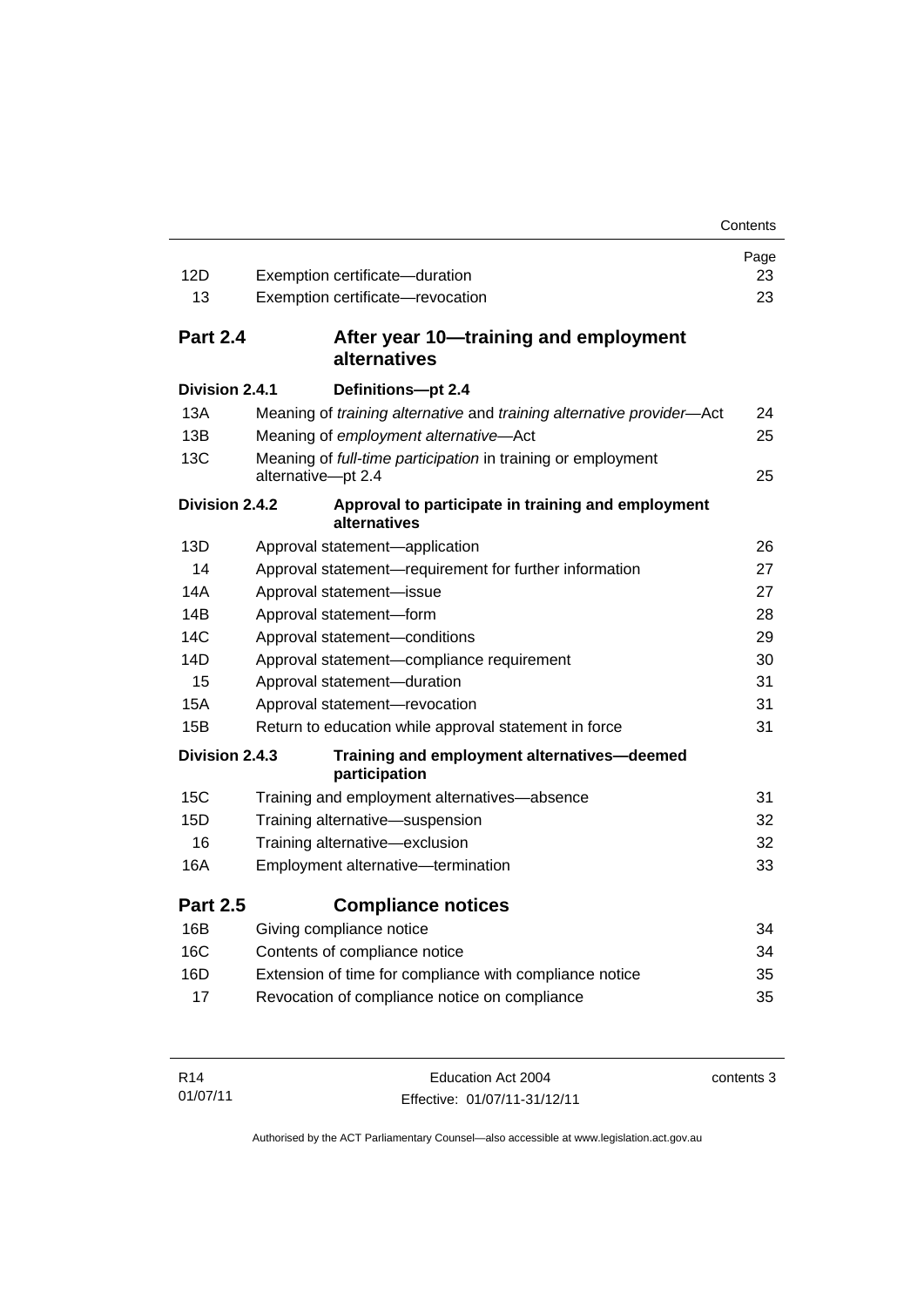|                  |                                                                               | Page |
|------------------|-------------------------------------------------------------------------------|------|
| <b>Part 2.6</b>  | Offences-parents                                                              |      |
| 17A              | Contravention of information and compliance notices                           | 36   |
| <b>Chapter 3</b> | <b>Government schools</b>                                                     |      |
|                  |                                                                               |      |
| <b>Part 3.1</b>  | <b>General</b>                                                                |      |
| 18               | Principles on which ch 3 based                                                | 37   |
| <b>Part 3.2</b>  | <b>Establishment and operation of government</b><br>schools                   |      |
| 20               | Establishing government schools etc                                           | 39   |
| 20A              | Independent committee                                                         | 42   |
| 20 <sub>B</sub>  | Impacts of closing or amalgamating schools                                    | 43   |
| 21               | Operation of government schools                                               | 45   |
| 22               | Investigation of complaints-government schools                                | 46   |
| 23               | Review of government school system                                            | 46   |
| 24               | Review of operation of government schools                                     | 46   |
| 25               | Reporting to parents-government schools                                       | 47   |
| 26               | Education to be free                                                          | 47   |
| 27               | Voluntary financial contributions                                             | 48   |
| 28               | Secular education                                                             | 48   |
| 29               | Religious education                                                           | 48   |
| 30               | Curriculum                                                                    | 49   |
| 31               | Approved educational courses for students at government schools               | 49   |
| <b>Part 3.3</b>  | Attendance at government schools                                              |      |
| 32               | Keeping of register of enrolments and attendances for government<br>schools   | 50   |
| 33               | Keeping records of enrolment and attendances for government<br>schools        | 50   |
| 34               | Inspection of register of enrolment and attendances for government<br>schools | 51   |
| 35               | Procedures to encourage school attendance at government schools               | 52   |
| 36               | Suspension, exclusion or transfer of student by director-general              | 52   |
|                  |                                                                               |      |

| contents 4 |  |
|------------|--|
|------------|--|

Education Act 2004 Effective: 01/07/11-31/12/11

R14 01/07/11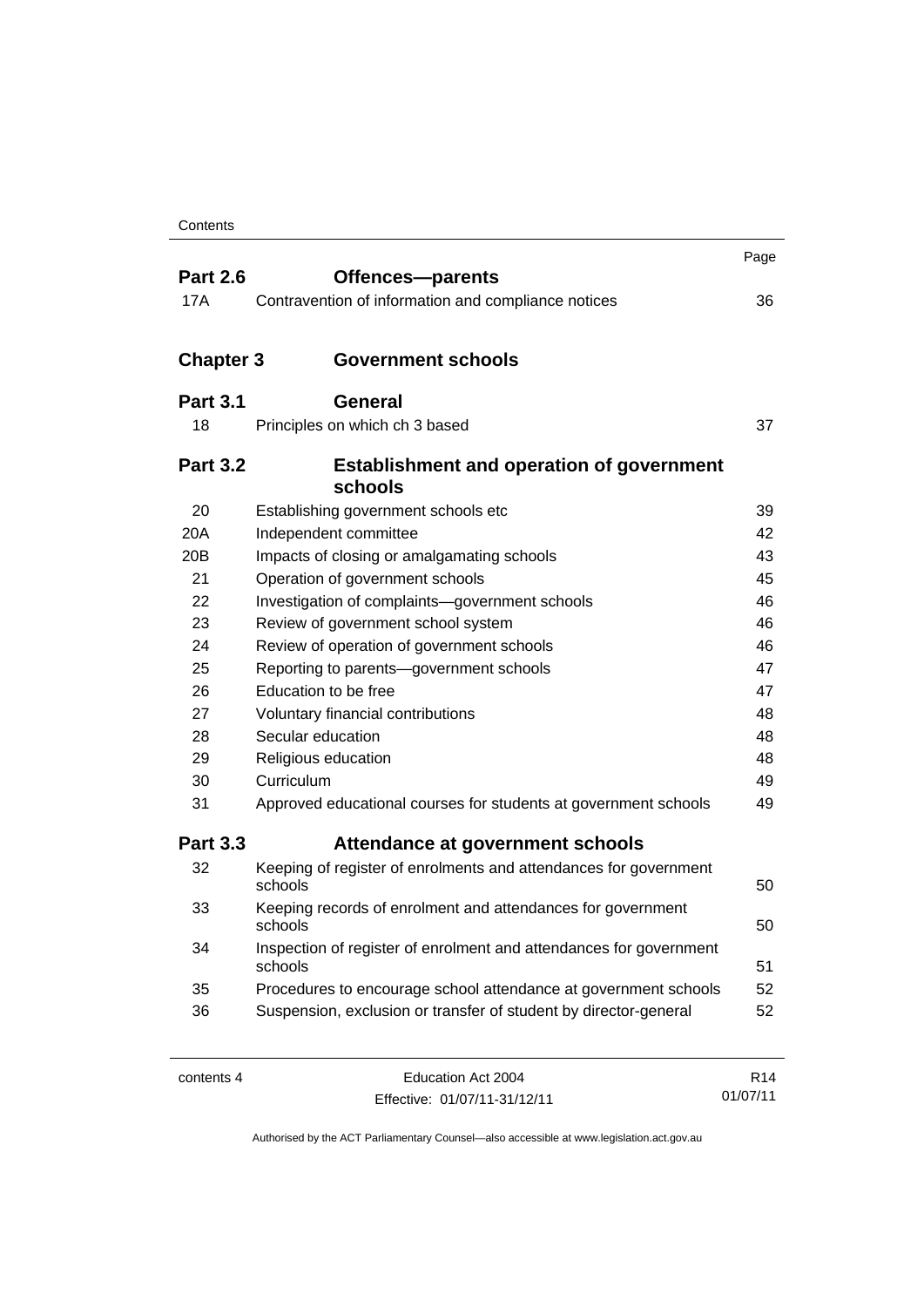|                             |               |                                                                                                           | Page       |
|-----------------------------|---------------|-----------------------------------------------------------------------------------------------------------|------------|
| <b>Part 3.4</b>             |               | School boards of government schools                                                                       |            |
| Division 3.4.1              |               | Interpretation                                                                                            |            |
| 37                          |               | Definitions for pt 3.4                                                                                    | 56         |
| Division 3.4.2              |               | <b>Establishment and membership</b>                                                                       |            |
| 38                          |               | Establishment of school boards                                                                            | 57         |
| 39                          |               | Functions of school boards etc.                                                                           | 57         |
| 40                          | circumstances | Declaration of parents and citizens associations in certain                                               | 58         |
| 41                          |               | Composition of school boards generally                                                                    | 59         |
| 42                          |               | Composition of school boards of small schools                                                             | 60         |
| 43                          |               | Composition of school boards of school-related institutions and other<br>schools in special circumstances | 62         |
| 44                          |               | Ending of appointment of members of school board                                                          | 64         |
| 45                          |               | Chairperson and deputy chairperson of school boards                                                       | 64         |
| 46                          |               | School boards to take part in selection of school principals                                              | 65         |
| Division 3.4.3              |               | Proceedings of school boards                                                                              |            |
| 47                          |               | Time and place of meetings of school boards                                                               | 65         |
| 48                          |               | Procedures governing proceedings of school boards                                                         | 65         |
| 49                          |               | Disclosure of interests by members of school boards                                                       | 67         |
| 49A                         |               | Protection of members of school boards                                                                    | 68         |
| Division 3.4.4              |               | <b>Financial matters</b>                                                                                  |            |
| 50                          |               | School boards to approve budgets                                                                          | 68         |
| 51                          |               | Application of money of school                                                                            | 69         |
| 52                          |               | School boards to approve financial statement and report                                                   | 69         |
| 53                          | report        | School boards to make available summaries of budget and annual                                            | 70         |
| <b>Part 3.5</b>             |               | <b>Government Schools Education Council</b>                                                               |            |
| Division 3.5.1              |               | <b>Establishment and membership</b>                                                                       |            |
| 54                          |               | Establishment of council (government)                                                                     | 71         |
| 55                          |               | Functions of council (government)                                                                         | 71         |
| 56                          |               | Membership of council (government)                                                                        | 71         |
| 57                          |               | Appointed members of council (government)                                                                 | 71         |
| R <sub>14</sub><br>01/07/11 |               | Education Act 2004<br>Effective: 01/07/11-31/12/11                                                        | contents 5 |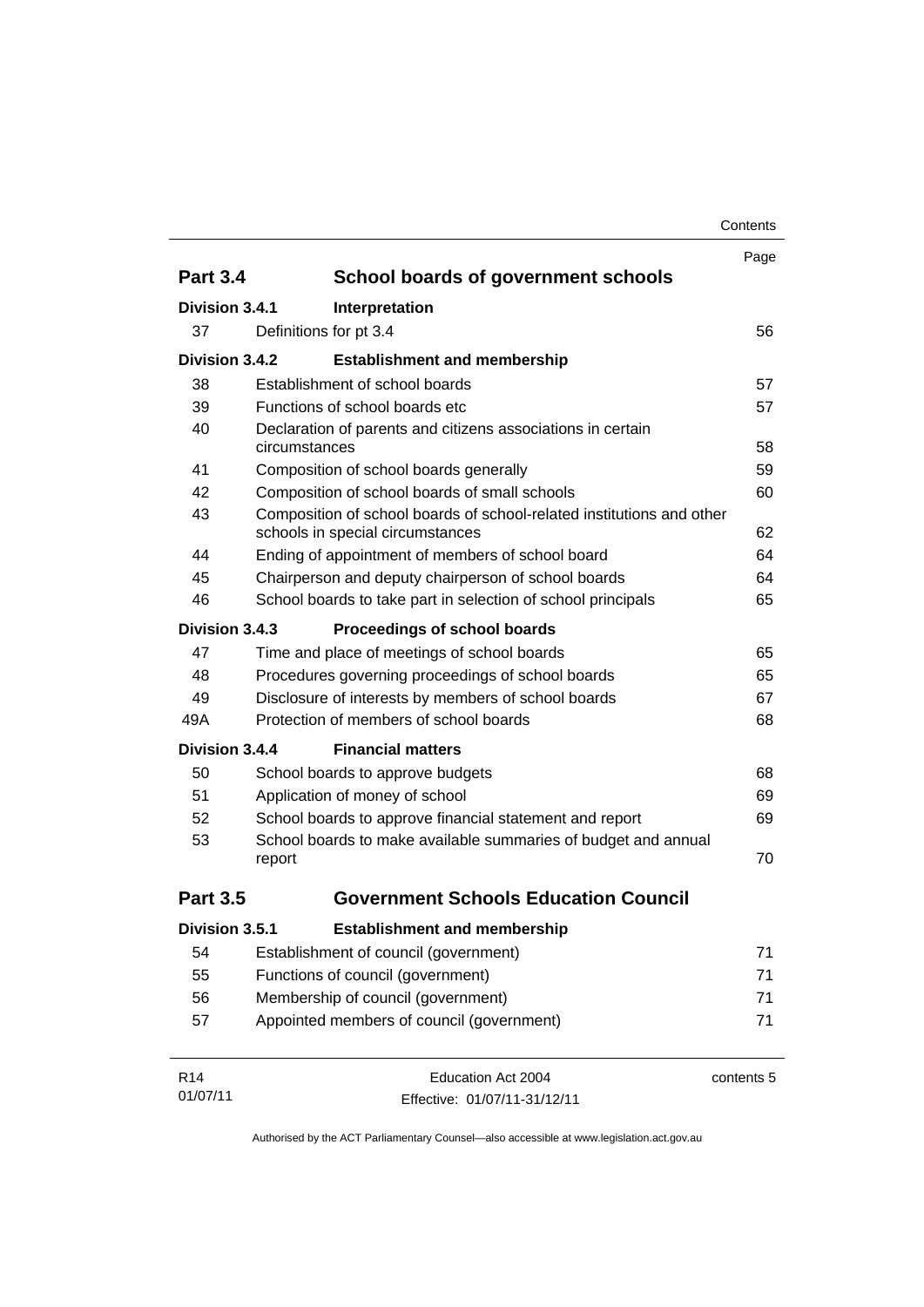|                  |                                                                       | Page |  |
|------------------|-----------------------------------------------------------------------|------|--|
| 58               | Deputy chairperson of council (government)                            |      |  |
| 59               | Term of appointment to council (government)<br>73                     |      |  |
| 60               | Ending of appointment to council (government)<br>73                   |      |  |
| 61               | Conditions of appointment generally of appointed members              |      |  |
| 62               | Arrangements for staff                                                | 74   |  |
| Division 3.5.2   | Proceedings of council (government)                                   |      |  |
| 63               | Time and place of meetings of council (government)                    | 74   |  |
| 64               | Procedures governing proceedings of council (government)              | 75   |  |
| 65               | Disclosure of interests by members of council (government)            | 76   |  |
| Division 3.5.3   | Other provisions relating to council (government)                     |      |  |
| 66               | Minister to seek advice                                               | 77   |  |
| 66A              | Minister to present advice of council (government)                    | 77   |  |
| <b>Part 3.6</b>  | <b>Other provisions</b>                                               |      |  |
| Division 3.6.1   | Authorised persons (government)                                       |      |  |
| 67               | Appointment of authorised persons (government)                        | 78   |  |
| 68               | Identity cards for authorised persons (government)                    | 79   |  |
| Division 3.6.2   | Inspection powers for government schools                              |      |  |
| 69               | Power not to be exercised before identity card shown etc              | 79   |  |
| 70               | Entry to government schools                                           | 80   |  |
| 71               | Powers on entry                                                       | 80   |  |
| <b>Chapter 4</b> | <b>Non-government schools</b>                                         |      |  |
|                  |                                                                       |      |  |
| <b>Part 4.1</b>  | <b>General</b>                                                        |      |  |
| 74               | Meaning of school in ch 4                                             | 81   |  |
| 75               | Principles on which ch 4 based                                        | 81   |  |
| 77               | Registrar                                                             | 82   |  |
| 78               | Functions of registrar                                                | 82   |  |
| 79               | Register of non-government schools                                    | 82   |  |
| 80               | Availability of information about operation of non-government schools |      |  |

[and their educational programs 82](#page-93-3) 81 [Approved educational courses for students at non-government schools 83](#page-94-0)

| contents 6 | Education Act 2004           | R <sub>14</sub> |
|------------|------------------------------|-----------------|
|            | Effective: 01/07/11-31/12/11 | 01/07/11        |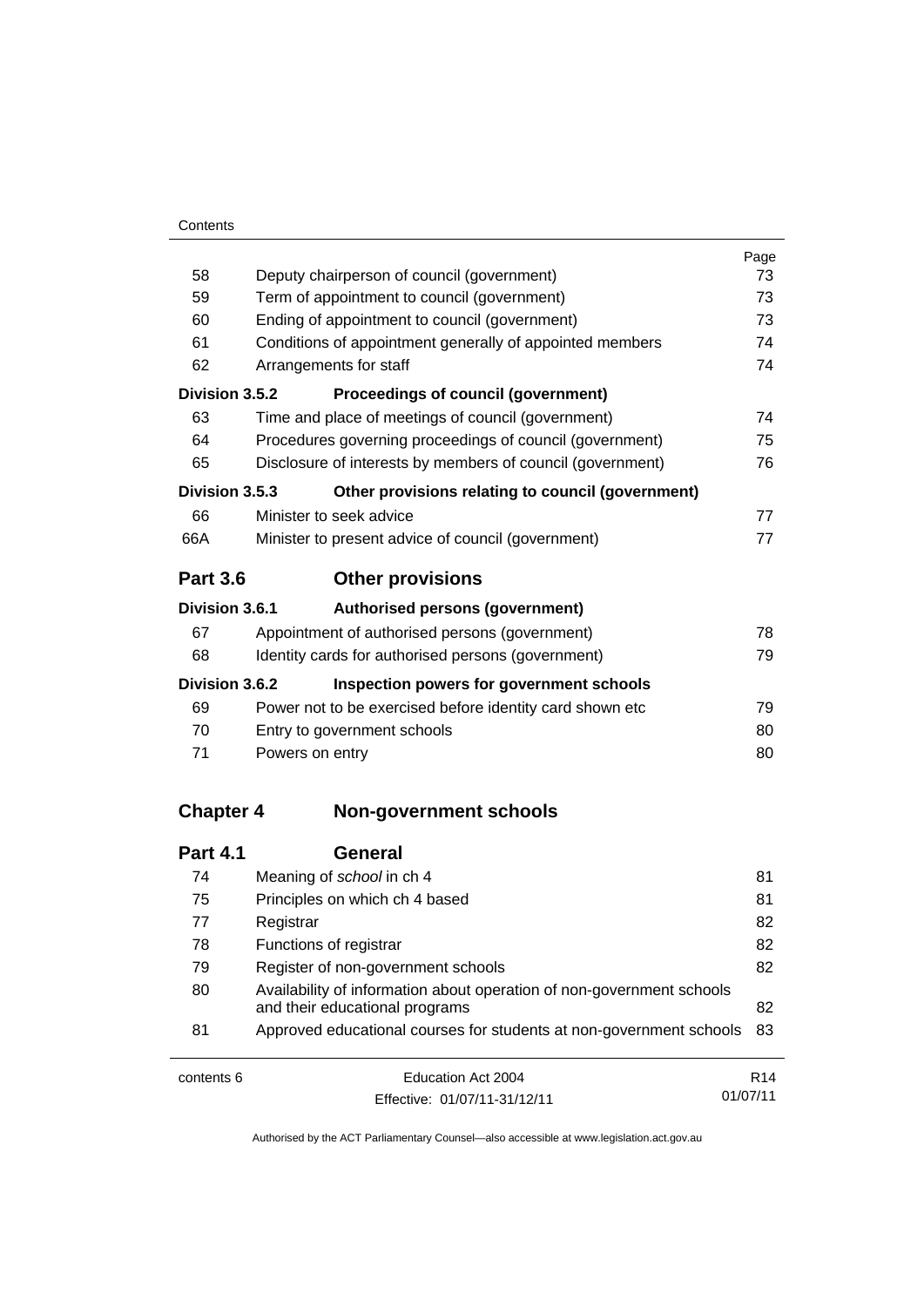|                 |                                                                                    | Page |
|-----------------|------------------------------------------------------------------------------------|------|
| <b>Part 4.2</b> | <b>Registration-non-government schools</b>                                         |      |
| 82              | Schools to be registered                                                           | 84   |
| 83              | Applications for in-principle approval for proposed registration                   | 84   |
| 84              | Deciding in-principle applications                                                 | 85   |
| 85              | Application for provisional registration                                           | 87   |
| 86              | Provisional registration                                                           | 88   |
| 87              | Application for registration                                                       | 90   |
| 88              | Registration                                                                       | 90   |
| 88A             | Application for registration at additional campus                                  | 92   |
| 88B             | Registration at additional campus                                                  | 93   |
| 89              | Application for registration at additional educational levels                      | 95   |
| 90              | Registration at additional educational levels                                      | 96   |
| 91              | Conditions of provisional registration or registration                             | 98   |
| 92              | Certificate of provisional registration or registration                            | 98   |
| 93              | Period of provisional registration and registration                                | 99   |
| 94              | Investigation of complaints-non-government schools                                 | 100  |
| 95              | Cancellation of provisional registration or registration                           | 100  |
| 96              | Application for renewal of registration                                            | 101  |
| 97              | Renewal of registration                                                            | 102  |
| 98              | Inspection of panel reports for school registration etc                            | 103  |
| <b>Part 4.3</b> | Attendance at non-government schools                                               |      |
| 99              | Keeping of register of enrolments and attendances for non-<br>government schools   | 105  |
| 100             | Keeping records of enrolment and attendances for non-government<br>schools         | 105  |
| 101             | Inspection of register of enrolment and attendances for non-<br>government schools | 106  |
| 102             | Procedures to encourage attendance at non-government schools                       | 107  |
| 103             | Reporting to parents-non-government schools                                        | 107  |
| 104             | Suspension, transfer or exclusion of students-Catholic systemic<br>schools         | 107  |
| 105             | Suspension or exclusion of students-other non-government schools                   | 110  |

contents 7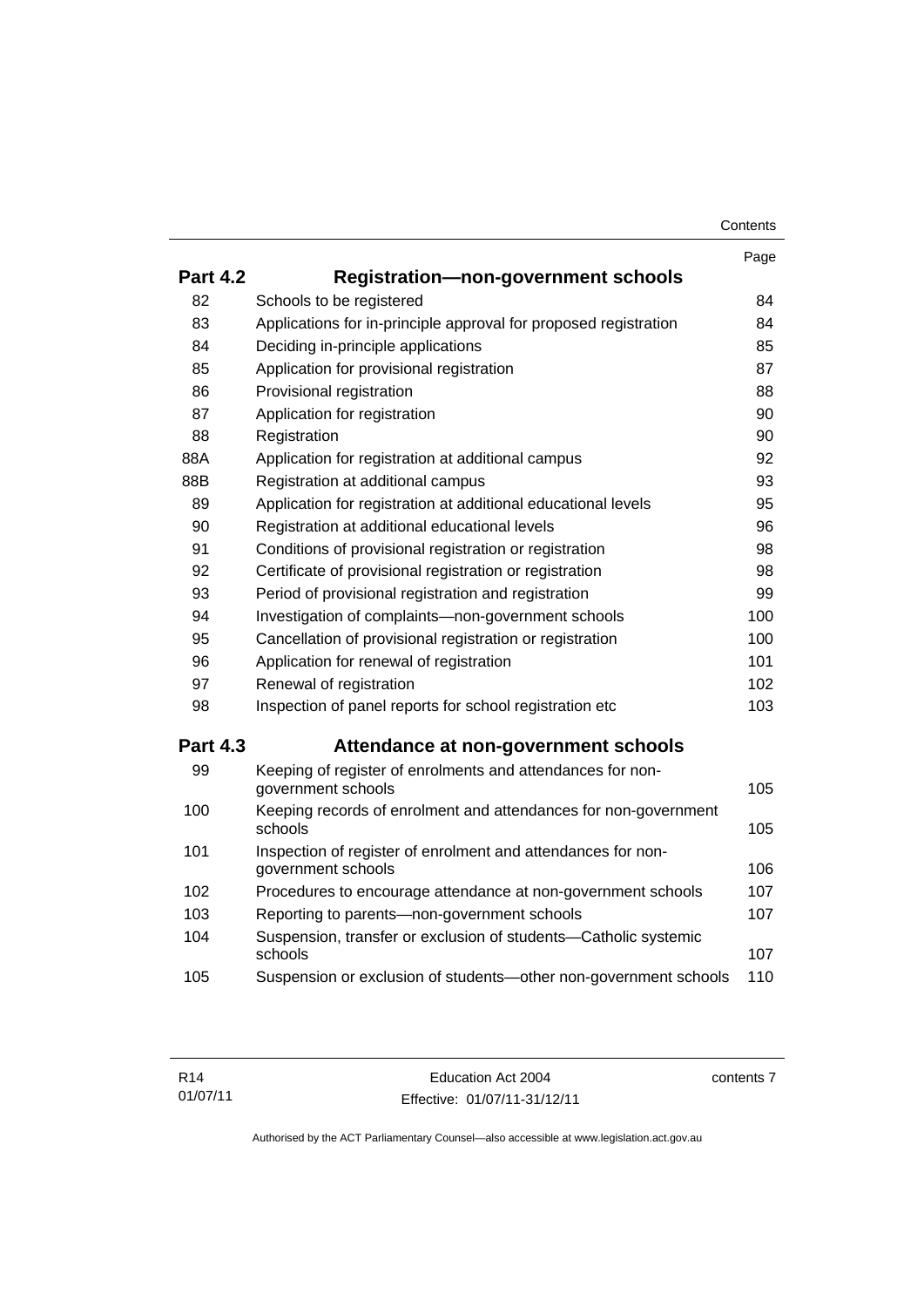## **Contents**

| <b>Part 4.4</b> | <b>Non-government Schools Education Council</b>                 | Page |
|-----------------|-----------------------------------------------------------------|------|
| Division 4.4.1  | <b>Establishment and membership</b>                             |      |
| 106             | Establishment of council (non-government)                       | 113  |
| 107             | Functions of council (non-government)                           | 113  |
| 108             | Membership of council (non-government)                          | 113  |
| 109             | Members of council (non-government)                             | 114  |
| 110             | Deputy chairperson of council (non-government)                  | 114  |
| 111             | Term of appointment to council (non-government)                 | 115  |
| 112             | Ending of appointment to council (non-government)               | 115  |
| 113             | Conditions of appointment generally of council (non-government) |      |
|                 | members                                                         | 115  |
| 114             | Arrangements for staff                                          | 116  |
| Division 4.4.2  | Proceedings of council (non-government)                         |      |
| 115             | Time and place of meetings of council (non-government)          | 116  |
| 116             | Proceedings of council (non-government)                         | 116  |
| 117             | Disclosure of interests by members of council (non-government)  | 116  |
| Division 4.4.3  | Other provisions relating to council (non-government)           |      |
| 118             | Minister to seek advice                                         | 117  |
| 118A            | Minister to present advice of council (non-government)          | 118  |
| <b>Part 4.5</b> | <b>Other provisions</b>                                         |      |
| Division 4.5.1  | Authorised persons (non-government)                             |      |
| 119             | Appointment of authorised persons (non-government)              | 119  |
| 120             | Identity cards for authorised persons (non-government)          | 120  |
| Division 4.5.2  | Inspection powers for non-government schools                    |      |
| 121             | Power not to be exercised before identity card shown etc        | 120  |
| 122             | Entry to non-government schools for inspections                 | 121  |
| 123             | Entry to non-government schools with consent                    | 121  |
| 124             | Consent to entry                                                | 121  |
| 125             | Powers on entry                                                 | 122  |
|                 |                                                                 |      |

contents 8 Education Act 2004 Effective: 01/07/11-31/12/11

R14 01/07/11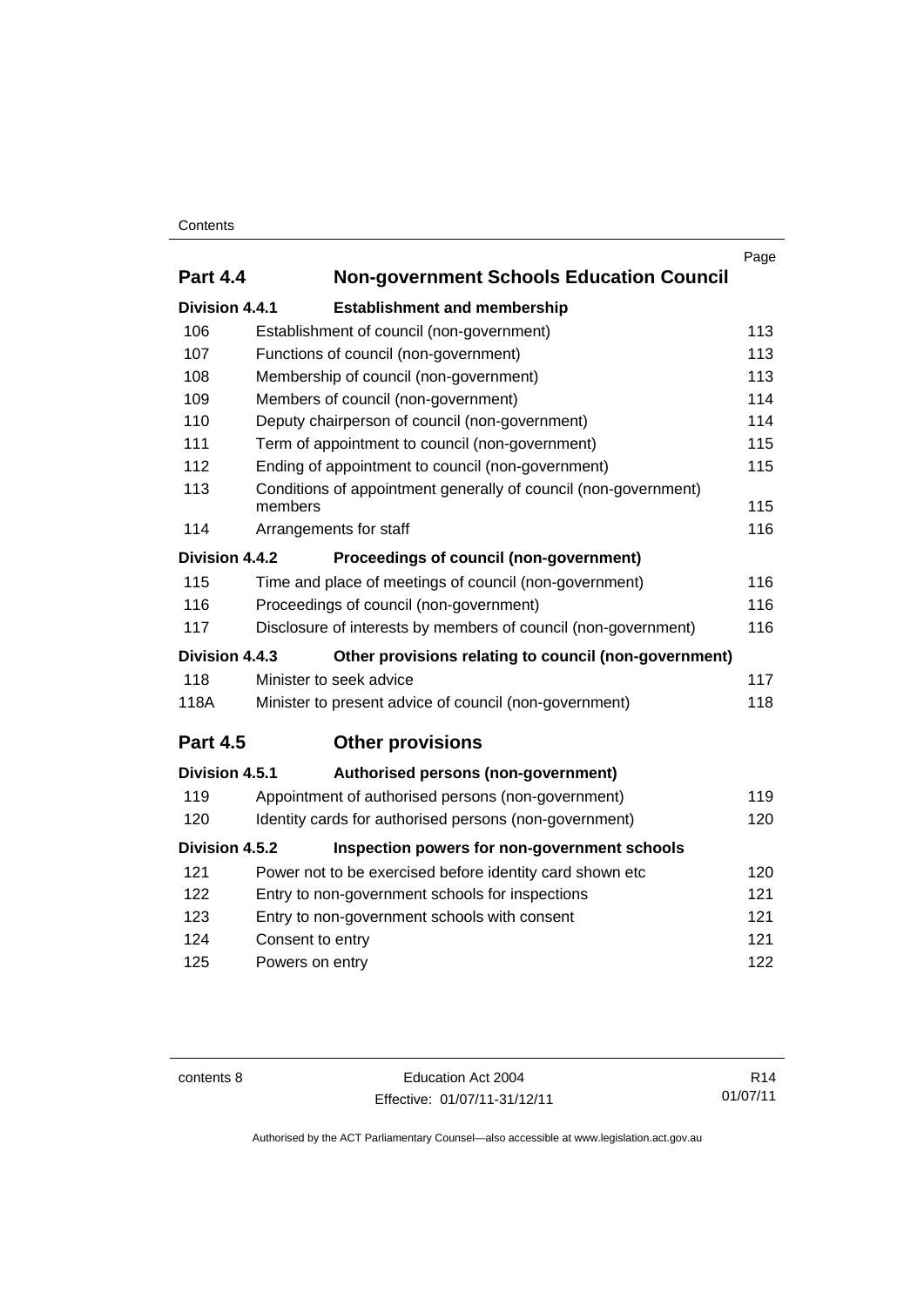|                  |                                                 | Contents |
|------------------|-------------------------------------------------|----------|
| <b>Chapter 5</b> | <b>Home education</b>                           | Page     |
| <b>Part 5.1</b>  | General                                         |          |
| 128              | Principles on which ch 5 based                  | 123      |
| <b>Part 5.2</b>  | <b>Registration-home education</b>              |          |
| 129              | Meaning of home education                       | 124      |
| 130              | Provisional registration for home education     | 124      |
| 131              | Registration for home education                 | 124      |
| 132              | Conditions of registration for home education   | 125      |
| 133              | Registration of child                           | 125      |
| 134              | Period of registration                          | 126      |
| 135              | Cancellation of registration for home education | 126      |
| 136              | Certificate of registration for home education  | 127      |
| 137              | Renewal of registration for home education      | 127      |
| 138              | Home education reports                          | 128      |
| 139              | Home education register                         | 128      |

# **Chapter 6 [Miscellaneous](#page-140-0)**

| <b>Part 6.1</b> | <b>Notification and review of decisions</b> |     |
|-----------------|---------------------------------------------|-----|
| 140             | Definitions-pt 6.1                          | 129 |
| 141             | Internal review notices                     | 130 |
| 142             | Applications for internal review            | 130 |
| 143             | Applications not stay reviewable decisions  | 131 |
| 144             | Internal review                             | 131 |
| 145             | Reviewable decision notices                 | 131 |
| 145A            | Applications to ACAT                        | 132 |
| <b>Part 6.2</b> | <b>Other provisions</b>                     |     |
| 146             | Preschools                                  | 133 |
| 146A            | Student transfer register                   | 133 |
| 147             | Offences on school premises                 | 133 |

| R <sub>14</sub> | Education Act 2004           | contents 9 |
|-----------------|------------------------------|------------|
| 01/07/11        | Effective: 01/07/11-31/12/11 |            |

148 [Obligations on parents 134](#page-145-0)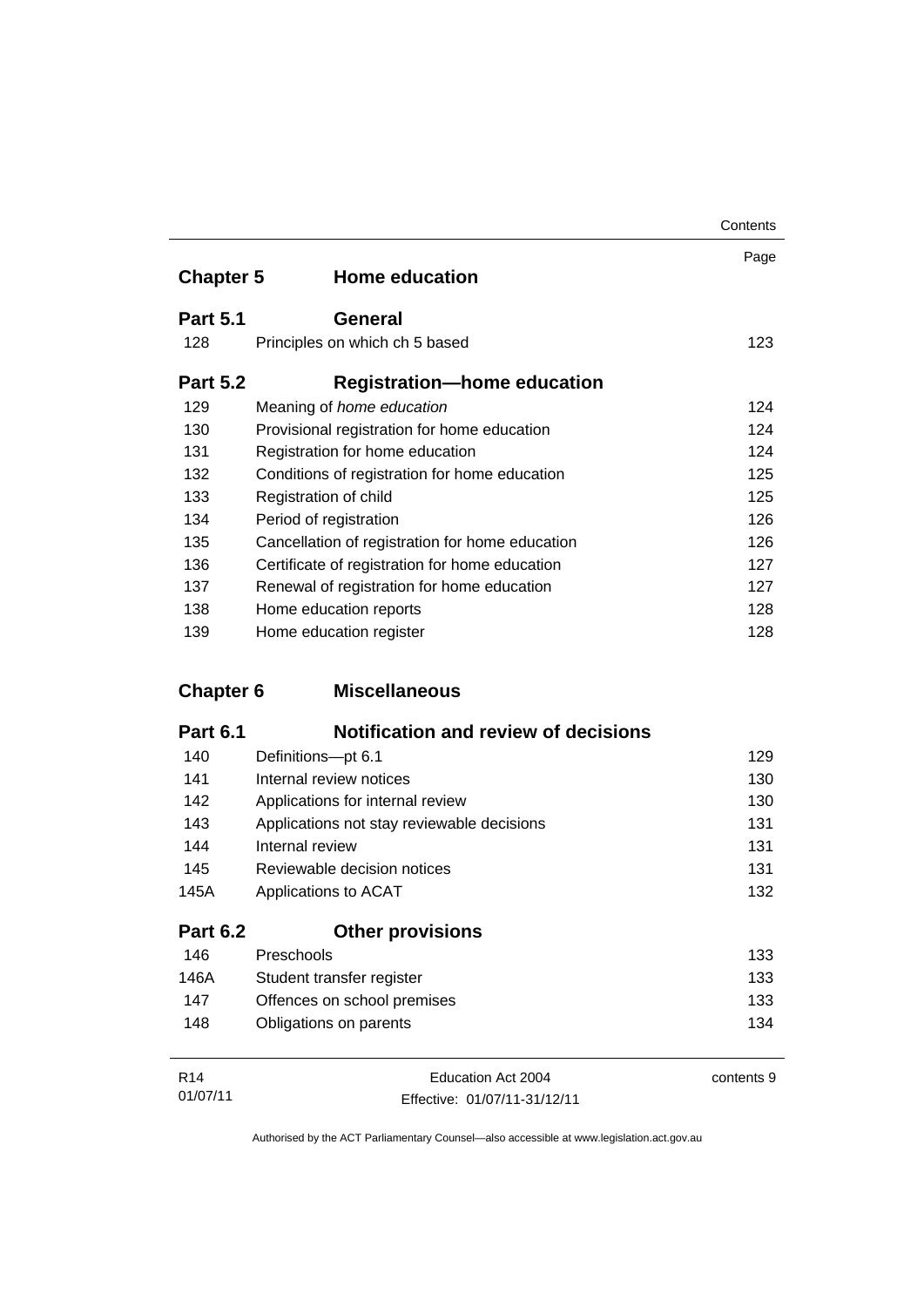| Contents          |                                                                                                        |      |
|-------------------|--------------------------------------------------------------------------------------------------------|------|
|                   |                                                                                                        | Page |
| 149               | Notification of parents                                                                                | 134  |
| 150               | Minister may grant scholarships etc                                                                    | 134  |
| 151               | Gifts and donations                                                                                    | 135  |
| 152               | <b>Education trust fund</b>                                                                            | 136  |
| 153               | Notices of intention under former education Act to conduct schools at<br>additional educational levels | 136  |
| 153A              | Evidence-certificate signed by principal etc                                                           | 137  |
| 154               | Approved forms                                                                                         | 138  |
| 155               | Regulation-making power                                                                                | 138  |
|                   |                                                                                                        |      |
| <b>Chapter 9</b>  | <b>Transitional-Education (Participation)</b><br><b>Amendment Act 2009</b>                             |      |
| 300               | Meaning of amending Act-ch 9                                                                           | 140  |
| 301               | Application of amending Act                                                                            | 140  |
| 302               | <b>Transitional regulations</b>                                                                        | 141  |
| 303               | Expiry-ch 9                                                                                            | 141  |
|                   |                                                                                                        |      |
| <b>Schedule 1</b> | <b>Reviewable decisions</b>                                                                            | 142  |
| <b>Dictionary</b> |                                                                                                        | 147  |
| <b>Endnotes</b>   |                                                                                                        |      |
| 1                 | About the endnotes                                                                                     | 155  |
| $\overline{2}$    | Abbreviation key                                                                                       | 155  |
| 3                 | Legislation history                                                                                    | 156  |
| 4                 | Amendment history                                                                                      | 157  |
| 5                 | Earlier republications                                                                                 | 171  |

L.

contents 10 Education Act 2004 Effective: 01/07/11-31/12/11

R14 01/07/11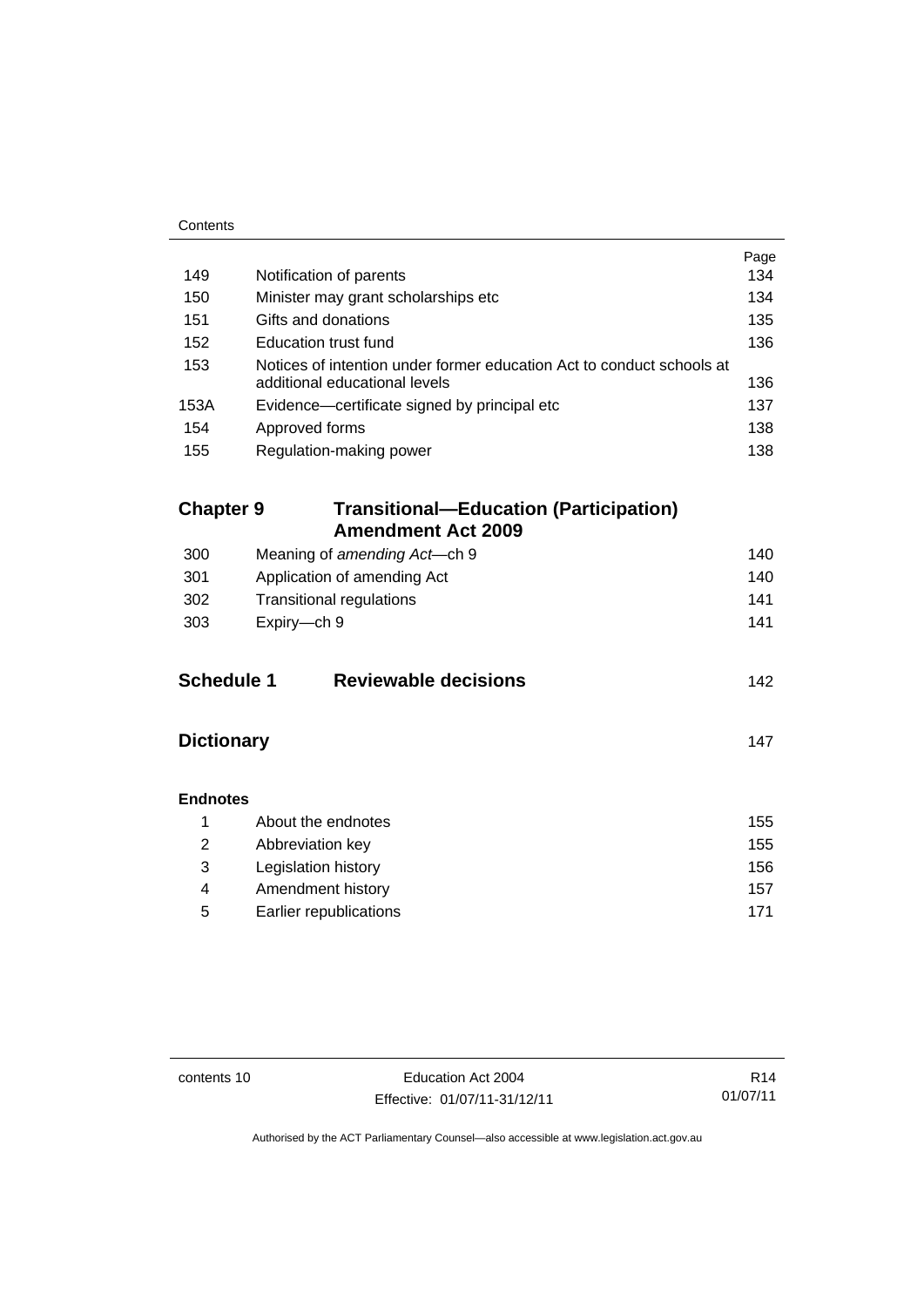

# **Education Act 2004**

An Act about the education of children in the ACT, and for other purposes

R14 01/07/11

l

page 1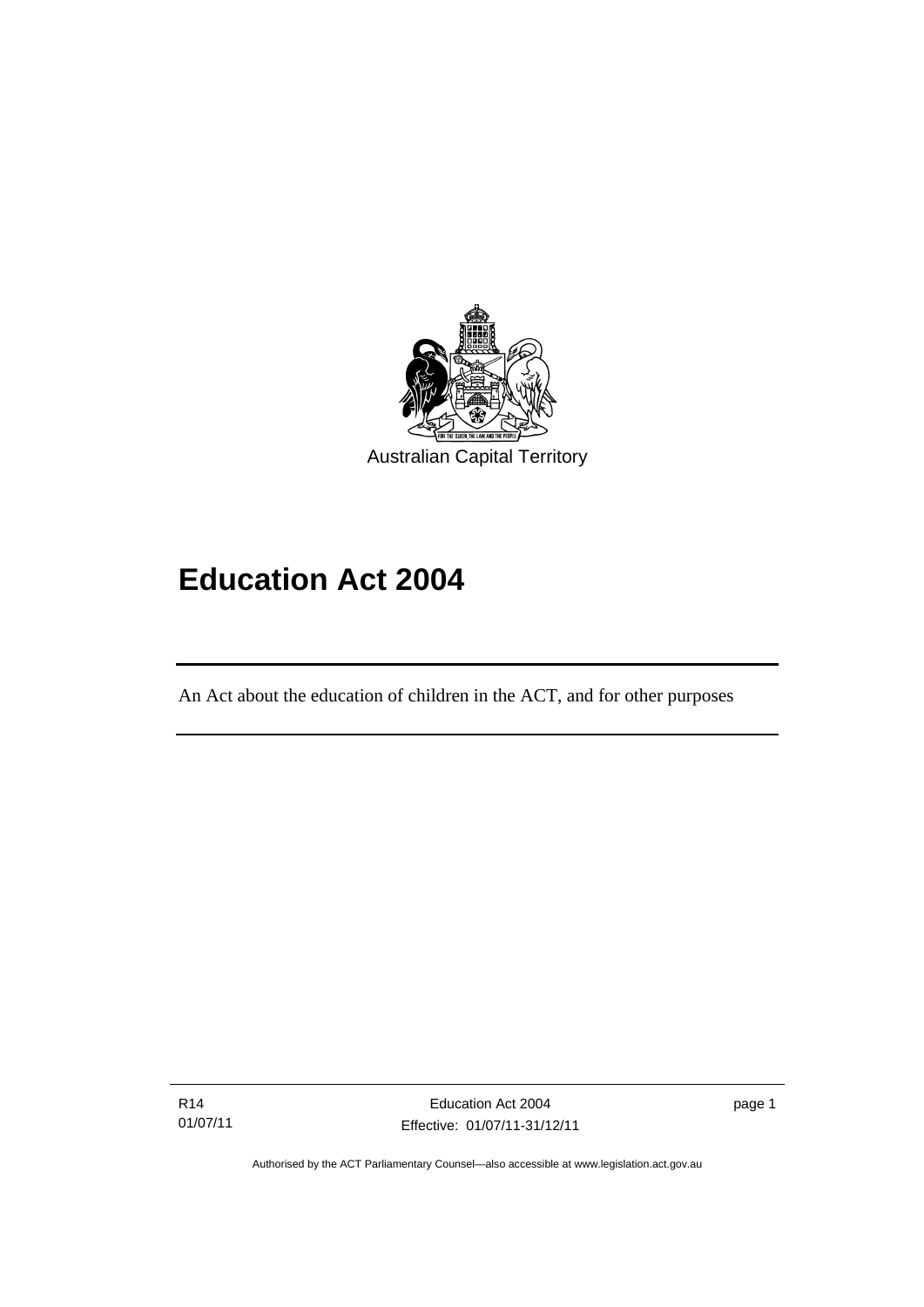**Chapter 1 General**<br>**Part 1.1 Prelimina Preliminary** 

Section 1

# <span id="page-13-0"></span>**Chapter 1 General**

# <span id="page-13-1"></span>**Part 1.1** Preliminary

# <span id="page-13-2"></span>**1 Name of Act**

This Act is the *Education Act 2004*.

# <span id="page-13-3"></span>**3 Dictionary**

The dictionary at the end of this Act is part of this Act.

*Note 1* The dictionary at the end of this Act defines certain terms used in this Act, and includes references (*signpost definitions*) to other terms defined elsewhere in this Act.

> For example, the signpost definition '*carer*—see section 6.' means that the term 'carer' is defined in that section.

*Note 2* A definition in the dictionary (including a signpost definition) applies to the entire Act unless the definition, or another provision of the Act, provides otherwise or the contrary intention otherwise appears (see Legislation Act,  $s$  155 and  $s$  156 (1)).

### <span id="page-13-4"></span>**4 Notes**

A note included in this Act is explanatory and is not part of this Act.

*Note* See Legislation Act, s 127 (1), (4) and (5) for the legal status of notes.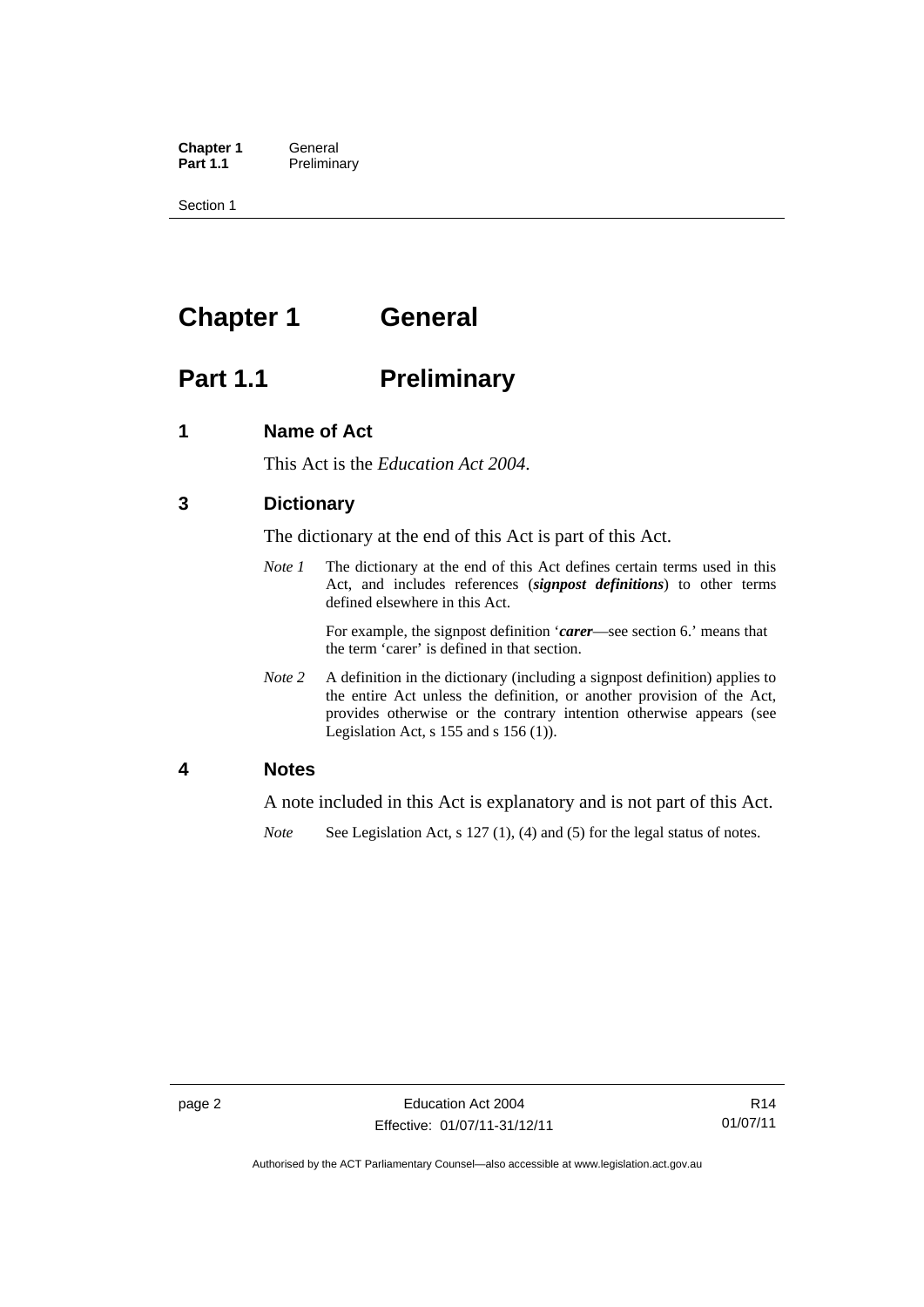# <span id="page-14-0"></span>**5 Offences against Act—application of Criminal Code etc**

Other legislation applies in relation to offences against this Act.

*Note 1 Criminal Code*

The Criminal Code, ch 2 applies to all offences against this Act (see Code, pt 2.1).

The chapter sets out the general principles of criminal responsibility (including burdens of proof and general defences), and defines terms used for offences to which the Code applies (eg *conduct*, *intention*, *recklessness* and *strict liability*).

*Note 2 Penalty units* 

The Legislation Act, s 133 deals with the meaning of offence penalties that are expressed in penalty units.

# <span id="page-14-1"></span>**6 Meaning of** *parent* **and** *carer*

- (1) In this Act, a *parent* includes a carer.
- (2) In this Act, a *parent* is a person having parental responsibility for the child under the *Children and Young People Act 2008*, division 1.3.2.
- (3) In this Act, a *carer* is a person who is an out-of-home carer under the *Children and Young People Act 2008*, section 508 (Who is an *out-of-home carer*?).

page 3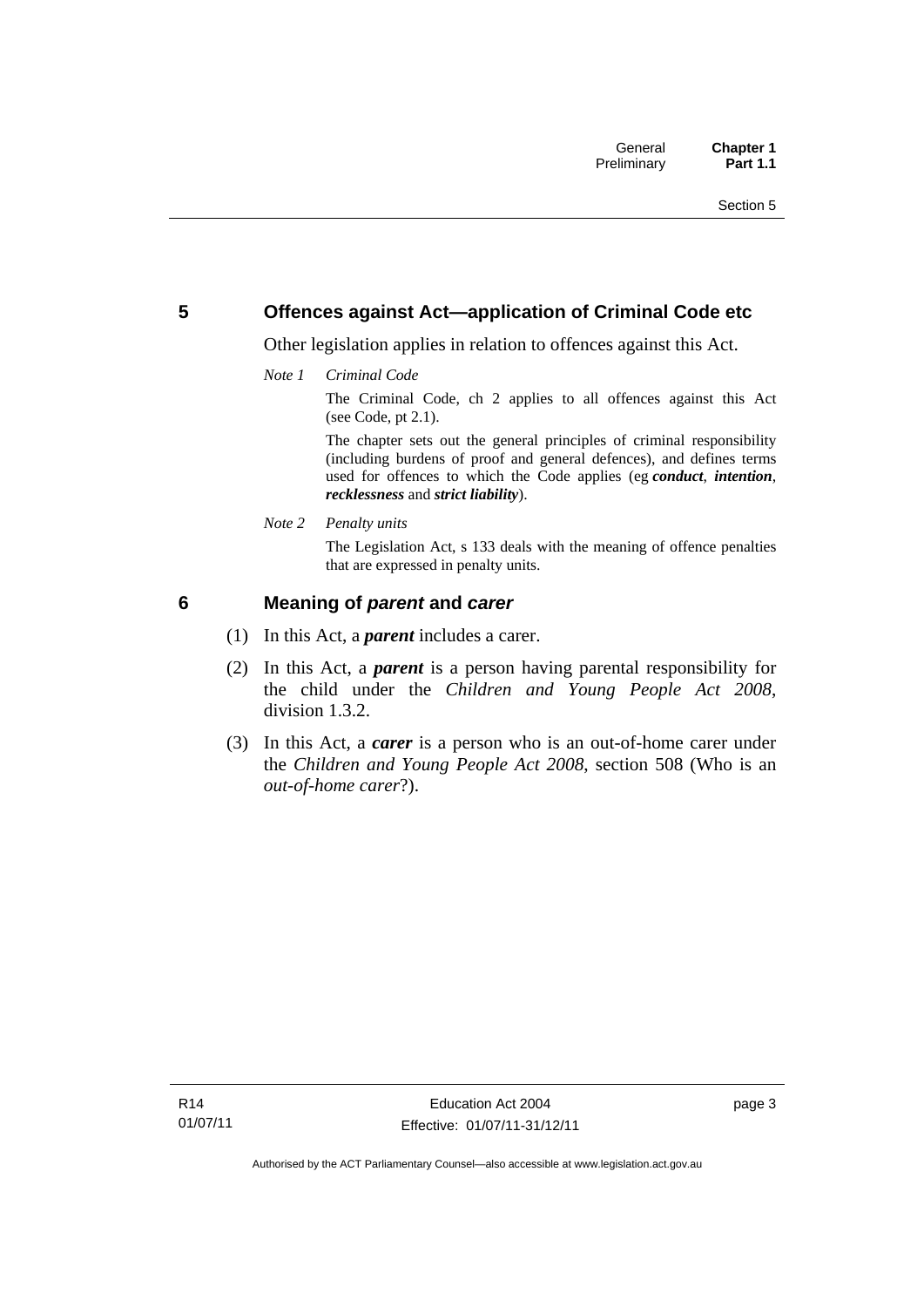Section 7

# <span id="page-15-0"></span>**Part 1.2 General principles and objects**

<span id="page-15-1"></span>**7 General principles of Act** 

- (1) Everyone involved in the administration of this Act, or in the school or home education of children in the ACT, is to apply the principle that every child has a right to receive a high-quality education.
- (2) Without limiting subsection (1), a high-quality education is based on the following principles:
	- (a) school education and home education provide a foundation for a democratic society;
	- (b) school education and home education should—
		- (i) aim to develop every child's potential and maximise educational achievements; and
		- (ii) promote children's enthusiasm for lifelong learning and optimism for the future; and
		- (iii) encourage parents to take part in the education of their children, and recognise their right to choose a suitable educational environment; and
		- (iv) promote respect for and tolerance of others; and
		- (v) recognise the social, religious, physical, intellectual and emotional needs of all students; and
		- (vi) aim over time to improve the learning outcomes of students so that the outcomes are free from disadvantage because of economic, social, cultural or other causes; and
		- (vii) encourage all students to complete their senior secondary education; and
		- (viii) provide access to a broad education; and
		- (ix) recognise the needs of Indigenous students;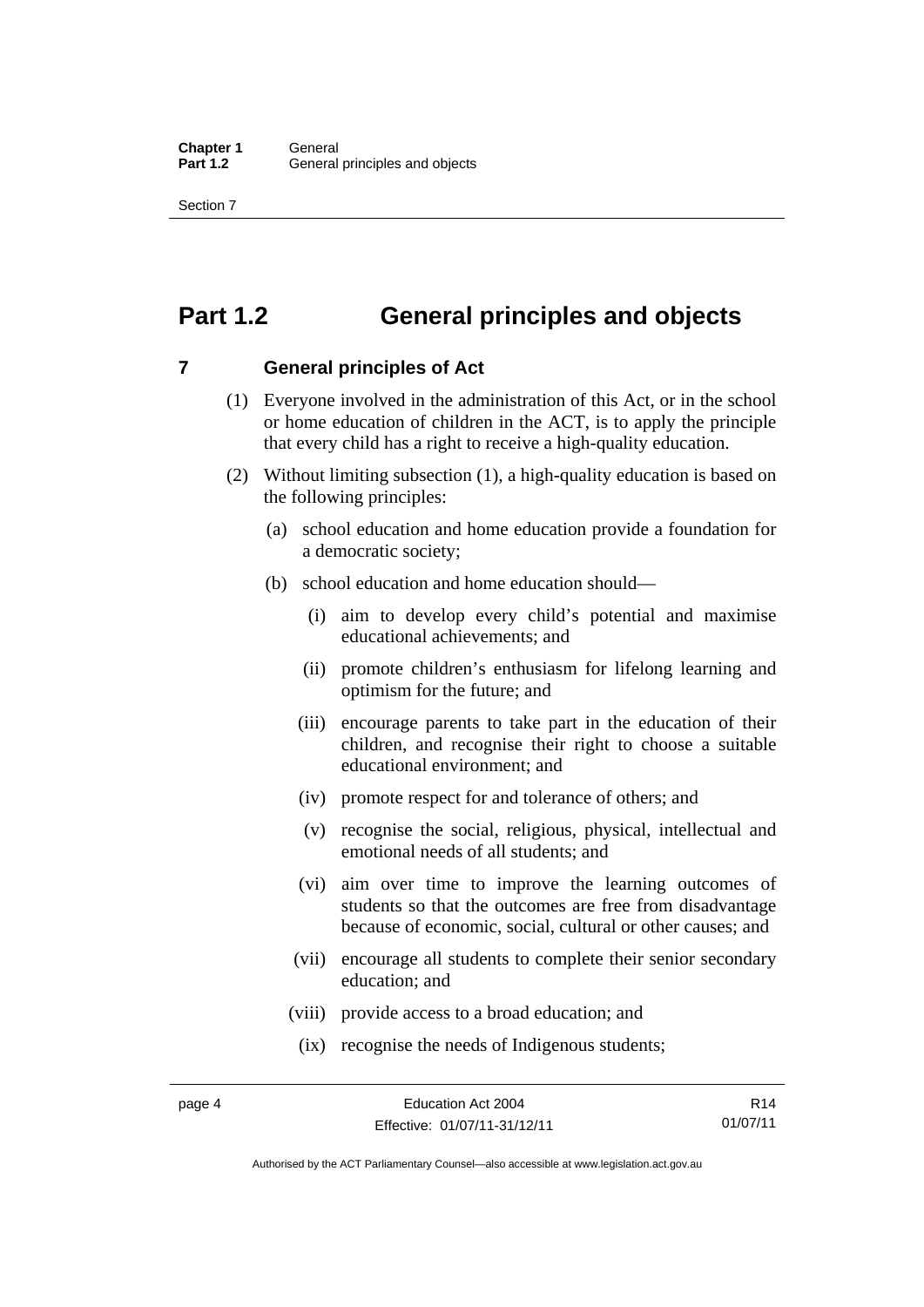- (c) innovation, diversity and opportunity within and among schools should be encouraged;
- (d) effective quality assurance mechanisms should be applied to school education;
- (e) government funding should be directed to students through their schools or school system;
- (f) the partnership between the home, community and educational providers should be recognised;
- (g) school communities should be given information about the operation of their schools.
- (3) Everyone involved in the administration of this Act, or in the school education of children in the ACT, is to apply the principle that school education—
	- (a) recognises the individual needs of children with disabilities; and
	- (b) should make appropriate provision for those needs, unless it would impose unjustifiable hardship on the provider of the school education.
- (4) Corporal punishment is not allowed in ACT schools.

# <span id="page-16-0"></span>**8 Main objects of Act**

The main objects of this Act are—

- (a) to state the responsibilities of parents and the government in relation to education and the principles and values on which government and non-government school education and home education are based; and
- (b) to promote compulsory education by ensuring that—
	- (i) children complete year 10; and

page 5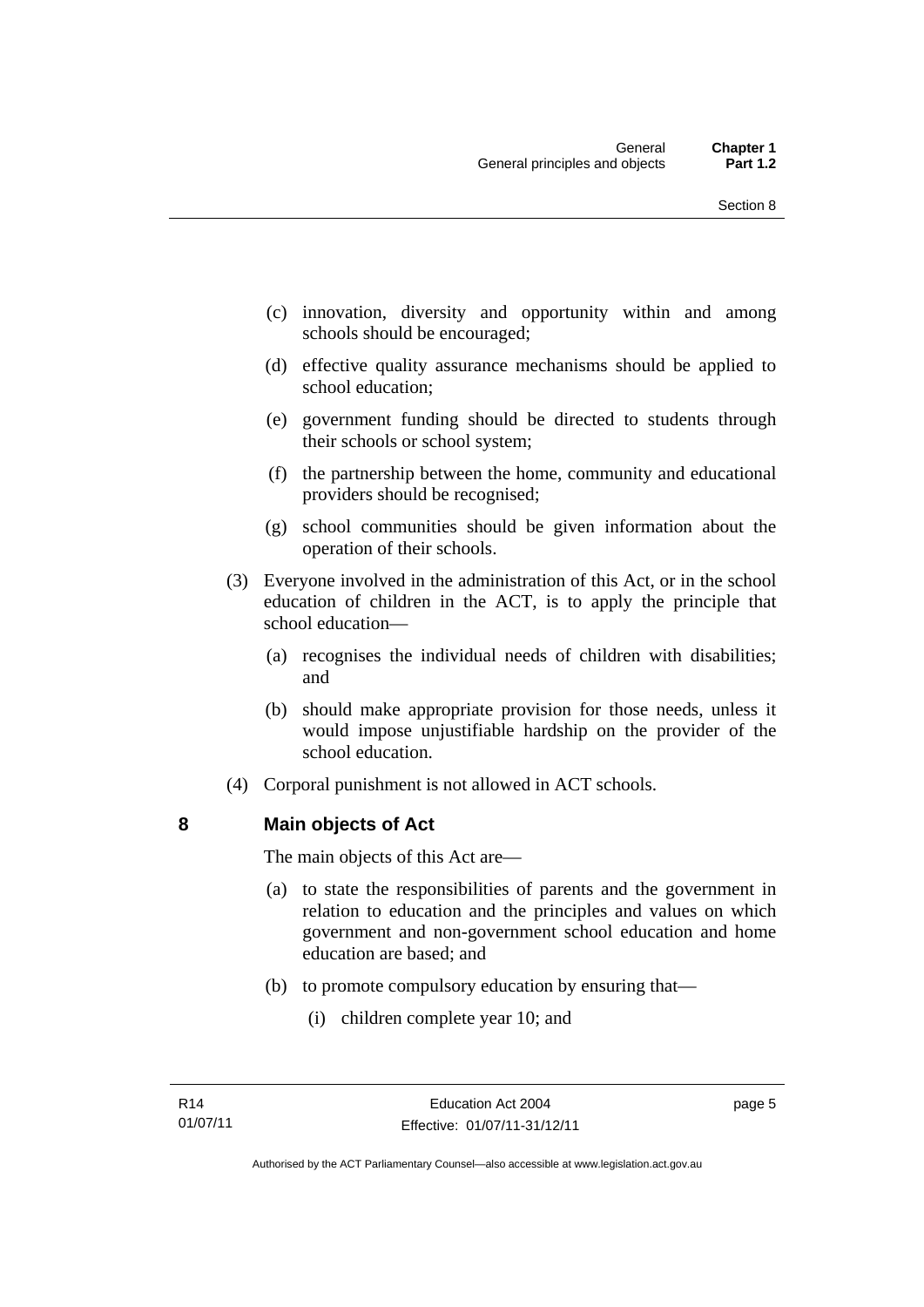Section 8

- (ii) children participate in education until they are 17 years old or complete year 12 (whichever happens first), with the opportunity to participate in training or employment after year 10; and
- (c) to state the circumstances in which school attendance is not required, including providing for suspension and exclusion from school; and
- (d) to provide for the operation and governance of government schools; and
- (e) to provide for the registration of non-government schools and home education.

page 6 **Education Act 2004** Effective: 01/07/11-31/12/11

R14 01/07/11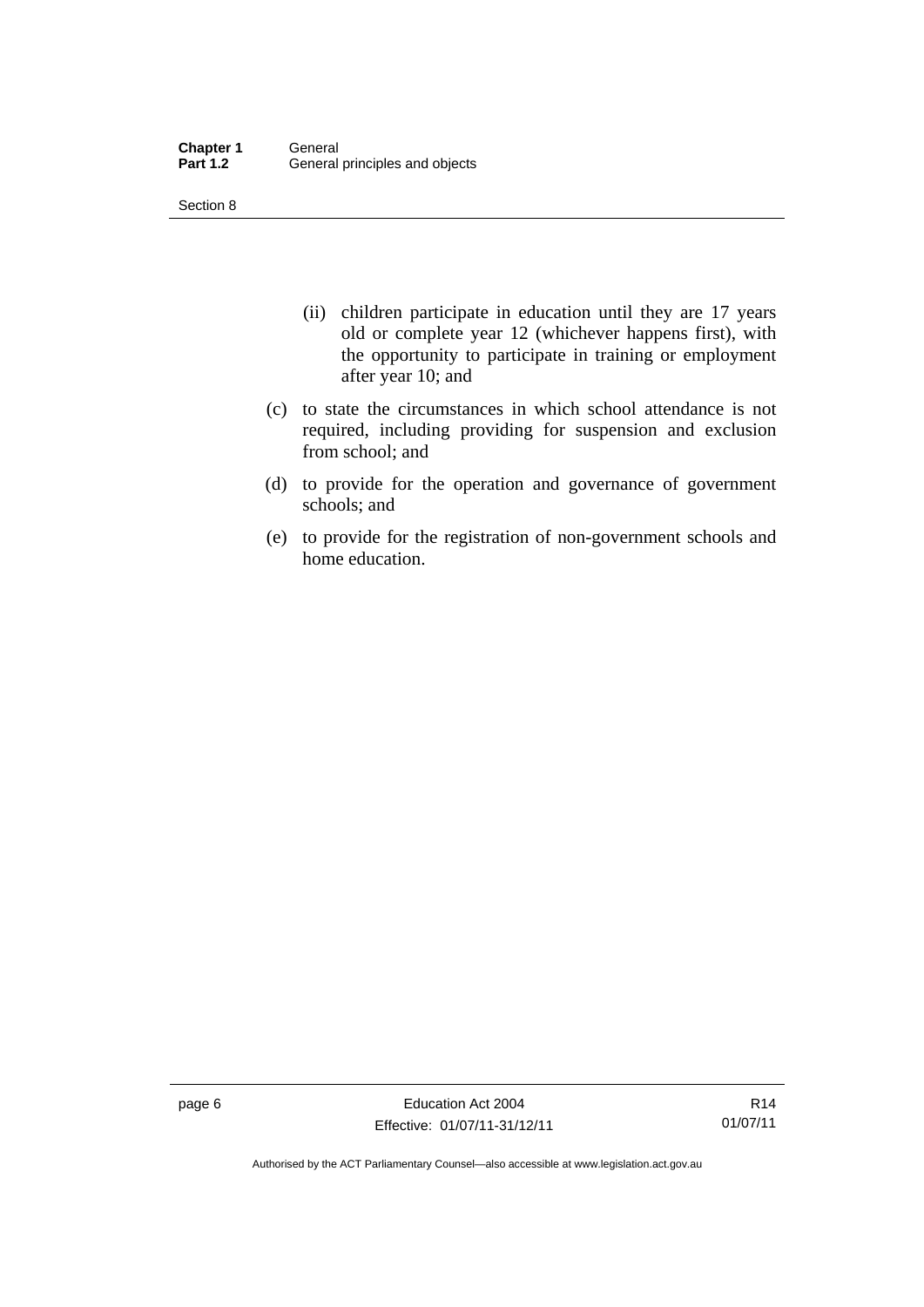# <span id="page-18-0"></span>**Chapter 2 Compulsory education**

# <span id="page-18-1"></span>**Part 2.1 Preliminary—ch 2**

<span id="page-18-2"></span>

# **9 Meaning of** *compulsory education age***—ch 2**

For this chapter, a child is of *compulsory education age* if the child is at least 6 years old and under the age that the first of the following happens:

- (a) the child is 17 years old;
- (b) the child completes year 12.

# <span id="page-18-3"></span>**9A Meaning of** *education course* **and** *education provider***— Act**

- (1) For this Act, each of the courses mentioned in table 9A, column 2 is an *education course*, and the entity mentioned in column 3 for the course is the provider (the *education provider*) of the course.
- (2) Also, the director-general may approve another course as an *education course* and an entity as the provider (the *education provider*) of the course.
- (3) An approval is a notifiable instrument.
	- *Note* A notifiable instrument must be notified under the Legislation Act.

### **Table 9A**

| column 1 | column 2          | column 3                                             |
|----------|-------------------|------------------------------------------------------|
| item     | education course  | education provider                                   |
|          | a course of study | a school                                             |
|          | a course of study | a school under a law of a State or another Territory |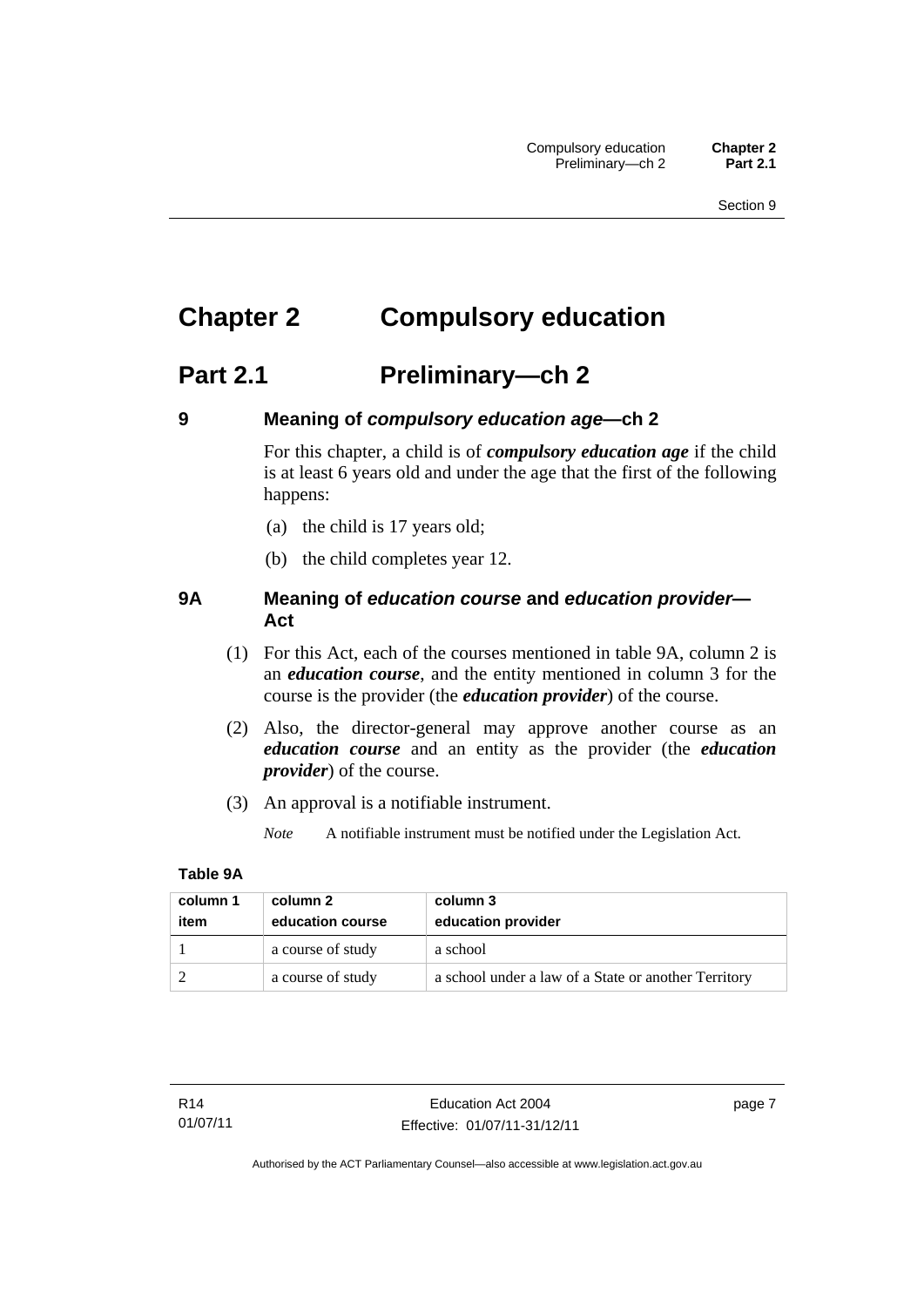| <b>Chapter 2</b> | Compulsory education |
|------------------|----------------------|
| <b>Part 2.1</b>  | Preliminary-ch 2     |

Section 9B

| column 1<br>item | column <sub>2</sub><br>education course                                                                                | column 3<br>education provider                                                                                                                                                                       |
|------------------|------------------------------------------------------------------------------------------------------------------------|------------------------------------------------------------------------------------------------------------------------------------------------------------------------------------------------------|
| 3                | a course of study<br>leading to the<br>completion of year 10<br>or year 12                                             | a registered training organisation under the Training<br>and Tertiary Education Act 2003 or a registered<br>training organisation (however described) under a law<br>of a State or another Territory |
| 4                | a vocational education<br>and training course<br>under the Training and<br><b>Tertiary Education</b><br>Act 2003       | a registered training organisation under the Training<br>and Tertiary Education Act 2003                                                                                                             |
| 5                | a vocational education<br>and training course<br>(however described)<br>under a law of a State<br>or another Territory | a registered training organisation (however described)<br>under a law of a State or another Territory                                                                                                |
| 6                | a higher education<br>course under the<br>Training and Tertiary<br>Education Act 2003                                  | a higher education provider under the Training and<br><b>Tertiary Education Act 2003</b>                                                                                                             |
| 7                | a higher education<br>course under the<br>Training and Tertiary<br>Education Act 2003                                  | a university under the Training and Tertiary Education<br>Act 2003                                                                                                                                   |

# <span id="page-19-0"></span>**9B Meaning of** *completes year 10***—Act**

- (1) For this Act, a child *completes year 10* at an education provider if the child—
	- (a) is awarded or has completed the requirements for being awarded a year 10 certificate (however described) by the provider; or
	- (b) is given or has completed the requirements for being given a high school record (however described) in relation to year 10 by the provider; or

R14 01/07/11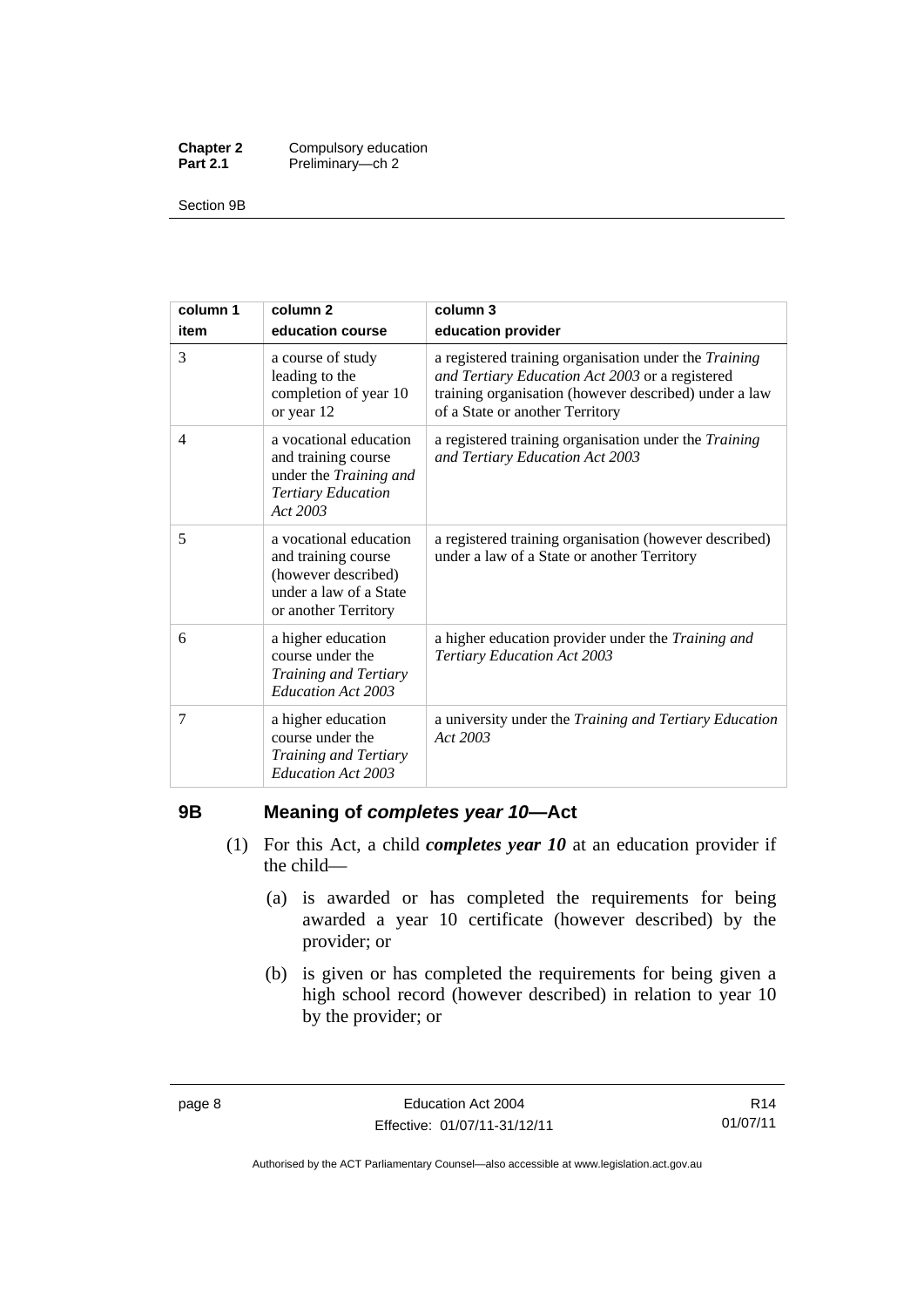- (c) is awarded a certificate (however described) approved by the director-general.
- (2) An approval is a notifiable instrument.

*Note* A notifiable instrument must be notified under the Legislation Act.

- (3) Also, for this Act, a child *completes year 10* if*—*
	- (a) the child is awarded or has completed the requirements for being awarded a year 10 certificate (however described) in a State or another Territory under a law of the State or Territory; or
	- (b) the director-general is satisfied on reasonable grounds that the child has completed year 10 or its equivalent in the ACT, a State, another Territory or a foreign country.
- (4) A child mentioned in subsection (3) (b) may be given a certificate or record by the director-general.
	- *Note* If a form is approved under s 154 for s (4), the form must be used.

# <span id="page-20-0"></span>**9C Meaning of** *completes year 12***—Act**

- (1) For this Act, a child *completes year 12* if the child is awarded or has completed the requirements for being awarded—
	- (a) a year 12 certificate (however described) by the Board of Senior Secondary Studies under the *Board of Senior Secondary Studies Act 1997*; or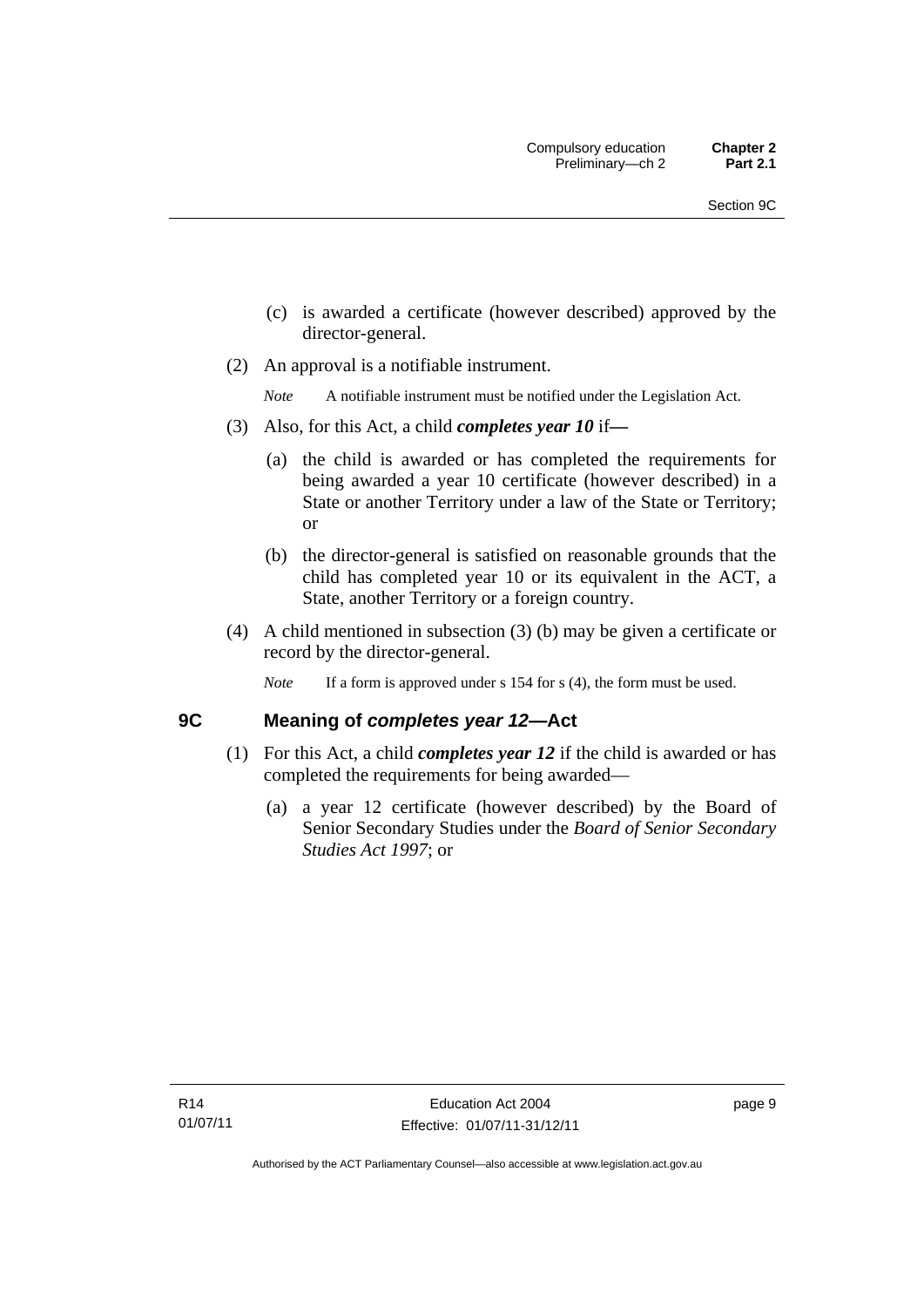| <b>Chapter 2</b> | Compulsory education |
|------------------|----------------------|
| <b>Part 2.1</b>  | Preliminary-ch 2     |

Section 9C

 (b) a certificate equivalent to a year 12 certificate that shows completion of a higher education pre-entry course; or

#### **Examples**

- 1 the Certificate of General Education for Adults (at Certificate II or above)
- 2 the International Baccalaureate
- *Note* An example is part of the Act, is not exhaustive and may extend, but does not limit, the meaning of the provision in which it appears (see Legislation Act, s 126 and s 132).
- (c) a certificate equivalent to a year 12 certificate issued under the AQF; or

#### **Example**

the Australian Qualification Framework (AQF) Certificate II

- (d) a certificate (however described) approved by the director-general.
- (2) An approval is a notifiable instrument.

*Note* A notifiable instrument must be notified under the Legislation Act.

- (3) Also, for this Act, a child *completes year 12* if—
	- (a) the child is awarded or has completed the requirements for being awarded a year 12 certificate (however described) in a State or another Territory under a law of the State or Territory; or
	- (b) the director-general is satisfied on reasonable grounds that the child has completed year 12 or its equivalent in the ACT, a State, another Territory or a foreign country.
- (4) A child mentioned in subsection (3) (b) may be given a certificate or record by the director-general.

*Note* If a form is approved under s 154 for s (4), the form must be used.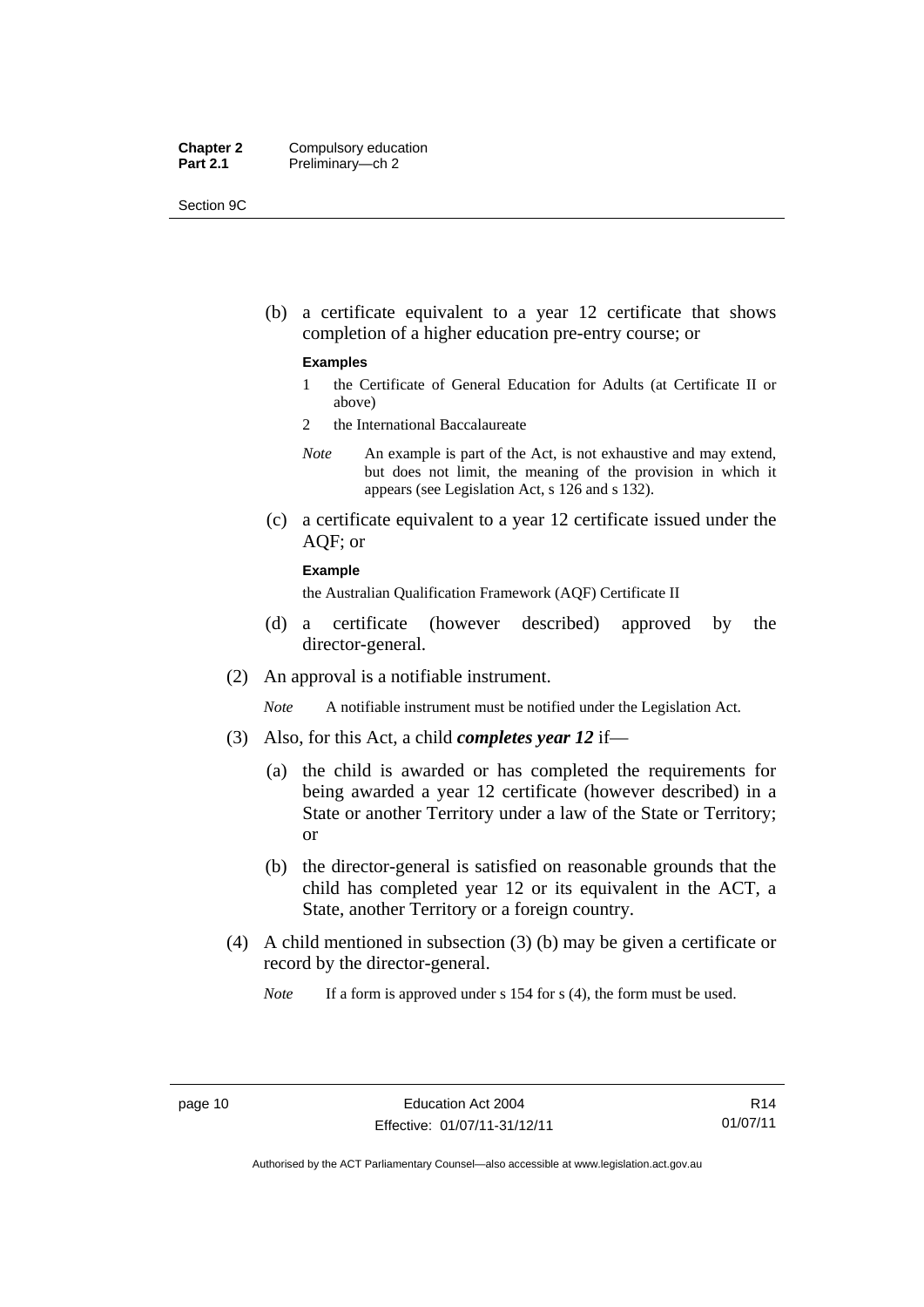(5) In this section:

*AQF*—see the *Training and Tertiary Education Act 2003*, dictionary.

# <span id="page-22-0"></span>**9D Guidelines—certain director-general functions**

- (1) The director-general may make guidelines about the exercise of the director-general's functions under the following provisions:
	- $\bullet$  section 10 (6) (c) (Child of compulsory education age enrolment and registration requirement);
	- section 10A (3) (Child of compulsory education age enrolment and registration requirement);
	- section 10D (4) (Child of compulsory education age participation requirement);
	- section 14D (3) (Approval statement—compliance requirement).
- (2) A guideline is a notifiable instrument.

*Note* A notifiable instrument must be notified under the Legislation Act.

(3) The director-general must comply with any guidelines.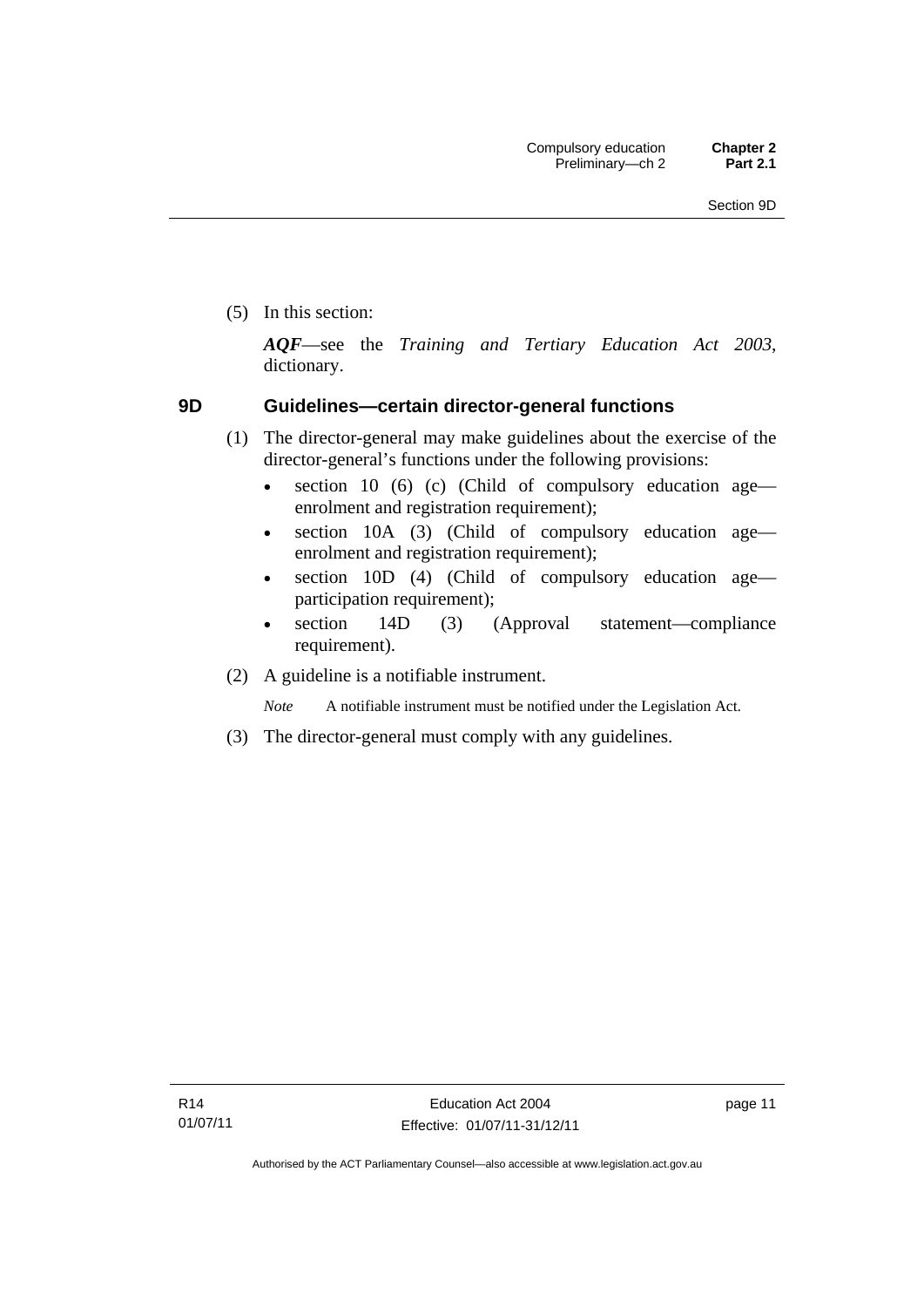# <span id="page-23-0"></span>**Part 2.2 Compulsory education requirements**

# <span id="page-23-1"></span>**Division 2.2.1 Enrolment, registration and attendance requirements**

# <span id="page-23-2"></span>**10 Child of compulsory education age—enrolment and registration requirement**

- (1) This section applies if a child—
	- (a) lives in the ACT; and
	- (b) is of compulsory education age.
- (2) The child's parents must do either or both of the following:
	- (a) enrol the child at an education provider for the purpose of the provider's education course not later than 14 days after the day the course starts;
	- (b) apply to register the child for home education not later than 10 school term days after the first of the following happens:
		- (i) the start of the school year;
		- (ii) the day the child begins to live in the ACT.
- (3) Also, the child's parents must enrol the child under subsection (2) (a) not later than 10 school term days after—
	- (a) the day the child turns 6 years old; or
	- (b) for a child who has not completed year 10—the day the child begins to live in the ACT.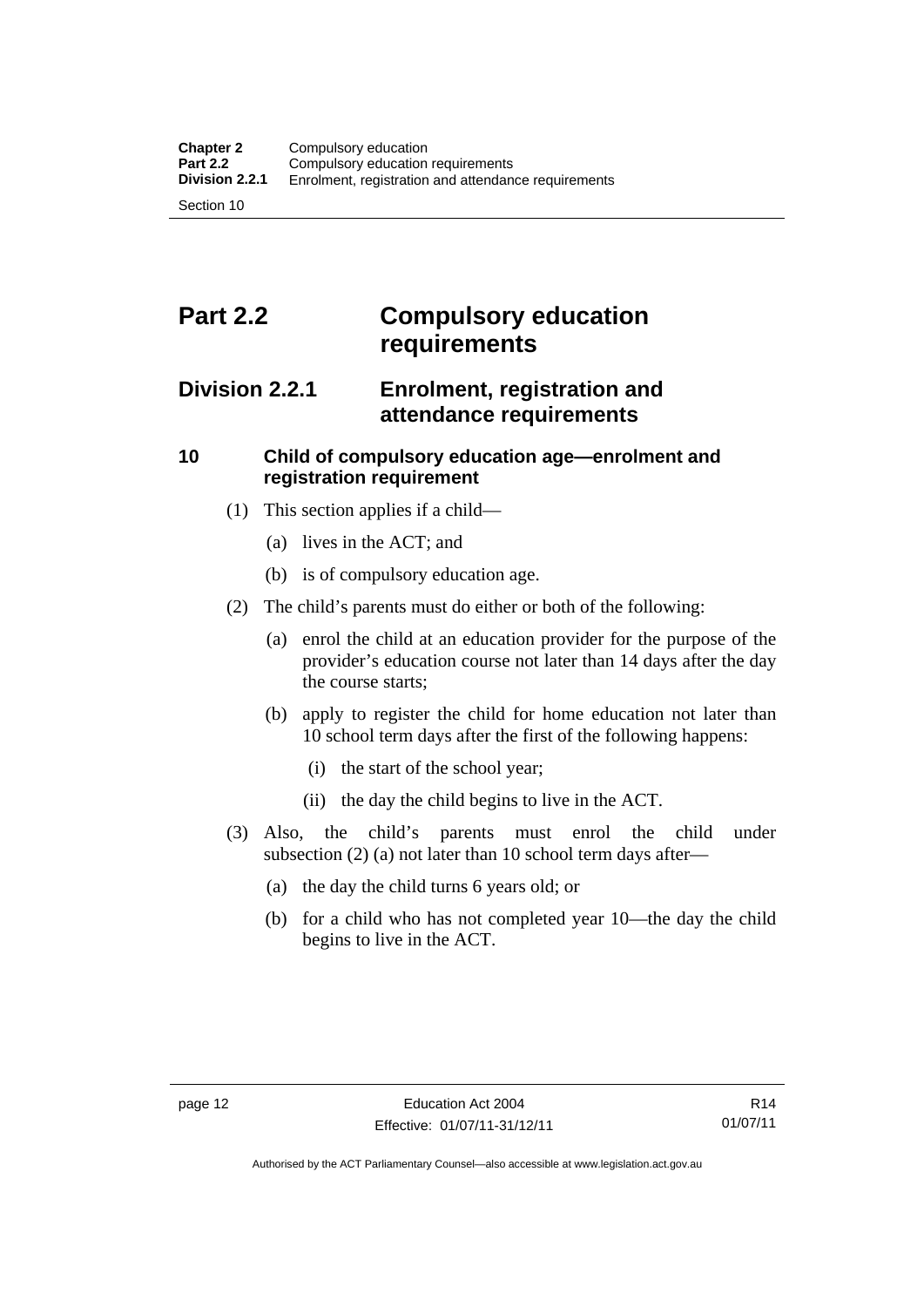- (4) If the child's enrolment at an education provider is cancelled by the child's parents, the parents must do either or both of the following within 14 days after the day the enrolment is cancelled:
	- (a) enrol the child at another education provider for the purpose of the provider's education course;
	- (b) apply to register the child for home education.
	- *Note* If a form is approved under s 154 for this provision, the form must be used.
- (5) If the child's registration for home education is cancelled under section 135 (Cancellation of registration for home education), the parents must enrol the child at an education provider for the purpose of the provider's education course not later than 14 days after the day the cancellation takes effect.
	- *Note* See s 135 (6) for when the cancellation of registration for home education takes effect.
- (6) This section does not apply if—
	- (a) an exemption certificate is in force for the child; or
	- (b) the child is participating in a training or employment alternative in accordance with part 2.4 (After year 10—training and employment alternatives); or
	- (c) the child's parents have an excuse for not complying with this section that the director-general is satisfied is a reasonable excuse.
	- *Note 1* The director-general must comply with any guidelines about the exercise of the director-general's functions under s (6) (c) (see s 9D).
	- *Note* 2 For offences in relation to this requirement, see pt 2.6 (Offences parents).

# <span id="page-24-0"></span>**10A Child of compulsory education age—school attendance requirement**

(1) This section applies if a child—

| R14      | Education Act 2004           | page 13 |
|----------|------------------------------|---------|
| 01/07/11 | Effective: 01/07/11-31/12/11 |         |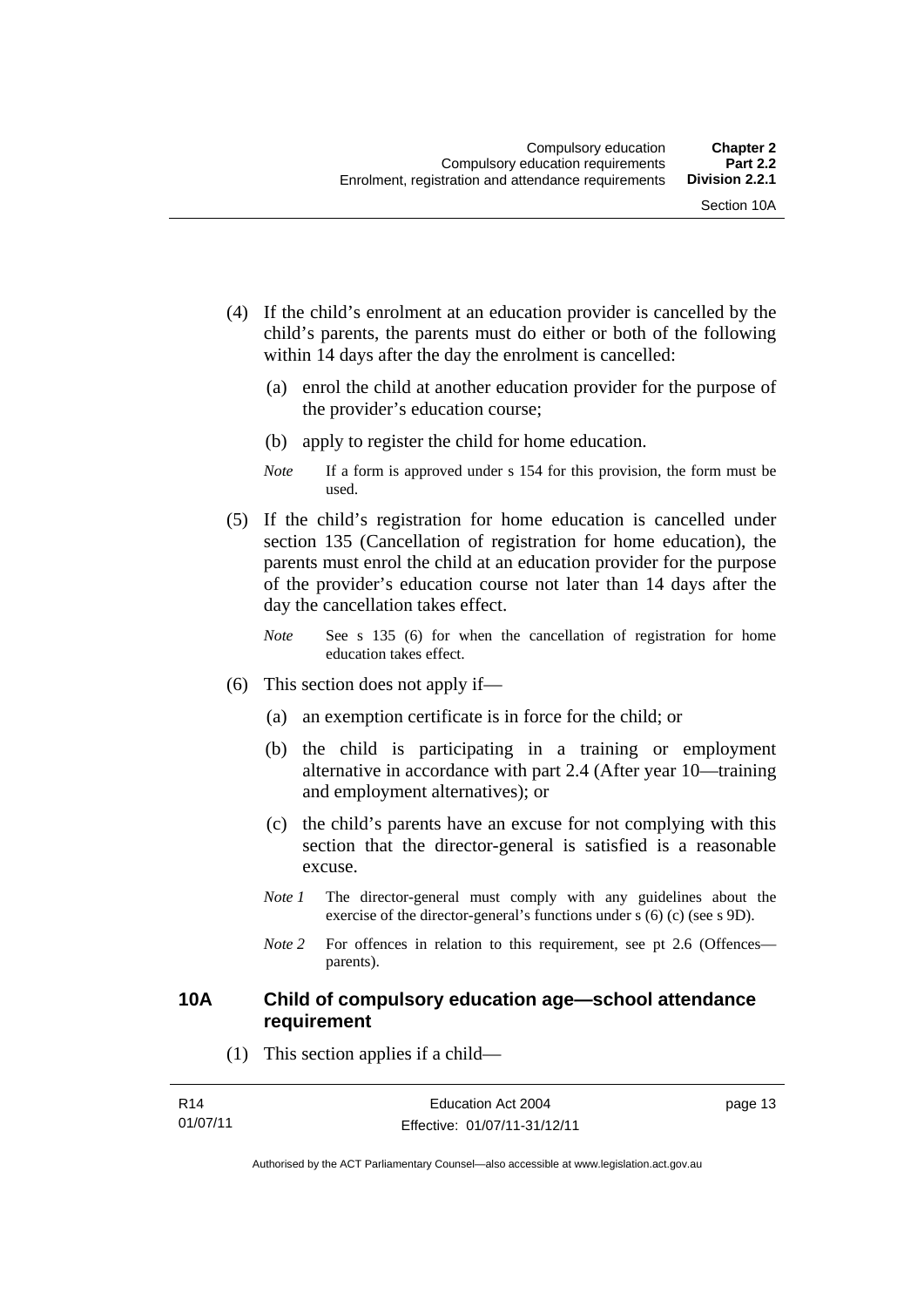(a) lives in the ACT; and

(b) is of compulsory education age; and

(c) is enrolled at a school.

(2) The child's parents must ensure that the child—

 (a) attends the school on every day, and during the times on every day, when the school is open for attendance; and

 (b) attends every activity of the school (including attendance at an approved educational course) that the school requires the child to attend.

 (3) This section does not apply if the child's parents have an excuse for not complying with this section that the director-general is satisfied is a reasonable excuse.

*Note 1* The director-general must comply with any guidelines about the exercise of the director-general's functions under s (3) (see s 9D).

*Note 2* For offences in relation to this requirement, see pt 2.6 (Offences parents).

# <span id="page-25-0"></span>**Division 2.2.2 Participation requirement**

# <span id="page-25-1"></span>**10B Meaning of** *participates* **in education course—div 2.2.2**

For this division, a child *participates* in an education course if the child complies with—

- (a) the provider's requirements about physically attending, at particular times, the provider's premises or another place; or
- (b) for an education course that is completed by distance education (however described)—the provider's requirements for distance education.

#### **Examples—par (b)**

1 complete and return the assigned work for the course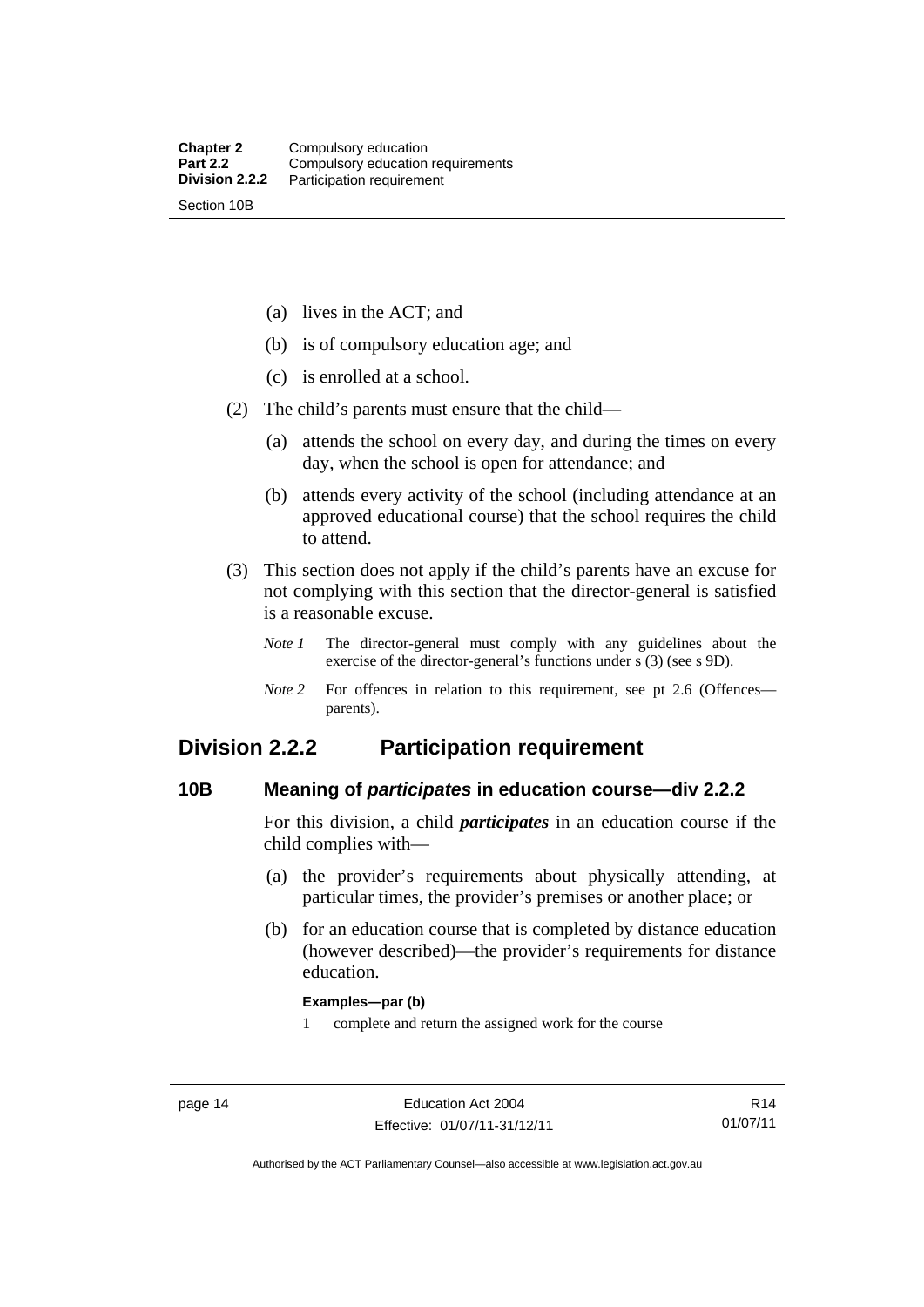- 2 communicate with or contact the provider for the purpose of participating in the course
- 3 attend the provider for 1 week twice a year
- *Note* An example is part of the Act, is not exhaustive and may extend, but does not limit, the meaning of the provision in which it appears (see Legislation Act, s 126 and s 132).

## <span id="page-26-0"></span>**10C Meaning of** *full-time participation* **in education course div 2.2.2**

- (1) For this division, *full-time participation* in an education course means participation in the course—
	- (a) at a level that is full-time under the requirements of the course; or
	- (b) for at least 25 hours each week.
- (2) Also, for this division, *full-time participation* in an education course includes—
	- (a) part-time participation in 2 or more education courses to an extent that is at least equivalent to full-time participation in 1 education course; and
	- (b) participation in any combination of the following that is equivalent to full-time participation in 1 education course:
		- (i) an education course;
		- (ii) a training alternative;
		- (iii) an employment alternative.
	- *Note* A child needs the director-general's approval to participate in a training or employment alternative (see pt 2.4 (After year 10—training and employment alternatives)).

# <span id="page-26-1"></span>**10D Child of compulsory education age—participation requirement**

(1) This section applies if a child—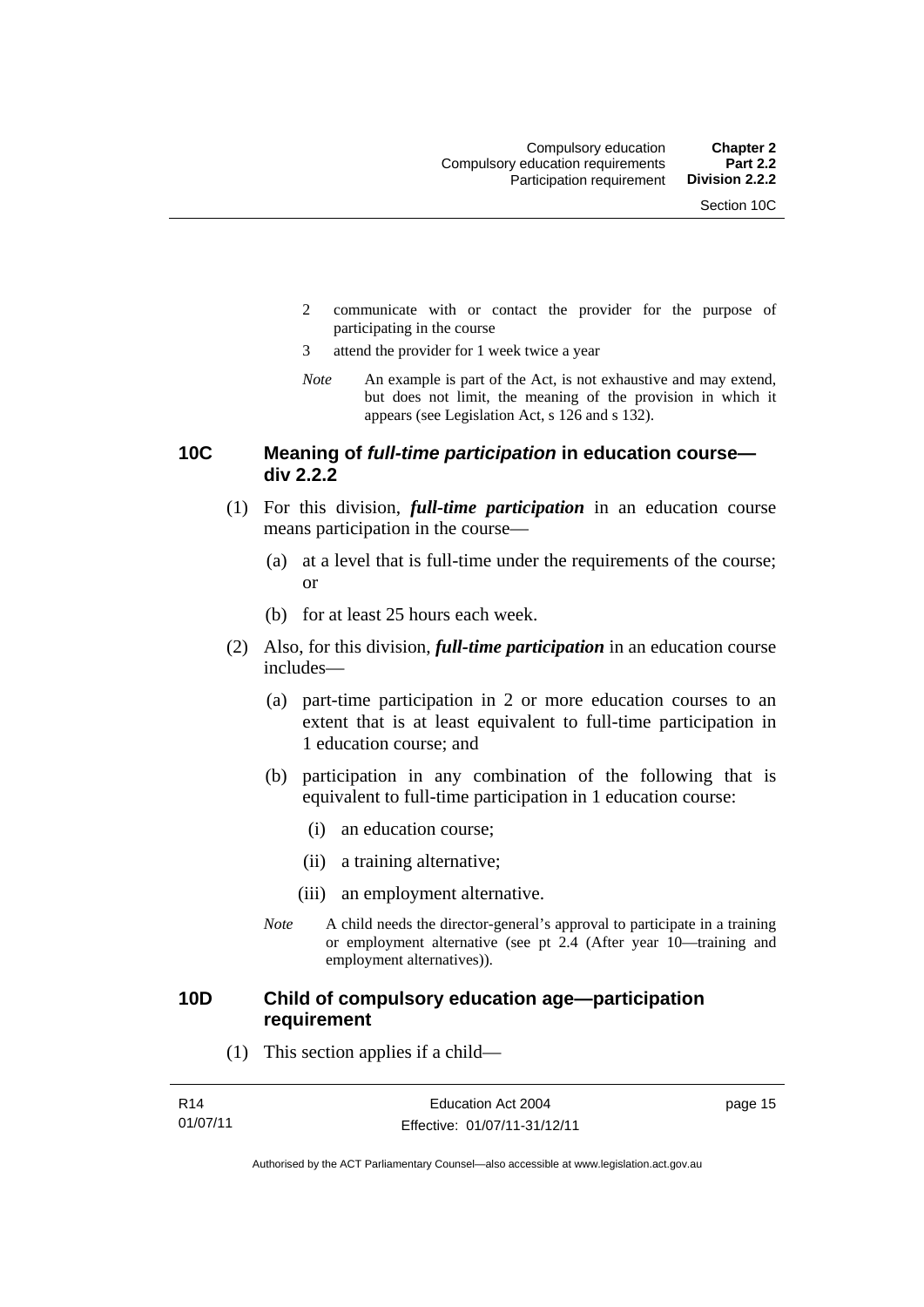(a) lives in the ACT; and

- (b) is of compulsory education age; and
- (c) is enrolled at an education provider other than a school for the purpose of the provider's education course.
- (2) The child's parents must ensure that the child participates in the education course.
- (3) Also, the child's participation must be—
	- (a) full-time participation (the *full-time participation requirement*); or
	- (b) if an exemption certificate is in force for the child for the course—participation in accordance with the certificate.
- (4) This section does not apply if the child's parents have an excuse for not complying with this section that the director-general is satisfied is a reasonable excuse.
	- *Note 1* The director-general must comply with any guidelines about the exercise of the director-general's functions under s (4) (see s 9D).
	- *Note* 2 For offences in relation to this requirement, see pt 2.6 (Offences parents).

# <span id="page-27-0"></span>**11 Participation requirement—absence**

A child's participation in an education course is taken for this Act to continue during an absence that is—

 (a) allowed under the requirements of the course or by the provider of the course; or

Authorised by the ACT Parliamentary Counsel—also accessible at www.legislation.act.gov.au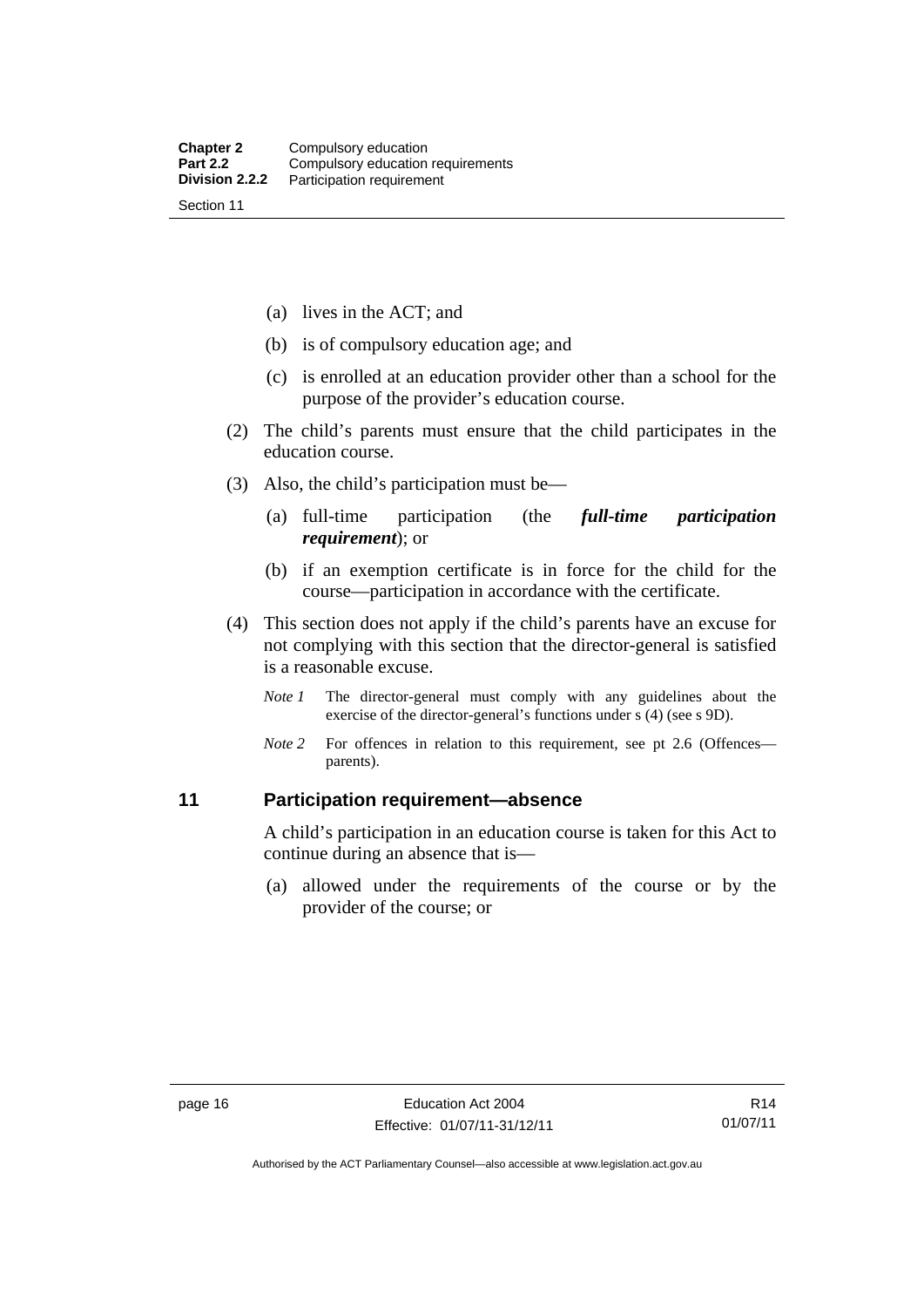(b) required under a territory law or a law of the Commonwealth, a State or another Territory.

#### **Example—par (b)**

Will is absent from an education provider because a public health direction under the *Public Health Act 1997* requires that he be confined to home for 2 weeks.

*Note* An example is part of the Act, is not exhaustive and may extend, but does not limit, the meaning of the provision in which it appears (see Legislation Act, s 126 and s 132).

# <span id="page-28-0"></span>**11A Participation requirement—suspension**

- (1) This section applies if a child participating in an education course stops attending the provider because the child has been suspended from attending the provider.
- (2) The child's participation in the course is taken for this Act to continue during the suspension period.

# <span id="page-28-1"></span>**11B Participation requirement—exclusion**

- (1) This section applies if a child participating in an education course stops attending the provider because the child has been excluded from attending the provider.
- (2) The child's participation in the course is taken for this Act to continue—
	- (a) at the same level as before the exclusion; and
	- (b) for the time reasonably required for the child to resume participation in an education course or apply for approval to participate in a training or employment alternative under part 2.4 (After year 10—training and employment alternatives).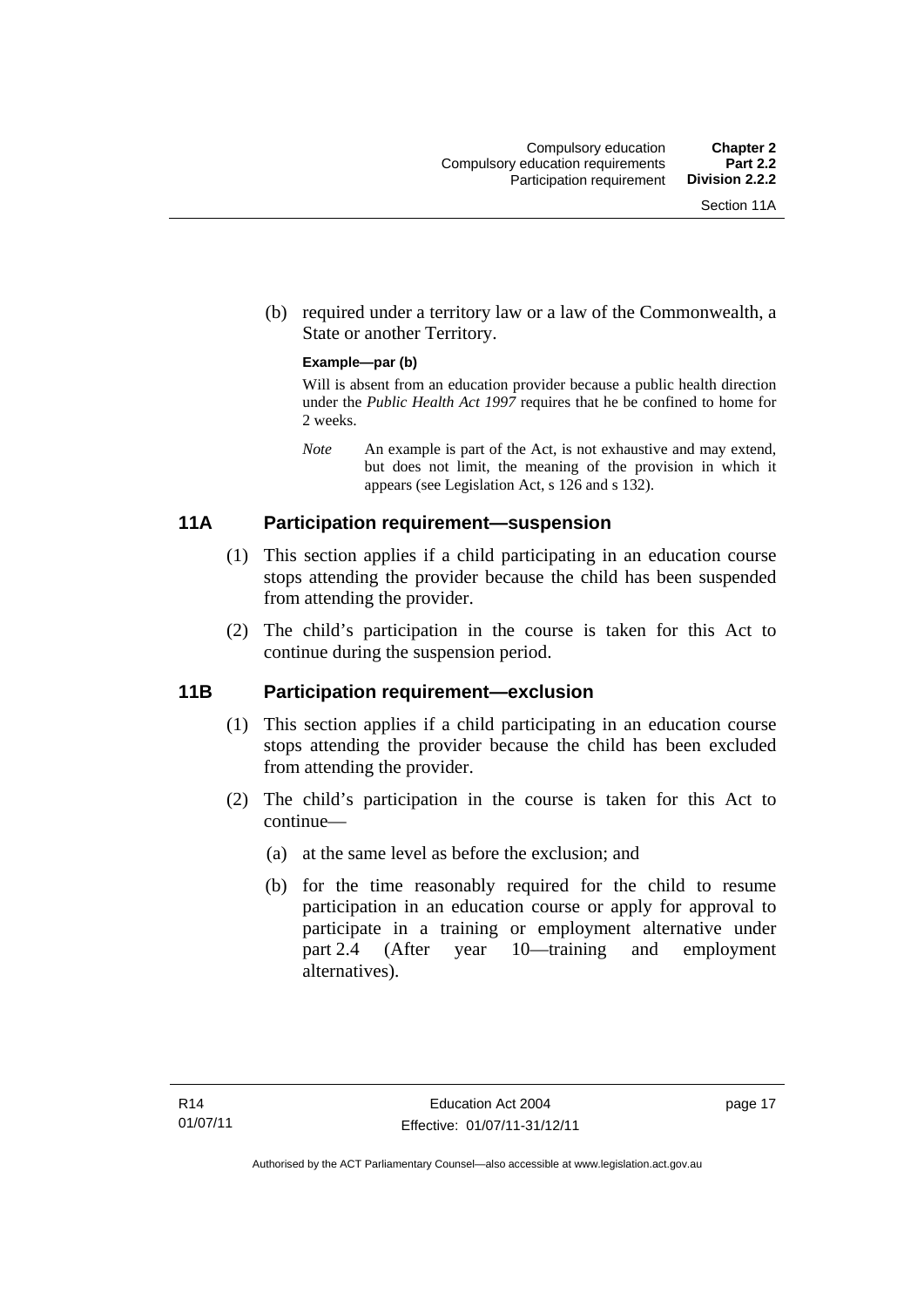# <span id="page-29-0"></span>**Division 2.2.3 Information requirement**

# <span id="page-29-1"></span>**11C Giving information notice**

- (1) This section applies if a child—
	- (a) lives in the ACT; and
	- (b) is at least 6 years old but under 17 years old.
- (2) The director-general may give a written notice (an *information notice*) to the child's parents if the director-general believes on reasonable grounds that—
	- (a) the child is not enrolled at an education provider; or
	- (b) the child is not registered for home education; or
	- (c) if the child is enrolled at a school—the child is not attending the school; or
	- (d) if the child is enrolled at an education provider other than a school for the purpose of the provider's education course—the child is not participating in the course or the child is contravening section 10D (3) (Child of compulsory education age—participation requirement); or
	- (e) the child is not participating in a training or employment alternative in accordance with part 2.4 (After year 10—training and employment alternatives).
	- *Note* For how documents may be served, see the Legislation Act, pt 19.5.

# <span id="page-29-2"></span>**11D Contents of information notice**

- (1) An information notice in relation to a child must—
	- (a) state that it is an information notice under this Act; and
	- (b) state the information sought; and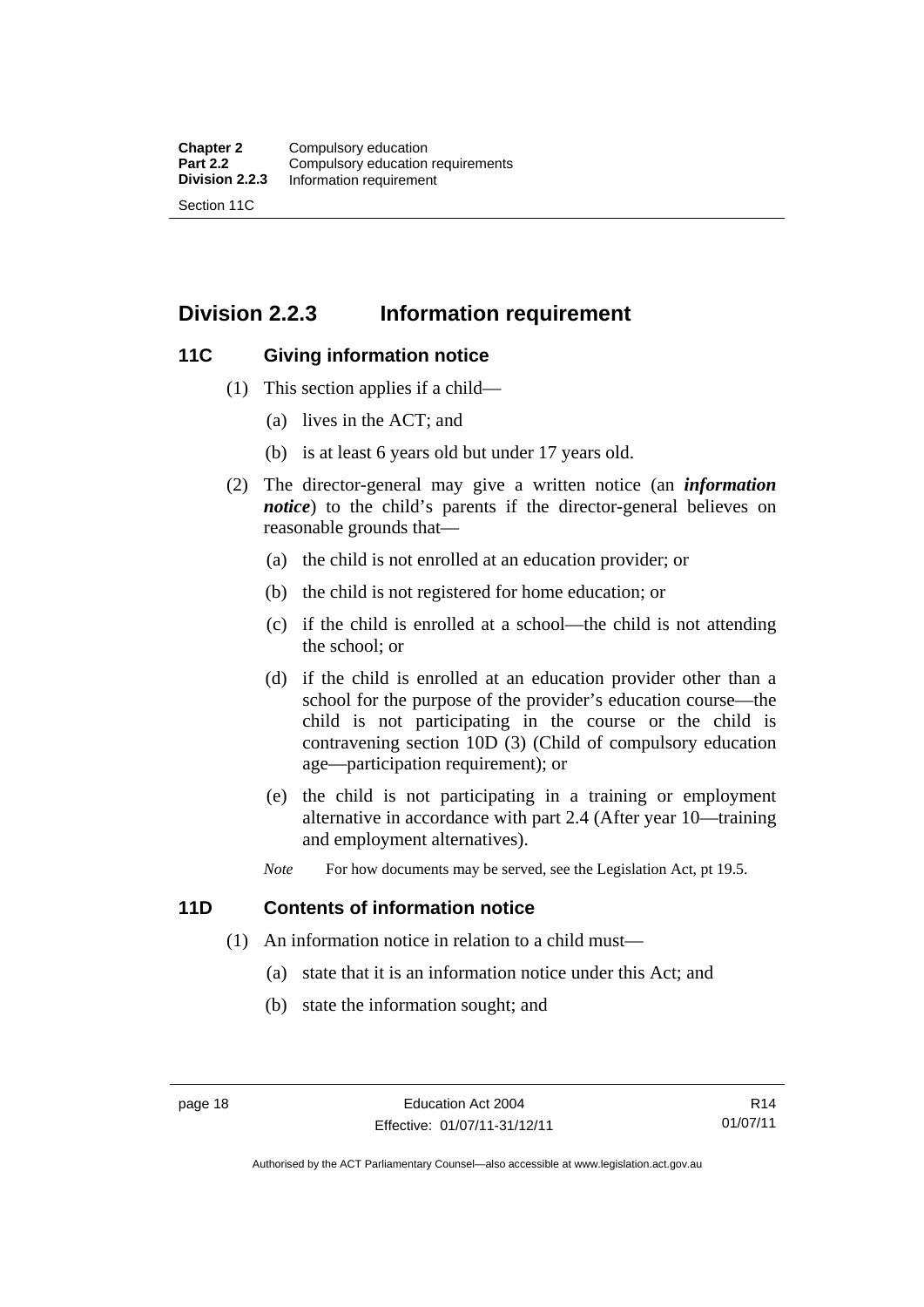- (c) state what the child's parents need to do to comply with the notice; and
- (d) state the period for complying with the notice; and
- (e) contain a statement to the effect that failure to comply with the notice is an offence.
- (2) The information notice may include any other information the director-general considers appropriate.

# <span id="page-30-0"></span>**11E Extension of time for compliance with information notice**

- (1) This section applies if a child's parents have been given an information notice.
- (2) The director-general may, by written notice given to the child's parents, extend the compliance period for the information notice on the director-general's own initiative or if asked by the parents.
- (3) However, the director-general may extend the compliance period only if the period has not ended.
- (4) In this section:

*compliance period* means the period stated in the information notice under section 11D (1) (d), and includes the period as extended under this section.

# <span id="page-30-1"></span>**11F Revocation of information notice on compliance**

If the director-general is satisfied on reasonable grounds that an information notice given to a child's parents has been complied with, the director-general must revoke the notice by written notice given to the parents.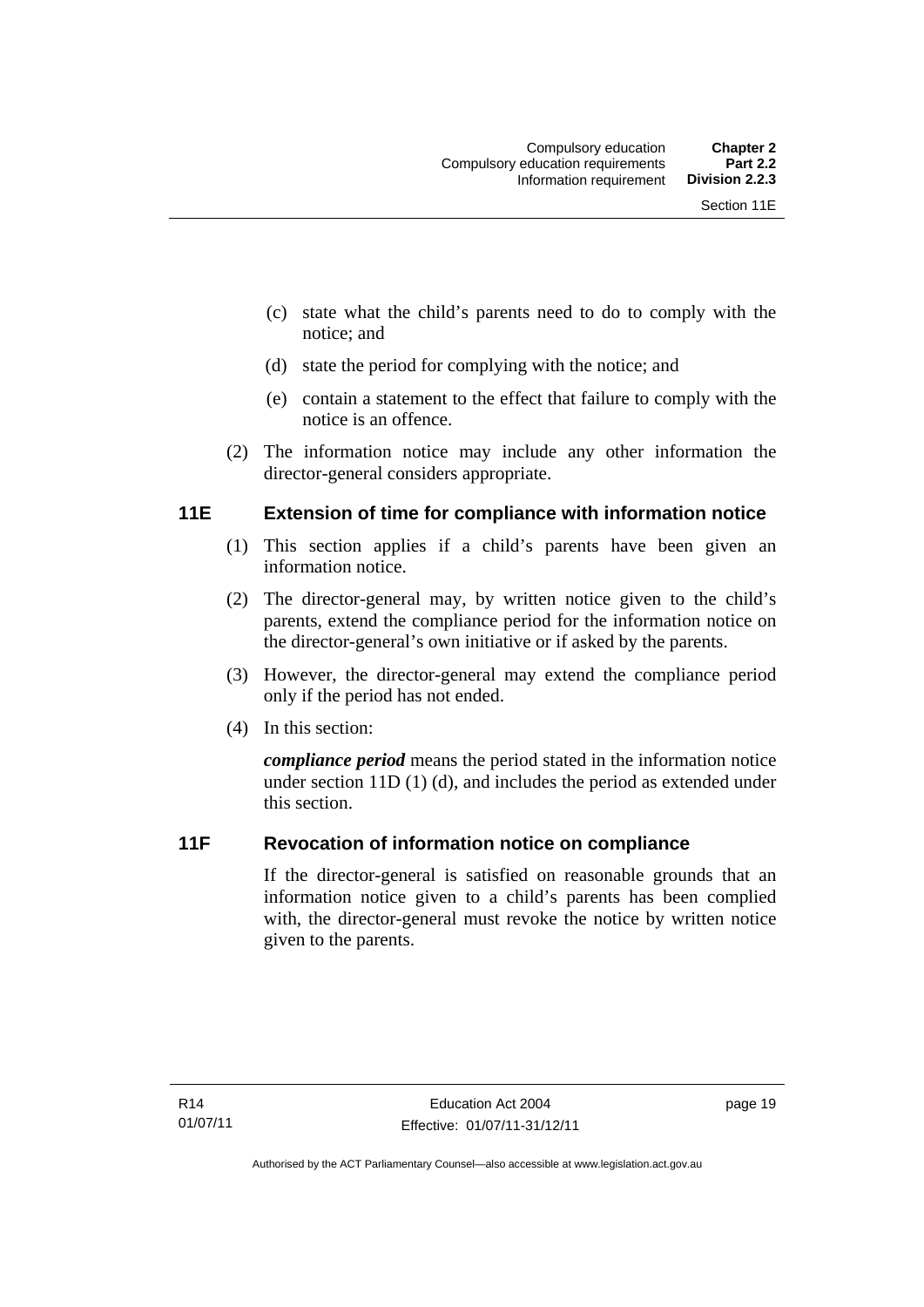**Chapter 2** Compulsory education<br>**Part 2.3** Exemption certificates **Exemption certificates** 

Section 11G

# <span id="page-31-0"></span>**Part 2.3 Exemption certificates**

## <span id="page-31-1"></span>**11G Meaning of** *full-time participation requirement***—pt 2.3**

In this part:

*full-time participation requirement*—see section 10D (3).

# <span id="page-31-2"></span>**11H Exemption certificate—application**

- (1) A child or the child's parents may apply to the director-general for a certificate (an *exemption certificate*) exempting the child from—
	- (a) the requirement to be enrolled at an education provider or registered for home education; or
		- *Note* See s 10 (Child of compulsory education age—enrolment and registration requirement).
	- (b) the full-time participation requirement.
		- *Note* See s 10D (Child of compulsory education age—participation requirement).
- (2) Application may be made for either or both of the following:
	- (a) exempting the child until the child is 17 years old or for a shorter period;
	- (b) exempting the child from the full-time participation requirement.
- (3) An application made by a child must contain the signed consent of the child's parents.
- (4) However, subsection (3) does not apply if the director-general is satisfied on reasonable grounds that it is not appropriate to require the signed consent.
	- *Note* If a form is approved under s 154 for this provision, the form must be used.

R14 01/07/11

Authorised by the ACT Parliamentary Counsel—also accessible at www.legislation.act.gov.au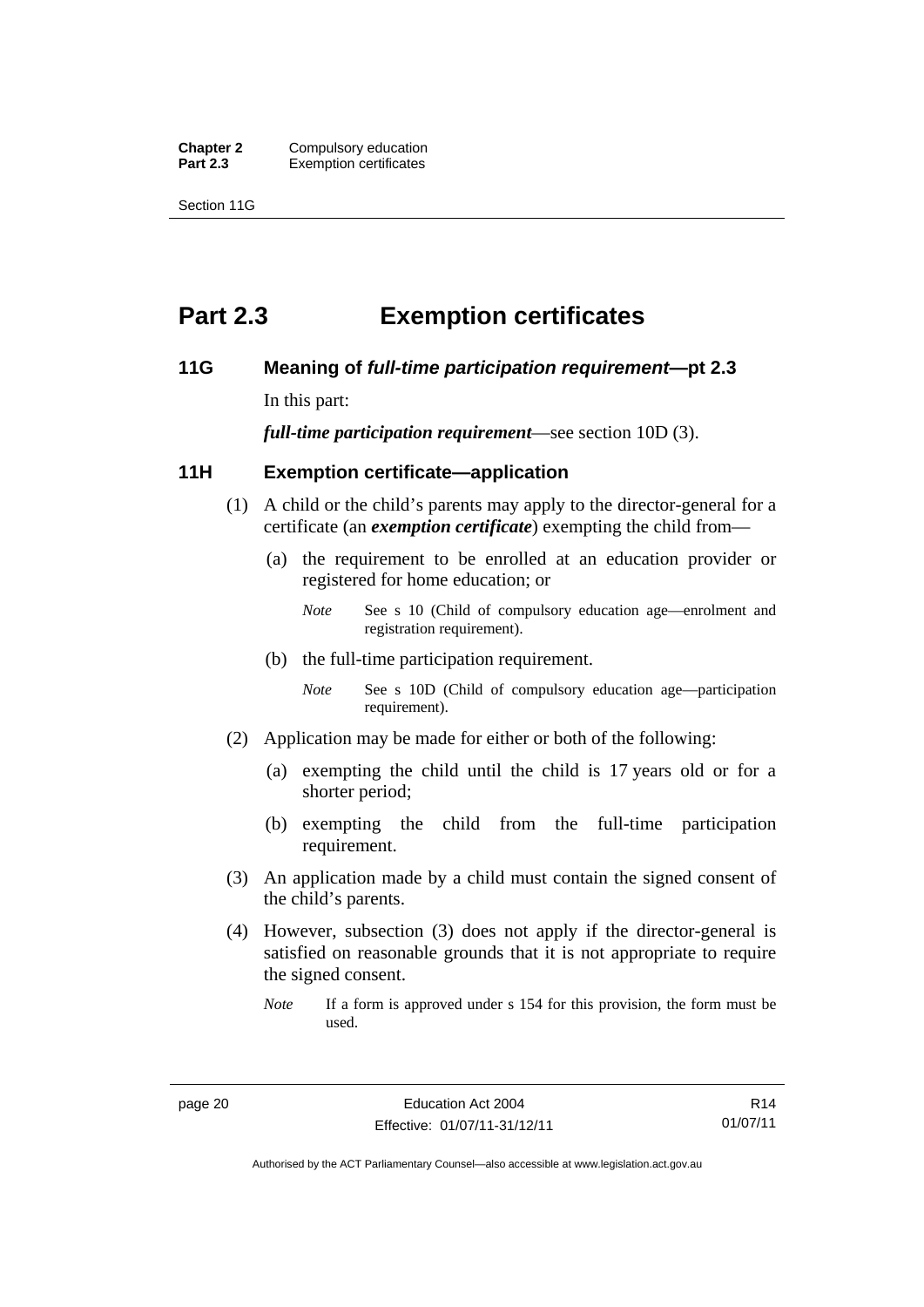# <span id="page-32-0"></span>**12 Exemption certificate—requirement for further information**

- (1) The director-general may give an applicant mentioned in section 11H (1) a written notice requiring the applicant to give the director-general stated further information or documents that the director-general reasonably needs to decide the application.
- (2) If the applicant does not comply with the requirement, the director-general may refuse to consider the application further.

# <span id="page-32-1"></span>**12A Exemption certificate—issue**

- (1) The director-general may—
	- (a) issue an exemption certificate for a child if the director-general is satisfied on reasonable grounds that it is in the child's best interests to issue the certificate; or
	- (b) refuse to issue an exemption certificate for a child.
- (2) Without limiting subsection (1) (a), in deciding whether it is in a child's best interests to exempt the child, the director-general may consider the following:
	- (a) the child's health;
	- (b) the child's education;
	- (c) the child's sense of racial, ethnic, religious or cultural identity;
	- (d) the child's development;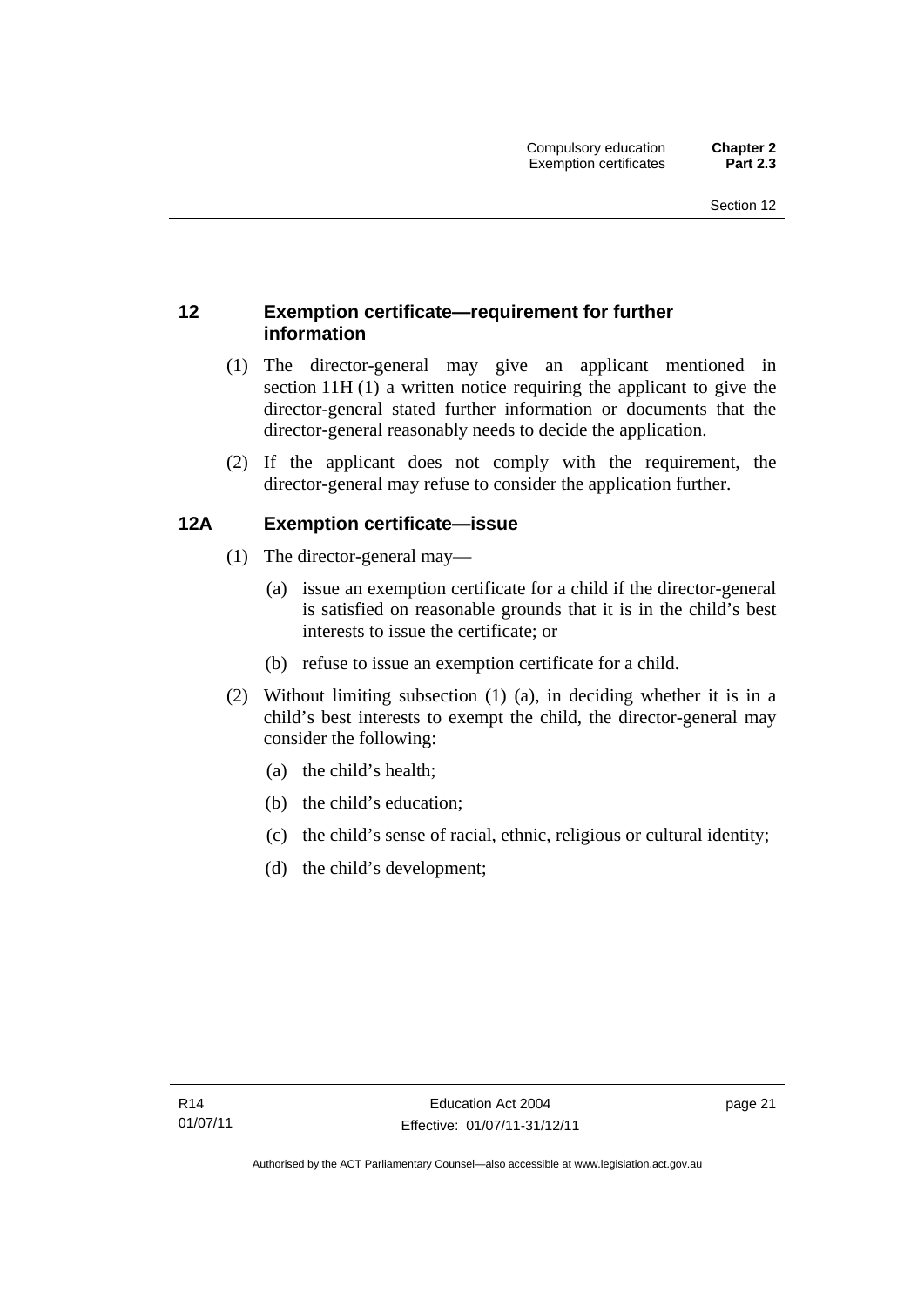Section 12B

(e) whether the exemption would benefit the child.

#### **Example—par (e)**

Felicity's education alternative finishes shortly before she turns 17. The director-general is satisfied that exempting Felicity from participating in another education alternative until she turns 17 benefits her, because it means that she is not compelled to participate in another education alternative for a short time just to comply with the participation requirement.

- *Note* An example is part of the Act, is not exhaustive and may extend, but does not limit, the meaning of the provision in which it appears (see Legislation Act, s 126 and s 132).
- (3) An exemption certificate for a child may be issued for either or both of the following:
	- (a) exempting the child until the child is 17 years old or for a shorter period;
	- (b) exempting the child from the full-time participation requirement.

## <span id="page-33-0"></span>**12B Exemption certificate—form**

An exemption certificate issued for a child must—

- (a) state the day it is issued; and
- (b) state the child's name; and
- (c) state the period for which it is in force; and
- (d) for an exemption from the full-time participation requirement—state the exemption and the extent to which the child must participate; and
- (e) state any condition to which it is subject; and
- (f) contain any other particulars prescribed by regulation.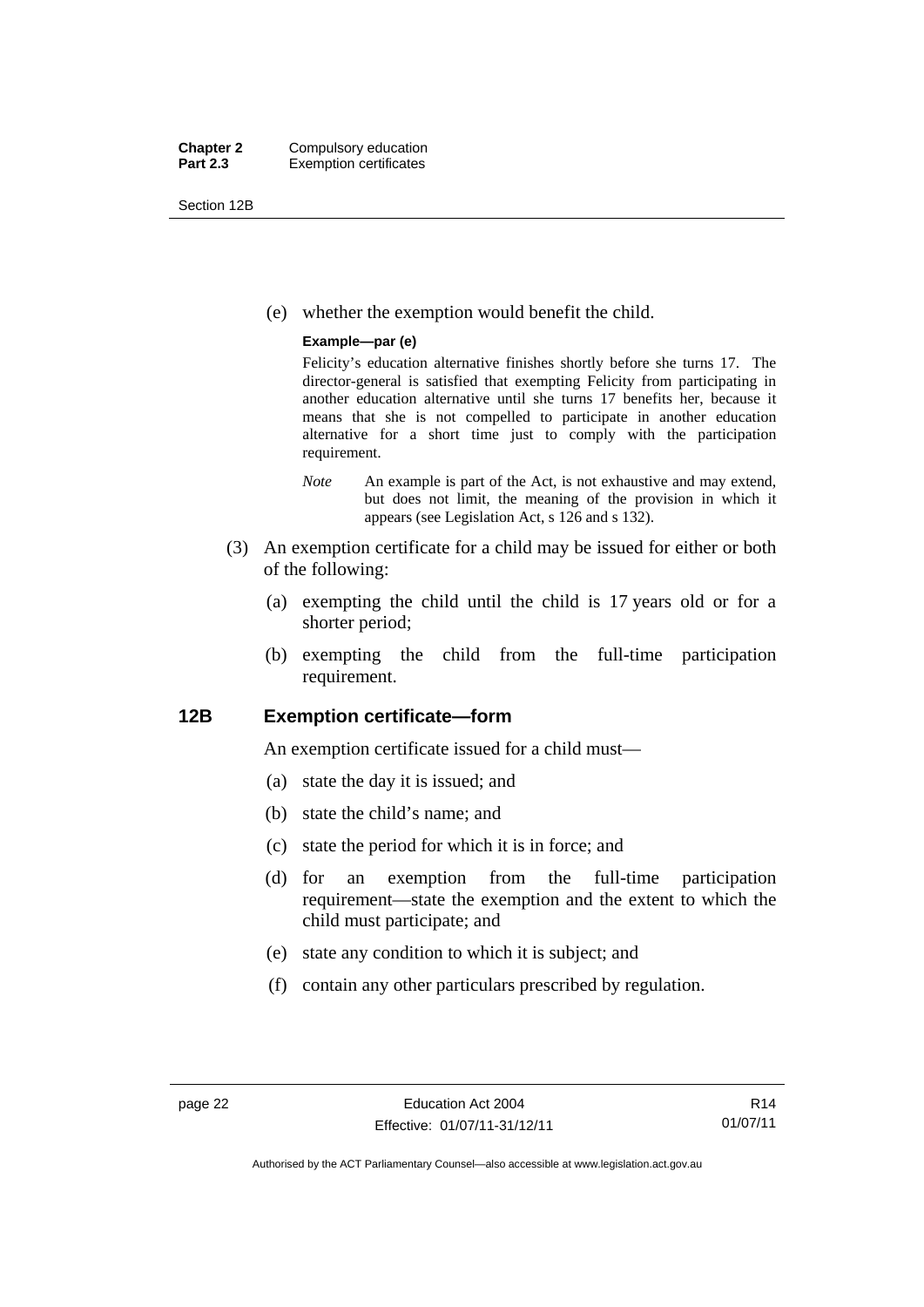# <span id="page-34-0"></span>**12C Exemption certificate—conditions**

The director-general may issue an exemption certificate subject to any condition that the director-general believes on reasonable grounds is appropriate.

# <span id="page-34-1"></span>**12D Exemption certificate—duration**

An exemption certificate may be issued for a child until—

- (a) the end of the period stated in the certificate; or
- (b) the ground for the issue of the certificate no longer applies in relation to the child.

# <span id="page-34-2"></span>**13 Exemption certificate—revocation**

The director-general may revoke an exemption certificate issued for a child if—

- (a) the certificate is issued in error; or
- (b) the ground for the issue of the certificate no longer applies in relation to the child; or
- (c) a condition of the certificate has been contravened.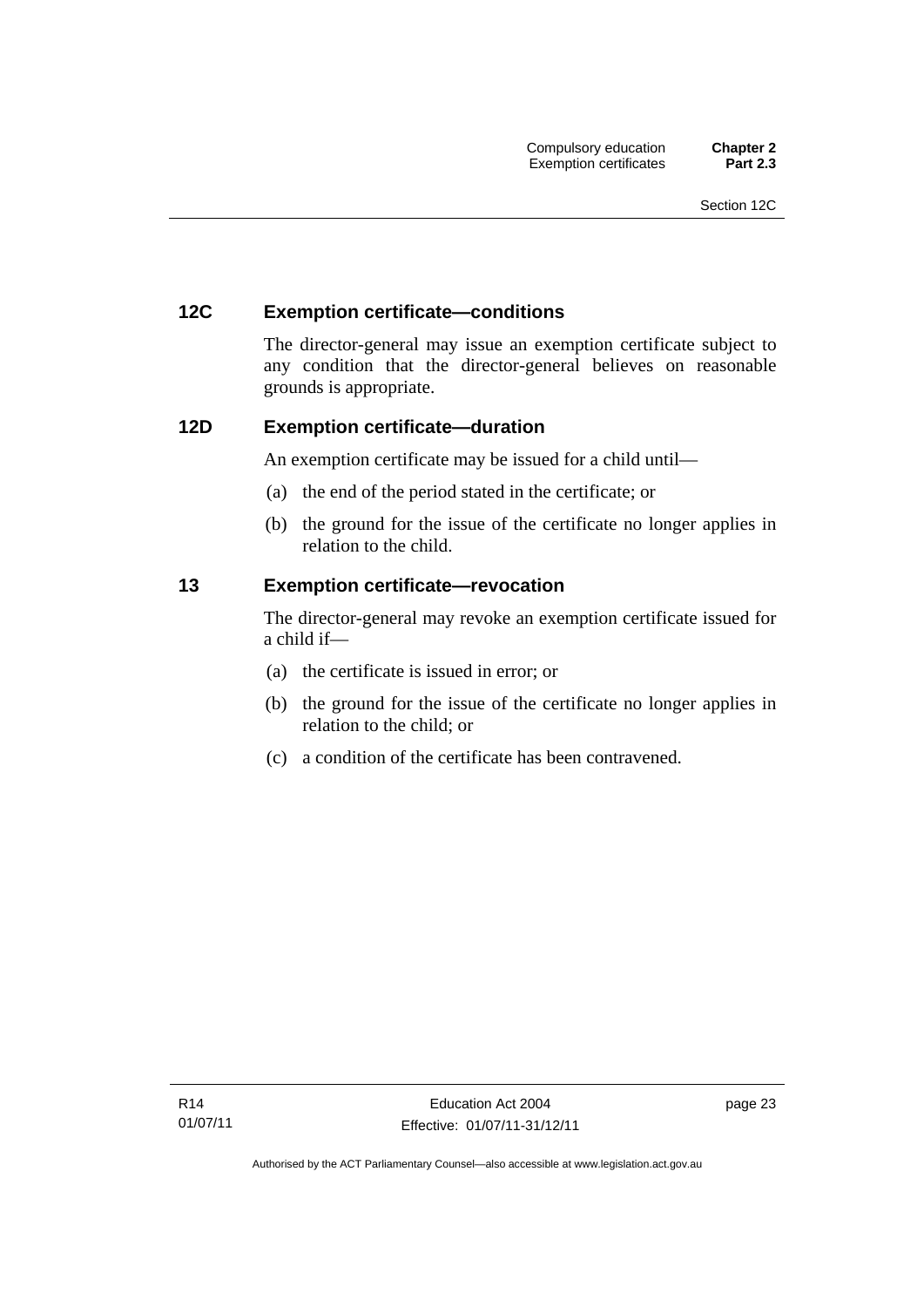# <span id="page-35-0"></span>**Part 2.4 After year 10—training and employment alternatives**

# <span id="page-35-1"></span>**Division 2.4.1 Definitions—pt 2.4**

# <span id="page-35-2"></span>**13A Meaning of** *training alternative* **and** *training alternative provider***—Act**

- (1) For this Act, each training mentioned in table 13A, column 2 is a *training alternative*, and the entity mentioned in column 3 for the training alternative is the provider (the *training alternative provider*) of the training alternative.
- (2) Also, the director-general may approve other training as a *training alternative*, and an entity as the provider (the *training alternative provider*) of the training alternative.
- (3) An approval is a notifiable instrument.

*Note* A notifiable instrument must be notified under the Legislation Act.

### **Table 13A**

| column 1<br>item | column 2<br>training alternative                                                               | column 3<br>training alternative provider                                                                                                                 |
|------------------|------------------------------------------------------------------------------------------------|-----------------------------------------------------------------------------------------------------------------------------------------------------------|
|                  | work-related training<br>under the Training and<br><b>Tertiary Education</b><br>Act 2003       | employer with whom child has approved training<br>contract under the Training and Tertiary Education<br>Act 2003 in relation to the work-related training |
| っ                | work-related training<br>(however described)<br>under a law of a State<br>or another Territory | provider (however described) under a law of the State<br>or other Territory                                                                               |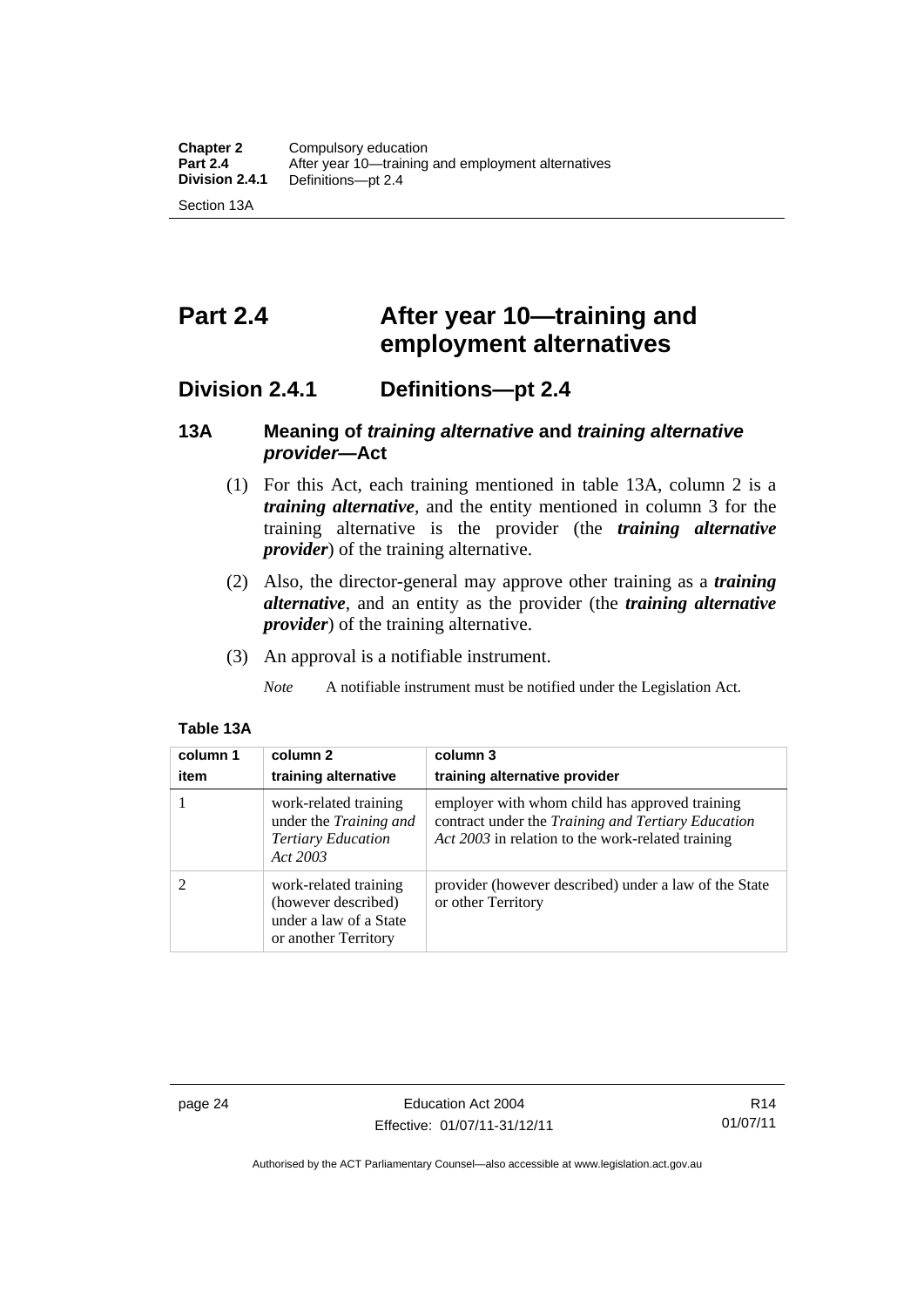# **13B Meaning of** *employment alternative***—Act**

For this Act, each of the following is an *employment alternative*:

- (a) performance of paid work under a contract of service (whether written or unwritten);
- (b) performance of paid work under a contract for services (whether written or unwritten).
- *Note* The *Children and Young People Act 2008*, ch 21 deals with the employment of children and young people.

# **13C Meaning of** *full-time participation* **in training or employment alternative—pt 2.4**

- (1) For this part, *full-time participation* in a training or employment alternative means participation in the alternative—
	- (a) at a level that is full-time under the requirements of the alternative; or
	- (b) for at least 25 hours each week.
- (2) Also, for this part, *full-time participation* in a training or employment alternative includes—
	- (a) part-time participation in 2 or more of a particular alternative to an extent that is at least equivalent to full-time participation in 1 of the particular alternatives; and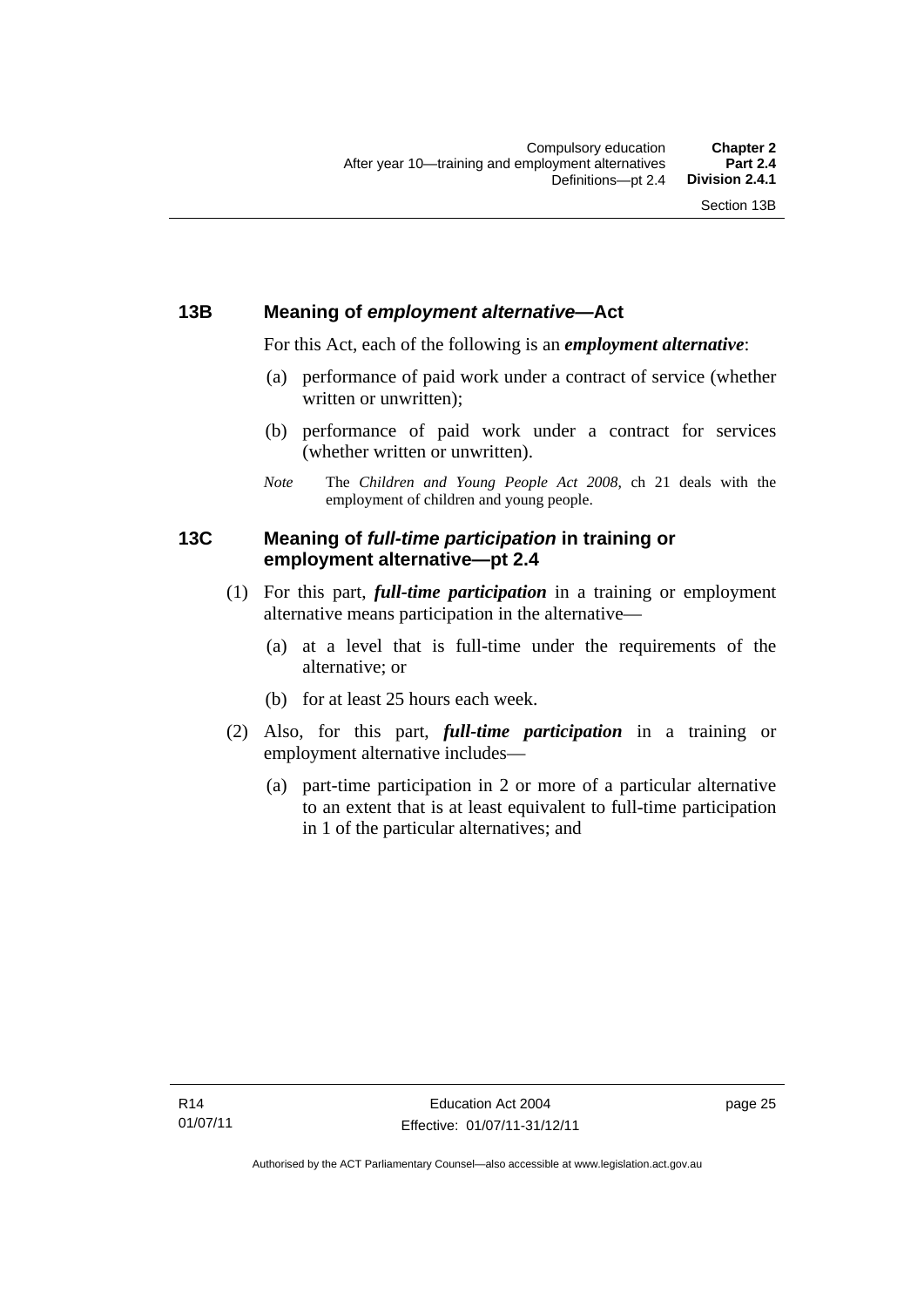(b) participation in any combination of training and employment alternatives to an extent that is at least equivalent to full-time participation in 1 training or employment alternative.

#### **Example—s (2) (a)**

part-time participation in 2 or more training alternatives to an extent that is at least equivalent to full-time participation in 1 training alternative

#### **Example—s (2) (b)**

part-time participation in a training alternative and part-time participation in an employment alternative for a combined total of at least 25 hours each week

*Note* An example is part of the Act, is not exhaustive and may extend, but does not limit, the meaning of the provision in which it appears (see Legislation Act, s 126 and s 132).

# **Division 2.4.2 Approval to participate in training and employment alternatives**

# **13D Approval statement—application**

- (1) A child or the child's parents may apply to the director-general for a statement (an *approval statement***)** approving the child's participation in a training or employment alternative during the child's post-year 10 period.
- (2) Application may be made for either or both of the following:
	- (a) approving the child's participation in a training or employment alternative for all or part of the child's post-year 10 period;
	- (b) approving that the child's participation in a training or employment alternative be other than full-time participation.
- (3) An application made by a child must contain the signed consent of the child's parents.
- (4) However, subsection (3) does not apply if the director-general is satisfied on reasonable grounds that it is not appropriate to require the signed consent.

R14 01/07/11

Authorised by the ACT Parliamentary Counsel—also accessible at www.legislation.act.gov.au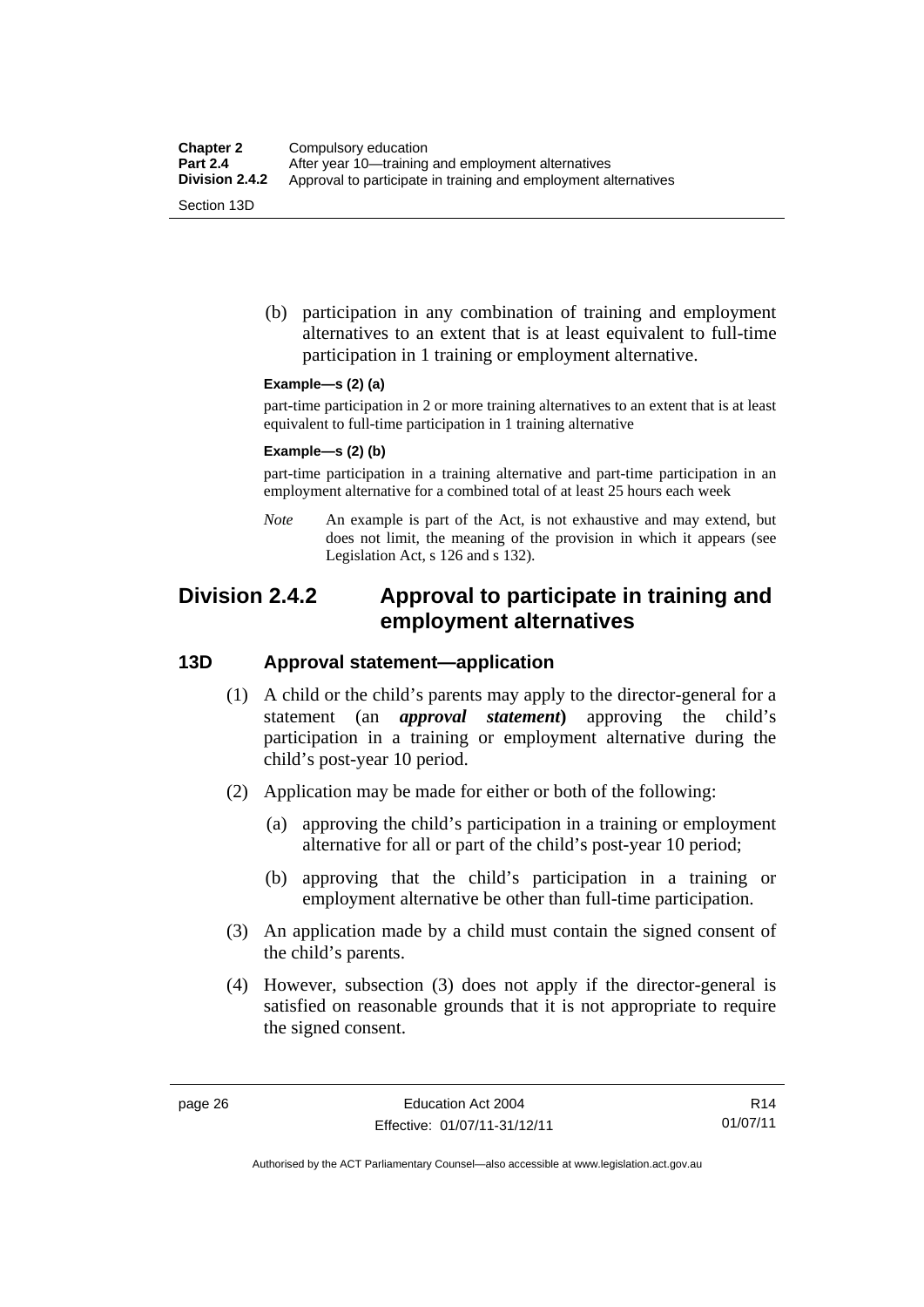- (5) For this section, a child's *post-year 10 period* starts when the child completes year 10 and ends when the first of the following happens:
	- (a) the child completes year 12;
	- (b) the child is 17 years old.
	- *Note* If a form is approved under s 154 for this provision, the form must be used.

# **14 Approval statement—requirement for further information**

- (1) The director-general may give an applicant mentioned in section 13D (1) a written notice requiring the applicant to give the director-general stated further information or documents that the director-general reasonably needs to decide the application.
- (2) If the applicant does not comply with the requirement, the director-general may refuse to consider the application further.

# **14A Approval statement—issue**

- (1) The director-general may—
	- (a) issue an approval statement for a child if the director-general is satisfied on reasonable grounds that it is in the child's best interests to issue the statement; or
	- (b) refuse to issue an approval statement for a child.
- (2) Without limiting subsection (1) (a), in deciding whether it is in a child's best interests to issue an approval statement for the child, the director-general may consider the following:
	- (a) the child's health;
	- (b) the child's education;
	- (c) the child's sense of racial, ethnic, religious or cultural identity;
	- (d) the child's development;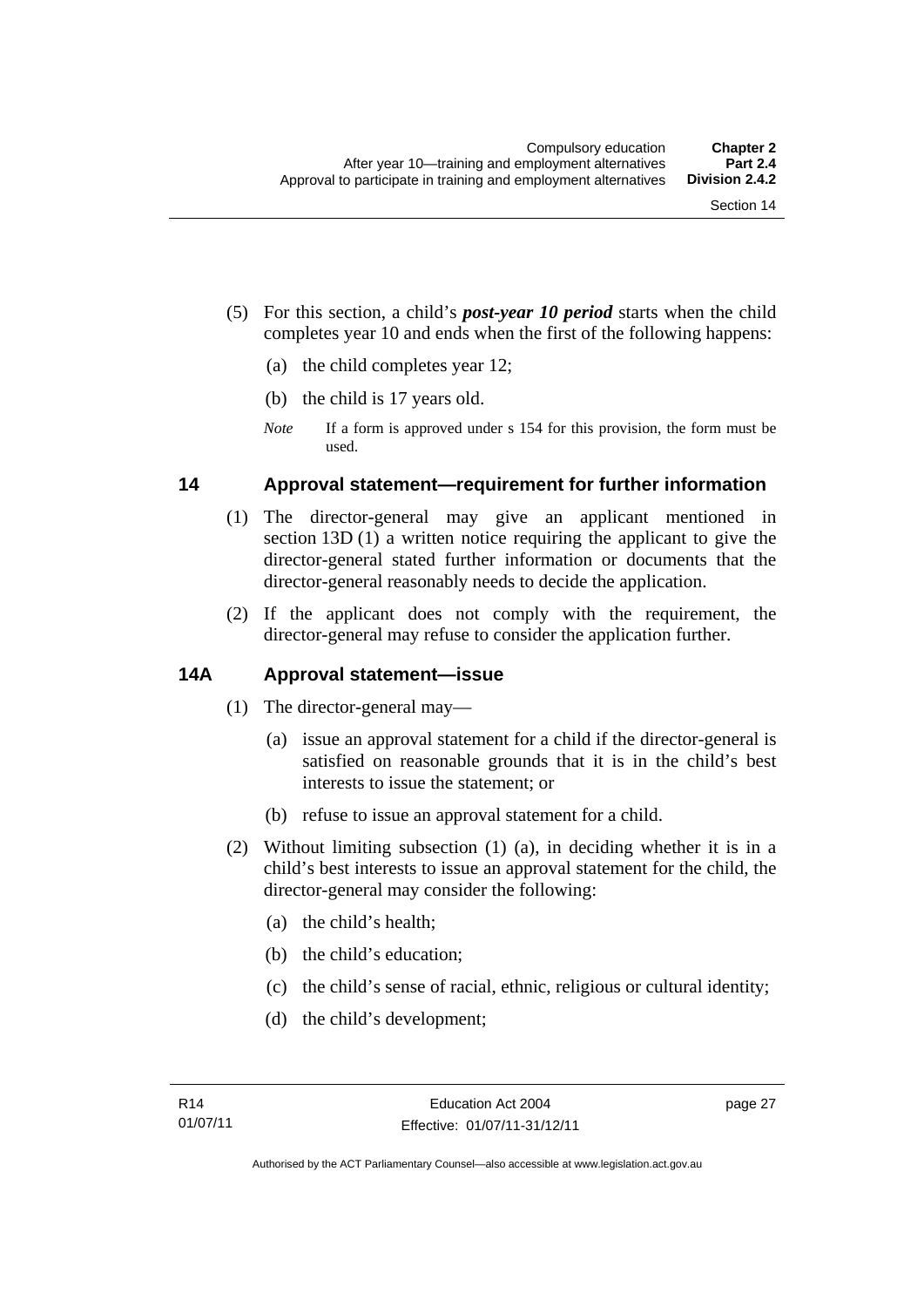(e) whether the training or employment alternative for which the statement is sought would benefit the child.

#### **Example—par (e)**

Thomas is 15 years old, has completed year 10 and wants to be a chef. Thomas has been offered an apprenticeship with a chef. The director-general decides that it is in Thomas's best interests to issue an approval statement for him, because it means that Thomas can pursue the career path that he wants to pursue.

- *Note* An example is part of the Act, is not exhaustive and may extend, but does not limit, the meaning of the provision in which it appears (see Legislation Act, s 126 and s 132).
- (3) An approval statement may be issued for a child for either or both of the following:
	- (a) approving the child's participation in a training or employment alternative for all or part of the child's post-year 10 period;
	- (b) approving that the child's participation in a training or employment alternative be other than full-time participation.
- (4) In this section:

*post-year 10 period*—see section 13D (5).

# **14B Approval statement—form**

An approval statement issued for a child must—

- (a) state the day it is issued; and
- (b) state the child's name; and
- (c) state the period for which it is in force; and
- (d) if the child's approved participation in a training or employment alternative is other than full-time participation state the approval and the extent to which the child is required to participate in the alternative; and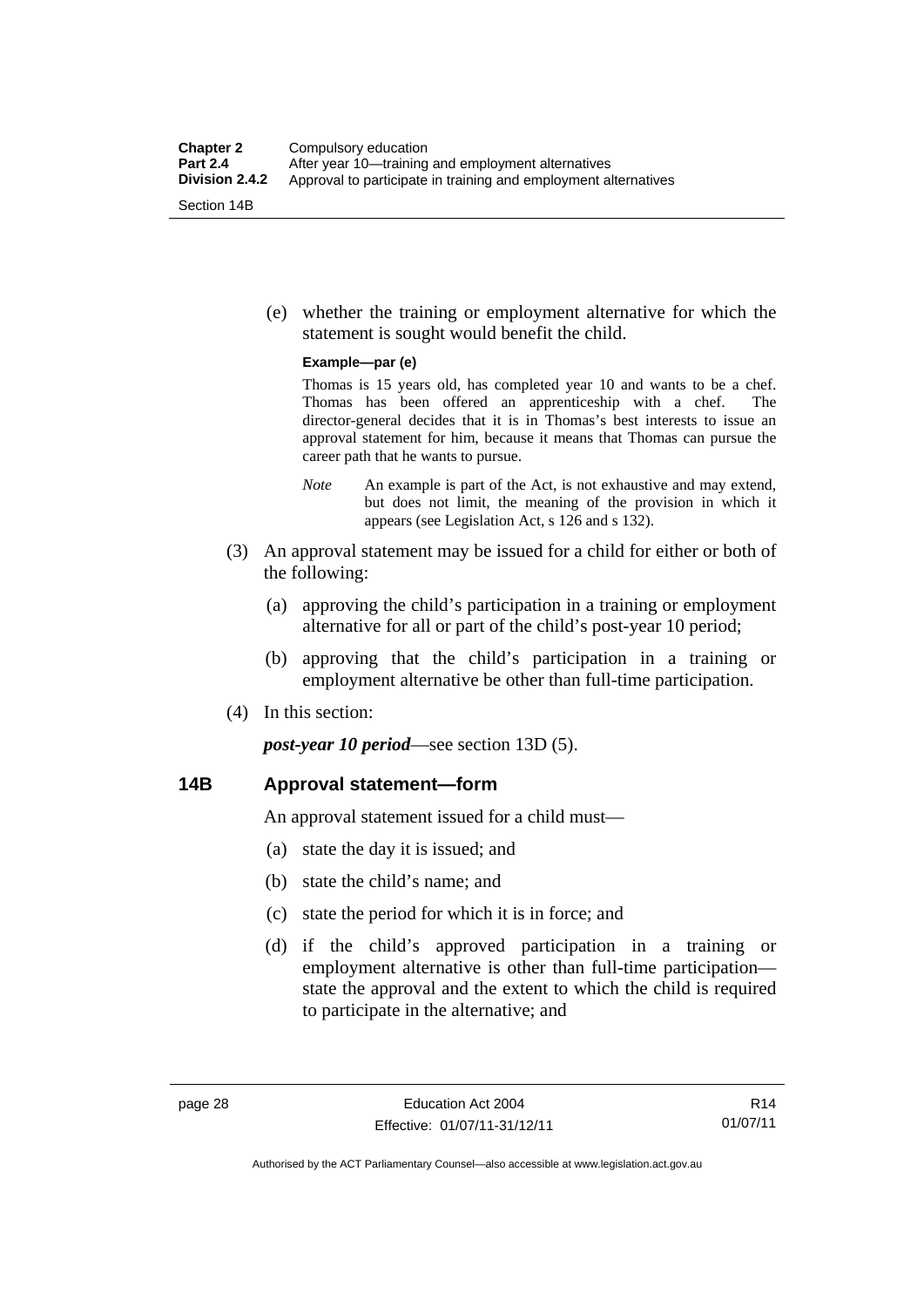- (e) state any condition to which it is subject; and
- (f) contain any other particulars prescribed by regulation.

# **14C Approval statement—conditions**

- (1) An approval statement issued for a child is subject to a condition that—
	- (a) the child's participation is full-time participation unless otherwise stated in the statement; or
	- (b) if the statement contains a statement mentioned in section 14B (d)—the child must comply with the stated participation requirement.
- (2) An approval statement that approves a child's participation in a training alternative is also subject to each of the following conditions:
	- (a) that the child is enrolled with the training alternative provider;
	- (b) that the child complies with the training alternative provider's attendance requirements.
- (3) The training alternative provider's attendance requirements are the requirements about physically attending, at particular times, the provider's premises or another place.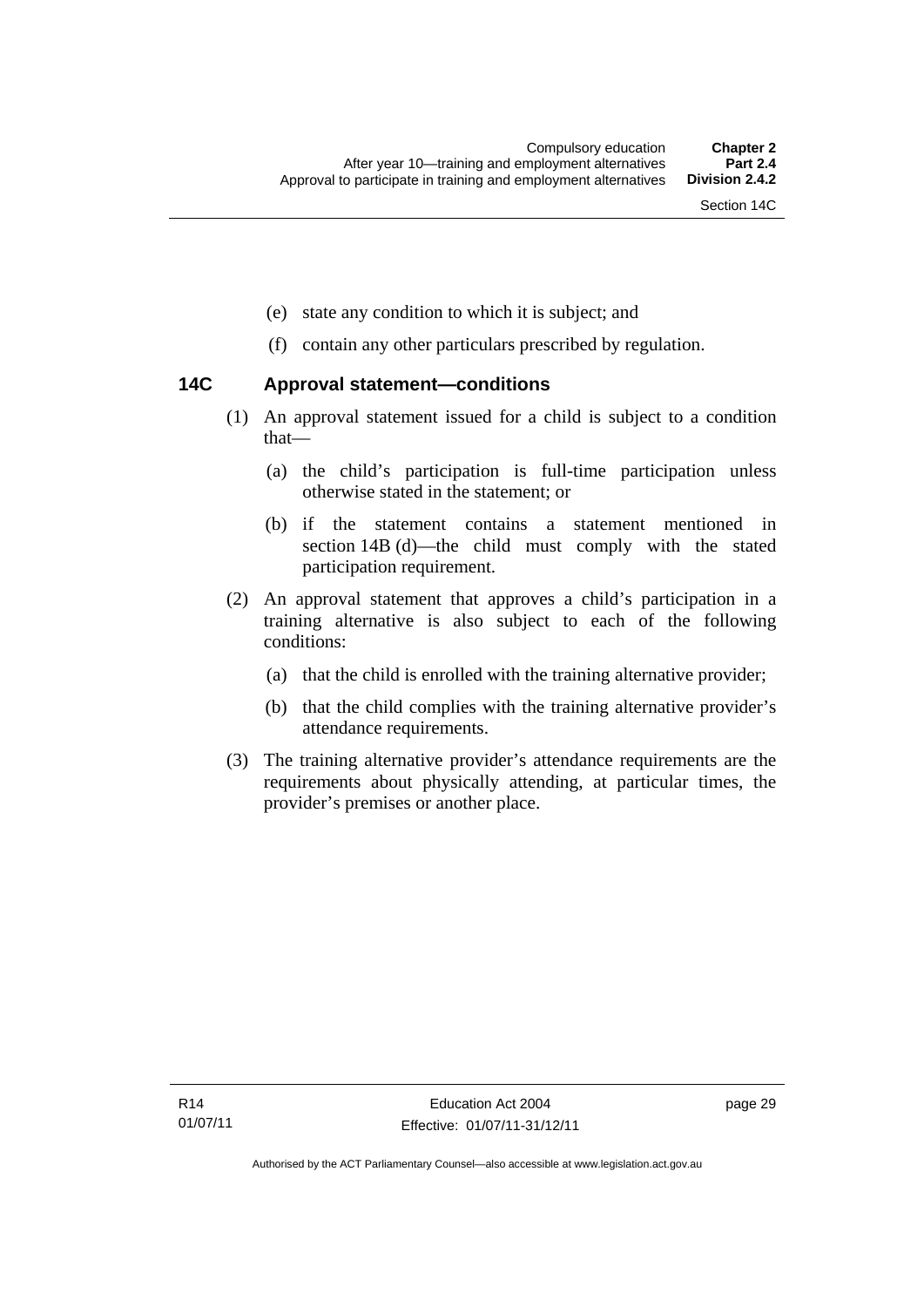(4) The director-general may issue an approval statement subject to any condition that the director-general believes on reasonable grounds is appropriate.

#### **Example—s (4)**

Farouk wants to participate part-time in an education course and part-time in an employment alternative (he wants to work at least 10 hours each week). Under this Act, an approval statement is not required for an education course, but is for an employment alternative. The director-general issues an approval statement for the employment alternative that states that Farouk's approved participation in that employment is part-time, and that he must participate in that employment for at least 10 hours each week. The director-general also puts a condition on the approval statement that Farouk must participate in the education course for at least 15 hours each week.

*Note* An example is part of the Act, is not exhaustive and may extend, but does not limit, the meaning of the provision in which it appears (see Legislation Act, s 126 and s 132).

# **14D Approval statement—compliance requirement**

- (1) This section applies if an approval statement is issued for a child.
- (2) The child's parents must ensure that the child complies with the statement, including any conditions of the statement.
- (3) This section does not apply if the child's parents have an excuse for not complying with this section that the director-general is satisfied is a reasonable excuse.
	- *Note 1* The director-general must comply with any guidelines about the exercise of the director-general's functions under s (3) (see s 9D).
	- *Note 2* For offences in relation to this requirement, see pt 2.6 (Offences parents).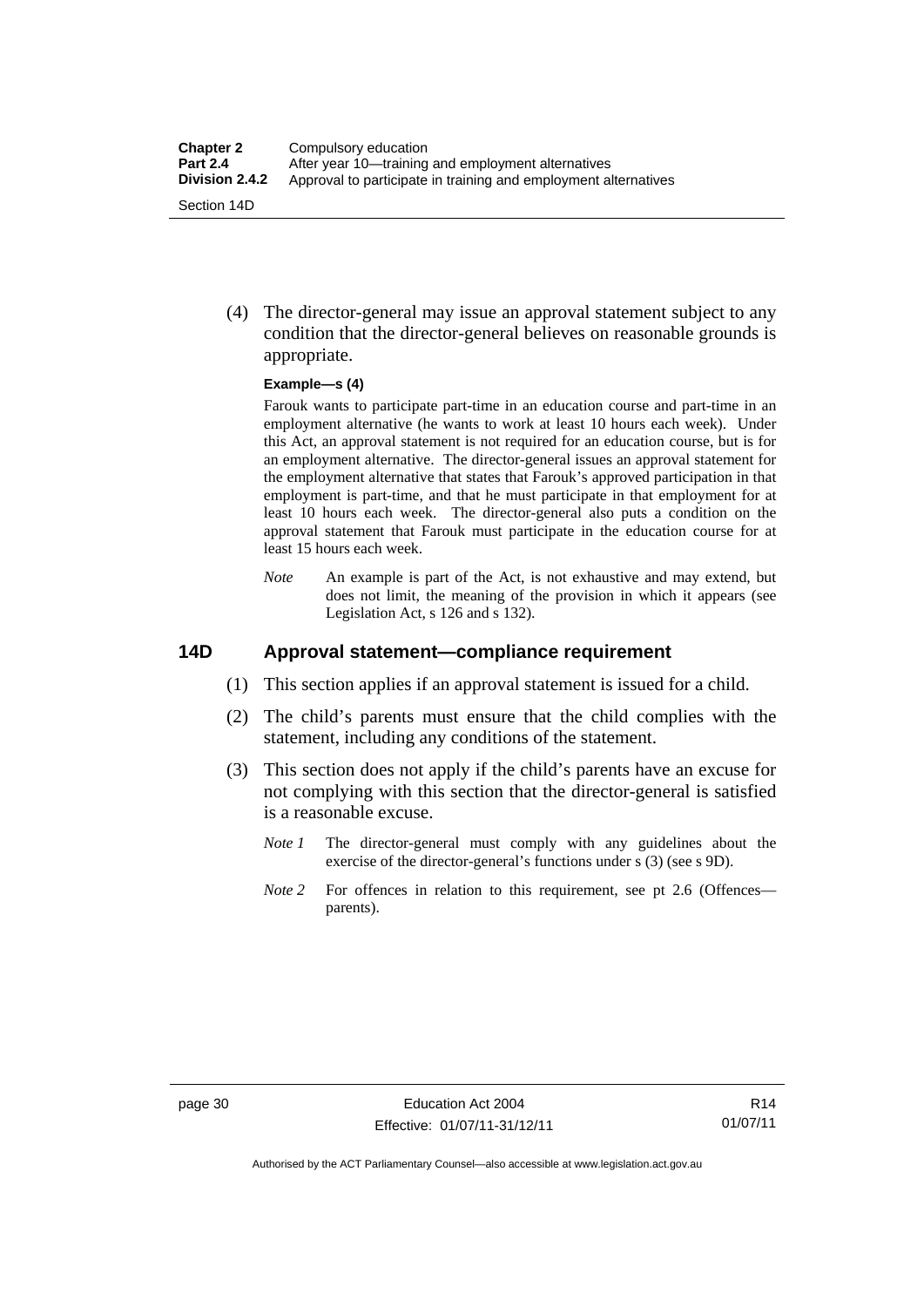# **15 Approval statement—duration**

An approval statement may be issued for a child until—

- (a) the end of the period stated in the statement; or
- (b) the ground for the issue of the statement no longer applies in relation to the child.

# **15A Approval statement—revocation**

The director-general may revoke an approval statement issued for a child if—

- (a) the statement is issued in error; or
- (b) the ground for the issue of the statement no longer applies in relation to the child; or
- (c) a condition of the statement has been contravened.

# **15B Return to education while approval statement in force**

- (1) This section applies if—
	- (a) an approval statement is in force for a child; and
	- (b) the child is enrolled at an education provider for the purpose of the provider's education course.
- (2) The child's parents must tell the director-general in writing about the enrolment.

# **Division 2.4.3 Training and employment alternatives—deemed participation**

# **15C Training and employment alternatives—absence**

A child's participation in a training or employment alternative is taken for this Act to continue during an absence that is—

(a) allowed under the requirements of the alternative; or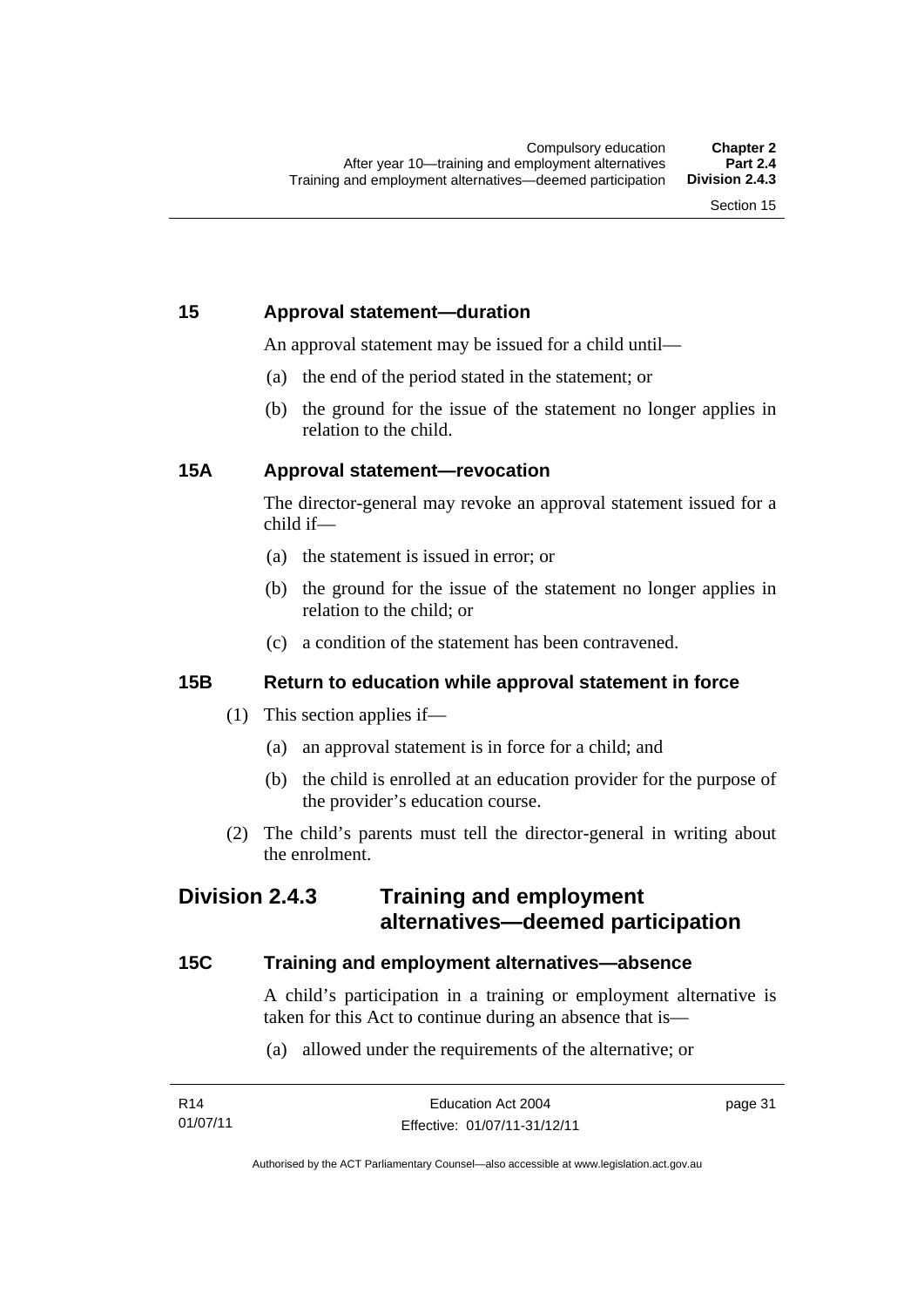(b) required under a territory law or a law of the Commonwealth, a State or another Territory.

#### **Example—par (b)**

Sarah is absent from a training alternative provider because a personal protection order prohibits her from attending the provider.

*Note* An example is part of the Act, is not exhaustive and may extend, but does not limit, the meaning of the provision in which it appears (see Legislation Act, s 126 and s 132).

### **15D Training alternative—suspension**

- (1) This section applies if a child participating in a training alternative stops attending the training alternative provider because the child has been suspended from attending the provider.
- (2) The child's participation in the alternative is taken for this Act to continue during the suspension period.

#### **16 Training alternative—exclusion**

- (1) This section applies if a child participating in a training alternative stops attending the training alternative provider because the child has been excluded from attending the provider.
- (2) The child's participation in the training alternative is taken for this Act to continue—
	- (a) at the same level as before the exclusion; and
	- (b) for the time reasonably required for the child to—
		- (i) enrol in an education course; or
		- (ii) apply for approval to participate in another training alternative or an employment alternative.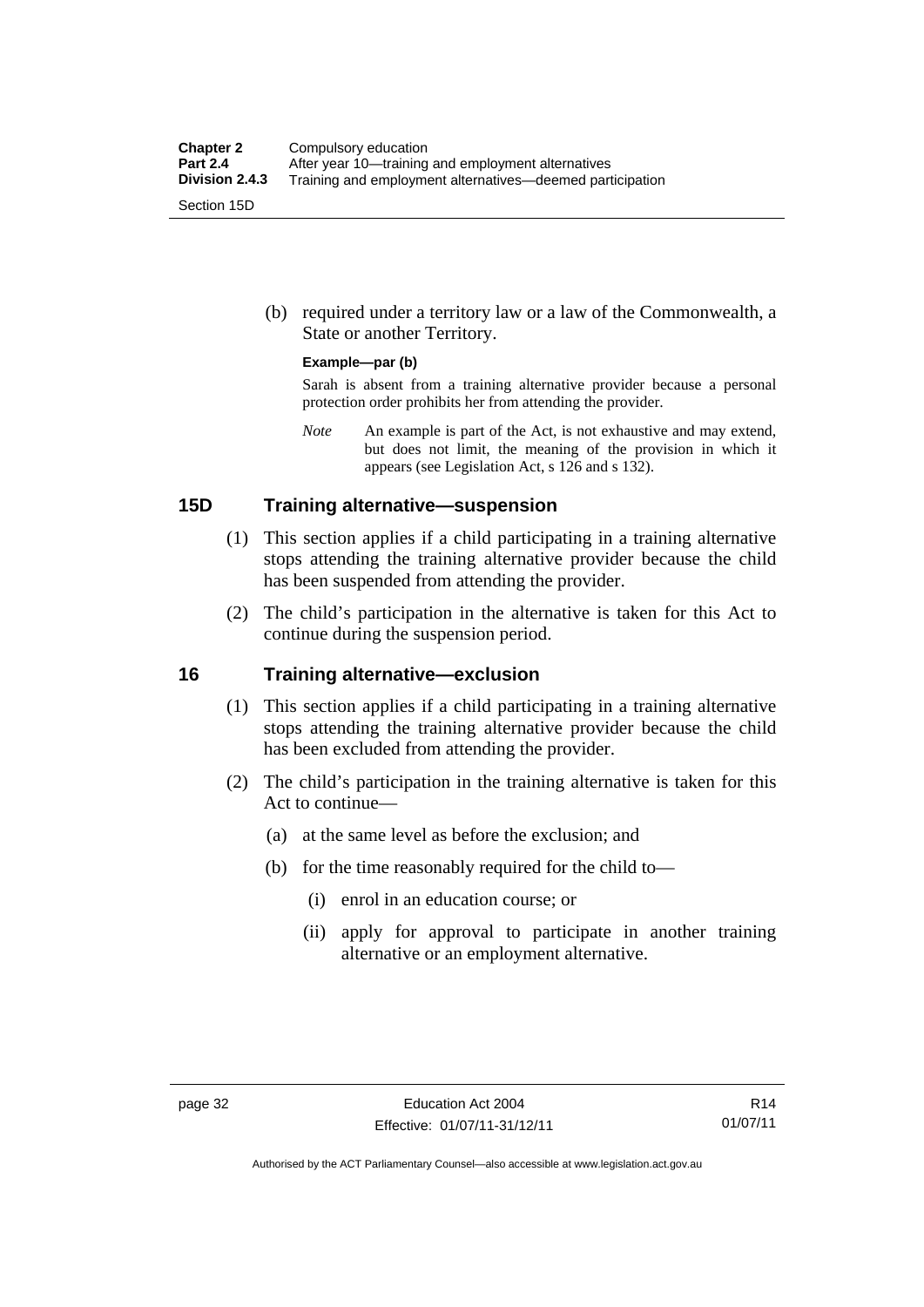# **16A Employment alternative—termination**

- (1) This section applies if a child participating in an employment alternative stops working because the child's employment has been ended other than by the child.
- (2) The child's participation in the employment alternative is taken for this Act to continue—
	- (a) at the same level as before the termination; and
	- (b) for the time reasonably required for the child to—
		- (i) enrol in an education course; or
		- (ii) apply for approval to participate in another employment alternative or a training alternative.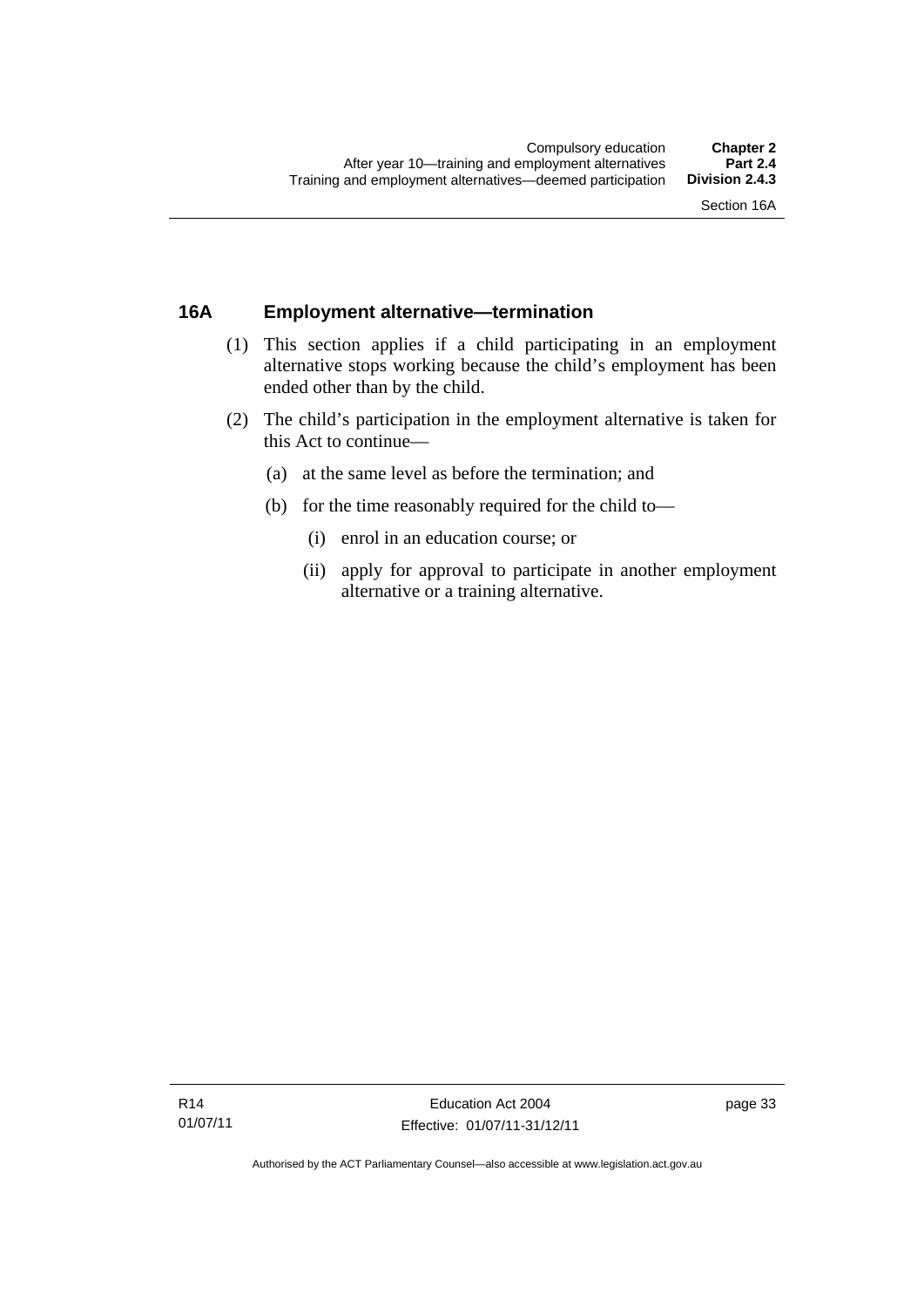**Chapter 2** Compulsory education<br>**Part 2.5** Compliance notices **Compliance notices** 

Section 16B

# **Part 2.5 Compliance notices**

### **16B Giving compliance notice**

The director-general may give a notice (a *compliance notice*) to a child's parents if the director-general believes on reasonable grounds that the parents have contravened or are contravening—

- (a) section 10 (Child of compulsory education age—enrolment and registration requirement); or
- (b) section 10A (Child of compulsory education age—school attendance requirement); or
- (c) section 10D (Child of compulsory education age participation requirement); or
- (d) section 14D (Approval statement—compliance requirement).
- *Note* For how documents may be served, see the Legislation Act, pt 19.5.

# **16C Contents of compliance notice**

- (1) A compliance notice in relation to a child must—
	- (a) state that it is a compliance notice under this Act; and
	- (b) include a brief description of the contravention of this Act in relation to which the notice is given; and
	- (c) state what the child's parents need to do to comply with the notice; and
	- (d) state the period for complying with the notice; and
	- (e) contain a statement to the effect that failure to comply with the notice is an offence.
- (2) The compliance notice may include any other information the director-general considers appropriate.

R14 01/07/11

Authorised by the ACT Parliamentary Counsel—also accessible at www.legislation.act.gov.au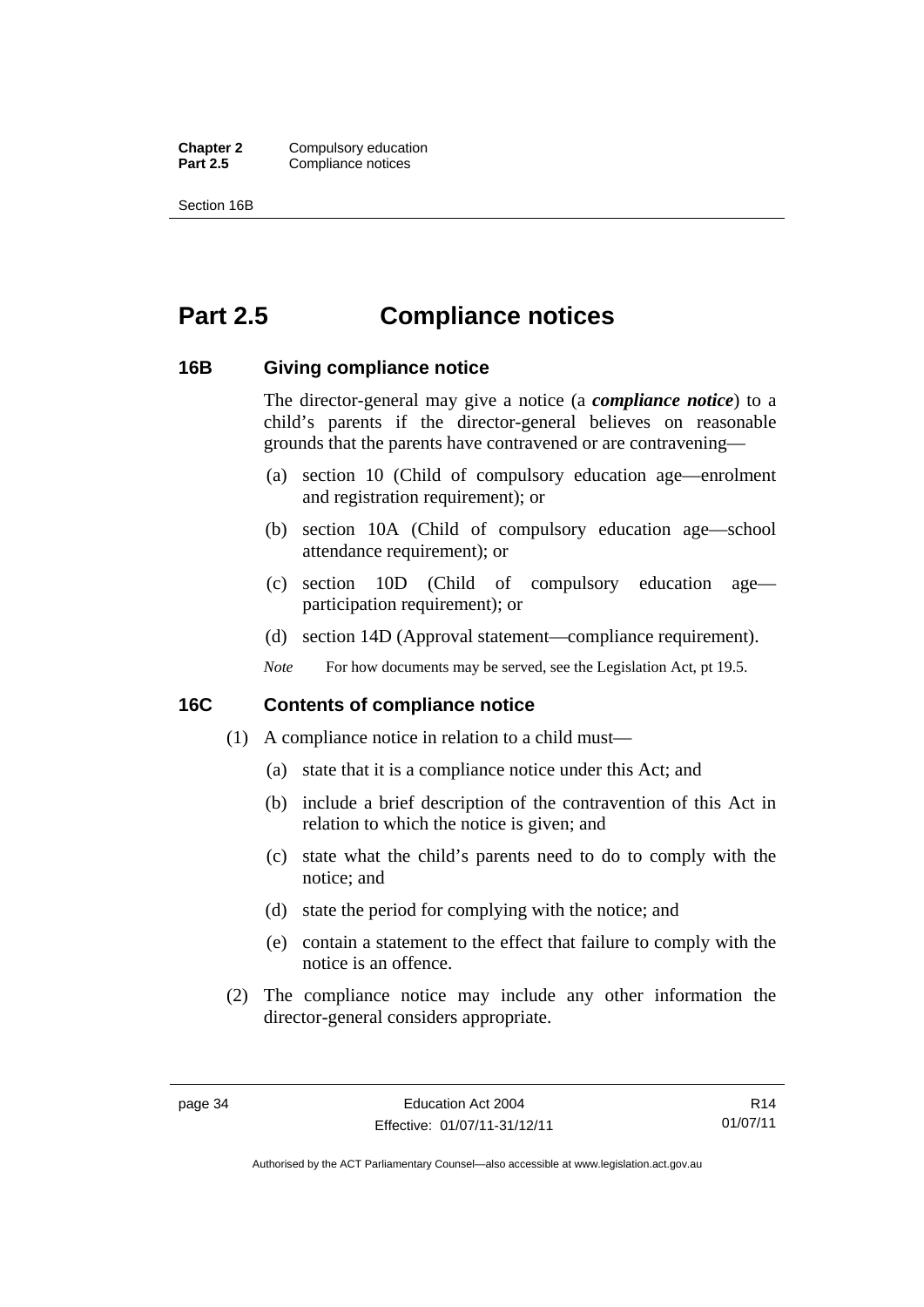# **16D Extension of time for compliance with compliance notice**

- (1) This section applies if a child's parents have been given a compliance notice.
- (2) The director-general may, by written notice given to the child's parents, extend the compliance period for the compliance notice on the director-general's own initiative or if asked by the parents.
- (3) However, the director-general may extend the compliance period only if the period has not ended.
- (4) In this section:

*compliance period* means the period stated in the compliance notice under section 16C (1) (d), and includes the period as extended under this section.

# **17 Revocation of compliance notice on compliance**

If the director-general is satisfied on reasonable grounds that a compliance notice given to a child's parents has been complied with, the director-general must revoke the notice by written notice given to the parents.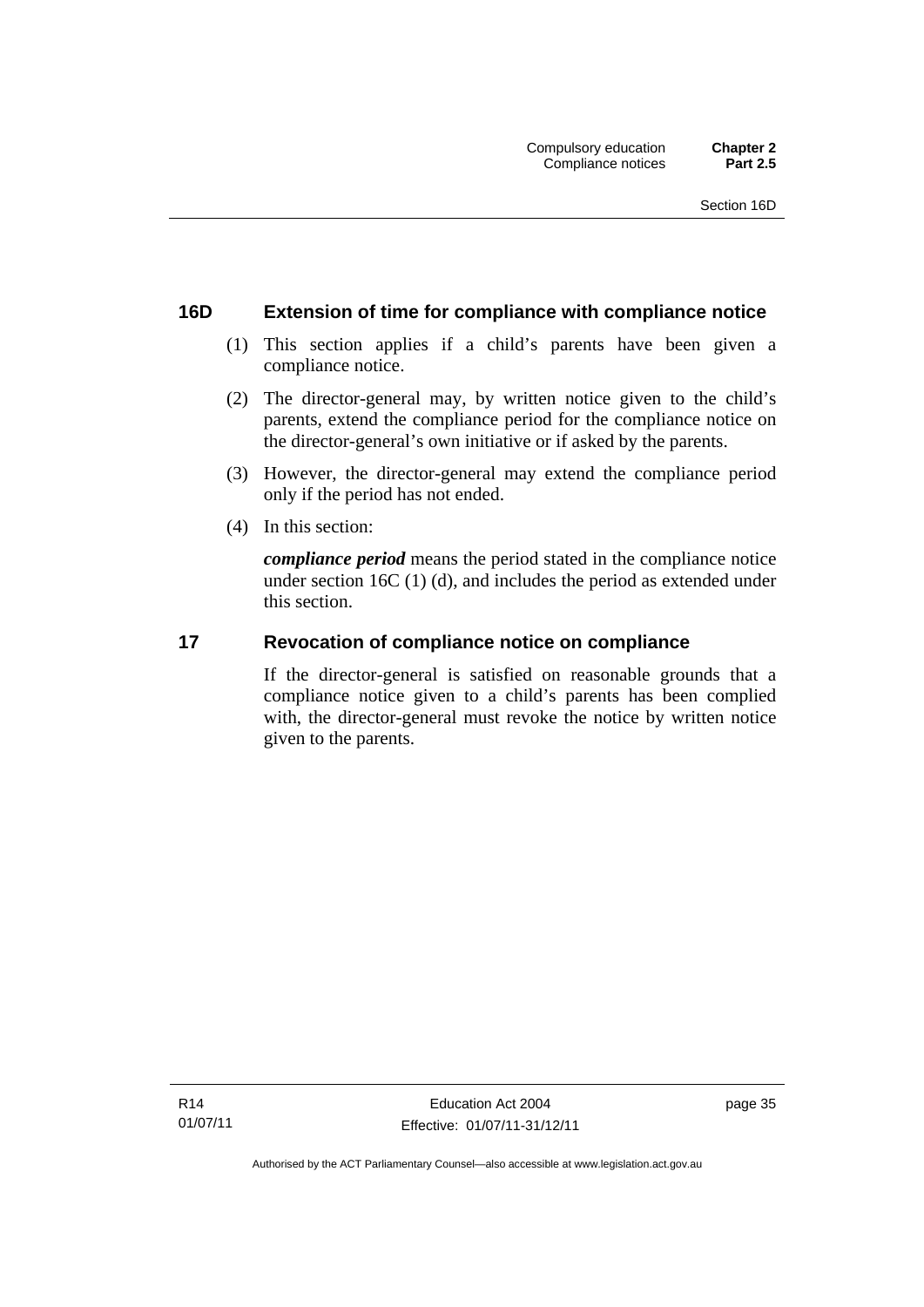**Chapter 2** Compulsory education<br>**Part 2.6 C** Offences—parents Offences—parents

Section 17A

# **Part 2.6 Offences—parents**

### **17A Contravention of information and compliance notices**

- (1) A child's parents commit an offence if—
	- (a) an information notice is given to the parents; and
	- (b) the parents fail to comply with the notice.

Maximum penalty: 5 penalty units.

- (2) A child's parents commit an offence if—
	- (a) a compliance notice is given to the parents; and
	- (b) the parents fail to comply with the notice.

Maximum penalty: 10 penalty units.

- (3) An offence against this section is a strict liability offence.
- (4) This section does not apply if the child's parents have a reasonable excuse for failing to comply with the notice.
- (5) Without limiting subsection (4), it is a reasonable excuse for a parent of the child (the *stated parent*) that—
	- (a) the child lives with another parent and the stated parent believes on reasonable grounds that the other parent is complying with the notice; or
	- (b) the stated parent is not reasonably able to control the child's behaviour to the extent necessary to comply with the notice.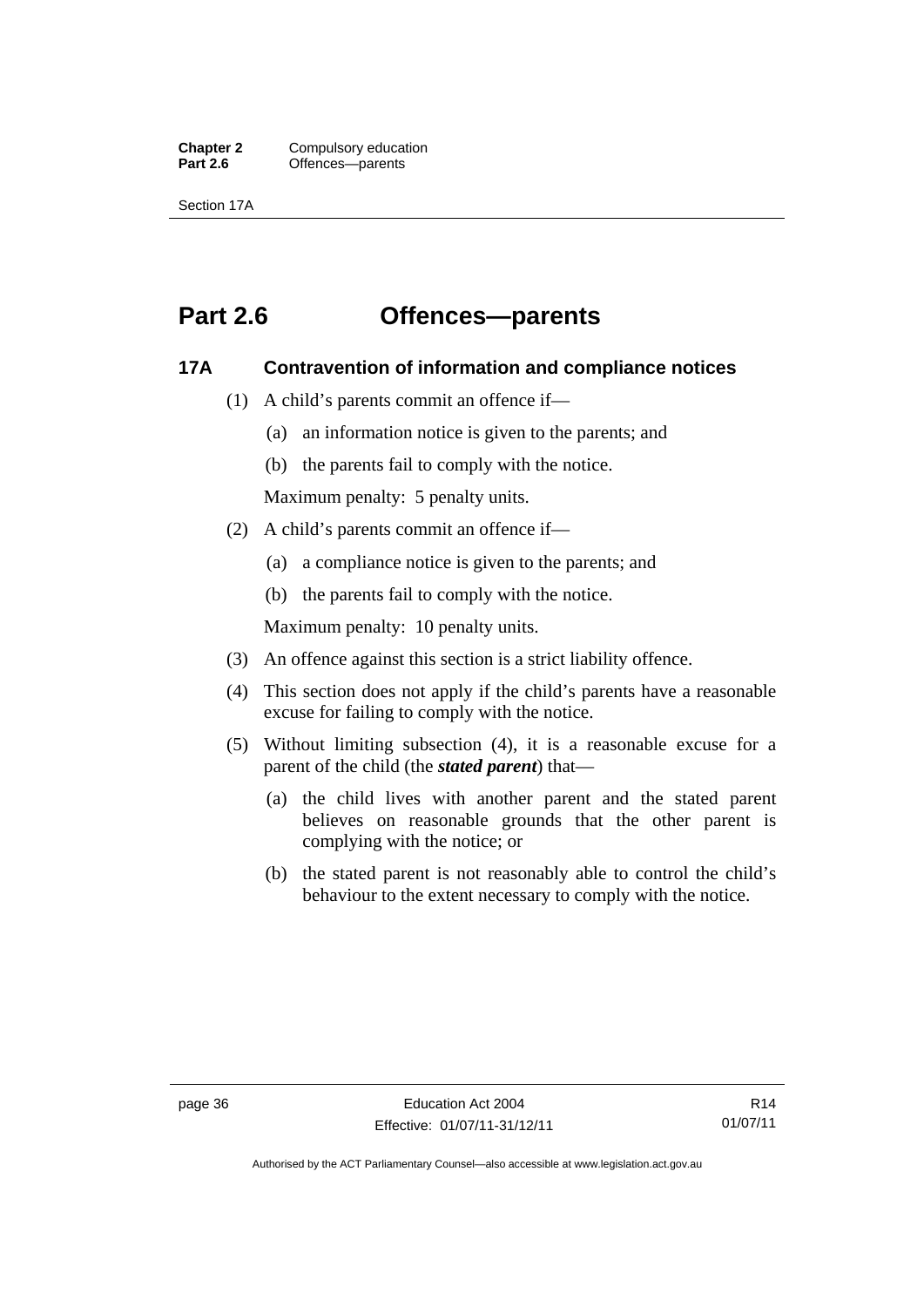# **Chapter 3 Government schools**

# **Part 3.1 General**

# **18 Principles on which ch 3 based**

The following are the principles on which this chapter is based:

- (a) the ACT government school system is based on the principles of equity, universality and nondiscrimination;
- (b) government schools are free and open to everyone;
- (c) government schools offer a broad and balanced secular education to all students from preschool to year 12 by providing access to a broad curriculum;
- (d) the government school system is committed to—
	- (i) providing reasonable access to public education for all students in the ACT;
	- (ii) maximising student educational achievements and opportunities; and
	- (iii) developing emotional, physical and intellectual wellbeing of all students; and
	- (iv) responsiveness to community needs; and
	- (v) innovation, diversity and choice; and
	- (vi) preparing students to be independent and effective local and global citizens; and
	- (vii) teacher, student and parent participation in all aspects of school education; and
	- (viii) combining central policies and guidelines with school level policies and decision-making; and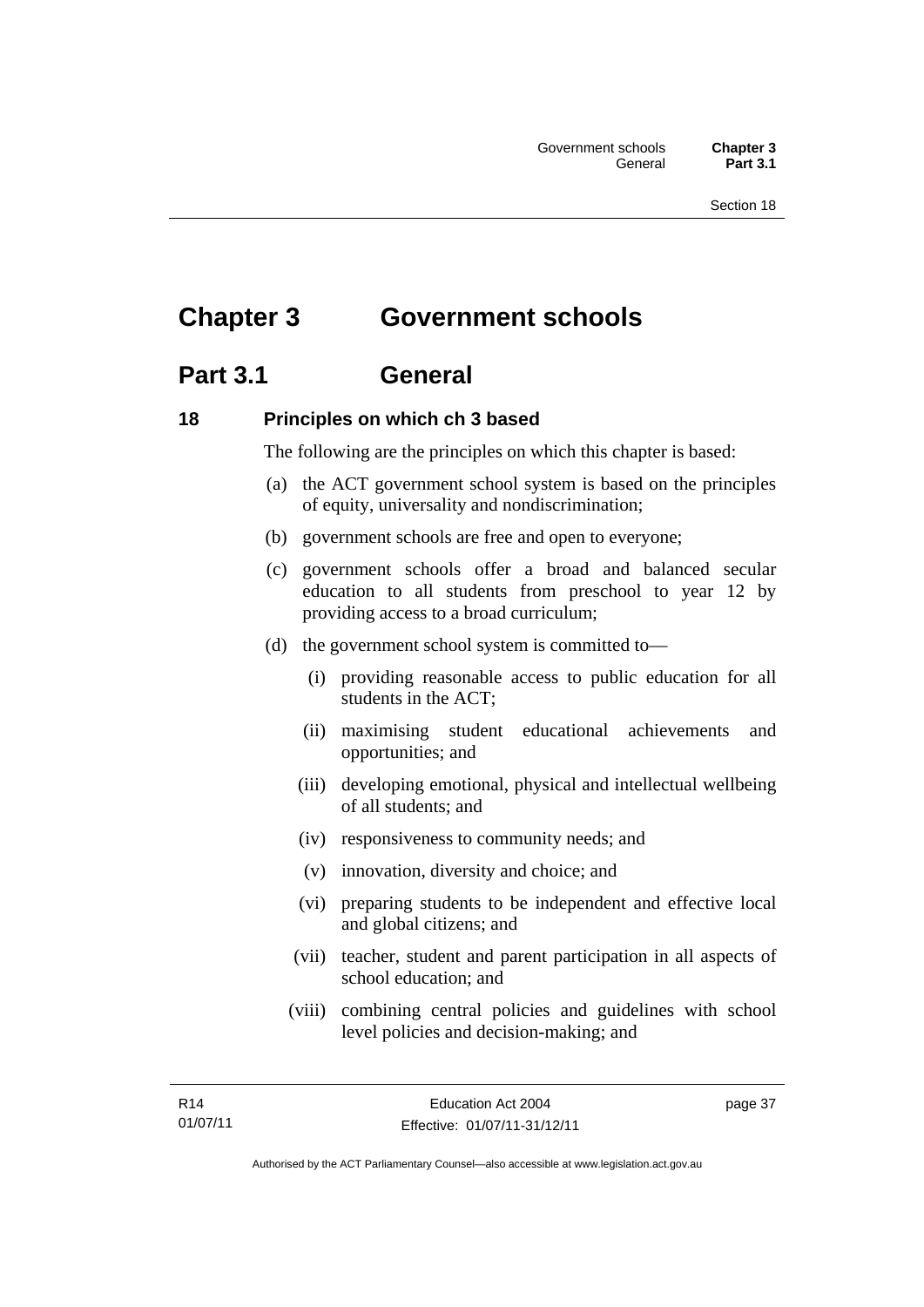| Chapter 3       | Government schools |
|-----------------|--------------------|
| <b>Part 3.1</b> | General            |

Section 18

- (ix) making information available about, and being accountable for, the operation of government schools;
- (e) government school funding is provided to schools in recognition of the principles mentioned in paragraphs (a) to (d) and the diversity of students' needs.

page 38 Education Act 2004 Effective: 01/07/11-31/12/11

Authorised by the ACT Parliamentary Counsel—also accessible at www.legislation.act.gov.au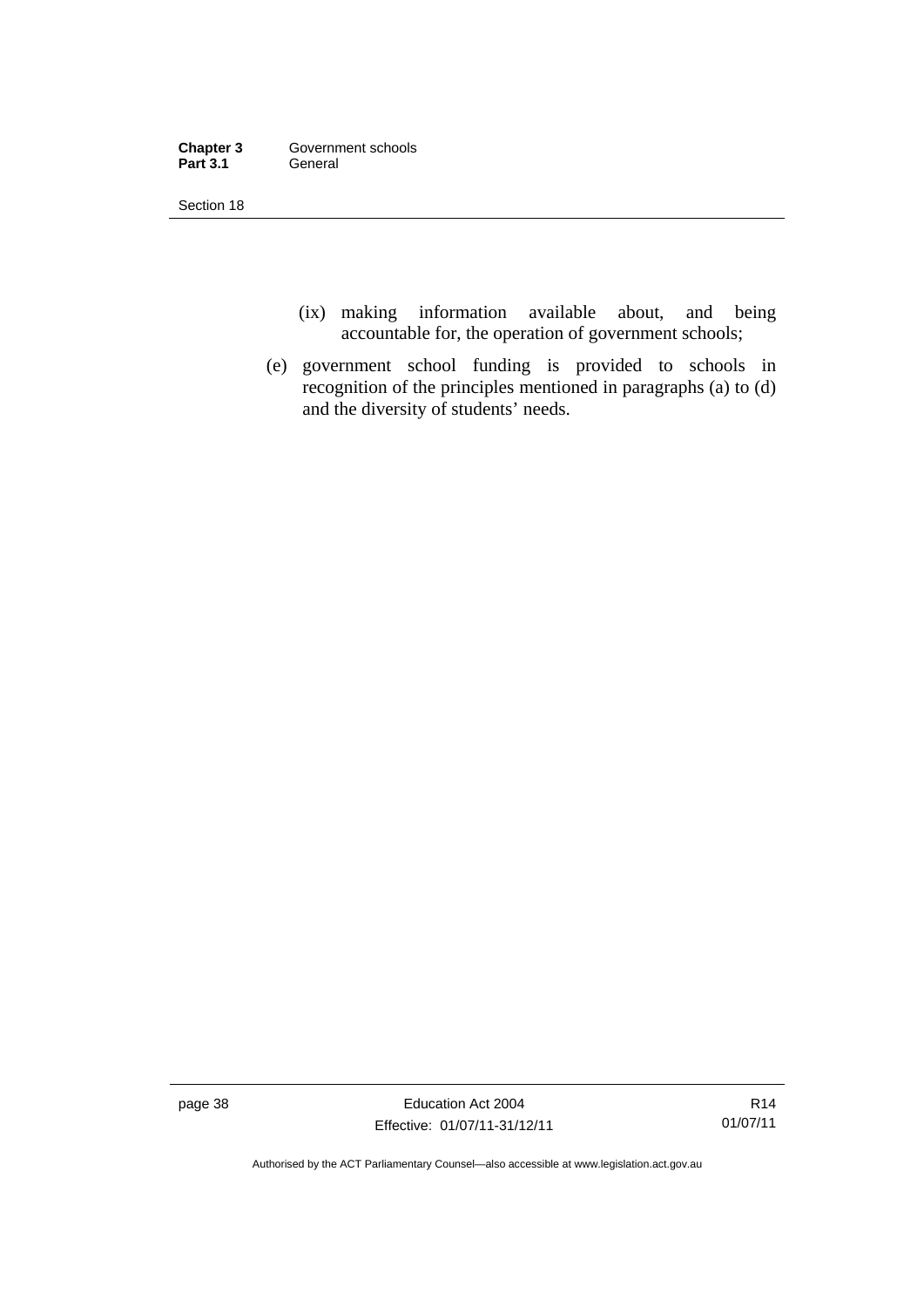# **Part 3.2 Establishment and operation of government schools**

#### **20 Establishing government schools etc**

- (1) The Minister may establish government schools and preschools (*government schools*).
- (2) The Minister may decide the kinds of government schools to be established and the educational level or levels for the schools.
- (3) The Minister may establish school-related educational institutions and services (*school-related institutions*).

#### **Example of school-related institution**

Murrumbidgee Education and Training Centre

- *Note* An example is part of the Act, is not exhaustive and may extend, but does not limit, the meaning of the provision in which it appears (see Legislation Act, s 126 and s 132).
- (4) The Minister may name, and change the name of, a government school or school-related institution.
- (5) Before making a decision to close or amalgamate a government school, the Minister must take the following steps:
	- (a) tell the school community that the Minister is considering closing or amalgamating the school and the reasons why;
	- (b) obtain a report from the committee established under section 20A to use in consultation with the school community under paragraph (c) that—
		- (i) comprehensively assesses the impacts of closing or amalgamating the school on the school community; and

*Note* For what impacts must be assessed, see s 20B.

(ii) identifies alternatives to closing or amalgamating the school;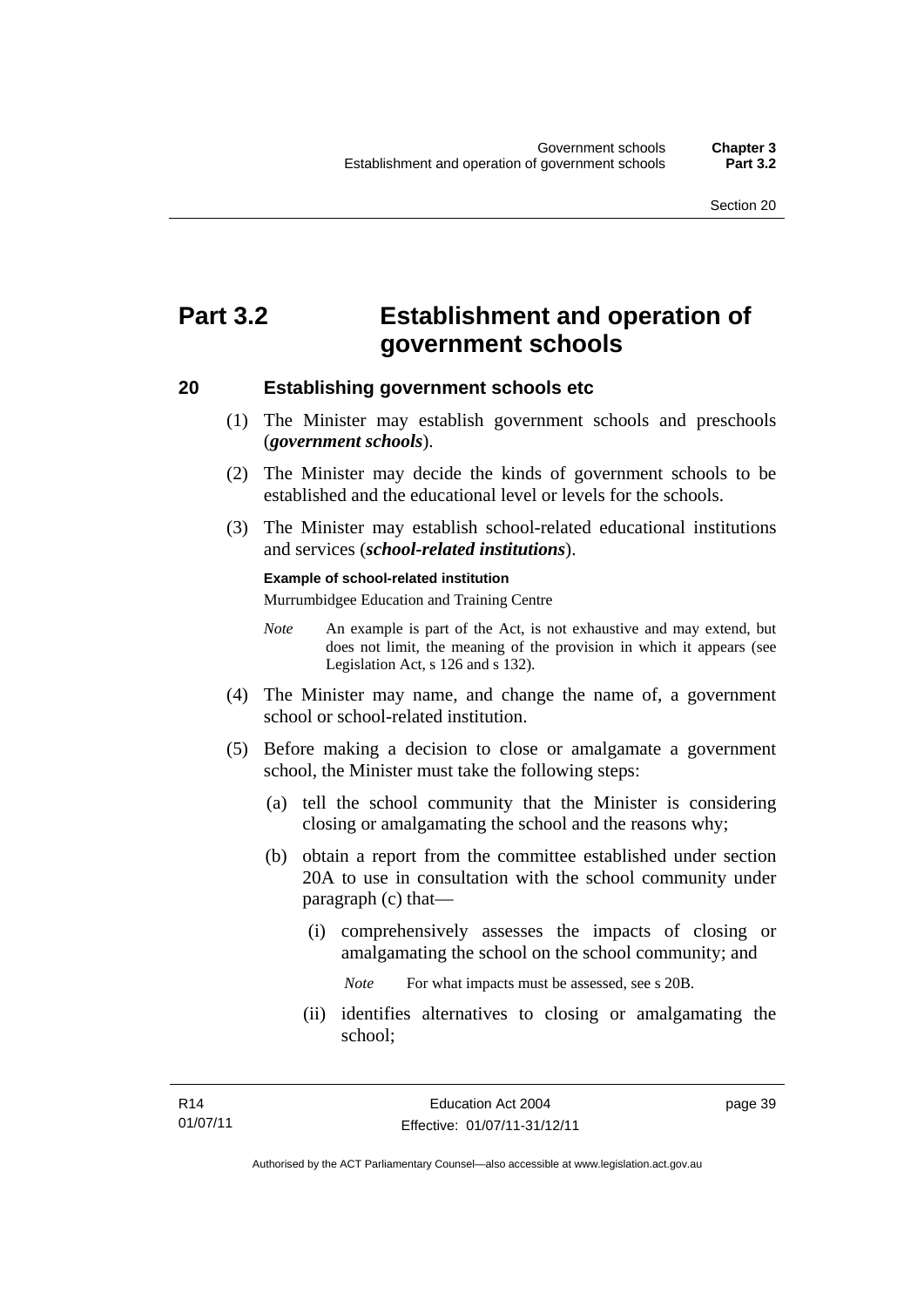Section 20

- (c) consult with the school community for at least 6 months on the educational, economic, environmental and social impacts of, and identifying alternatives to, closing or amalgamating the school;
	- *Note* For how the Minister must undertake consultation, see s 20A.
- (d) publish in a daily newspaper—
	- (i) notice of a proposal to close or amalgamate the school; and
	- (ii) details of where a copy of the report mentioned in paragraph (b) can be obtained;

#### **Example**

a website operated by the administrative unit responsible for this Act

- *Note* An example is part of the Act, is not exhaustive and may extend, but does not limit, the meaning of the provision in which it appears (see Legislation Act, s 126 and s 132).
- (e) give written notice of the matters mentioned in paragraph (d) to—
	- ` (i) the parents and citizens association; and
	- (ii) the chairperson of the school board; and
	- (iii) the principal of the school.
- (6) Not less than 12 months after telling the school community that the Minister is considering closing or amalgamating the school, the Minister must—
	- (a) publish notice of the final decision in a daily newspaper; and
	- (b) give written notice of the decision to—
		- (i) a parent of each student at the school; and
		- (ii) each member of the school's parents and citizens association; and

R14 01/07/11

Authorised by the ACT Parliamentary Counsel—also accessible at www.legislation.act.gov.au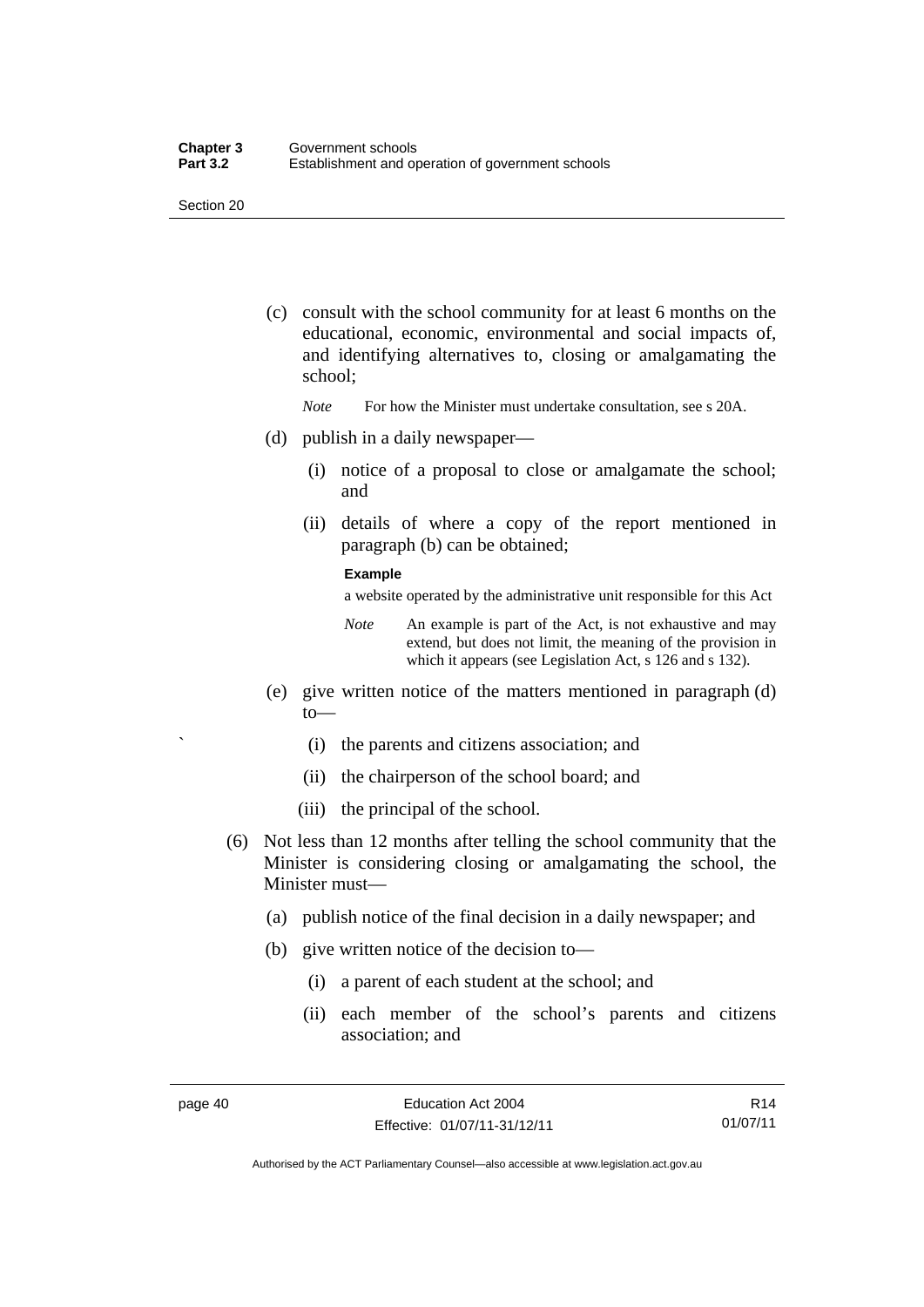- (iii) each member of the school board; and
- (iv) the principal and each teacher at the school; and
- (c) explain to the school community the reasons for the final decision and how the following have been taken into account in making the final decision:
	- (i) the school community's views;
	- (ii) the relevant general principles of this Act under section 7;
	- (iii) the principles on which chapter 3 is based under section 18.
- (7) The consultation must be done in a way that gives effect to the following principles:
	- (a) consultation should focus on access to, and the provision of, quality educational opportunities;
	- (b) consultation should be open, equitable, respectful and transparent;
	- (c) consultation should lead to sustainable decisions by involving effective community engagement;
	- (d) without limiting paragraph (c), consultation should ensure that—
		- (i) relevant information is provided in a timely, equitable and accessible way to enable maximum community participation in debate about the proposal; and
		- (ii) opportunities are provided for feedback about the proposal, especially from families and other people with significant interest in the proposal;
	- (e) consultation should include seeking the views of school boards that are likely to be affected by the proposal.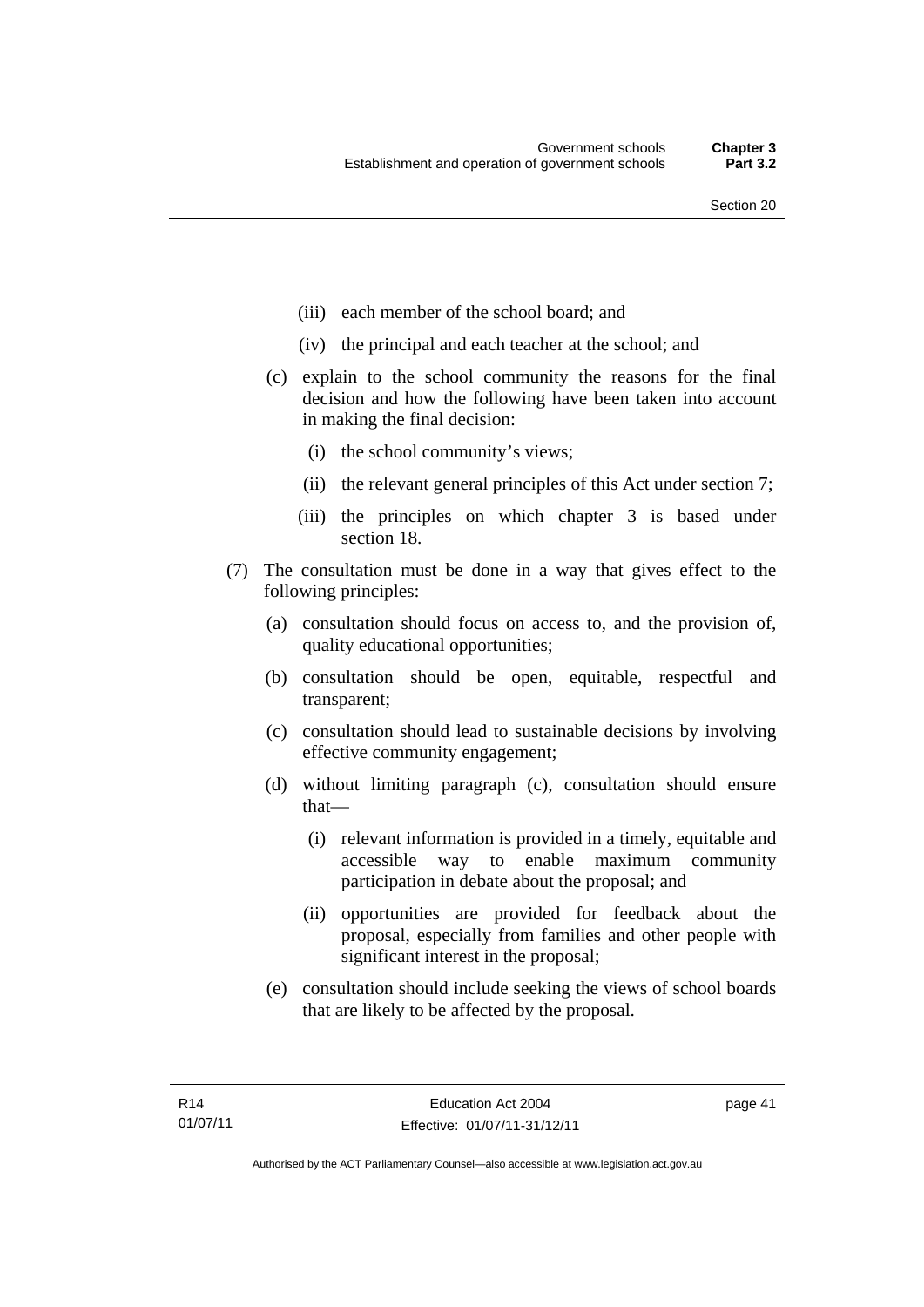Section 20A

- (8) The Minister must not close or amalgamate a government school before the later of—
	- (a) 6 months after the final decision was made; and
	- (b) the end of the school year in which the final decision was made.
- (9) In this section:

*school community*, in relation to a school that is proposed to be closed or amalgamated, means the members of the community affected by closing or amalgamating the school, including students at the school, students' families, the school board, the principal and teachers at the school and the local community.

#### **Examples—local community**

residents, local businesses

*Note* An example is part of the Act, is not exhaustive and may extend, but does not limit, the meaning of the provision in which it appears (see Legislation Act, s 126 and s 132).

# **20A Independent committee**

- (1) The Minister must establish an independent committee.
- (2) The functions of the committee are to—
	- (a) prepare the report mentioned in section 20 (5) (b); and
	- (b) undertake the consultation on behalf of the Minister under section  $20(5)(c)$ .
- (3) The committee must consist of 3 people selected after consultation with the appropriate standing committee.
- (4) In this section:

#### *appropriate standing committee* means—

 (a) the standing committee of the Legislative Assembly nominated by the Speaker for this section; or

R14 01/07/11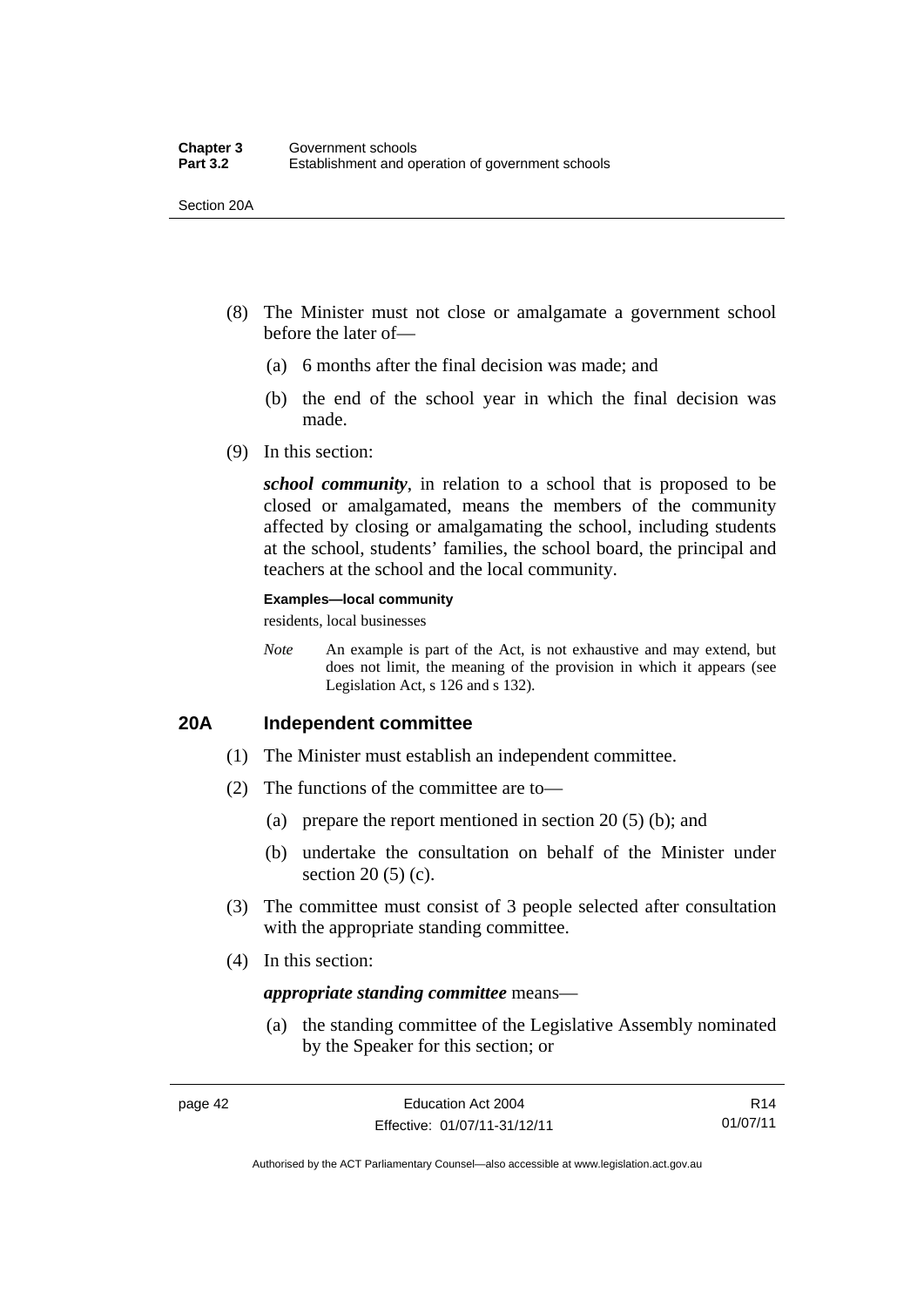(b) if no nomination under paragraph (a) is in effect—the standing committee of the Legislative Assembly responsible for the consideration of educational issues.

### **20B Impacts of closing or amalgamating schools**

- (1) An assessment under section 20 (5) (b) must include information about the following educational, economic, environmental and social impacts in relation to closing or amalgamating a school:
	- (a) the following educational impacts:
		- (i) the range, quality and depth of education programs;
		- (ii) the age and condition of school infrastructure, facilities and resources;
		- (iii) teaching resources and workloads;
		- (iv) social and learning environment for children;
		- (v) extracurricular activities;
		- (vi) parent participation in school;
		- (vii) out-of-hours school programs;
		- (viii) findings of research studies on school size;
		- (ix) student literacy and numeracy outcomes;
		- (x) other educational outcomes;
		- (xi) student outcomes, especially those of parents who have a low income, are Indigenous or from a non-English speaking background or with disabilities;
		- (xii) access to public education;
		- (xiii) school enrolments;
	- (b) the following economic impacts: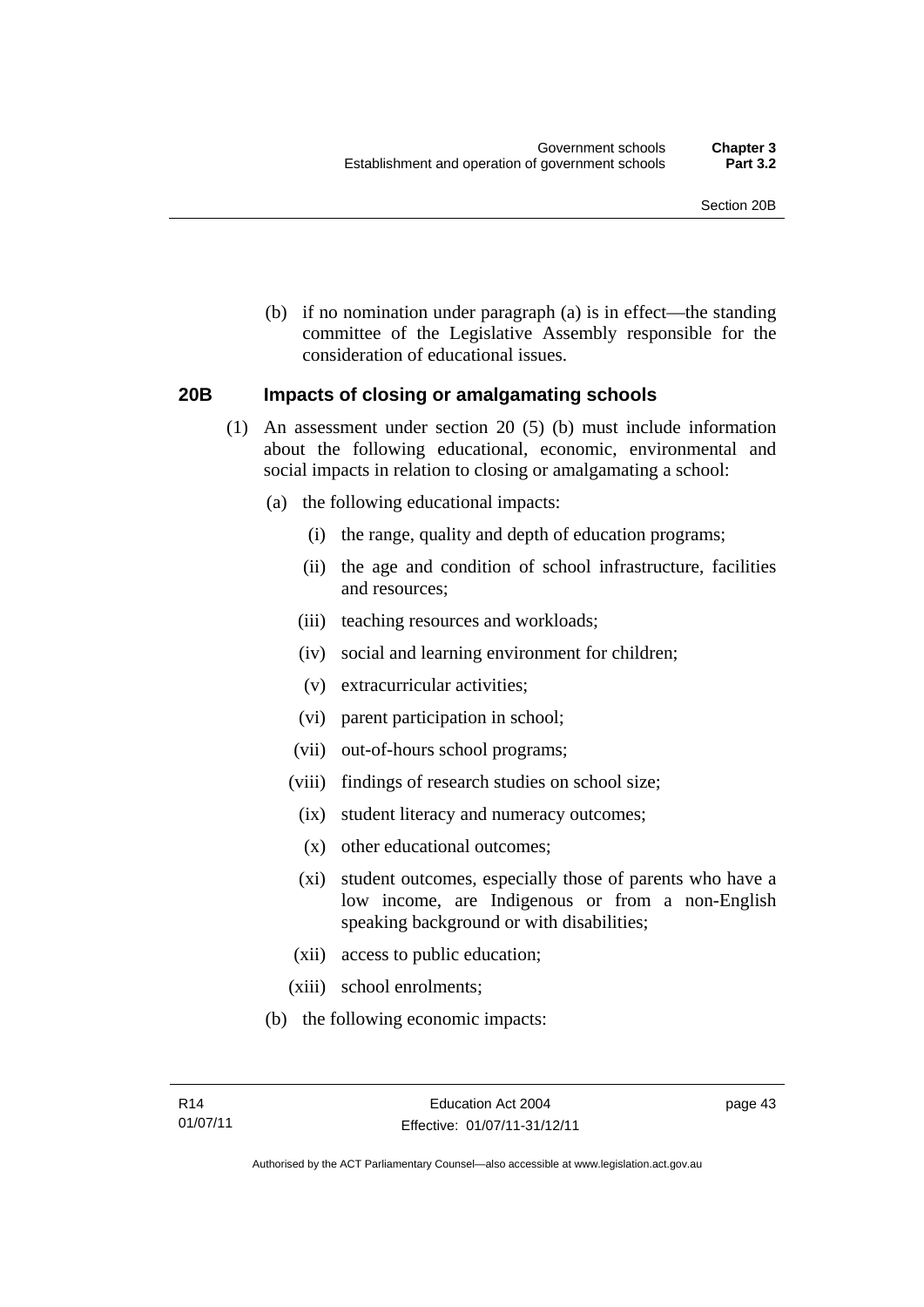Section 20B

- (i) recurrent and capital savings and costs, including one-off savings and costs, of closing or amalgamating the school for the Territory, including—
	- (A) staffing and resources; and
	- (B) school bus transport; and
	- (C) traffic and safety arrangements; and
	- (D) building maintenance and security;
- (ii) financial impact on parents, including transport and travel time;
- (iii) financial impact on local business including ongoing viability;
- (iv) a comparison of the cost, per student, to operate the school with the cost, per student, to operate other ACT government schools and average cost across all ACT government schools;
- (c) the following environmental impacts:
	- (i) traffic congestion;
	- (ii) air pollution;
	- (iii) greenhouse gas emissions;
	- (iv) noise levels;
	- (v) open green space adjacent to the school site;
- (d) the following social impacts:
	- (i) demographic projections of parents with school-age children, including taking into account expected land releases;

R14 01/07/11

Authorised by the ACT Parliamentary Counsel—also accessible at www.legislation.act.gov.au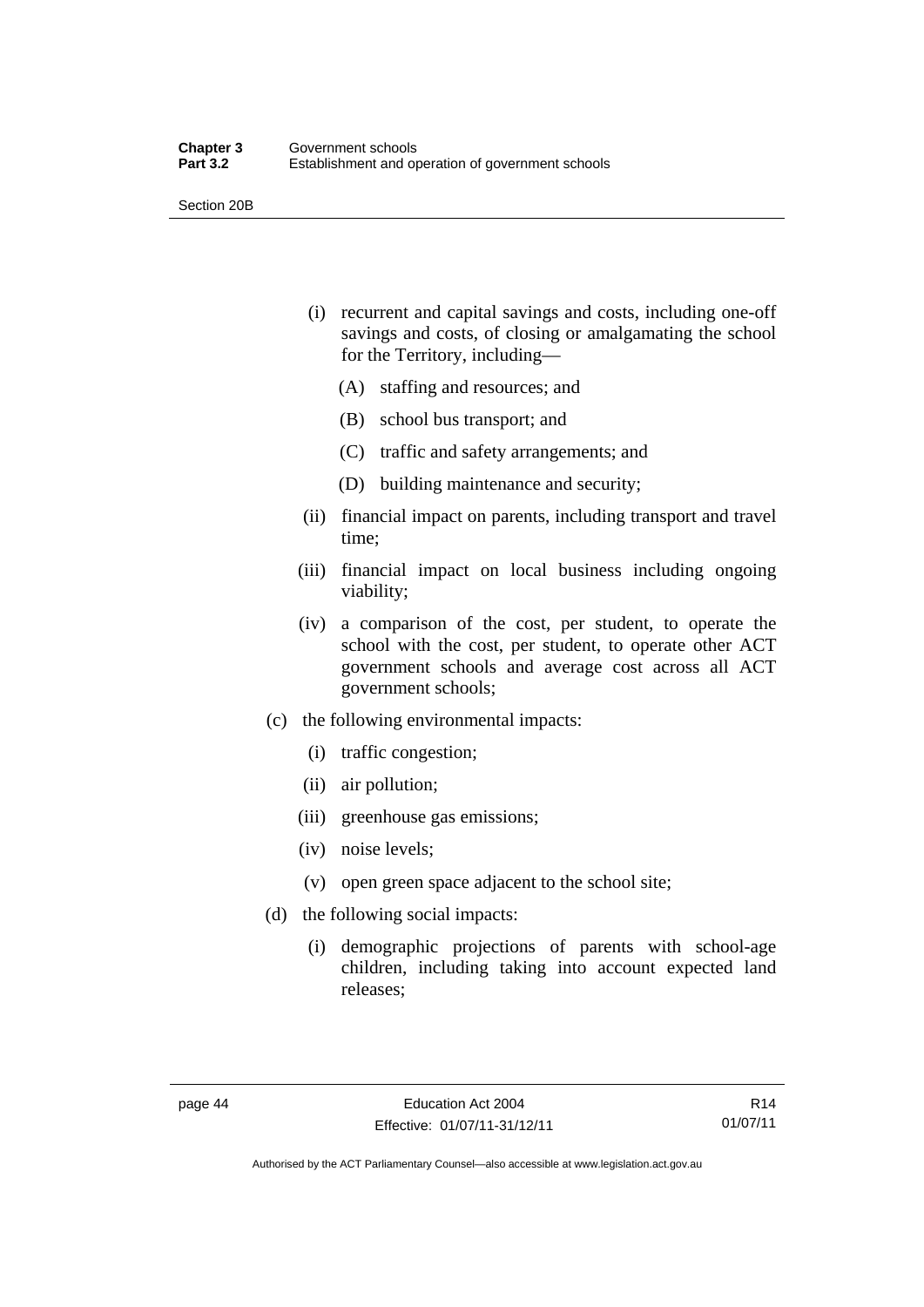- (ii) implications for parents who have a low income, are Indigenous or from a non-English speaking background or of students with disabilities;
- (iii) safety of children walking or cycling to school;
- (iv) neighbourhood community facilities;
- (v) access to recreational and leisure facilities;
- (vi) provision of government services;
- (vii) community support networks;
- (viii) local employment;
- (ix) heritage values of school buildings.
- (2) An assessment may include information about any other impacts in relation to closing or amalgamating the school.

# **21 Operation of government schools**

- (1) The director-general is responsible to the Minister for the operation of government schools.
- (2) Government schools are to be publicly owned and operated by the Territory itself.
- (3) The director-general must establish procedures that give priority to the enrolment of children in the government school in their neighbourhood.
- (4) The principal of a government school is responsible for—
	- (a) educational leadership and management of the school; and
	- (b) educational outcomes for students at the school; and
	- (c) providing support to the school board in the carrying out of its functions; and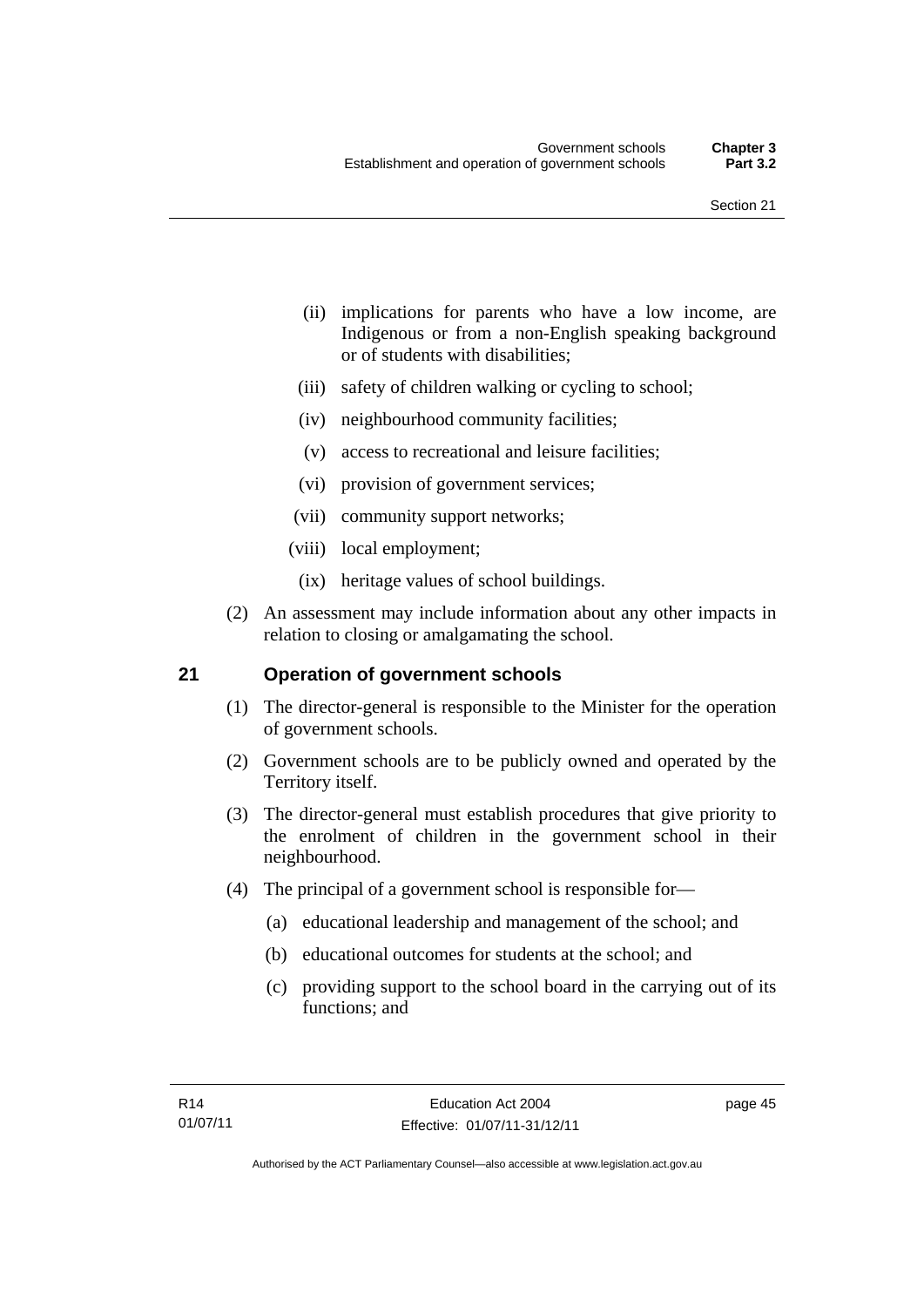Section 22

- (d) contributing to the development and implementation of educational policies and strategies.
- (5) The principal of a government school must make available to parents of students at the school, and to the staff and students of the school, information about the school's educational programs and policies, and the school's operation.

# **22 Investigation of complaints—government schools**

- (1) The director-general must develop and implement a complaints policy for government schools.
- (2) The director-general must, as soon as practicable, investigate any complaint about the administration, management and operation of government schools that, in the director-general's opinion, is not a frivolous or vexatious complaint.
- (3) The director-general must, in an annual report under the *Annual Reports (Government Agencies) Act 2004* for a financial year, include details about the number of complaints investigated by the director-general under this section in that financial year.

# **23 Review of government school system**

The director-general must regularly review, and report to the Minister on, the government school system as a whole.

# **24 Review of operation of government schools**

- (1) The director-general must ensure that—
	- (a) the effectiveness of each government school is reviewed at least once every 5 years; and
	- (b) a report of the review is prepared.
- (2) The director-general must ensure that a review seeks the input of the local community served by the school.
- (3) A review must take into account the views of—

R14 01/07/11

Authorised by the ACT Parliamentary Counsel—also accessible at www.legislation.act.gov.au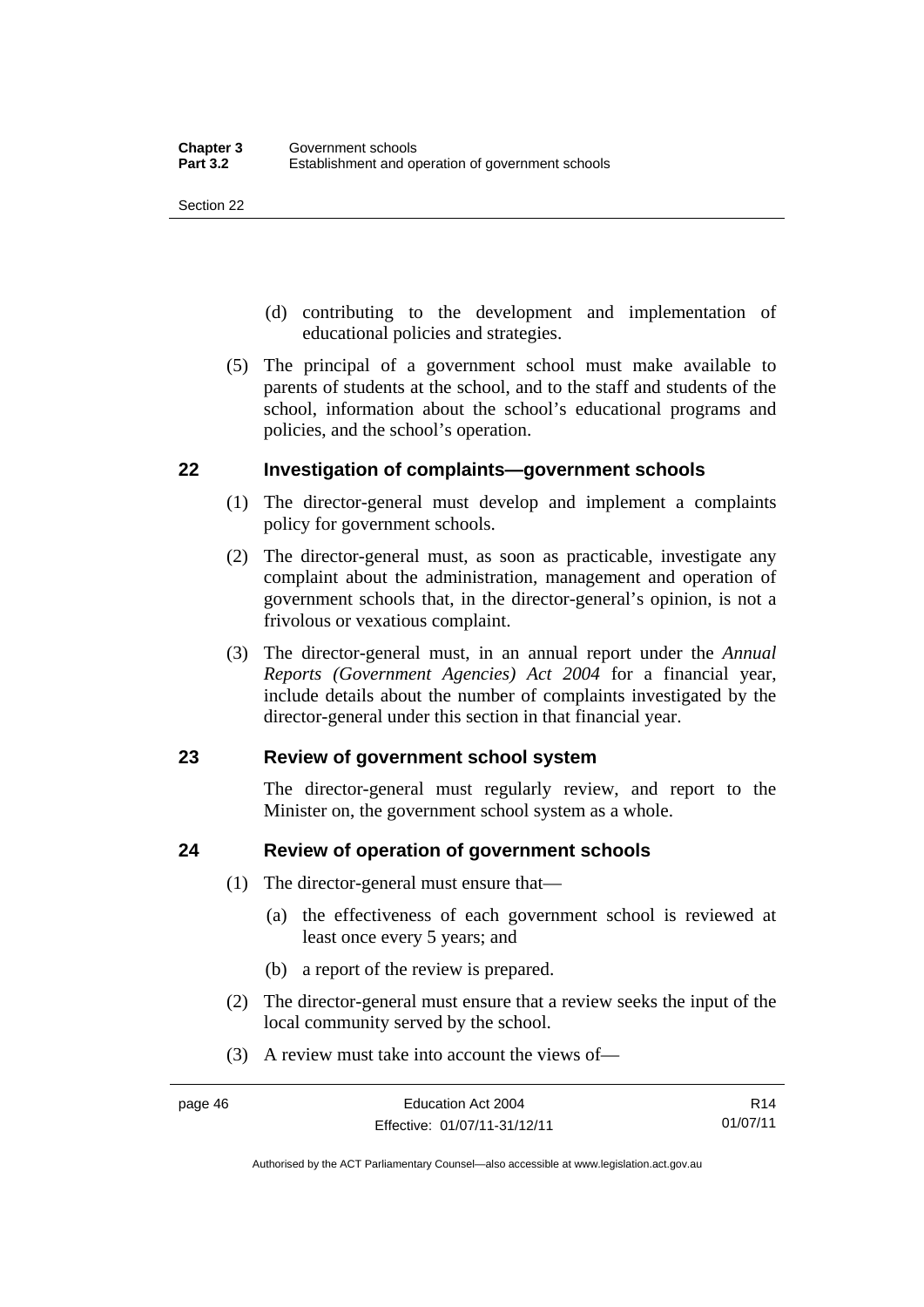- (a) the parents of students at the school; and
- (b) the teachers at the school; and
- (c) the students at the school.
- (4) The director-general must make the report of a review of a school available to—
	- (a) the parents of students at the school; and
	- (b) the staff of the school; and
	- (c) the students at the school.

### **25 Reporting to parents—government schools**

- (1) The principal of a government school must set up procedures for giving reports to the parents of a student enrolled at the school about the student's academic progress and social development at the school.
- (2) A report must be given to the student's parents at least twice a year.

#### **26 Education to be free**

- (1) Education in government schools is to be free and no fees are chargeable for it.
- (2) Subsection (1) does not apply—
	- (a) in relation to course money paid to a registered provider; or
	- (b) to people who hold a temporary visa under the *Migration Act 1958* (Cwlth), section 30 (2).
- (3) In subsection (2):

*course money*—see the *Education Services for Overseas Students Act 2000* (Cwlth), section 7.

*registered provider*—see the *Education Services for Overseas Students Act 2000* (Cwlth), section 5.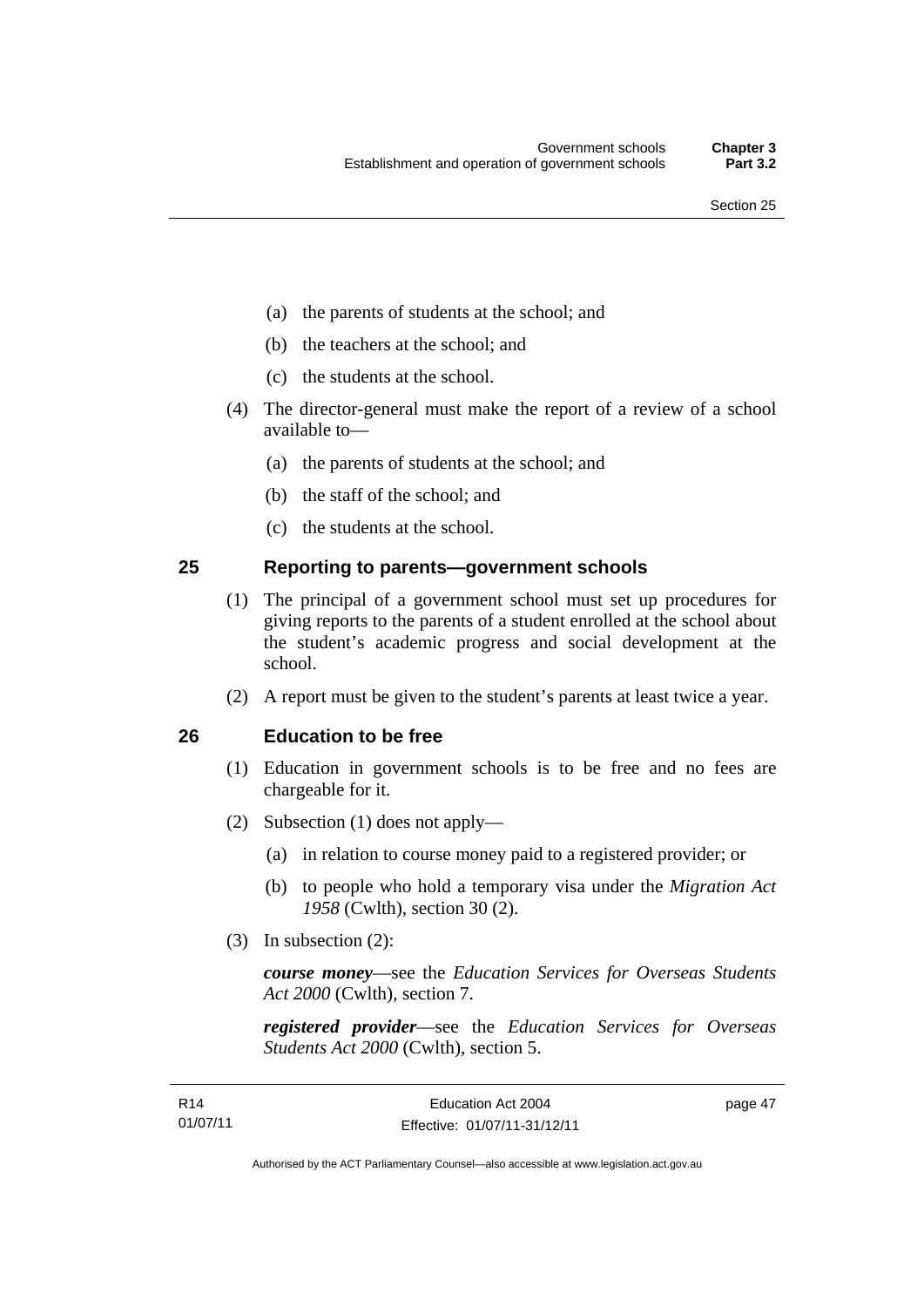# **27 Voluntary financial contributions**

- (1) The school board of a government school may ask the parents of a student enrolled at the school, or anyone else, to make a financial contribution to the school.
- (2) The following principles apply in relation to financial contributions:
	- (a) each contribution is to be voluntary;
	- (b) a student at the school is not to be refused benefits or services because the student's parents do not make a contribution;
	- (c) a student is not to be approached or harassed for contributions;
	- (d) any record of contributions is confidential.
- (3) If the school board asks the parents of a student enrolled at the school to make a financial contribution, the school board must tell the parents about the principles that apply in relation to financial contributions.

# **28 Secular education**

- (1) Education in government schools is to be non-sectarian, secular education.
- (2) Secular education in government schools may include the study of different religions as distinct from education in a particular religion.

# **29 Religious education**

- (1) If parents of children at a government school ask the principal for their children to receive religious education in a particular religion, the principal must ensure that reasonable time is allowed for their children's religious education in that religion.
- (2) The principal must ensure that the educational program continues for students at the school not attending religious education.

Authorised by the ACT Parliamentary Counsel—also accessible at www.legislation.act.gov.au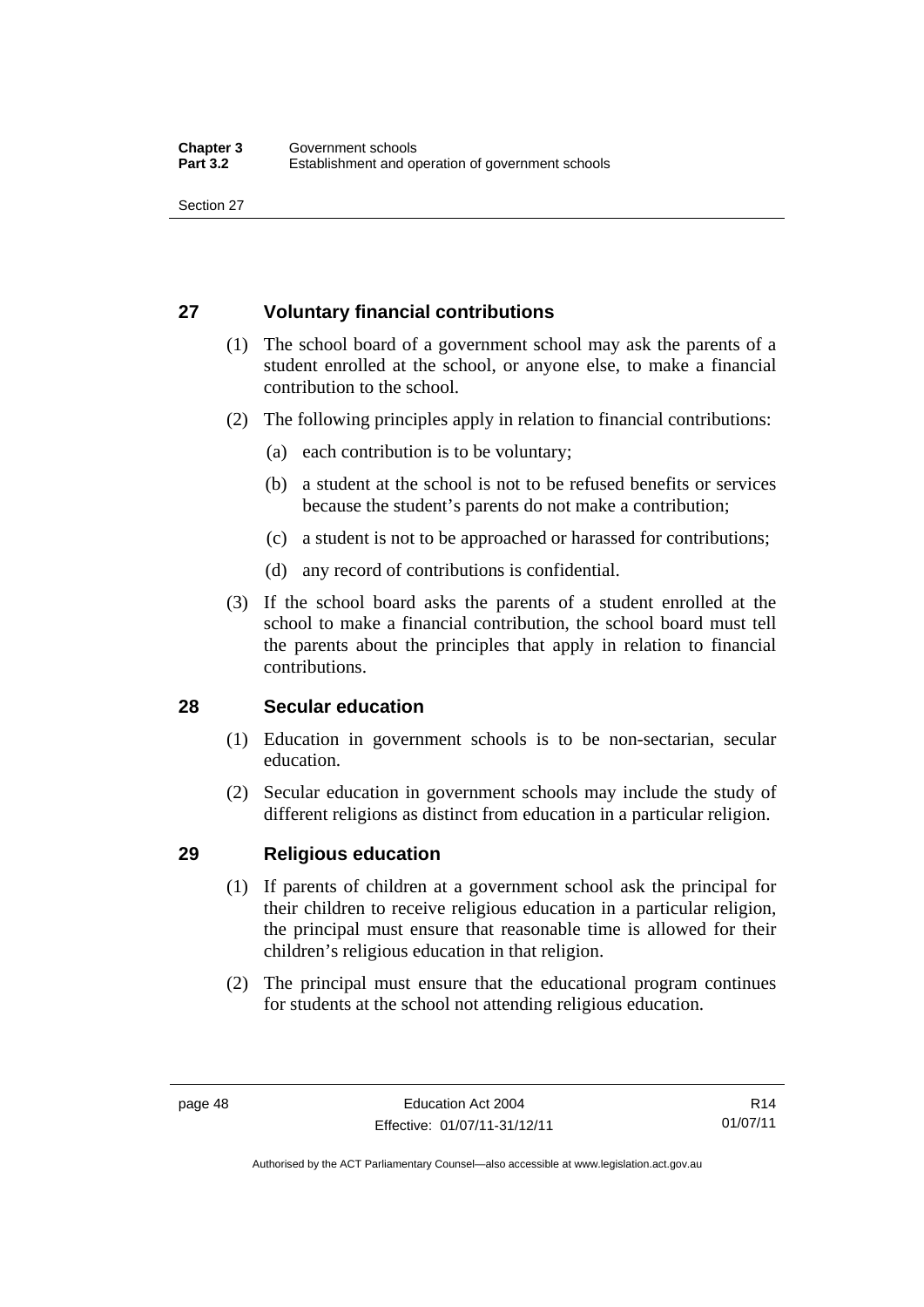- (3) Religious education must be authorised by the religious body to which the person providing the instruction belongs.
- (4) Students attending a religious education class at a government school must be separated from other students at the school while the class is held.
- (5) In this section:

*religious education* means education in a particular religion as distinct from the study of different religions.

# **30 Curriculum**

- (1) The director-general must decide the curriculum requirements for students attending government schools (other than in years 11 and 12).
- (2) For subsection (1), the requirements include the framework of the curriculum and the principles on which the curriculum is based.

# **31 Approved educational courses for students at government schools**

- (1) The director-general may approve educational courses for a student enrolled at a government school that may be provided to the student at a place other than the school.
- (2) An approval may be subject to conditions.
- (3) However, the director-general may approve an educational course only if satisfied that—
	- (a) the standard of the course is appropriate; and
	- (b) there are adequate facilities for conducting the course; and
	- (c) the premises where the course is to be conducted comply with any relevant Territory laws about health and safety standards.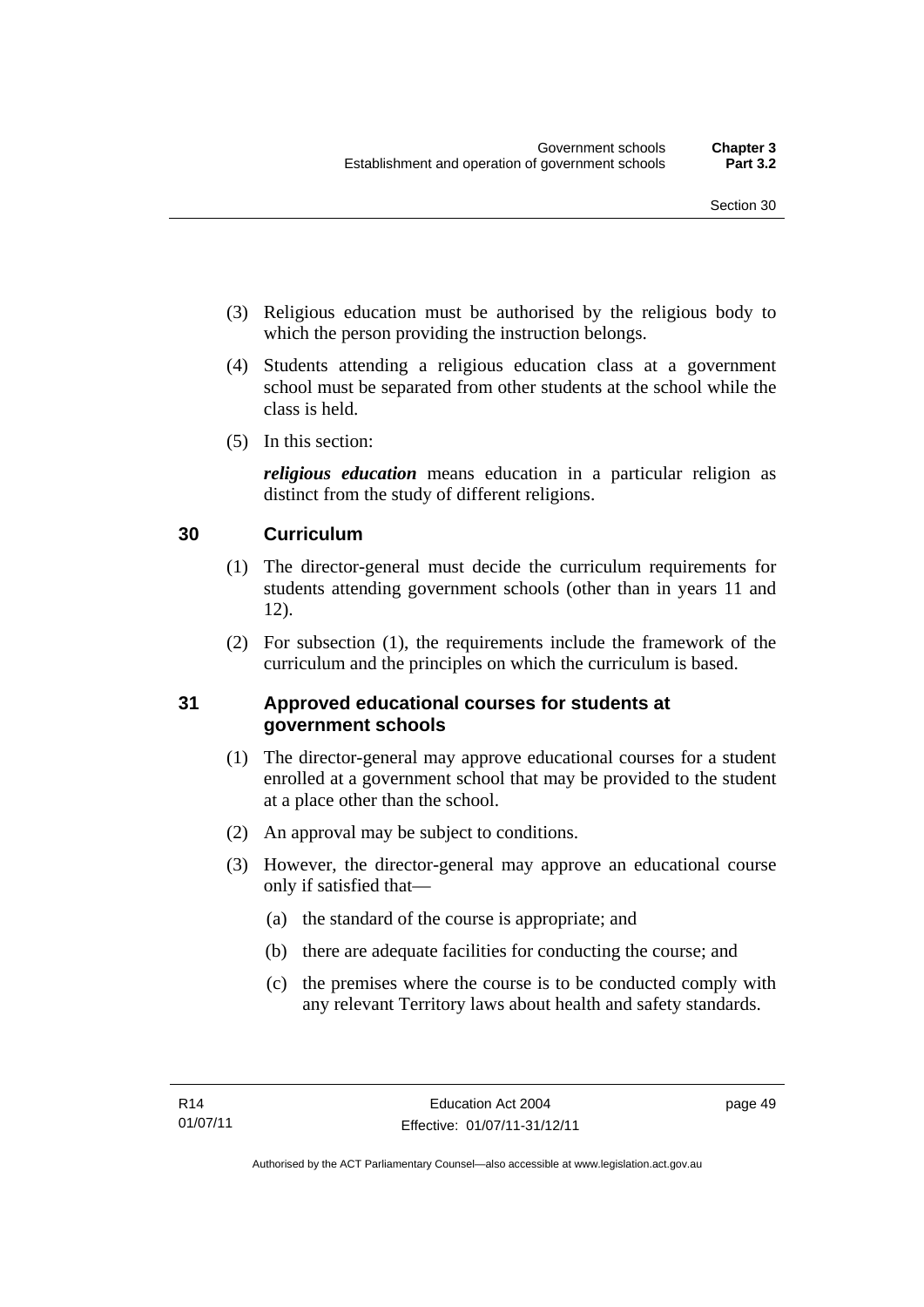Section 32

# **Part 3.3 Attendance at government schools**

# **32 Keeping of register of enrolments and attendances for government schools**

 (1) The principal of a government school, or the person giving an approved educational course (government), commits an offence if the principal or person fails to keep a register of enrolments and attendances.

Maximum penalty: 10 penalty units.

(2) An offence against this section is a strict liability offence.

# **33 Keeping records of enrolment and attendances for government schools**

- (1) The principal of a government school, or the person giving an approved educational course (government), must ensure that the following information is entered in the register of enrolments and attendances:
	- (a) the full name of each student enrolled at the school or course;
	- (b) a record of the attendance or nonattendance of the student at the school or course on every day when the school or course is open for attendance.

Maximum penalty: 10 penalty units.

- (2) The principal of a government school, or the person giving an approved educational course (government), commits an offence if—
	- (a) the principal or person makes an entry in the register of enrolments and attendances; and
	- (b) the principal or person is reckless about whether the entry is correct.

R14 01/07/11

Authorised by the ACT Parliamentary Counsel—also accessible at www.legislation.act.gov.au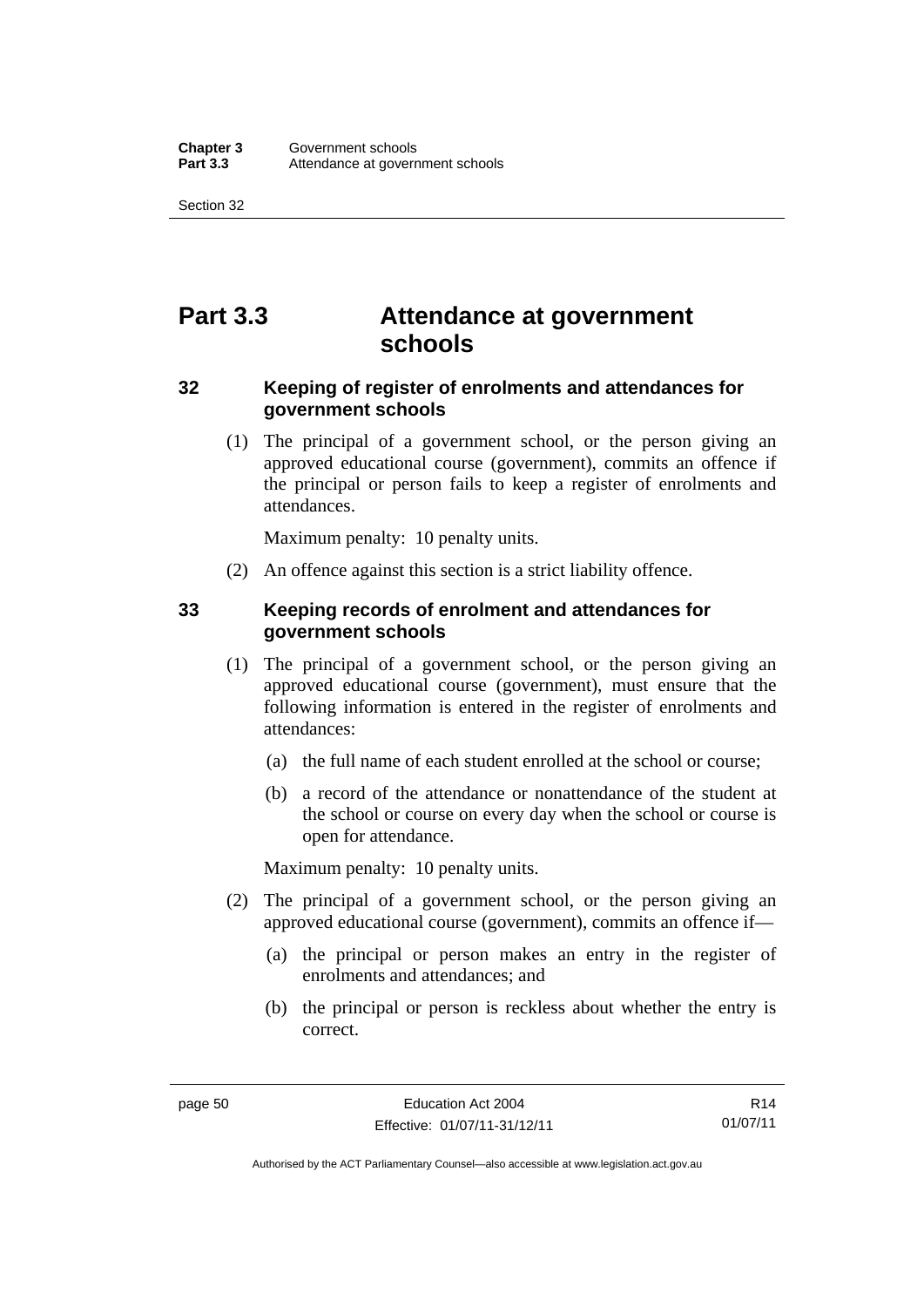Maximum penalty: 10 penalty units.

(3) An offence against subsection (1) is a strict liability offence.

# **34 Inspection of register of enrolment and attendances for government schools**

- (1) The principal of a government school, or the person giving an approved educational course (government), commits an offence if—
	- (a) an authorised person (government) asks the principal or person to make the register of enrolments and attendances available to the authorised person; and
	- (b) the principal or person fails to make the register available as asked.

Maximum penalty: 10 penalty units.

- (2) The principal of a government school, or the person giving an approved educational course (government), commits an offence if—
	- (a) the director-general or an authorised person (government) asks the principal or the person to give the director-general or authorised person stated information about enrolments or attendances of students at the school or course during a stated period or at a stated time; and
	- (b) the principal or person fails to give the information in accordance with the request.

Maximum penalty: 50 penalty units

- (3) An authorised person (government) may make copies of the register of enrolments and attendances or any part of the register.
- (4) The principal of a government school, or the person giving an approved educational course (government), must take reasonable steps to assist an authorised person (government) in exercising functions under this section.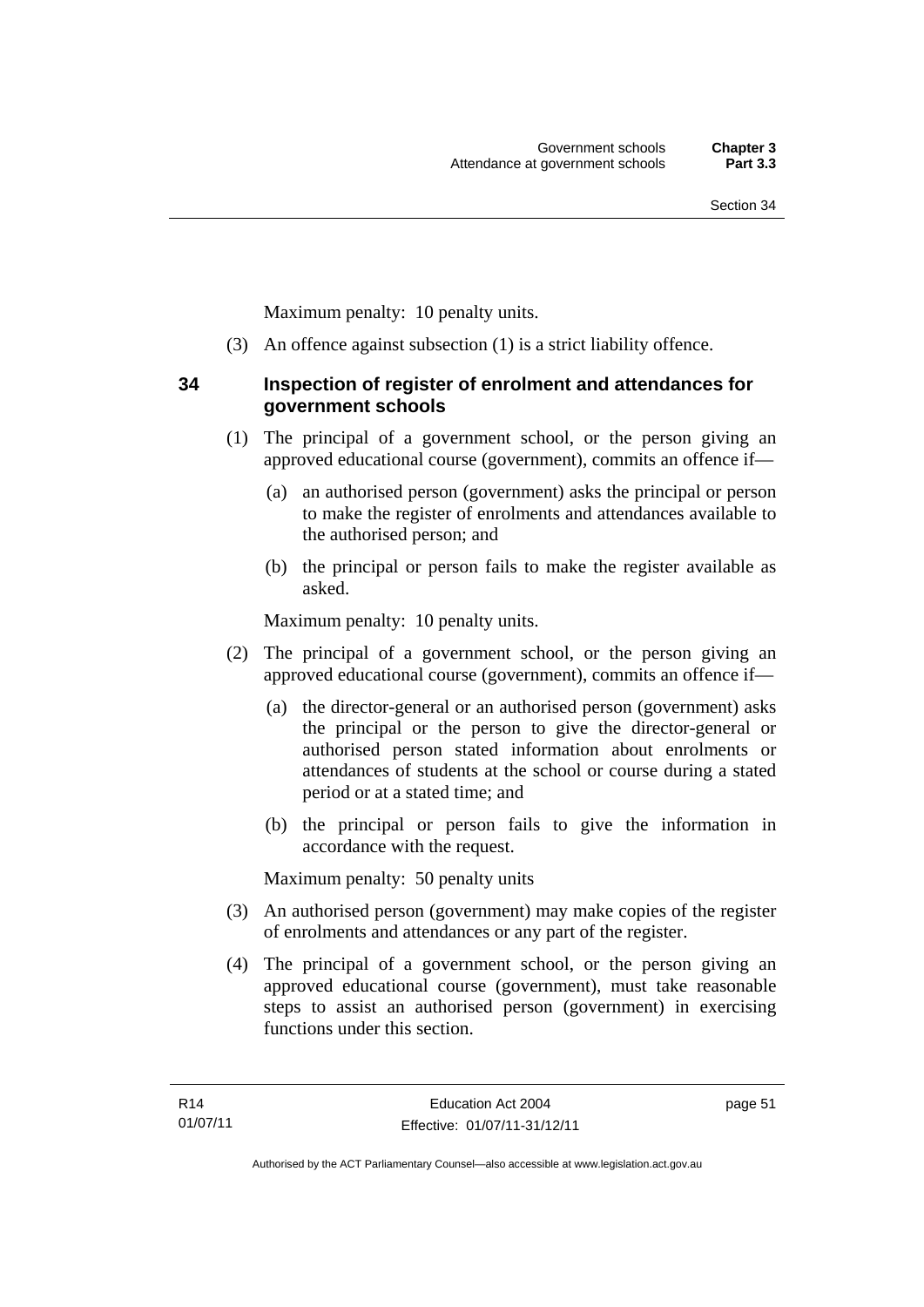(5) An offence against this section is a strict liability offence.

# **35 Procedures to encourage school attendance at government schools**

- (1) The principal of a government school must set up procedures—
	- (a) to encourage students to attend school regularly; and
	- (b) to help parents to encourage their children to attend school regularly.
- (2) The principal must refer parents and children to support services that encourage children to attend school regularly when the procedures mentioned in subsection (1) are not successful.
- (3) If a student enrolled at a government school has not been attending school regularly, the principal of the school may, by written notice, require the student's parents and the child to meet with an authorised person at a stated place and time.

# **36 Suspension, exclusion or transfer of student by director-general**

- (1) This section applies if—
	- (a) a student attending a government school—
		- (i) is persistently and wilfully noncompliant; or
		- (ii) threatens to be violent or is violent to another student attending the school, a member of the staff of the school or anyone else involved in the school's operation; or
		- (iii) acts in a way that otherwise threatens the good order of the school or the safety or wellbeing of another student attending the school, a member of staff of the school or anyone else involved in the school's operation; or
		- (iv) displays behaviour that is disruptive to the student's learning or that of other students; and

R14 01/07/11

Authorised by the ACT Parliamentary Counsel—also accessible at www.legislation.act.gov.au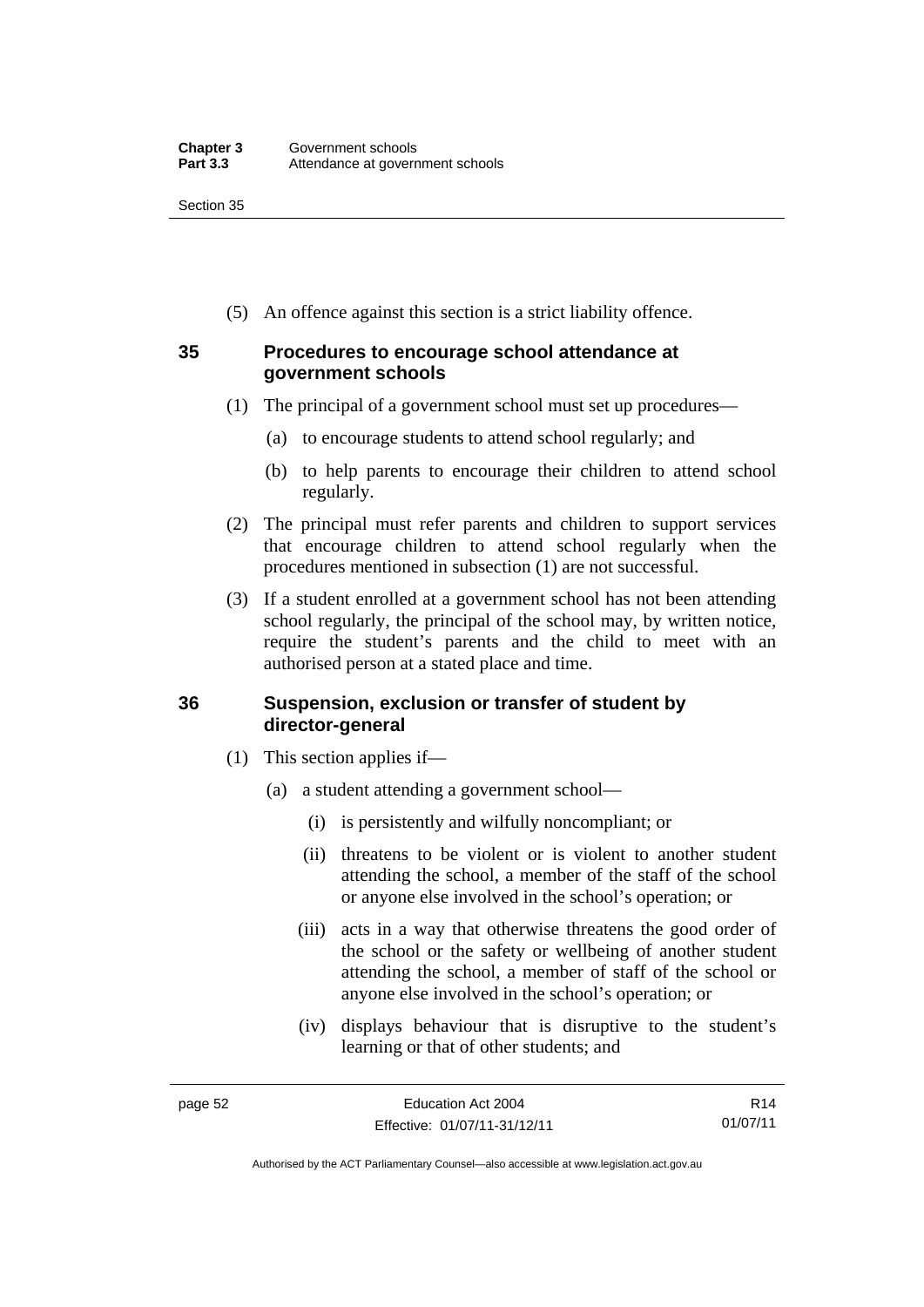- (b) the principal of the school is satisfied that action should be taken under this section.
- (2) The principal may recommend to the director-general that the director-general—
	- (a) suspend the student from the school for a stated period of not longer than 20 days; or
	- (b) transfer the student to another government school; or
	- (c) exclude the student from all government schools.
- (3) After considering the principal's recommendation, the director-general may—
	- (a) give effect to the recommendation; or
	- (b) take any other action mentioned in subsection (2) that the director-general considers appropriate; or
	- (c) suspend the student for not longer than 20 days.
- (4) The director-general may exclude the student only if—
	- (a) the student's parents have been given an opportunity to be consulted, and told in writing, about the proposed exclusion of the child and the reasons for it; and
	- (b) the student has been given a reasonable opportunity to attend counselling, undertake relevant educational programs or receive other appropriate assistance; and
	- (c) as far as the student's maturity and capacity for understanding allow, the participation of the student has been sought, and any views of the student considered, in deciding whether to exclude the student; and
	- (d) the student has been given sufficient information about the decision-making process, in a language and way that the student can understand, to allow the student to take part in the process; and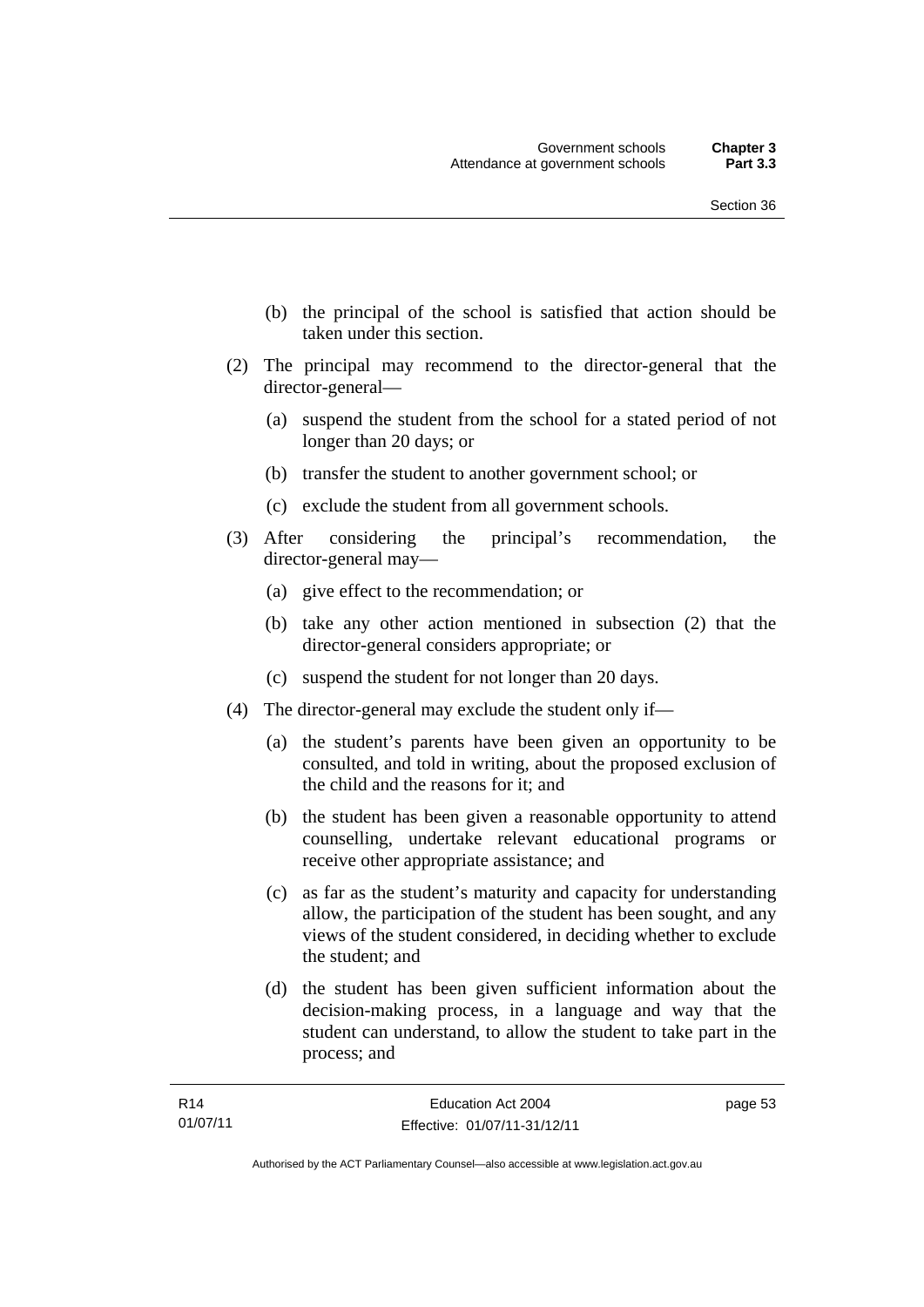Section 36

- (e) the student has been offered alternatives for continuing the student's education during the exclusion.
- (5) The director-general may suspend or transfer the student only if—
	- (a) the student's parents have been given an opportunity to be consulted, and told in writing, about the proposed suspension or transfer of the student and the reasons for it; and
	- (b) as far as the student's maturity and capacity for understanding allow, the participation of the student has been sought, and any views of the student considered, in deciding whether to suspend or transfer the student; and
	- (c) the student has been given sufficient information about the decision-making process, in a language and way that the student can understand, to allow the student to take part in the process; and
	- (d) the student has been given a reasonable opportunity to continue the child's education during the suspension.
- (6) Despite subsection (5), the director-general may immediately suspend the student for not longer than 5 days if, in the director-general's opinion, the circumstances are of such urgency or seriousness to require the child's immediate suspension.
- (7) However, before suspending the student under subsection (6), the director-general must comply with the requirements of subsection  $(5)$  (a) to  $(d)$  to the extent that it is practicable and appropriate to do so.
- (8) To remove any doubt, the director-general may suspend the student under subsection (6) while deciding what other action (if any) should be taken in relation to the student under this section.
- (9) If the student is suspended for 7 or more school days in a school term (whether or not consecutive school days), the director-general must ensure that the student is given a reasonable opportunity to attend appropriate counselling.

R14 01/07/11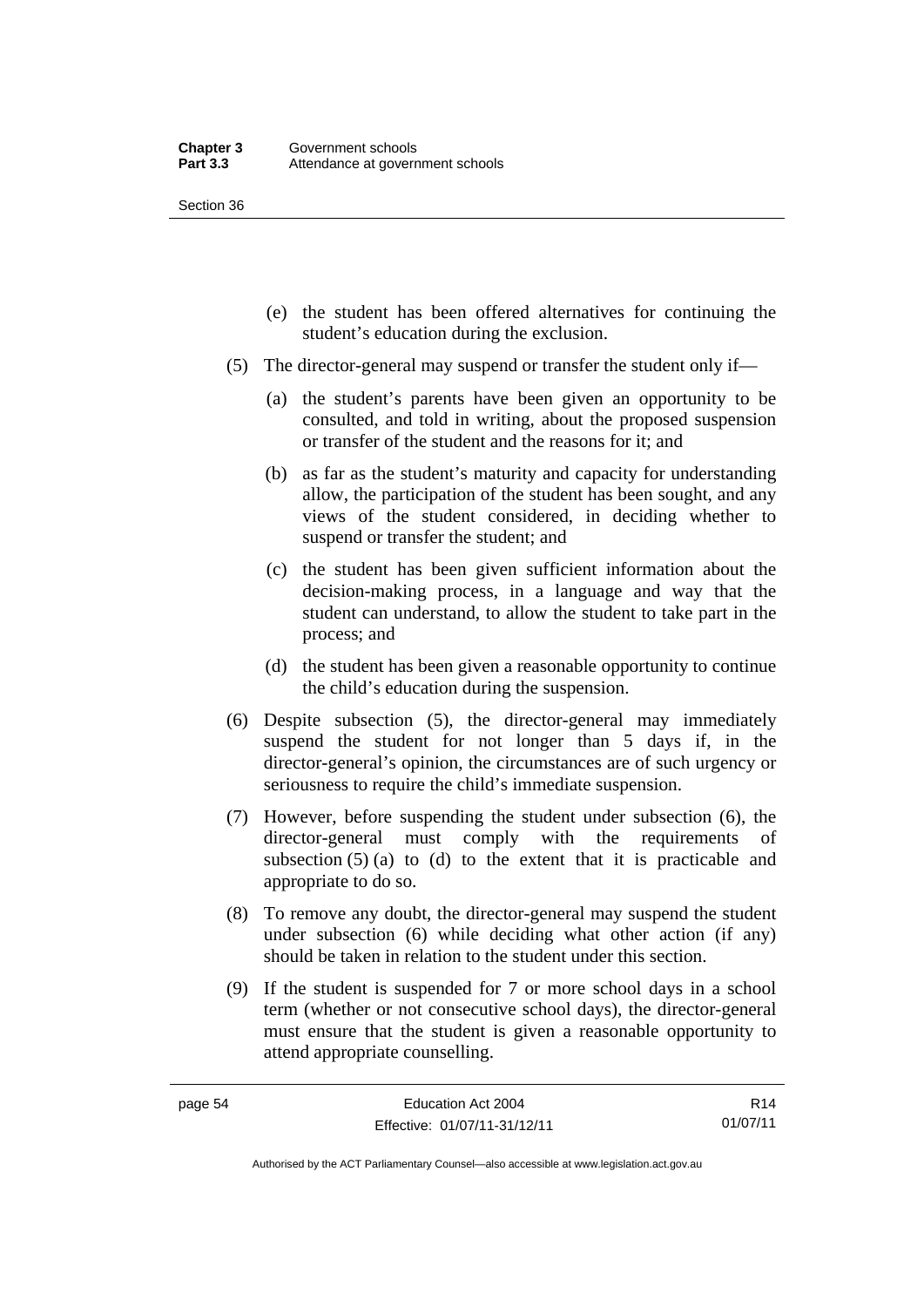- (10) The director-general may delegate the director-general's power to suspend a student from a government school for not longer than 15 days to the principal of the school.
	- *Note* For the making of delegations and the exercise of delegated functions, see Legislation Act, pt 19.4.

Authorised by the ACT Parliamentary Counsel—also accessible at www.legislation.act.gov.au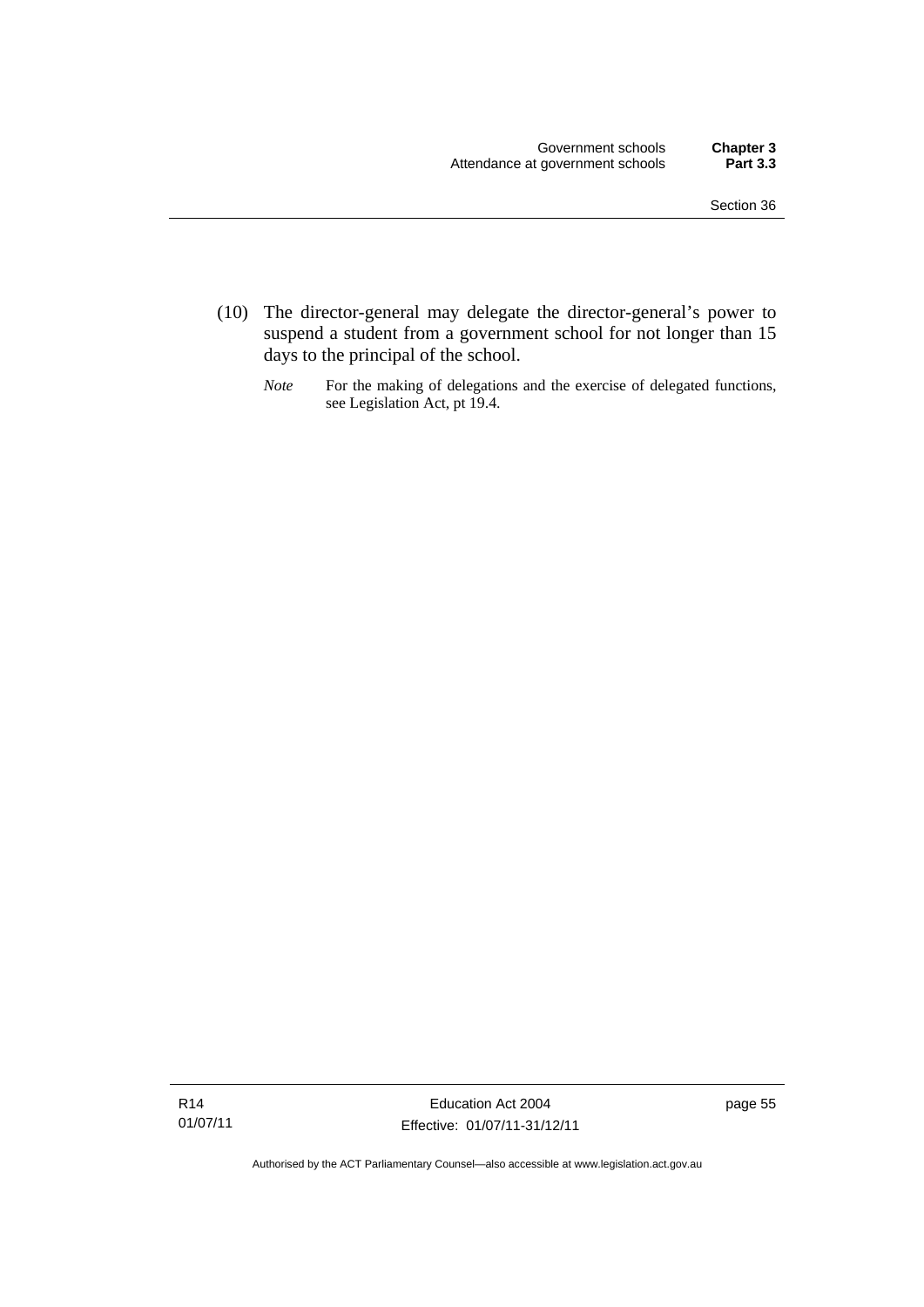# **Part 3.4 School boards of government schools**

# **Division 3.4.1 Interpretation**

### **37 Definitions for pt 3.4**

In this part:

*half-year* means a period of 6 months ending on 30 June or 31 December.

*money*, of a school, means money allocated to the school by the director-general or otherwise received by the school.

#### **Examples of money otherwise received**

voluntary financial contributions, other donations and sponsorships

*Note* An example is part of the Act, is not exhaustive and may extend, but does not limit, the meaning of the provision in which it appears (see Legislation Act, s 126 and s 132).

*parents and citizens association*, of a school, means

- (a) the entity declared under section 40 (Declaration of parents and citizens associations in certain circumstances) to be the parents and citizens association of the school; or
- (b) if there is no declaration under that section for the school—the parents and citizens association incorporated under the *Associations Incorporation Act 1991* or the *Associations Incorporation Act 1953* (repealed) in relation to the school.

*prescribed period*, for a term of office of a member of a school board (other than the principal), means the period—

- (a) beginning on whichever of the following is later:
	- (i) 1 April in the year of the member's election or appointment;

Authorised by the ACT Parliamentary Counsel—also accessible at www.legislation.act.gov.au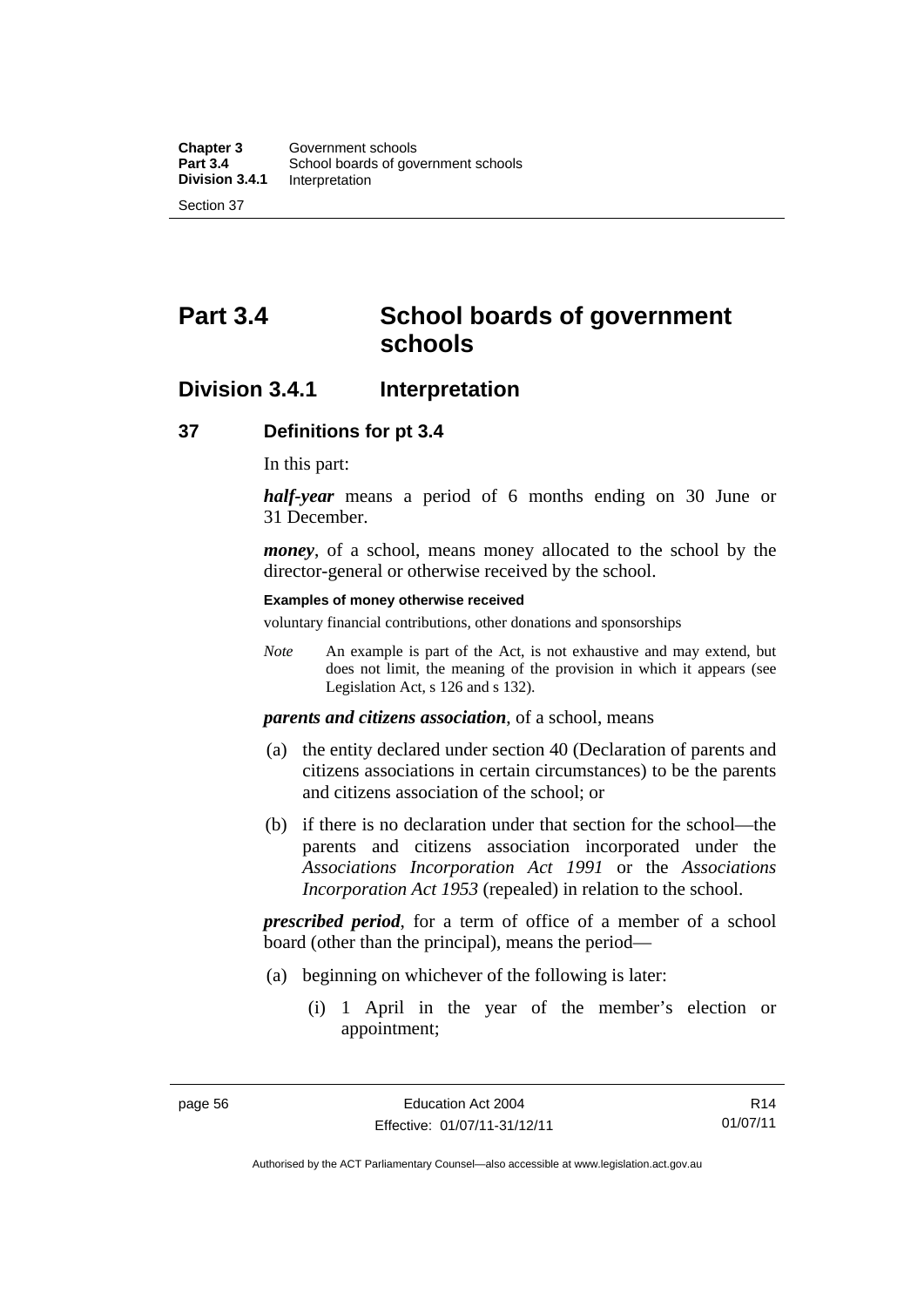- (ii) the date of the member's election or appointment; and
- (b) ending at the end of the March at least 12 months, and not more than 24 months, after the beginning of the period.

*school* means a government school, but does not include a preschool.

*small school* means a school (other than a school-related institution) where fewer than 4 teachers are employed.

*student* means a student who attends classes at a school for at least 12 hours per week.

# **Division 3.4.2 Establishment and membership**

# **38 Establishment of school boards**

A school board is established for each government school.

*Note* Section 146 (Preschools) deals with opportunities for parents of children at preschools to participate in the conduct of the preschool.

# **39 Functions of school boards etc**

- (1) The functions of the school board of a government school are—
	- (a) to establish strategic direction and priorities for the school; and
	- (b) to monitor and review school performance and to report on it to the director-general, parents of students at the school and staff; and
	- (c) to develop, maintain and review curriculum for the school; and
	- (d) to develop and review education policies at the school; and
	- (e) to establish budgetary policies for the school and approve the school budget; and
	- (f) to establish policies for the efficient and effective use of school assets and the management of financial risk; and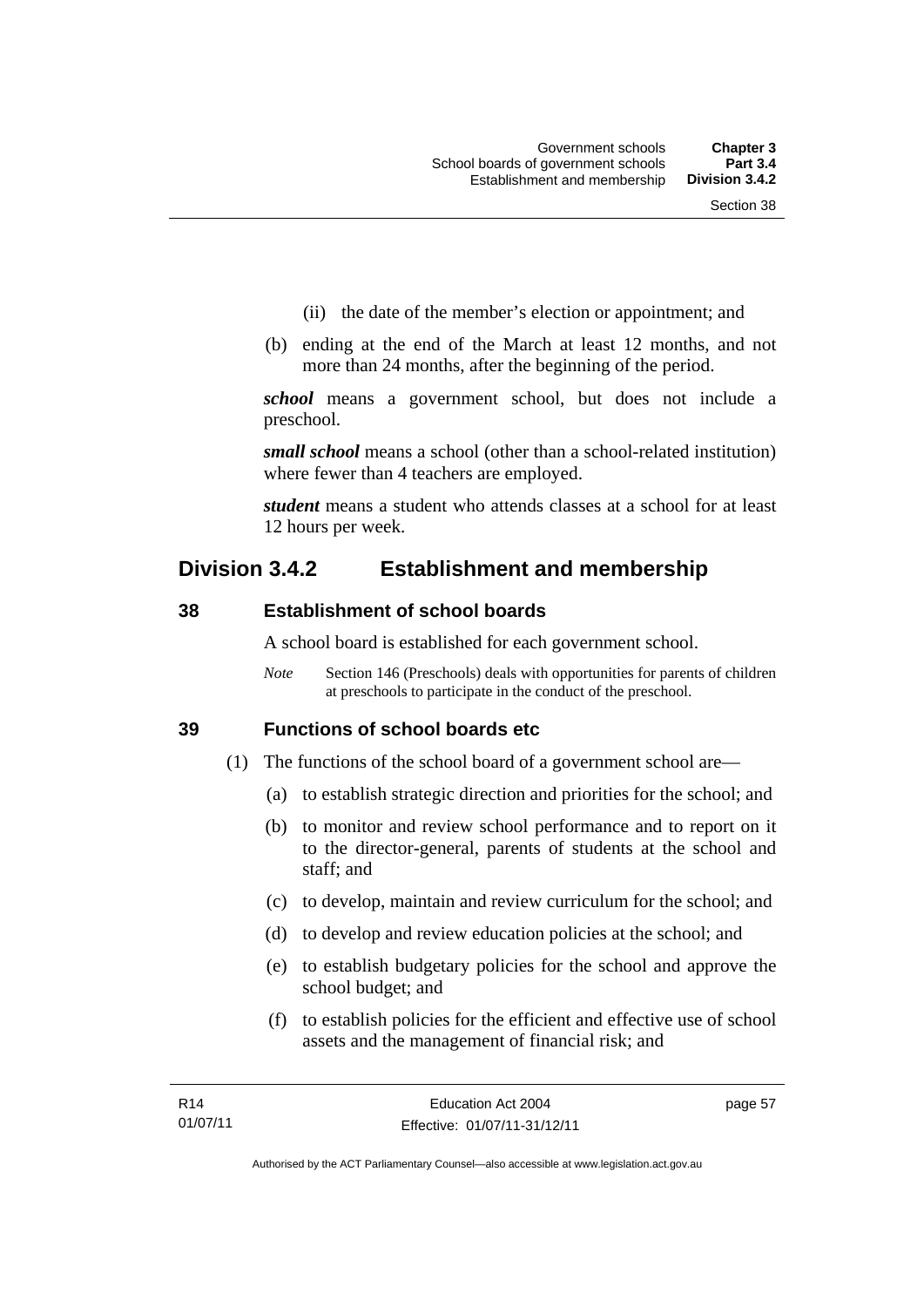- (g) to develop relationships between the school and the community and between the school and community organisations; and
- (h) to make recommendations to the director-general on issues affecting the school; and
- (i) to encourage parent participation in their children's learning; and
- (j) to exercise any other function given to the board under this Act or any other Territory law.
- (2) The director-general may give written directions to the school board about the exercise of its functions, either generally or in relation to a particular issue.
- (3) The director-general must, in an annual report under the *Annual Reports (Government Agencies) Act 2004* for a financial year, include particulars of any direction given by the director-general under this section in that financial year to a particular school board and not to school boards generally.
- (4) The school board must give effect to the director-general's directions.
- (5) The director-general is not required—
	- (a) to accept, or act in accordance with, a recommendation of the school board; or
	- (b) to carry out a policy decided by the school board.

### **40 Declaration of parents and citizens associations in certain circumstances**

 (1) If there is a dispute about the entity that should be the parents and citizens association of a government school, the director-general must call a meeting of parents of students at the school and interested members of the community to discuss the entity to be the representative of the parents and community.

R14 01/07/11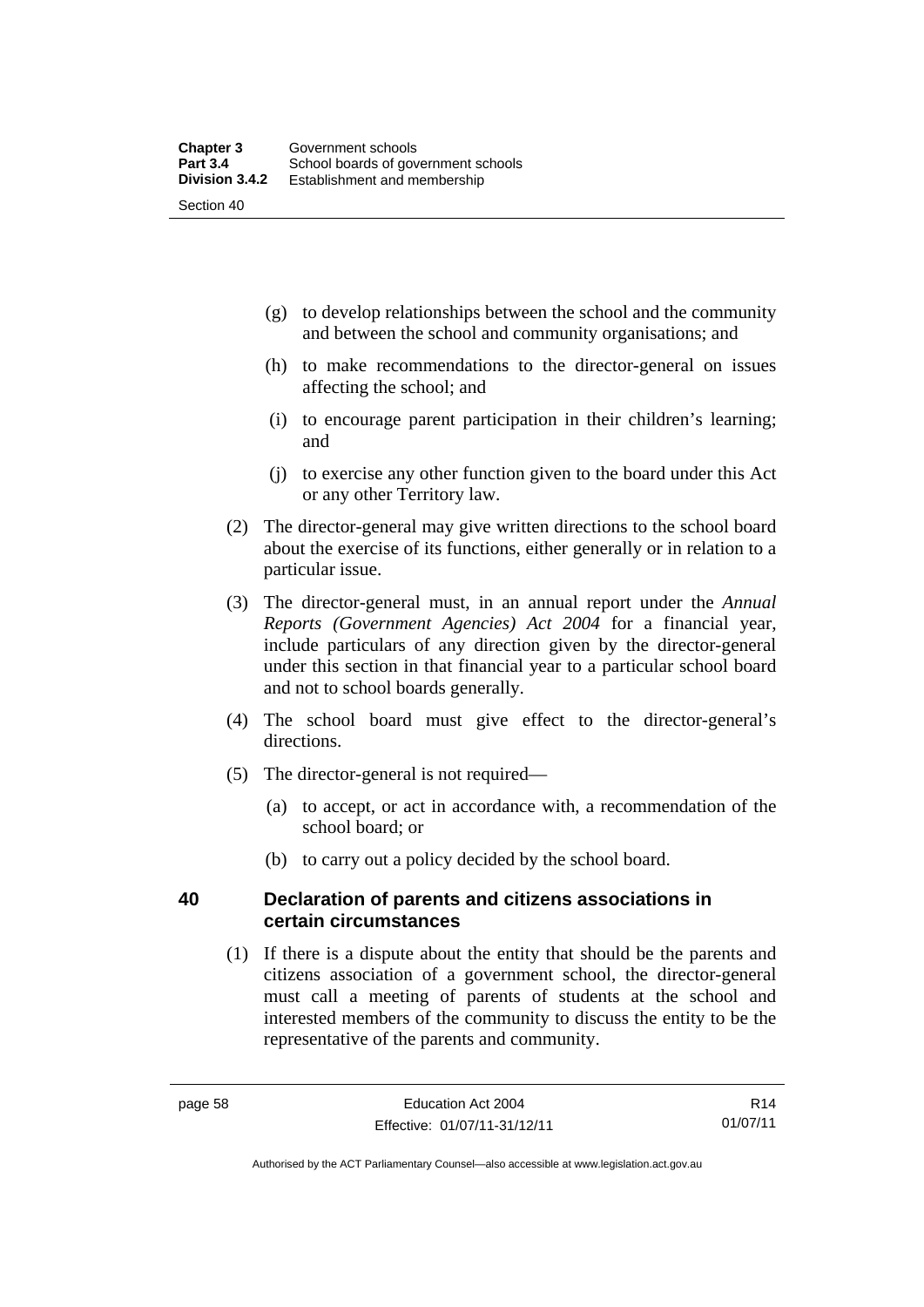- (2) If, in the director-general's opinion, it is appropriate in the circumstances to do so, the director-general may call a meeting of parents of students at a government school and interested members of the community to discuss the entity to be the representative of the parents and community.
- (3) The director-general may, after considering the outcome of a meeting under subsection (1) or (2) in relation to a government school, recommend to the Minister the entity to be the representative of the parents and community.
- (4) After receiving a recommendation under subsection (3), the Minister may declare an entity to be the parents and citizens association of a government school.
- (5) A declaration under subsection (4) is a notifiable instrument.

*Note* A notifiable instrument must be notified under the Legislation Act.

# **41 Composition of school boards generally**

- (1) This section applies to a school board of a government school other than—
	- (a) a small school or a school-related institution; or
	- (b) a school to which section 43 (Composition of school boards of school-related institutions and other schools in special circumstances) applies.
- (2) The school board of a government school consists of—
	- (a) the principal of the school; and
	- (b) 1 member (the *appointed member*) appointed by the director-general as the appointed member; and
	- (c) 2 members (the *staff members*) elected by staff of the school and appointed by the director-general; and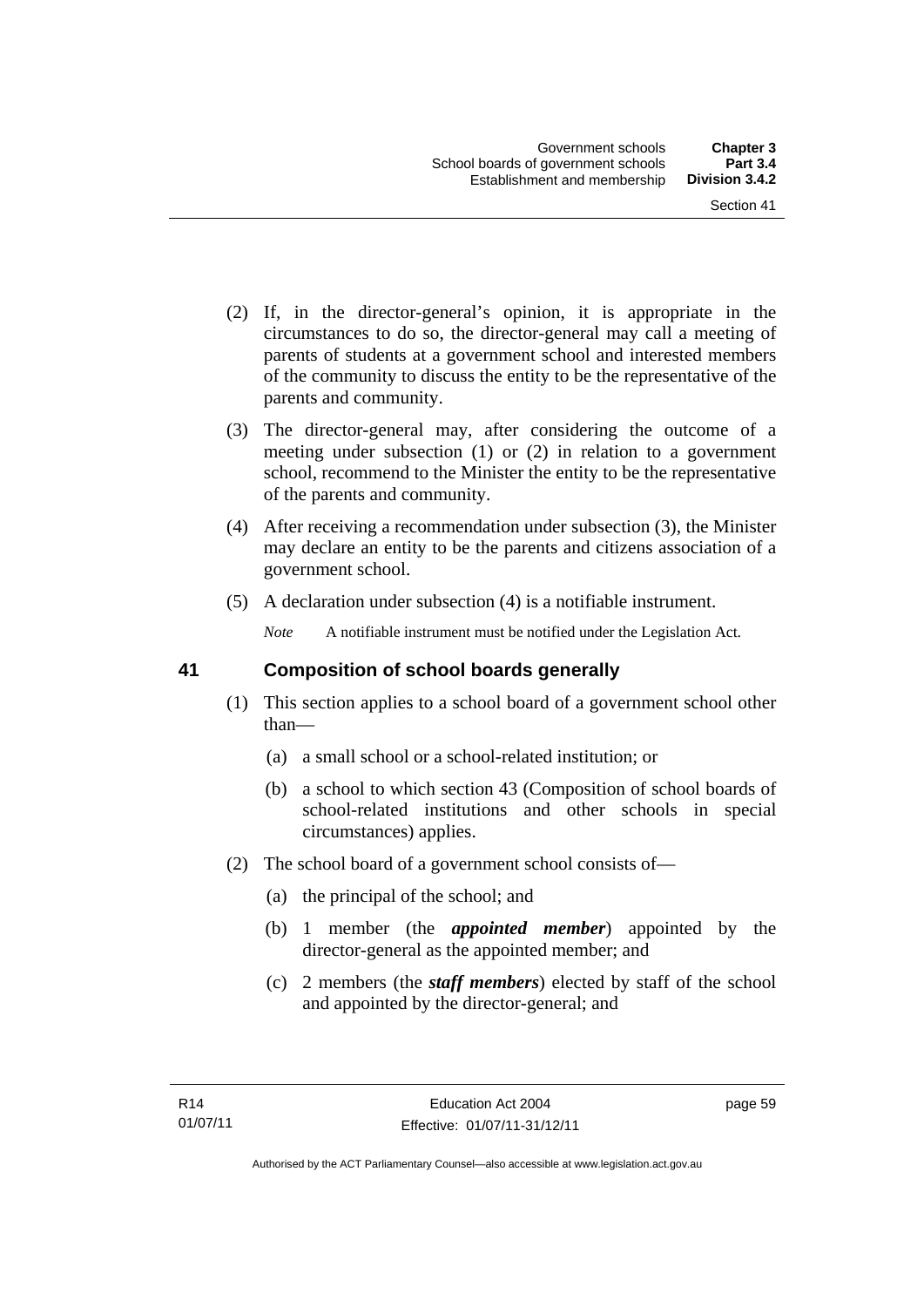- (d) 3 members (the *parents and citizens members*) elected by the parents and citizens association of the school and appointed by the director-general; and
- (e) the members (the *board appointed members*) (if any) appointed by the board under subsection (6); and
- (f) for a school prescribed under the regulations—2 members (the *student members*) elected by the students at the school and appointed by the director-general.
- *Note 1* For the making of appointments (including acting appointments), see the Legislation Act, pt 19.3.
- *Note 2* In particular, a person may be appointed for a particular provision of a law (see Legislation Act, s 7 (3)) and an appointment may be made by naming a person or nominating the occupant of a position (see s 207).
- (3) A person is eligible to be elected or appointed as a staff member only if the person is employed as a member of the staff of the school.
- (4) A person is eligible to be elected or appointed a student member only if the person is a student at the school.
- (5) The appointed member, staff members, parent and citizens members and student members are appointed for the prescribed period.
- (6) The school board may appoint 1 or more people to be members of the board for a term (not longer than 12 months) decided by the school board.
- (7) The school board must not make an appointment under subsection (6) if there would be more than 2 board appointed members at the same time.

# **42 Composition of school boards of small schools**

(1) This section applies to a school board of a small school other than a school to which section 43 (Composition of school boards of

R14 01/07/11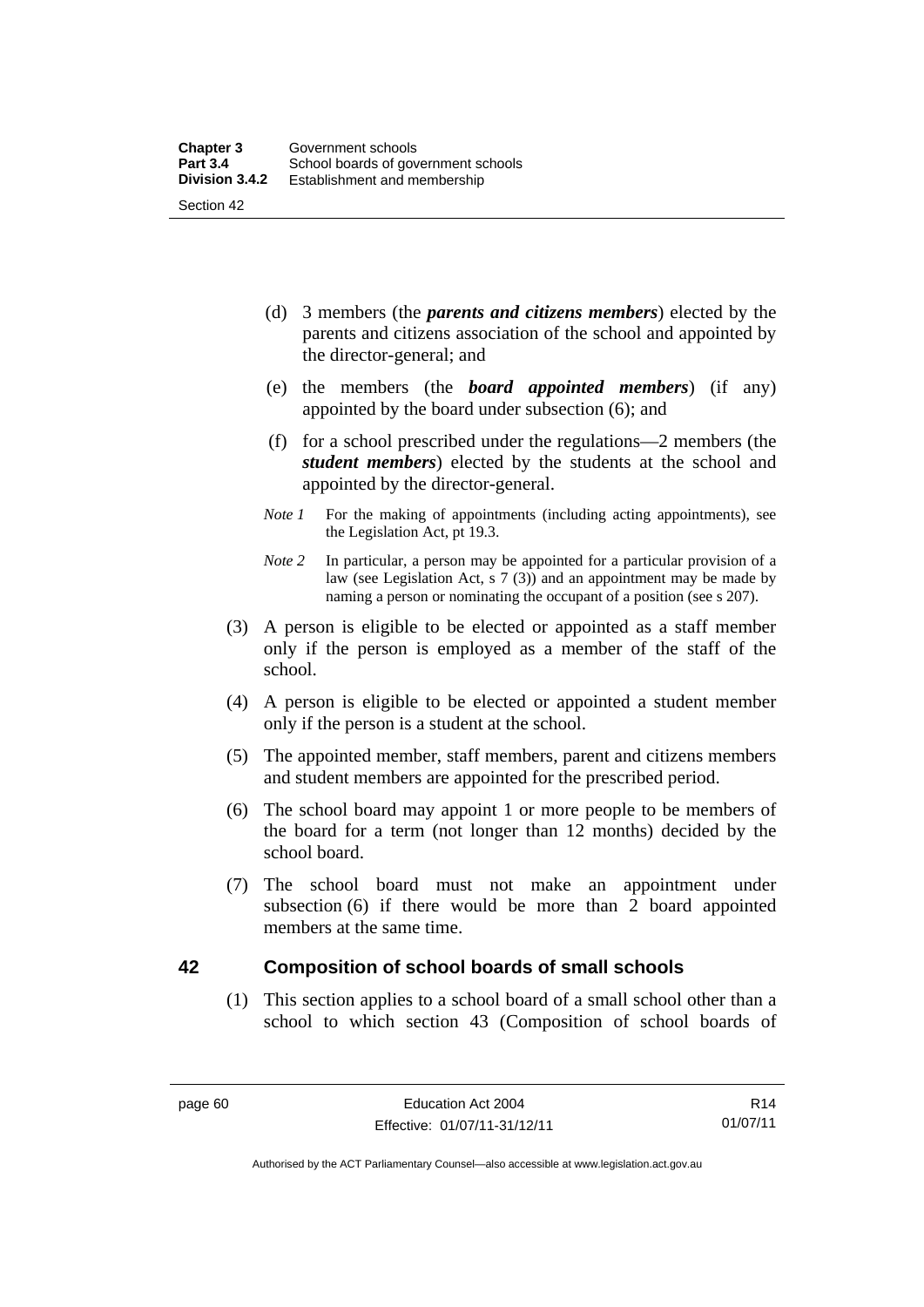school-related institutions and other schools in special circumstances) applies.

- (2) The school board of a small school consists of—
	- (a) the principal of the school; and
	- (b) 1 member (the *appointed member*) appointed by the director-general as the appointed member; and
	- (c) 1 member (the *staff member*) appointed by the director-general as the staff member; and
	- (d) 2 members (the *parents and citizens members*) elected by the parents and citizens association of the school and appointed by the director-general; and
	- (e) the members (the *board appointed member*) (if any) appointed by the board under subsection (6).
	- *Note 1* For the making of appointments (including acting appointments), see the Legislation Act, pt 19.3.
	- *Note 2* In particular, a person may be appointed for a particular provision of a law (see Legislation Act, s 7 (3)) and an appointment may be made by naming a person or nominating the occupant of a position (see s 207).
- (3) A person is eligible to be appointed as the staff member only if the person is employed as a member of the staff of the school.
- (4) The staff member is to be appointed in a way prescribed under the regulations.
- (5) The appointed member, staff member and parent and citizen members are appointed for the prescribed period.
- (6) The school board may appoint 1 or more people to be members of the board for a term (not longer than 12 months) decided by the school board.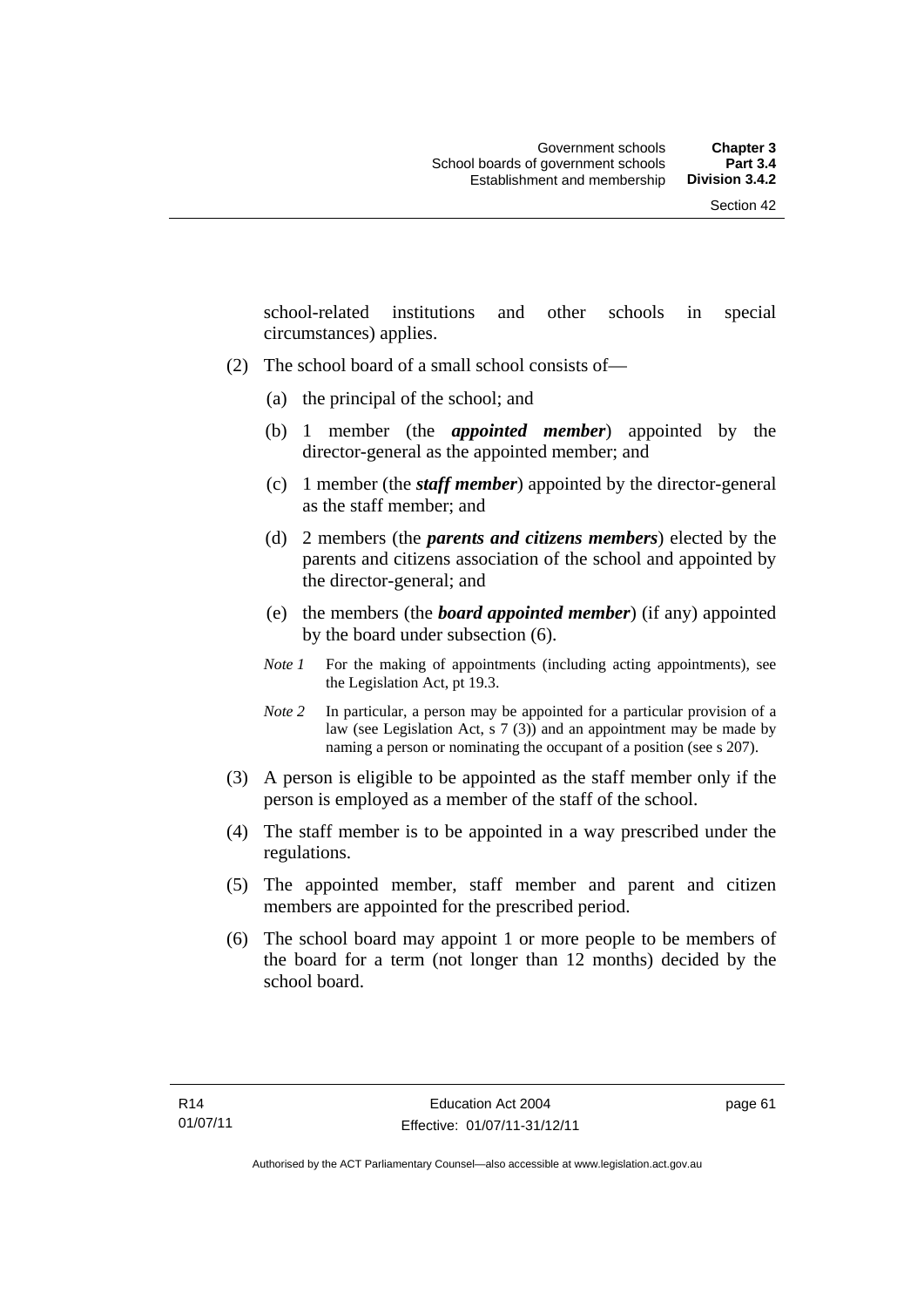(7) The school board must not make an appointment under subsection (6) if there would be more than 2 board appointed members at the same time.

### **43 Composition of school boards of school-related institutions and other schools in special circumstances**

- (1) This section applies to a school that is—
	- (a) a school-related institution; or
	- (b) declared, in writing, by the director-general to be a school to which special circumstances apply.
- (2) If the school is a school-related institution, the director-general must, if practical, determine the composition of the school board of the school.

#### **Example**

It may not be practical to establish a school board for a school-related institution with fewer than 3 staff.

- *Note* An example is part of the Act, is not exhaustive and may extend, but does not limit, the meaning of the provision in which it appears (see Legislation Act, s 126 and s 132).
- (3) Subsection (2) does not prevent the director-general from determining the composition of a single school board for 2 or more institutions.
- (4) If the director-general makes a determination under subsection (2) for the school, the director-general may also determine—
	- (a) the members who are required to be present at a meeting of the board; and
	- (b) the members who may not vote at a meeting of the board.
- (5) If the school is a school to which special circumstances apply, the director-general may determine the following:
	- (a) the composition of the school board of the school;

Authorised by the ACT Parliamentary Counsel—also accessible at www.legislation.act.gov.au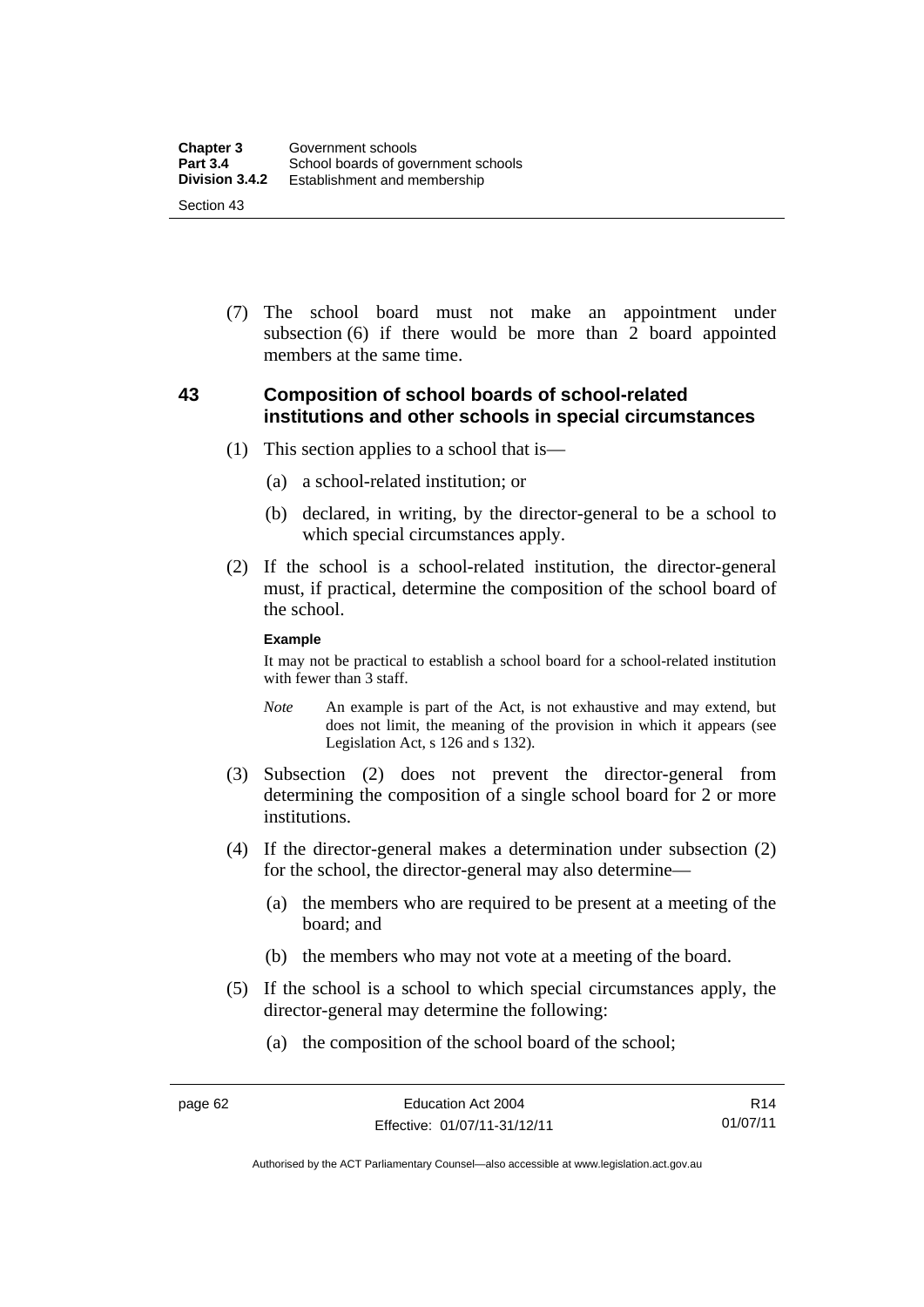- (b) the members who are required to be present at a meeting of the board;
- (c) the members who may not vote at a meeting of the board.
- (6) The director-general may make a determination under subsection (2), (4) or (5) only with the Minister's written approval.
- (7) Before making the determination the director-general must, if practical, consult with the parents of students at the school, at a general meeting of the parents, about the composition of the board.
- (8) In deciding whether or not to give the approval, the Minister must have regard to—
	- (a) the need for the principal of the school to be a member of the board; and
	- (b) the need for the director-general to be represented on the board; and
	- (c) whether staff of the school and students at the school have been consulted about the composition of the board; and
	- (d) any comments made by the staff and students at the school about the composition of the board; and
	- (e) the administrative needs, educational or related objectives, and any special characteristics of the school.
- (9) The director-general may appoint a person in accordance with the determination to be a member of the board of the school.
	- *Note 1* For the making of appointments (including acting appointments), see Legislation Act, pt 19.3.
	- *Note 2* In particular, an appointment may be made by naming a person or nominating the occupant of a position (see s 207).
- (10) A member of the board is appointed for the term stated in the instrument making or evidencing the appointment.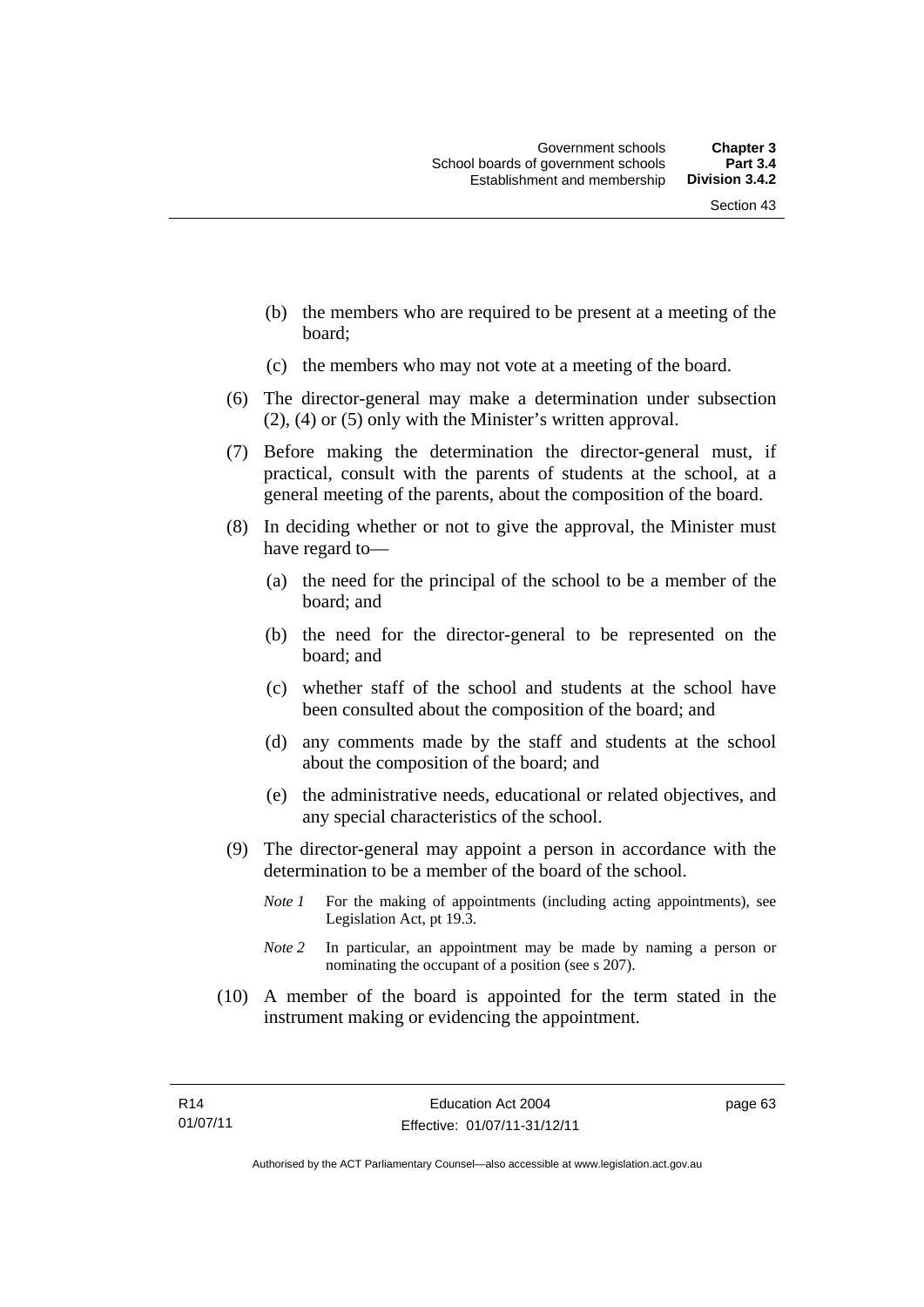- (11) A determination under subsection (2), (4) or (5) is a disallowable instrument.
	- *Note* A disallowable instrument must be notified, and presented to the Legislative Assembly, under the Legislation Act.

### **44 Ending of appointment of members of school board**

- (1) The director-general must end the appointment of a member of the school board of a government school if the member ceases to be eligible to be appointed or elected to the position.
- (2) The director-general must end the appointment of a member of the school board of a government school, other than the principal of the school, if—
	- (a) the member is absent from 3 consecutive meetings of the board without reasonable excuse or leave given by the board; or
	- (b) contravenes section 49 (Disclosure of interests by members of school boards) without reasonable excuse.
- (3) The director-general may end the appointment of a member of the school board of a government school, other than the principal at the school, for misbehaviour or physical or mental incapacity.
	- *Note* A person's appointment also ends if the person resigns (see Legislation Act, s 210).

### **45 Chairperson and deputy chairperson of school boards**

- (1) The members of the school board of a government school must, whenever necessary, elect—
	- (a) a member to be chairperson; and
	- (b) another member to be deputy chairperson.
- (2) The school board must tell the director-general of the election of a member as chairperson or deputy chairperson.

Authorised by the ACT Parliamentary Counsel—also accessible at www.legislation.act.gov.au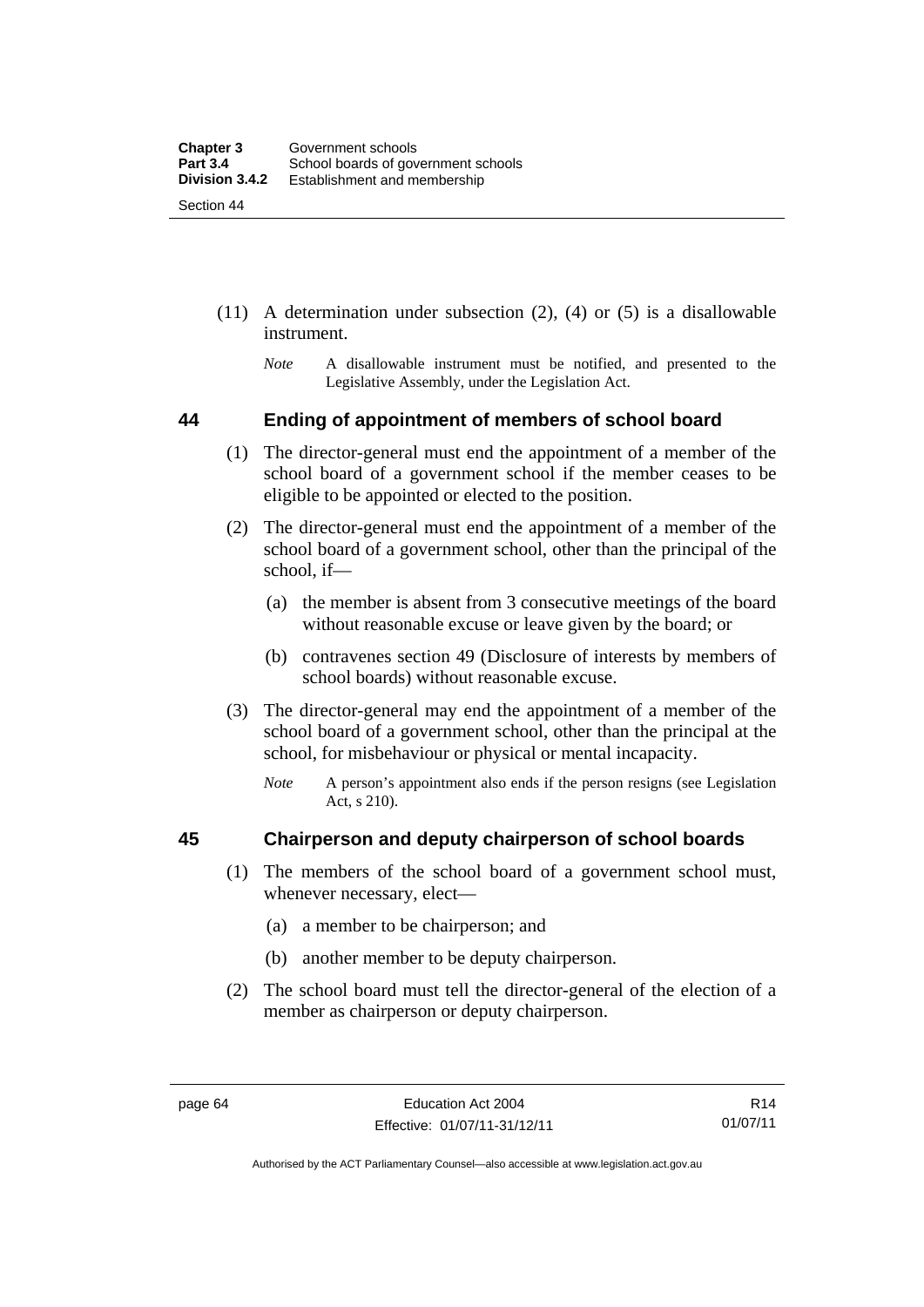(3) The members of the school board must not appoint the principal of the school or a member of staff of the school to be chairperson of the board.

### **46 School boards to take part in selection of school principals**

The members of the school board of a government school must, whenever necessary, nominate a member of the board as a member of any selection panel established by the director-general to make recommendations to the director-general about the appointment of the principal for the school.

# **Division 3.4.3 Proceedings of school boards**

# **47 Time and place of meetings of school boards**

- (1) The school board of a government school meets at the times and places it decides.
- (2) However, the school board must meet at least 4 times a year.
- (3) The chairperson—
	- (a) may at any time call a meeting of the school board; and
	- (b) must call a meeting if asked by the Minister, the director-general or 3 members of the board.
- (4) If the chairperson is not available to call a meeting for any reason, the deputy chairperson or the principal of the school may call a meeting of the school board.

# **48 Procedures governing proceedings of school boards**

- (1) The chairperson of the school board of a government school presides at all meetings of the board at which the chairperson is present.
- (2) If the chairperson is absent, the deputy chairperson presides.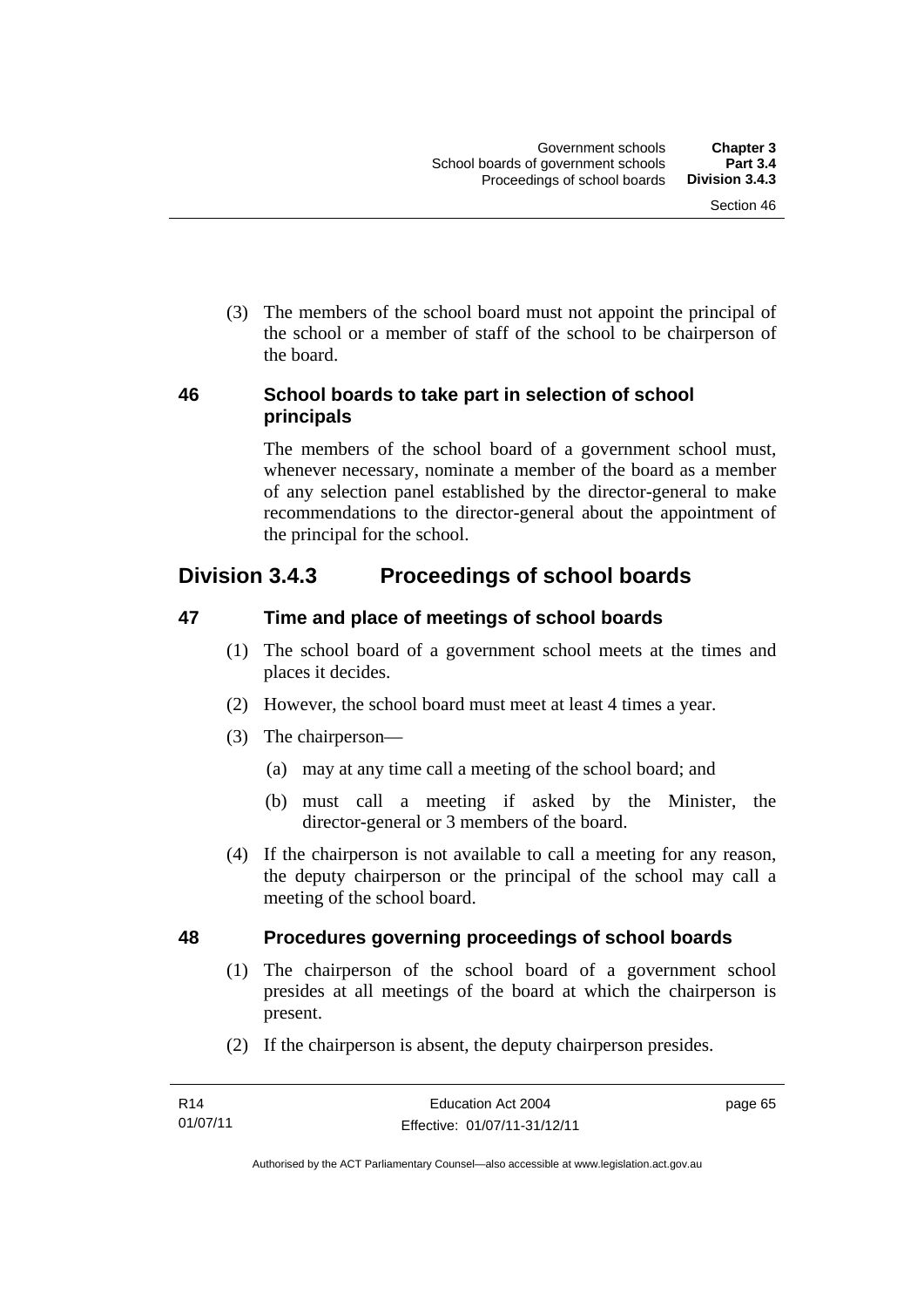(3) If the chairperson and deputy chairperson are both absent, the member chosen by the members present presides.

- (4) Business may be carried out at a meeting of the school board only if 3 or more members are present and—
	- (a) for the school board of a school other than a school to which section 43 (Composition of school boards of school-related institutions and other schools in special circumstances) applies—at least 1 of the members present is a staff member and at least 1 of the members present is a parents and citizens association member; or
	- (b) for the school board of a school to which section 43 applies the members (if any) who are required, under the determination under section 43 (4) or (5) applying to the school, to be present at a meeting of the school board are present.
- (5) At a meeting of the school board each member (other than a nonvoting member) has a vote on each question to be decided.
- (6) A question is to be decided by a majority of the votes of the members present and voting but, if the votes are equal, the member presiding has a casting vote.
- (7) The school board may hold meetings, or allow members to take part in meetings, by telephone, closed-circuit television or another form of communication.
- (8) A member who takes part in a meeting under subsection (7) is taken to be present at the meeting.
- (9) A resolution of the school board is a valid resolution, even though it is not passed at a meeting of the board, if—
	- (a) all members (other than the non-voting members) agree, in writing, to the proposed resolution; and
	- (b) notice of the resolution is given under procedures decided by the school board.

Authorised by the ACT Parliamentary Counsel—also accessible at www.legislation.act.gov.au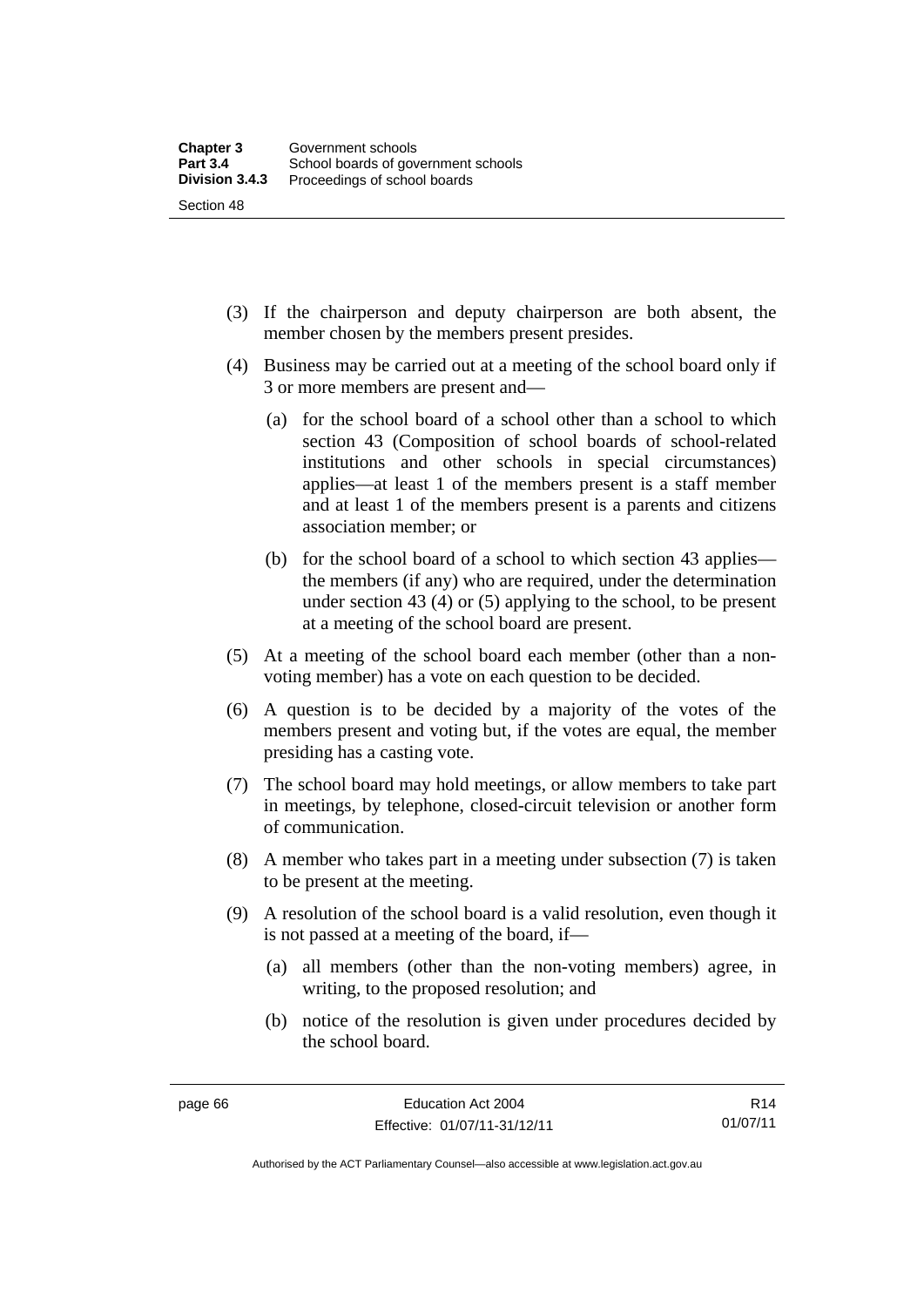- (10) The school board must keep minutes of its meetings.
- (11) The school board may conduct its proceedings (including its meetings) as it otherwise considers appropriate.
- (12) In this section:

*non-voting member* means—

- (a) for the school board of a school other than a school to which section 43 applies—a board appointed member; or
- (b) for the school board of a school to which section 43 applies—a member who, under the determination under section 43 (4) or (5) applying to the school, may not vote at a meeting of the school board.

### **49 Disclosure of interests by members of school boards**

- (1) This section applies to a member of a school board if—
	- (a) the member has a direct or indirect financial interest in an issue being considered, or about to be considered, by the board; and
	- (b) the interest could conflict with the proper exercise of the member's functions in relation to the board's consideration of the issue.
- (2) As soon as practicable after the relevant facts come to the member's knowledge, the member must disclose the nature of the interest to a meeting of the school board.
- (3) The disclosure must be recorded in the school board's minutes and, unless the board otherwise decides, the member (the *first member*) must not—
	- (a) be present when the board considers the issue; or
	- (b) take part in a decision of the board on the issue.
- (4) Any other member who also has a direct or indirect financial interest in the issue must not—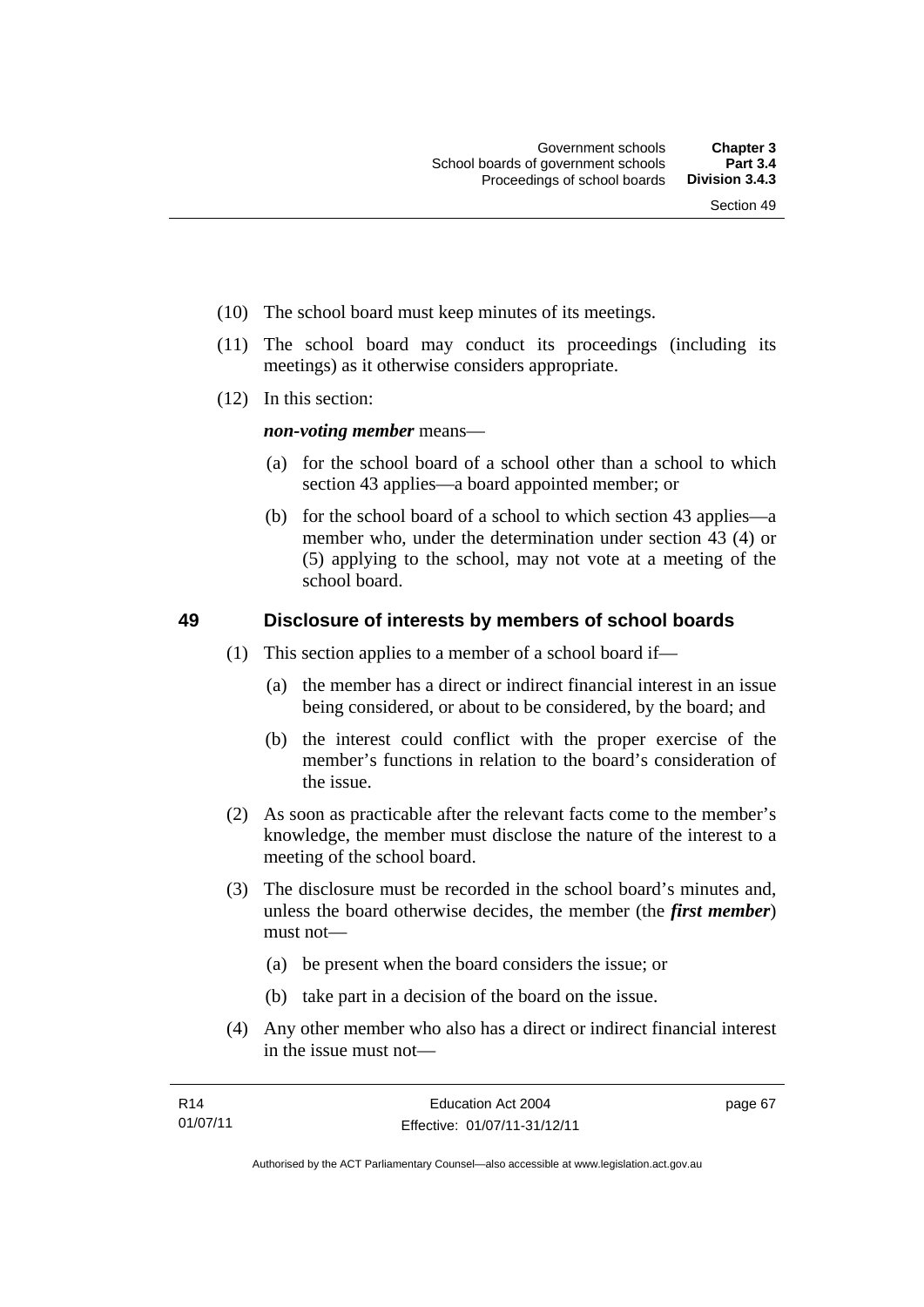- (a) be present when the school board is considering its decision under subsection (3) in relation to the first member; or
- (b) take part in making the decision.
- (5) Within 14 days after the end of each financial year, the chairperson of the school board must give the director-general a statement of any disclosure of interest made under this section in relation to the school board during the financial year.

### **49A Protection of members of school boards**

- (1) A person who is, or has been, a member of a school board of a government school is not civilly liable for an act or omission done honestly in the exercise of a function under this Act.
- (2) Any liability that would, apart from subsection (1), attach to a person attaches to the Territory.

# **Division 3.4.4 Financial matters**

### **50 School boards to approve budgets**

- (1) The school board of a government school must approve a budget for each year.
- (2) The school board must approve the budget before the date decided by the director-general.
- (3) The budget may only be approved by the school board if it is in the form, and based on the accounting or other policies or practices, (if any) required by the director-general.
- (4) The director-general may ask the school board to approve a budget for a part of a year.
- (5) The school board must comply with the request.
- (6) If the school board approves the budget, money of the school may be spent in accordance with the budget.

R14 01/07/11

Authorised by the ACT Parliamentary Counsel—also accessible at www.legislation.act.gov.au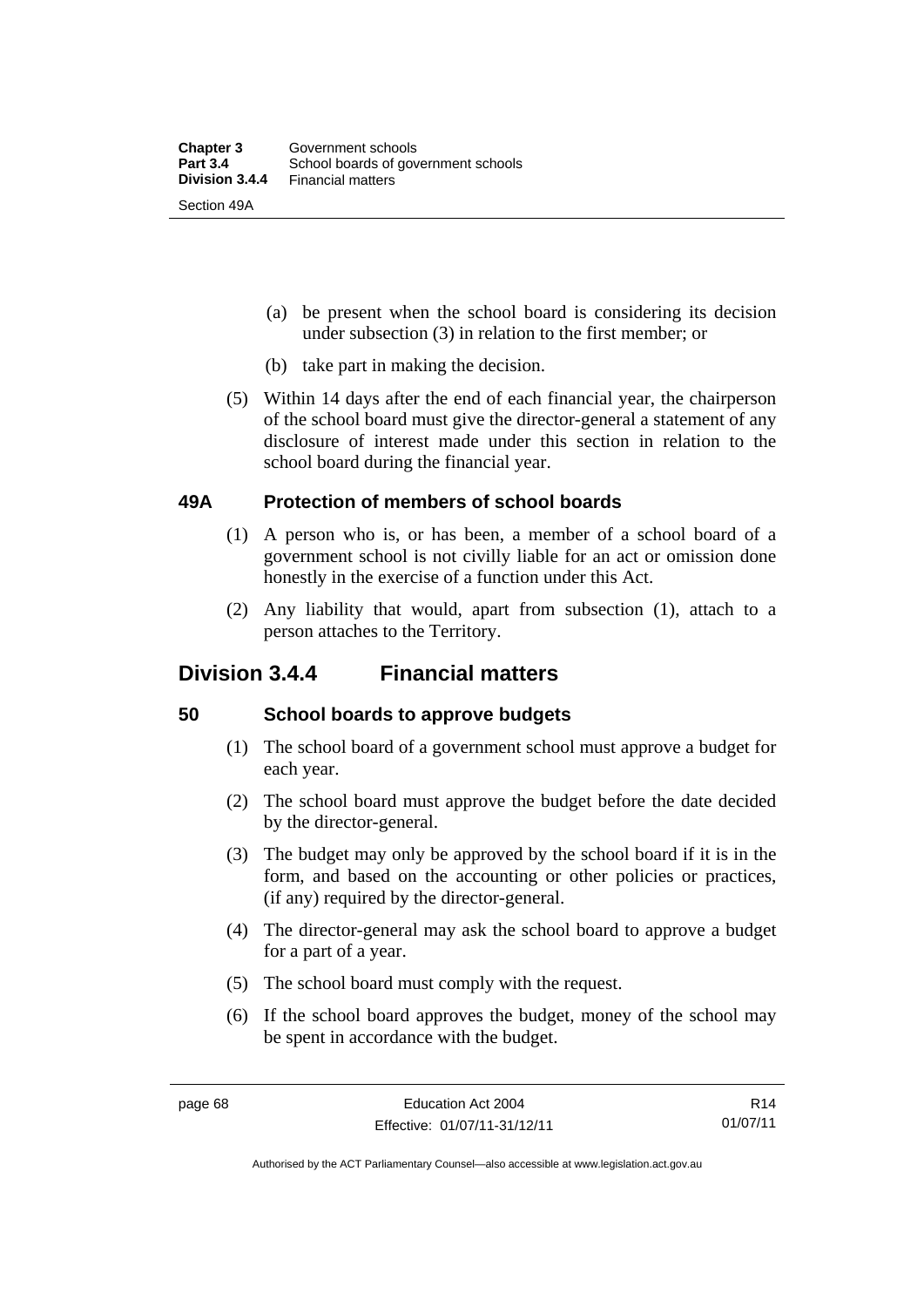### **51 Application of money of school**

The school board of a government school may approve the spending of money of the school only in payment or discharge of the costs of, or liabilities incurred by, the school.

### **52 School boards to approve financial statement and report**

- (1) As soon as practicable after the end of each half-year (but not later than the date decided by the director-general), the school board of a government school must approve a financial statement for the halfyear, in a form approved by the director-general or as the director-general directs.
- (2) As soon as practicable after the end of each year (but not later than the date decided by the director-general), the school board of a government school must approve an annual report on the board's operations during the year.
- (3) The annual report must include—
	- (a) the financial statements approved under subsection (1) for each half-year; and
	- (b) a statement of how voluntary contributions made to the school have been or will be spent; and
	- (c) if a school board is holding funds in reserve—a statement setting out the purposes for which the funds are being held and the amount being held for each of those purposes.
	- *Note* If a form is approved under s 154 for a statement under par (c), the form must be used.
- (4) The school board must give a copy of each report approved under this section to the director-general.
- (5) The director-general may issue guidelines about what is, or is not, holding funds in reserve.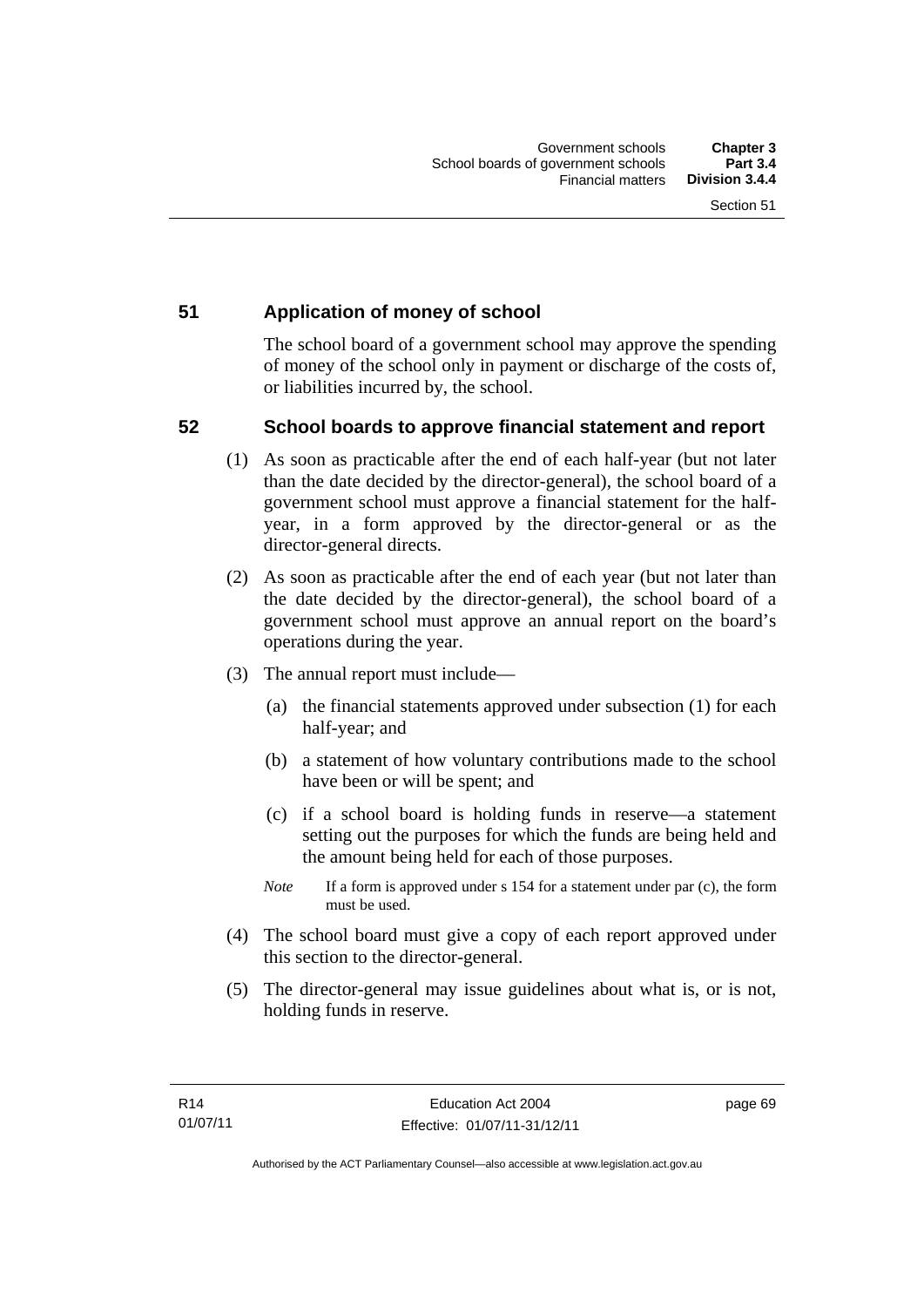### **53 School boards to make available summaries of budget and annual report**

- (1) Not later than 14 days after approving the budget for a year, the school board of a government school must make a summary of the budget available to parents of students at the school and to the staff and students of the school.
- (2) Not later than 14 days after approving the annual report for a year, the school board of a government school must make a summary of the report available to parents of students at the school and to the staff and students of the school.

page 70 Education Act 2004 Effective: 01/07/11-31/12/11

R14 01/07/11

Authorised by the ACT Parliamentary Counsel—also accessible at www.legislation.act.gov.au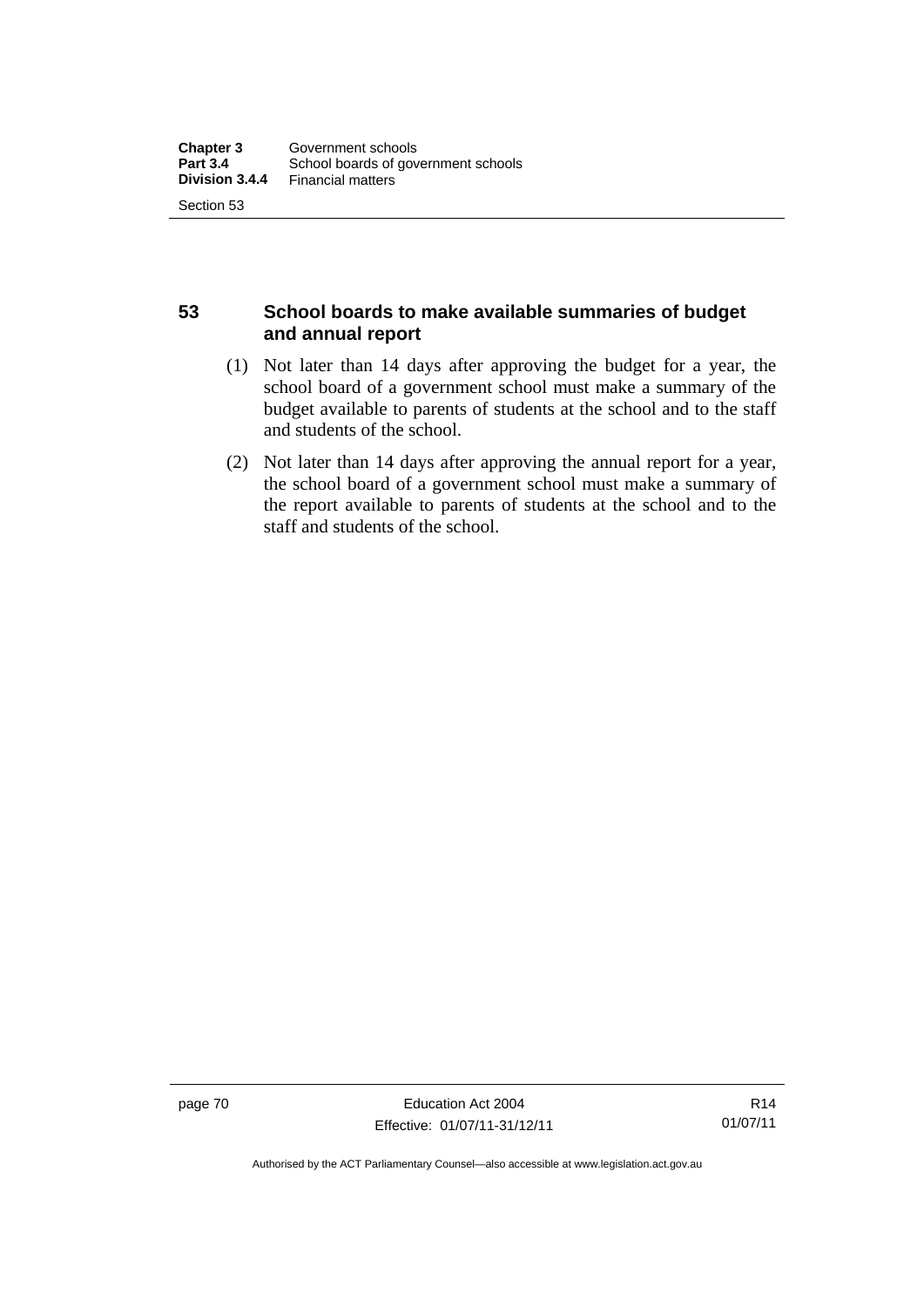# **Part 3.5 Government Schools Education Council**

# **Division 3.5.1 Establishment and membership**

#### **54 Establishment of council (government)**

The Government Schools Education Council (in this part called the *council*) is established.

### **55 Functions of council (government)**

The functions of the council are—

- (a) to advise the Minister on any aspect of the ACT government school system; and
- (b) when asked by the Minister under this paragraph, to inquire into and give advice to the Minister on any aspect of the ACT government school system; and
- (c) to meet with the Non-Government Schools Education Council to discuss matters of mutual interest; and
- (d) to exercise any other function given to the council under this Act or any other Territory law.
- *Note* The Minister must present a copy of any advice given under s 55 (a) or (b) to the Legislative Assembly (see s 66A).

### **56 Membership of council (government)**

The council consists of the following members:

- (a) the director-general;
- (b) the members (*appointed members*) appointed under section 57.

### **57 Appointed members of council (government)**

(1) The Minister must appoint the following members of the council:

| R <sub>14</sub> | Education Act 2004           | page 71 |
|-----------------|------------------------------|---------|
| 01/07/11        | Effective: 01/07/11-31/12/11 |         |

Authorised by the ACT Parliamentary Counsel—also accessible at www.legislation.act.gov.au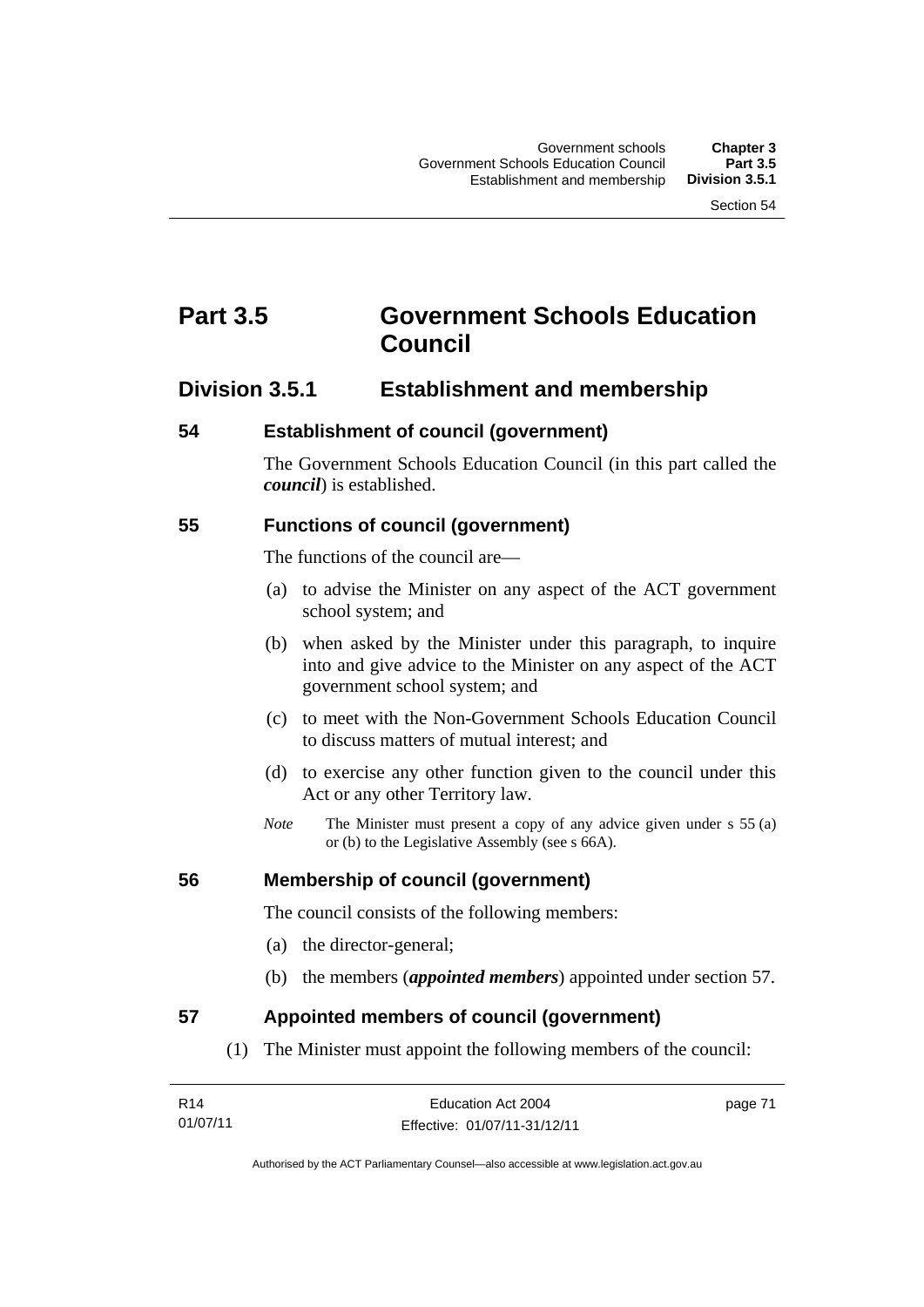- (a) a chairperson;
- (b) 6 people who, in the Minister's opinion, have experience in 1 or more of the areas of business and commerce, public policy, early childhood care, education, the special needs of young people and teacher education (the *community members*);
- (c) 10 people who, in the Minister's opinion, represent the views of government school education (the *education members*).
- *Note 1* For the making of appointments (including acting appointments), see Legislation Act, pt 19.3.
- *Note 2* In particular, an appointment may be made by naming a person or nominating the occupant of a position (see s 207).
- *Note 3* Certain Ministerial appointments require consultation with a Legislative Assembly committee and are disallowable (see Legislation Act, div 19.3.3).
- (2) For subsection (1) (c), the Minister must appoint—
	- (a) 2 education members chosen from nominations of the peak organisation representing principals; and
	- (b) 2 education members chosen from nominations of the government teacher union; and
	- (c) 2 education members chosen from nominations of the peak organisation representing parent associations of government schools; and
	- (d) 2 education members chosen from nominations of the peak organisation representing students; and
	- (e) 1 education member chosen from nominations of the peak organisation representing school boards; and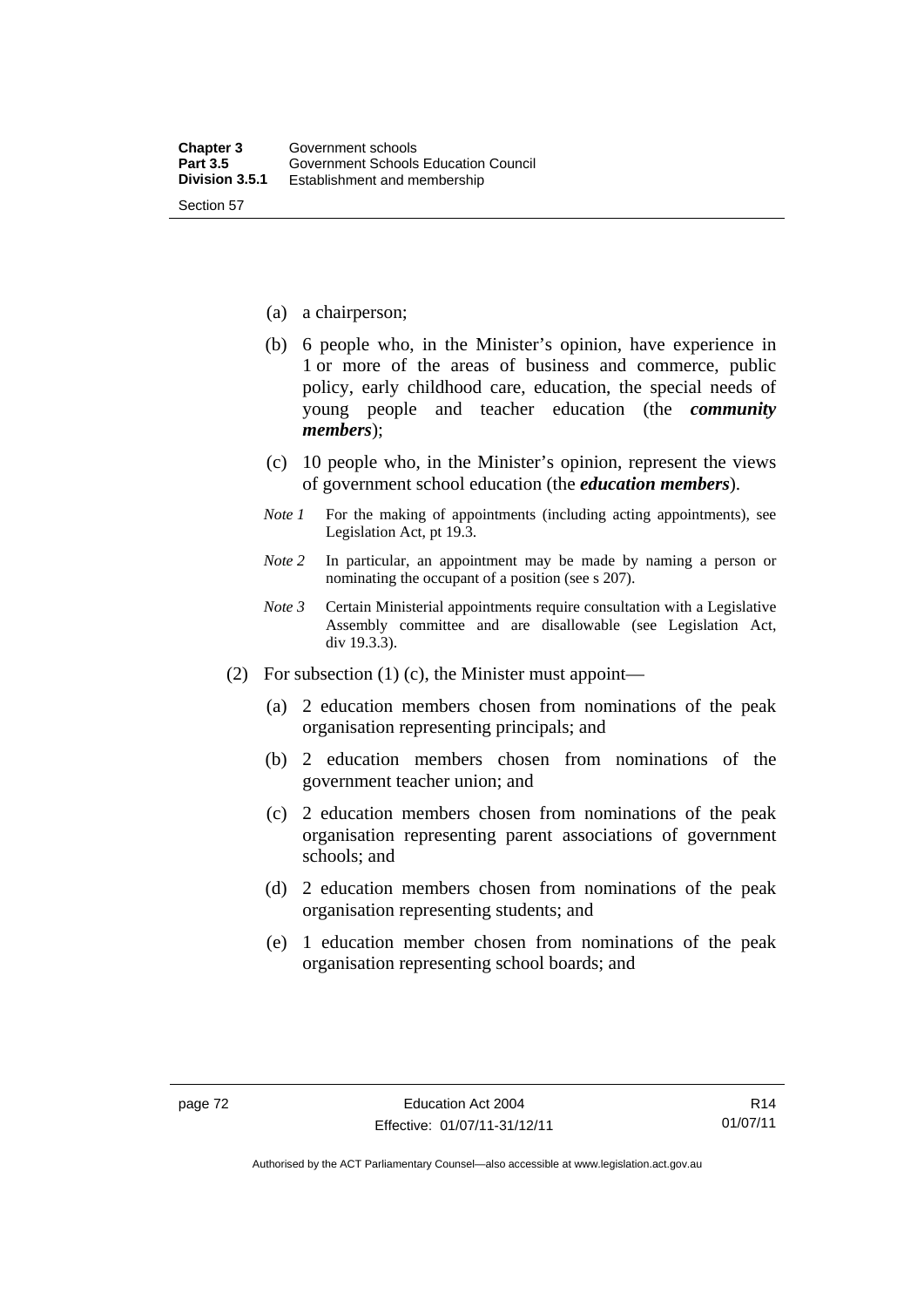(f) 1 education member chosen from nominations of the peak organisation representing preschool parents.

### **58 Deputy chairperson of council (government)**

- (1) The appointed members must, whenever necessary, elect another appointed member to be deputy chairperson.
- (2) The council must tell the Minister of the election of an appointed member as deputy chairperson.

### **59 Term of appointment to council (government)**

- (1) An appointed member is to be appointed for a term not longer than 3 years.
- (2) The instrument appointing, or evidencing the appointment of, an appointed member must state whether the person is appointed as chairperson or a community or education member.
	- *Note* A person may be reappointed to a position if the person is eligible to be appointed to the position (see Legislation Act, s 208 and dict, pt 1, def *appoint*).

### **60 Ending of appointment to council (government)**

- (1) The Minister may end the appointment of an appointed member—
	- (a) for misbehaviour; or
	- (b) for contravening section 65 (Disclosure of interests by members of council (government)).
	- *Note* A person's appointment also ends if the person resigns (see Legislation Act, s 210).
- (2) The Minister may also end the appointment of an education member if satisfied that the person no longer represents the views of the organisation from which the person was chosen.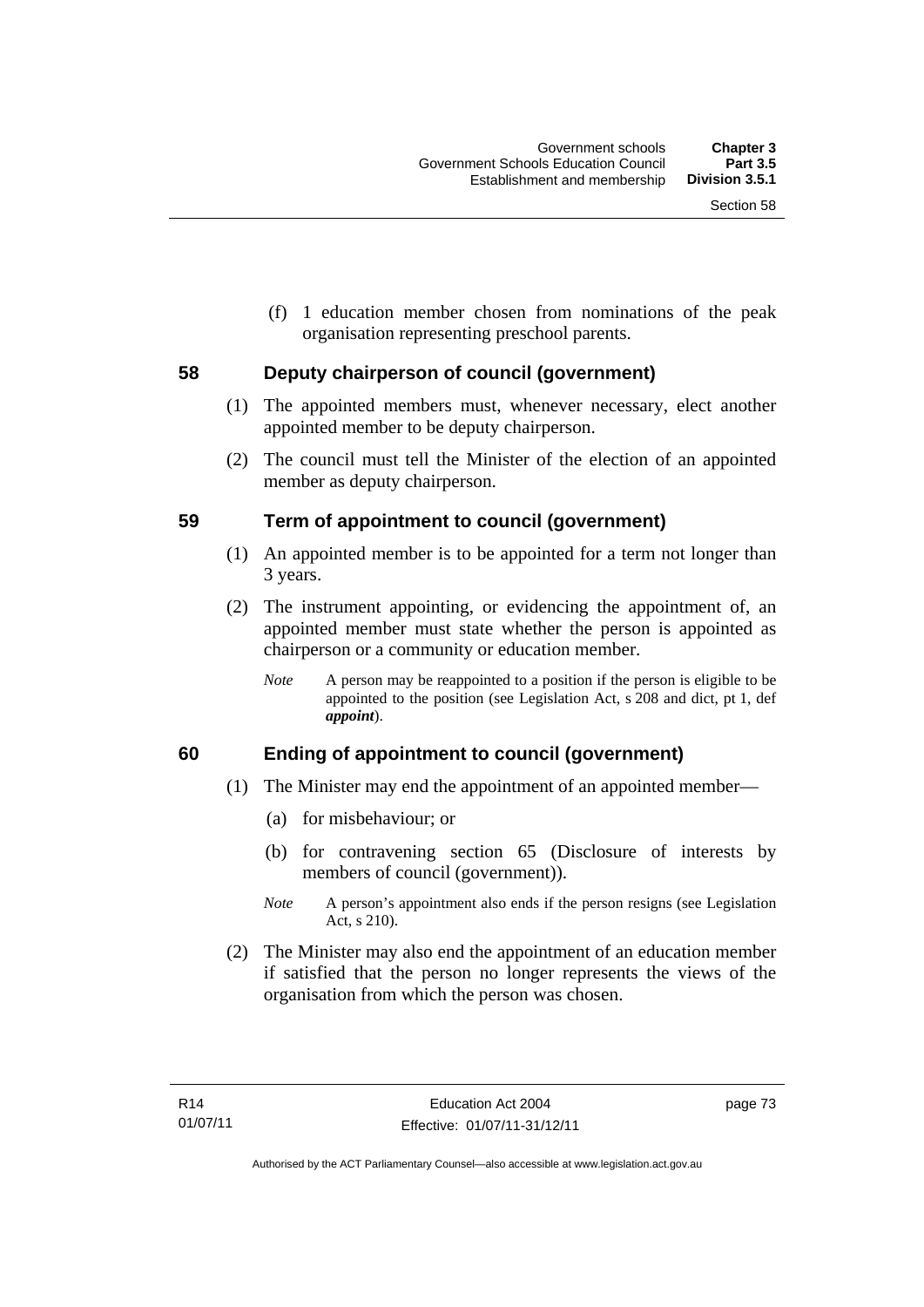### **61 Conditions of appointment generally of appointed members**

An appointed member holds the position on the conditions not provided by this Act or another Territory law that are decided by the Minister.

### **62 Arrangements for staff**

- (1) The council may arrange with the director-general to use public servants in the administrative unit under the director-general's control.
	- *Note* The director-general means the director-general of the administrative unit responsible for this section (see Legislation Act, s 163 (References to a director-general or the director-general)). Administrative units are established under the administrative arrangements (see *Public Sector Management Act 1994*, s 13).
- (2) The *Public Sector Management Act 1994* applies to the management by the council of public servants the subject of an arrangement under subsection (1).

# **Division 3.5.2 Proceedings of council (government)**

# **63 Time and place of meetings of council (government)**

- (1) The council meets at the times and places it decides.
- (2) However, the council must meet at least twice a year.
- (3) The chairperson—
	- (a) may at any time call a meeting of the council; and
	- (b) must call a meeting if asked by the Minister, the director-general or at least 9 members.
- (4) If the chairperson is not available to call a meeting for any reason, the deputy chairperson may call a meeting of the council.

R14 01/07/11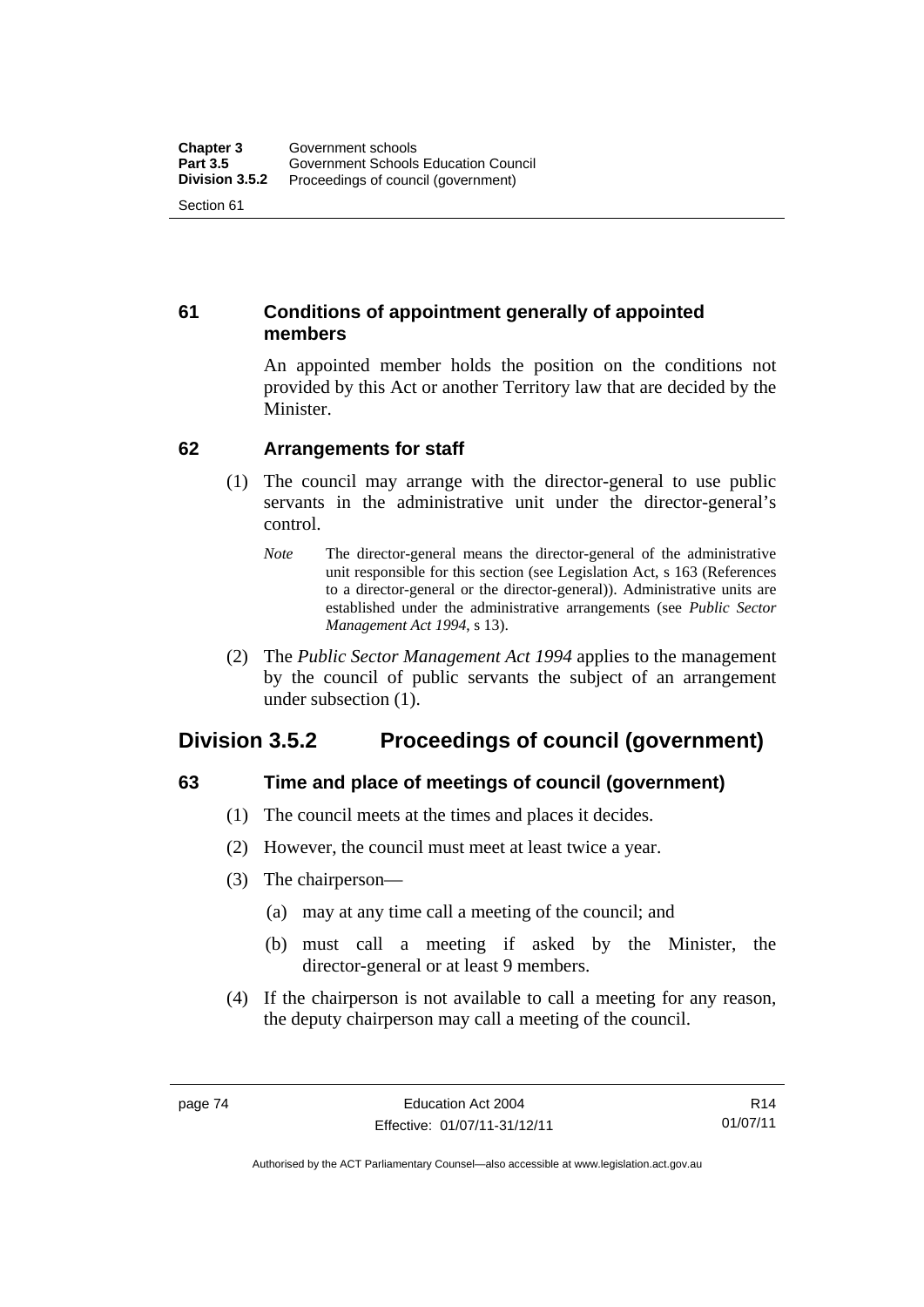## **64 Procedures governing proceedings of council (government)**

- (1) The chairperson of the council presides at all meetings of the council at which the chairperson is present.
- (2) If the chairperson is absent, the deputy chairperson presides.
- (3) If the chairperson and deputy chairperson are both absent, the member chosen by the members present presides.
- (4) Business may be carried out at a meeting of the council only if 9 members are present.
- (5) At a meeting of the council each appointed member has a vote on each question to be decided.
- (6) A question is to be decided by a majority of the votes of the members present and voting but, if the votes are equal, the member presiding has a casting vote.
- (7) The council may hold meetings, or allow members to take part in meetings, by telephone, closed-circuit television or another form of communication.
- (8) A member who takes part in a meeting under subsection (7) is taken to be present at the meeting.
- (9) A resolution of the council is a valid resolution, even though it was not passed at a meeting of the council, if—
	- (a) all appointed members agree, in writing, to the proposed resolution; and
	- (b) notice of the resolution is given under procedures decided by the council.
- (10) The council must keep minutes of its meetings.
- (11) The council may conduct its proceedings (including its meetings) as it otherwise considers appropriate.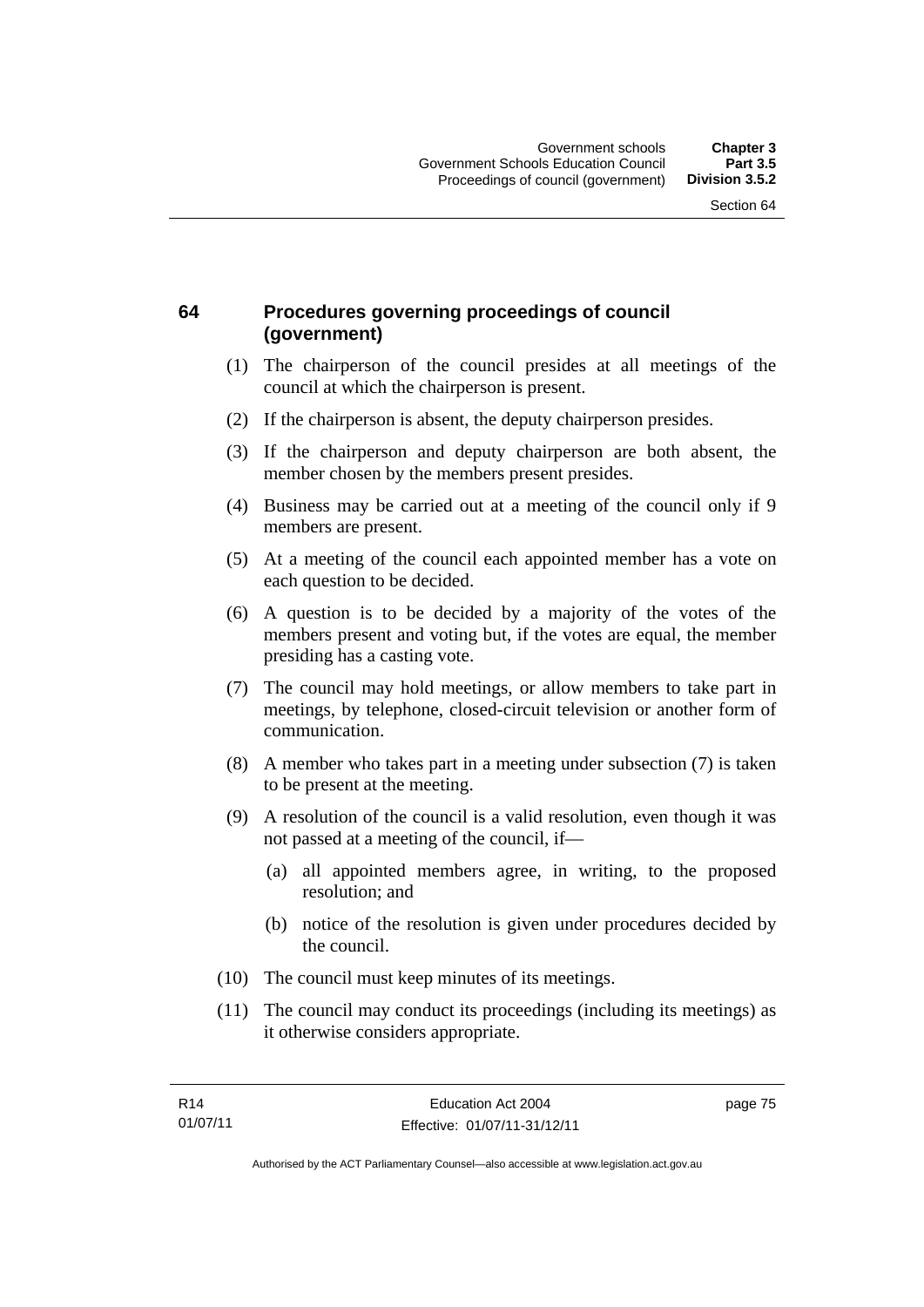### **65 Disclosure of interests by members of council (government)**

- (1) This section applies to a member of the council if—
	- (a) the member has a direct or indirect financial interest in an issue being considered, or about to be considered, by the council; and
	- (b) the interest could conflict with the proper exercise of the member's functions in relation to the council's consideration of the issue.
- (2) As soon as practicable after the relevant facts come to the member's knowledge, the member must disclose the nature of the interest to a meeting of the council.
- (3) The disclosure must be recorded in the council's minutes and, unless the council otherwise decides, the member (the *first member*) must not—
	- (a) be present when the council considers the issue; or
	- (b) take part in a decision of the council on the issue.
- (4) Any other member who also has a direct or indirect financial interest in the issue must not—
	- (a) be present when the council is considering its decision under subsection (3) in relation to the first member; or
	- (b) take part in making the decision.
- (5) Within 14 days after the end of each financial year, the chairperson of the council must give the Minister a statement of any disclosure of interest made under this section during the financial year.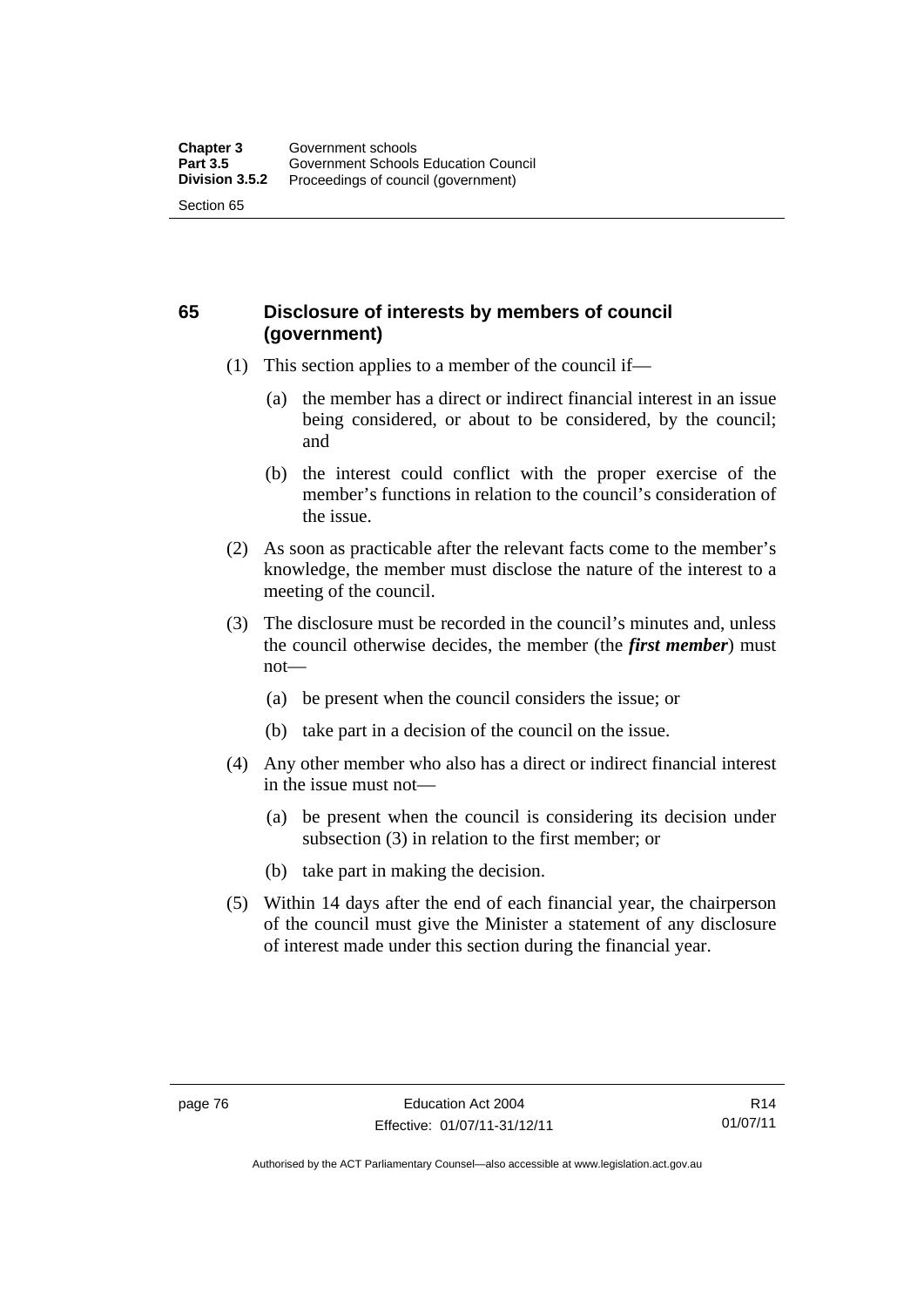# **Division 3.5.3 Other provisions relating to council (government)**

### **66 Minister to seek advice**

- (1) Before deciding the budget priorities and strategic directions for government schools each year, the Minister must ask for, and consider the advice of, the Government Schools Education Council.
- (2) This section does not limit the matters that the Minister may take into account in deciding the budget priorities and strategic directions for government schools.

### **66A Minister to present advice of council (government)**

The Minister must present a copy of advice given to the Minister under section 55 (a) or (b) (Functions of council (government)) to the Legislative Assembly within 6 sitting days after the day it is given to the Minister.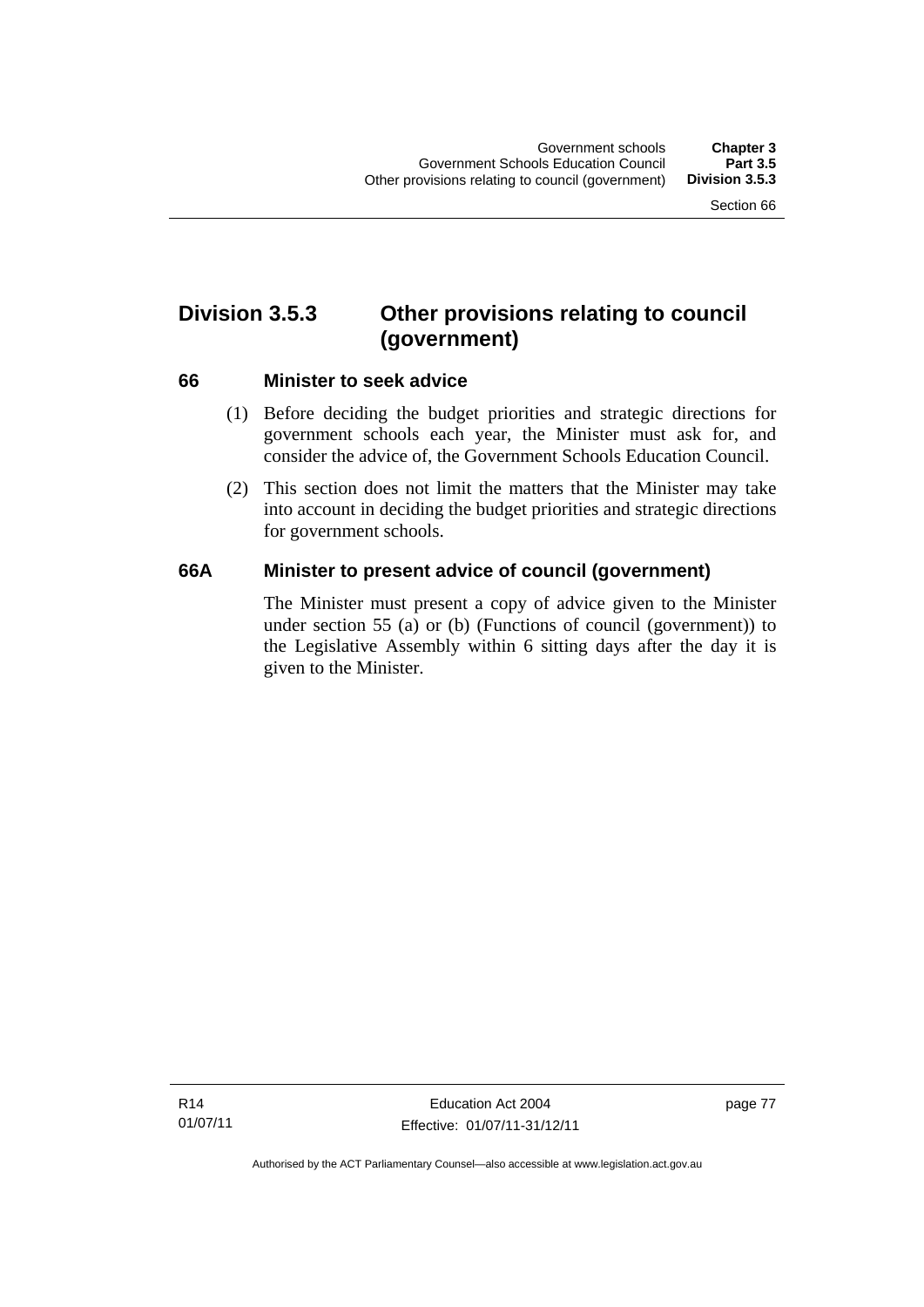# **Part 3.6 Other provisions**

# **Division 3.6.1 Authorised persons (government)**

### **67 Appointment of authorised persons (government)**

- (1) The director-general may appoint a person to be an authorised person (government) for this Act or a provision of this Act, other than chapter 4 (Non-government schools).
	- *Note 1* For the making of appointments (including acting appointments), see the Legislation Act, pt 19.3.
	- *Note 2* In particular, a person may be appointed for a particular provision of a law (see Legislation Act, s 7 (3)) and an appointment may be made by naming a person or nominating the occupant of a position (see s 207).
- (2) The regulations may prescribe a person to be an authorised person (government) for this Act or a provision of this Act, other than chapter 4.
- (3) A person may be appointed as an authorised person (government) under subsection (1) only if—
	- (a) the person is an Australian citizen or a permanent resident of Australia; and
	- (b) the director-general is satisfied that the person is a suitable person to be appointed, having regard in particular to—
		- (i) whether the person has any criminal convictions; and
		- (ii) the person's employment record; and
	- (c) the person has satisfactorily completed adequate training to exercise the powers of an authorised person (government) proposed to be given to the person.
- (4) To remove any doubt, a person may be both an authorised person (government) and an authorised person (non-government).

R14 01/07/11

Authorised by the ACT Parliamentary Counsel—also accessible at www.legislation.act.gov.au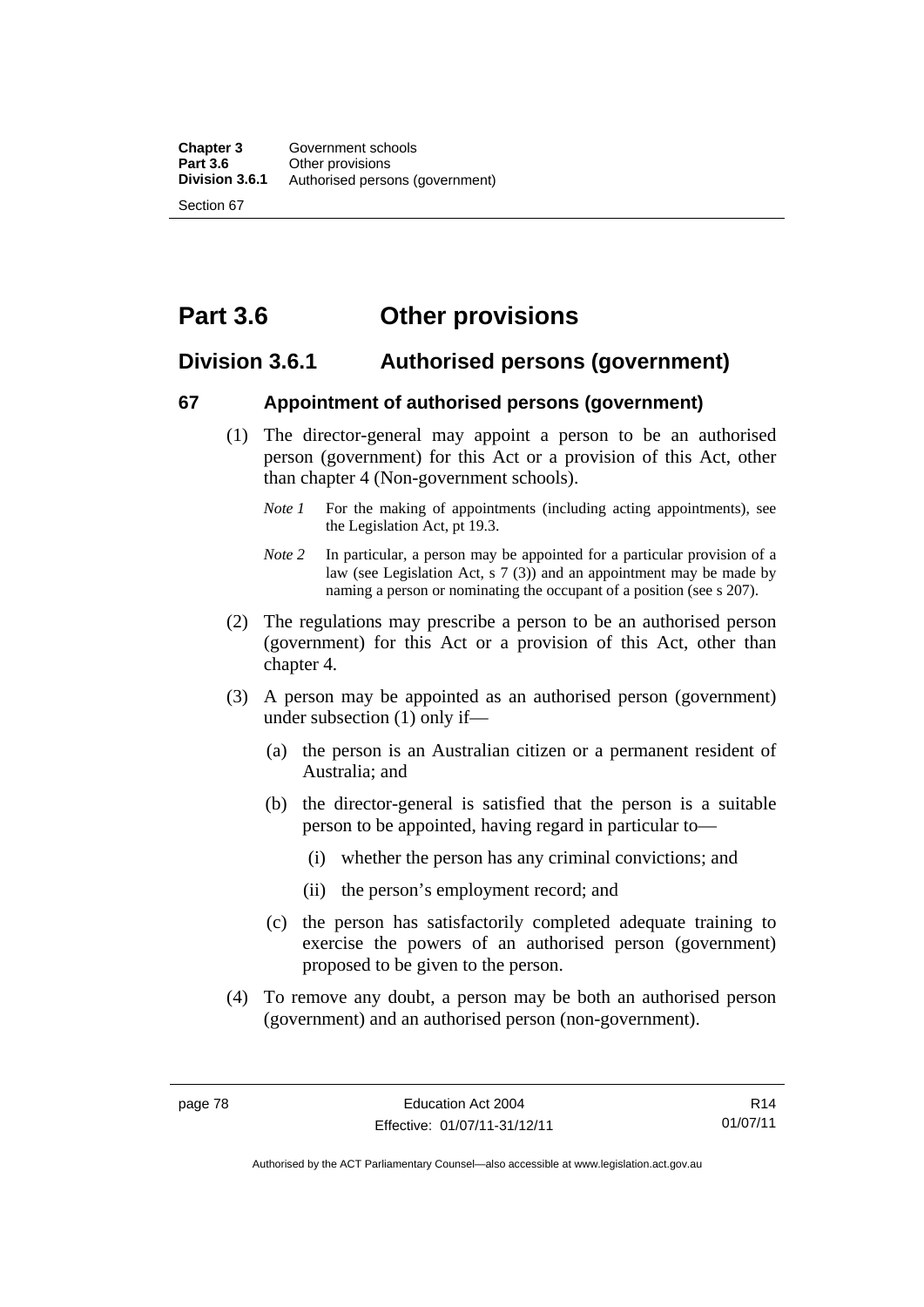### **68 Identity cards for authorised persons (government)**

- (1) The director-general must give an authorised person (government) an identity card that states the person is an authorised person (government) for this Act, or stated provisions of this Act, and shows—
	- (a) a recent photograph of the person; and
	- (b) the name of the person; and
	- (c) the date of issue of the card; and
	- (d) an expiry date for the card; and
	- (e) anything else prescribed under the regulations.
- (2) A person who ceases to be an authorised person (government) must return his or her identity card to the director-general as soon as practicable, but within 21 days after the day the person ceases to be an authorised person.

Maximum penalty: 1 penalty unit.

(3) An offence against subsection (2) is a strict liability offence.

# **Division 3.6.2 Inspection powers for government schools**

### **69 Power not to be exercised before identity card shown etc**

- (1) An authorised person (government) may exercise a power under this chapter in relation to a person only if the authorised person first shows the person his or her identity card.
- (2) An authorised person (government) may not remain in a government school entered under this division if, when asked by the principal, the authorised person does not show his or her identity card.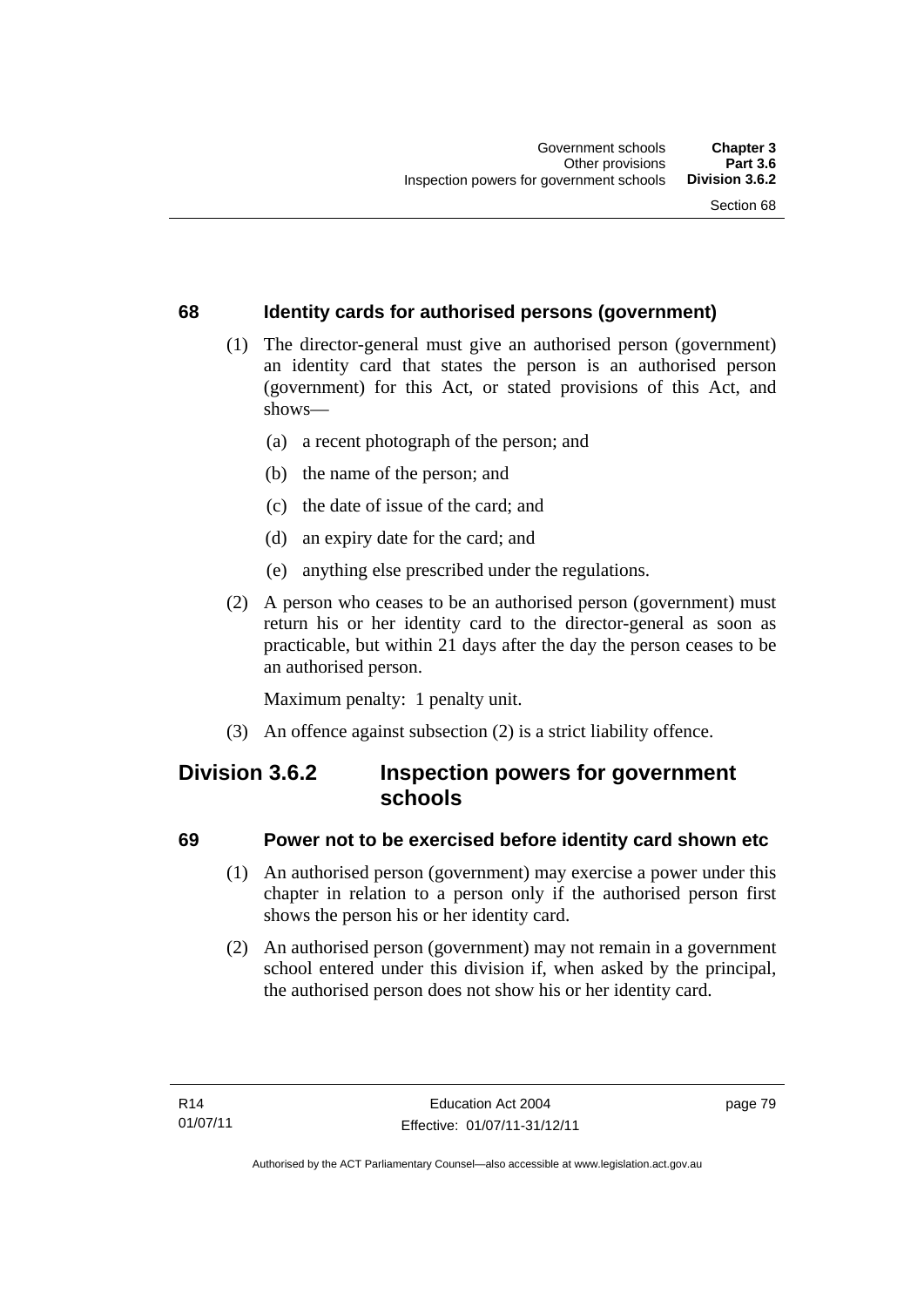### **70 Entry to government schools**

An authorised person (government) may enter a government school at any time.

### **71 Powers on entry**

An authorised person (government) who enters a government school under section 70 may inspect the school or anything in it (including the register of enrolment and attendances).

page 80 Education Act 2004 Effective: 01/07/11-31/12/11

Authorised by the ACT Parliamentary Counsel—also accessible at www.legislation.act.gov.au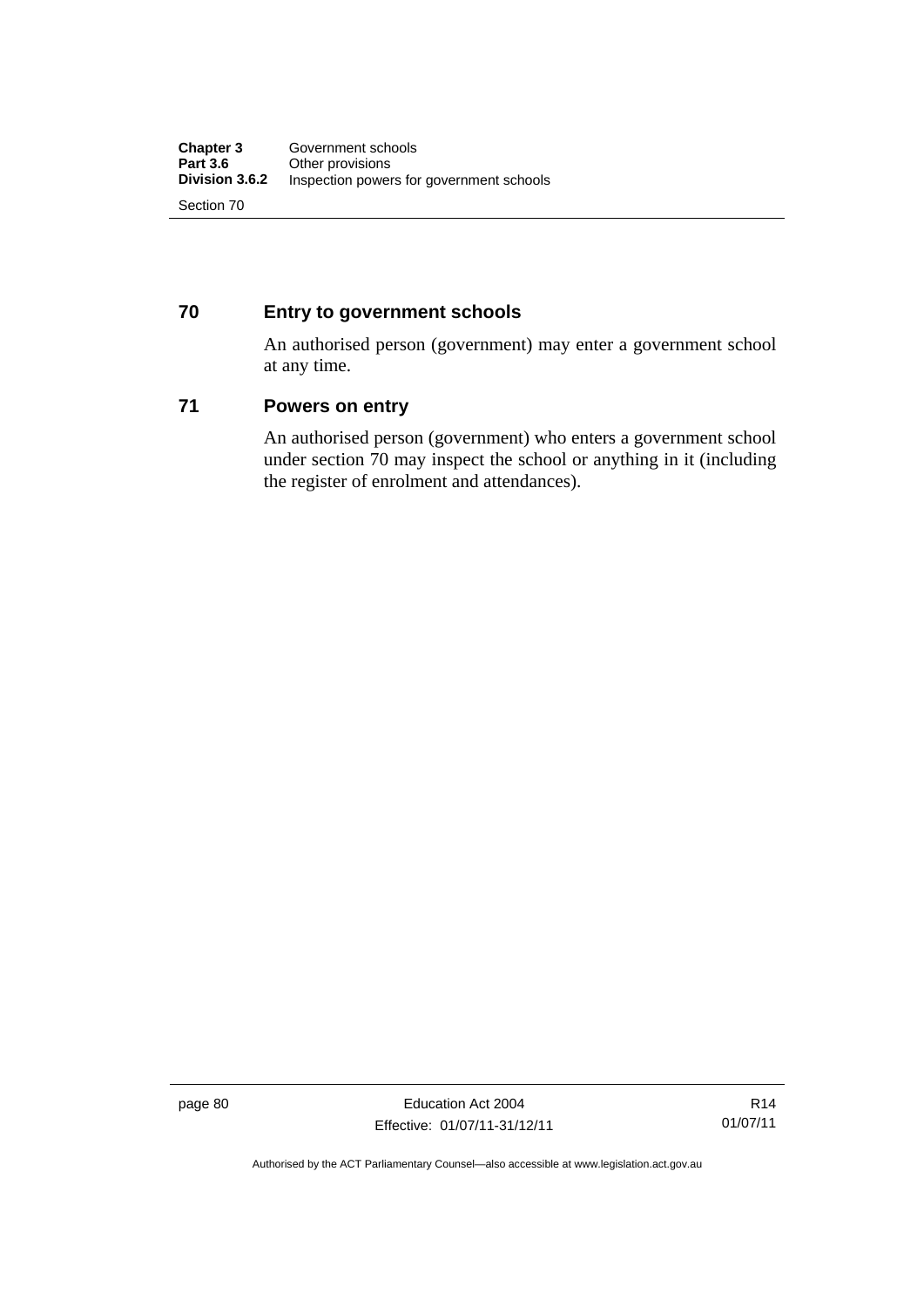# **Chapter 4 Non-government schools**

# **Part 4.1 General**

### **74 Meaning of** *school* **in ch 4**

In this chapter:

*school* does not include a government school.

### **75 Principles on which ch 4 based**

The following are the principles on which this chapter is based:

- (a) the non-government school sector consists of schools from a range of different educational and religious philosophies;
- (b) the variety of schools in the sector reflects the diversity of the community in the ACT and the preferences of parents for a particular style of education for their children;
- (c) the non-government schools sector is committed to—
	- (i) developing the spiritual, physical, emotional and intellectual welfare of its students; and
	- (ii) innovation, diversity and choice; and
	- (iii) maximising student outcomes; and
	- (iv) teacher, parent and student participation in all aspects of school education; and
	- (v) promoting the partnership between home and school; and
	- (vi) preparing students for their full participation in all aspects of a democratic society.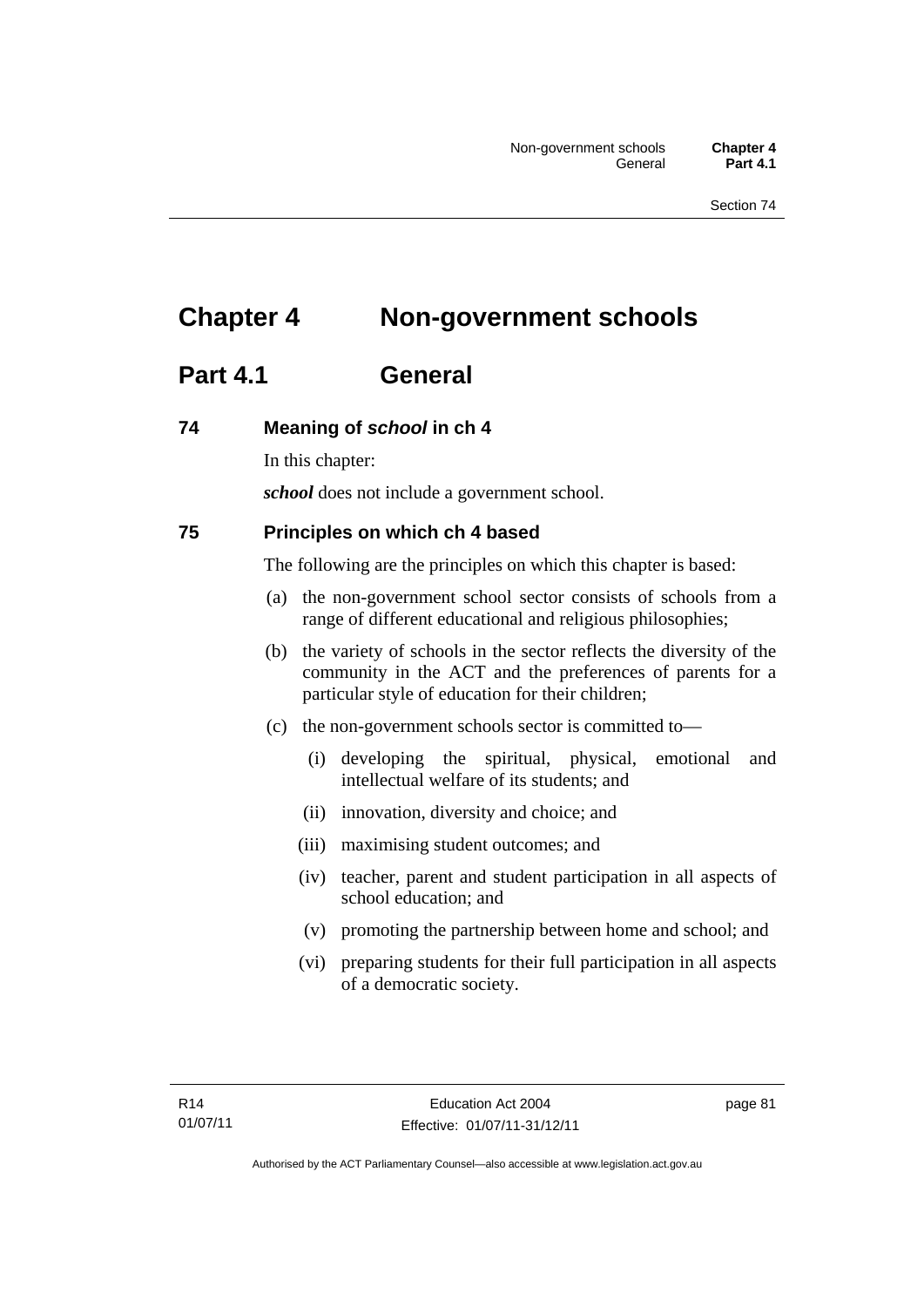Section 77

# **77 Registrar**

The Minister must appoint a Registrar of Non-Government Schools.

- *Note 1* For the making of appointments (including acting appointments), see Legislation Act, pt 19.3.
- *Note* 2 In particular, an appointment may be made by naming a person or nominating the occupant of a position (see s 207).
- *Note 3* Certain Ministerial appointments require consultation with a Legislative Assembly committee and are disallowable (see Legislation Act, div 19.3.3).

### **78 Functions of registrar**

The registrar has the following functions:

- (a) to register non-government schools;
- (b) to keep a register of non-government schools;
- (c) to exercise any other function given to the registrar under this Act or any other Territory law.

### **79 Register of non-government schools**

- (1) The registrar must keep a register of non-government schools.
- (2) A person may, without charge, inspect the register of non-government schools during ordinary business hours at the office of the director-general.
- (3) A person may, on payment of the reasonable copying costs, obtain a copy of all or part of the register.

### **80 Availability of information about operation of nongovernment schools and their educational programs**

(1) The principal of a non-government school must make available to parents of students at the school and to the staff and students of the school information about the school's educational programs and policies, and the operation of the school.

R14 01/07/11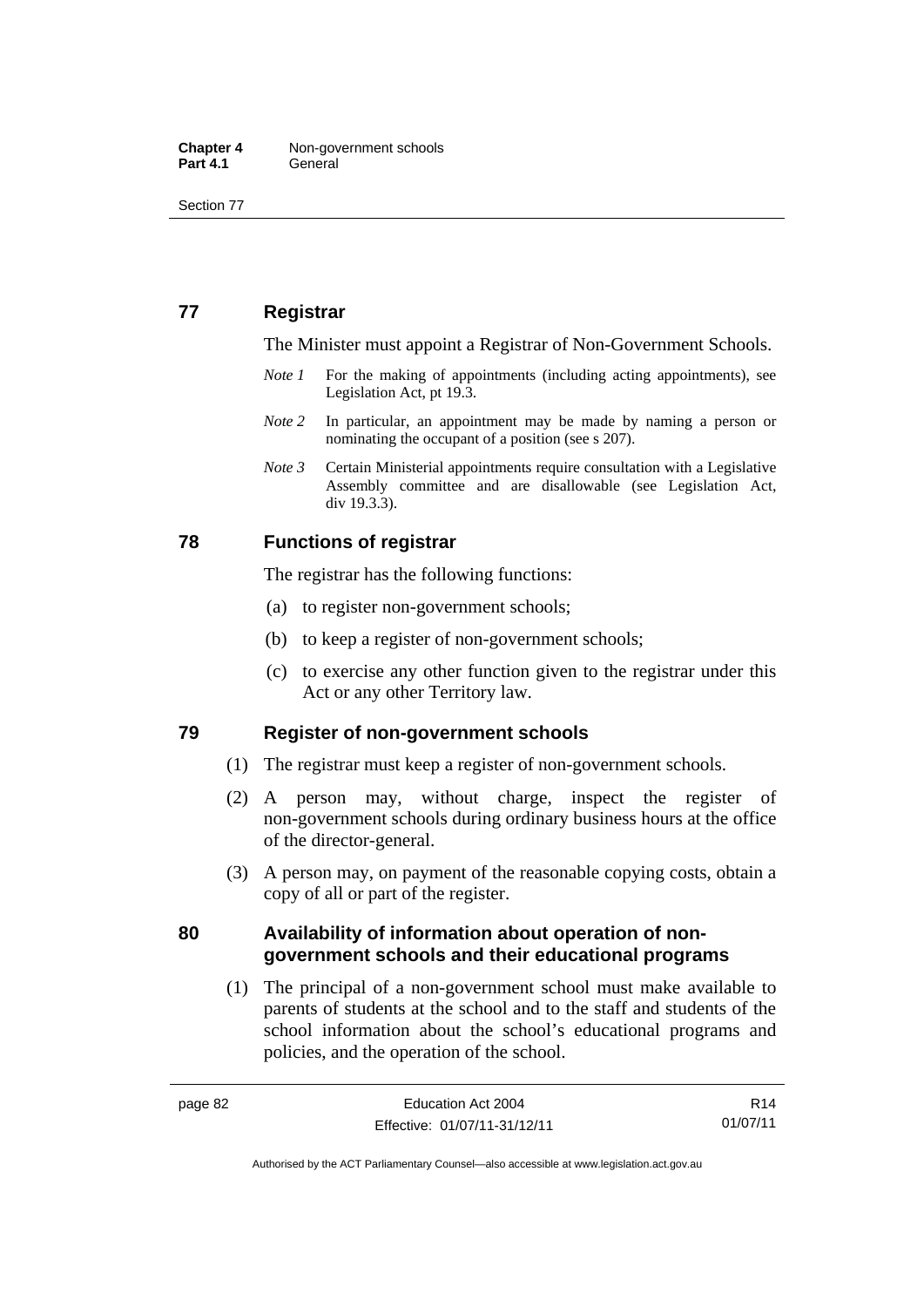(2) The principal of a non-government school must also consult parents of students at the school about the operation of the school, including its educational programs and policies.

### **81 Approved educational courses for students at nongovernment schools**

- (1) The principal of a non-government school may approve educational courses that may be provided to a student enrolled at the school at a place other than the school.
- (2) An approval may be subject to conditions.
- (3) However, the principal may approve an educational course only if satisfied that—
	- (a) the standard of the course is appropriate; and
	- (b) there are adequate facilities for conducting the course; and
	- (c) the premises where the course is to be conducted comply with any relevant Territory laws about health and safety standards.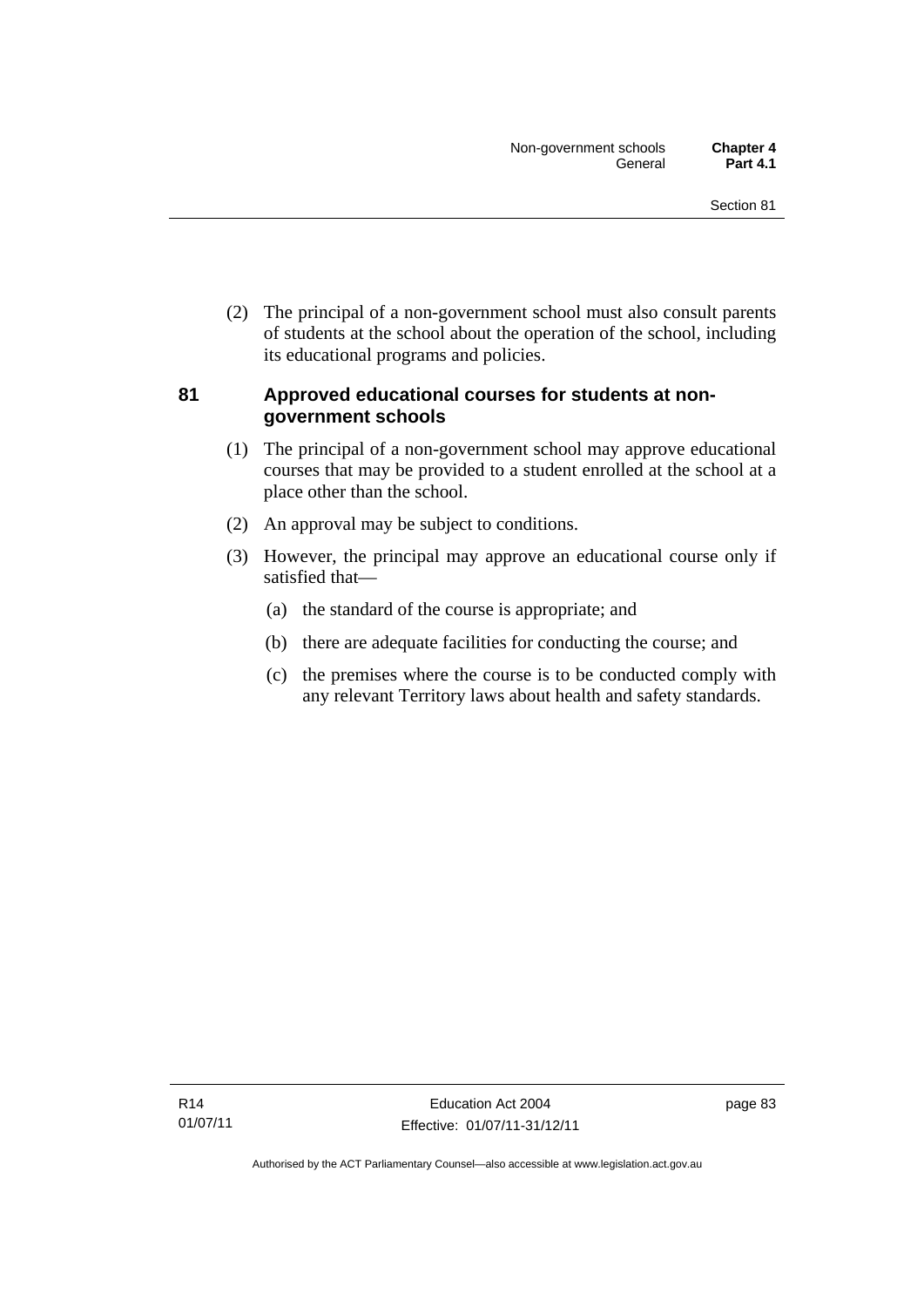Section 82

# **Part 4.2 Registration—non-government schools**

### **82 Schools to be registered**

 (1) A person must not conduct a school unless it is registered or provisionally registered under this part.

Maximum penalty: 50 penalty units.

- (2) The principal of a school commits an offence if—
	- (a) the school is not registered or provisionally registered under this part; and
	- (b) the school begins educating a student at any educational level.

Maximum penalty: 20 penalty units.

- (3) The principal of a school commits an offence if—
	- (a) the school is not registered or provisionally registered under this part for education at a particular campus; and
	- (b) the school begins educating a student at that campus.

Maximum penalty: 10 penalty units.

- (4) The principal of a school commits an offence if—
	- (a) the school is not registered or provisionally registered under this part for education at a particular education level; and
	- (b) the school begins educating a student at that education level.

Maximum penalty: 10 penalty units.

(5) An offence against this section is a strict liability offence.

### **83 Applications for in-principle approval for proposed registration**

(1) This section applies if a person intends to make application under—

R14 01/07/11

Authorised by the ACT Parliamentary Counsel—also accessible at www.legislation.act.gov.au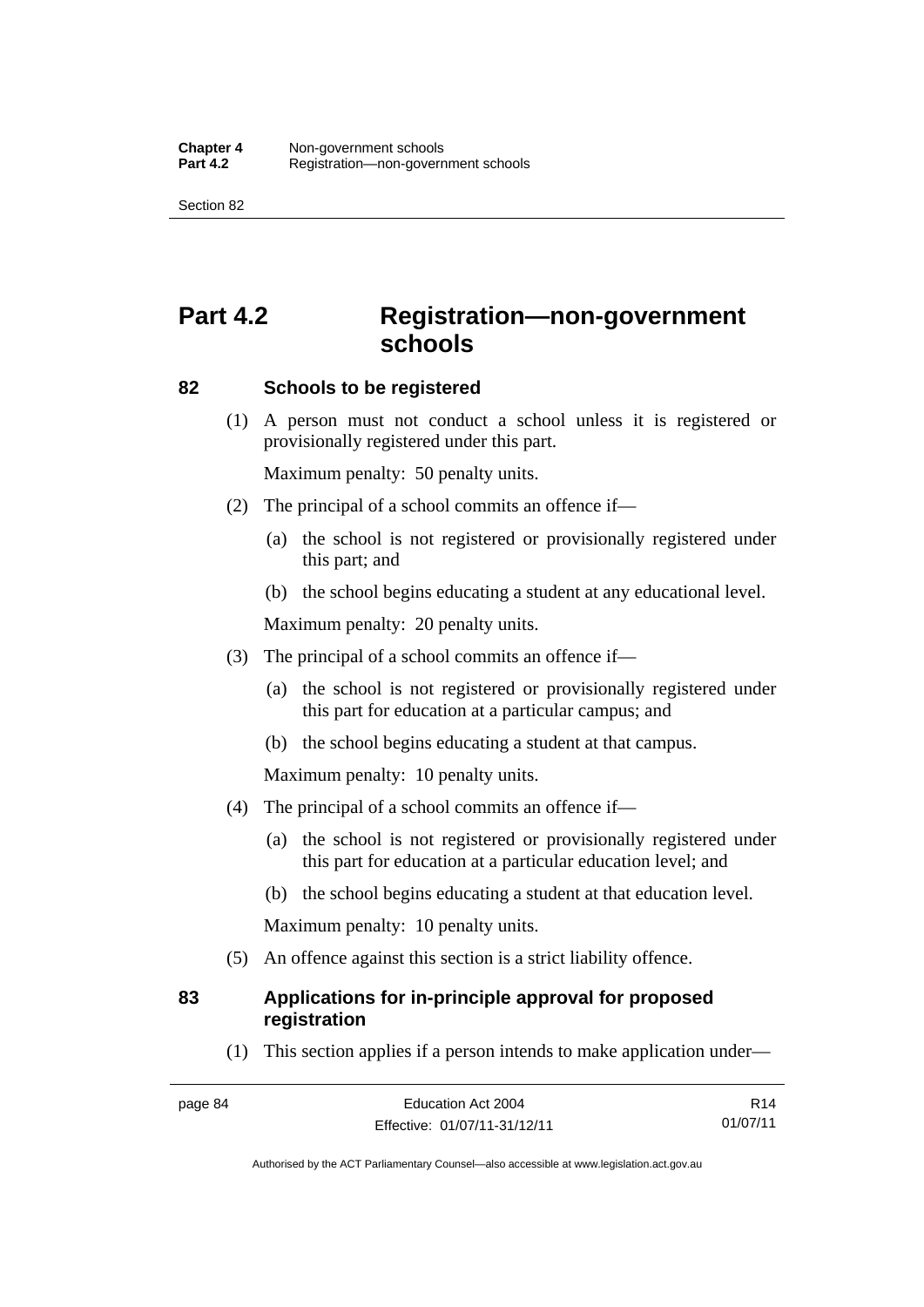- (a) section 85 for provisional registration of a school; or
- (b) section 88A for registration of a school at an additional campus; or
- (c) section 89 for registration of a school at an additional educational level.
- (2) The person must apply in writing to the Minister for approval (*inprinciple approval*) to apply for the proposed registration.
	- *Note* If a form is approved under s 154 for the application, the form must be used.
- (3) The application must state the day the person proposes to begin operating the school or operating the school at the additional campus or additional educational level (the *proposed opening day*).
- (4) The proposed opening day must be at least 2 years, but not more than 4 years, after the day the application is made.
- (5) The director-general must publish notice of the making of the application in a daily newspaper.
- (6) The notice must state that written comments on the proposed registration may be made to the Minister within a stated period of at least 60 days after the day the notice is published.
- (7) The director-general must make a copy of the application for in-principle approval available for inspection free of charge to the public during ordinary business hours at the office of an administrative unit administered by the director-general.

### **84 Deciding in-principle applications**

- (1) In deciding whether to give in-principle approval for the provisional registration of a school, the Minister must have regard to—
	- (a) whether the proposed school would undermine the viability of existing schools; and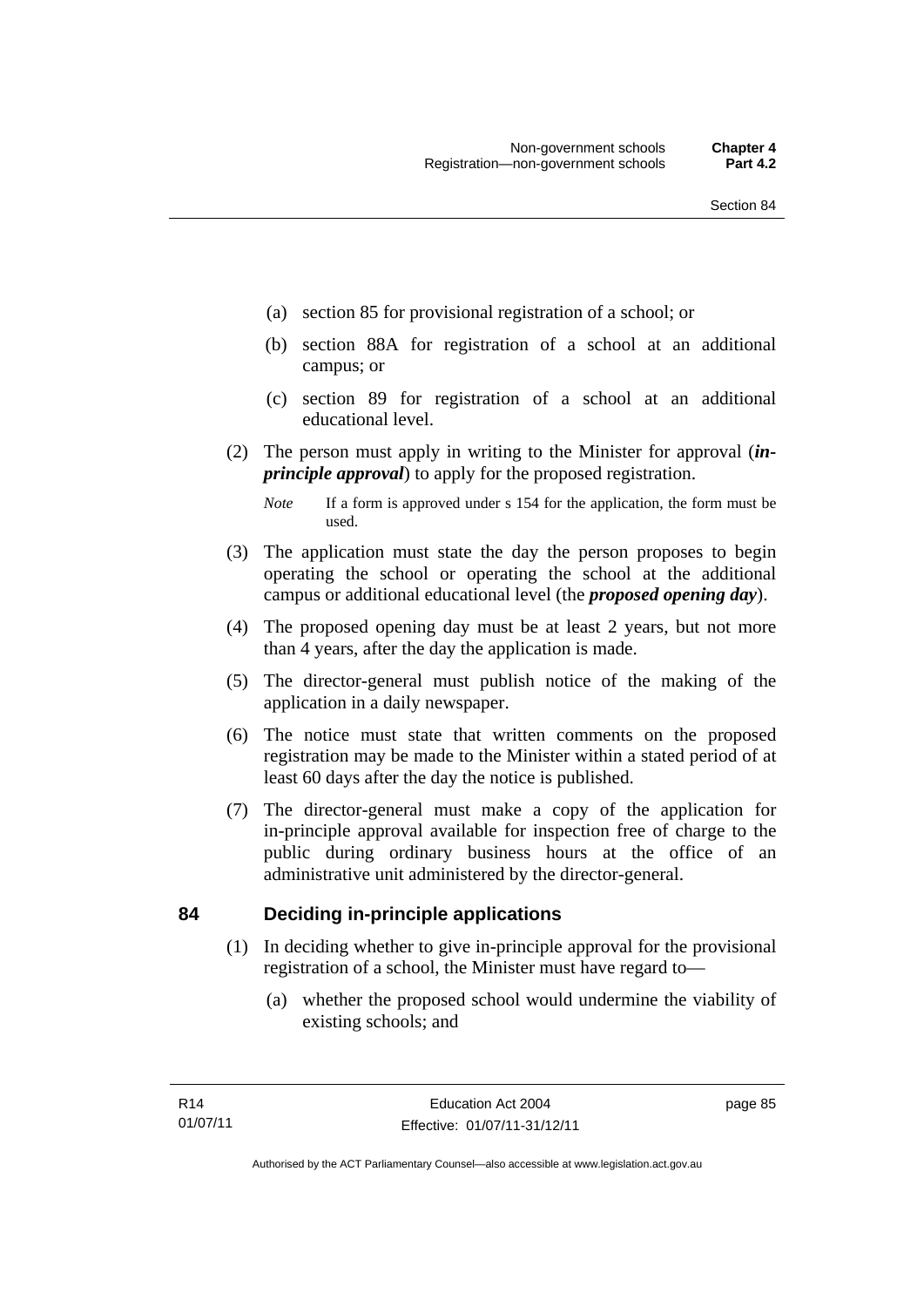Section 84

- (b) whether there is, or is likely to be, demand in the community for the proposed school, including—
	- (i) any increase, or likely increase, in the number of schoolage children in the area where the school is to be located; and
	- (ii) the level of registration of interest shown by the community for the proposed school.
- (2) In deciding whether to give in-principle approval for the registration of a school at an additional campus, the Minister must have regard to—
	- (a) whether the provision of the additional campus by the school would undermine the viability of other existing schools; and
	- (b) the demand for the additional campus, including the level of registration of interest shown by the community for the proposed provision of the additional campus by the school.
- (3) In deciding whether to give in-principle approval for the registration of a school at an additional educational level, the Minister must have regard to—
	- (a) whether the provision of the additional educational level by the school would undermine the viability of other existing schools; and
	- (b) the demand for the additional educational level, including the level of registration of interest shown by the community for the proposed provision of the additional educational level by the school.
- (4) If the Minister is satisfied after considering the application, and after having regard to any comments made under section 83 (6) and the matters mentioned in subsection  $(1)$ ,  $(2)$  or  $(3)$ , that in-principle approval should be given for the proposed registration, the Minister must, by written notice, give the person in-principle approval for the proposed application.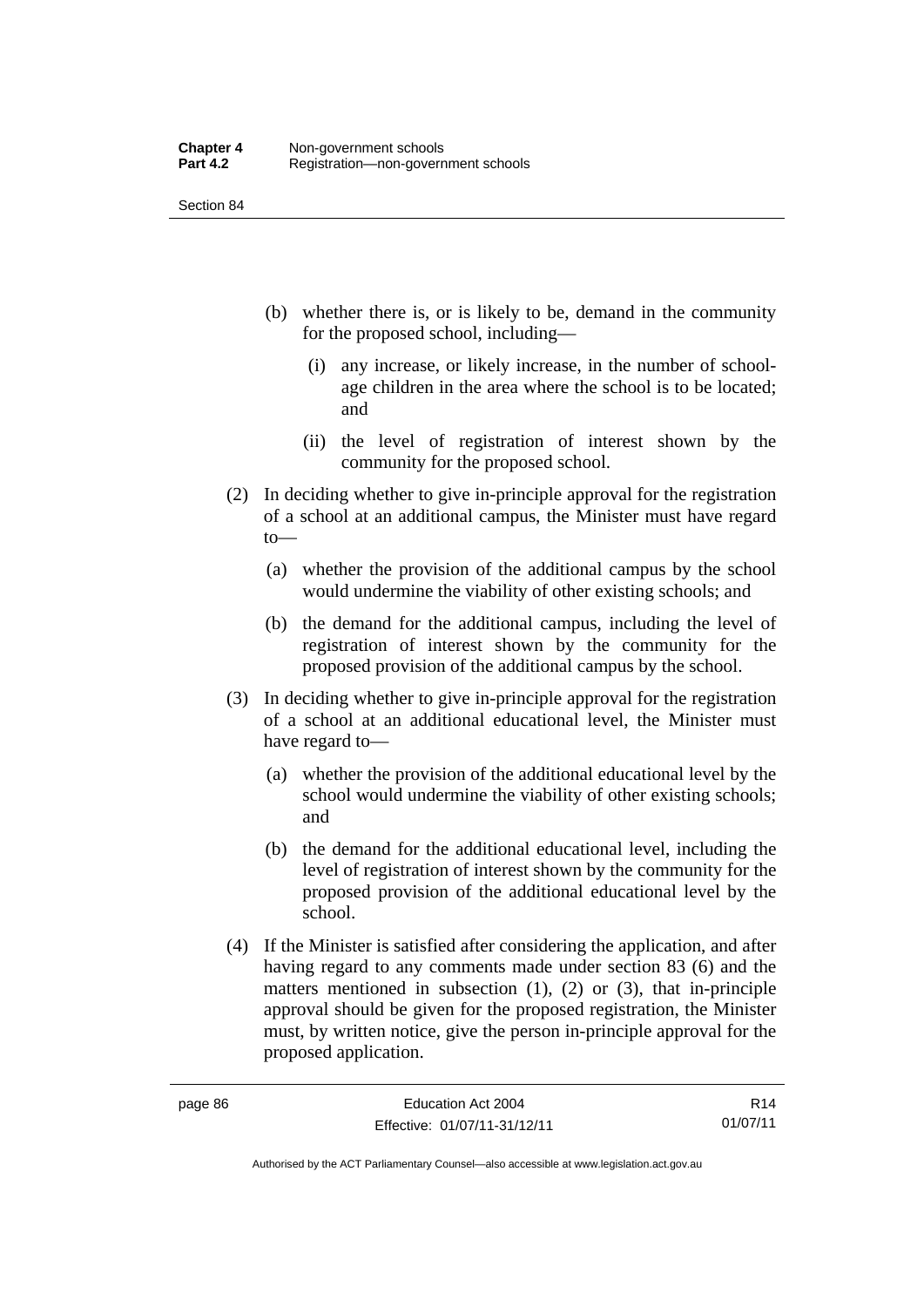- (5) If the Minister is not satisfied after considering the application, and after having regard to any comments made under section 83 (6) and the matters mentioned in subsection  $(1)$ ,  $(2)$  or  $(3)$ , that in-principle approval should be given for the proposed registration, the Minister must, by written notice, refuse to give the person in-principle approval for the proposed application.
- (6) A notice under subsection (4) or (5) must state the Minister's reasons for giving or refusing to give in-principle approval for the proposed registration.
- (7) The director-general must make a copy of the Minister's reasons available for inspection free of charge to the public during ordinary business hours at the office of an administrative unit administered by the director-general.
- (8) An in-principle approval lapses on whichever of the following is later:
	- (a) 2 years after the day it is given;
	- (b) the proposed opening day.

# **85 Application for provisional registration**

- (1) This section applies if—
	- (a) a person has in-principle approval under section 84 to apply for provisional registration of a school; and
	- (b) the person has given the registrar written notice of the person's intention to apply at least the prescribed period before the first day of the school year or term when it is proposed to begin operating the school; and
	- (c) the in-principle approval has not lapsed.
- (2) The person may apply in writing to the Minister for provisional registration of the school.
- (3) The application must state where the school is to be located.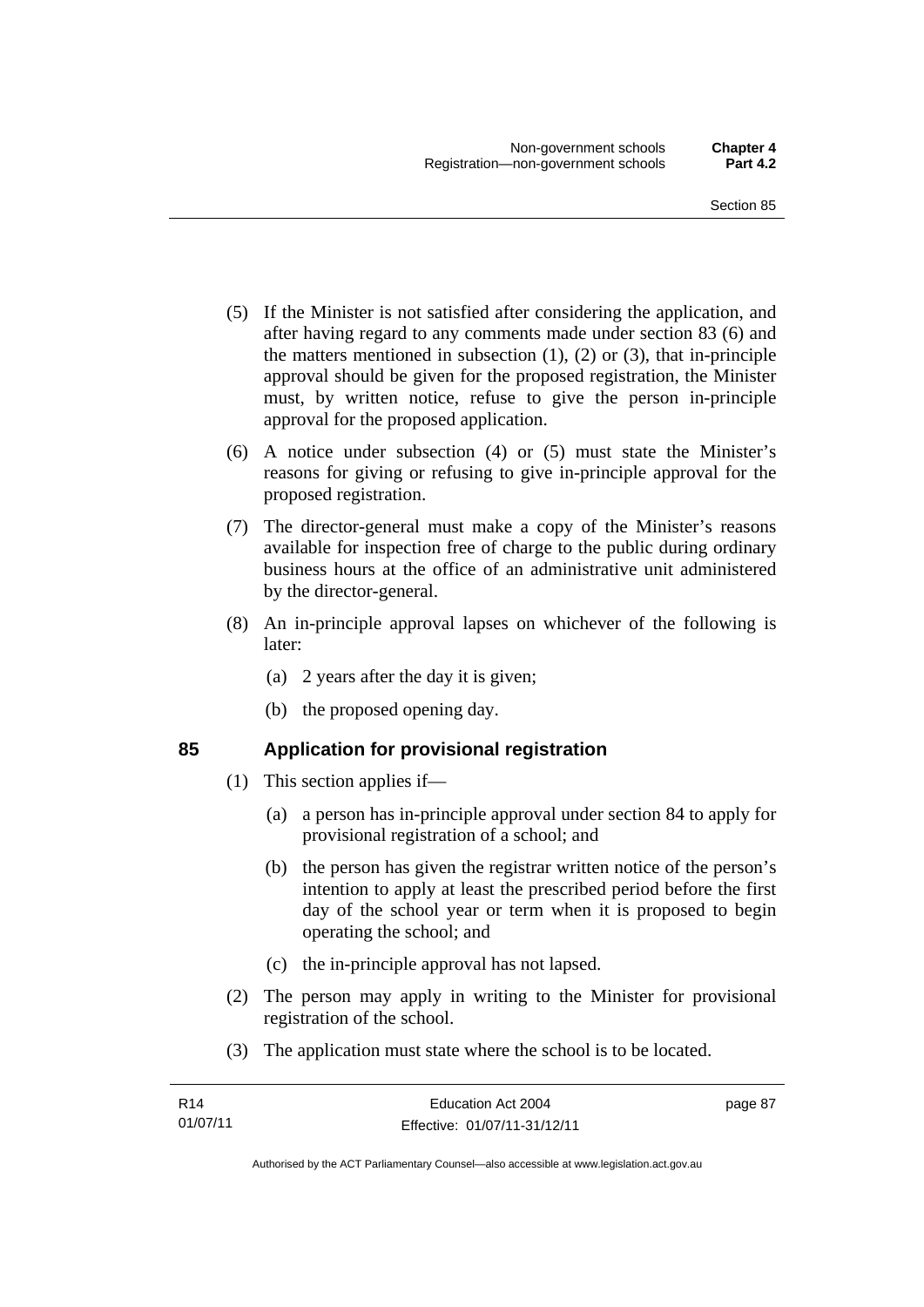Section 86

- *Note* If a form is approved under s 154 for the application, the form must be used.
- (4) The director-general must publish notice of the making of the application in a daily newspaper.
- (5) The director-general must make a copy of the application for provisional registration available for inspection free of charge to the public during ordinary business hours at the office of an administrative unit administered by the director-general.
- (6) In this section:

*prescribed period* means—

- (a) 6 months; or
- (b) if the Minister approves a shorter period for the notice—that period.

#### **86 Provisional registration**

- (1) This section applies if an application is made under section 85 for provisional registration of a school.
- (2) Before deciding whether the school should be provisionally registered, the Minister must appoint a panel to report to the Minister on the application.
	- *Note 1* For the making of appointments (including acting appointments), see the Legislation Act, pt 19.3.
	- *Note 2* In particular, a person may be appointed for a particular provision of a law (see Legislation Act, s 7 (3)) and an appointment may be made by naming a person or nominating the occupant of a position (see s 207).
	- *Note 3* Certain Ministerial appointments require consultation with an Assembly committee and are disallowable (see Legislation Act, div 19.3.3).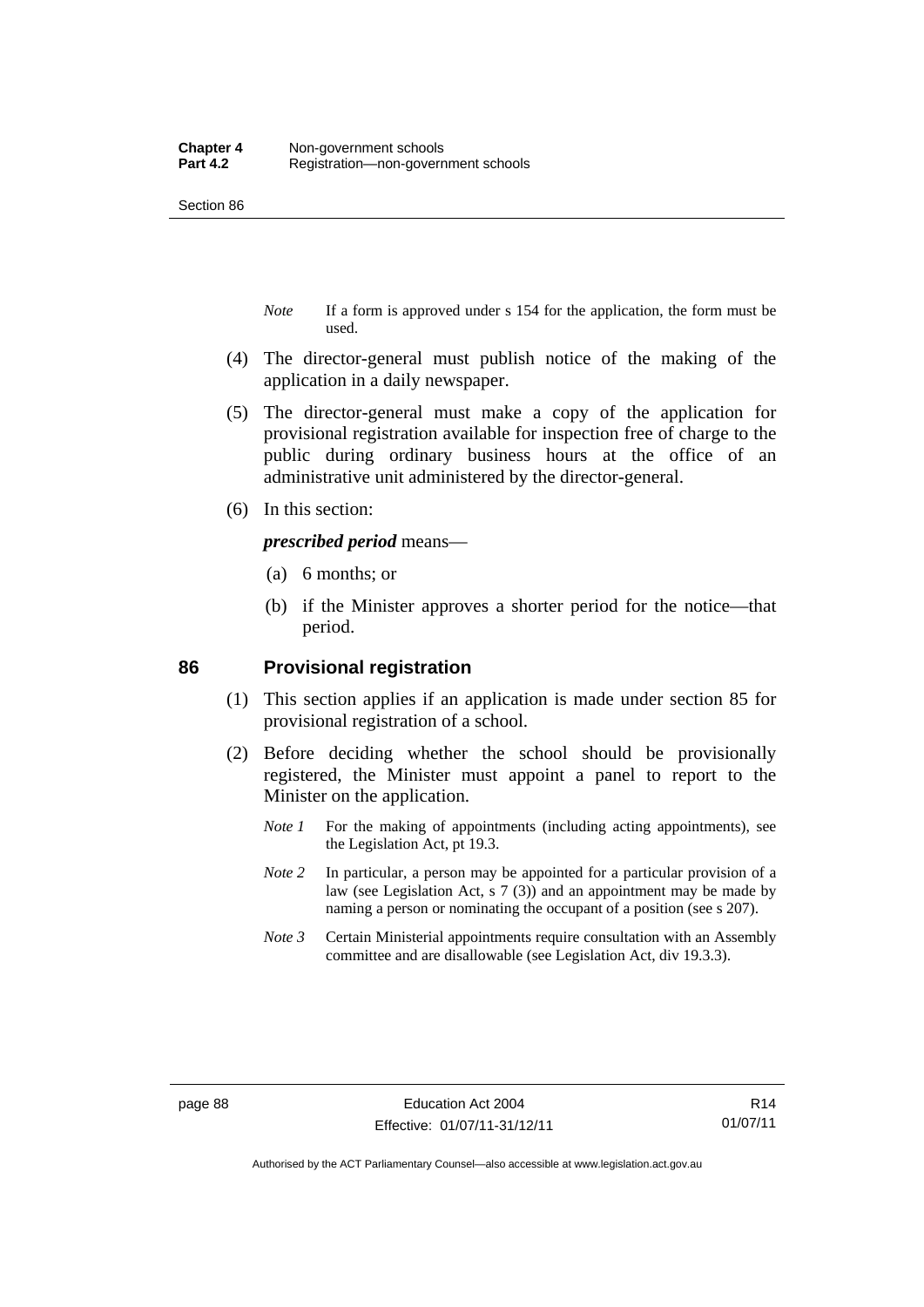(3) If the Minister is satisfied after considering the panel's report that the school meets the criteria mentioned in subsection (6), the Minister must direct the registrar to provisionally register the school.

*Note* Section 93 deals with the duration of provisional registration.

- (4) If the Minister directs the registrar to provisionally register the school, the registrar must provisionally register the school by—
	- (a) entering particulars of the school required under the regulations in the register of non-government schools; and
	- (b) giving the proprietor of the school a certificate of provisional registration for the school.
- (5) If the Minister is not satisfied after considering the panel's report that the school meets the criteria mentioned in subsection (6), the Minister must direct the registrar to refuse to provisionally register the school.
- (6) The criteria for provisional registration of a school are that—
	- (a) the proprietor of the school is a corporation; and
	- (b) the school will have appropriate policies, facilities and equipment for-
		- (i) the curriculum to be offered by the school; and
		- (ii) the safety and welfare of its students; and
	- (c) the curriculum (including the framework of the curriculum and the principles on which the curriculum is based) will meet the curriculum requirements for students attending government schools; and
	- (d) the nature and content of the education to be offered at the school will be appropriate for the educational levels for which provisional registration of the school is sought; and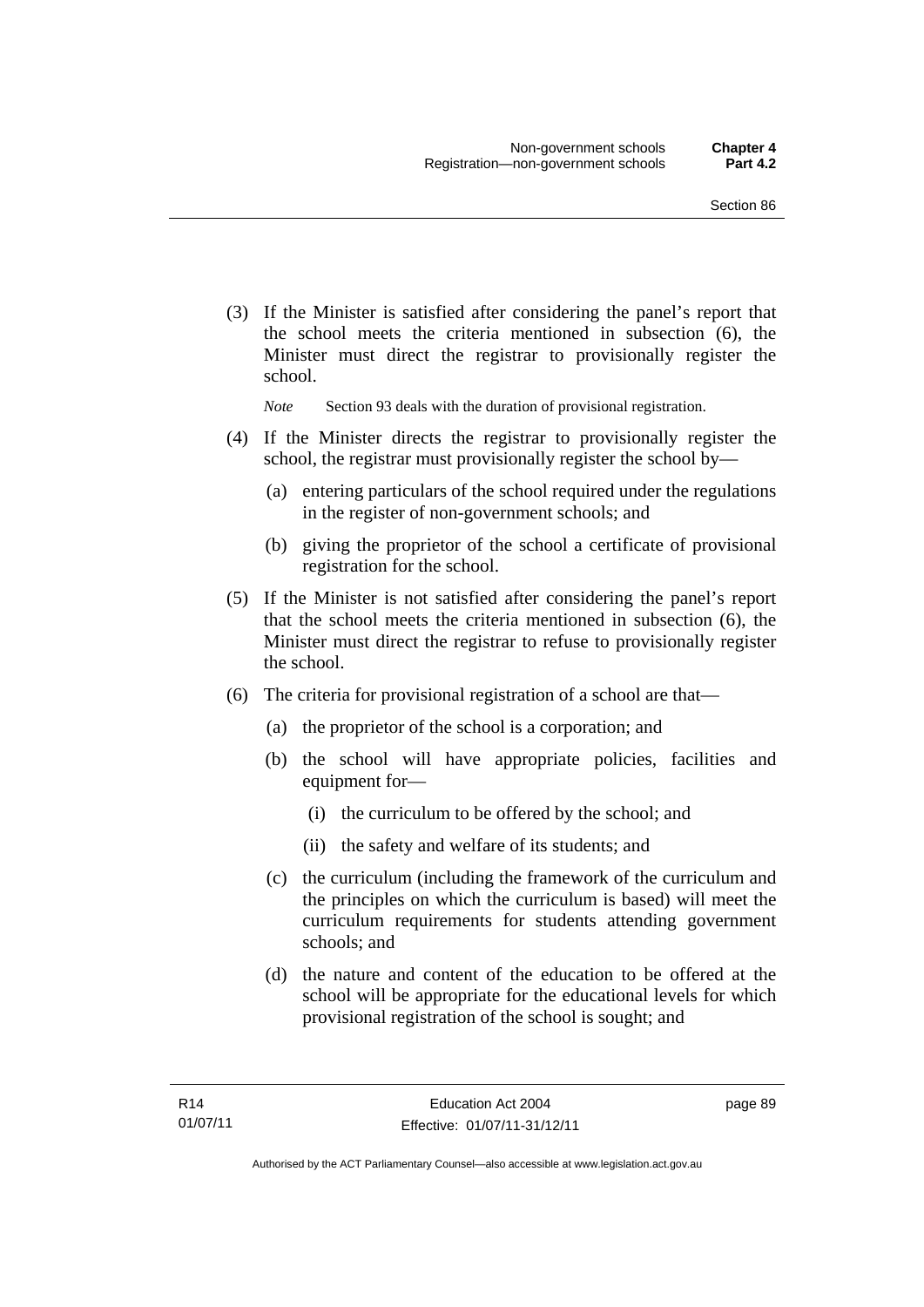Section 87

- (e) the teaching staff will be qualified to teach at the educational levels at which they are to be employed to teach; and
- (f) the school will have satisfactory processes to monitor quality educational outcomes; and
- (g) the school will be financially viable.

### **87 Application for registration**

- (1) This section applies to a school that has been provisionally registered for at least 12 months.
- (2) The proprietor of the school may apply in writing to the Minister for registration of the school at the educational levels for which the school is provisionally registered.
	- *Note* If a form is approved under s 154 for the application, the form must be used.
- (3) The director-general must publish notice of the making of the application in a daily newspaper.
- (4) The director-general must make a copy of the application for registration available for inspection free of charge to the public during ordinary business hours at the office of an administrative unit administered by the director-general.

### **88 Registration**

- (1) This section applies if an application is made under section 87 for registration of a school.
- (2) Before deciding whether the school should be registered, the Minister must appoint a panel to report to the Minister on the application.
	- *Note 1* For the making of appointments (including acting appointments), see the Legislation Act, pt 19.3.

Authorised by the ACT Parliamentary Counsel—also accessible at www.legislation.act.gov.au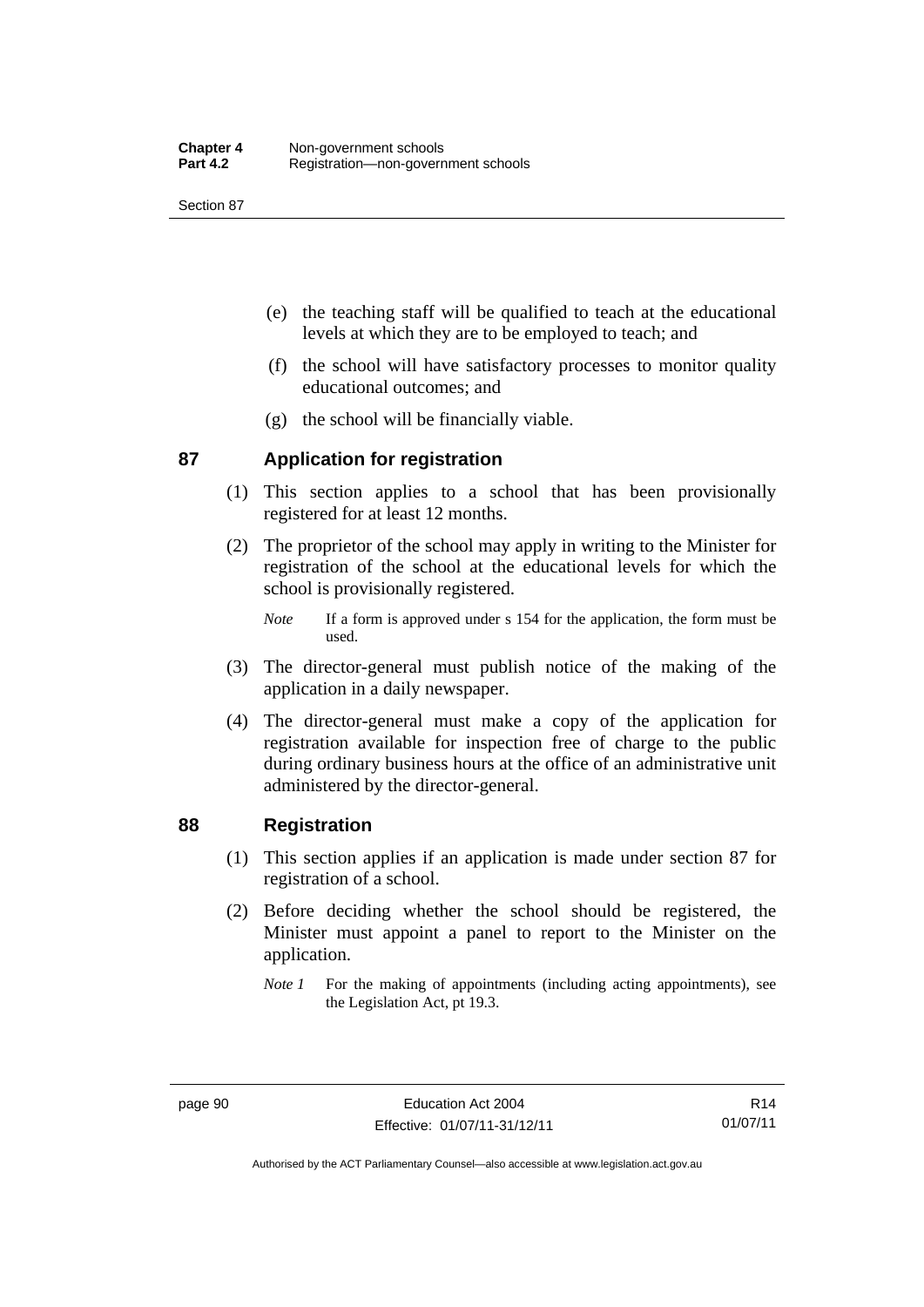- *Note 2* In particular, a person may be appointed for a particular provision of a law (see Legislation Act, s 7 (3)) and an appointment may be made by naming a person or nominating the occupant of a position (see s 207).
- *Note 3* Certain Ministerial appointments require consultation with an Assembly committee and are disallowable (see Legislation Act, div 19.3.3).
- (3) If the Minister is satisfied after considering the panel's report that the school meets the criteria mentioned in subsection (6), the Minister must direct the registrar to register the school for a stated period of not longer than 5 years.
- (4) If the Minister directs the registrar to register the school, the registrar must register the school by—
	- (a) entering particulars of the school required under the regulations in the register of non-government schools; and
	- (b) giving the proprietor of the school a certificate of registration for the school.
- (5) If the Minister is not satisfied after considering the panel's report that the school meets the criteria mentioned in subsection (6), the Minister must direct the registrar to refuse to register the school.
- (6) The criteria for registration of a school are that—
	- (a) the proprietor of the school is a corporation; and
	- (b) the school has appropriate policies, facilities and equipment for—
		- (i) the curriculum offered by the school; and
		- (ii) the safety and welfare of its students; and
	- (c) the curriculum (including the framework of the curriculum and the principles on which the curriculum is based) meets the curriculum requirements for students attending government schools; and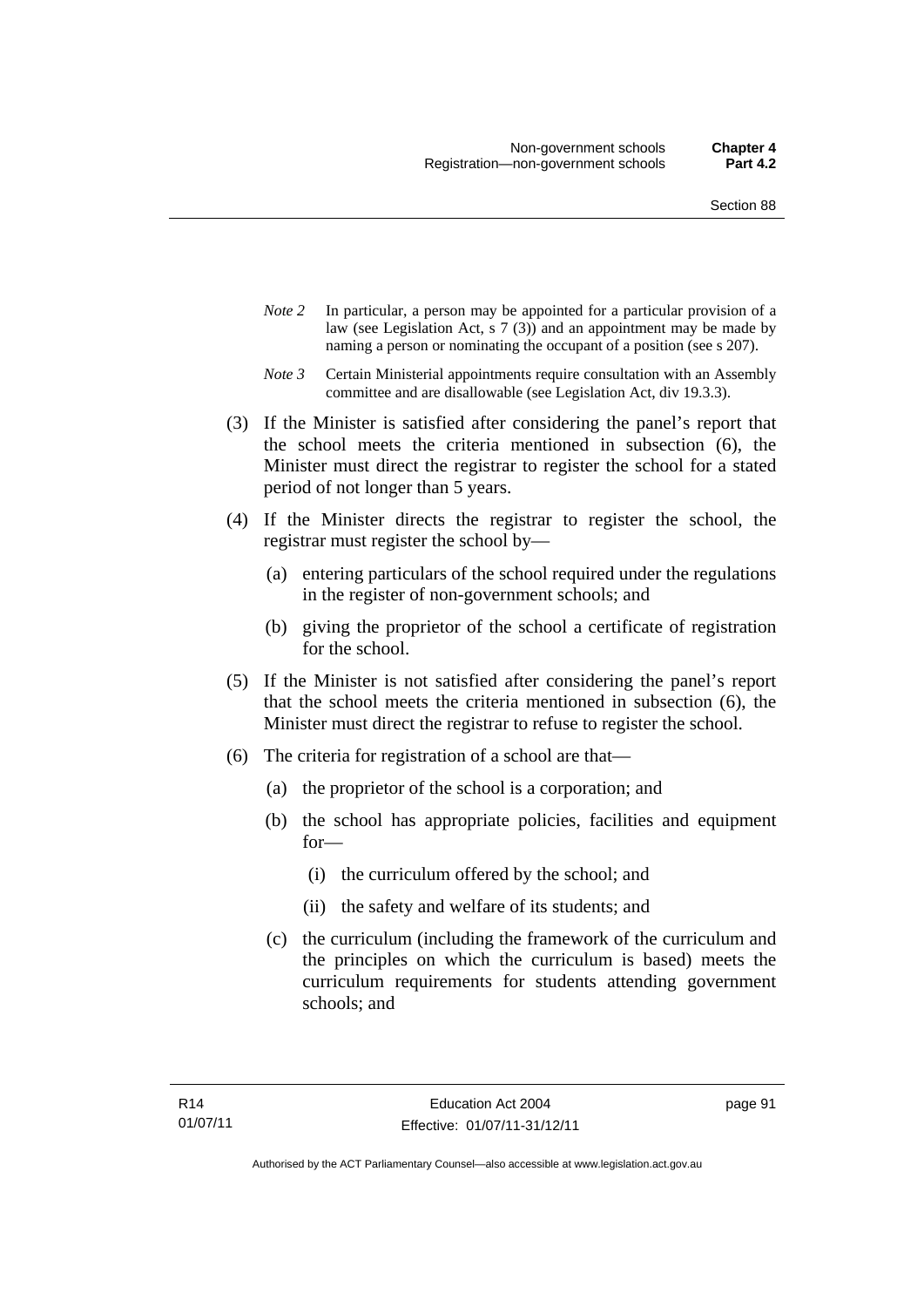Section 88A

- (d) the nature and content of the education offered at the school are appropriate for the educational levels for which the school is provisionally registered; and
- (e) the teaching staff are qualified to teach at the educational levels at which they are employed to teach; and
- (f) the school has satisfactory processes to monitor quality educational outcomes; and
- (g) the school is financially viable.

### **88A Application for registration at additional campus**

- (1) This section applies if—
	- (a) a proprietor of a registered non-government school has in-principle approval under section 84 (Deciding in-principle applications) to apply for registration of the school at a stated additional campus; and
	- (b) the proprietor has given the registrar written notice of the proprietor's intention to apply at least the prescribed period before the first day of the school year or term when it is proposed to begin operating the school at the additional campus; and
	- (c) the in-principle approval has not lapsed.
- (2) The proprietor of the school may apply in writing to the Minister for registration of the school at the additional campus.
	- *Note* If a form is approved under s 154 for the application, the form must be used.
- (3) The director-general must publish notice of the making of the application in a daily newspaper.
- (4) The notice must state that written comments on the proposed registration may be made to the Minister within a stated period of at least 60 days after the day the notice is published.

R14 01/07/11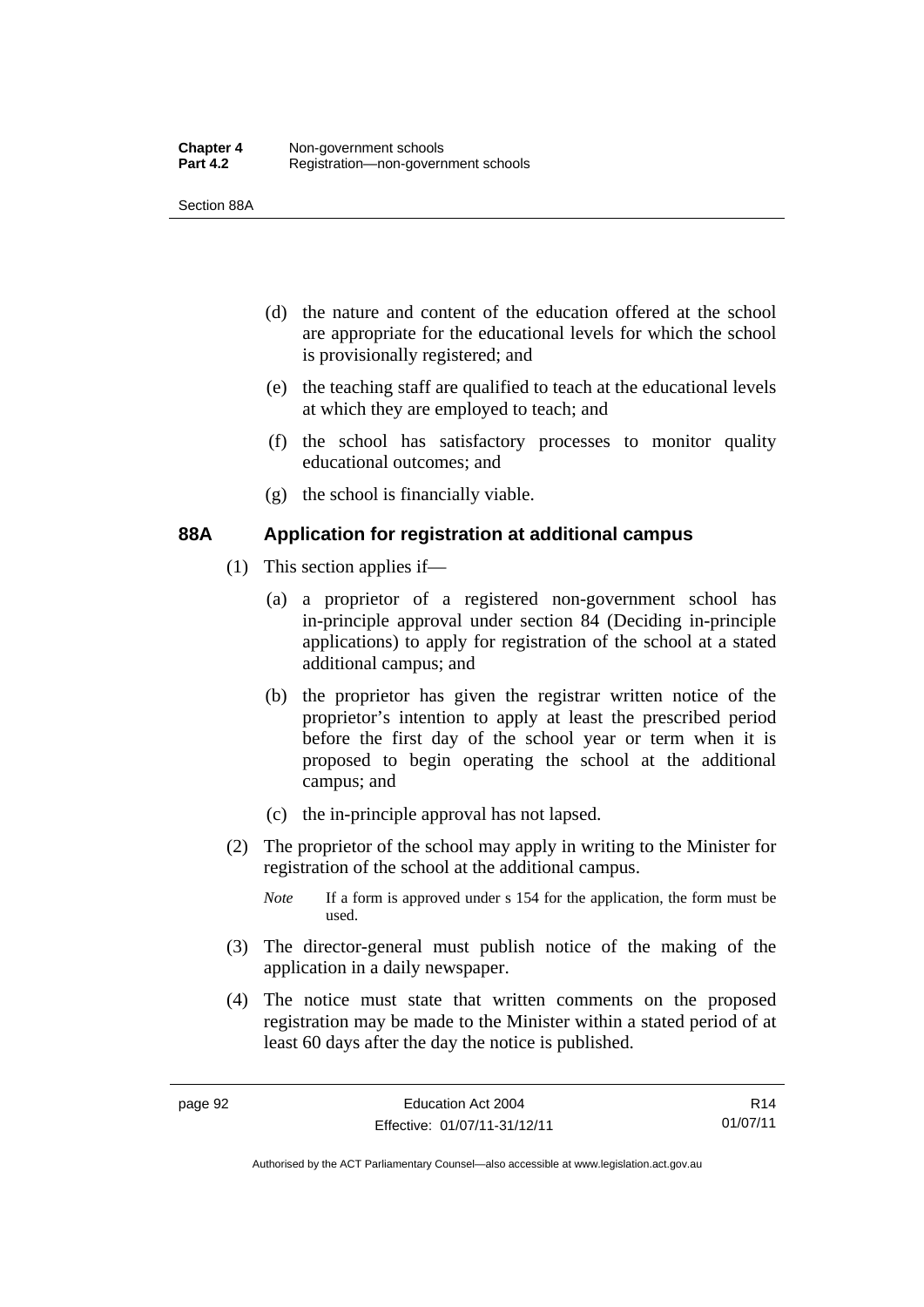- (5) The director-general must make a copy of the application for registration available for inspection free of charge to the public during ordinary business hours at the office of an administrative unit administered by the director-general.
- (6) In this section:

*prescribed period* means—

- (a) 6 months; or
- (b) if the Minister approves a shorter period for the application that period.

### **88B Registration at additional campus**

- (1) This section applies if an application is made under section 88A for registration of a school at an additional campus.
- (2) Before deciding whether the school should be registered at the additional campus, the Minister must appoint a panel to report to the Minister on the application.
	- *Note 1* For the making of appointments (including acting appointments), see the Legislation Act, pt 19.3.
	- *Note 2* In particular, a person may be appointed for a particular provision of a law (see Legislation Act, s 7 (3)) and an appointment may be made by naming a person or nominating the occupant of a position (see s 207).
	- *Note 3* Certain Ministerial appointments require consultation with an Assembly committee and are disallowable (see Legislation Act, div 19.3.3).
- (3) If the Minister is satisfied after considering the panel's report that the school meets the criteria mentioned in subsection (7), the Minister must direct the registrar to register the school at the additional campus.
- (4) If the Minister directs the registrar to register the school at the additional campus, the registrar must register the school at the additional campus by—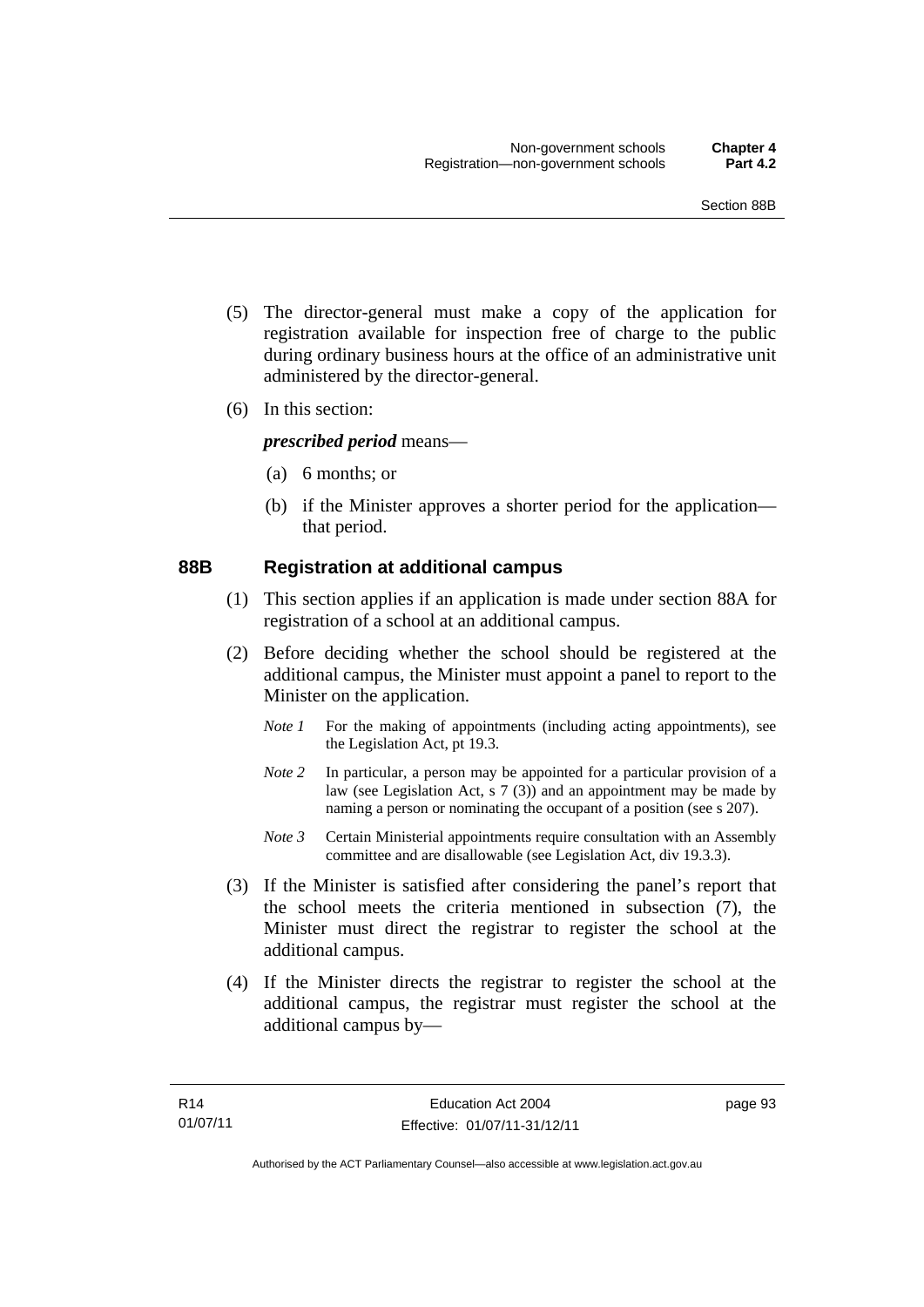Section 88B

- (a) entering the particulars of the school required under the regulations in the register of non-government schools; and
- (b) giving the proprietor of the school a certificate of registration that includes the additional campus (a *new certificate*).
- (5) If the registrar gives the proprietor a new certificate, the proprietor must return the school's existing certificate of registration to the registrar within 14 days after the day the proprietor receives the new certificate.
- (6) If the Minister is not satisfied after considering the panel's report that the school meets the criteria mentioned in subsection (7), the Minister must direct the registrar to refuse to register the school at the additional campus.
- (7) The criteria for registration of a school at an additional campus are that—
	- (a) the school will have appropriate policies, facilities and equipment for—
		- (i) the curriculum to be offered by the school at the additional campus; and
		- (ii) the safety and welfare of its students at the additional campus; and
	- (b) the curriculum (including the framework of the curriculum and the principles on which the curriculum is based) meets the curriculum requirements for students attending government schools; and
	- (c) the nature and content of the education to be offered at the school will be appropriate for the additional campus; and
	- (d) the teaching staff will be qualified to teach at the additional campus; and
	- (e) the school will have satisfactory processes to monitor quality educational outcomes at the additional campus; and

Authorised by the ACT Parliamentary Counsel—also accessible at www.legislation.act.gov.au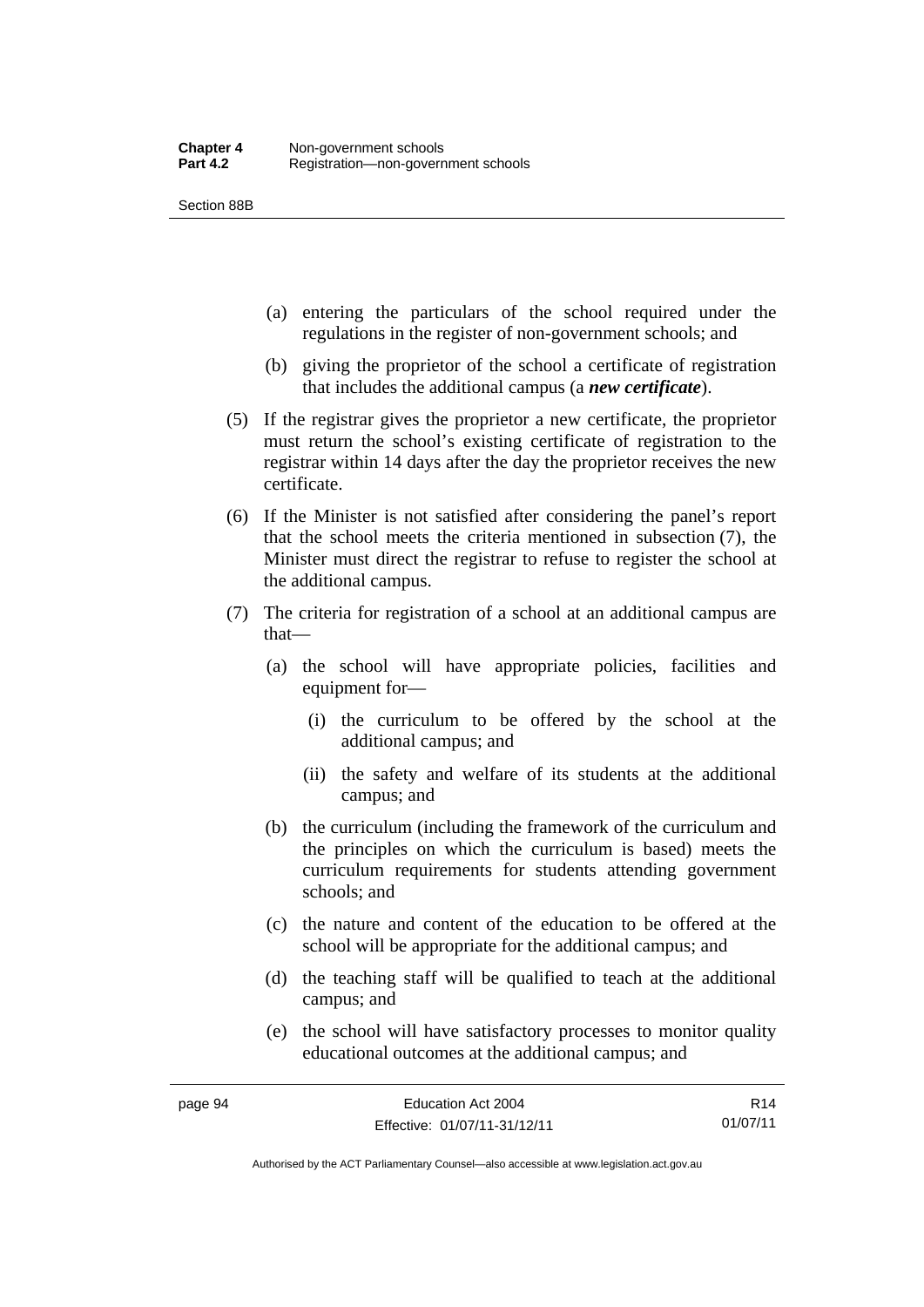(f) the school will be financially viable.

### **89 Application for registration at additional educational levels**

- (1) This section applies if—
	- (a) a proprietor of a registered non-government school has inprinciple approval under section 84 (Deciding in-principle applications) to apply to operate the school at a stated additional educational level; and
	- (b) the proprietor has given the registrar written notice of the proprietor's intention to apply at least the prescribed period before the first day of the school year or term when it is proposed to begin operating the school at the additional educational level; and
	- (c) the in-principle approval has not lapsed.
- (2) The proprietor of the school may apply in writing to the Minister for registration of the school at the additional educational level.
	- *Note* If a form is approved under s 154 for the application, the form must be used.
- (3) The director-general must publish notice of the making of the application in a daily newspaper.
- (4) The notice must state that written comments on the proposed registration may be made to the Minister within a stated period of at least 60 days after the day the notice is published.
- (5) The director-general must make a copy of the application for registration available for inspection free of charge to the public during normal business hours at the office of an administrative unit administered by the director-general.
- (6) In this section:

*prescribed period* means—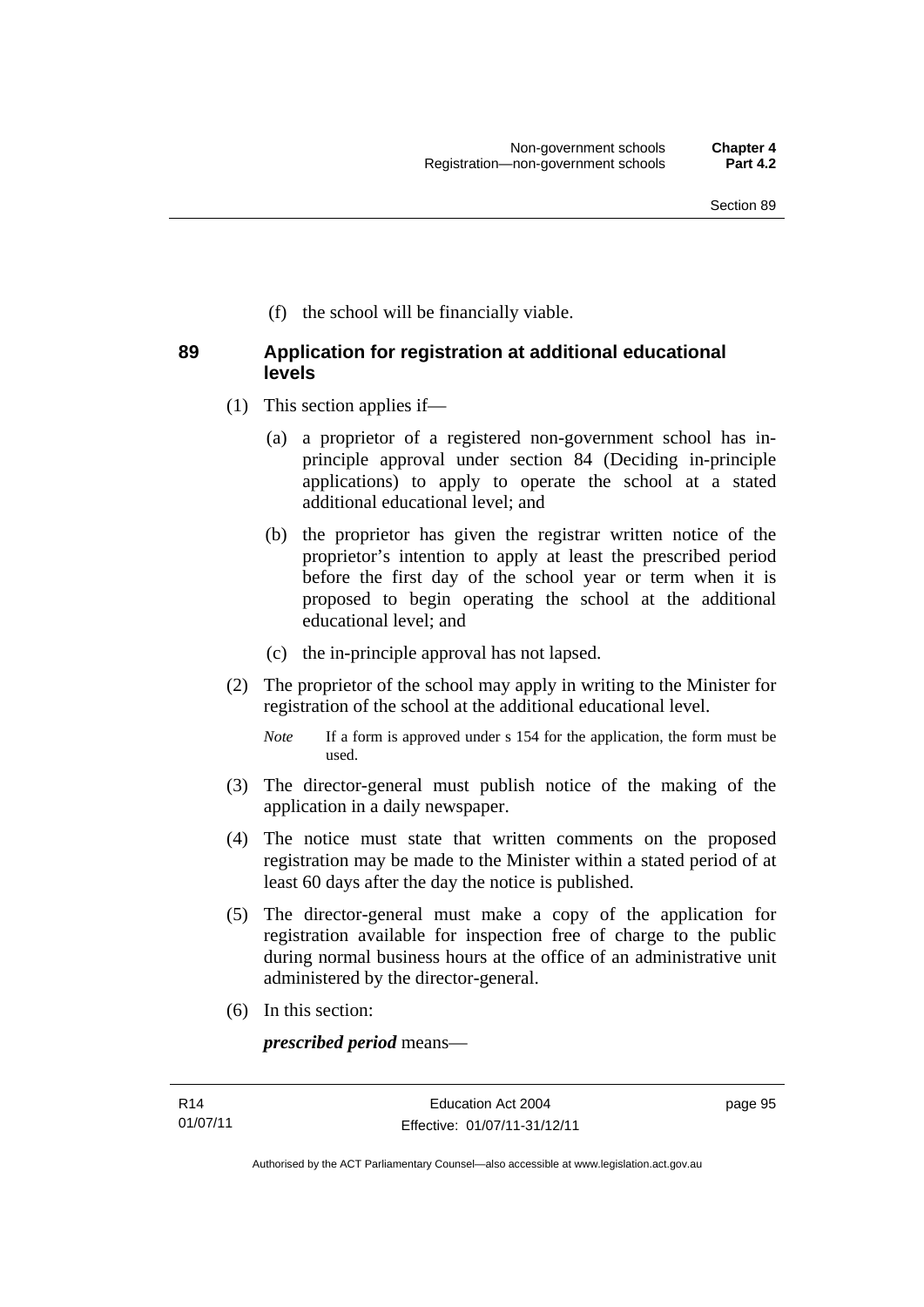Section 90

- (a) 6 months; or
- (b) if the Minister approves a shorter period for the application that period.

#### **90 Registration at additional educational levels**

- (1) This section applies if an application made under section 89 for registration of a school at an additional educational level.
- (2) Before deciding whether a school should be registered at the additional educational level, the Minister must appoint a panel to report to the Minister on the application.
	- *Note 1* For the making of appointments (including acting appointments), see the Legislation Act, pt 19.3.
	- *Note 2* In particular, a person may be appointed for a particular provision of a law (see Legislation Act, s 7 (3)) and an appointment may be made by naming a person or nominating the occupant of a position (see s 207).
	- *Note 3* Certain Ministerial appointments require consultation with an Assembly committee and are disallowable (see Legislation Act, div 19.3.3).
- (3) If the Minister is satisfied after considering the panel's report that the school meets the criteria mentioned in subsection (7), the Minister must direct the registrar to register the school at the additional educational level.
- (4) If the Minister directs the registrar to register the school at the additional educational level, the registrar must register the school at the additional educational level by—
	- (a) entering the particulars of the school required under the regulations in the register of non-government schools; and
	- (b) giving the proprietor of the school a certificate of registration that includes the additional educational level (a *new certificate*).
- (5) If the registrar gives the proprietor a new certificate, the proprietor must return the school's existing certificate of registration to the

R14 01/07/11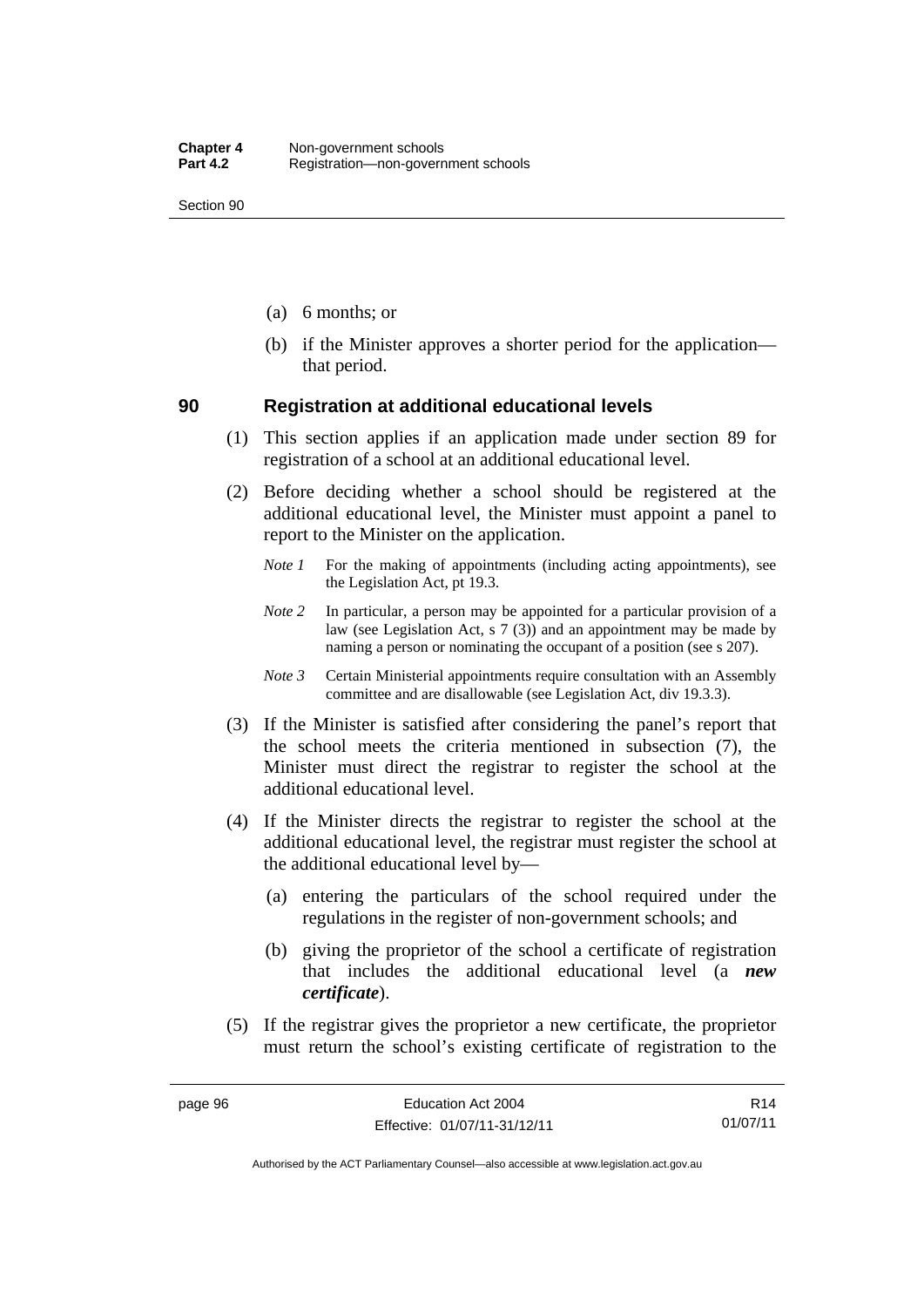registrar within 14 days after the day the proprietor receives the new certificate.

- (6) If the Minister is not satisfied after considering the panel's report that the school meets the criteria mentioned in subsection (7), the Minister must direct the registrar to refuse to register the school at the additional educational level.
- (7) The criteria for registration of a school at an additional educational level are that—
	- (a) the school will have appropriate policies, facilities and equipment for—
		- (i) the curriculum to be offered by the school at the additional educational level; and
		- (ii) the safety and welfare of its students at the additional educational level; and
	- (b) the curriculum (including the framework of the curriculum and the principles on which the curriculum is based) meets the curriculum requirements for students attending government schools; and
	- (c) the nature and content of the education to be offered at the school will be appropriate for the additional educational level; and
	- (d) the teaching staff will be qualified to teach at the additional educational level; and
	- (e) the school will have satisfactory processes to monitor quality educational outcomes at the additional educational level; and
	- (f) the school will be financially viable.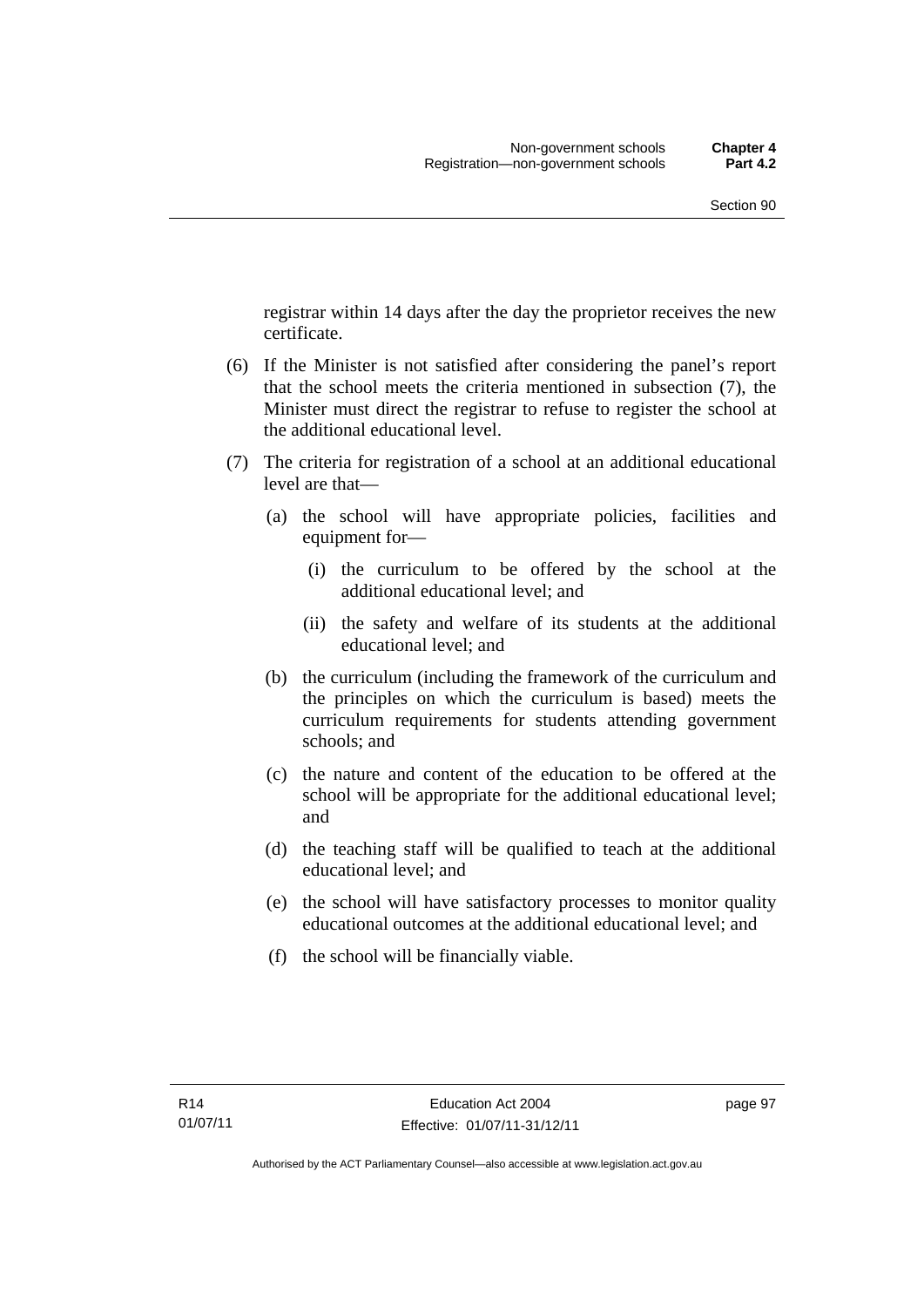#### **91 Conditions of provisional registration or registration**

The conditions of provisional registration or registration of a school under this part are that—

- (a) the proprietor of the school remains a corporation; and
- (b) the school has appropriate policies, facilities and equipment for—
	- (i) the curriculum offered by the school; and
	- (ii) the safety and welfare of its students; and
- (c) the curriculum (including the framework of the curriculum and the principles on which the curriculum is based) meets the curriculum requirements for students attending government schools; and
- (d) the nature and content of the education offered at the school are appropriate for the educational levels for which the school is provisionally registered or registered; and
- (e) the teaching staff are qualified to teach at the educational levels at which they are employed to teach; and
- (f) the school has satisfactory processes to monitor quality educational outcomes; and
- (g) the school is financially viable.

### **92 Certificate of provisional registration or registration**

- (1) A certificate of provisional registration or registration of a nongovernment school must—
	- (a) state the proprietor of the school; and
	- (b) state the educational level or levels for which the school is provisionally registered or registered under this part; and

Authorised by the ACT Parliamentary Counsel—also accessible at www.legislation.act.gov.au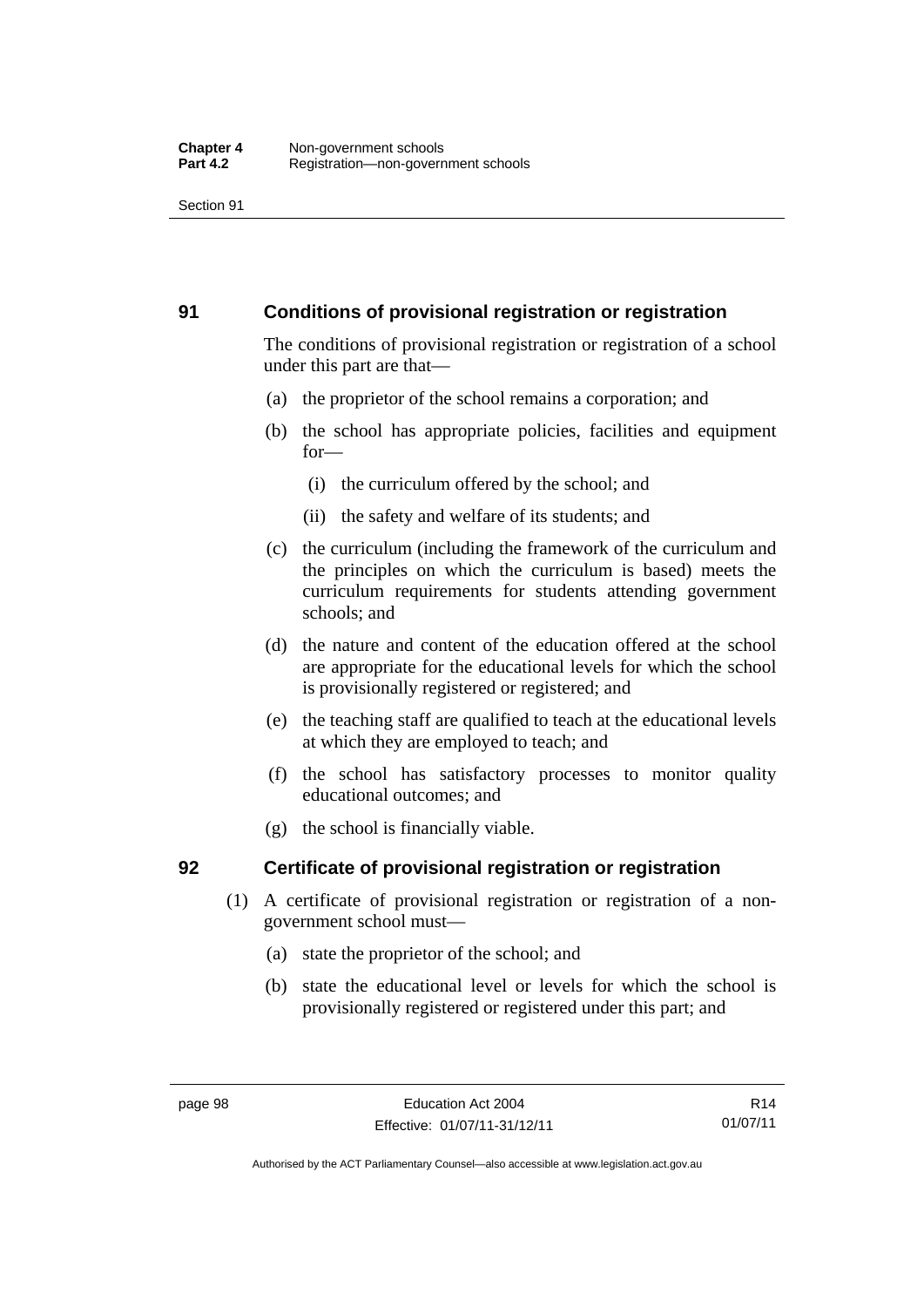- (c) state the location of the campus or campuses for which the school is provisionally registered or registered under this part; and
- (d) state the term of provisional registration or registration; and
- (e) include any other particulars required under the regulations.
- (2) The registrar may include any other particulars in the certificate that the registrar considers appropriate.
- (3) The proprietor of a registered non-government school must tell the registrar in writing about a change in any of the particulars of the certificate within 1 month after the day the change happens.

#### **93 Period of provisional registration and registration**

- (1) Provisional registration of a school ends when the earliest of the following happens:
	- (a) 2 years after the school is provisionally registered;
	- (b) the school is registered under section 88.
- (2) Registration of a school is for a period not longer than 5 years stated in the school's certificate of registration.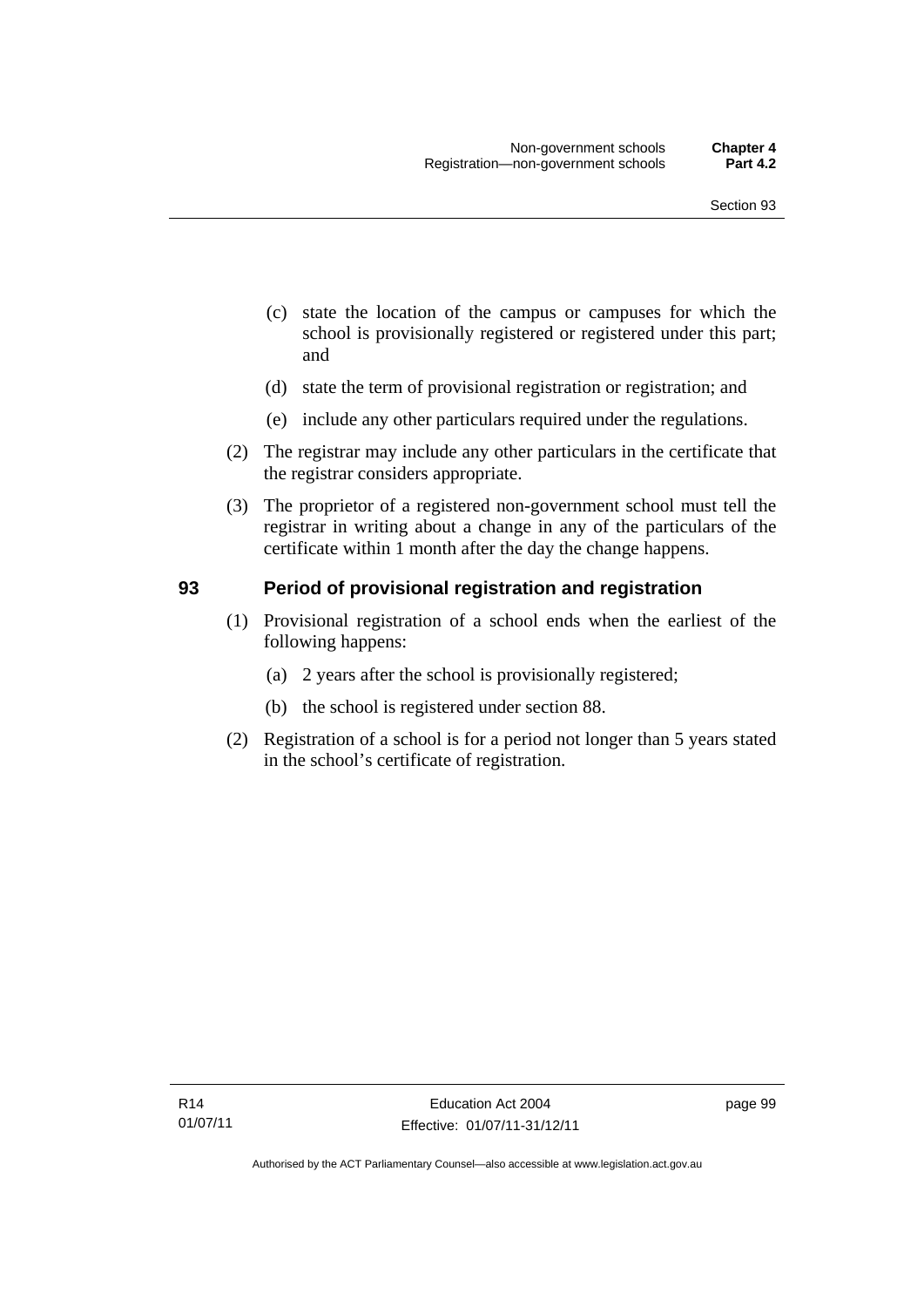#### **94 Investigation of complaints—non-government schools**

- (1) The proprietor of a non-government school must develop and implement a complaints policy for the school.
- (2) The proprietor of a non-government school must, as soon as practicable, investigate any complaint about the administration, management and operation of the school that, in the proprietor's opinion, is not a frivolous or vexatious complaint.

#### **95 Cancellation of provisional registration or registration**

- (1) The Minister may direct the registrar to cancel the provisional registration or registration of a school if satisfied on reasonable grounds—
	- (a) that a condition of the school's provisional registration or registration has been contravened; or
	- (b) that the school's proprietor or principal has otherwise contravened this Act.
	- *Note* Section 91 (Conditions of provisional registration or registration) sets out the conditions of registration.
- (2) Before directing the registrar to cancel the provisional registration or registration of a school, the Minister must give the proprietor of the school a written notice—
	- (a) stating the grounds on which the Minister proposes to direct the registrar to cancel the provisional registration or registration; and
	- (b) stating the facts that, in the Minister's opinion, establish the grounds; and
	- (c) telling the proprietor that the proprietor may, within 14 days beginning the day after the day the proprietor receives the notice, give a written response to the Minister about the matters in the notice.

R14 01/07/11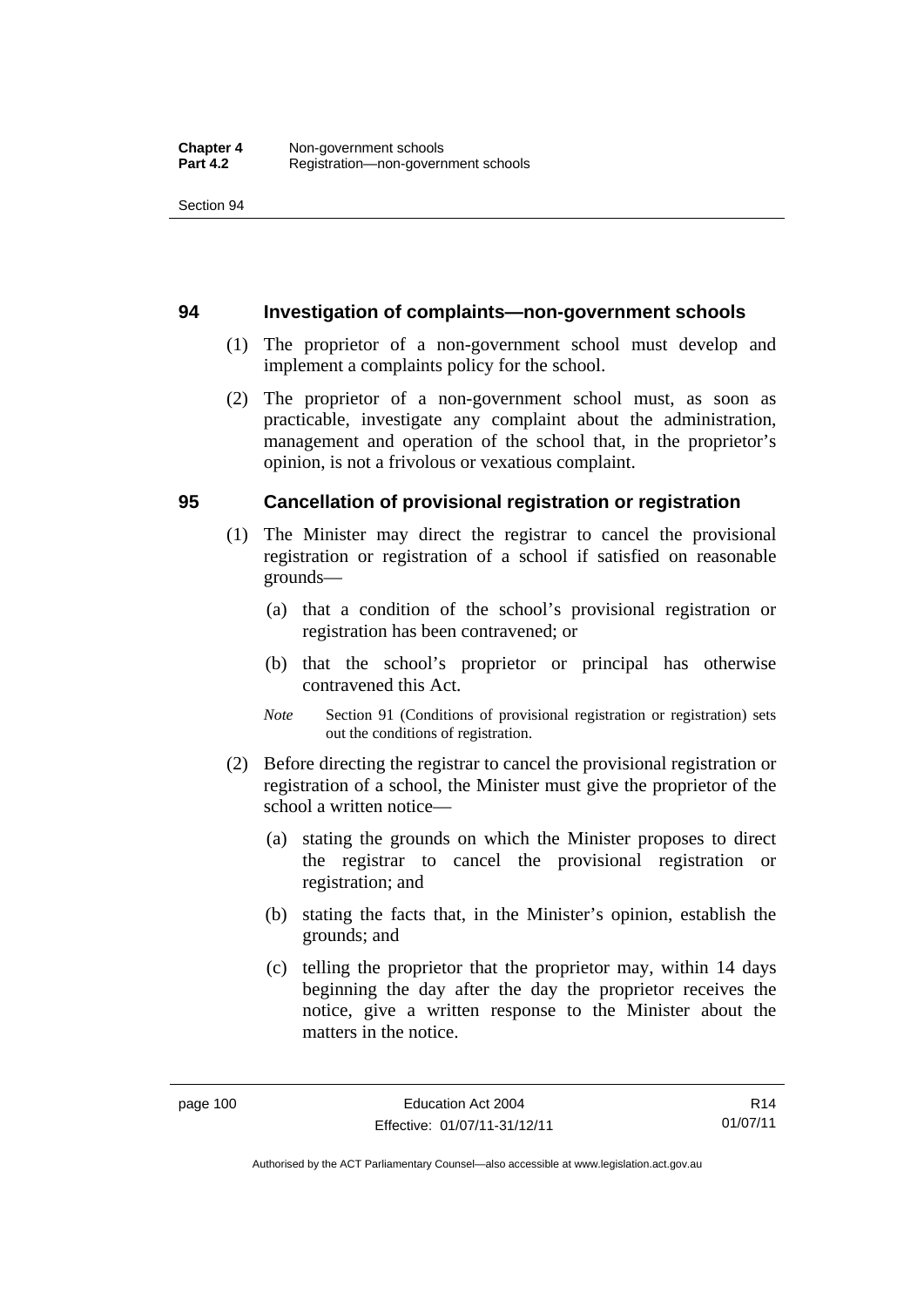- (3) In deciding whether to direct the registrar to cancel the provisional registration or registration, the Minister must consider any response given to the Minister in accordance with subsection (2) (c).
- (4) If the Minister is satisfied that the grounds for cancelling the provisional registration or registration have been established, the Minister may direct the registrar to cancel the school's provisional registration or registration.
- (5) If the Minister directs the registrar to cancel the school's provisional registration or registration, the registrar must cancel the provisional registration or registration by noting the cancellation in the particulars of the school in the register of non-government schools.
- (6) The Minister must give the proprietor written notice of the Minister's decision.
- (7) Cancellation of provisional registration or registration takes effect on the day when notice of the cancellation is given to the proprietor or, if the notice states a later date of effect, that date.

#### **96 Application for renewal of registration**

(1) The proprietor of a non-government school that is registered under this part may apply in writing to the Minister for renewal of the registration.

- (2) The application must be made at least the prescribed period before the registration ends.
- (3) In this section:

*prescribed period* means—

- (a) 6 months; or
- (b) if the Minister approves a shorter period—that period.

*Note* If a form is approved under s 154 for the application, the form must be used.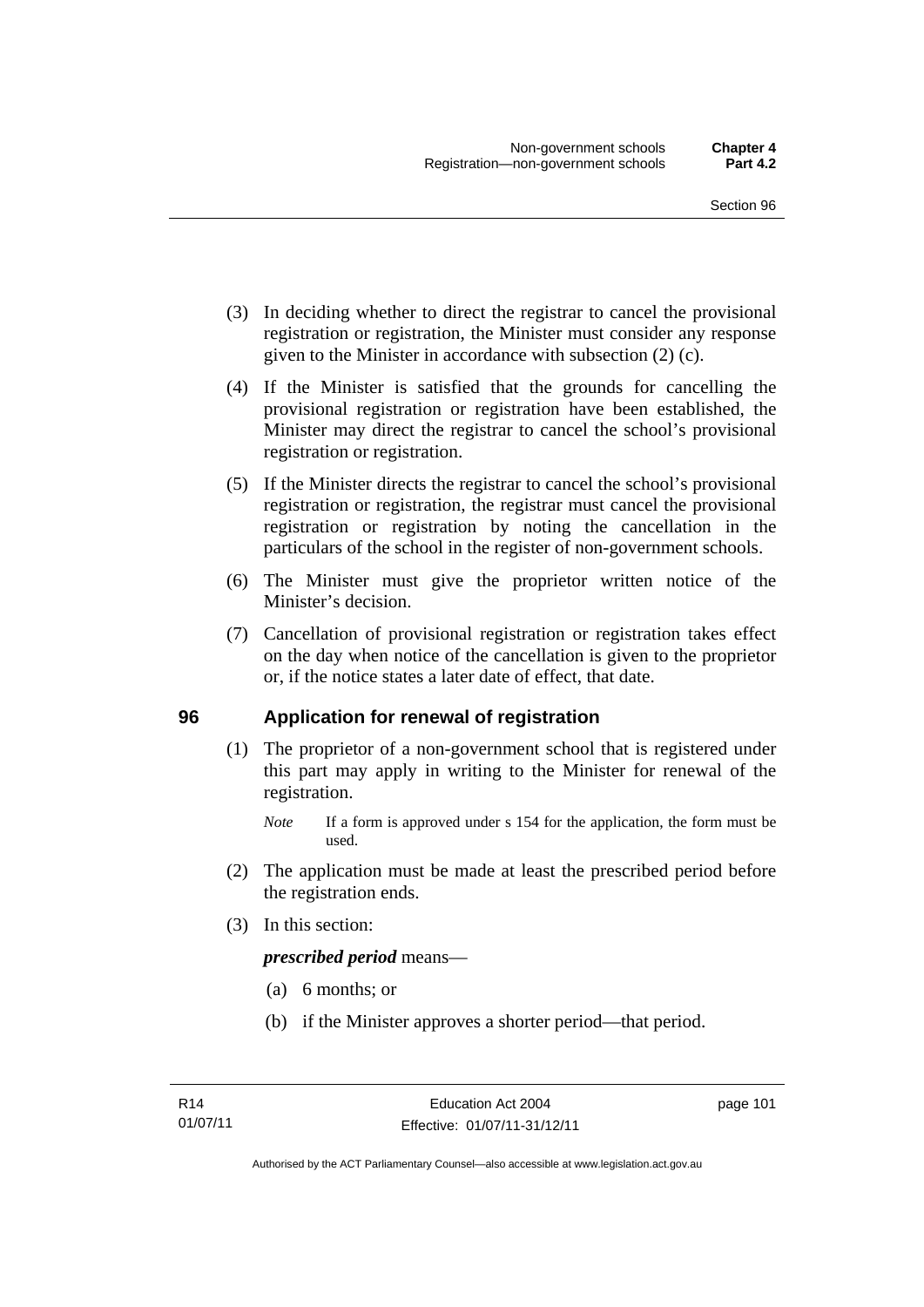#### **97 Renewal of registration**

- (1) This section applies if application is made under section 96 for renewal of registration of a school.
- (2) Before deciding whether the registration of a school should be renewed, the Minister must appoint a panel to report to the Minister on the application.
	- *Note 1* For the making of appointments (including acting appointments), see the Legislation Act, pt 19.3.
	- *Note* 2 In particular, a person may be appointed for a particular provision of a law (see Legislation Act, s 7 (3)) and an appointment may be made by naming a person or nominating the occupant of a position (see s 207).
	- *Note 3* Certain Ministerial appointments require consultation with an Assembly committee and are disallowable (see Legislation Act, div 19.3.3).
- (3) If the Minister is satisfied, after considering the panel's report, that the school meets the criteria mentioned in subsection (6), the Minister must direct the registrar to renew the registration of the school for a stated period of not longer than 5 years.
- (4) If the Minister directs the registrar to renew the registration of the school, the registrar must renew the registration by—
	- (a) entering the particulars of the school required under the regulations in the register of non-government schools; and
	- (b) giving the proprietor of the school a certificate of registration for the school.
- (5) If the Minister is not satisfied, after considering the panel's report, that the school meets the criteria mentioned in subsection (6), the Minister must direct the registrar to refuse to renew the registration of the school.
- (6) The criteria for renewal of registration of a school are that—
	- (a) the proprietor of the school remains a corporation; and

R14 01/07/11

Authorised by the ACT Parliamentary Counsel—also accessible at www.legislation.act.gov.au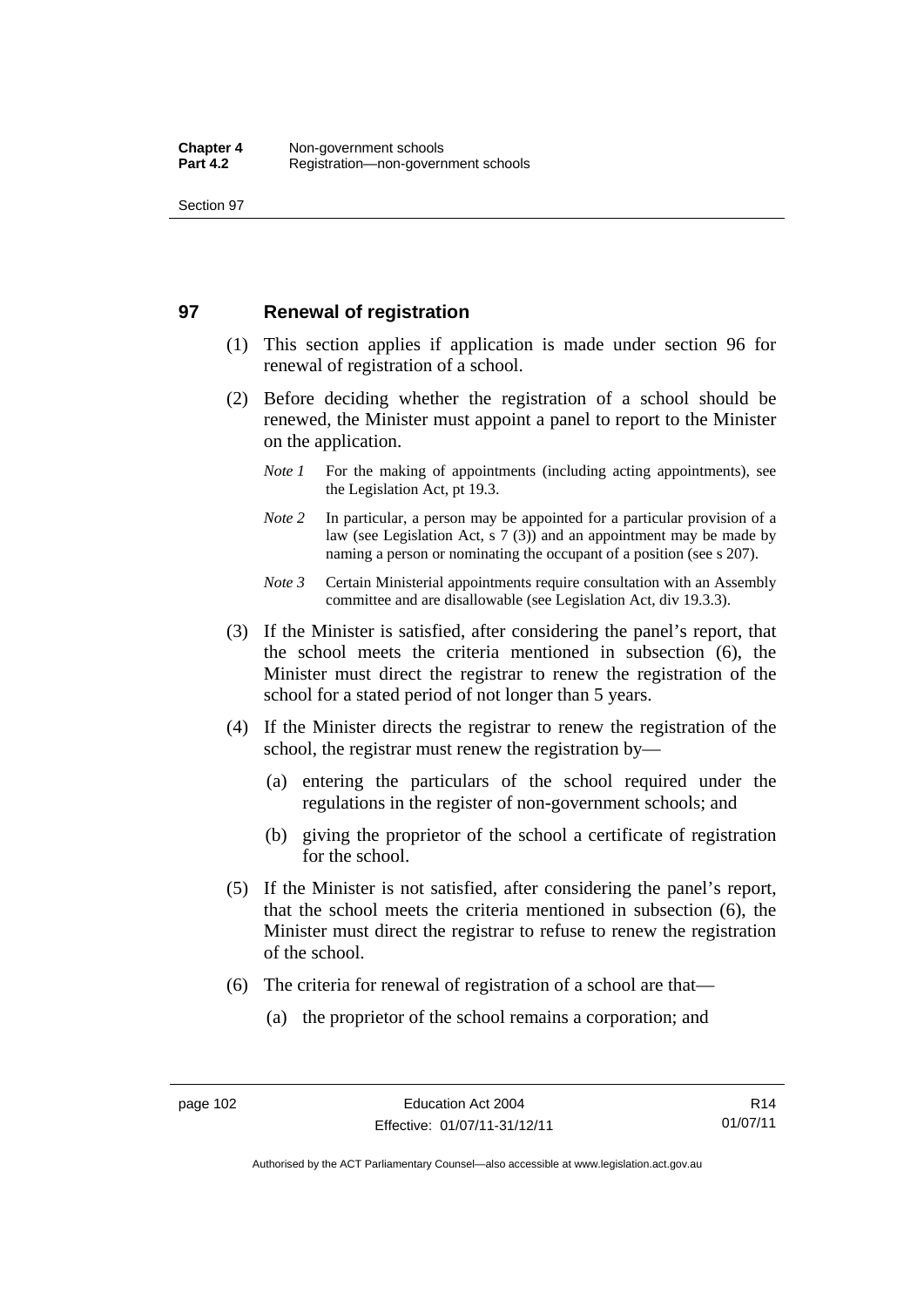- (b) the school has appropriate policies, facilities and equipment for—
	- (i) the curriculum offered by the school; and
	- (ii) the safety and welfare of its students; and
- (c) the curriculum (including the framework of the curriculum and the principles on which the curriculum is based) meets the curriculum requirements for students attending government schools; and
- (d) the nature and content of the education offered at the school are appropriate for the educational levels for which the school is provisionally registered or registered; and
- (e) the teaching staff are qualified to teach at the educational levels at which they are employed to teach; and
- (f) the school has satisfactory processes to monitor quality educational outcomes; and
- (g) the school is financially viable.

#### **98 Inspection of panel reports for school registration etc**

- (1) This section applies to a report to the Minister by a panel under any of the following provisions:
	- (a) section 86 (Provisional registration);
	- (b) section 88 (Registration);
	- (c) section 88B (Registration at additional campus);
	- (d) section 90 (Registration at additional educational levels);
	- (e) section 97 (Renewal of registration).
- (2) A person may, without charge, inspect a copy of the report during ordinary business hours at the office of the director-general.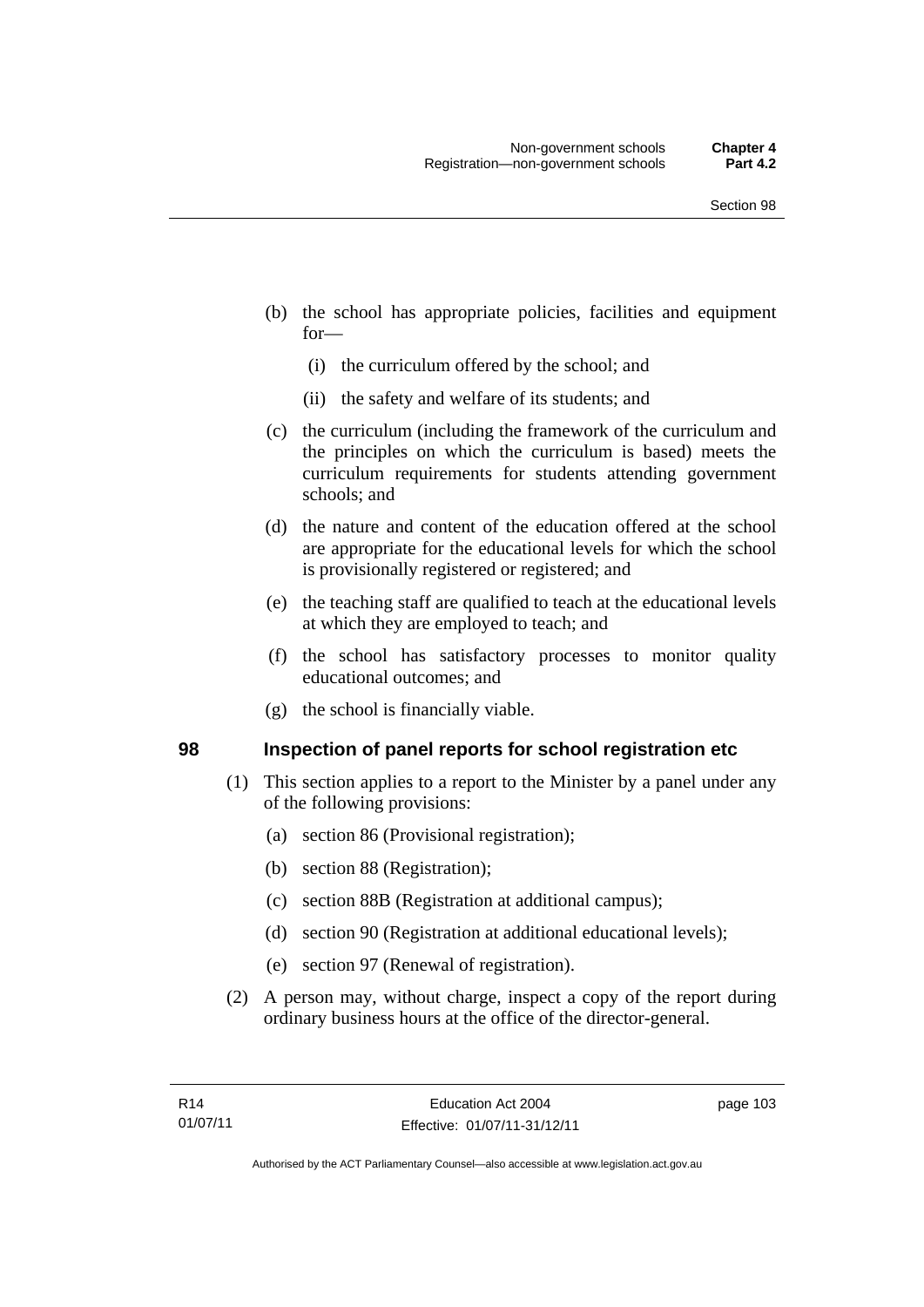| <b>Chapter 4</b> | Non-government schools              |
|------------------|-------------------------------------|
| <b>Part 4.2</b>  | Registration-non-government schools |

 (3) A person may, on payment of the reasonable copying costs, obtain a copy of all or part of the report.

page 104 Education Act 2004 Effective: 01/07/11-31/12/11

Authorised by the ACT Parliamentary Counsel—also accessible at www.legislation.act.gov.au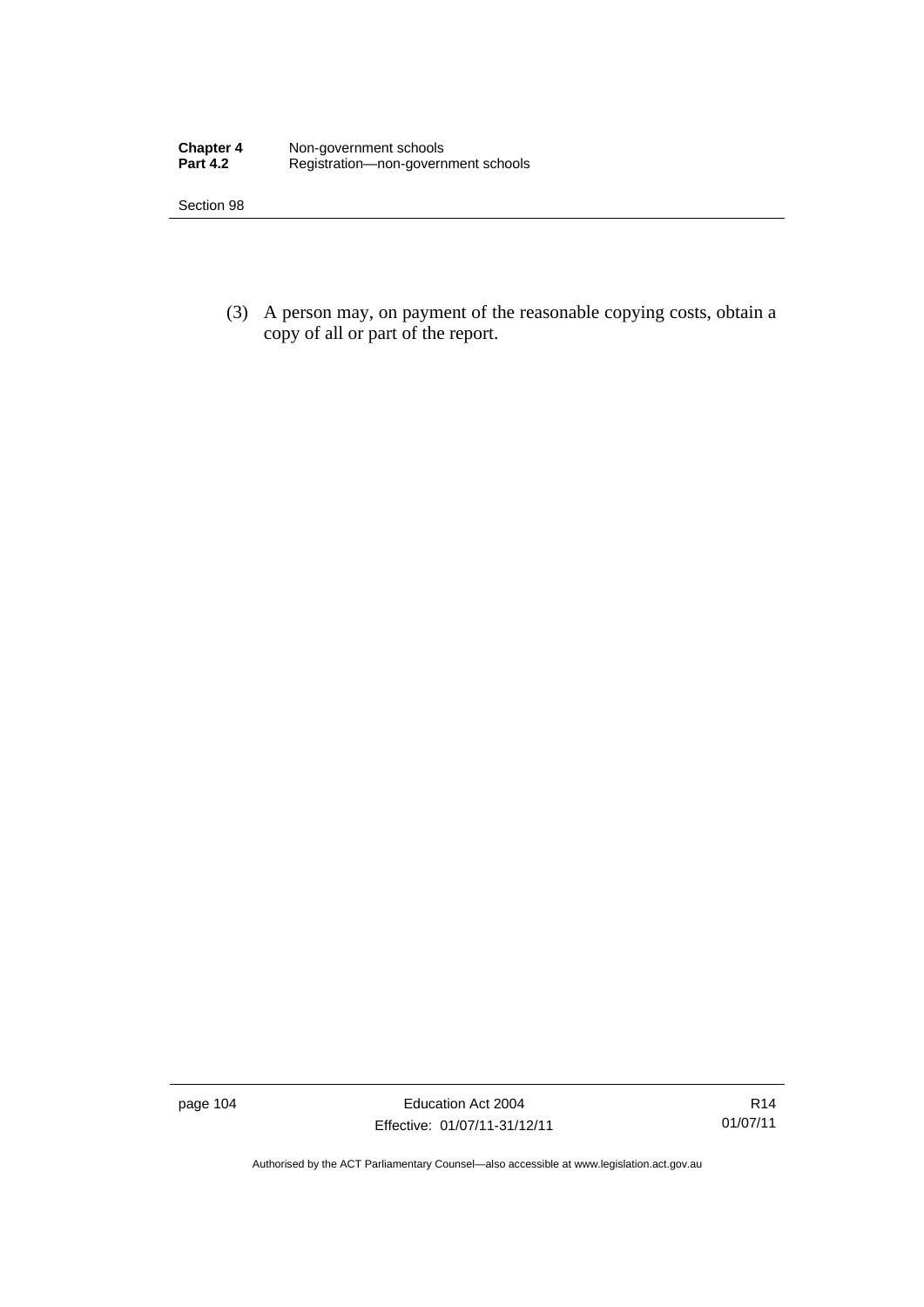## **Part 4.3 Attendance at non-government schools**

#### **99 Keeping of register of enrolments and attendances for non-government schools**

 (1) The principal of a non-government school, or the person giving an approved educational course (non-government), commits an offence if the principal or person fails to keep a register of enrolments and attendances

Maximum penalty: 10 penalty units.

(2) An offence against this section is a strict liability offence.

#### **100 Keeping records of enrolment and attendances for nongovernment schools**

- (1) The principal of a non-government school, or the person giving an approved educational course (non-government), must ensure that the following information is entered in the register of enrolments and attendances:
	- (a) the full name of each student enrolled at the school or course;
	- (b) a record of the attendance or nonattendance of the student at the school or course on every day when the school or course is open for attendance.

Maximum penalty: 10 penalty units.

- (2) The principal of a non-government school, or the person giving an approved educational course (non-government), commits an offence if—
	- (a) the principal or person makes an entry in the register of enrolments and attendances; and
	- (b) the principal or person is reckless about whether the entry is correct.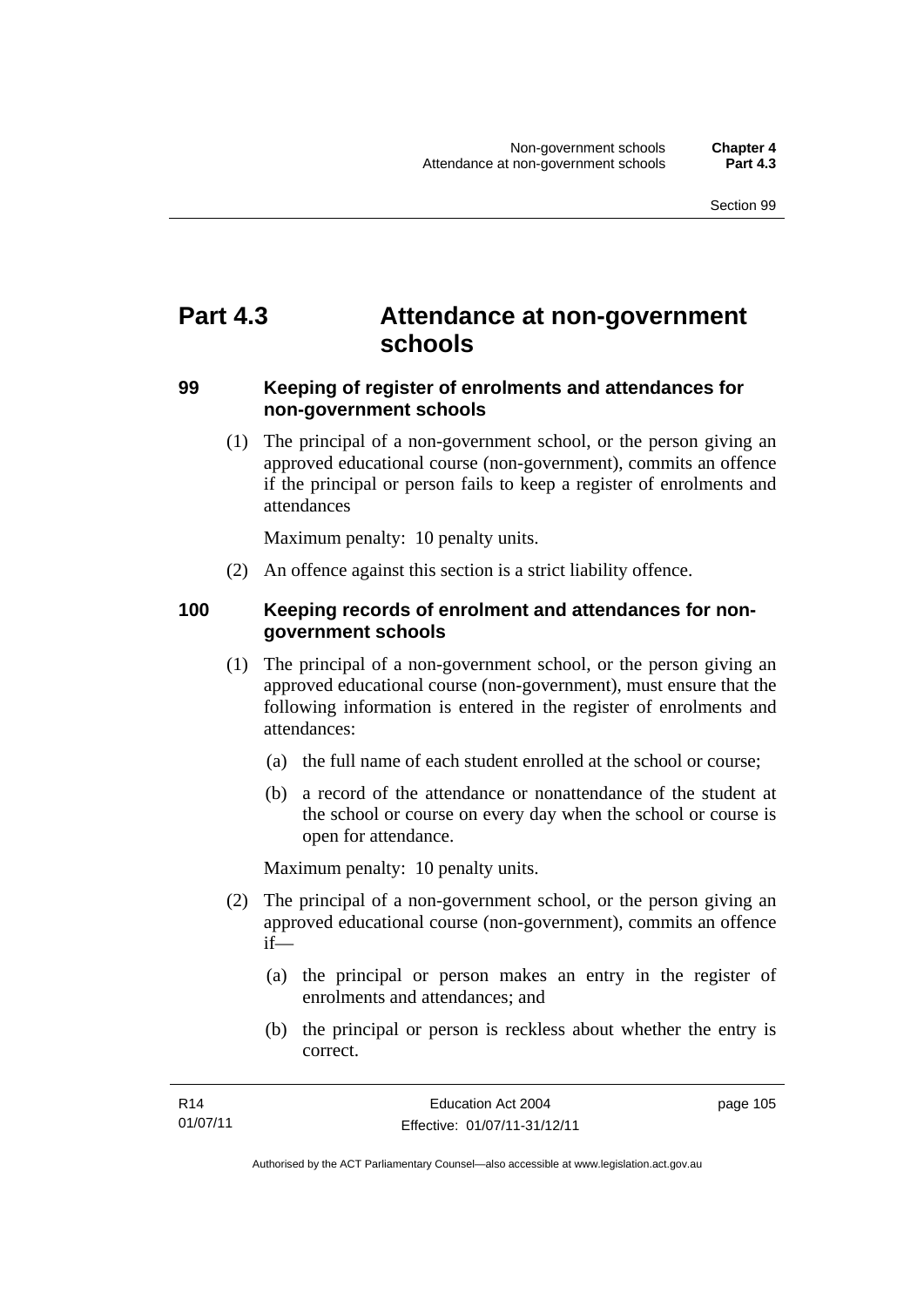Maximum penalty: 10 penalty units.

(3) An offence against subsection (1) is a strict liability offence.

#### **101 Inspection of register of enrolment and attendances for non-government schools**

- (1) The principal of a non-government school, or the person giving an approved educational course (non-government), commits an offence if—
	- (a) an authorised person (non-government) asks the principal or person to make the register of enrolments and attendances available to the authorised person; and
	- (b) the principal or person fails to make the register available as asked.

Maximum penalty: 10 penalty units.

- (2) The principal of a non-government school, or the person giving an approved educational course (non-government), commits an offence if—
	- (a) the director-general or an authorised person (non-government) asks the principal or the person to give the director-general or authorised person stated information about enrolments or attendances of students at the school or course during a stated period or at a stated time; and
	- (b) the principal or person fails to give the information in accordance with the request.

Maximum penalty: 50 penalty units.

- (3) An authorised person (non-government) may make copies of the register of enrolments and attendances or any part of the register.
- (4) The principal of a non-government school, or the person giving an approved educational course (non-government), must take

R14 01/07/11

Authorised by the ACT Parliamentary Counsel—also accessible at www.legislation.act.gov.au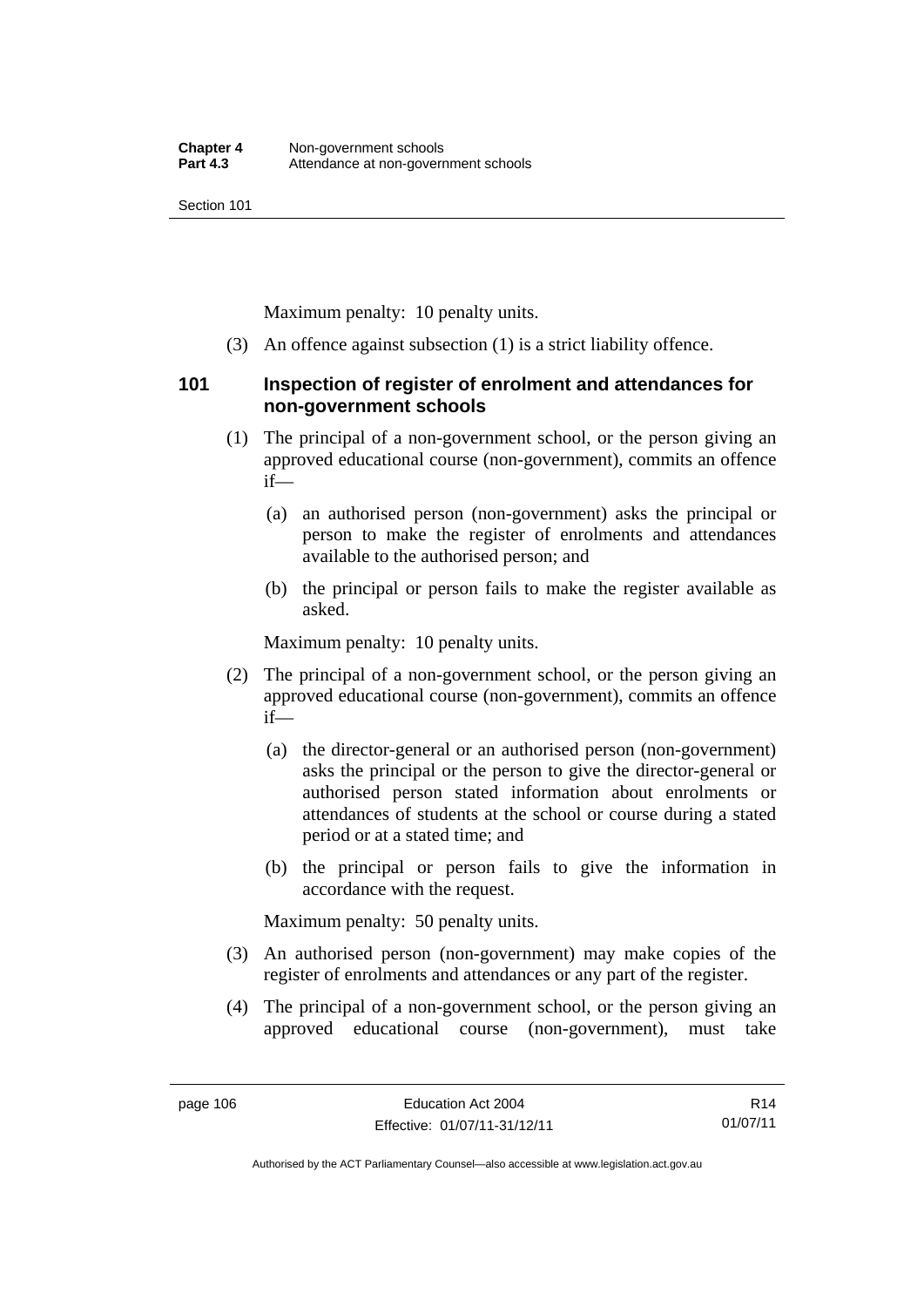reasonable steps to assist an authorised person (non-government) in exercising functions under this section.

(5) An offence against this section is a strict liability offence.

#### **102 Procedures to encourage attendance at non-government schools**

- (1) The principal of a non-government school must set up procedures—
	- (a) to encourage students to attend school regularly; and
	- (b) to help parents to encourage their children to attend school regularly.
- (2) The principal must refer parents and children to support services that encourage children to attend school regularly when the procedures mentioned in subsection (1) are not successful.
- (3) If a student enrolled at a non-government school has not been attending school regularly, the principal of the school may, by written notice, require the student's parents and the student to meet with an authorised person (non-government) at a stated place and time.

#### **103 Reporting to parents—non-government schools**

- (1) The principal of a non-government school must set up procedures for giving reports to the parents of a student enrolled at the school about the student's academic progress and social development at the school.
- (2) A report must be given to the student's parents at least twice a year.

#### **104 Suspension, transfer or exclusion of students—Catholic systemic schools**

- (1) This section applies if—
	- (a) a student attending a non-government school that is a Catholic systemic school—

| R14      | Education Act 2004           | page 107 |
|----------|------------------------------|----------|
| 01/07/11 | Effective: 01/07/11-31/12/11 |          |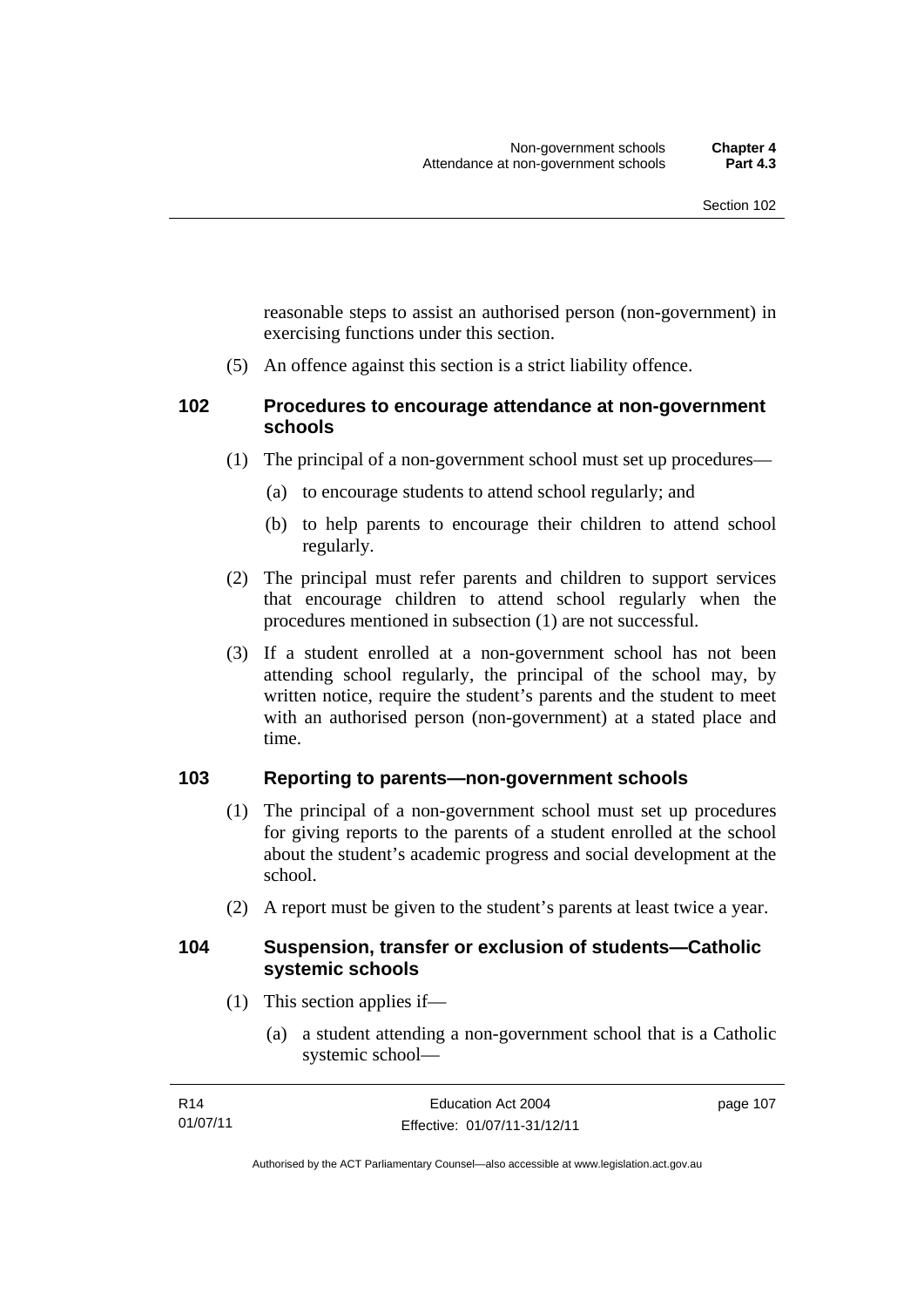- (i) is persistently and wilfully noncompliant; or
- (ii) threatens to be violent or is violent to another student attending the school, a member of the staff of the school or anyone else involved in the school's operation; or
- (iii) acts in a way that otherwise threatens the good order of the school or the safety or wellbeing of another student attending the school, a member of staff of the school or anyone else involved in the school's operation; or
- (iv) displays behaviour that is disruptive to the student's learning or that of other students; and
- (b) the principal of the school is satisfied that action should be taken under this section.
- (2) The principal may recommend to the director that the director—
	- (a) suspend the student from the school for a stated period of not longer than 20 days; or
	- (b) transfer the student to another Catholic systemic school; or
	- (c) exclude the student from all Catholic systemic schools.
- (3) After considering the principal's recommendation, the director may—
	- (a) give effect to the recommendation; or
	- (b) take any other action mentioned in subsection (2) that the director considers appropriate; or
	- (c) suspend the student for not longer than 20 days.
- (4) The director may exclude the student only if—
	- (a) the student's parents have been given an opportunity to be consulted, and told in writing, about the proposed exclusion of the student and the reasons for it; and

R14 01/07/11

Authorised by the ACT Parliamentary Counsel—also accessible at www.legislation.act.gov.au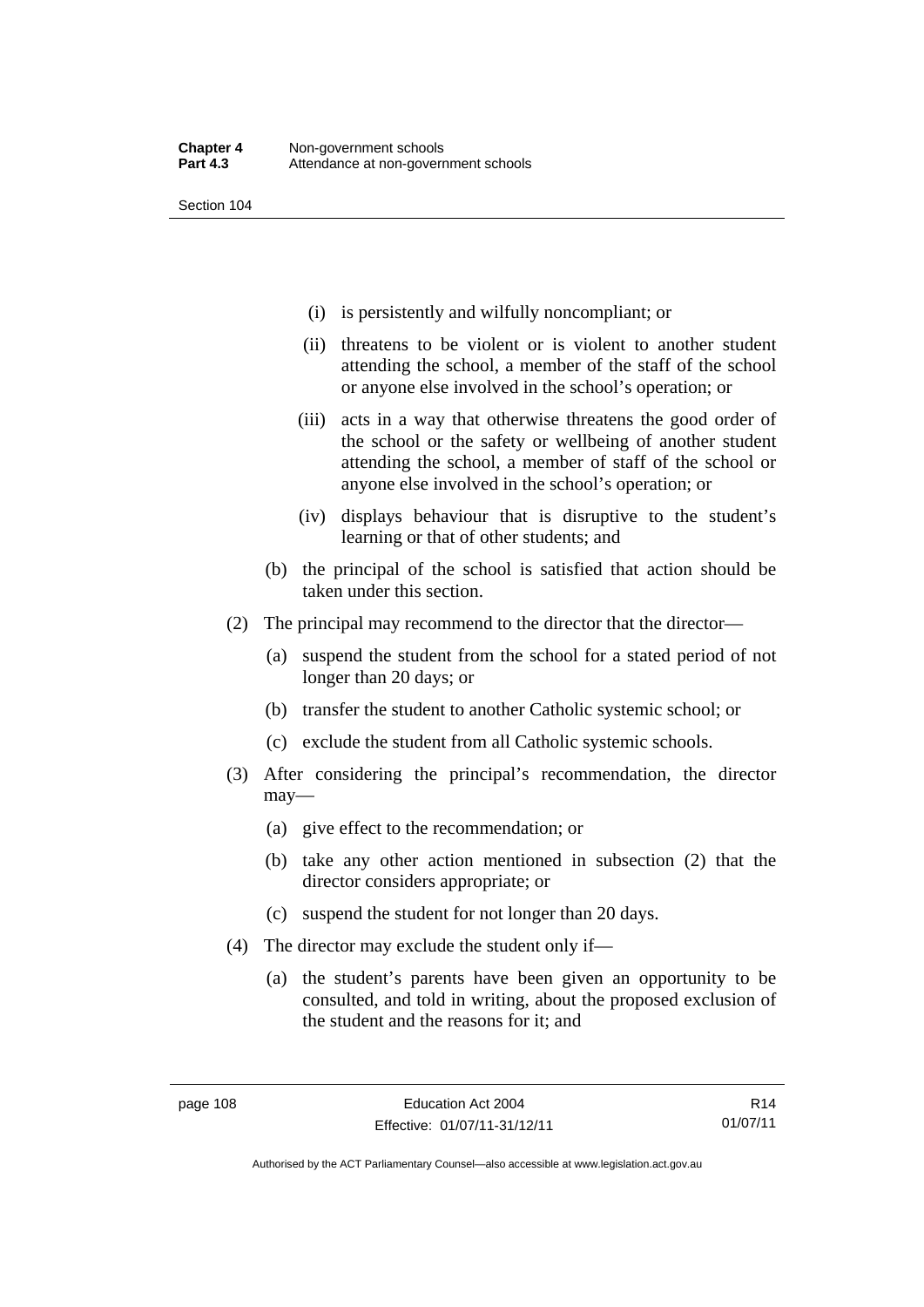- (b) the student has been given a reasonable opportunity to attend counselling, undertake relevant educational programs or receive other appropriate assistance; and
- (c) as far as the student's maturity and capacity for understanding allow, the participation of the student has been sought, and any views of the student considered, in deciding whether to exclude the student; and
- (d) the student has been given sufficient information about the decision-making process, in a language and way that the student can understand, to allow the student to take part in the process; and
- (e) the student has been offered information about alternatives for continuing the student's education after the exclusion.
- (5) The director may suspend or transfer the student only if—
	- (a) the student's parents have been given an opportunity to be consulted, and told in writing, about the proposed suspension or transfer of the student and the reasons for it; and
	- (b) as far as the student's maturity and capacity for understanding allow, the participation of the student has been sought, and any views of the student considered, in deciding whether to suspend or transfer the student; and
	- (c) the student has been given sufficient information about the decision-making process, in a language and way that the student can understand, to allow the student to take part in the process; and
	- (d) the student has been given a reasonable opportunity to continue the student's education during the suspension.
- (6) Despite subsection (5), the director may immediately suspend the student for not longer than 5 days if, in the director's opinion, the circumstances are of such urgency or seriousness to require the student's immediate suspension.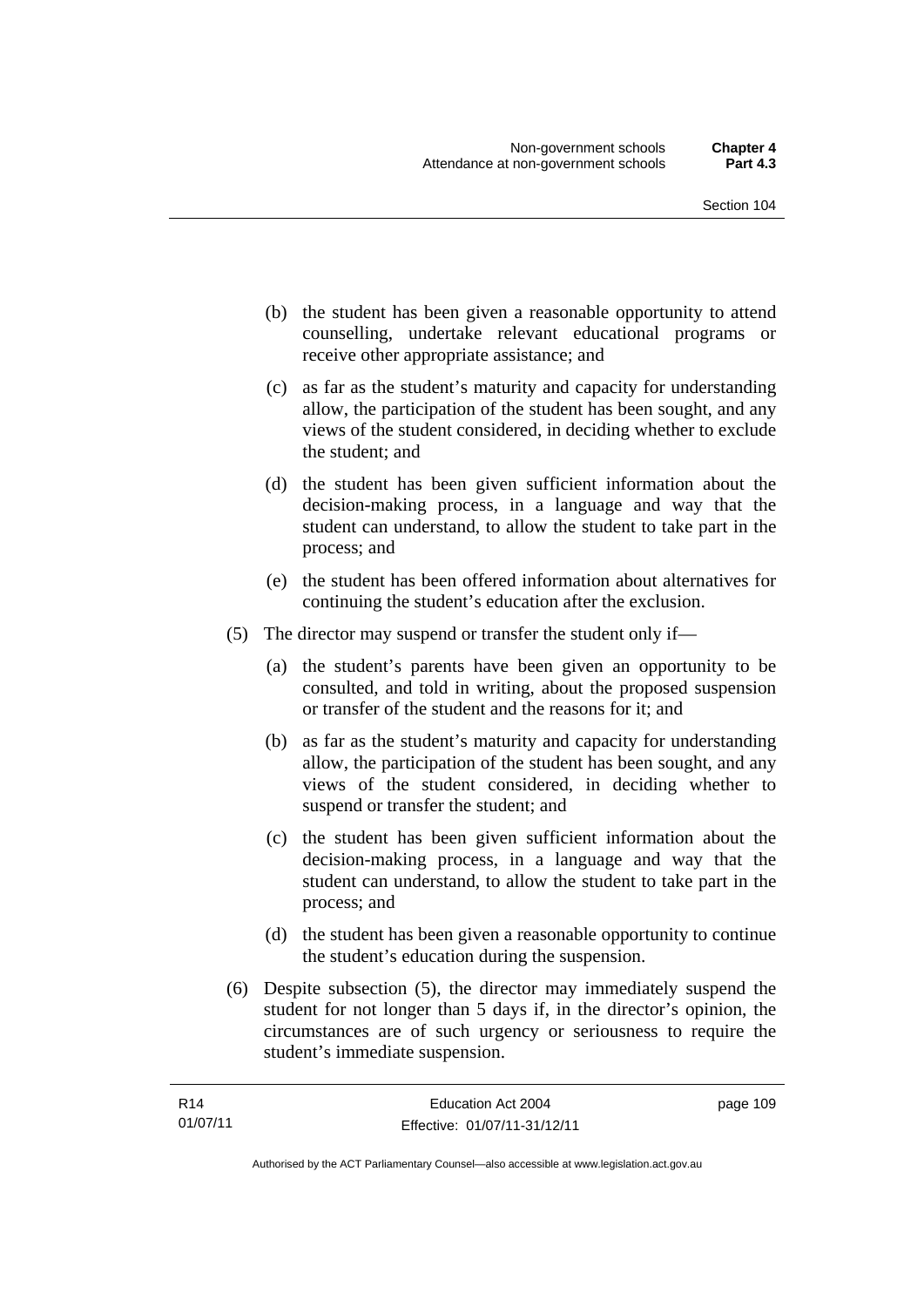- (7) However, before suspending the student under subsection (6), the director must comply with the requirements of subsection (5) (a) to (d) to the extent that it is practicable and appropriate to do so.
- (8) To remove any doubt, the director may suspend the student under subsection (6) while deciding what other action (if any) should be taken in relation to the student under this section.
- (9) If the student is suspended for 7 or more school days in a school term (whether or not consecutive school days), the director must ensure that the student is given a reasonable opportunity to attend appropriate counselling.
- (10) The director may delegate the director's power to suspend a student from a school for not longer than 15 days to the principal of the school.

*Note* For the making of delegations and the exercise of delegated functions, see Legislation Act, pt 19.4.

- (11) If the director excludes a student from all Catholic systemic schools, the director must give the registrar written notice of the exclusion.
- (12) In this section:

*director* means the person occupying the position prescribed under the regulations.

#### **105 Suspension or exclusion of students—other nongovernment schools**

- (1) This section applies if—
	- (a) a student attending a non-government school (other than a Catholic systemic school)—
		- (i) is persistently and wilfully noncompliant; or
		- (ii) threatens to be violent or is violent to another student attending the school, a member of the staff of the school or anyone else involved in the school's operation; or

R14 01/07/11

Authorised by the ACT Parliamentary Counsel—also accessible at www.legislation.act.gov.au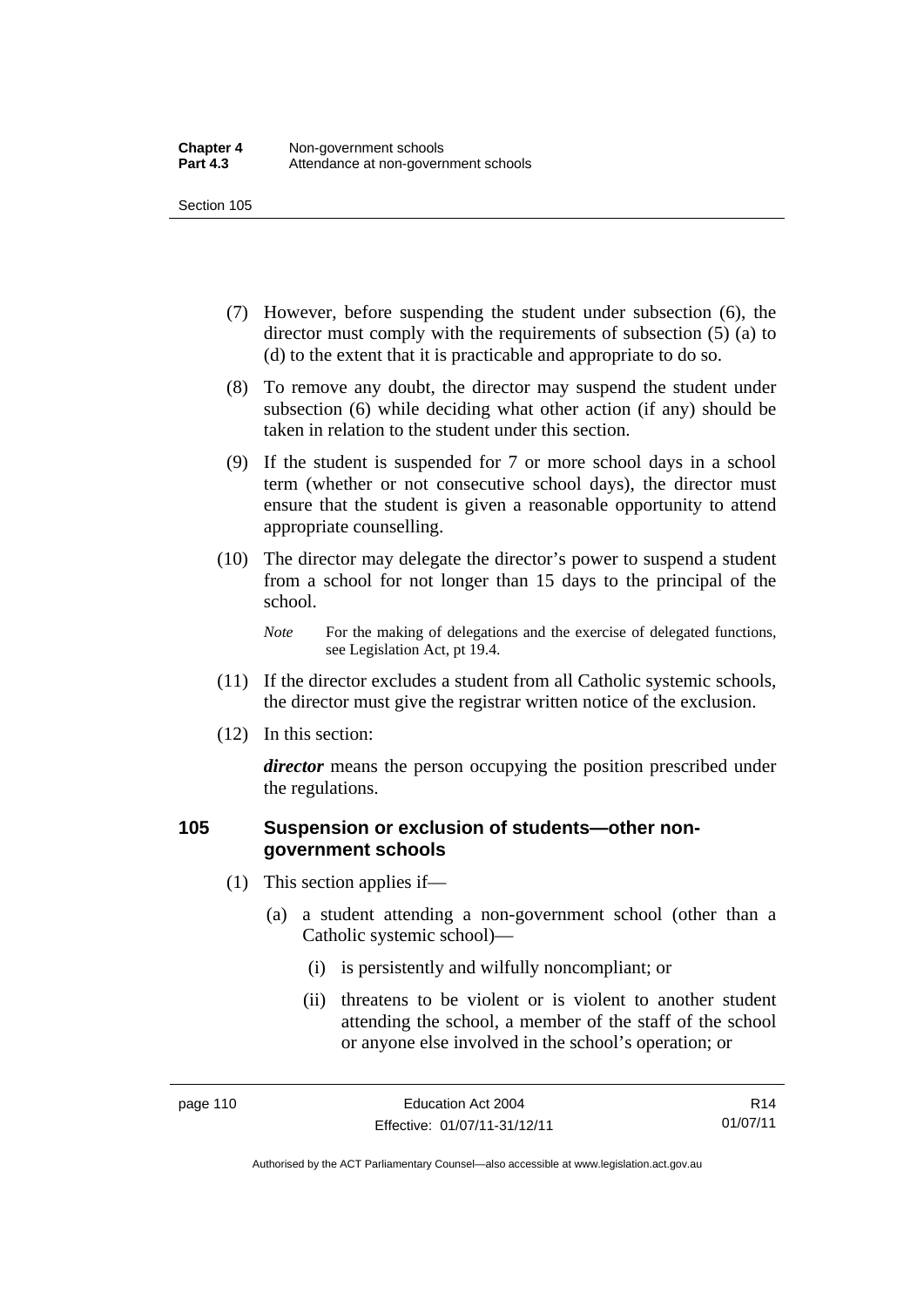- (iii) acts in a way that otherwise threatens the good order of the school or the safety or wellbeing of another student attending the school, a member of staff of the school or anyone else involved in the school's operation; or
- (iv) displays behaviour that is disruptive to the student's learning or that of other students; and
- (b) the principal of the school is satisfied that action should be taken under this section.
- (2) The principal may—
	- (a) suspend the student from the school for a stated period of not longer than 20 days; or
	- (b) exclude the student from the school.
- (3) The principal may exclude the student only if—
	- (a) the student's parents have been given an opportunity to be consulted, and told in writing, about the proposed exclusion of the student and the reasons for it; and
	- (b) the student has been given a reasonable opportunity to attend counselling, undertake relevant educational programs or receive other appropriate assistance; and
	- (c) as far as the student's maturity and capacity for understanding allow, the participation of the student has been sought, and any views of the student considered, in deciding whether to exclude the student; and
	- (d) the student has been given sufficient information about the decision-making process, in a language and way that the student can understand, to allow the student to take part in the process; and
	- (e) the student has been offered information about alternatives for continuing the student's education after the exclusion.

page 111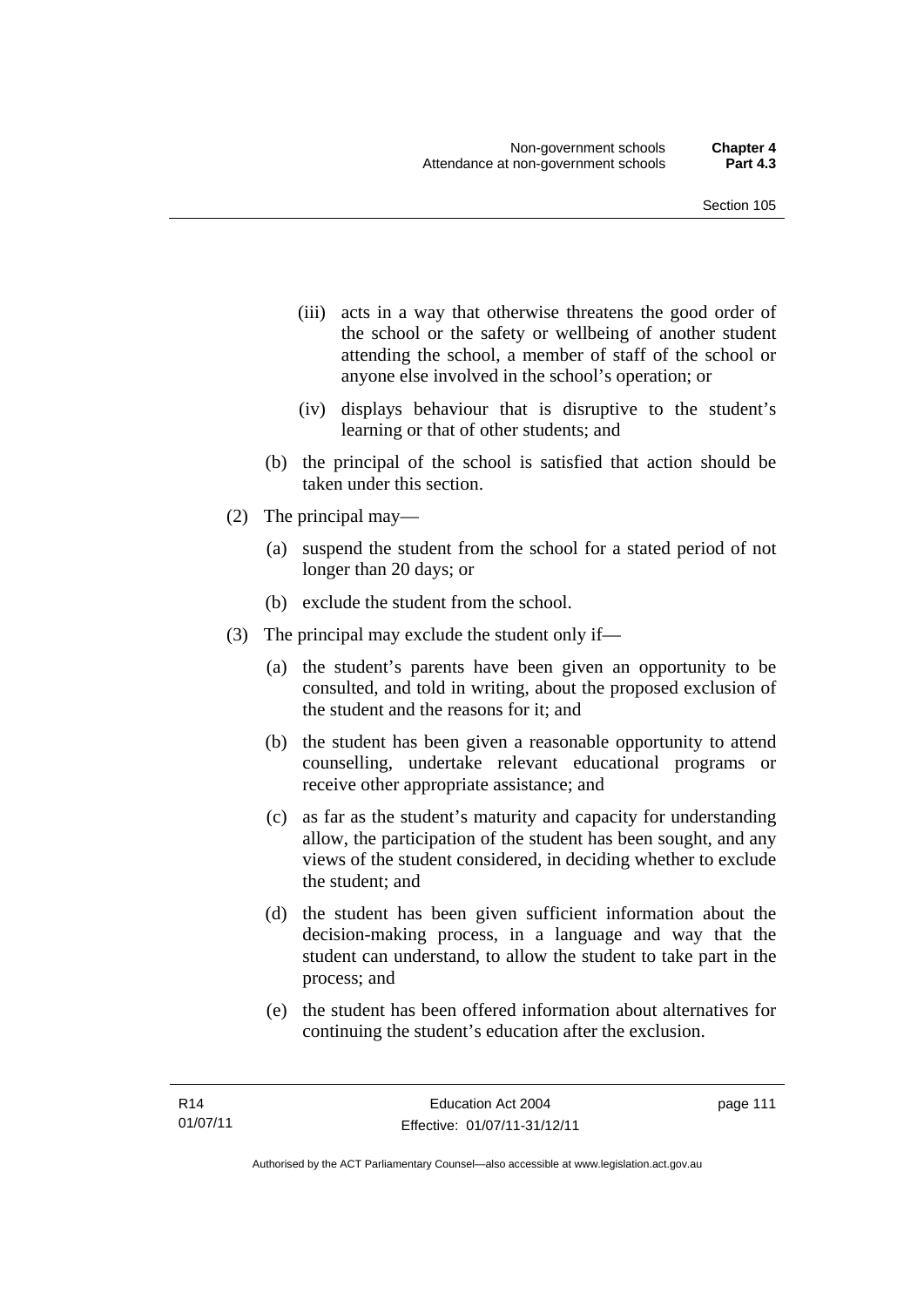- (4) The principal may suspend the student only if—
	- (a) the student's parents have been given an opportunity to be consulted, and told in writing, about the proposed suspension of the student and the reasons for it; and
	- (b) as far as the student's maturity and capacity for understanding allow, the participation of the student has been sought, and any views of the student considered, in deciding whether to suspend the student; and
	- (c) the student has been given sufficient information about the decision-making process, in a language and way that the student can understand, to allow the student to take part in the process; and
	- (d) the student has been given a reasonable opportunity to continue the student's education during the suspension.
- (5) Despite subsection (4), the principal may immediately suspend a student for not longer than 5 days if, in the principal's opinion, the circumstances are of such urgency or seriousness to require the student's immediate suspension.
- (6) However, before suspending a student under subsection (5), the principal must comply with the requirements of subsection (4) (a) to (d) to the extent that it is practicable and appropriate to do so.
- (7) To remove any doubt, the principal may suspend the student under subsection (5) while deciding what other action (if any) should be taken in relation to the student under this section.
- (8) If the student is suspended for 7 or more school days in a school term (whether or not consecutive school days), the principal must ensure that the student is given a reasonable opportunity to attend appropriate counselling.
- (9) If the principal of the school excludes a student from the school, the principal must give the registrar written notice of the exclusion.

R14 01/07/11

Authorised by the ACT Parliamentary Counsel—also accessible at www.legislation.act.gov.au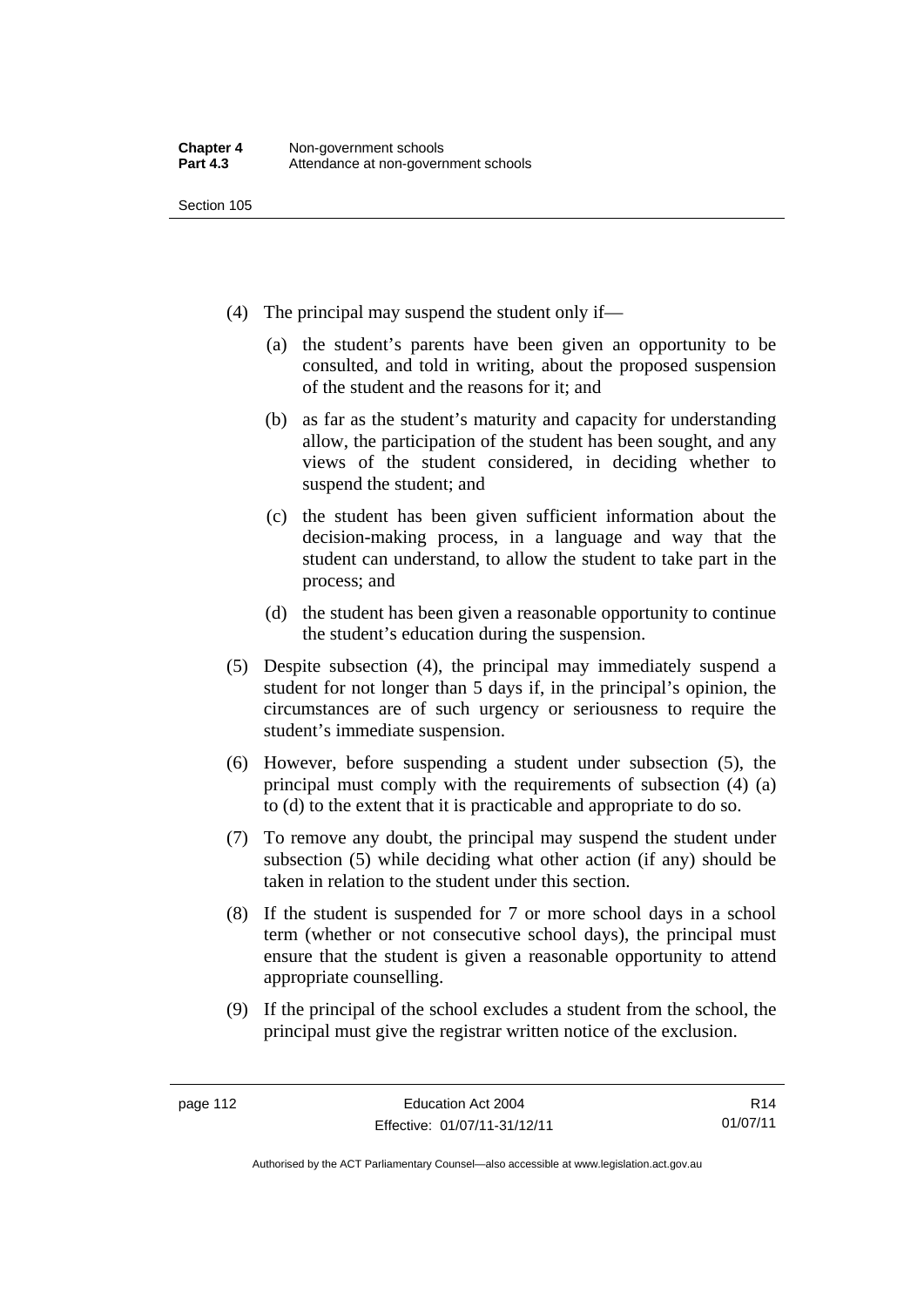## **Part 4.4 Non-government Schools Education Council**

### **Division 4.4.1 Establishment and membership**

#### **106 Establishment of council (non-government)**

The Non-government Schools Education Council (in this part called the *council*) is established.

#### **107 Functions of council (non-government)**

The functions of the council are—

- (a) to advise the Minister on any aspect of non-government schooling; and
- (b) when asked by the Minister under this paragraph, to inquire into and give advice to the Minister on any aspect of nongovernment schooling; and
- (c) to meet with the Government Schools Education Council to discuss matters of mutual interest; and
- (d) to exercise any other function given to the council under this Act or any other Territory law.
- *Note* The Minister must present a copy of any advice given under s 107 (a) or (b) to the Legislative Assembly (see s 118A).

#### **108 Membership of council (non-government)**

The council consists of the members appointed under section 109.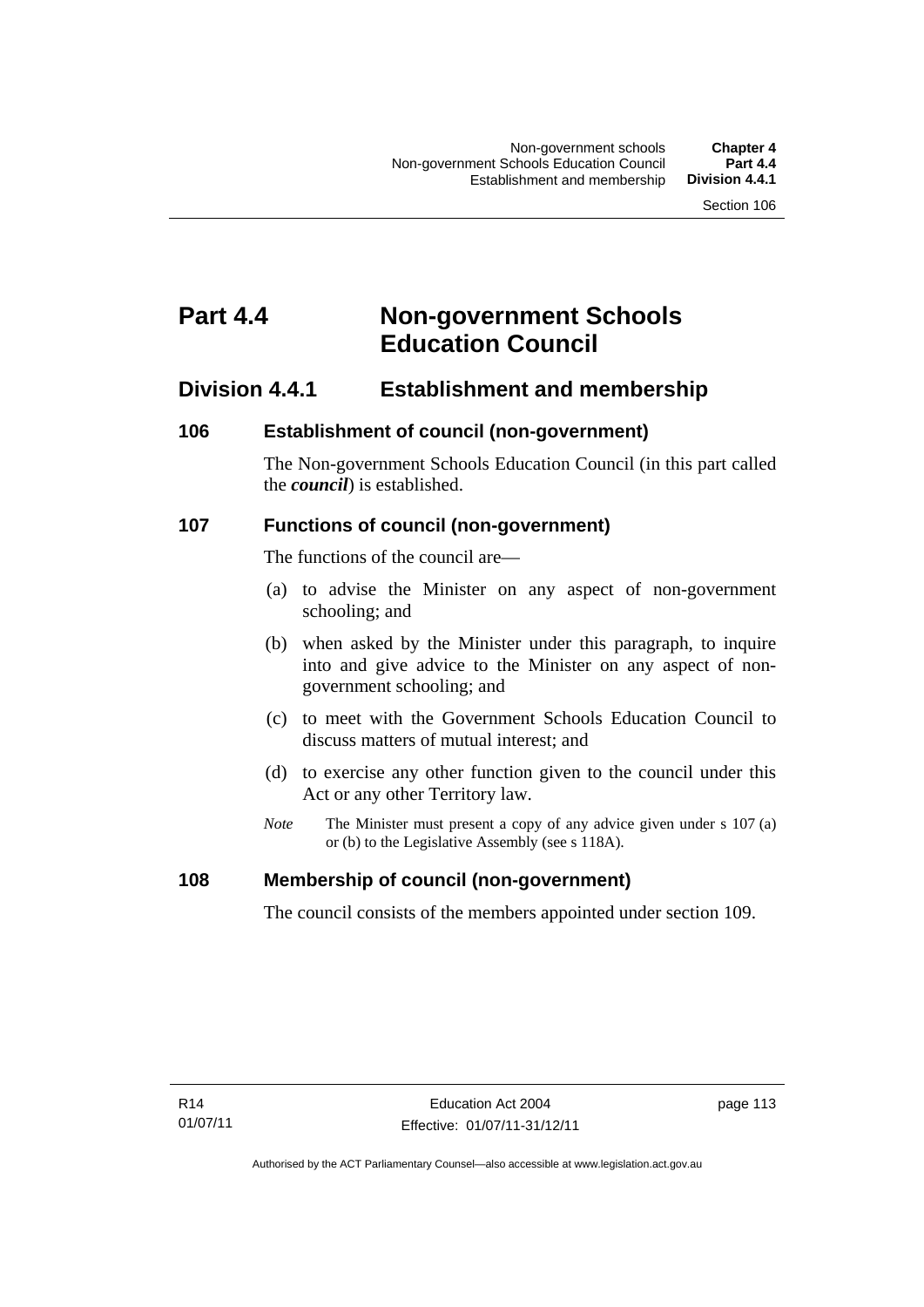#### **109 Members of council (non-government)**

- (1) The Minister must appoint the following members of the council:
	- (a) a chairperson;
	- (b) 4 people who, in the Minister's opinion, represent the views of the general community (the *community members*);
	- (c) 6 people who, in the Minister's opinion, represent the views of non-government school education (the *education members*).
	- *Note 1* For the making of appointments (including acting appointments), see the Legislation Act, pt 19.3.
	- *Note* 2 In particular, a person may be appointed for a particular provision of a law (see Legislation Act, s 7 (3)) and an appointment may be made by naming a person or nominating the occupant of a position (see s 207).
	- *Note 3* Certain Ministerial appointments require consultation with an Assembly committee and are disallowable (see Legislation Act, div 19.3.3).
- (2) For subsection  $(1)$  (c), the Minister must appoint—
	- (a) 3 education members chosen from nominations of organisations representing Catholic schools; and
	- (b) 1 education member chosen from nominations of organisations representing non-Catholic independent schools; and
	- (c) 1 education member chosen from nominations of the nongovernment school union; and
	- (d) 1 education member chosen from nominations of organisations representing parent associations of non-government schools.

#### **110 Deputy chairperson of council (non-government)**

- (1) The members of the council must, whenever necessary, elect another member to be deputy chairperson.
- (2) The council must tell the Minister of the election of the member as deputy chairperson.

R14 01/07/11

Authorised by the ACT Parliamentary Counsel—also accessible at www.legislation.act.gov.au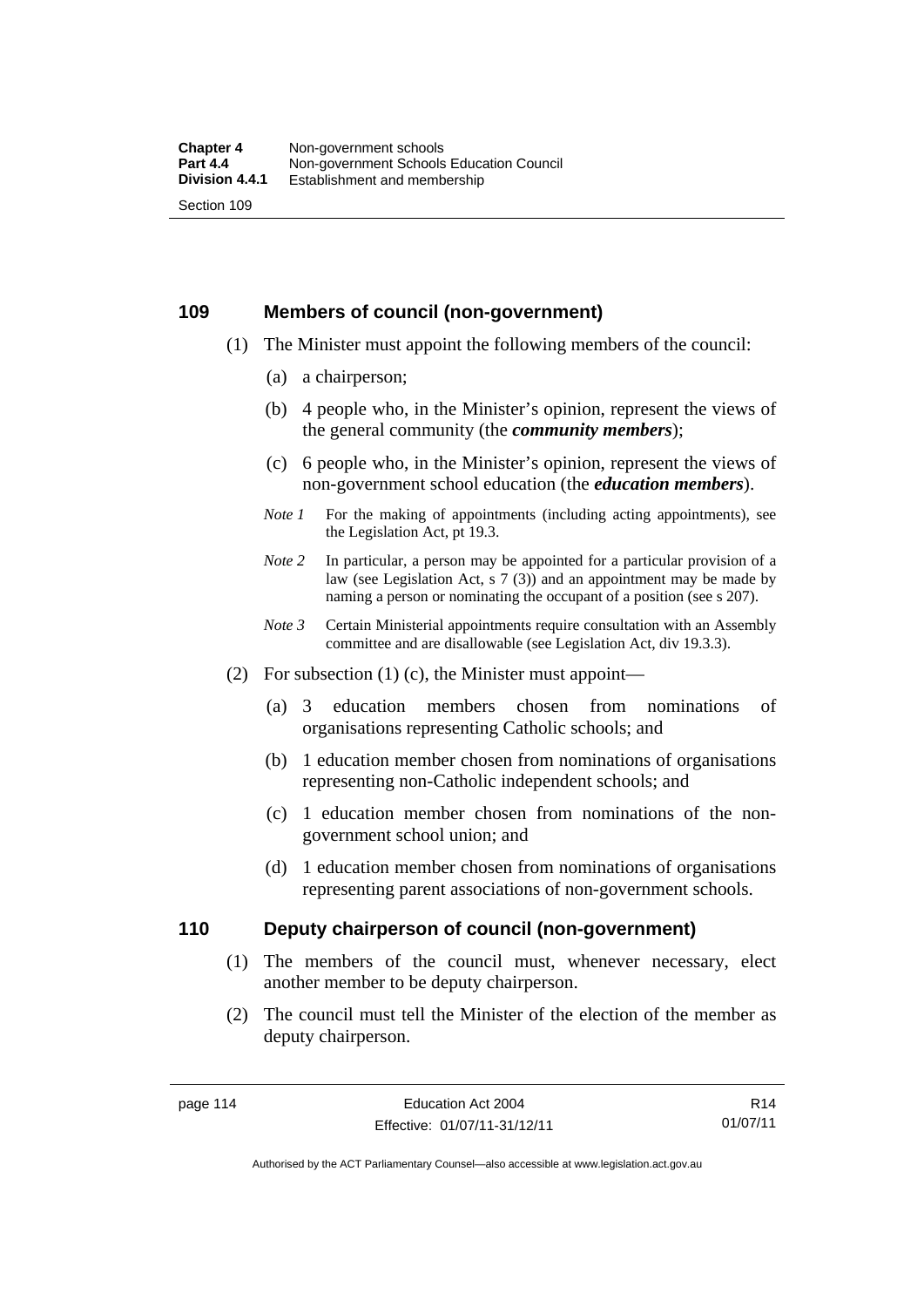### **111 Term of appointment to council (non-government)**

- (1) A member of the council is to be appointed for a term not longer than 3 years.
- (2) The instrument appointing, or evidencing the appointment of, a member of the council must state whether the person is appointed as chairperson or a community or education member.
	- *Note* A person may be reappointed to a position if the person is eligible to be appointed to the position (see Legislation Act, s 208 and dict, pt 1, def *appoint*).

### **112 Ending of appointment to council (non-government)**

- (1) The Minister may end the appointment of a member of the council—
	- (a) for misbehaviour; or
	- (b) for contravening section 117 (Disclosure of interests by members of council (non-government)).
- (2) The Minister may also end the appointment of an education member if satisfied that the person no longer represents the views of the organisation from which the person was chosen.
	- *Note* A person's appointment also ends if the person resigns (see Legislation Act s 210).

### **113 Conditions of appointment generally of council (nongovernment) members**

A member of the council holds the position on the conditions not provided by this Act or another Territory law that are decided by the Minister.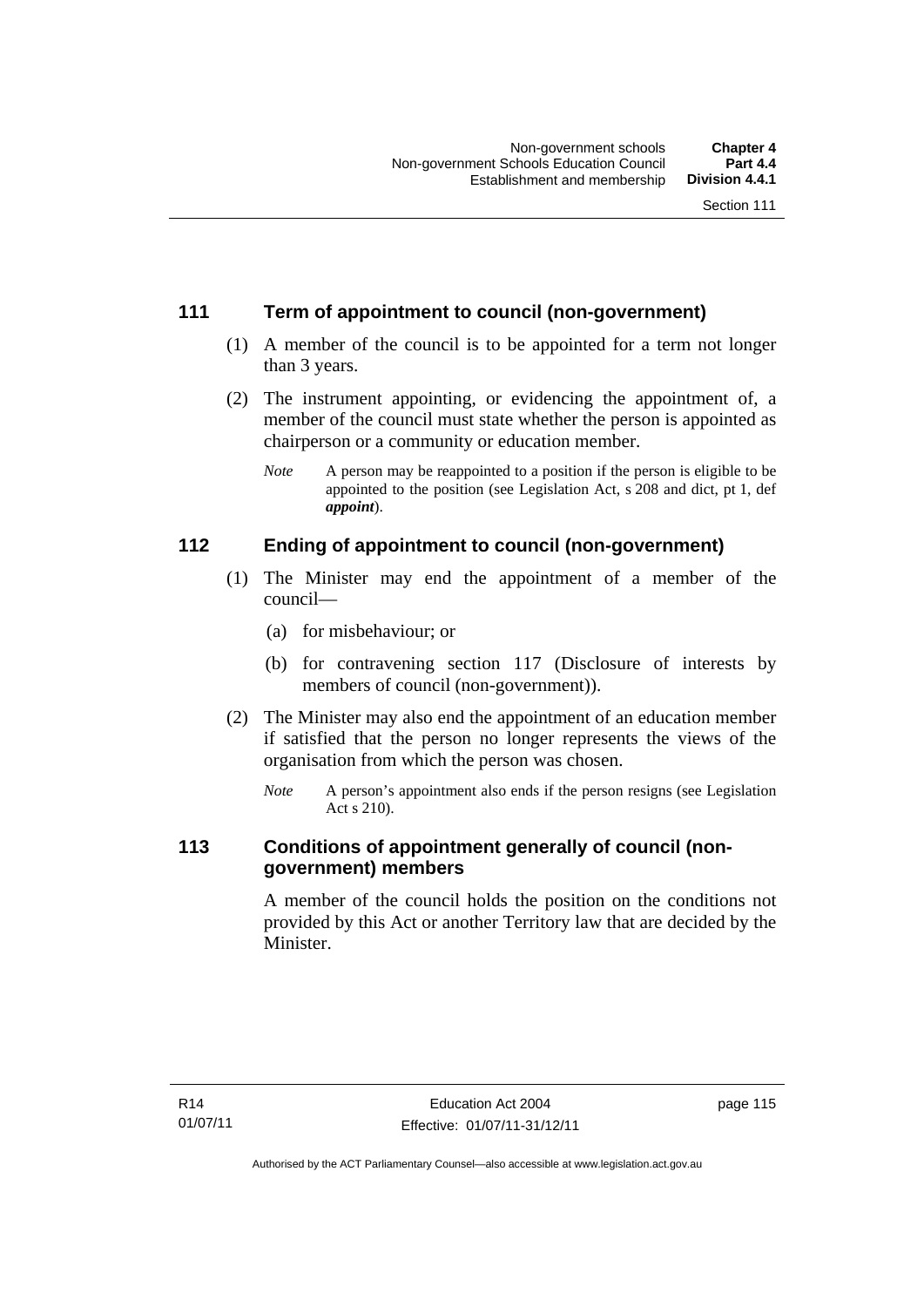### **114 Arrangements for staff**

- (1) The council (non-government) may arrange with the director-general to use public servants in the administrative unit under the director-general's control.
	- *Note* The director-general means the director-general of the administrative unit responsible for this section (see Legislation Act, s 163 (References to a director-general or the director-general)). Administrative units are established under the administrative arrangements (see *Public Sector Management Act 1994*, s 13).
- (2) The *Public Sector Management Act 1994* applies to the management by the council (non-government) of public servants the subject of an arrangement under subsection (1).

### **Division 4.4.2 Proceedings of council (nongovernment)**

#### **115 Time and place of meetings of council (non-government)**

- (1) The council meets at the times and places it decides.
- (2) However, the council must meet at least twice a year.

### **116 Proceedings of council (non-government)**

- (1) The council must keep minutes of its meetings.
- (2) The council may conduct its proceedings (including its meetings) as it considers appropriate.

### **117 Disclosure of interests by members of council (nongovernment)**

- (1) This section applies to a member of the council if—
	- (a) the member has a direct or indirect financial interest in an issue being considered, or about to be considered, by the council; and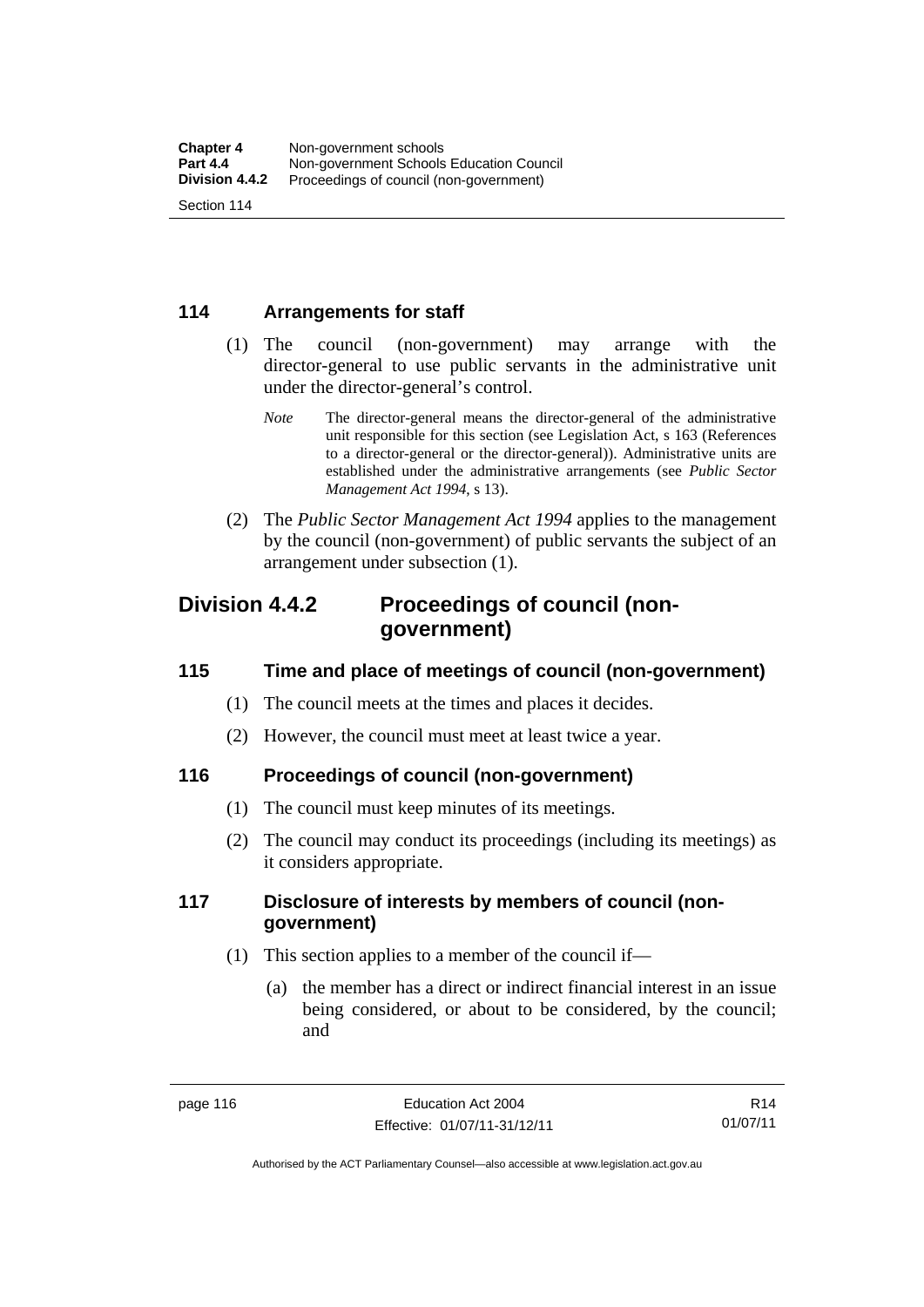- (b) the interest could conflict with the proper exercise of the member's functions in relation to the council's consideration of the issue.
- (2) As soon as practicable after the relevant facts come to the member's knowledge, the member must disclose the nature of the interest to a meeting of the council.
- (3) The disclosure must be recorded in the council's minutes and, unless the council otherwise decides, the member (the *first member*) must not—
	- (a) be present when the council considers the issue; or
	- (b) take part in a decision of the council on the issue.
- (4) Any other member who also has a direct or indirect financial interest in the issue must not—
	- (a) be present when the council is considering its decision under subsection (3) in relation to the first member; or
	- (b) take part in making the decision.
- (5) Within 14 days after the end of each financial year, the chairperson of the council must give the Minister a statement of any disclosure of interest made under this section during the financial year.

## **Division 4.4.3 Other provisions relating to council (non-government)**

#### **118 Minister to seek advice**

- (1) Before deciding the budget priorities for non-government schools each year, the Minister must ask for, and consider the advice of, the Non-government Schools Education Council.
- (2) This section does not limit the matters that the Minister may take into account in deciding the budget priorities for non-government schools.

page 117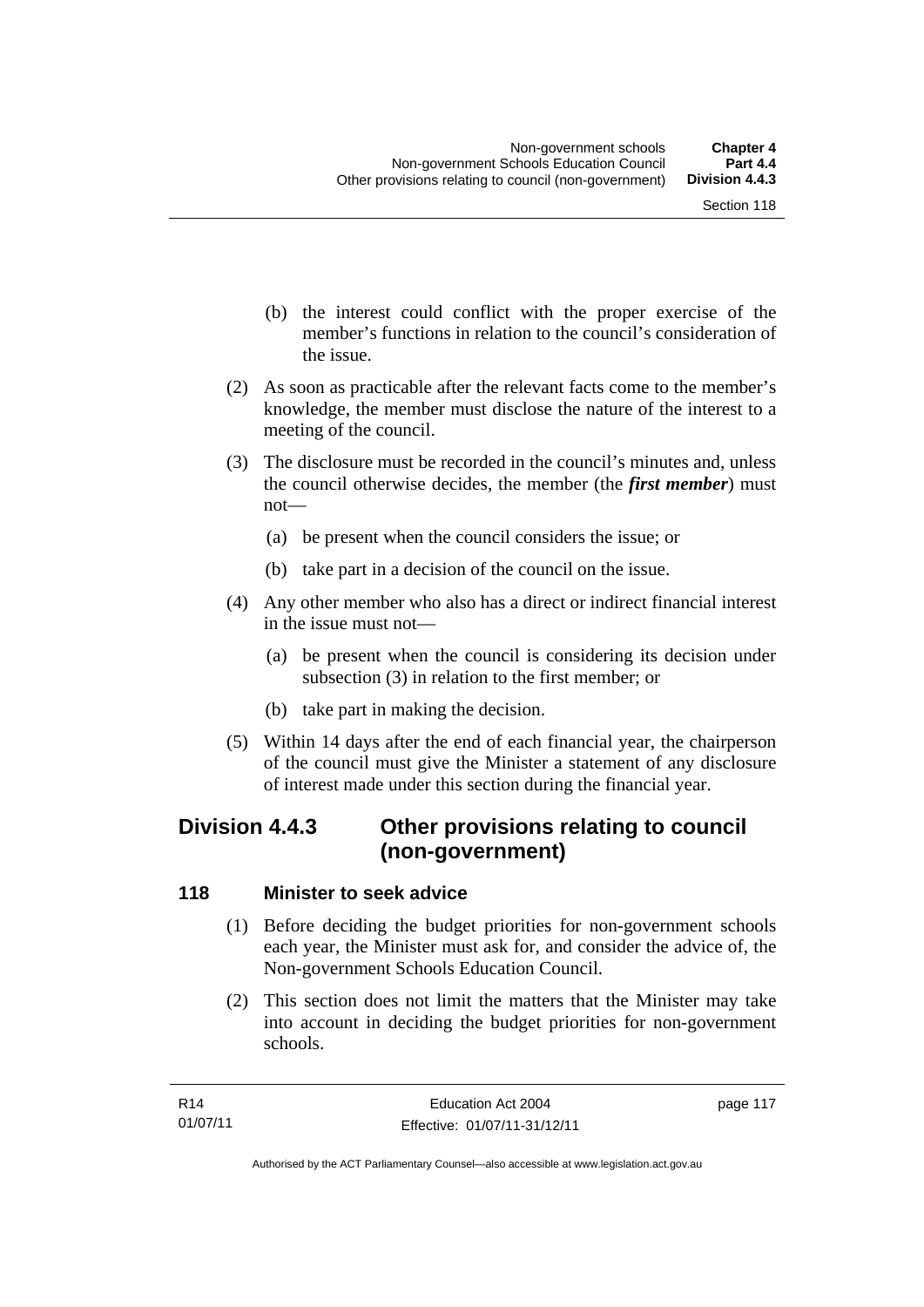### **118A Minister to present advice of council (non-government)**

The Minister must present a copy of advice given to the Minister under section 107 (a) or (b) (Functions of council (nongovernment)) to the Legislative Assembly within 6 sitting days after the day it is given to the Minister.

page 118 **Education Act 2004** Effective: 01/07/11-31/12/11

Authorised by the ACT Parliamentary Counsel—also accessible at www.legislation.act.gov.au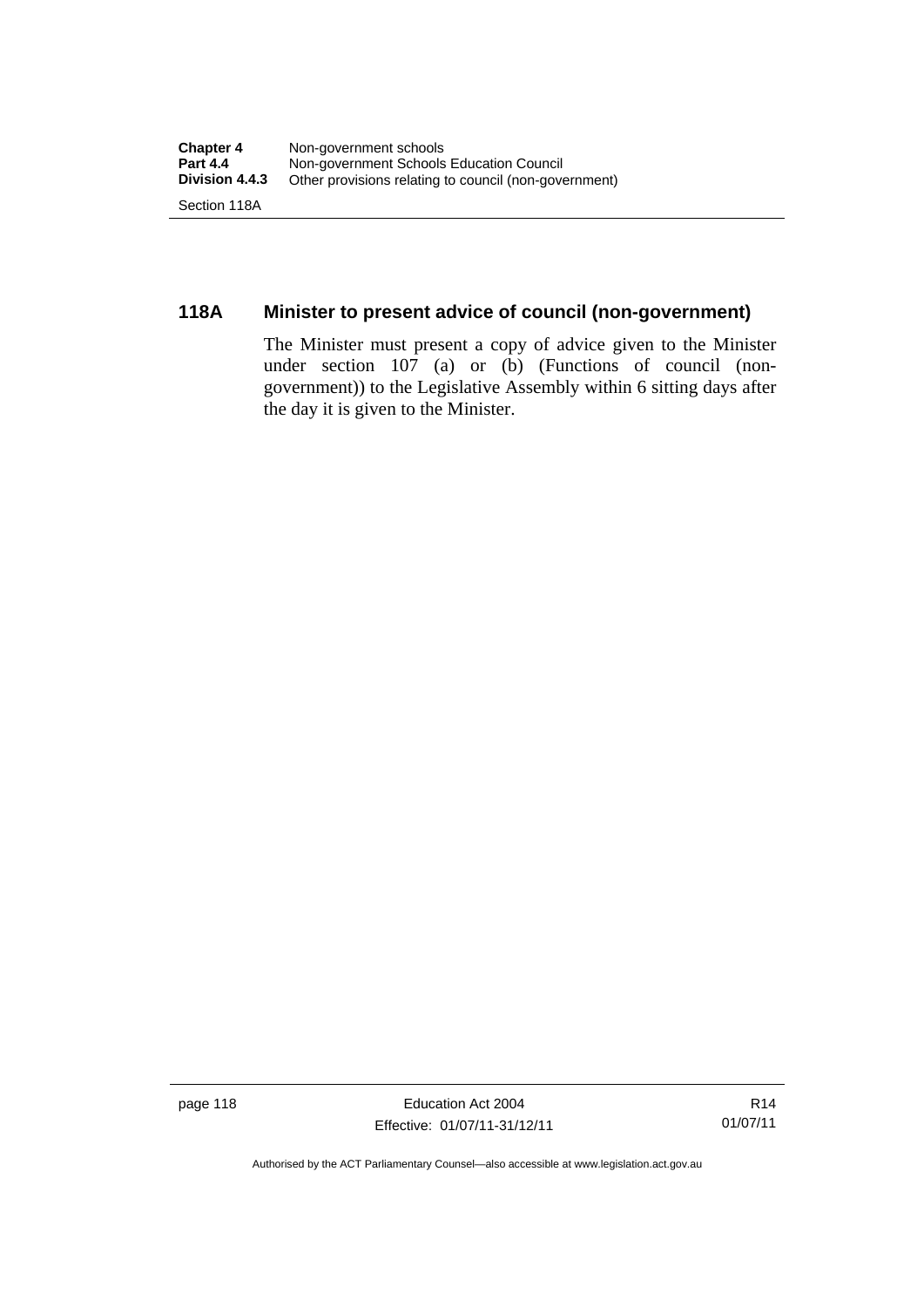## **Part 4.5 Other provisions**

### **Division 4.5.1 Authorised persons (nongovernment)**

#### **119 Appointment of authorised persons (non-government)**

- (1) The director-general may appoint a person to be an authorised person (non-government) for this chapter or a provision of this chapter.
	- *Note 1* For the making of appointments (including acting appointments), see the Legislation Act, pt 19.3.
	- *Note 2* In particular, a person may be appointed for a particular provision of a law (see Legislation Act, s 7 (3)) and an appointment may be made by naming a person or nominating the occupant of a position (see s 207).
- (2) The regulations may prescribe a person to be an authorised person (non-government) for this chapter or a provision of this chapter.
- (3) A person may be appointed as an authorised person (nongovernment) under subsection (1) only if—
	- (a) the person is an Australian citizen or a permanent resident of Australia; and
	- (b) the director-general is satisfied that the person is a suitable person to be appointed, having regard in particular to—
		- (i) whether the person has any criminal convictions; and
		- (ii) the person's employment record; and
	- (c) the person has satisfactorily completed adequate training to exercise the powers of an authorised person (non-government) proposed to be given to the person.
- (4) To remove any doubt, a person may be both an authorised person (government) and an authorised person (non-government).

page 119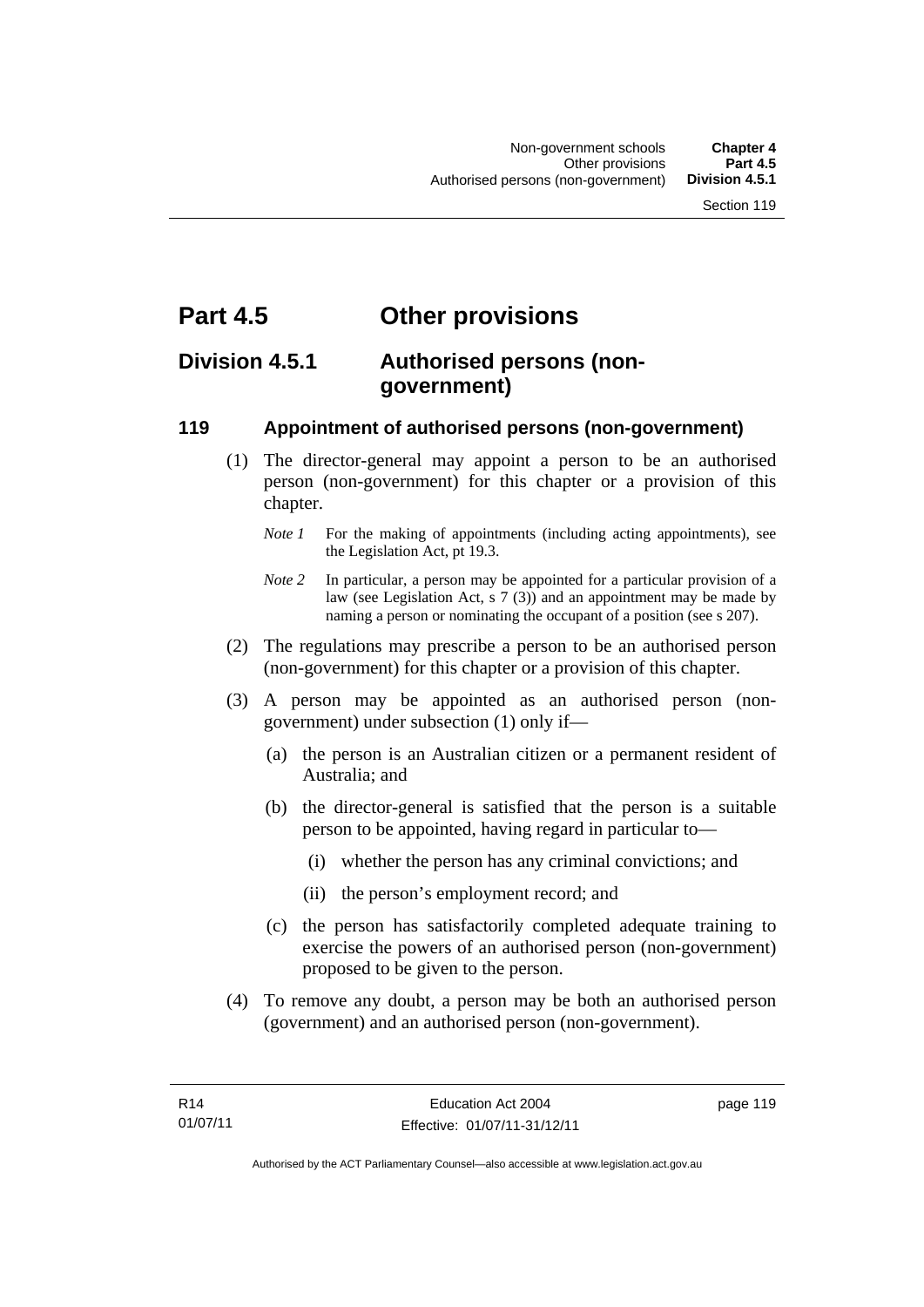#### **120 Identity cards for authorised persons (non-government)**

- (1) The director-general must give an authorised person (nongovernment) an identity card that states the person is an authorised person (non-government) for this chapter, or stated provisions of this chapter, and shows—
	- (a) a recent photograph of the person; and
	- (b) the name of the person; and
	- (c) the date of issue of the card; and
	- (d) an expiry date for the card; and
	- (e) anything else prescribed under the regulations.
- (2) A person who ceases to be an authorised person (non-government) must return his or her identity card to the director-general as soon as practicable, but within 21 days after the day the person ceases to be an authorised person.

Maximum penalty: 1 penalty unit.

(3) An offence against subsection (2) is a strict liability offence.

## **Division 4.5.2 Inspection powers for non-government schools**

#### **121 Power not to be exercised before identity card shown etc**

- (1) An authorised person (non-government) may exercise a power under this chapter in relation to a person only if the authorised person first shows the person his or her identity card.
- (2) An authorised person (non-government) may not remain in a nongovernment school entered under this division if, when asked by the principal, the authorised person does not show his or her identity card.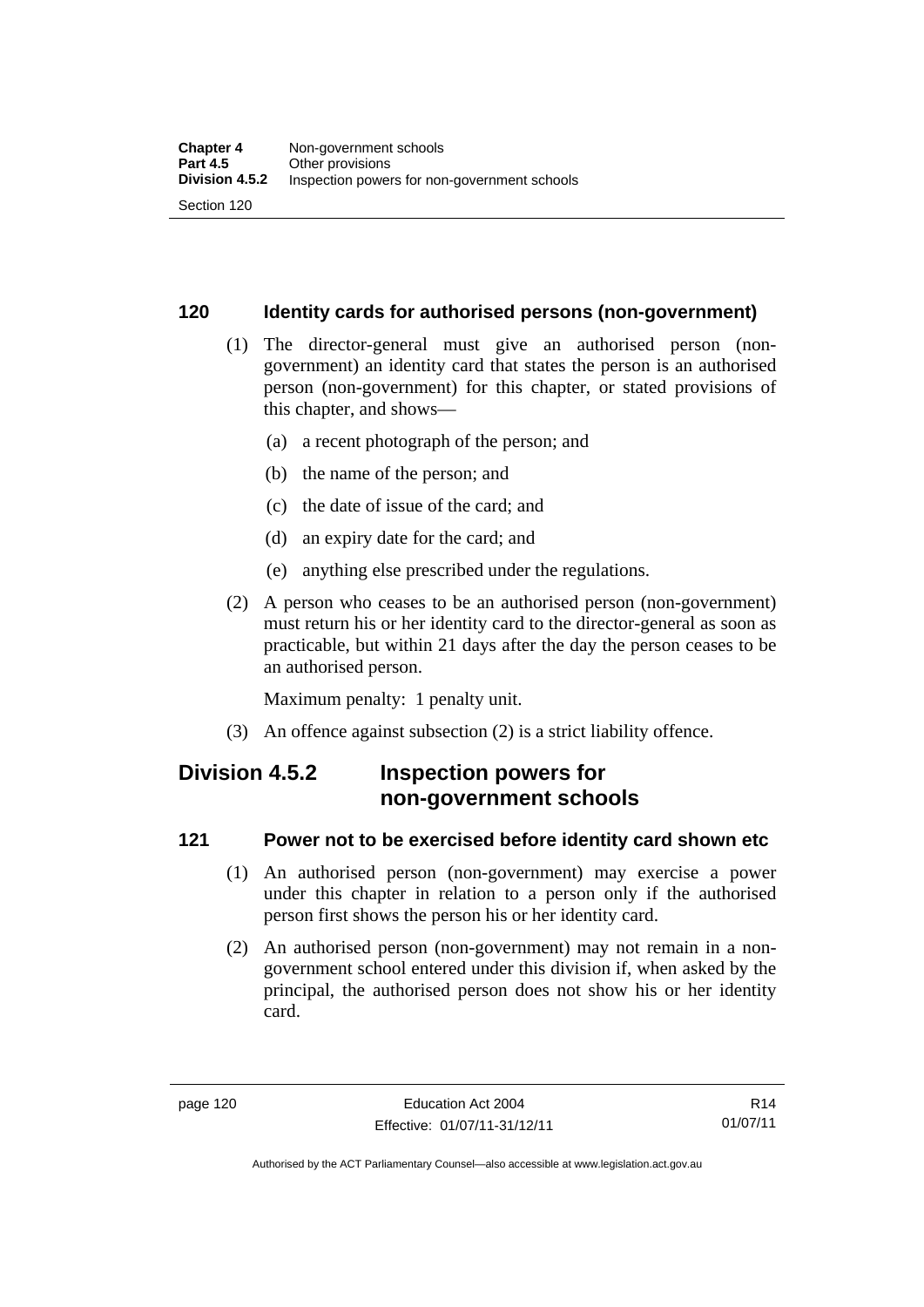#### **122 Entry to non-government schools for inspections**

To find out whether this Act is being complied with, an authorised person (non-government) may enter a non-government school at any time when it is being used as a school under this Act.

#### **123 Entry to non-government schools with consent**

- (1) An authorised person (non-government) may enter a nongovernment school at any other time if the principal of the school consents to the entry.
- (2) An authorised person (non-government) may, without the principal's consent, enter the non-government school to ask for consent to enter the school.

#### **124 Consent to entry**

- (1) This section applies if an authorised person (non-government) intends to ask the principal of a non-government school to consent to the authorised person entering the school.
- (2) Before asking for the consent, the authorised person (nongovernment) must tell the principal—
	- (a) the reason for the entry; and
	- (b) that the principal is not required to consent.
- (3) If the consent is given, the authorised person (non-government) must ask the principal to sign an acknowledgment of the consent.
- (4) The acknowledgment must state that—
	- (a) the principal was told—
		- (i) the reason for the entry; and
		- (ii) that the principal is not required to consent; and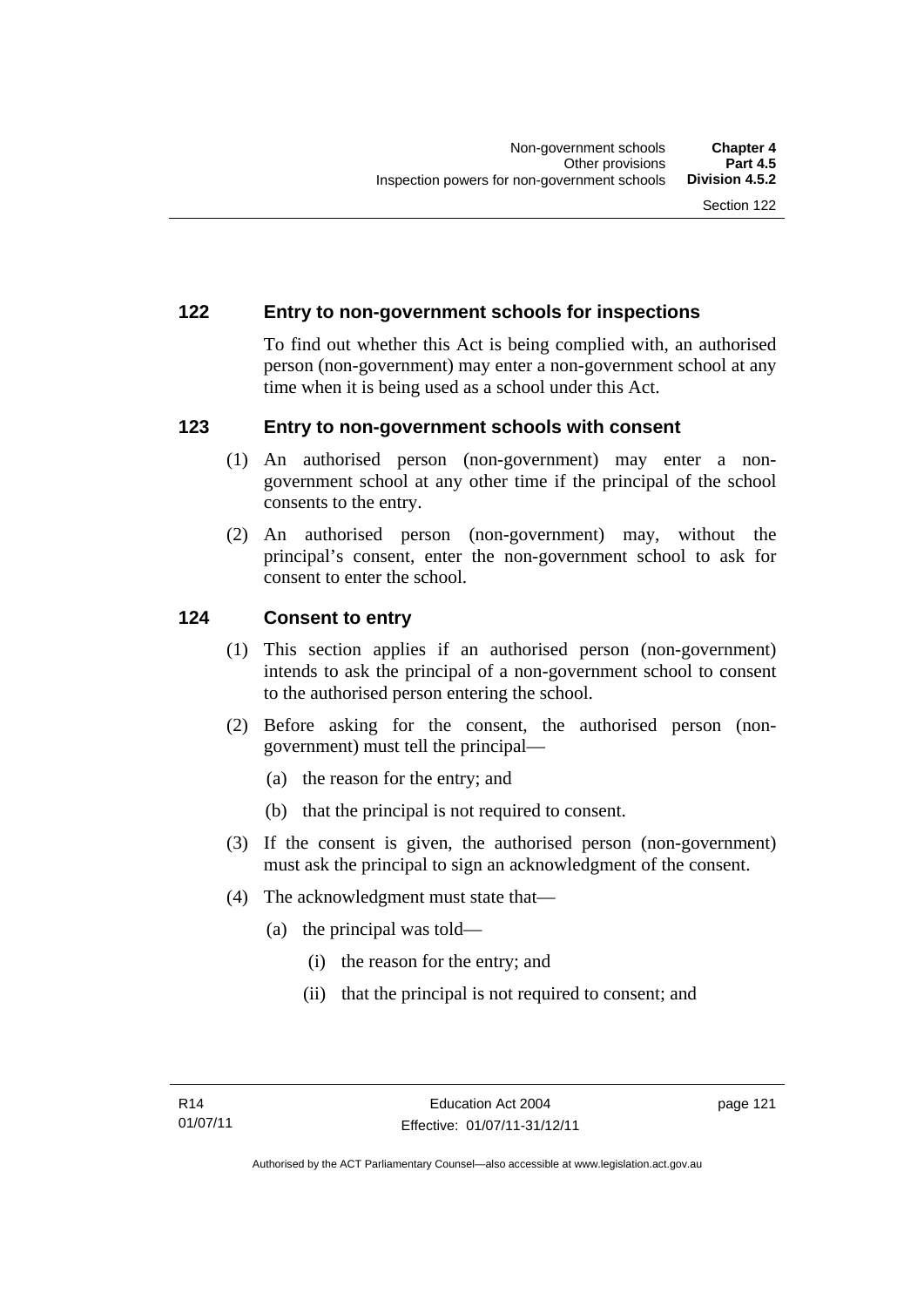- (b) the principal gives an authorised person (non-government) consent to enter the school and exercise powers under this chapter; and
- (c) the time and date the consent was given.
- (5) If the principal signs an acknowledgment of consent, the authorised person (non-government) must immediately give a copy to the principal.
- (6) A court may assume that the principal did not consent if—
	- (a) a question arises, in a proceeding in the court, whether the principal consented to the authorised person (non-government) entering the school under this chapter; and
	- (b) an acknowledgment under this section is not produced in evidence for the entry; and
	- (c) it is not proved that the principal consented to the entry.

#### **125 Powers on entry**

An authorised person (non-government) who enters a nongovernment school under section 122 (Entry to non-government schools for inspections) or section 123 (Entry to non-government schools with consent) may inspect the school or anything in it (including the register of enrolments and attendances).

Authorised by the ACT Parliamentary Counsel—also accessible at www.legislation.act.gov.au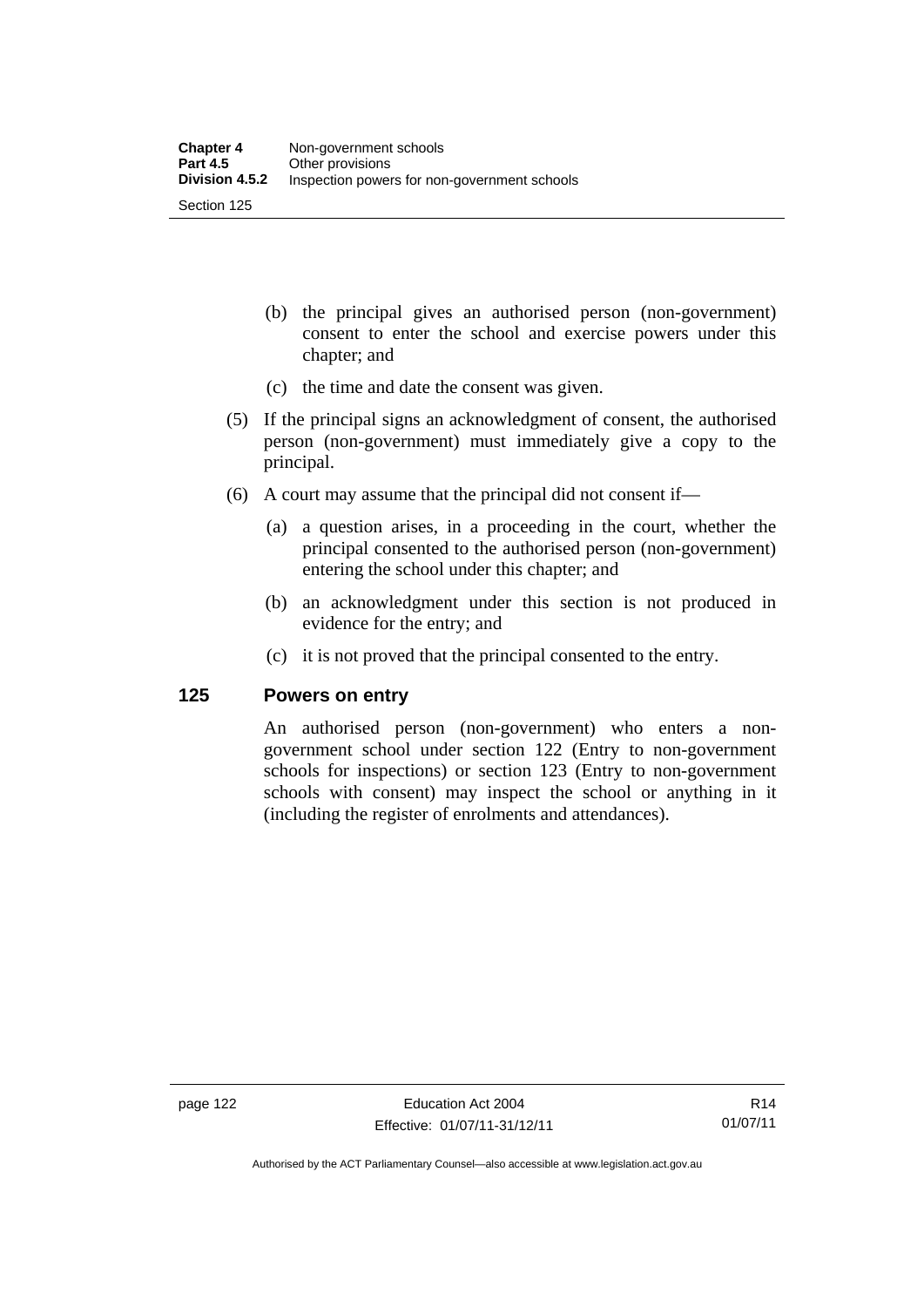# **Chapter 5 Home education**

## **Part 5.1 General**

#### **128 Principles on which ch 5 based**

The following are the principles on which this chapter is based:

- (a) parents have the right to choose a suitable educational environment for their children;
- (b) there is a diversity of religious and educational philosophies held by parents providing home education for their children;
- (c) the diversity of educational philosophies reflects the diversity of preferences of parents for particular forms of education for their children;
- (d) home education is committed to—
	- (i) offering a broad range of opportunities that foster in each child the development of the child's unique spiritual, emotional, physical, social and intellectual being; and
	- (ii) valuing the individual needs, interests and aptitudes of each child; and
	- (iii) preparing each child to become an independent and effective local and global citizen.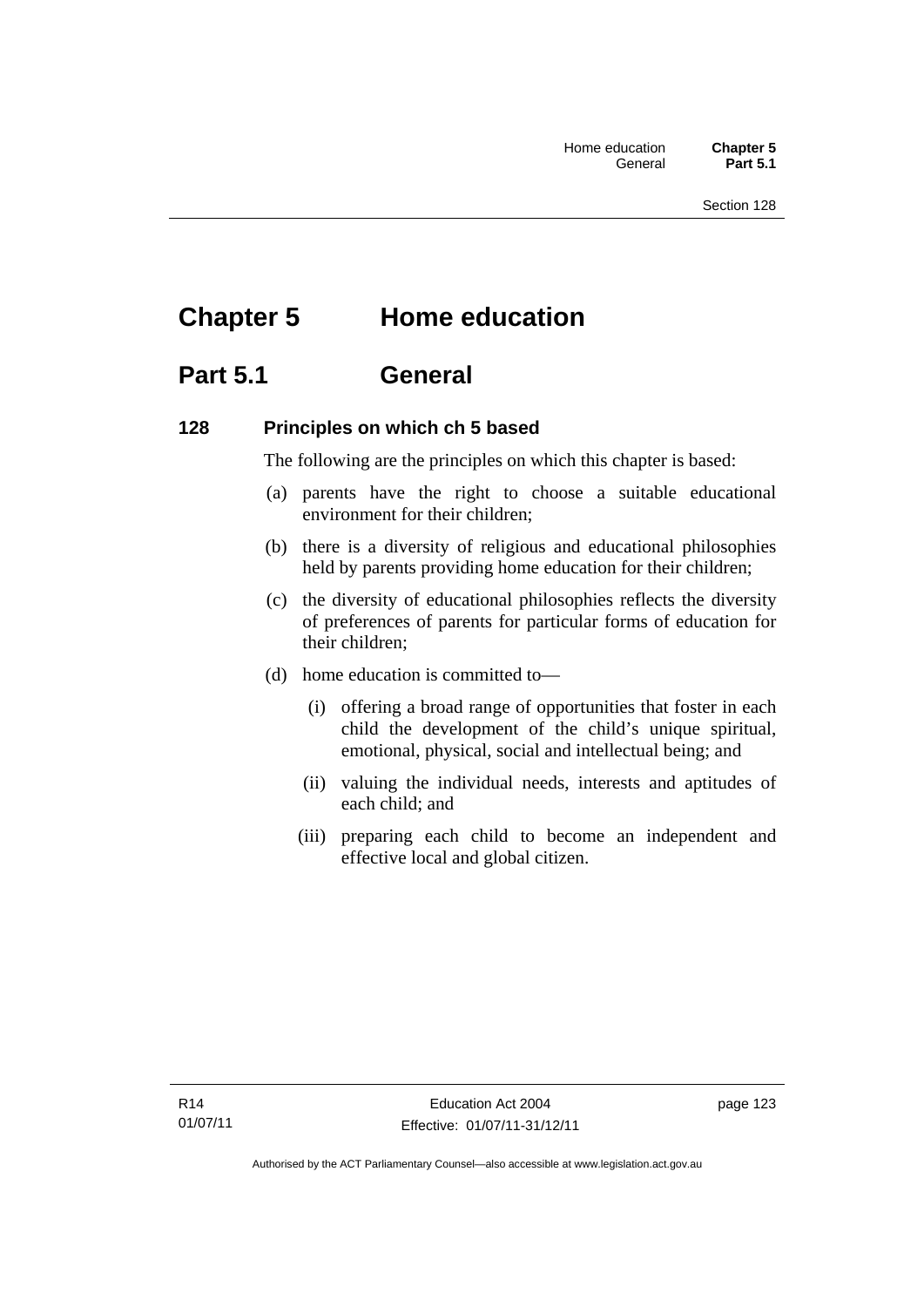# **Part 5.2 Registration—home education**

#### **129 Meaning of** *home education*

In this Act:

*home education*, in relation to a child, means education conducted by 1 or both of the child's parents from a home base.

#### **130 Provisional registration for home education**

(1) The parents of a child may apply, in writing, to the director-general for registration of the child for home education.

- (2) On receiving an application under subsection (1), the director-general must provisionally register the child for home education.
- (3) Provisional registration for home education ends—
	- (a) 6 months after the day the provisional registration begins; or
	- (b) if the child is registered sooner under section 131 (3)—on the day the child is registered.

#### **131 Registration for home education**

- (1) This section applies if a child is provisionally registered for home education under section 130.
- (2) Also, this section applies if—
	- (a) the parents of a child apply in writing to the director-general for registration for home education; and
	- (b) immediately before the application, the child was registered or approved (however described) under the law of a State or another Territory for home education.

R14 01/07/11

*Note* If a form is approved under s 154 for the application, the form must be used.

Authorised by the ACT Parliamentary Counsel—also accessible at www.legislation.act.gov.au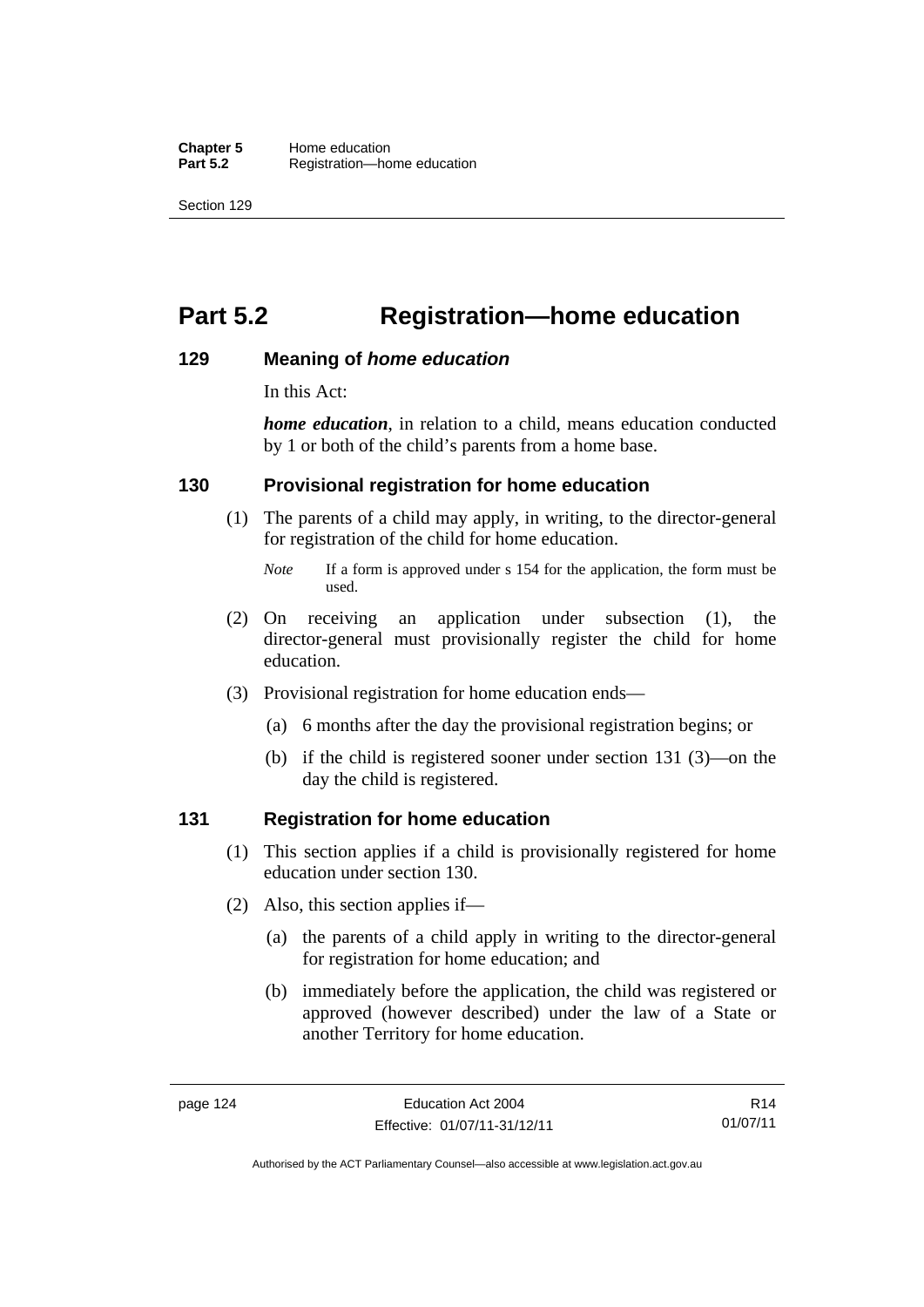- (3) The director-general may register the child for home education for a period of not longer than 2 years if satisfied that the conditions for registration will be complied with.
- (4) To decide whether the conditions for registration will be complied with, an authorised person (government) may inspect any education programs, materials or other records proposed to be used for the home education.

#### **132 Conditions of registration for home education**

The registration of a child for home education is subject to the following conditions:

- (a) the parents of the child are to provide high-quality education for the child;
- (b) the parents of the child must document the educational opportunities offered by the parents to their child and the strategies they use to encourage their child to learn;
- (c) the parents of the child must make available for inspection on request by the director-general any education programs, materials or other records used for the home education.

### **133 Registration of child**

If the director-general approves the registration of a child for home education, the director-general must—

- (a) enter the particulars prescribed under the regulations in the home education register kept under section 139 (Home education register); and
- (b) give the parents of the child a certificate of registration for the child.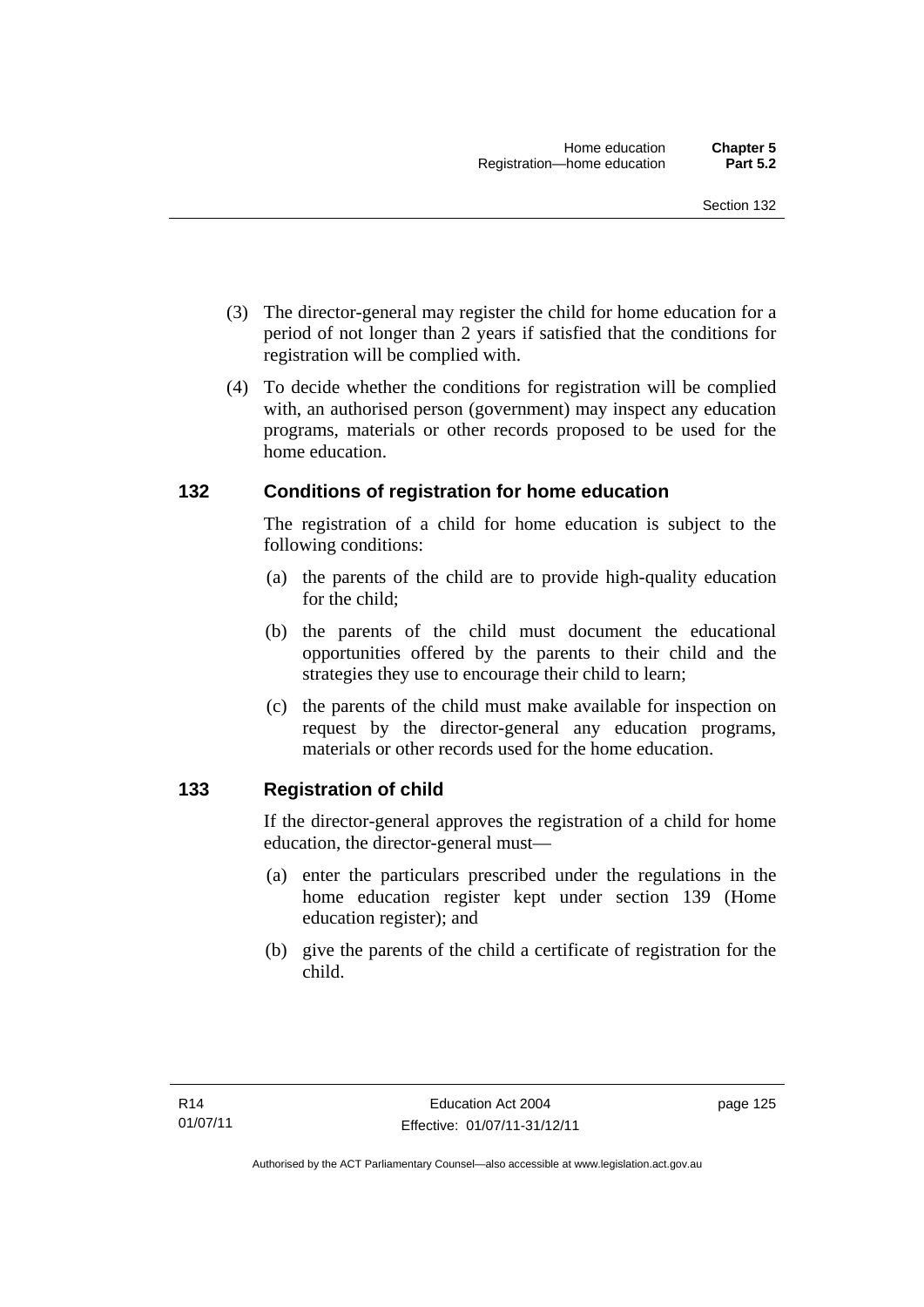#### **134 Period of registration**

Registration of a child for home education is for the period (not longer than 2 years) stated in the certificate of registration.

#### **135 Cancellation of registration for home education**

- (1) The director-general may cancel the registration of a child for home education if the director-general is satisfied on reasonable grounds that a parent has contravened a condition of the registration.
- (2) Before cancelling registration, the director-general must give the parents a written notice—
	- (a) stating the grounds on which the director-general proposes to cancel the registration; and
	- (b) stating the facts that, in the director-general's opinion, establish the grounds; and
	- (c) telling the parents that they may, within 30 days beginning the day after the day they receive the notice, give a written response to the director-general about the matters in the notice.
- (3) In deciding whether to cancel registration, the director-general must consider any response given to the director-general in accordance with subsection  $(2)$  (c).
- (4) However, the director-general must not cancel the registration if satisfied that—
	- (a) the parents have demonstrated that the contravention has been rectified and that they will comply with the conditions of the registration; and
	- (b) it is not otherwise in the public interest that the registration be cancelled.
- (5) The director-general must give the parents written notice of the decision.

R14 01/07/11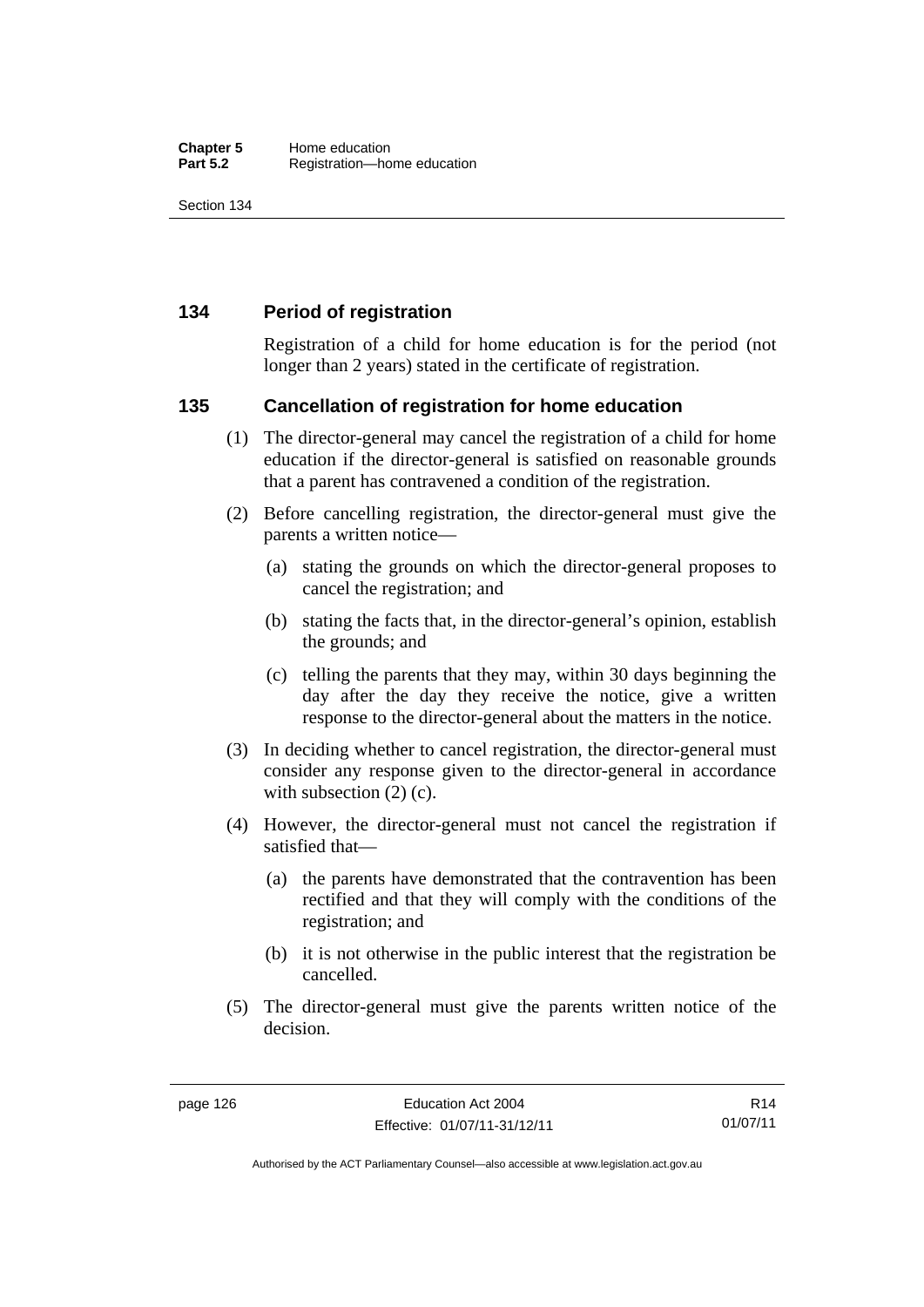(6) Cancellation of registration takes effect on the day when notice of the cancellation is given to the parents or, if the notice states a later date of effect, that date.

#### **136 Certificate of registration for home education**

A certificate of registration for home education must state—

- (a) the name of the child registered for home education; and
- (b) the names of the child's parents; and
- (c) the address of the home base from which the home education will be carried out; and
- (d) the period of registration; and
- (e) the conditions of registration; and
- (f) any other particulars prescribed under the regulations.

#### **137 Renewal of registration for home education**

(1) The parents of a child who is registered for home education under this part may apply in writing to the director-general for renewal of the registration.

- (2) The application must be made at least the prescribed period before the registration ends.
- (3) The director-general may renew the registration of the child for home education for a period of not longer than 2 years if satisfied that the conditions for registration will be complied with.
- (4) In this section:

*prescribed period* means—

(a) 3 months; or

*Note* If a form is approved under s 154 for the application, the form must be used.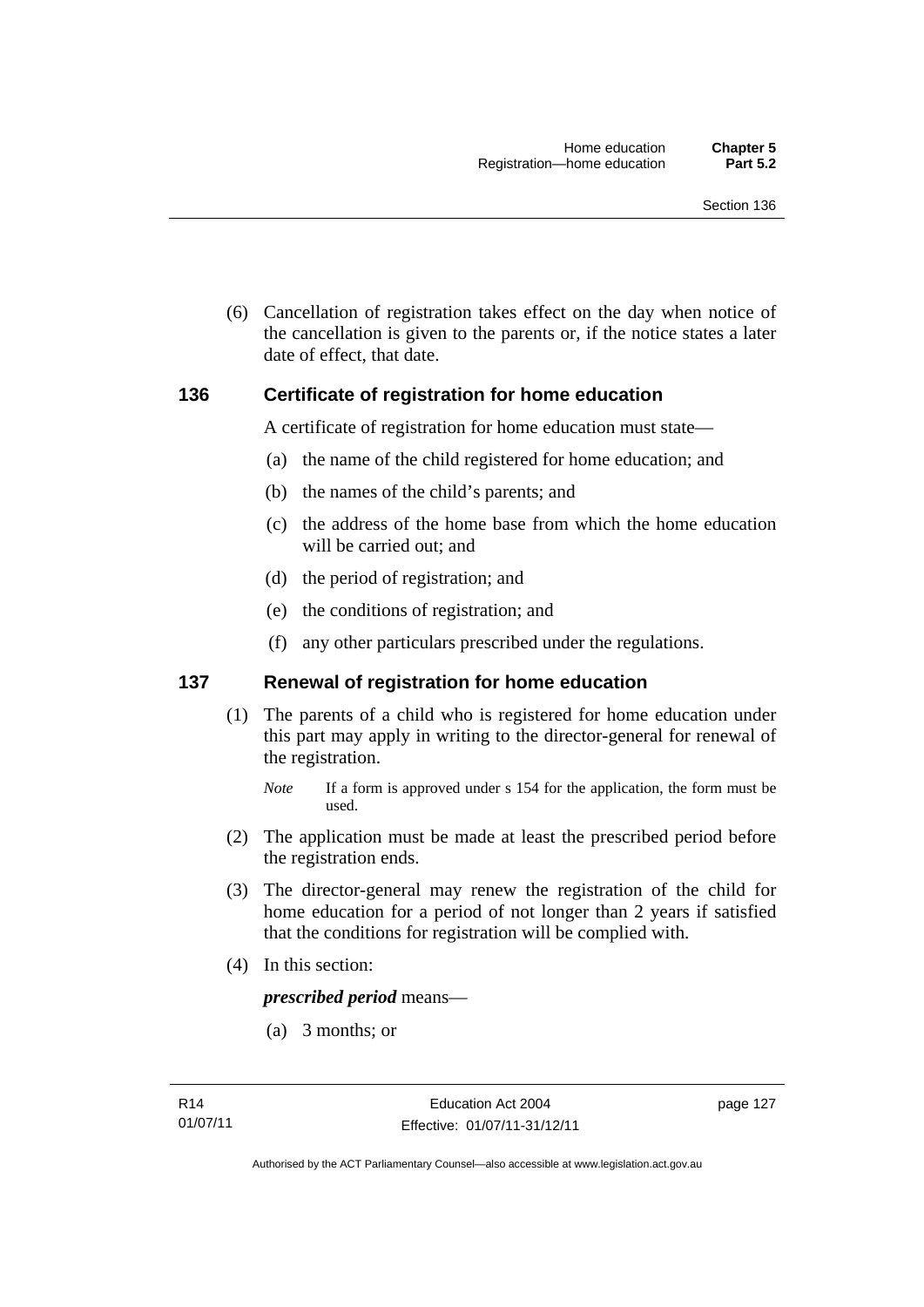(b) if the director-general approves a shorter period—that period.

#### **138 Home education reports**

The parents of a child registered for home education must give the director-general a report about the educational progress of the child once every year.

#### **139 Home education register**

The director-general must keep a register of children registered for home education.

page 128 **Education Act 2004** Effective: 01/07/11-31/12/11

Authorised by the ACT Parliamentary Counsel—also accessible at www.legislation.act.gov.au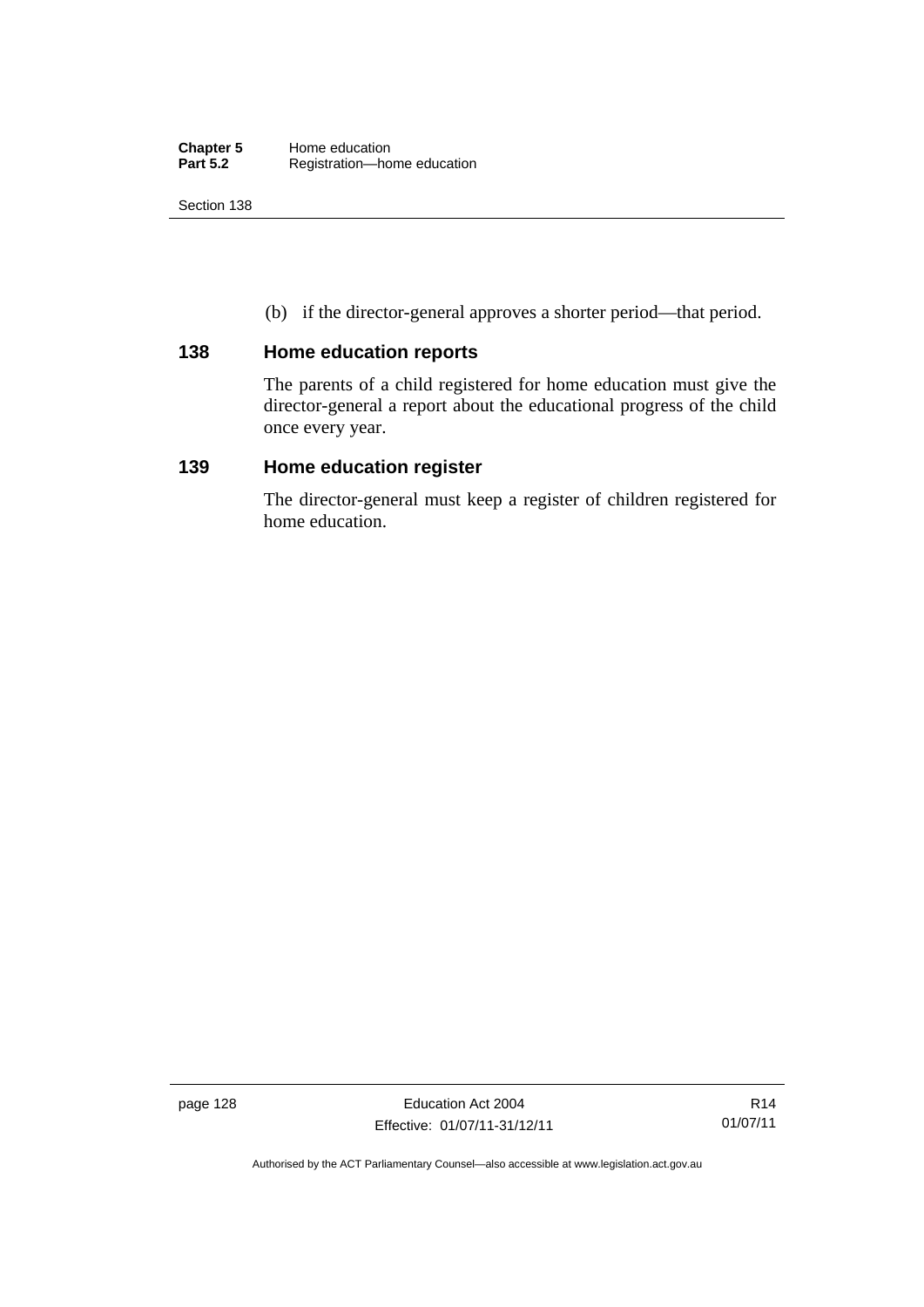# **Chapter 6 Miscellaneous**

## **Part 6.1 Notification and review of decisions**

#### **140 Definitions***—***pt 6.1**

In this part:

*decision-maker* means—

- (a) for an internally reviewable decision—a person mentioned in schedule 1, column 5 in relation to the decision; or
- (b) for a reviewable decision—
	- (i) the internal reviewer in relation to the decision; or
	- (ii) if the decision is made personally by the Minister or director-general—a person mentioned in schedule 1, column 5 in relation to the decision.

*internally reviewable decision* means a decision (other than a decision made personally by the Minister or director-general) mentioned in schedule 1, column 3 under a provision of this Act mentioned in column 2 in relation to the decision.

*internal reviewer*—see section 144 (1).

*internal review notice*—see the *ACT Civil and Administrative Tribunal Act 2008*, section 67B (1).

*reviewable decision* means—

- (a) a decision of an internal reviewer in relation to an internally reviewable decision; or
- (b) if a decision is made personally by the Minister or director-general—a decision mentioned in schedule 1, column

page 129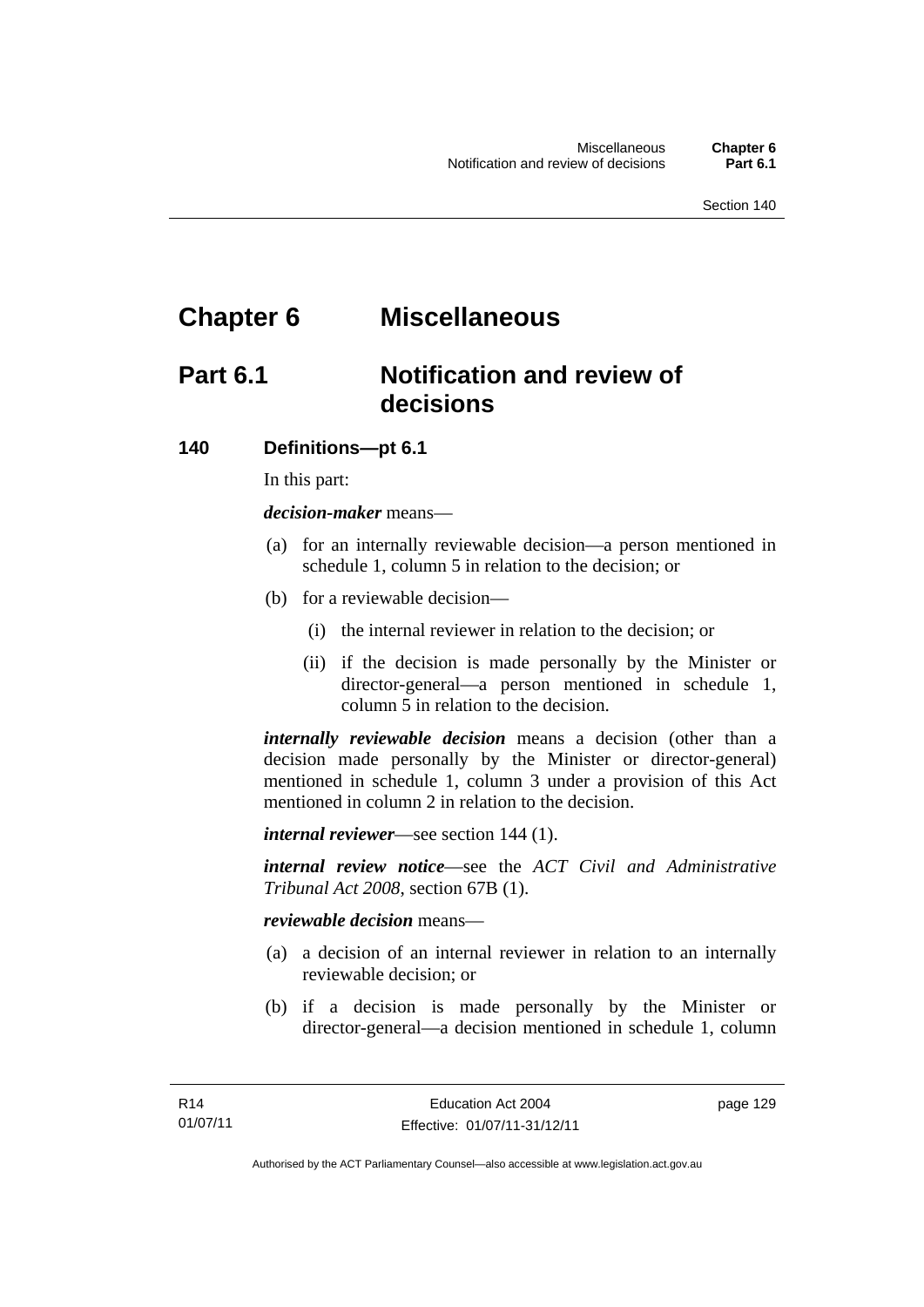3 under a provision of this Act mentioned in column 2 in relation to the decision.

#### **141 Internal review notices**

If a decision-maker makes an internally reviewable decision, the decision-maker must give an internal review notice to each entity mentioned in schedule 1, column 4 in relation to the decision.

- *Note 1* The decision-maker must also take reasonable steps to give an internal review notice to any other person whose interests are affected by the decision (see *ACT Civil and Administrative Tribunal Act 2008*, s 67B).
- *Note* 2 The requirements for internal review notices are prescribed under the *ACT Civil and Administrative Tribunal Act 2008*.

#### **142 Applications for internal review**

- (1) The following may apply to the decision-maker for review of an internally reviewable decision:
	- (a) an entity mentioned in schedule 1, column 4 in relation to the decision;
	- (b) any other person whose interests are affected by the decision.
- (2) The application must—
	- (a) be in writing; and
	- (b) state the applicant's name and address; and
	- (c) set out the applicant's reasons for making the application.
	- *Note* If a form is approved under s 154 for the application, the form must be used.
- (3) The application must be given to the decision-maker within—
	- (a) 28 days after the day the applicant is given the internal review statement; or
	- (b) a longer period allowed by the internal reviewer before or after the end of the 28-day period.

| page 130 | Education Act 2004           | R14      |
|----------|------------------------------|----------|
|          | Effective: 01/07/11-31/12/11 | 01/07/11 |

Authorised by the ACT Parliamentary Counsel—also accessible at www.legislation.act.gov.au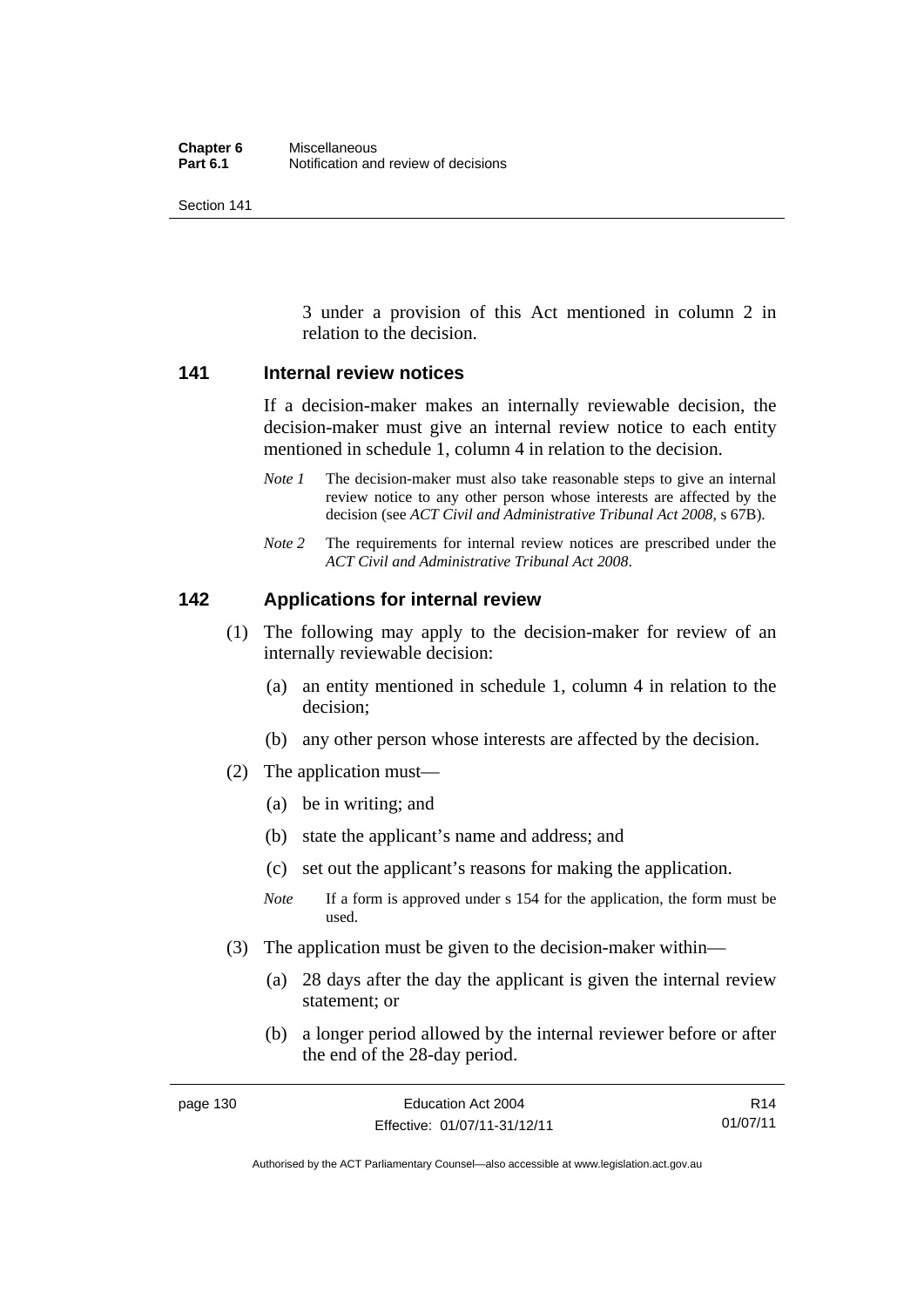#### **143 Applications not stay reviewable decisions**

Making an application for internal review of an internally reviewable decision does not affect the operation of the decision.

#### **144 Internal review**

- (1) If application is made for internal review of an internally reviewable decision, the decision-maker must arrange for someone else (the *internal reviewer*) to review the decision.
- (2) The internal reviewer must, within 28 days after the decision-maker receives the application for internal review—
	- (a) confirm the decision; or
	- (b) vary the decision; or
	- (c) set aside the decision and substitute its own decision.
- (3) If the decision is not varied or set aside within the 28-day period, the decision is taken to have been confirmed by the internal reviewer.

#### **145 Reviewable decision notices**

If a decision-maker makes a reviewable decision, the decision-maker must give a reviewable decision notice to—

- (a) for a decision in relation to an internally reviewable decision each entity that is given an internal review notice; or
- (b) for a decision made personally by the Minister or director-general—each entity mentioned in schedule 1, column 4 in relation to the decision.
- *Note 1* The decision-maker must also take reasonable steps to give a reviewable decision notice to anyone whose interests are affected by the decision (see *ACT Civil and Administrative Tribunal Act 2008*, s 67A).
- *Note* 2 The requirements for reviewable decision notices are prescribed under the *ACT Civil and Administrative Tribunal Act 2008*.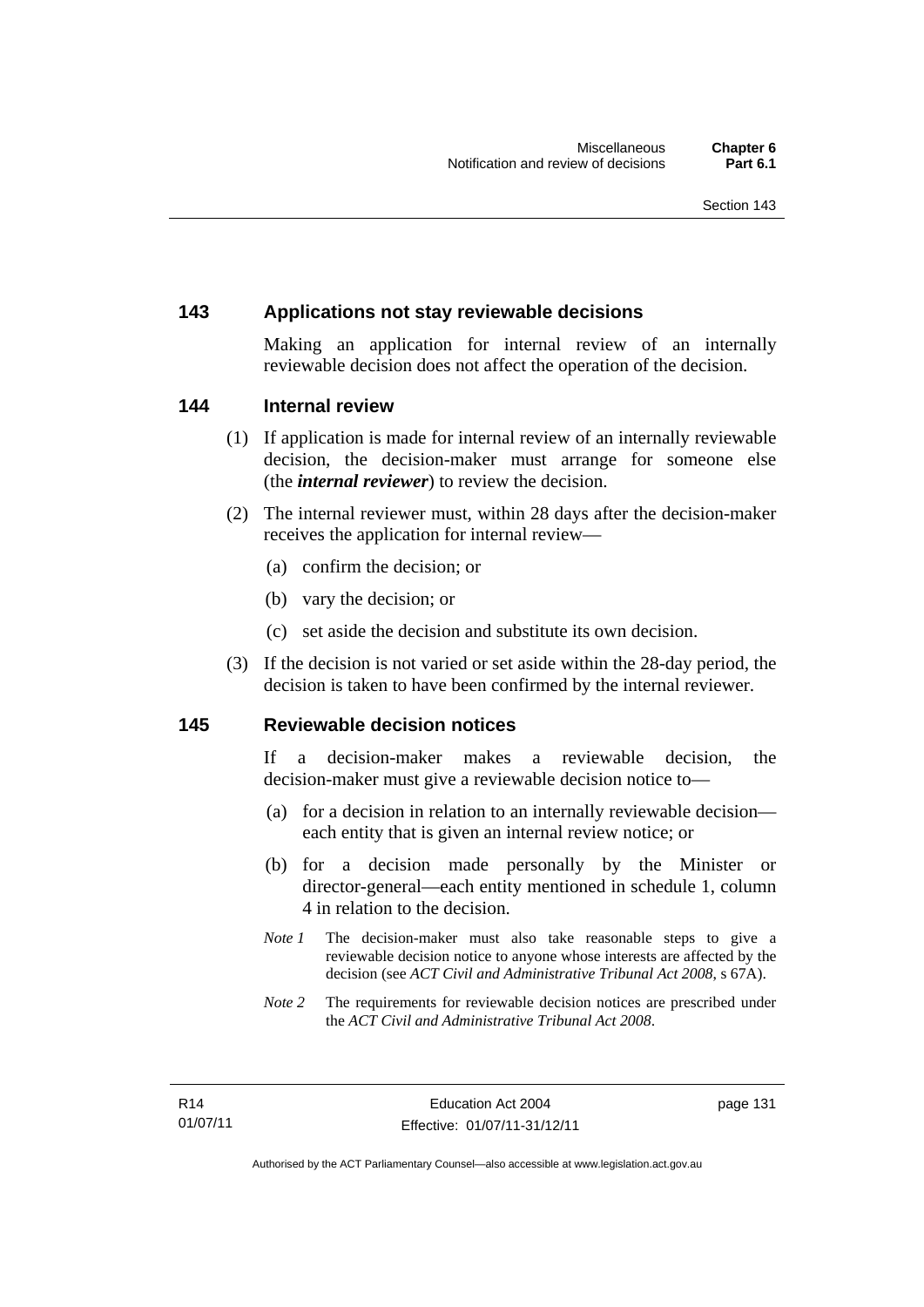#### **Chapter 6** Miscellaneous<br>**Part 6.1** Notification and **Part 6.1** Notification and review of decisions

Section 145A

### **145A Applications to ACAT**

The following may apply to the ACAT for review of a reviewable decision:

- (a) an entity mentioned in schedule 1, column 4;
- (b) any other person whose interests are affected by the decision.
- *Note* If a form is approved under the *ACT Civil and Administrative Tribunal Act 2008* for the application, the form must be used.

page 132 Education Act 2004 Effective: 01/07/11-31/12/11

Authorised by the ACT Parliamentary Counsel—also accessible at www.legislation.act.gov.au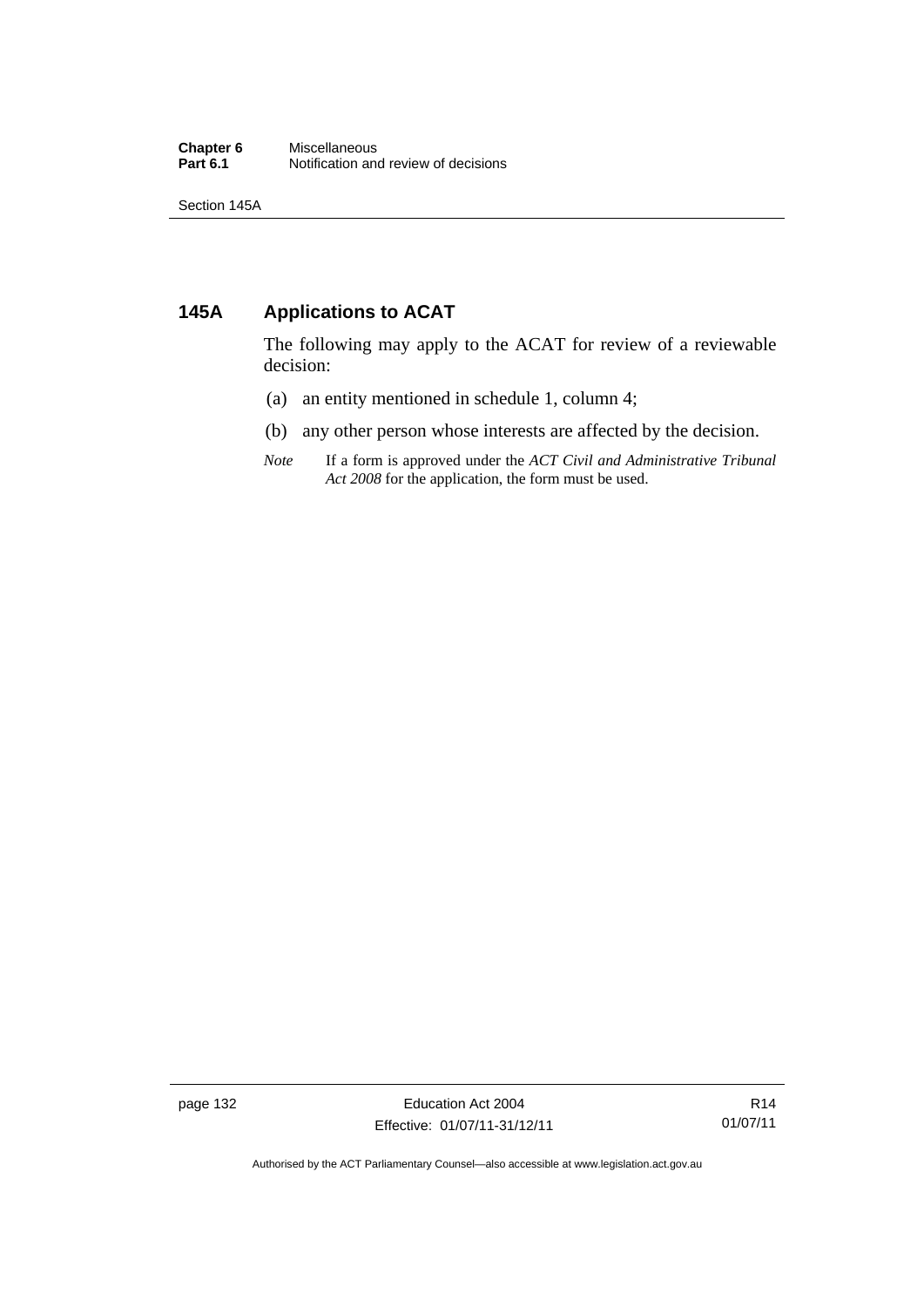# **Part 6.2 Other provisions**

# **146 Preschools**

In exercising functions in relation to a government preschool, the director-general must take the steps necessary to encourage, and give opportunities to, parents of children attending the preschool to participate in the conduct of the preschool.

# **146A Student transfer register**

- (1) The director-general must establish procedures for recording the transfer of students between schools in the ACT.
- (2) The principal of a school must comply with any procedures for recording the transfer of students to and from the school that the director-general—
	- (a) establishes under subsection (1); and
	- (b) notifies to the principal.
- (3) In this section:

*school* means a government school or non-government school.

# **147 Offences on school premises**

(1) A person must not trespass on school premises.

Maximum penalty: 5 penalty units.

 (2) A person commits an offence if the person behaves in an offensive or disorderly way on school premises.

Maximum penalty: 10 penalty units.

- (3) A person commits an offence if the person—
	- (a) is on school premises; and

page 133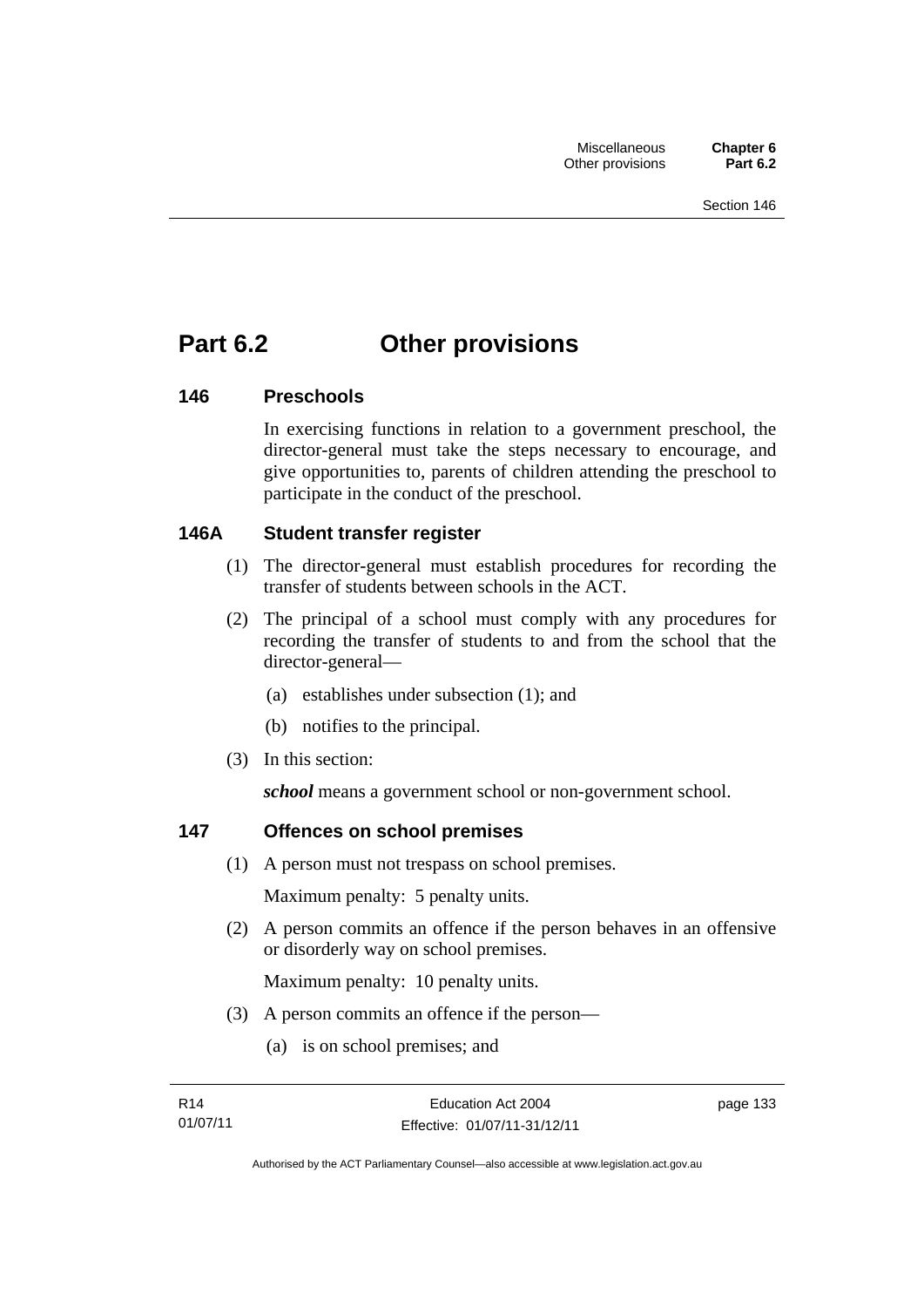| Chapter 6       | <b>Miscellaneous</b> |
|-----------------|----------------------|
| <b>Part 6.2</b> | Other provisions     |

Section 148

- (b) is directed to leave the premises by a police officer, the principal of the school or a person authorised by the principal; and
- (c) fails to leave the premises in accordance with the direction.

Maximum penalty: 10 penalty units.

- (4) An offence against this section is a strict liability offence.
- (5) In this section:

*school premises* means land (including any building or structure on the land) occupied by a school.

## **148 Obligations on parents**

- (1) For this Act, if an obligation is expressed to apply to the parents of a child it is sufficient for any parent of the child to carry out the obligation.
- (2) For this Act, if an obligation is expressed to apply to the parents of a child and no parent carries out the obligation, each parent is liable for the failure to carry out the obligation.

### **149 Notification of parents**

For this Act, if notice is required to be given to the parents of a child or student, or there is an obligation to ask or tell the parents of a child or student something, it is sufficient if a parent of the child or student is given notice or asked or told the thing.

## **150 Minister may grant scholarships etc**

- (1) The Minister may give bursaries, exhibitions, free places, prizes, scholarships or other forms of assistance or reward to be used for—
	- (a) the benefit of a student at a government school, or at a college or university in the ACT; or

Authorised by the ACT Parliamentary Counsel—also accessible at www.legislation.act.gov.au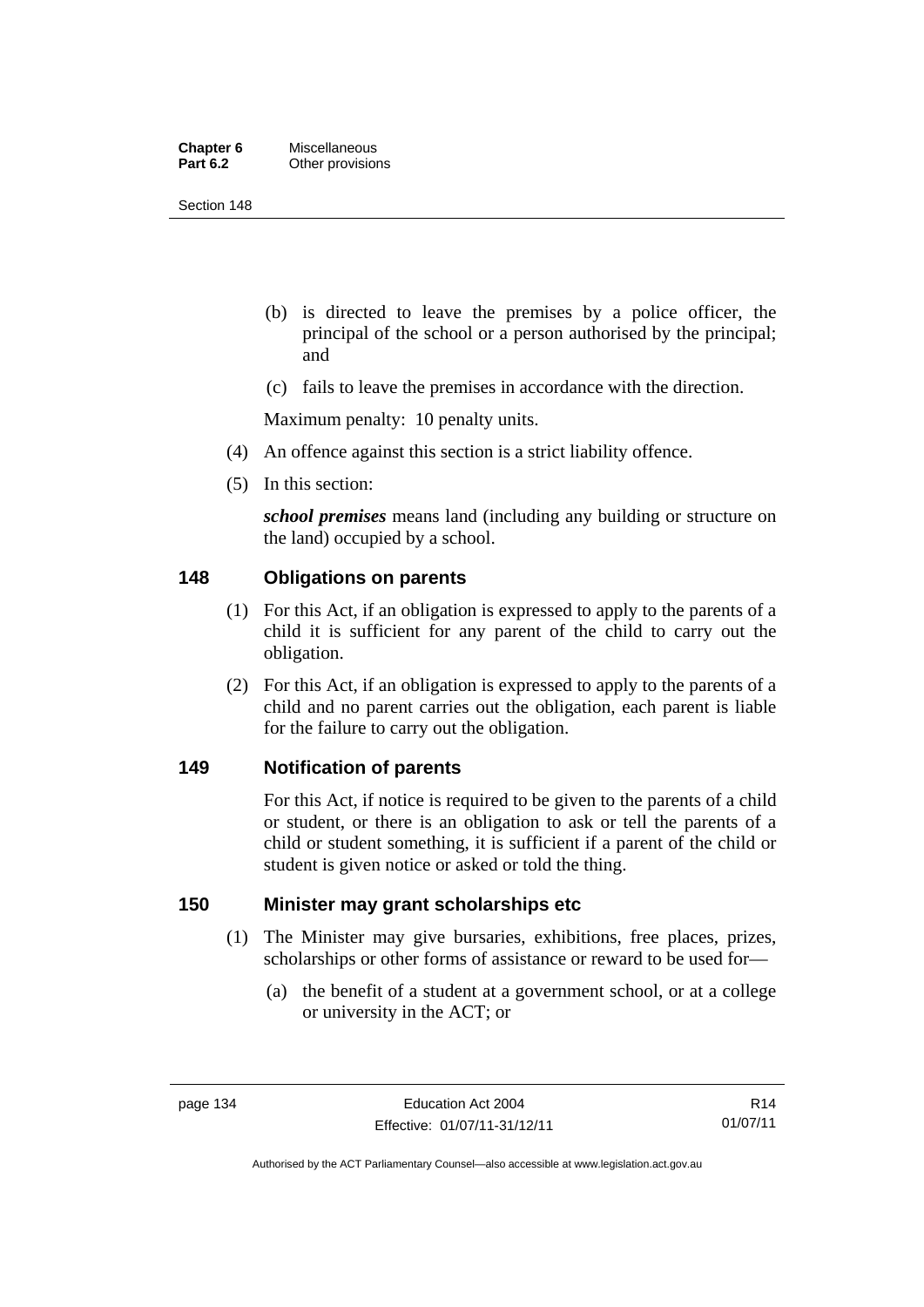- (b) the benefit of a government school, or a college or university in the ACT; or
- (c) a child registered for home education in the ACT.

#### **Example for par (b)**

a fund to provide for a teacher with particular skills to teach at a particular government school

- *Note* An example is part of the Act, is not exhaustive and may extend, but does not limit, the meaning of the provision in which it appears (see Legislation Act, s 126 and s 132).
- (2) To remove any doubt, this section does not appropriate public money.

## **151 Gifts and donations**

- (1) This section applies if the Minister is satisfied that a condition attached to, or a purpose of, a gift or bequest of property to the Territory on trust for educational purposes (the *original trust*) is inappropriate, impracticable, or impossible to comply with.
- (2) The Minister may declare the property the subject of the original trust is subject to another trust.
- (3) The declaration must state the purposes of the other trust.
- (4) In making the declaration, the Minister must ensure that the property is dealt with as nearly as is practicable for the purposes for which it was held immediately before the declaration, except so far as it is inappropriate, impracticable, or impossible to do so.
- (5) When the declaration commences, the original trust ceases and the property is taken to be held by the Territory in trust for the purposes stated in the declaration.
- (6) A declaration is a notifiable instrument.

*Note* A notifiable instrument must be notified under the Legislation Act.

page 135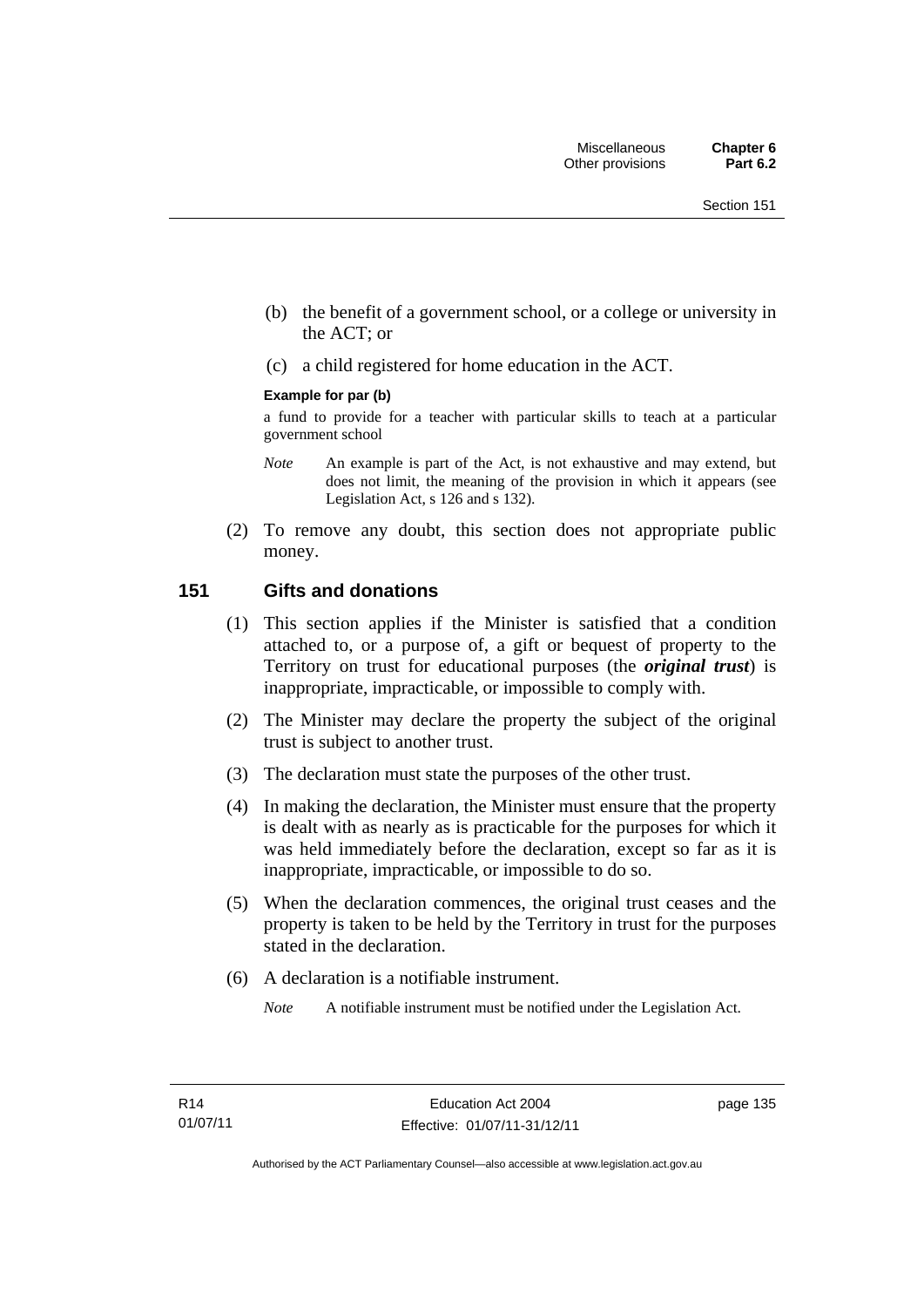#### **Chapter 6** Miscellaneous<br>**Part 6.2** Other provision **Other provisions**

Section 152

# **152 Education trust fund**

- (1) The Minister must keep and administer a fund called the education trust fund.
- (2) The assets of the fund may only be used in accordance with this section.
- (3) The director-general must open and maintain under the *Financial Management Act 1996*, section 51 (Directorate trust banking accounts) a trust account with an authorised deposit-taking institution (the *education trust account*) to be used only for the fund.
- (4) The account consists of—
	- (a) money held by the Territory in trust in relation to anything mentioned in section 150 (Minister may grant scholarships etc); and
	- (b) any other money that may be lawfully paid into the fund.
- (5) The fund may be used only for the following purposes:
	- (a) promoting education;
	- (b) giving bursaries, exhibitions, free places, prizes, scholarships or other forms of assistance or reward for a benefit mentioned in section 150;
	- (c) any other purpose prescribed under the regulations.

## **153 Notices of intention under former education Act to conduct schools at additional educational levels**

- (1) This section applies in relation to a school if—
	- (a) before 27 November 2003, a person gave the registrar a notice of intention under the former education Act, section 22 (1) (Provisional registration) in relation to the school; and

R14 01/07/11

Authorised by the ACT Parliamentary Counsel—also accessible at www.legislation.act.gov.au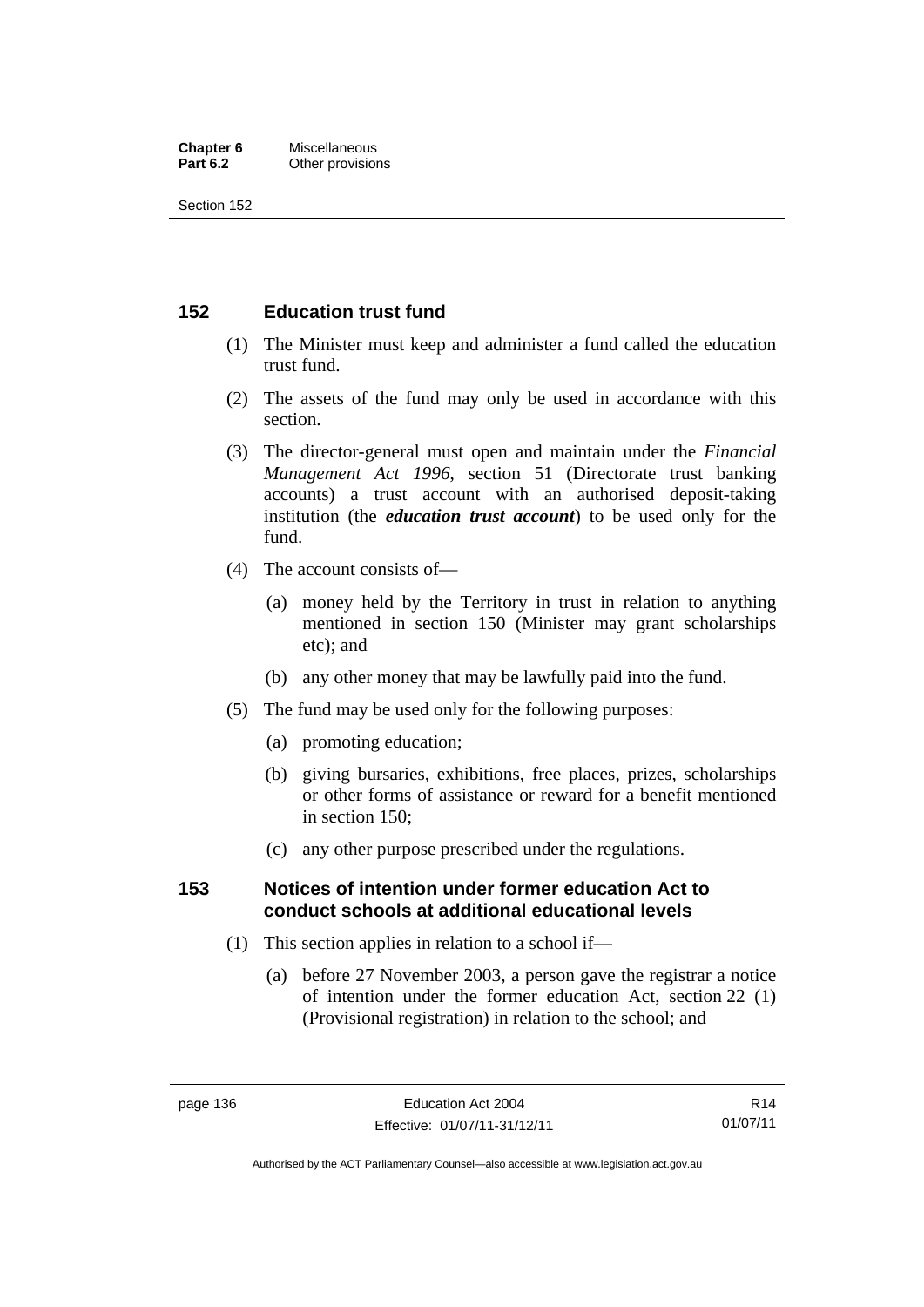- (b) the notice related to the conduct of the school at an additional educational level; and
- (c) the school was registered under the former education Act, section 23 immediately before the commencement of this section.
- (2) For section 89 (1) (a), the proprietor of the school is taken to have in-principle approval under section 84 to apply to operate the school at the additional educational level.
- (3) For section 89 (1) (c), and despite section 84 (8), the in-principle approval is taken to lapse on 31 December 2014.
- (4) In this section:

*former education Act* means the *Education Act 1937* (repealed).

*registrar*—see the former education Act, section 5.

(5) This section expires on 1 January 2015.

## **153A Evidence—certificate signed by principal etc**

- (1) This section applies in relation to a proceeding for an offence against this Act.
	- *Note* A reference to an Act includes a reference to the statutory instruments made or in force under the Act, including any regulation (see Legislation Act, s 104).
- (2) A certificate that appears to be signed by the principal of a government school, the principal of a non-government school, the person giving an approved educational course (government) or the person giving an approved educational course (non-government) and that states any of the following matters, is evidence of the matters:
	- (a) that a stated child was or was not enrolled at the school or course;
	- (b) that a stated child did or did not attend the school or course.

page 137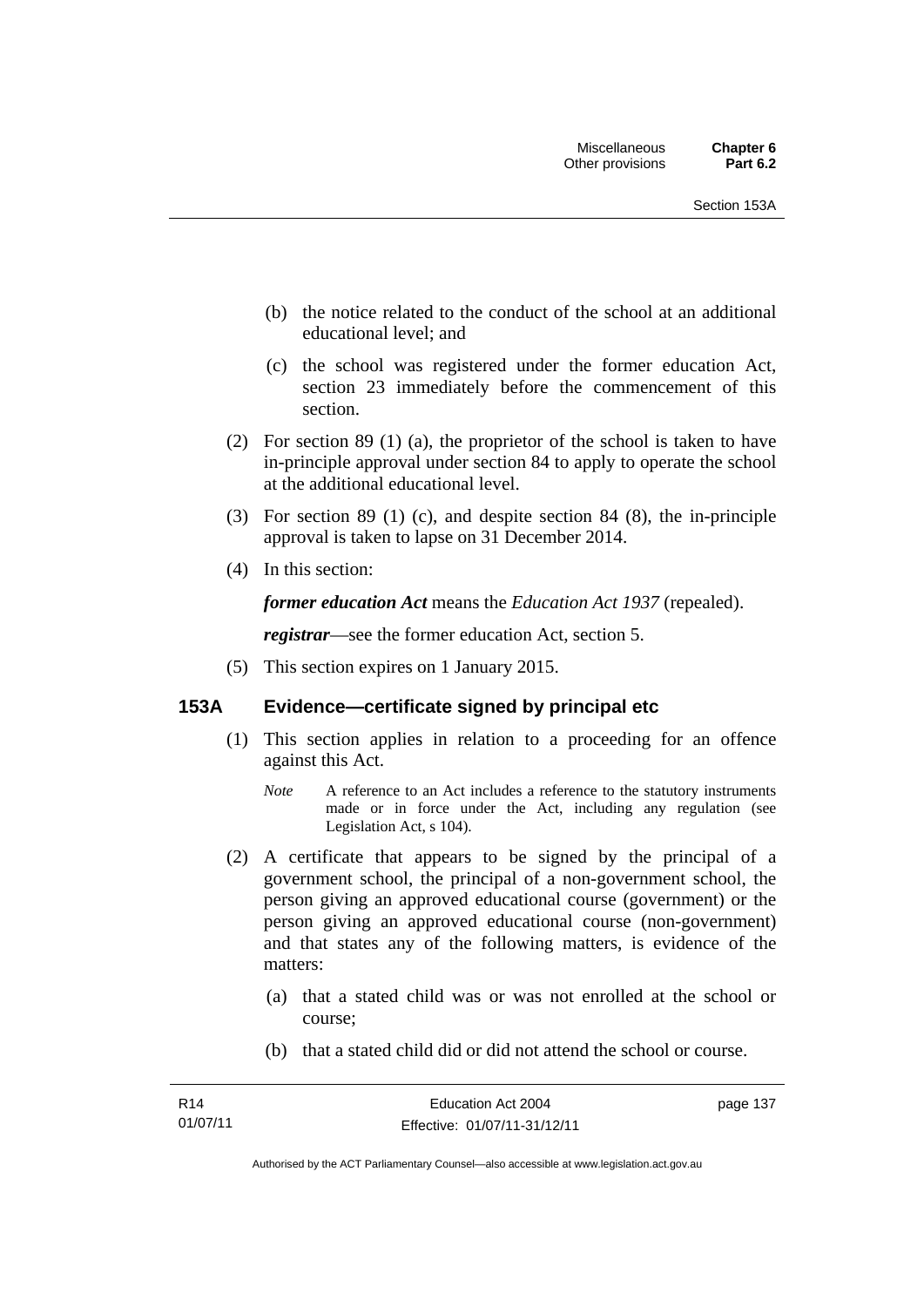| Chapter 6       | Miscellaneous    |
|-----------------|------------------|
| <b>Part 6.2</b> | Other provisions |

Section 154

- (3) A certificate that appears to be signed by the registrar (however described) of an education provider or training alternative provider and that states any of the following matters, is evidence of the matters:
	- (a) that a stated child was or was not enrolled with the provider;
	- (b) that a stated child did or did not attend the provider.
- (4) A certificate that appears to be signed by a child's employer or purported employer in relation to an employment alternative and that states any of the following matters, is evidence of the matters:
	- (a) that a stated child was or was not employed with the employer or purported employer;
	- (b) that a stated child worked for stated hours.
- (5) A certificate mentioned in this section may state a matter by reference to a date or period.

## **154 Approved forms**

- (1) The Minister may approve forms for this Act.
- (2) If the Minister approves a form for a particular purpose, the approved form must be used for that purpose.

*Note* For other provisions about forms, see Legislation Act, s 255.

(3) An approved form is a notifiable instrument.

*Note* A notifiable instrument must be notified under the Legislation Act.

## **155 Regulation-making power**

- (1) The Executive may make regulations for this Act.
	- *Note* Regulations must be notified, and presented to the Legislative Assembly, under the Legislation Act.

Authorised by the ACT Parliamentary Counsel—also accessible at www.legislation.act.gov.au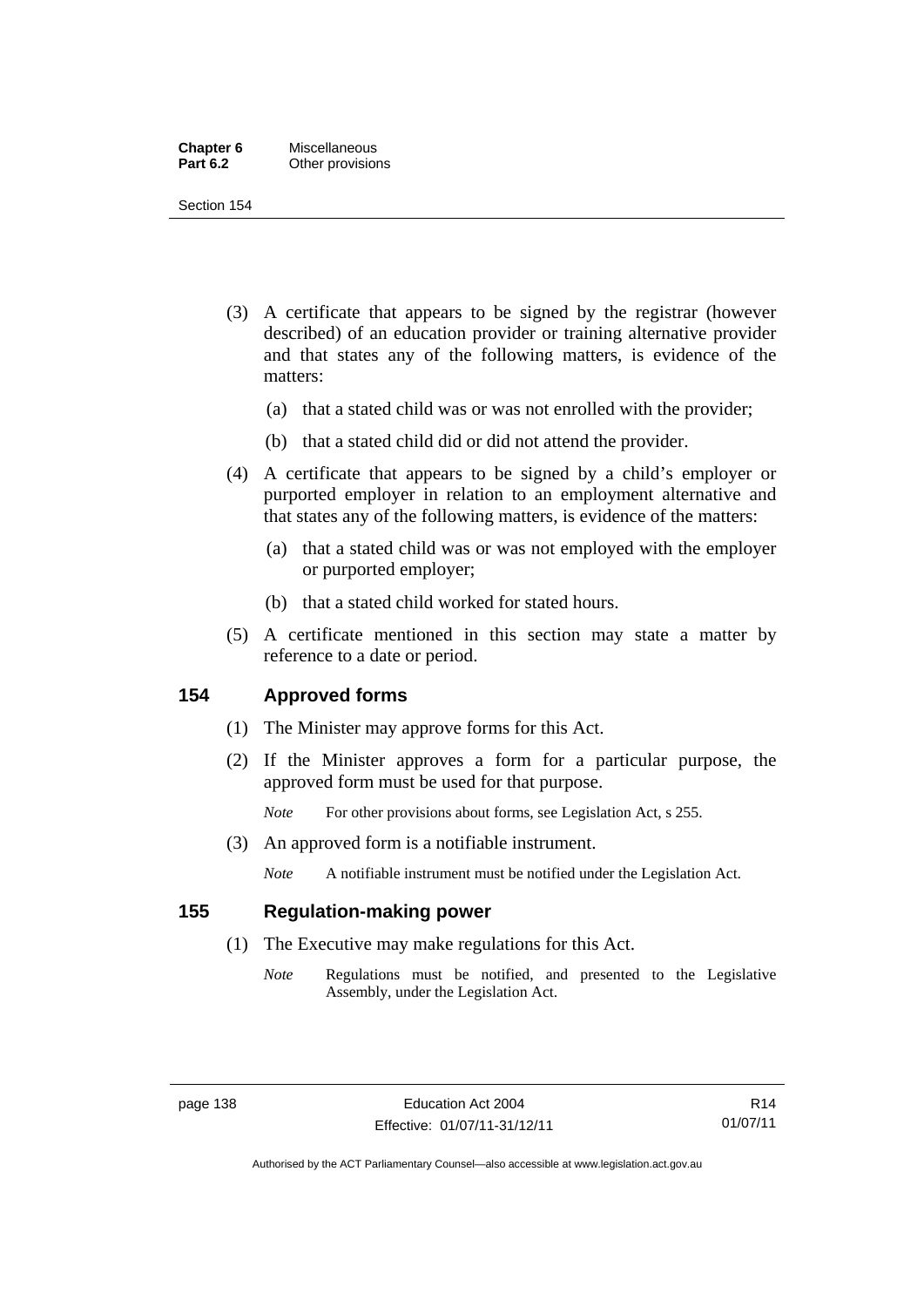(2) The regulations may also prescribe offences for contraventions of the regulations and prescribe maximum penalties of not more than 10 penalty units for offences against the regulations.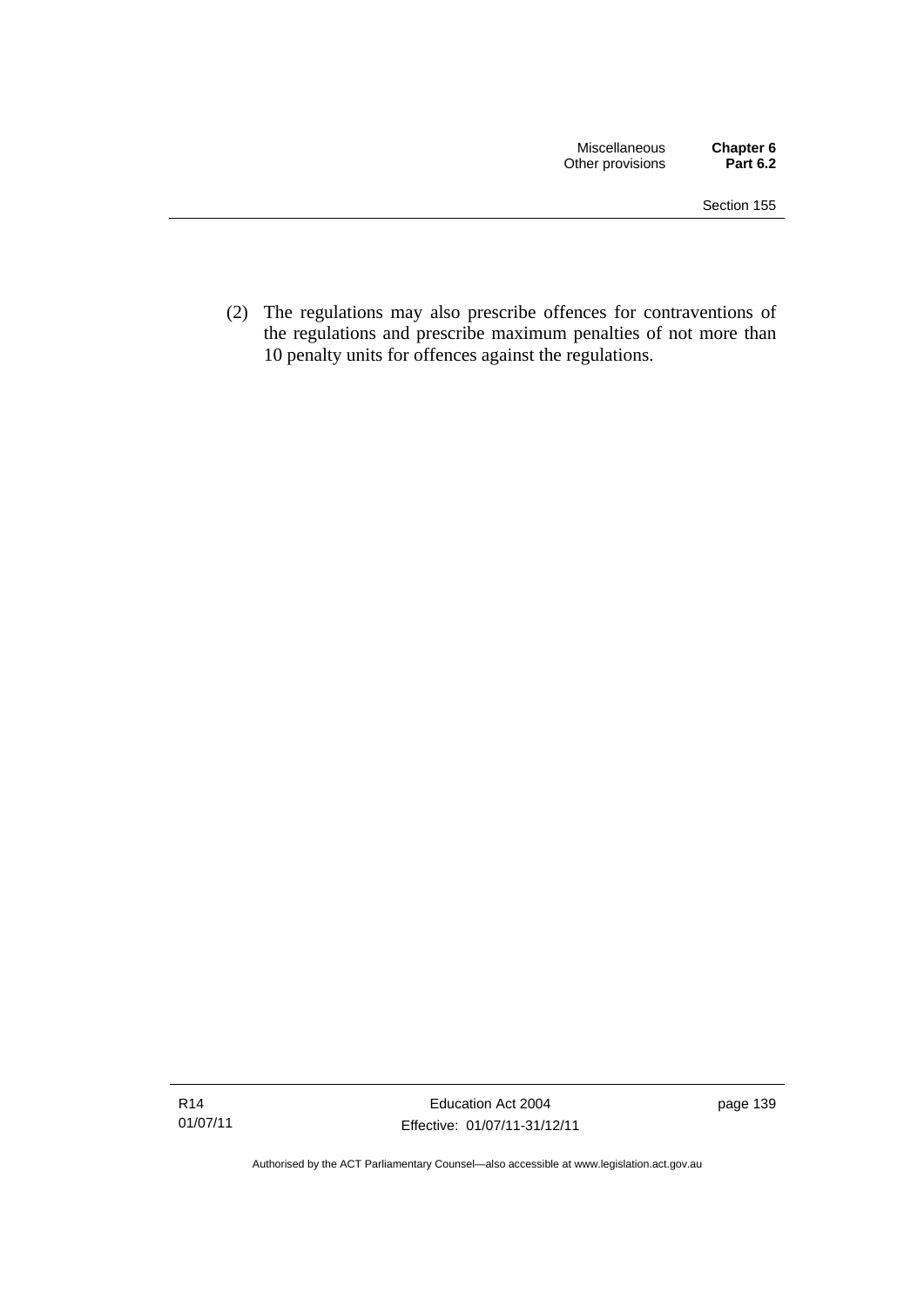Section 300

# **Chapter 9 Transitional—Education (Participation) Amendment Act 2009**

### **300 Meaning of** *amending Act***—ch 9**

In this chapter:

*amending Act* means the *Education (Participation) Amendment Act 2009*.

## **301 Application of amending Act**

- (1) The amendments made by the amending Act do not apply in relation to a child if on 1 January 2010—
	- (a) the child is at least 15 years old; and
	- (b) the child is not—
		- (i) enrolled at a school; or
		- (ii) registered for home education (however described) in the ACT or elsewhere.
- (2) However, the amendments made by the amending Act apply in relation to the child if after 1 January 2010 the child is—
	- (a) enrolled at a school; or
	- (b) registered for home education (however described) in the ACT or elsewhere.
- (3) In this section:

*school* means—

- (a) a government school; or
- (b) a non-government school; or

R14 01/07/11

Authorised by the ACT Parliamentary Counsel—also accessible at www.legislation.act.gov.au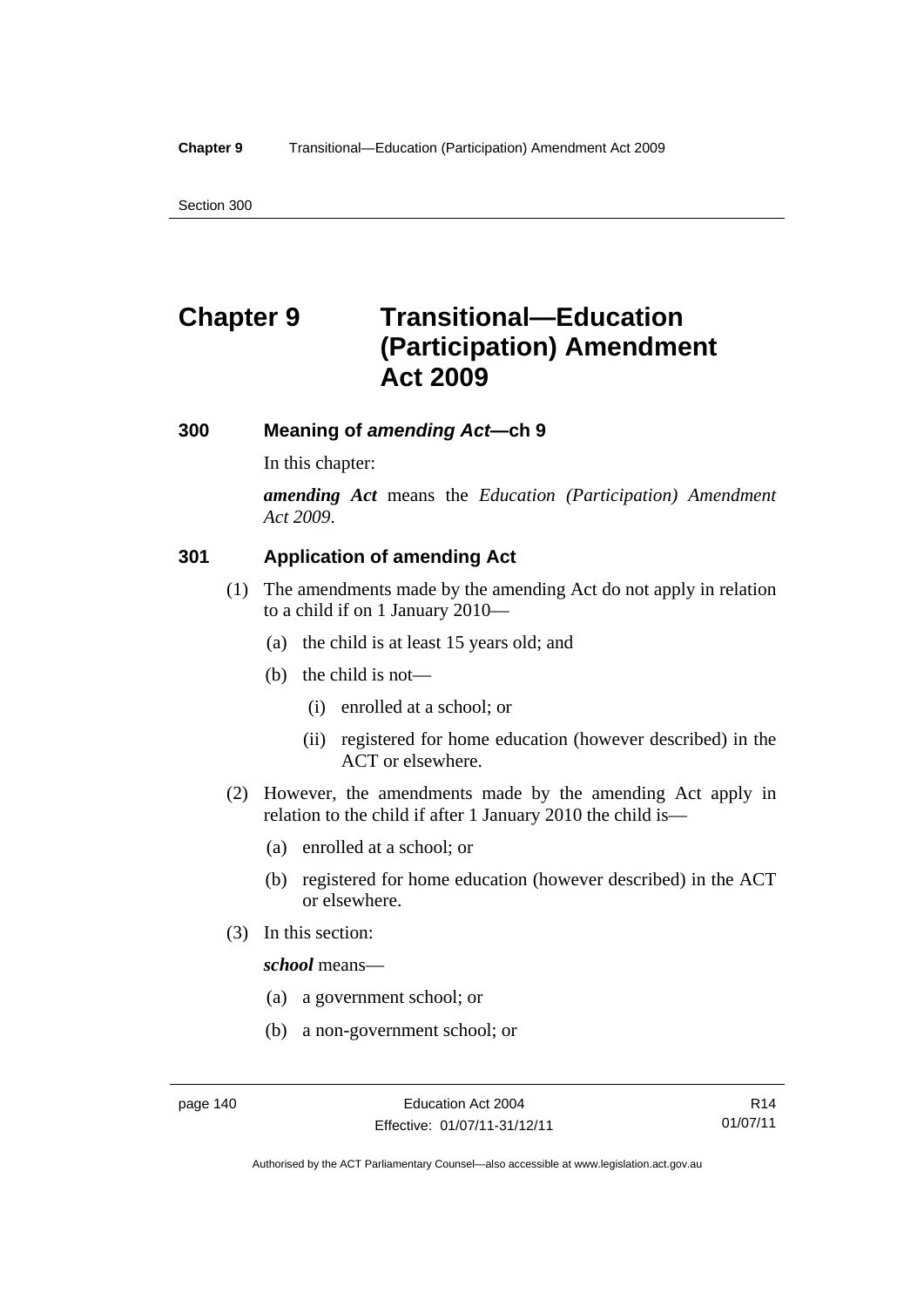(c) a school (however described) under the law of a State, another Territory or a foreign country.

## **302 Transitional regulations**

- (1) A regulation may prescribe transitional matters necessary or convenient to be prescribed because of the enactment of the amending Act.
- (2) A regulation may modify this chapter (including in relation to another territory law) to make provision in relation to anything that, in the Executive's opinion, is not, or is not adequately or appropriately, dealt with in this chapter.
- (3) A regulation under subsection (2) has effect despite anything elsewhere in this Act or another territory law.

# **303 Expiry—ch 9**

- (1) This chapter expires 2 years after the day it commences.
- (2) This chapter (other than section 302) is a law to which the Legislation Act, section 88 (Repeal does not end effect of transitional laws etc) applies.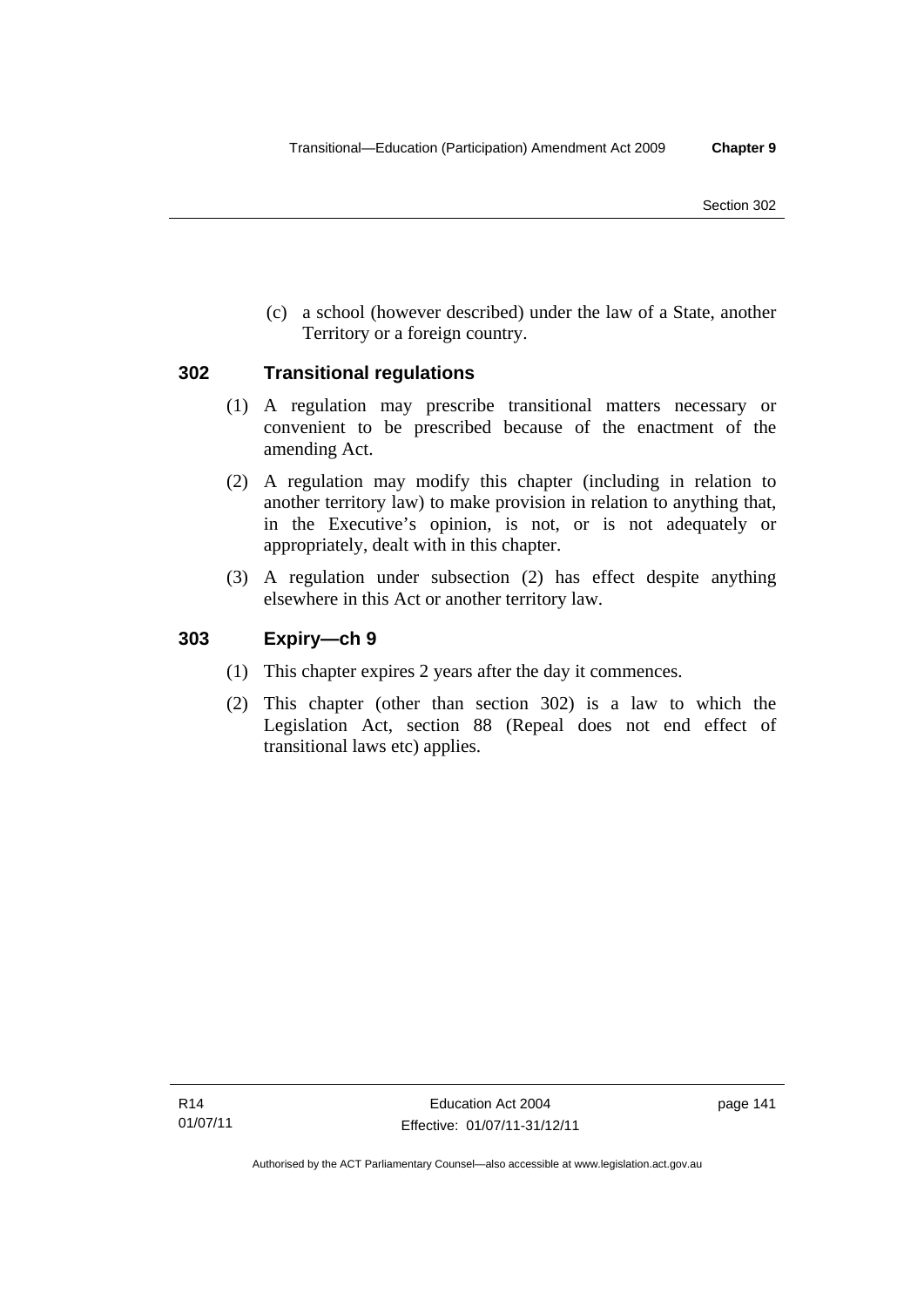# **Schedule 1 Reviewable decisions**

(see pt  $6.1$ )

| column 1<br>item | column <sub>2</sub><br>section | column 3<br>decision                                                                                                                              | column 4<br>entity | column 5<br>decision-maker |
|------------------|--------------------------------|---------------------------------------------------------------------------------------------------------------------------------------------------|--------------------|----------------------------|
| 1                | 12A                            | issue exemption<br>certificate for<br>shorter period<br>than applied for                                                                          | applicant          | director-general           |
| $\overline{2}$   | 12A                            | issue exemption<br>certificate<br>exempting child<br>from full-time<br>participation<br>requirement-<br>participation<br>stated in<br>certificate | applicant          | director-general           |
| 3                | 12A                            | refuse to issue<br>exemption<br>certificate                                                                                                       | applicant          | director-general           |
| $\overline{4}$   | 12C                            | issue exemption<br>certificate subject<br>to condition                                                                                            | applicant          | director-general           |
| 5                | 13                             | revoke exemption<br>certificate                                                                                                                   | child's parents    | director-general           |
| 6                | 14A                            | issue approval<br>statement for<br>shorter period<br>than applied for                                                                             | applicant          | director-general           |

page 142 **Education Act 2004** Effective: 01/07/11-31/12/11

R14 01/07/11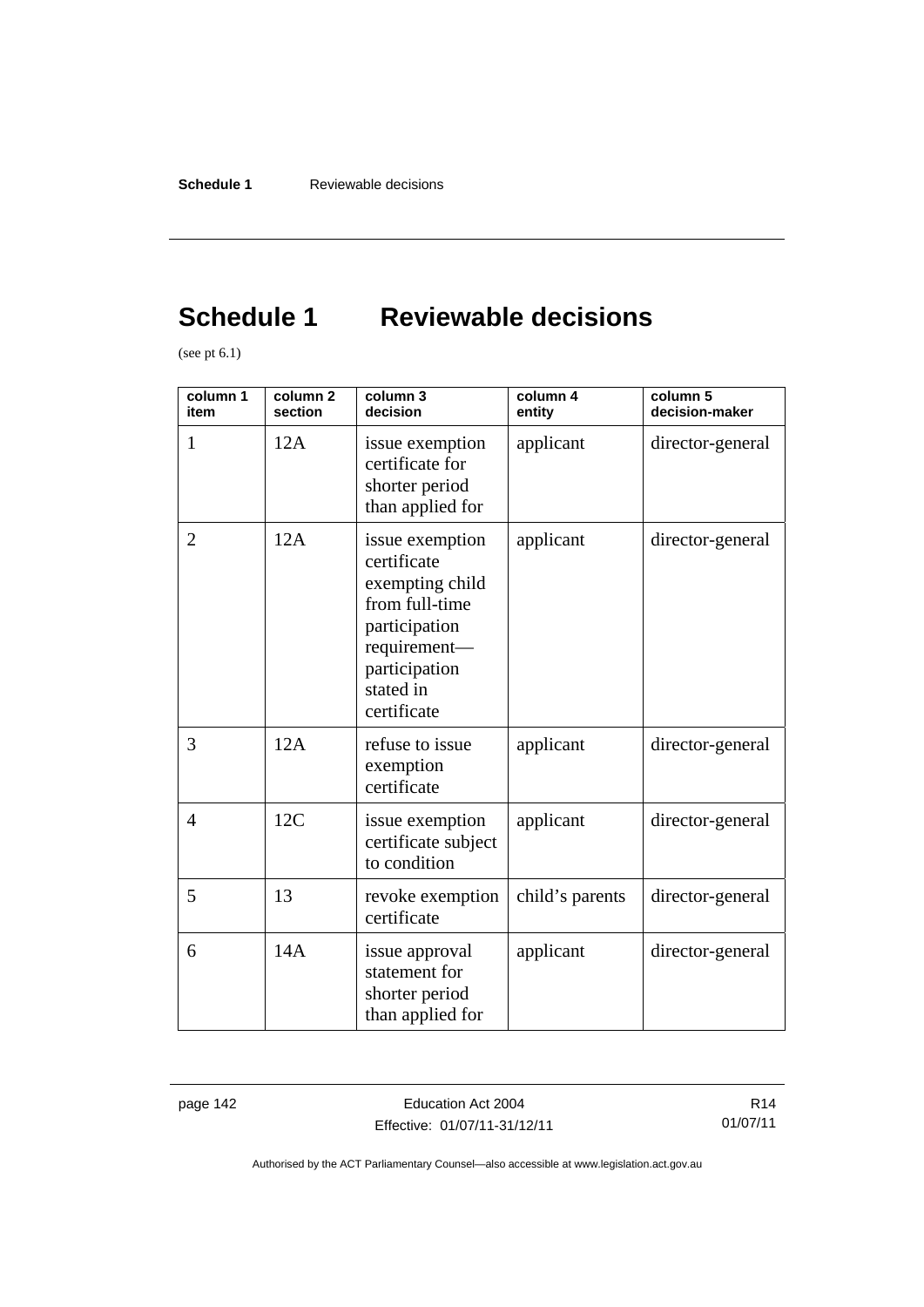| column 1<br>item | column <sub>2</sub><br>section | column 3<br>decision                                                                                                          | column 4<br>entity                                        | column 5<br>decision-maker |
|------------------|--------------------------------|-------------------------------------------------------------------------------------------------------------------------------|-----------------------------------------------------------|----------------------------|
| 7                | 14A                            | issue approval<br>statement<br>approving other<br>than full-time<br>participation-<br>participation<br>stated in<br>statement | applicant                                                 | director-general           |
| 8                | 14A                            | refuse to issue<br>approval<br>statement                                                                                      | applicant                                                 | director-general           |
| 9                | 14C(4)                         | issue approval<br>statement subject<br>to condition                                                                           | applicant                                                 | director-general           |
| 10               | 15A                            | revoke approval<br>statement                                                                                                  | child's parents                                           | director-general           |
| 11               | 36                             | suspend, transfer<br>or exclude<br>student                                                                                    | parents of<br>student                                     | director-general           |
| 12               | 84(5)                          | refuse to give in-<br>principle<br>approval                                                                                   | applicant for<br>in-principle<br>approval                 | Minister                   |
| 13               | 86(5)                          | direct registrar to<br>refuse to<br>provisionally<br>register<br>non-government<br>school                                     | applicant for<br>provisional<br>registration of<br>school | Minister                   |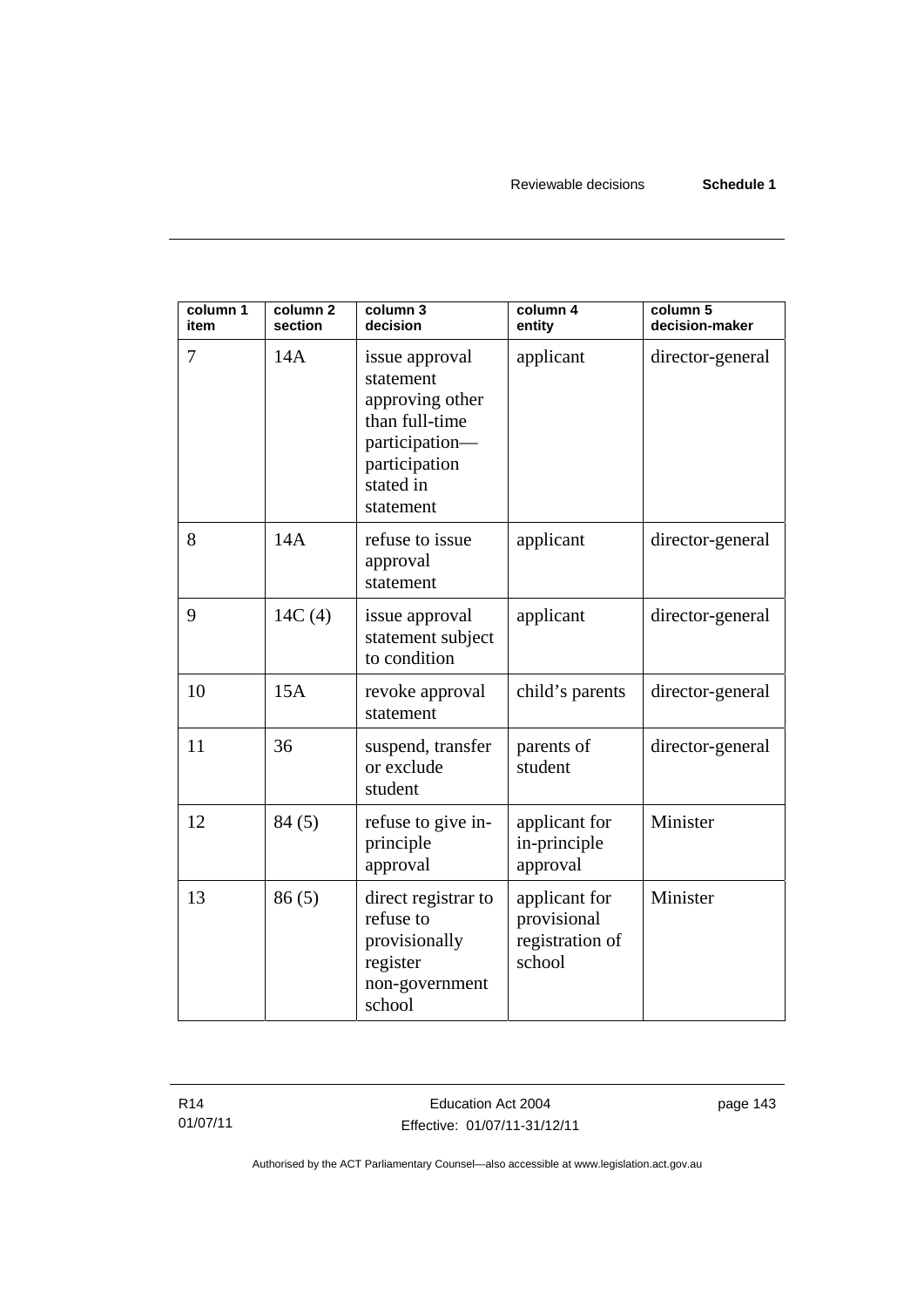### **Schedule 1** Reviewable decisions

| column 1<br>item | column <sub>2</sub><br>section | column 3<br>decision                                                                                           | column 4<br>entity                                                    | column 5<br>decision-maker |
|------------------|--------------------------------|----------------------------------------------------------------------------------------------------------------|-----------------------------------------------------------------------|----------------------------|
| 14               | 88(3)                          | direct registrar to<br>register<br>non-government<br>school for shorter<br>period than<br>applied for          | applicant for<br>registration of<br>school                            | Minister                   |
| 15               | 88(5)                          | direct registrar to<br>refuse to register<br>non-government<br>school                                          | applicant for<br>registration of<br>school                            | Minister                   |
| 16               | 88B (6)                        | direct registrar to<br>refuse to register<br>non-government<br>school at<br>additional<br>campus               | applicant for<br>registration of<br>additional<br>campus              | Minister                   |
| 17               | 90(6)                          | direct registrar to<br>refuse to register<br>non-government<br>school at<br>additional<br>educational level    | applicant of<br>registration at<br>additional<br>educational<br>level | Minister                   |
| 18               | 95(1)                          | direct registrar to<br>cancel<br>provisional<br>registration or<br>registration of<br>non-government<br>school | entity that has<br>registration<br>cancelled                          | Minister                   |

page 144 **Education Act 2004** Effective: 01/07/11-31/12/11

R14 01/07/11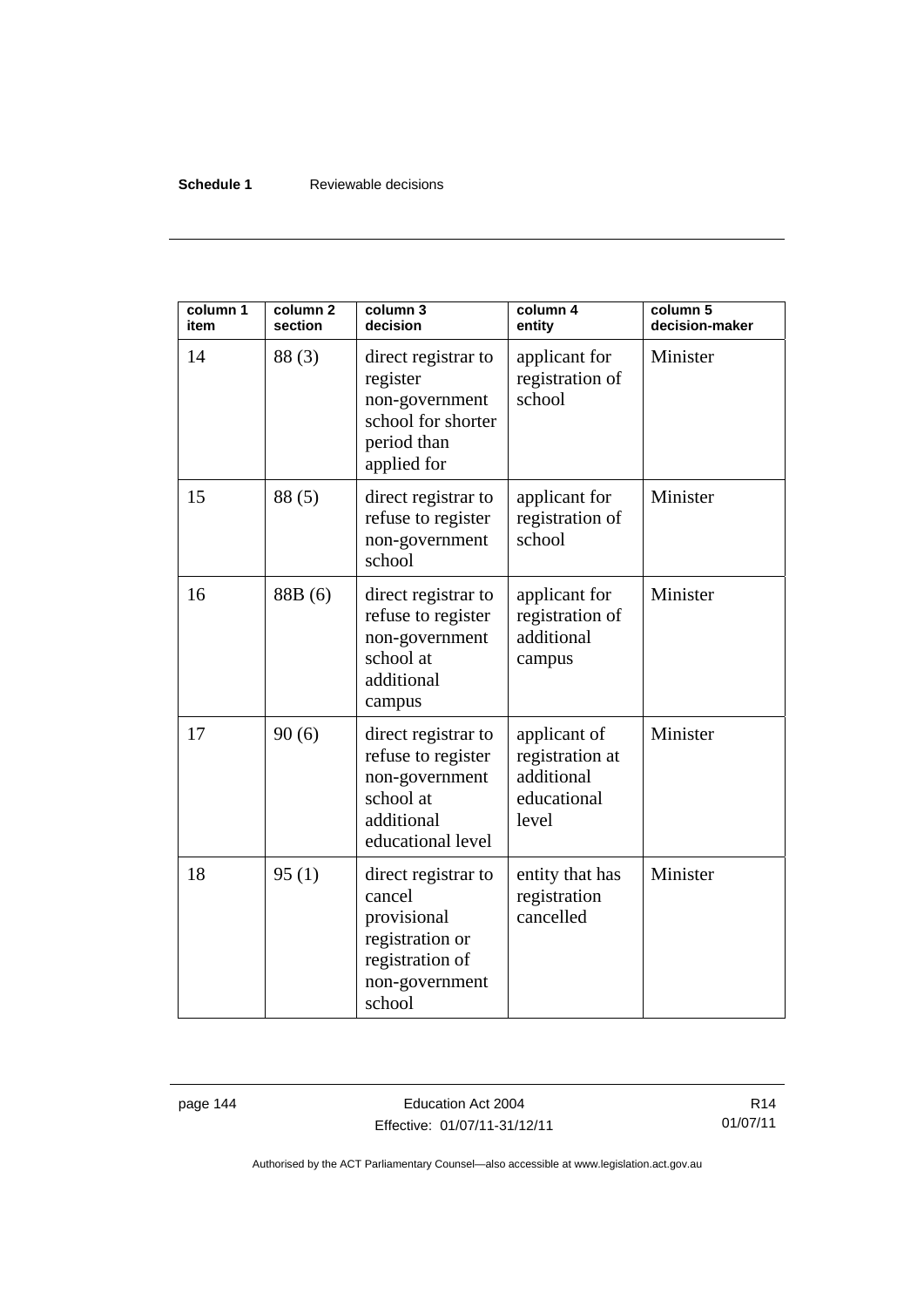| column 1<br>item | column <sub>2</sub><br>section | column 3<br>decision                                                                                                         | column 4<br>entity                          | column 5<br>decision-maker |
|------------------|--------------------------------|------------------------------------------------------------------------------------------------------------------------------|---------------------------------------------|----------------------------|
| 19               | 97(3)                          | direct registrar to<br>renew<br>registration of<br>non-government<br>school for shorter<br>period than<br>period applied for | applicant for<br>renewal of<br>registration | Minister                   |
| 20               | 97(5)                          | direct registrar to<br>refuse to renew<br>registration of<br>non-government<br>school                                        | applicant for<br>renewal of<br>registration | Minister                   |
| 21               | 131(3)                         | refuse to register<br>child for home<br>education                                                                            | parents of child                            | director-general           |
| 22               | 131(3)                         | register child for<br>home education<br>for less than 2<br>years                                                             | parents of child                            | director-general           |
| 23               | 135(1)                         | cancel<br>registration of<br>child for home<br>education                                                                     | parents of child                            | director-general           |
| 24               | 137(3)                         | refuse to renew<br>registration of<br>child for home<br>education                                                            | parents of child                            | director-general           |

R14 01/07/11 page 145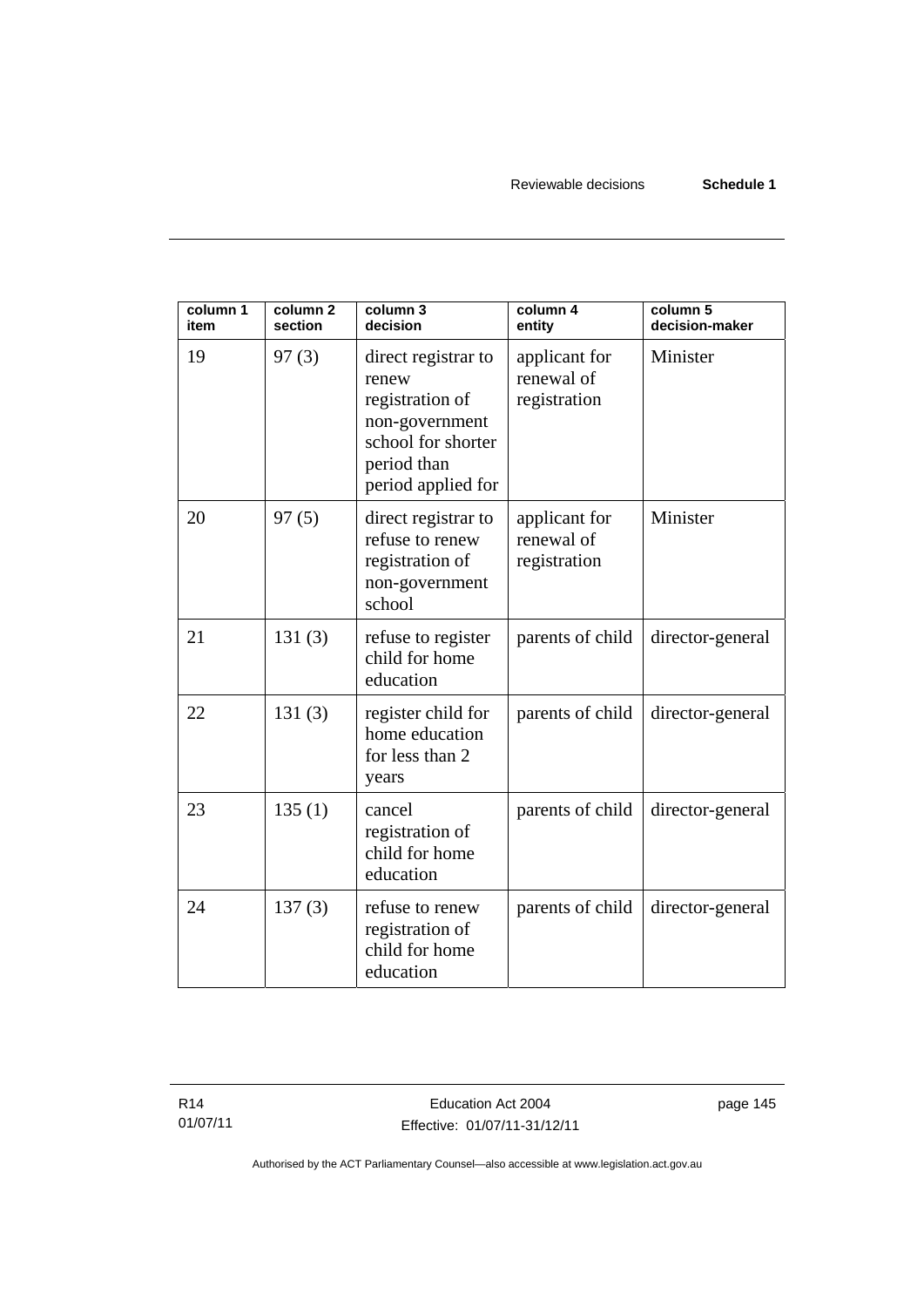## **Schedule 1** Reviewable decisions

| column 1 | column 2 | column 3                                                                                                    | column 4         | column 5         |
|----------|----------|-------------------------------------------------------------------------------------------------------------|------------------|------------------|
| item     | section  | decision                                                                                                    | entity           | decision-maker   |
| 25       | 137(3)   | renew<br>registration of<br>child for home<br>education for<br>shorter period<br>than period<br>applied for | parents of child | director-general |

page 146 **Education Act 2004** Effective: 01/07/11-31/12/11

R14 01/07/11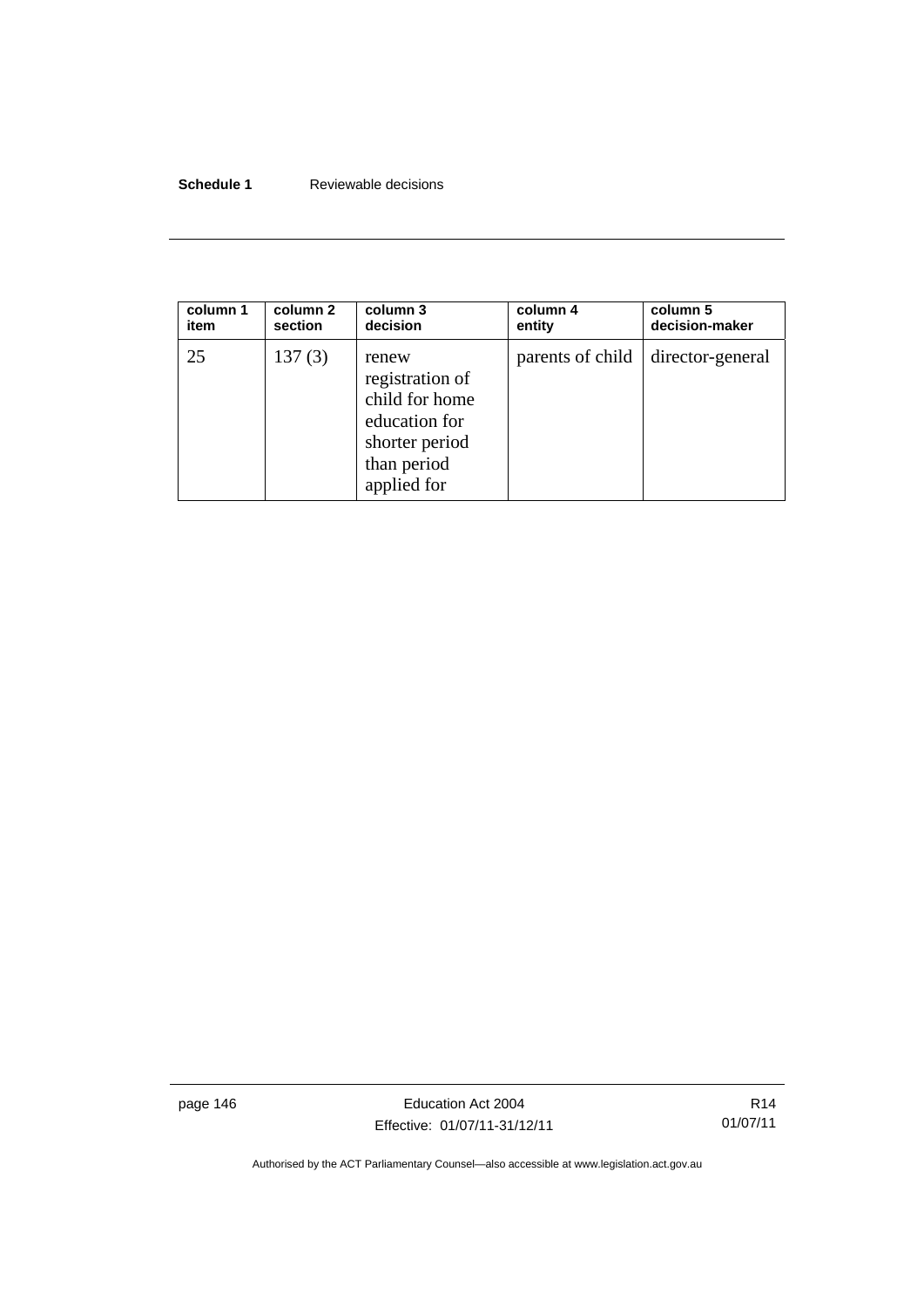# **Dictionary**

(see s 3)

- *Note 1* The Legislation Act contains definitions and other provisions relevant to this Act.
- *Note 2* For example, the Legislation Act, dict, pt 1 defines the following terms:
	- $\bullet$  ACAT
	- **ACT**
	- administrative unit
	- appoint
	- child
	- contravene
	- daily newspaper
	- director-general (see s 163)
	- exercise
	- fail
	- financial year
	- foreign country
	- function
	- reviewable decision notice
	- State.

## *appointed member*—

- (a) for the school board of a government school, other than a small school, a school-related institution or another school to which section 43 (Composition of school boards of school-related institutions and other schools in special circumstances) applies—see section 41 (Composition of school boards generally); or
- (b) for the school board of a small school, other than a school to which section 43 (Composition of school boards of schoolrelated institutions and other schools in special circumstances) applies—see section 42 (Composition of school boards of small schools); or

page 147

Authorised by the ACT Parliamentary Counsel—also accessible at www.legislation.act.gov.au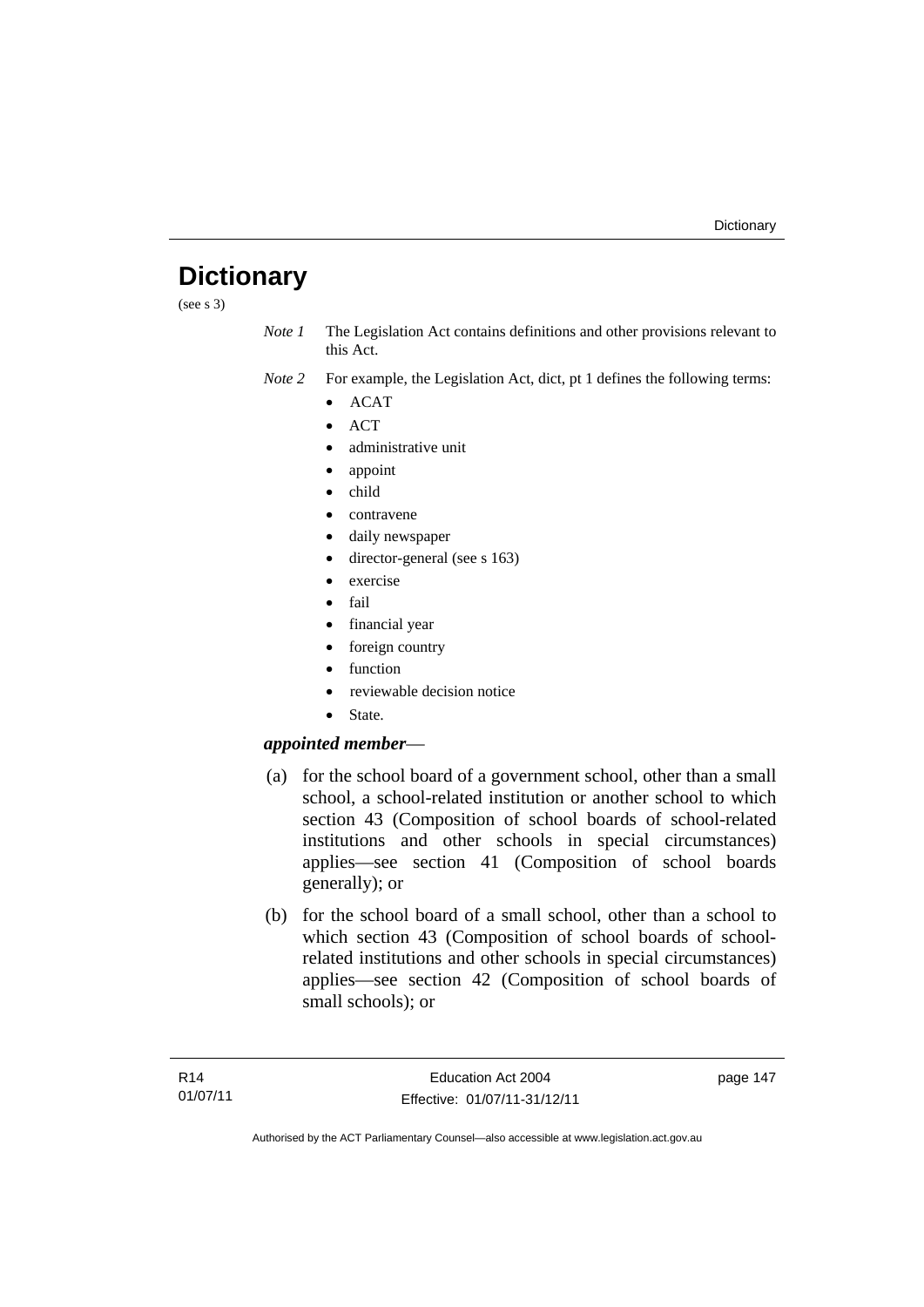(c) for the Government Schools Education Council—see section 56 (Membership of council (government)).

*approval statement*, for division 2.4.2 (Approval to participate in training and employment alternatives)—see section 13D.

*approved educational course* means an approved educational course (government) or approved educational course (non-government).

*approved educational course (government)* means an educational course approved under section 31 (Approved educational courses for students at government schools).

*approved educational course (non-government)* means an educational course approved under section 81 (Approved educational courses for students at non-government schools).

*authorised person* means an authorised person (government) or authorised person (non-government).

*authorised person (government)* means a person who is an authorised person (government) under section 67 (Appointment of authorised persons (government)).

*authorised person (non-government)* means a person who is an authorised person (non-government) under section 119 (Appointment of authorised persons (non-government)).

### *board appointed member*—

- (a) for the school board of a government school, other than a small school, a school-related institution or another school to which section 43 (Composition of school boards of school-related institutions and other schools in special circumstances) applies—see section 41 (Composition of school boards generally); or
- (b) for a school board of a small school, other than a school to which section 43 (Composition of school boards of schoolrelated institutions and other schools in special circumstances)

R14 01/07/11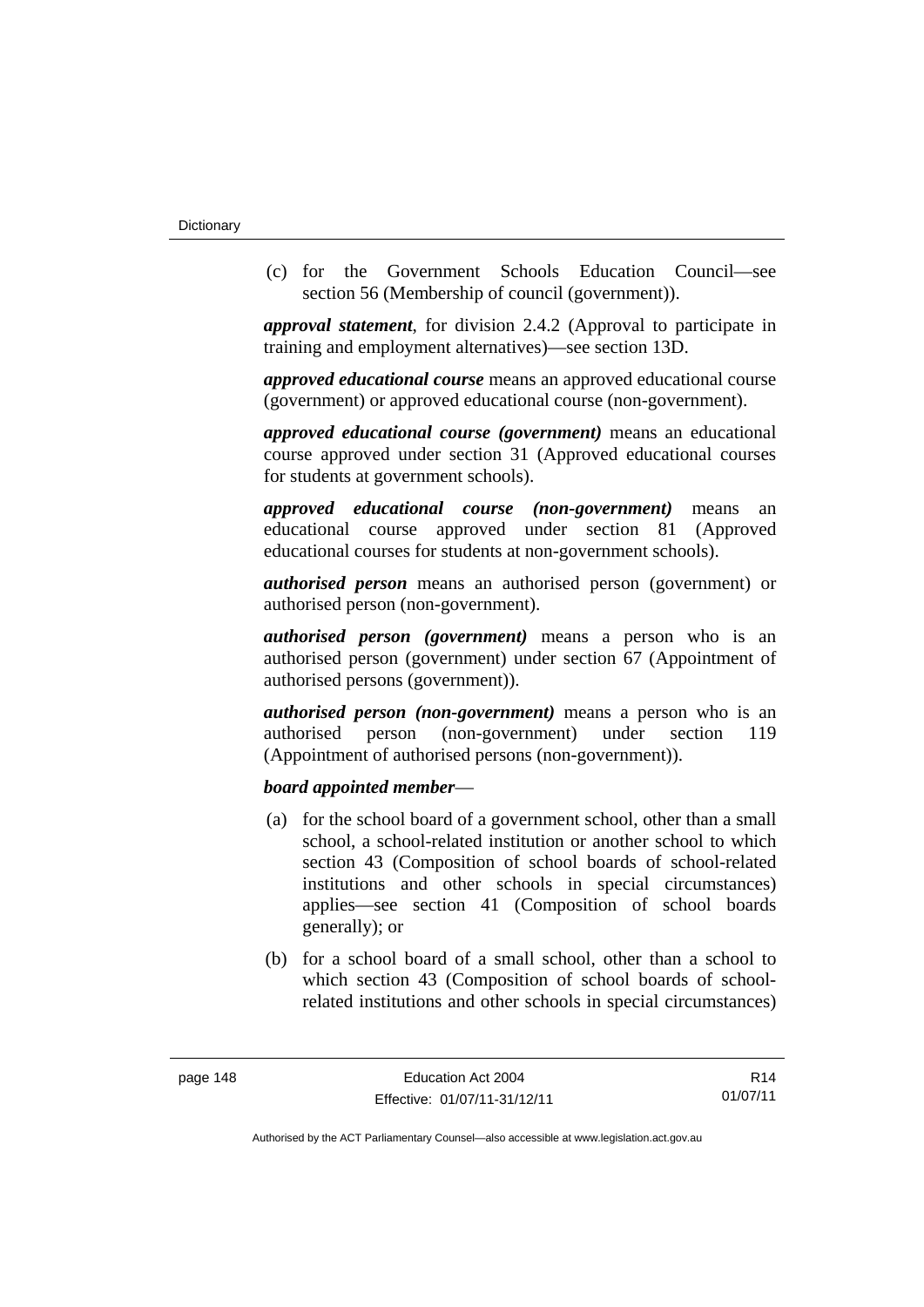applies—see section 42 (Composition of school boards of small schools).

*carer*—see section 6.

*community member*—

- (a) for part 3.5 (Government Schools Education Council)—see section 57 (Appointed members of council (government)); and
- (b) for part 4.4 (Non-government Schools Education Council) see section 109 (Members of council (government)).

*completes year 10*—see section 9B.

*completes year 12*—see section 9C.

*compliance notice*, for chapter 2 (Compulsory education)—see section 16B.

*compulsory education age*, for chapter 2 (Compulsory education) see section 9.

*corporal punishment* means physical force applied to punish or correct, and includes any action designed or likely to cause physical pain or discomfort taken to punish or correct.

*council*—

- (a) for part 3.5—means the Government Schools Education Council; and
- (b) for part 4.4—means the Non-Government Schools Education Council.

*council (government)*, for part 3.5—means the Government Schools Education Council.

*council (non-government)*, for part 4.4—means the Nongovernment Schools Education Council.

*educational course* means a course of teaching and learning directed toward acquiring a particular area of knowledge and skills.

page 149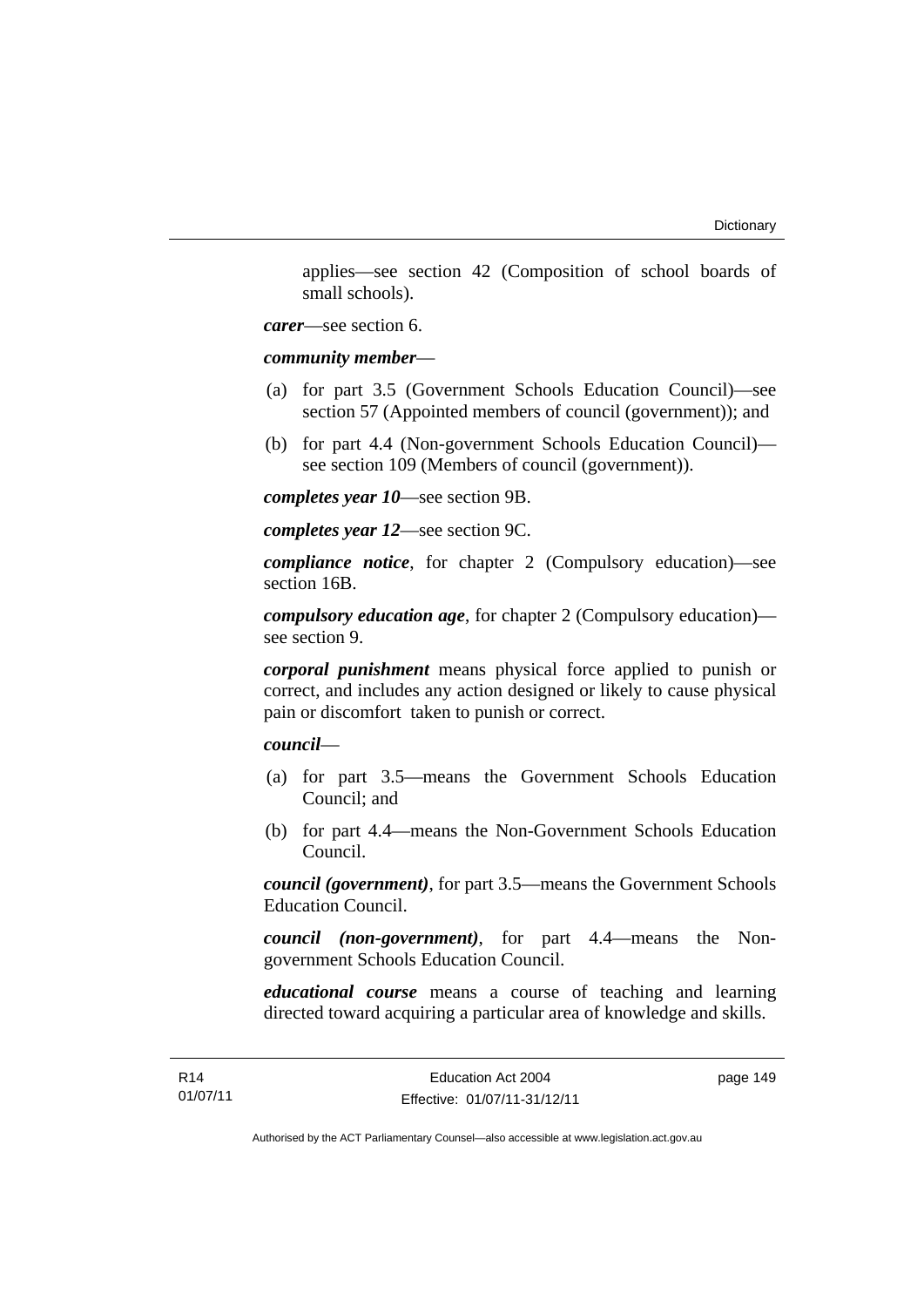*education course*—see section 9A.

#### *education member*—

- (a) for part 3.5 (Government Schools Education Council)—see section 57 (Appointed members of council (government)); and
- (b) for part 4.4 (Non-government Schools Education Council) see section 109 (Members of council (government)).

*education provider*—see section 9A.

*employment alternative*—see section 13B.

#### *exclusion***—**

- (a) of a student from all government schools—means preventing the student from continuing to be enrolled or being re-enrolled at any government school; and
- (b) of a student from all Catholic systemic schools—means preventing the student from continuing to be enrolled or being re-enrolled at any Catholic systemic school; and
- (c) of a student from a non-government school—means preventing the student from continuing to be enrolled or being re-enrolled at the non-government school.

*exemption certificate*, for chapter 2 (Compulsory education)—see section 11H (Exemption certificate—application).

### *full-time participation*—

- (a) in an education course, for division 2.2.2 (Participation requirement)—see section 10C; and
- (b) in a training or employment alternative, for part 2.4 (After year 10—training and employment alternatives)—see section 13C.

*full-time participation requirement*, for part 2.3 (Exemption certificates)—see section 11G.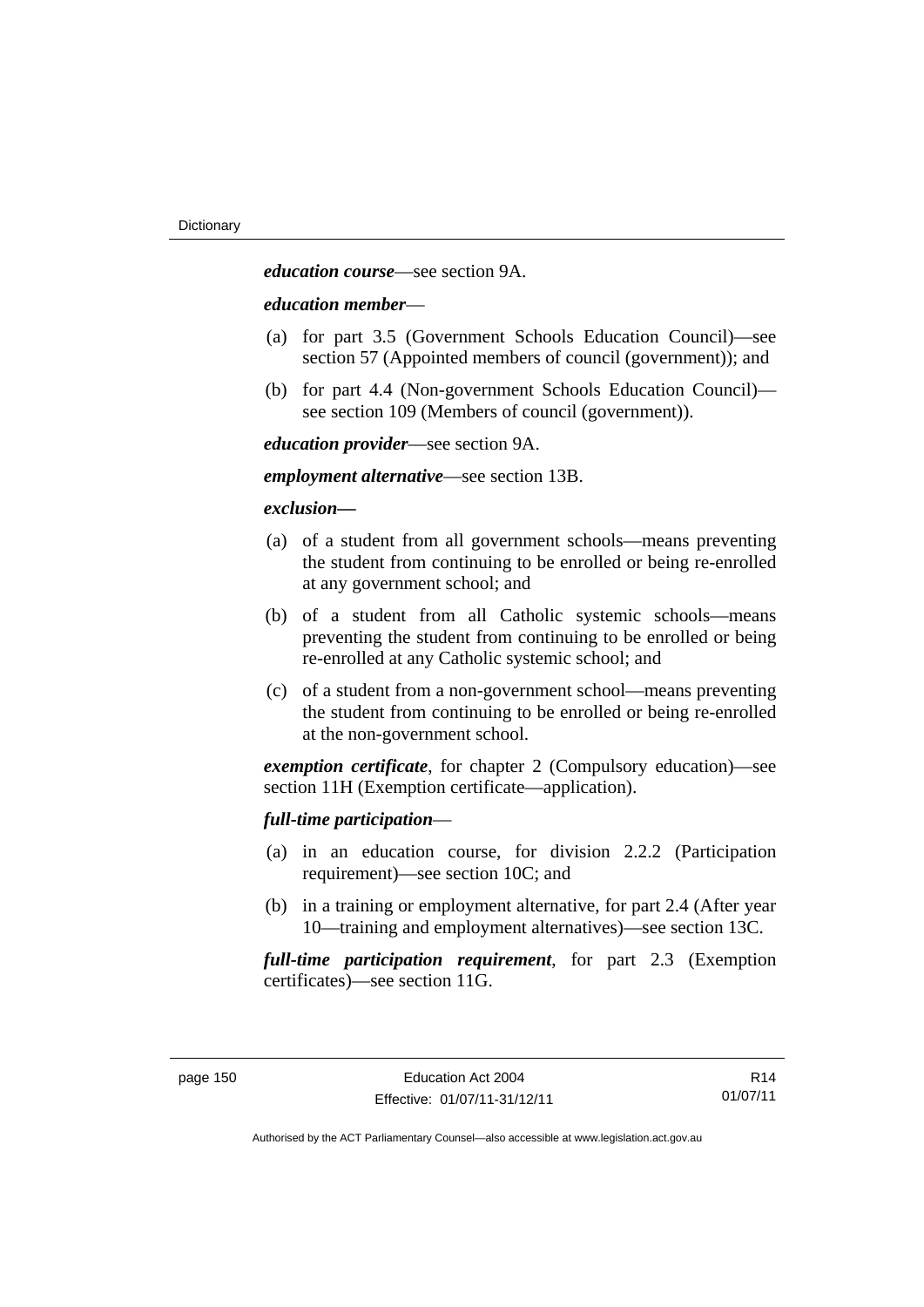#### *government school* means*—*

- (a) except for part 3.4 (School boards of government schools)—a school, preschool or school-related institution established under section 20 (Establishing government schools etc); and
- (b) for part 3.4—a school or school-related institution established under section 20.

*half-year*, for part 3.4 (School boards of government schools)—see section 37.

*home education*—see section 129.

*information notice*, for chapter 2 (Compulsory education)—see section 11C.

*in-principle approval*—see section 83 (Applications for in-principle approval for proposed registration).

*internally reviewable decision*, for part 6.1 (Notification and review of decisions)—see section 140.

*internal reviewer* for part 6.1 (Notification and review of decisions)—see section 140.

*internal review notice*, for part 6.1 (Notification and review of decisions)—see section 140.

*money*, for part 3.4 (School boards of government schools)—see section 37.

*non-government school* means a registered non-government school.

*parent*—see section 6.

*parents and citizens association*, for part 3.4 (School boards of government schools)—see section 37.

page 151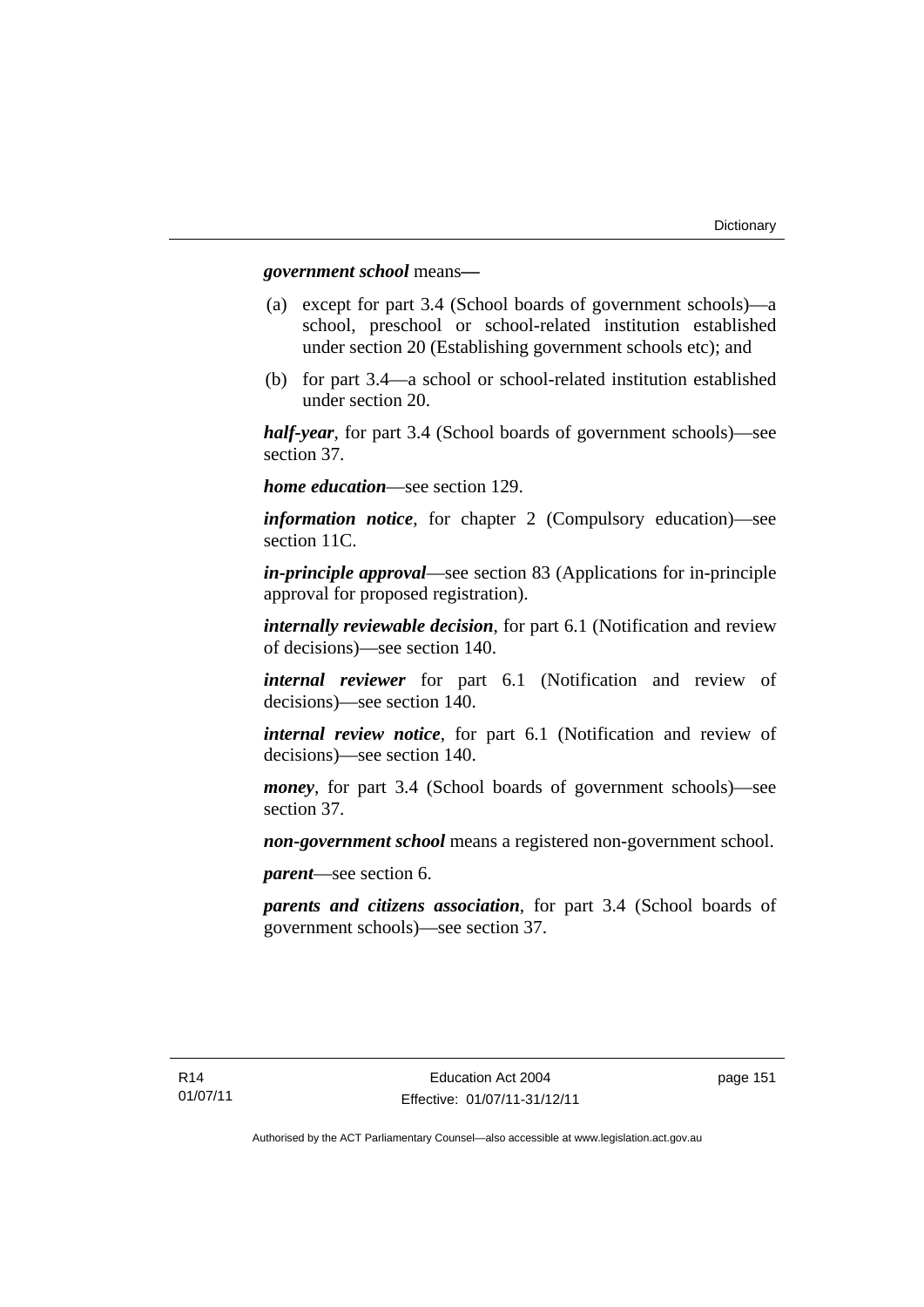#### *parents and citizens member*—

- (a) for the school board of a government school, other than a small school, a school-related institution or another school to which section 43 (Composition of school boards of school-related institutions and other schools in special circumstances) applies—see section 41 (Composition of school boards generally); or
- (b) for the school board of a small school, other than a school to which section 43 applies—see section 42 (Composition of school boards of small schools).

*participates*, in an education course, for division 2.2.2 (Participation requirement)—see section 10B.

*prescribed period*, for part 3.4 (School boards of government schools)—see section 37.

*proposed opening day*—see section 83 (3) (Applications for inprinciple approval for proposed registration).

*registered non-government school* means a school that is registered or provisionally registered under part 4.2 (Registration—nongovernment schools).

*register of enrolments and attendances*, in relation to a person, means the register of enrolments and attendances kept by the person under section 32 (Register of enrolments and attendances for government schools) or section 99 (Register of enrolments and attendances for non-government schools).

*register of non-government schools* means the register kept by the registrar under section 79.

*registrar* means the Registrar of Non-Government Schools.

*reviewable decision*, for part 6.1 (Notification and review of decisions)—see section 140.

R14 01/07/11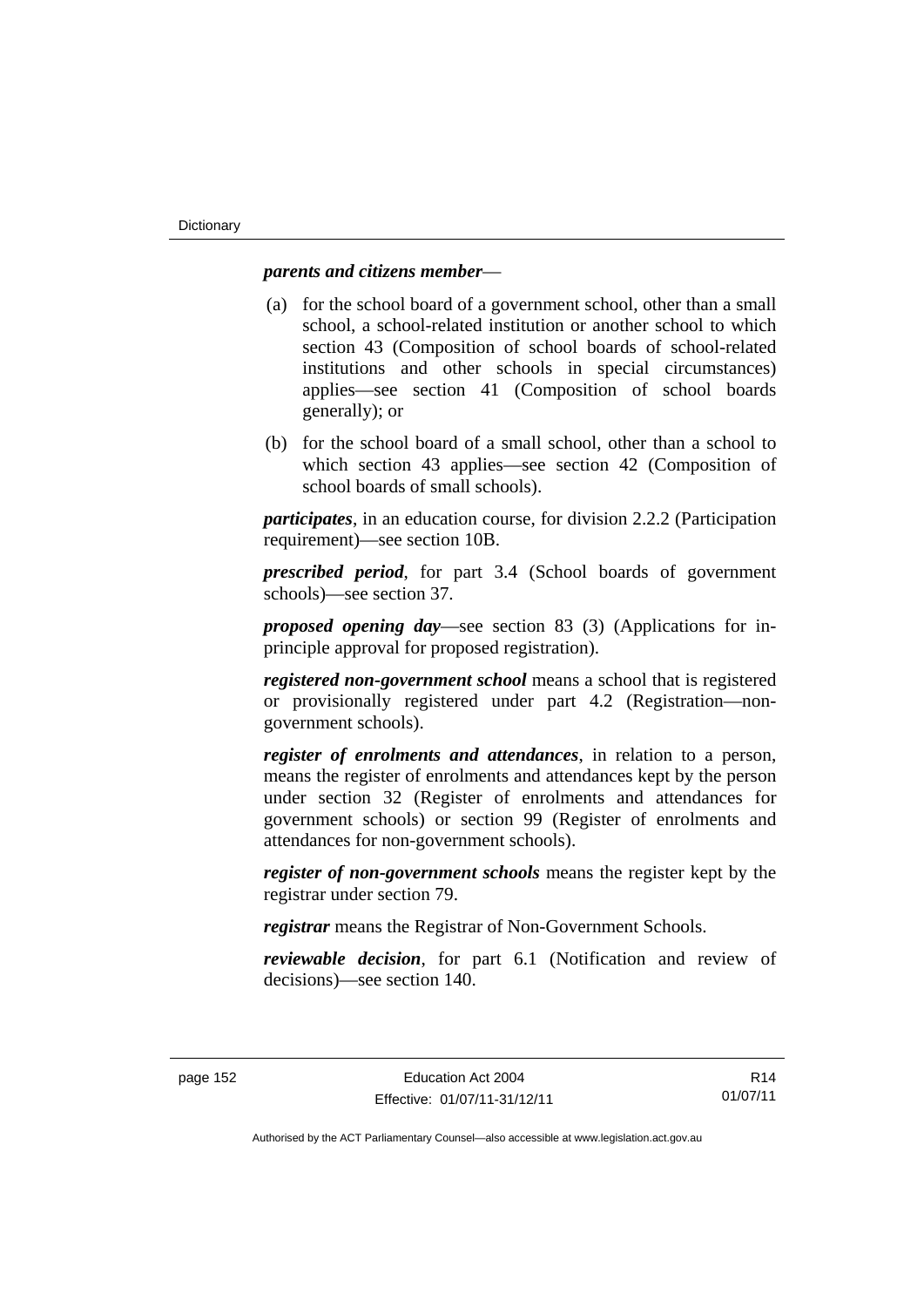#### *school*—

- (a) except for chapter 2, part 3.4, chapter 4 and part 6.2—means a school or school-related institution established under section 20 (Establishing government schools etc); and
- (b) for chapter 2 (Compulsory education) and part 6.2 (Other provisions)—means a government school or non-government school; and
- (c) for part 3.4 (Schools boards of government schools)—see section 37; and
- (d) for chapter 4 (Non-government schools)—see section 74.

*school board*, of a government school, means the school board of the school established under part 3.4.

*school-related institution*—see section 20 (Establishing government schools etc).

*small school*, for part 3.4 (School boards of government schools) see section 37.

*staff*, of a school, means the principal and teachers of, and other people employed at, the school.

#### *staff member*—

- (a) for the school board of a government school, other than a small school, a school-related institution or another school to which section 43 (Composition of school boards of school-related institutions and other schools in special circumstances) applies—see section 41 (Composition of school boards generally); or
- (b) for the school board of a small school, other than a school to which section 43 applies—see section 42 (Composition of school boards of small schools).

*student*, for part 3.4 (School boards of government schools)—see section 37.

page 153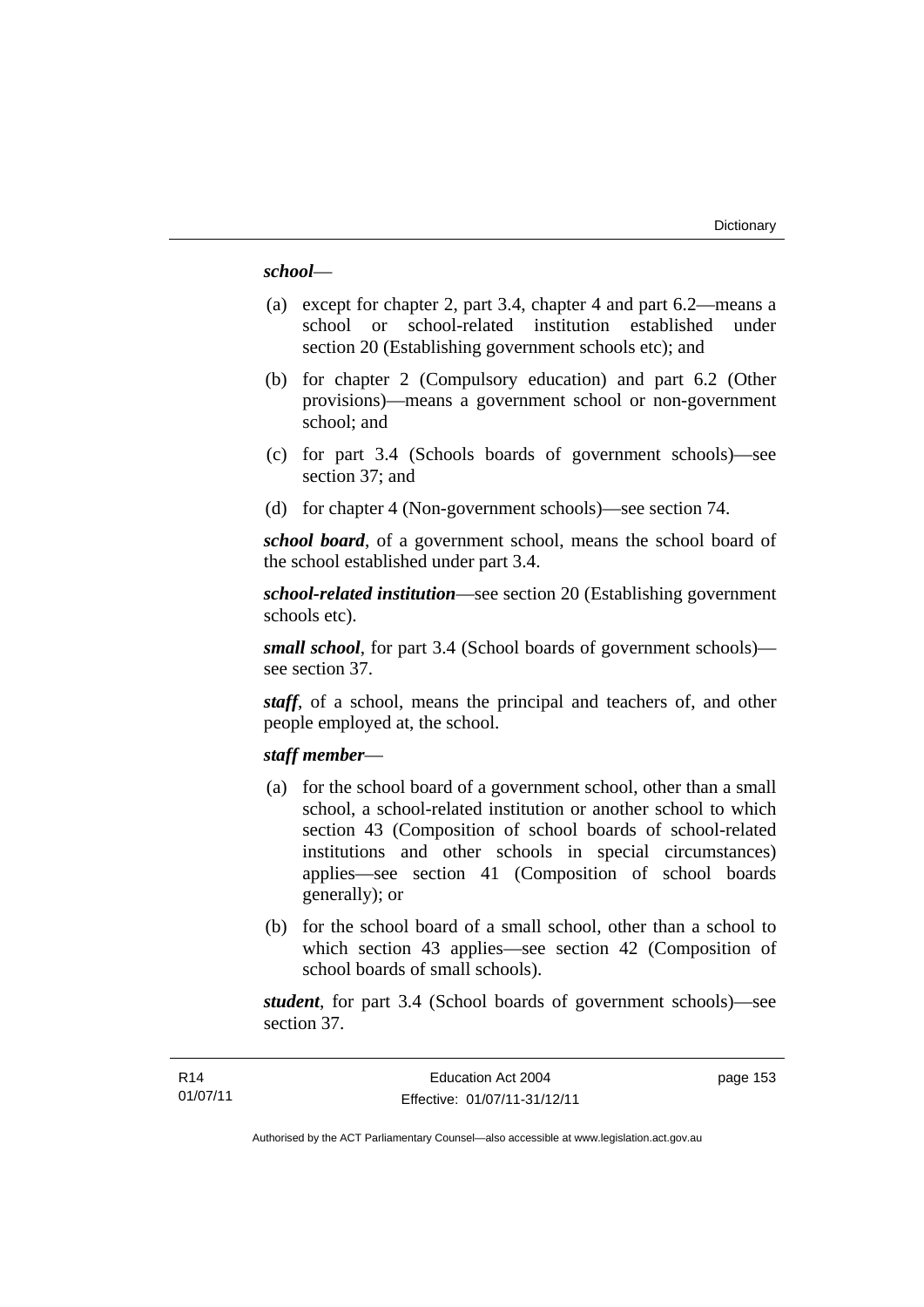**Dictionary** 

*student member*, for the school board of a government school, other than a small school, a school-related institution or another school to which section 43 (Composition of school boards of school-related institutions and other schools in special circumstances) applies—see section 41.

*training alternative*—see section 13A.

*training alternative provider*—see section 13A.

page 154 **Education Act 2004** Effective: 01/07/11-31/12/11

R14 01/07/11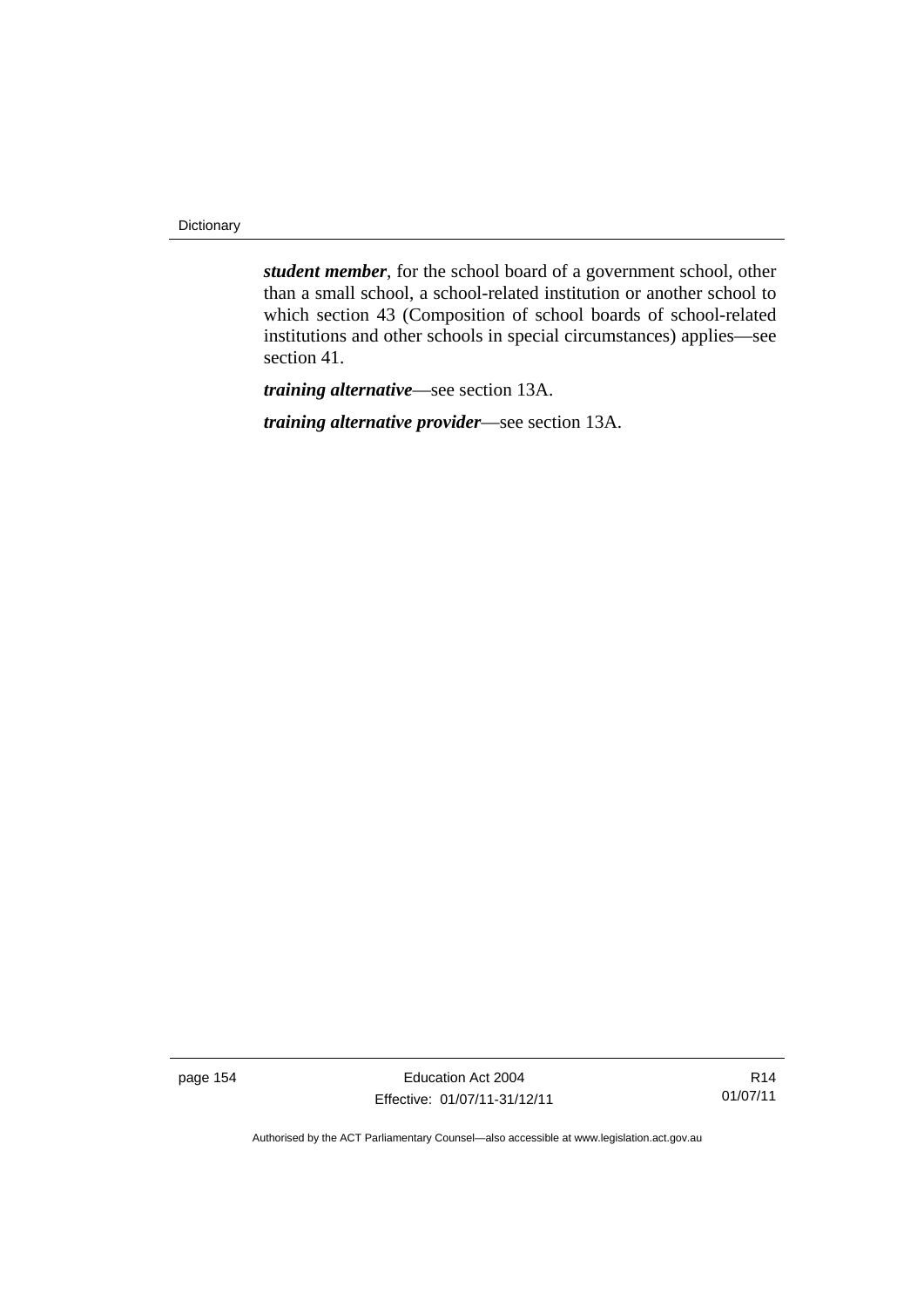# **Endnotes**

## **1 About the endnotes**

Amending and modifying laws are annotated in the legislation history and the amendment history. Current modifications are not included in the republished law but are set out in the endnotes.

Not all editorial amendments made under the *Legislation Act 2001*, part 11.3 are annotated in the amendment history. Full details of any amendments can be obtained from the Parliamentary Counsel's Office.

Uncommenced amending laws and expiries are listed in the legislation history and the amendment history. These details are underlined. Uncommenced provisions and amendments are not included in the republished law but are set out in the last endnote.

If all the provisions of the law have been renumbered, a table of renumbered provisions gives details of previous and current numbering.

The endnotes also include a table of earlier republications.

| $A = Act$                                    | NI = Notifiable instrument                |
|----------------------------------------------|-------------------------------------------|
| $AF =$ Approved form                         | $o = order$                               |
| $am = amended$                               | $om = omitted/repealed$                   |
| $amdt = amendment$                           | $ord = ordinance$                         |
| $AR = Assembly resolution$                   | $orig = original$                         |
| $ch = chapter$                               | $par = paragraph/subparagraph$            |
| $CN =$ Commencement notice                   | $pres = present$                          |
| $def = definition$                           | $prev = previous$                         |
| $DI = Disallowable instrument$               | $(\text{prev}) = \text{previously}$       |
| $dict = dictionary$                          | $pt = part$                               |
| disallowed = disallowed by the Legislative   | $r = rule/subrule$                        |
| Assembly                                     | $reloc = relocated$                       |
| $div = division$                             | $remum = renumbered$                      |
| $exp = expires/expired$                      | $R[X]$ = Republication No                 |
| $Gaz = gazette$                              | $RI = reissue$                            |
| $hdg = heading$                              | $s = section/subsection$                  |
| $IA = Interpretation Act 1967$               | $sch = schedule$                          |
| $ins = inserted/added$                       | $sdiv = subdivision$                      |
| $LA =$ Legislation Act 2001                  | $SL = Subordinate$ law                    |
| $LR =$ legislation register                  | $sub =$ substituted                       |
| $LRA =$ Legislation (Republication) Act 1996 | underlining = whole or part not commenced |
| $mod = modified/modification$                | or to be expired                          |
|                                              |                                           |

## **2 Abbreviation key**

R14 01/07/11

Education Act 2004 Effective: 01/07/11-31/12/11 page 155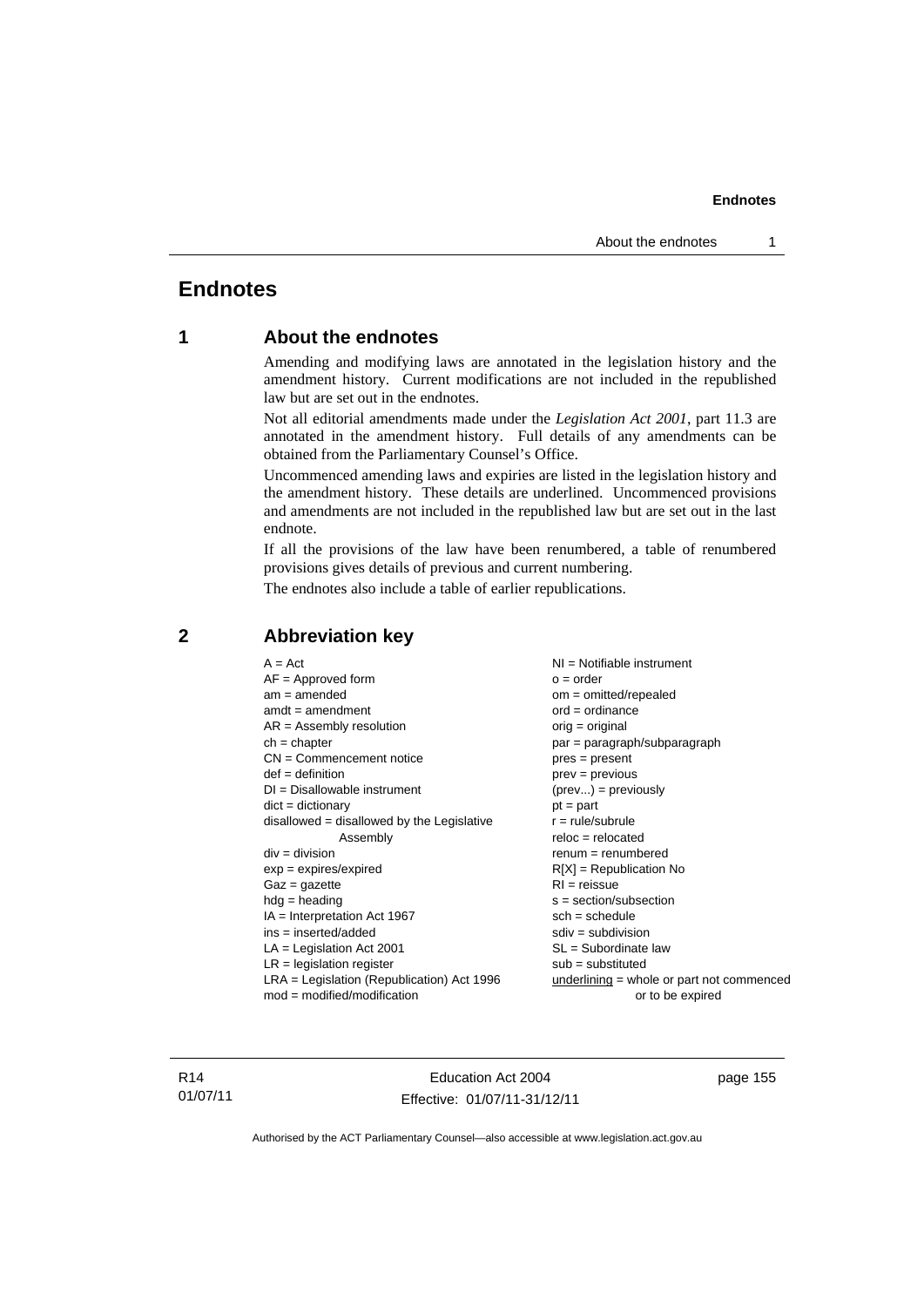3 Legislation history

# **3 Legislation history**

#### **Education Act 2004 A2004-17**

notified LR 8 April 2004 s 1, s 2 commenced 8 April 2004 (LA s 75 (1)) remainder commenced 1 January 2005 (s 2)

as amended by

#### **Education Amendment Act 2006 A2006-28**

notified LR 15 June 2006 s 1, s 2 commenced 15 June 2006 (LA s 75 (1)) remainder commenced 16 June 2006 (s 2)

#### **Education Amendment Act 2006 (No 2) A2006-57**

notified LR 19 December 2006 s 1, s 2 commenced 19 December 2006 (LA s 75 (1)) remainder commenced 20 December 2006 (s 2)

#### **Children and Young People (Consequential Amendments) Act 2008 A2008-20 sch 3 pt 3.12, sch 4 pt 4.14**

notified LR 17 July 2008

s 1, s 2 commenced 17 July 2008 (LA s 75 (1))

s 3 commenced 18 July 2008 (s 2 (1))

sch 3 pt 3.12 commenced 27 October 2008 (s 2 (4) and see Children and Young People Act 2008 A2008-19, s 2 and CN2008-13) sch 4 pt 4.14 commenced 27 February 2009 (s 2 (5) and see Children and Young People Act 2008 A2008-19, s 2 and CN2008-17 (and see CN2008-13))

## **ACT Civil and Administrative Tribunal Legislation Amendment Act 2008 (No 2) A2008-37 sch 1 pt 1.33**

notified LR 4 September 2008

s 1, s 2 commenced 4 September 2008 (LA s 75 (1))

sch 1 pt 1.33 commenced 2 February 2009 (s 2 (1) and see ACT Civil and Administrative Tribunal Act 2008 A2008-35, s 2 (1) and CN2009-2)

#### **Statute Law Amendment Act 2009 A2009-20 sch 3 pt 3.25**

notified LR 1 September 2009

s 1, s 2 commenced 1 September 2009 (LA s 75 (1)) sch 3 pt 3.25 commenced 22 September 2009 (s 2)

page 156 **Education Act 2004** Effective: 01/07/11-31/12/11

R14 01/07/11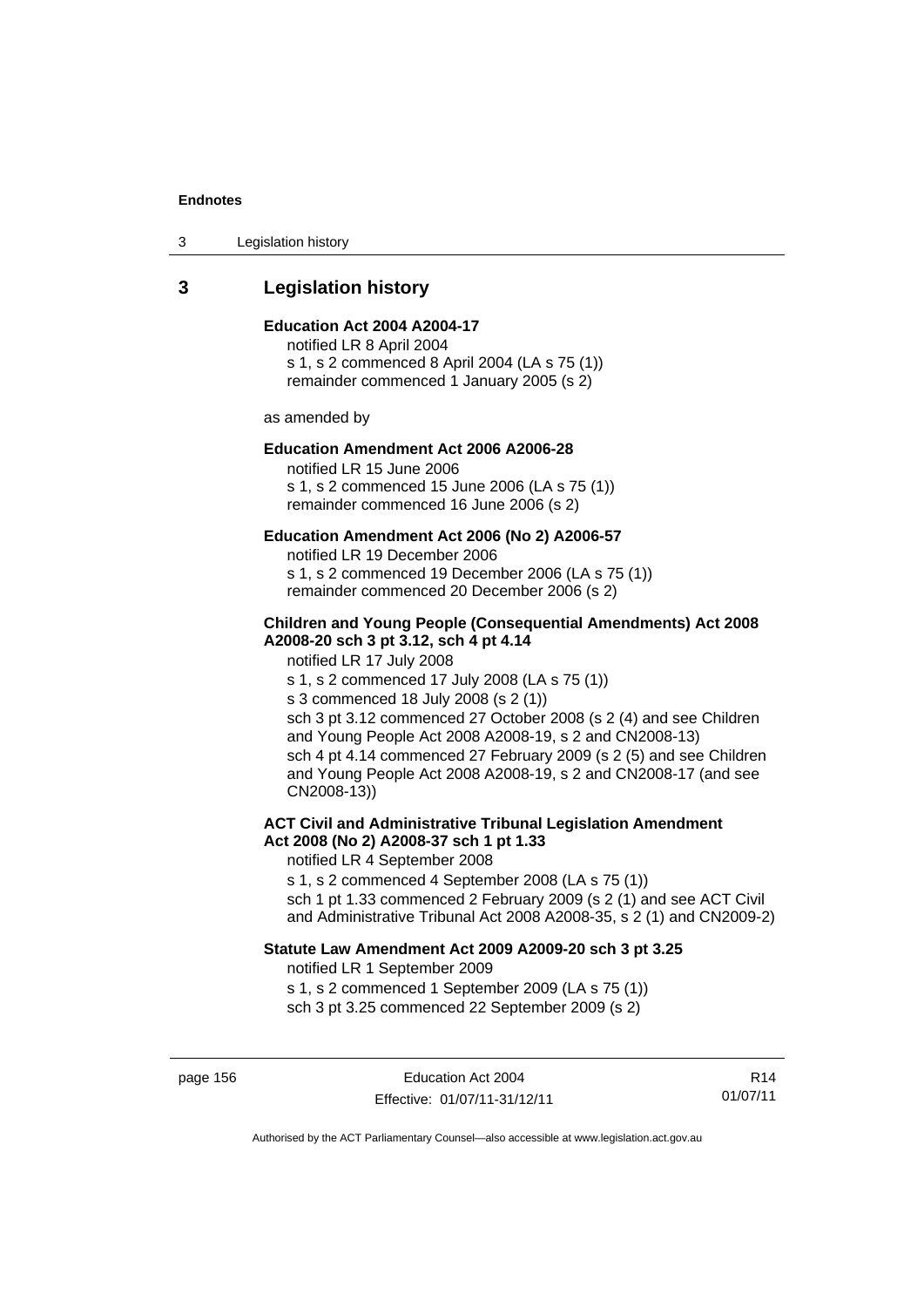|   |                                                             |                                                                                                                                                                                               | Amendment history | 4 |
|---|-------------------------------------------------------------|-----------------------------------------------------------------------------------------------------------------------------------------------------------------------------------------------|-------------------|---|
|   |                                                             | <b>Education (Participation) Amendment Act 2009 A2009-40</b><br>notified LR 17 November 2009<br>s 1, s 2 commenced 17 November 2009 (LA s 75 (1))<br>remainder commenced 1 January 2010 (s 2) |                   |   |
|   | notified LR 3 March 2010                                    | <b>Education Amendment Act 2010 A2010-7</b><br>s 1, s 2 commenced 3 March 2010 (LA s 75 (1))<br>remainder commenced 4 March 2010 (s 2)                                                        |                   |   |
|   | notified LR 13 May 2010                                     | Statute Law Amendment Act 2010 A2010-18 sch 1 pt 1.6, sch 3 pt 3.4<br>s 1, s 2 commenced 13 May 2010 (LA s 75 (1))<br>sch 1 pt 1.6, sch 3 pt 3.4 commenced 3 June 2010 (s 2)                  |                   |   |
|   | notified LR 6 July 2010                                     | Education Amendment Act 2010 (No 2) A2010-22<br>s 1, s 2 commenced 6 July 2010 (LA s 75 (1))<br>remainder commenced 7 July 2010 (s 2)                                                         |                   |   |
|   |                                                             | Statute Law Amendment Act 2011 A2011-3 sch 3 pt 3.16<br>notified LR 22 February 2011<br>s 1, s 2 commenced 22 February 2011 (LA s 75 (1))<br>sch 3 pt 3.16 commenced 1 March 2011 (s 2)       |                   |   |
|   | Act 2011 A2011-22 sch 1 pt 1.57<br>notified LR 30 June 2011 | <b>Administrative (One ACT Public Service Miscellaneous Amendments)</b><br>s 1, s 2 commenced 30 June 2011 (LA s 75 (1))<br>sch 1 pt 1.57 commenced 1 July 2011 (s 2 (1))                     |                   |   |
| 4 | <b>Amendment history</b>                                    |                                                                                                                                                                                               |                   |   |
|   | <b>Commencement</b><br>s 2                                  | om LA s 89 (4)                                                                                                                                                                                |                   |   |
|   | Meaning of parent and carer<br>s 6                          | am A2008-20 amdt 3.26, amdt 4.37                                                                                                                                                              |                   |   |
|   | <b>General principles of Act</b><br>s 7                     | am A2006-57 s 4, s 5, s 55                                                                                                                                                                    |                   |   |
|   | <b>Main objects of Act</b><br>s 8                           | am A2006-57 s 6, s 7; A2009-40 s 4; pars renum R9 LA                                                                                                                                          |                   |   |

Education Act 2004 Effective: 01/07/11-31/12/11 page 157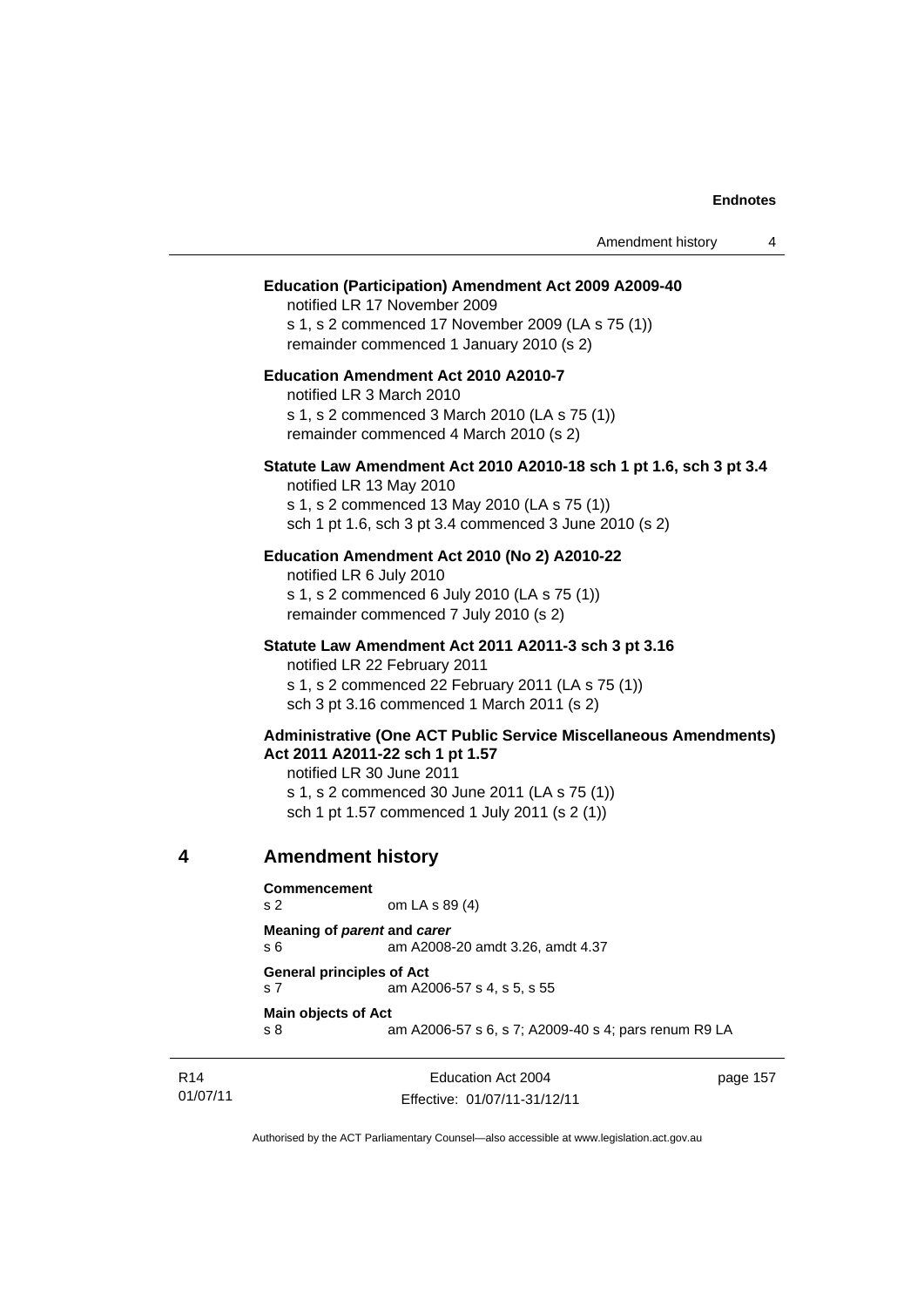| 4 | Amendment history                                                                                                                                                                                                         |
|---|---------------------------------------------------------------------------------------------------------------------------------------------------------------------------------------------------------------------------|
|   | <b>Compulsory education</b><br>ch 2 hdg<br>sub A2009-40 s 5                                                                                                                                                               |
|   | Preliminary-ch 2<br>pt 2.1 hdg<br>ins A2009-40 s 5                                                                                                                                                                        |
|   | Meaning of compulsory education age—ch 2<br>sub A2009-40 s 5<br>s 9                                                                                                                                                       |
|   | Meaning of education course and education provider-Act<br>ins A2009-40 s 5<br>s 9A<br>am A2011-22 amdt 1.183                                                                                                              |
|   | Meaning of completes year 10-Act<br>ins A2009-40 s 5<br>s 9B<br>am A2011-22 amdt 1.183                                                                                                                                    |
|   | Meaning of completes year 12-Act<br>S.9C<br>ins A2009-40 s 5<br>am A2011-22 amdt 1.183                                                                                                                                    |
|   | Guidelines-certain director-general functions<br>am A2011-22 amdt 1.183<br>s 9D hdg<br>s 9D<br>ins A2009-40 s 5<br>am A2011-22 amdt 1.183, amdt 1.184                                                                     |
|   | <b>Compulsory education requirements</b><br>pt 2.2 hdg<br>ins A2009-40 s 5                                                                                                                                                |
|   | Enrolment, registration and attendance requirements<br>div 2.2.1 hdg<br>ins A2009-40 s 5                                                                                                                                  |
|   | Child of compulsory education age—enrolment and registration requirement<br>s 10<br>am A2006-57 s 8<br>sub A2009-40 s 5<br>am A2010-18 amdt 1.13; ss renum R11 LA; A2011-3<br>amdt 3.183; A2011-22 amdt 1.183, amdt 1.184 |
|   | Child of compulsory education age-school attendance requirement<br>s 10A<br>ins A2009-40 s 5<br>am A2011-22 amdt 1.183, amdt 1.184                                                                                        |
|   | <b>Participation requirement</b><br>div 2.2.2 hdg<br>ins A2009-40 s 5                                                                                                                                                     |
|   | Meaning of participates in education course-div 2.2.2<br>s 10B<br>ins A2009-40 s 5                                                                                                                                        |
|   | Meaning of full-time participation in education course-div 2.2.2<br>s 10C<br>ins A2009-40 s 5; A2011-22 amdt 1.184                                                                                                        |
|   |                                                                                                                                                                                                                           |

page 158 **Education Act 2004** Effective: 01/07/11-31/12/11

R14 01/07/11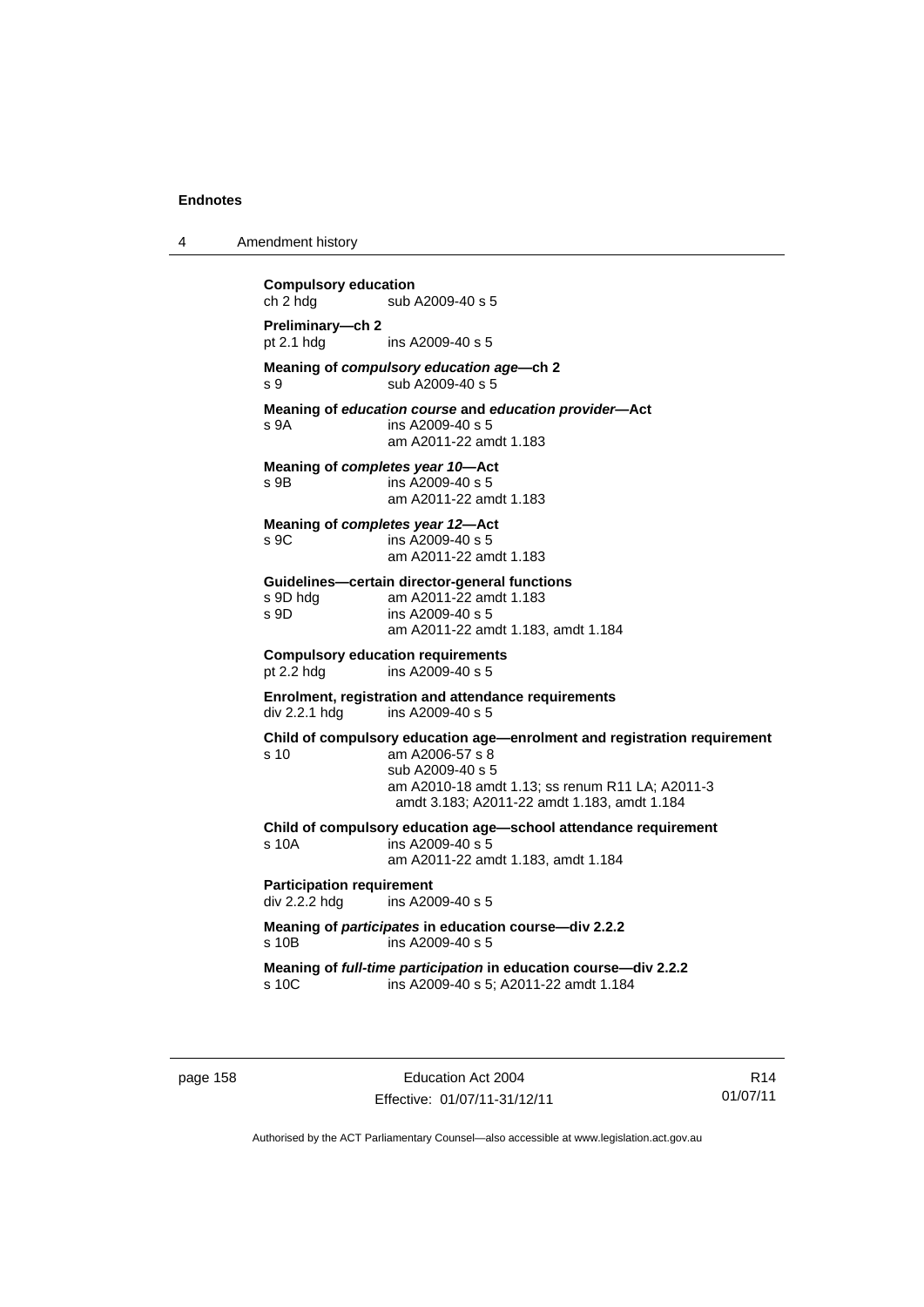**Child of compulsory education age—participation requirement**  s 10D ins A2009-40 s 5 am A2011-22 amdt 1.183, amdt 1.184 **Participation requirement—absence**  s 11 sub A2009-40 s 5 **Participation requirement—suspension**  s 11A ins A2009-40 s 5 **Participation requirement—exclusion**  s 11B ins A2009-40 s 5 **Information requirement**  div 2.2.3 hdg ins A2009-40 s 5 **Giving information notice**  s 11C ins A2009-40 s 5 am A2011-22 amdt 1.183 **Contents of information notice**  s 11D ins A2009-40 s 5 am A2011-22 amdt 1.183 **Extension of time for compliance with information notice**  s 11E ins A2009-40 s 5 am A2011-22 amdt 1.183, amdt 1.184 **Revocation of information notice on compliance**  s 11F ins A2009-40 s 5 am A2011-22 amdt 1.183 **Exemption certificates**<br>pt 2.3 hdg ins / ins A2009-40 s 5 **Meaning of** *full-time participation requirement***—pt 2.3**  s 11G ins A2009-40 s 5 **Exemption certificate—application**  s 11H ins A2009-40 s 5 am A2011-22 amdt 1.183 **Exemption certificate—requirement for further information**  s 12 sub A2009-40 s 5 am A2011-22 amdt 1.183 **Exemption certificate—issue**  s 12A ins A2009-40 s 5 am A2011-22 amdt 1.183 **Exemption certificate—form**  s 12B ins A2009-40 s 5

R14 01/07/11

Education Act 2004 Effective: 01/07/11-31/12/11 page 159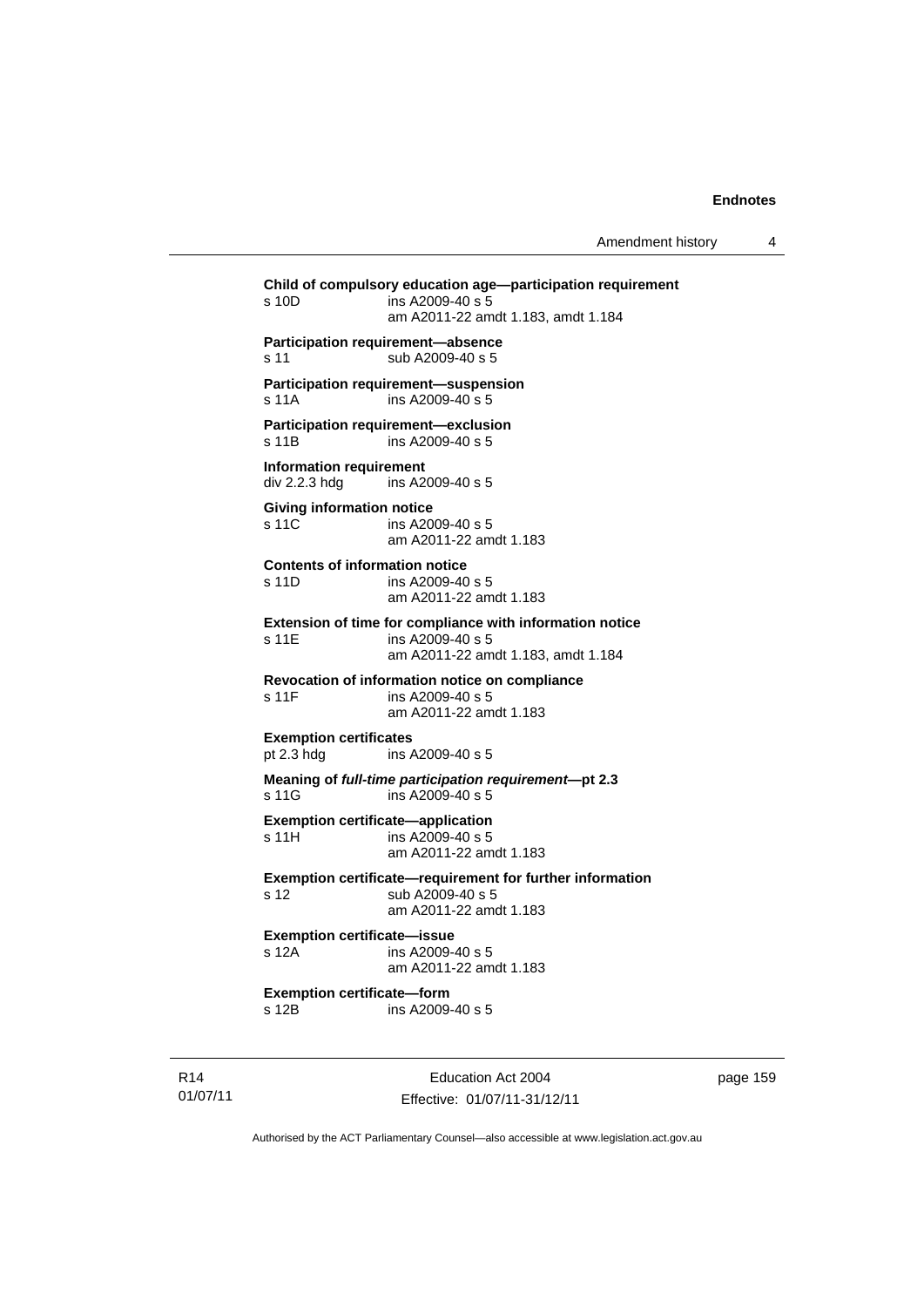4 Amendment history

```
Exemption certificate—conditions 
s 12C ins A2009-40 s 5
                  am A2011-22 amdt 1.183 
Exemption certificate—duration 
s 12D ins A2009-40 s 5
Exemption certificate—revocation 
s 13 am A2008-20 amdt 4.38 
                 sub A2009-40 s 5 
                 am A2011-22 amdt 1.183 
After year 10—training and employment alternatives 
pt 2.4 hdg ins A2009-40 s 5 
Definitions—pt 2.4 
div 2.4.1 hdg ins A2009-40 s 5 
Meaning of training alternative and training alternative provider—Act 
s 13A ins A2009-40 s 5
                 am A2011-22 amdt 1.183 
Meaning of employment alternative—Act 
s 13B ins A2009-40 s 5 
Meaning of full-time participation in training or employment alternative—
pt 2.4 
                 ins A2009-40 s 5
Approval to participate in training and employment alternatives 
div 2.4.2 hdg ins A2009-40 s 5 
Approval statement—application 
                ins A2009-40 s 5
                  am A2011-22 amdt 1.183 
Approval statement—requirement for further information 
s 14 sub A2009-40 s 5
                  am A2011-22 amdt 1.183 
Approval statement—issue 
s 14A ins A2009-40 s 5 
                 am A2011-22 amdt 1.183 
Approval statement—form 
s 14B ins A2009-40 s 5 
Approval statement—conditions 
s 14C ins A2009-40 s 5 
                  am A2011-22 amdt 1.183
```
page 160 Education Act 2004 Effective: 01/07/11-31/12/11

R14 01/07/11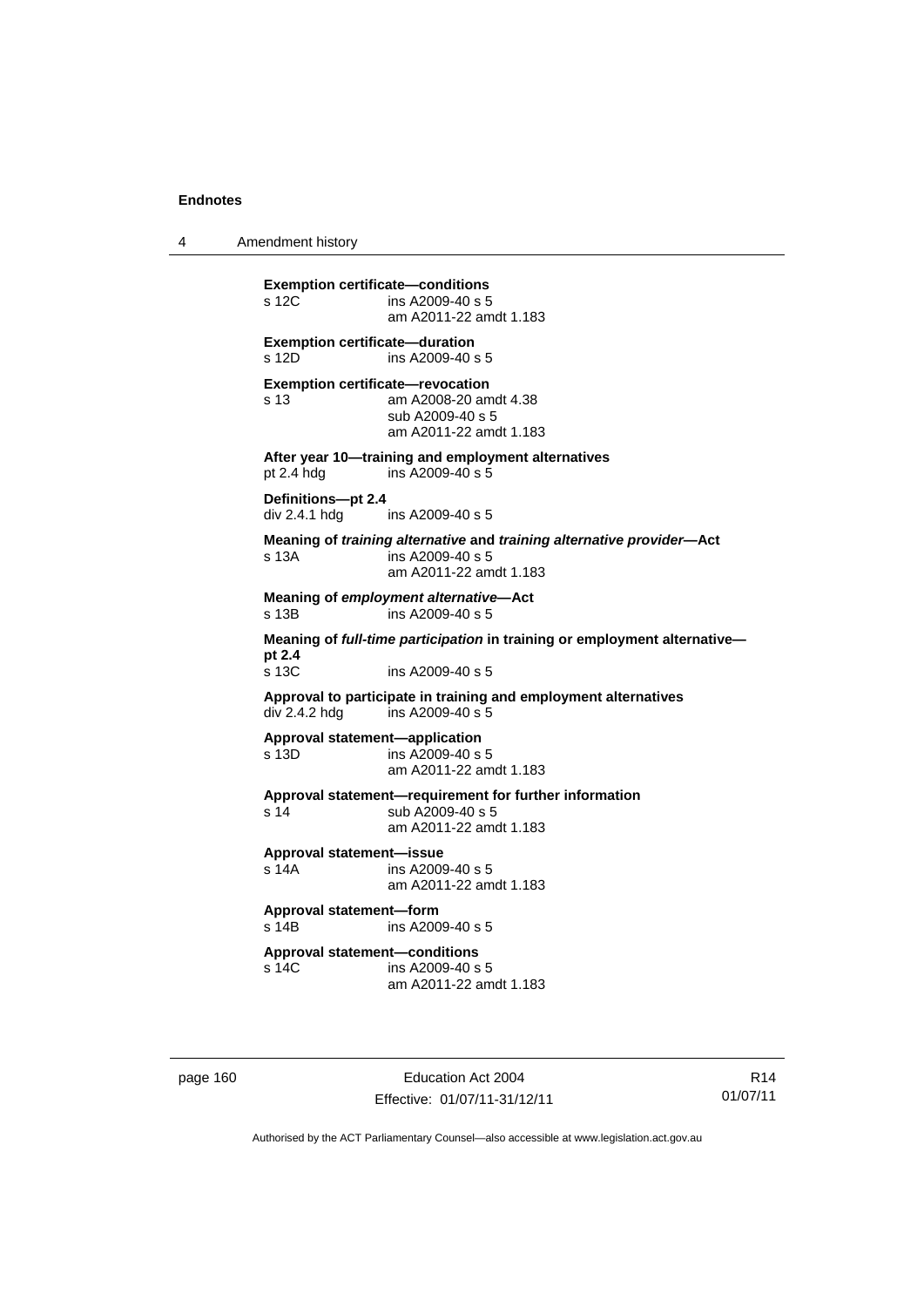**Approval statement—compliance requirement**   $ins$  A2009-40 s 5 am A2011-22 amdt 1.183, amdt 1.184 **Approval statement—duration**  s 15 sub A2009-40 s 5 **Approval statement—revocation**  s 15A ins A2009-40 s 5 am A2011-22 amdt 1.183 **Return to education while approval statement in force**  s 15B ins A2009-40 s 5 am A2011-22 amdt 1.183 **Training and employment alternatives—deemed participation**  div 2.4.3 hdg ins A2009-40 s 5 **Training and employment alternatives—absence**  s 15C ins A2009-40 s 5 **Training alternative—suspension**  s 15D ins A2009-40 s 5 **Training alternative—exclusion**  s 16 sub A2009-40 s 5 **Employment alternative—termination**  s 16A ins A2009-40 s 5 **Compliance notices**  pt 2.5 hdg ins A2009-40 s 5 **Giving compliance notice**  s 16B ins A2009-40 s 5 am A2011-22 amdt 1.183 **Contents of compliance notice**  s 16C ins A2009-40 s 5 am A2011-22 amdt 1.183 **Extension of time for compliance with compliance notice**  s 16D ins A2009-40 s 5 am A2011-22 amdt 1.183, amdt 1.184 **Revocation of compliance notice on compliance**  s 17 am A2006-57 s 9 sub A2009-40 s 5 am A2011-22 amdt 1.183 **Offences—parents**  pt 2.6 hdg ins A2009-40 s 5

R14 01/07/11

Education Act 2004 Effective: 01/07/11-31/12/11 page 161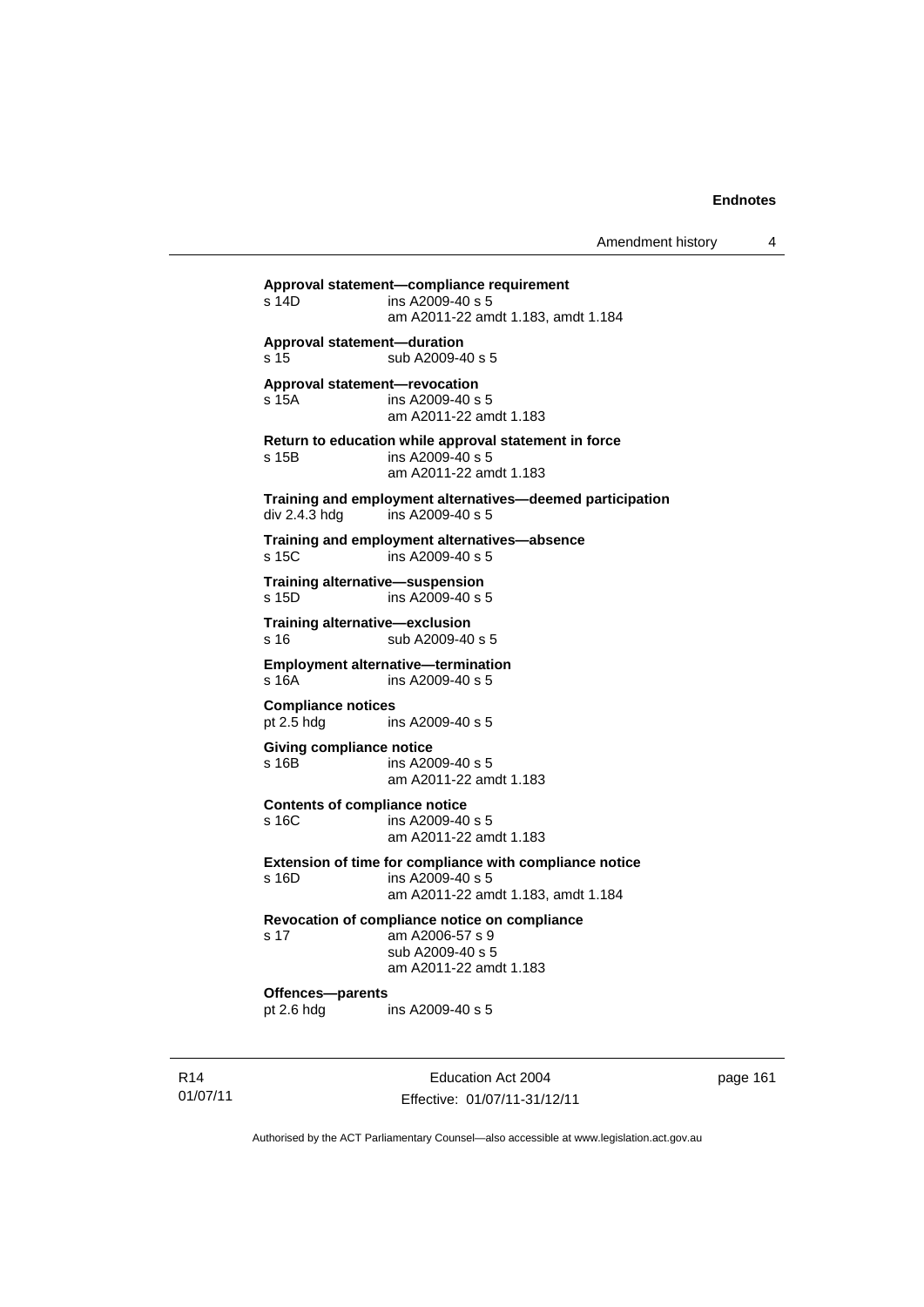4 Amendment history

| s 17A                                                       | Contravention of information and compliance notices<br>ins A2009-40 s 5                                                      |
|-------------------------------------------------------------|------------------------------------------------------------------------------------------------------------------------------|
| Principles on which ch 3 based<br>s 18                      | am A2006-57 s 55                                                                                                             |
| Minister to seek advice<br>s 19                             | reloc and renum as s 66                                                                                                      |
| <b>Establishing government schools etc</b><br>s 20          | am A2006-28 s 4; A2010-18 amdt 3.4; A2010-22 ss 4-7                                                                          |
| Independent committee<br>$s$ 20 $A$                         | ins A2010-22 s 8                                                                                                             |
| Impacts of closing or amalgamating schools<br>$s$ 20 $B$    | ins A2010-22 s 8                                                                                                             |
| <b>Operation of government schools</b><br>s 21              | am A2011-22 amdt 1.183                                                                                                       |
| s 22                                                        | Investigation of complaints-government schools<br>am A2011-22 amdt 1.183, amdt 1.184                                         |
| Review of government school system<br>s 23                  | am A2011-22 amdt 1.183                                                                                                       |
| Review of operation of government schools<br>s 24           | am A2011-22 amdt 1.183                                                                                                       |
| Reporting to parents-government schools<br>s 25             | am A2006-57 s 55                                                                                                             |
| <b>Voluntary financial contributions</b><br>s <sub>27</sub> | am A2006-57 s 55                                                                                                             |
| <b>Religious education</b><br>s 29                          | am A2006-57 s 55                                                                                                             |
| <b>Curriculum</b>                                           |                                                                                                                              |
| s 30                                                        | am A2006-57 s 55; A2011-22 amdt 1.183                                                                                        |
| s 31 hdg<br>s 31                                            | Approved educational courses for students at government schools<br>am A2006-57 s 55<br>am A2006-57 s 55; A2011-22 amdt 1.183 |
| s 33                                                        | Keeping records of enrolment and attendances for government schools<br>am A2006-57 s 55                                      |
| s 34                                                        | Inspection of register of enrolment and attendances for government schools<br>am A2006-57 s 55; A2011-22 amdt 1.183          |
| s 35                                                        | Procedures to encourage school attendance at government schools<br>am A2006-57 s 55                                          |

page 162 Education Act 2004 Effective: 01/07/11-31/12/11

R14 01/07/11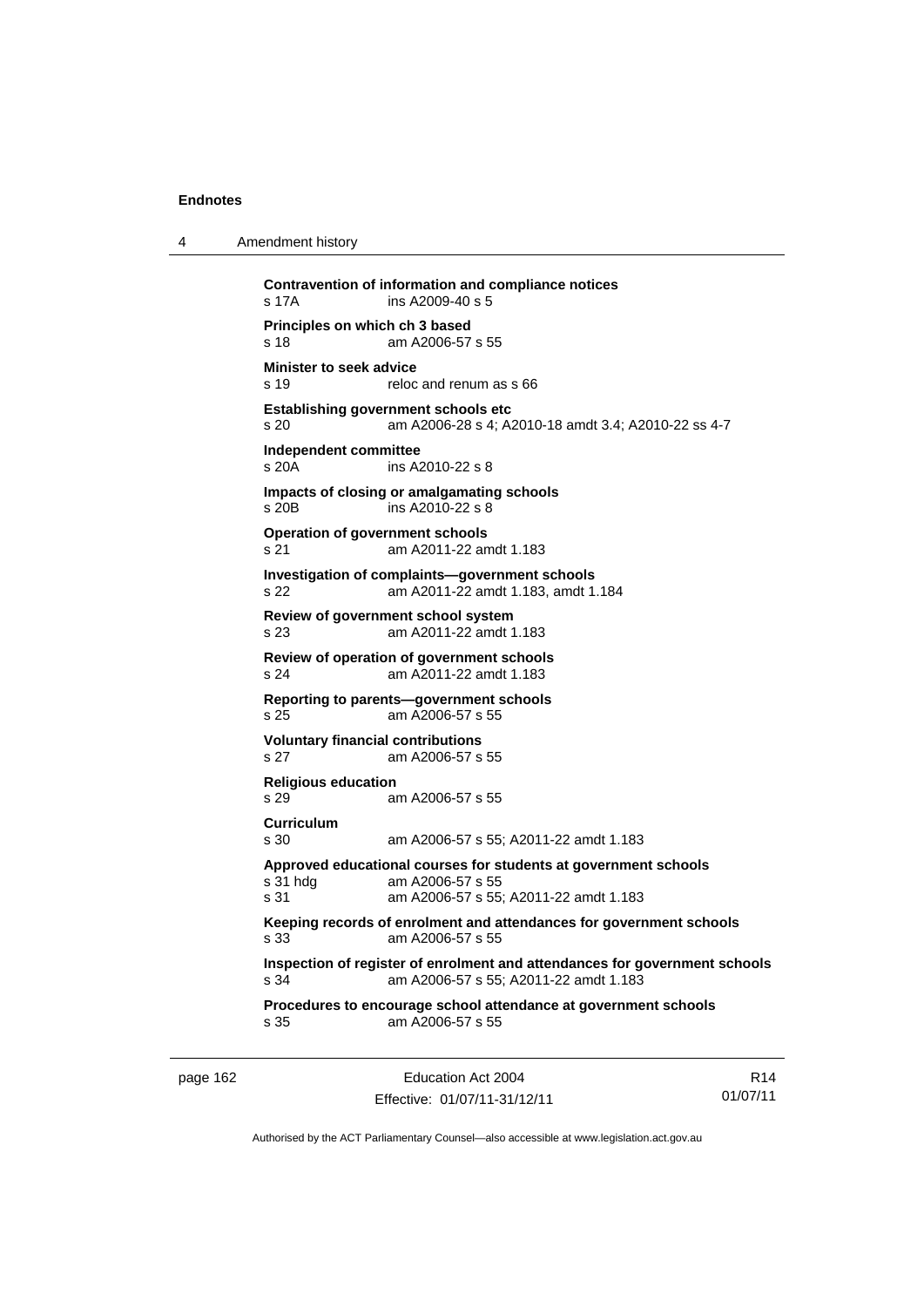|                                               | Amendment history                                                                                                                                                                              | 4 |
|-----------------------------------------------|------------------------------------------------------------------------------------------------------------------------------------------------------------------------------------------------|---|
| s 36 hdg<br>s.36                              | Suspension, exclusion or transfer of student by director-general<br>am A2006-57 s 55; A2011-22 amdt 1.183<br>am A2006-57 s 55; A2010-7 s 4; A2011-22 amdt 1.183,<br>amdt 1.184                 |   |
| Definitions for pt 3.4<br>s 37                | def <i>money</i> am A2011-22 amdt 1.183<br>def prescribed period am A2006-57 s 11, s 12                                                                                                        |   |
| <b>Functions of school boards etc</b><br>s 39 | am A2011-22 amdt 1.183, amdt 1.184                                                                                                                                                             |   |
| s <sub>40</sub>                               | Declaration of parents and citizens associations in certain circumstances<br>am A2006-57 s 13, s 14; A2011-3 amdt 3.184; A2011-22<br>amdt 1.183, amdt 1.184                                    |   |
| s 41 hdg<br>s 41                              | <b>Composition of school boards generally</b><br>sub A2006-57 s 15<br>am A2006-57 s 16; A2011-22 amdt 1.183                                                                                    |   |
| s 42 hda<br>s 42                              | <b>Composition of school boards of small schools</b><br>sub A2006-57 s 17<br>am A2006-57s 18; A2011-22 amdt 1.183                                                                              |   |
| s 43 hdg<br>s 43                              | Composition of school boards of school-related institutions and other<br>schools in special circumstances<br>sub A2006-57 s 19<br>am A2006-57 s 20; A2011-3 amdt 3.185; A2011-22<br>amdt 1.183 |   |
| $s$ 44                                        | Ending of appointment of members of school board<br>am A2011-22 amdt 1.183                                                                                                                     |   |
| s 45                                          | Chairperson and deputy chairperson of school boards<br>am A2011-22 amdt 1.183                                                                                                                  |   |
| s 46                                          | School boards to take part in selection of school principals<br>am A2011-22 amdt 1.183                                                                                                         |   |
| s <sub>47</sub>                               | Time and place of meetings of school boards<br>am A2011-22 amdt 1.183                                                                                                                          |   |
| s <sub>48</sub>                               | Procedures governing proceedings of school boards<br>am A2006-57 s 21                                                                                                                          |   |
| s 49                                          | Disclosure of interests by members of school boards<br>am A2011-22 amdt 1.183                                                                                                                  |   |
| s 49A                                         | Protection of members of school boards<br>(prev s 72) reloc and renum as s 49A A2006-57 s 26                                                                                                   |   |
| s 50                                          | School boards to approve budgets<br>am A2011-22 amdt 1.183                                                                                                                                     |   |
|                                               |                                                                                                                                                                                                |   |

R14 01/07/11

Education Act 2004 Effective: 01/07/11-31/12/11 page 163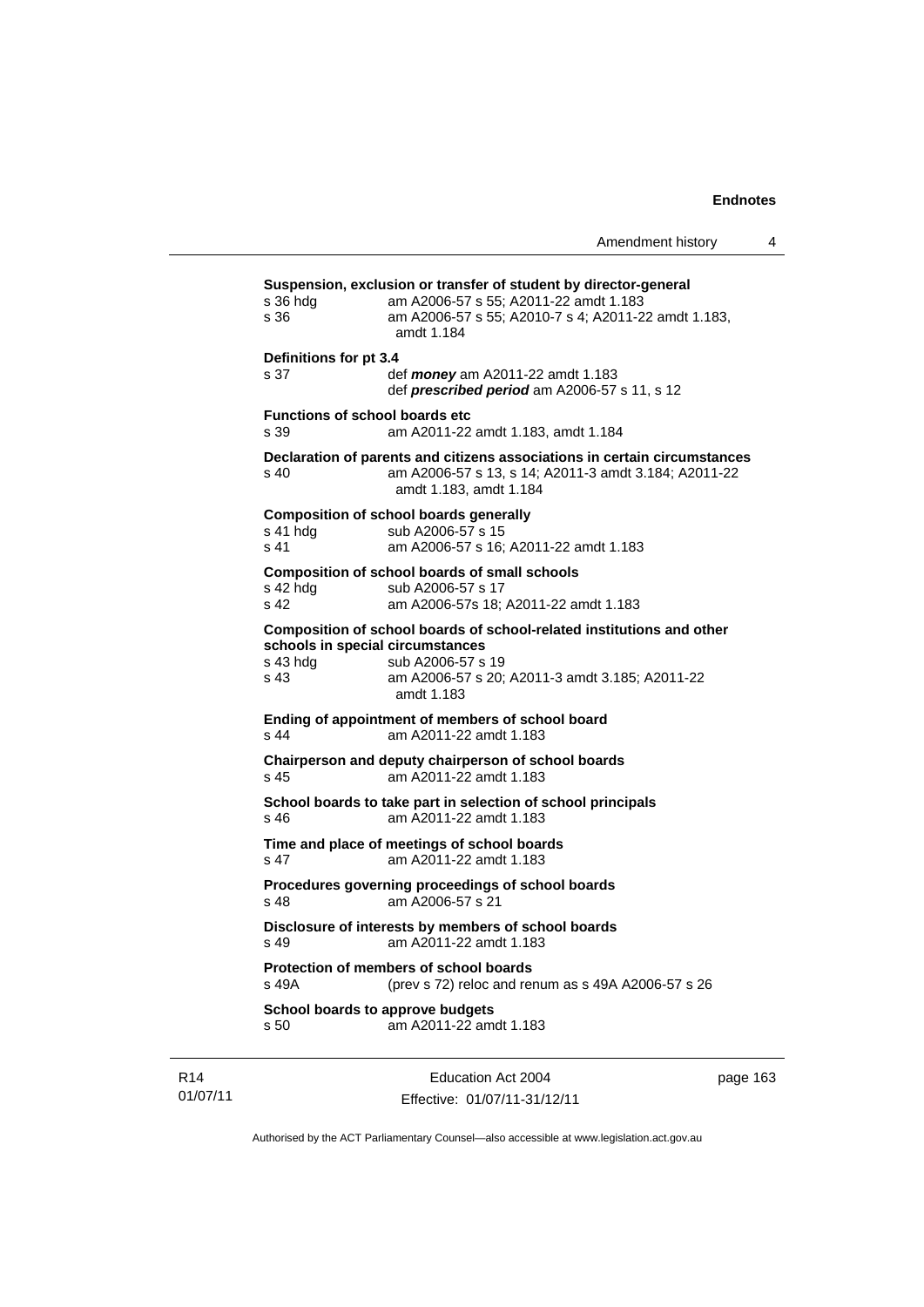| 4 | Amendment history                                                                                                               |
|---|---------------------------------------------------------------------------------------------------------------------------------|
|   | School boards to approve financial statement and report<br>am A2011-22 amdt 1.183<br>s 52                                       |
|   | <b>Functions of council (government)</b><br>am A2006-57 s 22<br>s 55                                                            |
|   | Membership of council (government)<br>am A2011-22 amdt 1.183<br>s 56                                                            |
|   | <b>Arrangements for staff</b><br>s 62.<br>am A2011-22 amdt 1.178, amdt 1.183, amdt 1.184                                        |
|   | Time and place of meetings of council (government)<br>am A2011-22 amdt 1.183<br>s 63                                            |
|   | Other provisions relating to council (government)<br>ins A2006-57 s 23<br>div 3.5.3 hdg                                         |
|   | <b>Minister to seek advice</b><br>s 66<br>orig s 66 om A2006-57 s 24<br>(prev s 19) reloc and renum as s 66 A2006-57 s 10       |
|   | Minister to present advice of council (government)<br>s 66A<br>(prev s 73) reloc and renum as s 66A A2006-57 s 27               |
|   | Appointment of authorised persons (government)<br>am A2010-18 amdt 1.14; A2011-22 amdt 1.183<br>s 67                            |
|   | Identity cards for authorised persons (government)<br>am A2011-22 amdt 1.183<br>s 68                                            |
|   | <b>Miscellaneous</b><br>div 3.6.3 hdg<br>om A2006-57 s 25                                                                       |
|   | Protection of members of school boards<br>s 72<br>reloc and renum as s 49A                                                      |
|   | Minister to present advice of council (government)<br>s 73<br>reloc and renum as s 66A                                          |
|   | <b>Minister to seek advice</b><br>s 76<br>reloc and renum as s 118                                                              |
|   | <b>Register of non-government schools</b><br>sub A2006-57 s 29<br>s 79<br>am A2011-22 amdt 1.183                                |
|   | Approved educational courses for students at non-government schools<br>s 81 hdg<br>am A2006-57 s 55<br>s 81<br>am A2006-57 s 55 |
|   | Schools to be registered<br>s 82<br>am A2006-57 s 30, s 55; ss renum R4 LA                                                      |

page 164 Education Act 2004 Effective: 01/07/11-31/12/11

R14 01/07/11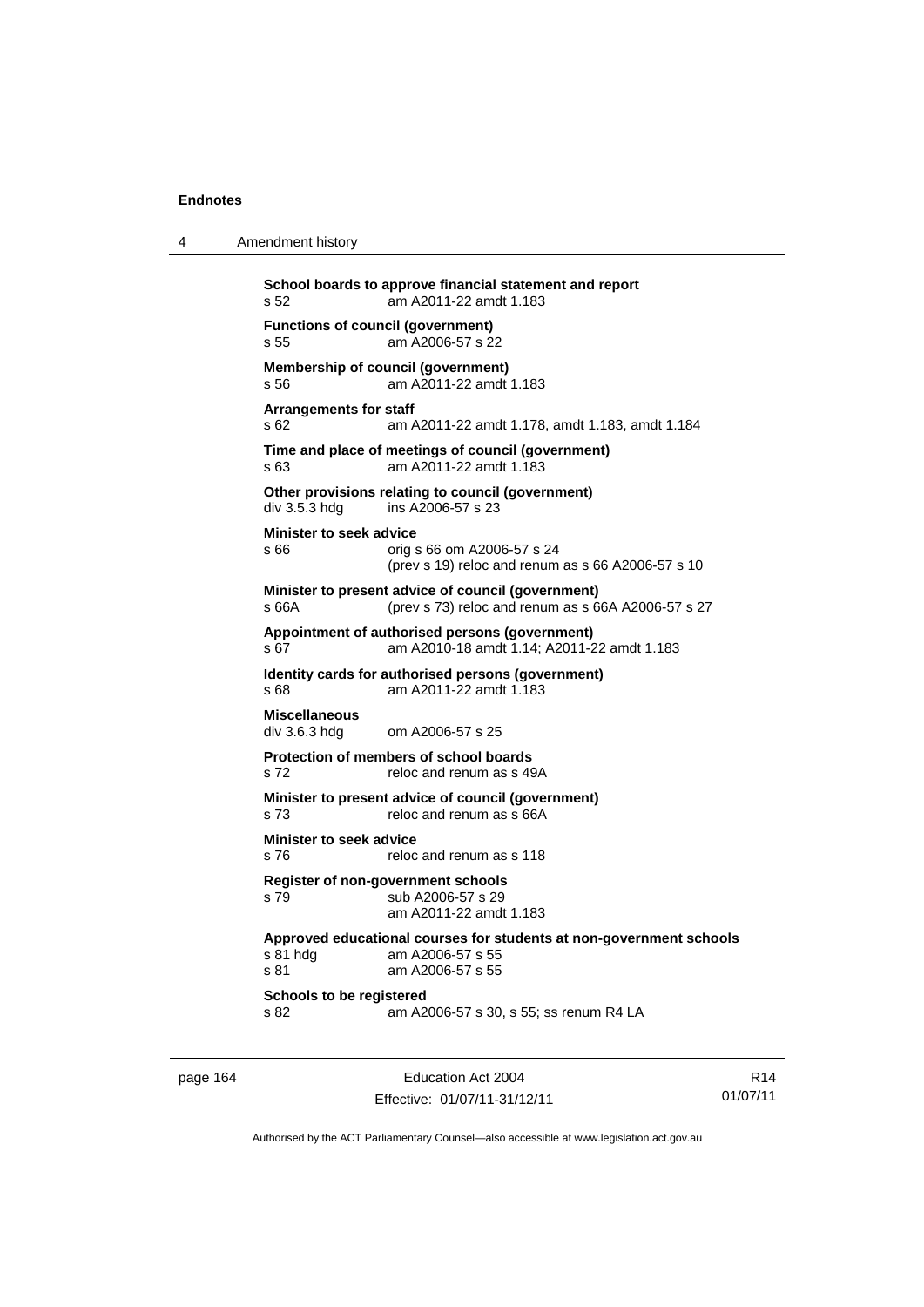| Amendment history |  |
|-------------------|--|
|-------------------|--|

| s 83                                | Applications for in-principle approval for proposed registration<br>am A2006-57 s 31, s 32; pars renum R4 LA; A2009-20<br>amdt 3.63; A2010-18 amdt 1.15; A2011-3 amdt 3.186;<br>A2011-22 amdt 1.183 |
|-------------------------------------|-----------------------------------------------------------------------------------------------------------------------------------------------------------------------------------------------------|
|                                     | <b>Deciding in-principle applications</b>                                                                                                                                                           |
| s.84                                | am A2006-57 s 33, s 34; ss renum R4 LA; A2011-3<br>amdt 3.187; A2011-22 amdt 1.183                                                                                                                  |
|                                     | Application for provisional registration                                                                                                                                                            |
| s 85                                | am A2009-20 amdt 3.63; A2010-18 amdt 1.16; A2011-3<br>amdt 3.188: A2011-22 amdt 1.183                                                                                                               |
| <b>Application for registration</b> |                                                                                                                                                                                                     |
| s.87                                | am A2009-20 amdt 3.63; A2010-18 amdt 1.17; A2011-3<br>amdt 3.189; A2011-22 amdt 1.183                                                                                                               |
|                                     | Application for registration at additional campus                                                                                                                                                   |
| s 88A                               | ins A2006-57 s 35                                                                                                                                                                                   |
|                                     | am A2009-20 amdt 3.63; A2010-18 amdt 1.18; A2011-3<br>amdt 3.190: A2011-22 amdt 1.183                                                                                                               |
| s 88B                               | <b>Registration at additional campus</b><br>ins A2006-57 s 35                                                                                                                                       |
|                                     | Application for registration at additional educational levels                                                                                                                                       |
| s 89                                | am A2009-20 amdt 3.63; A2010-18 amdt 1.19; A2011-3<br>amdt 3.191: A2011-22 amdt 1.183                                                                                                               |
| s 92                                | Certificate of provisional registration or registration<br>am A2006-57 s 36                                                                                                                         |
|                                     | Application for renewal of registration                                                                                                                                                             |
| s 96                                | am A2011-3 amdt 3.192                                                                                                                                                                               |
|                                     | Inspection of panel reports for school registration etc                                                                                                                                             |
| s 98                                | am A2006-57 s 37; pars renum R4 LA; A2011-22 amdt 1.183                                                                                                                                             |
| s 100                               | Keeping records of enrolment and attendances for non-government schools<br>am A2006-57 s 55                                                                                                         |
|                                     | Inspection of register of enrolment and attendances for non-government                                                                                                                              |
| schools<br>s 101                    | am A2006-57 s 55; A2011-22 amdt 1.183                                                                                                                                                               |
| s 102                               | Procedures to encourage attendance at non-government schools<br>am A2006-57 s 55                                                                                                                    |
|                                     |                                                                                                                                                                                                     |
|                                     | Reporting to parents-non-government schools                                                                                                                                                         |
| s 103                               | am A2006-57 s 55                                                                                                                                                                                    |

R14 01/07/11 page 165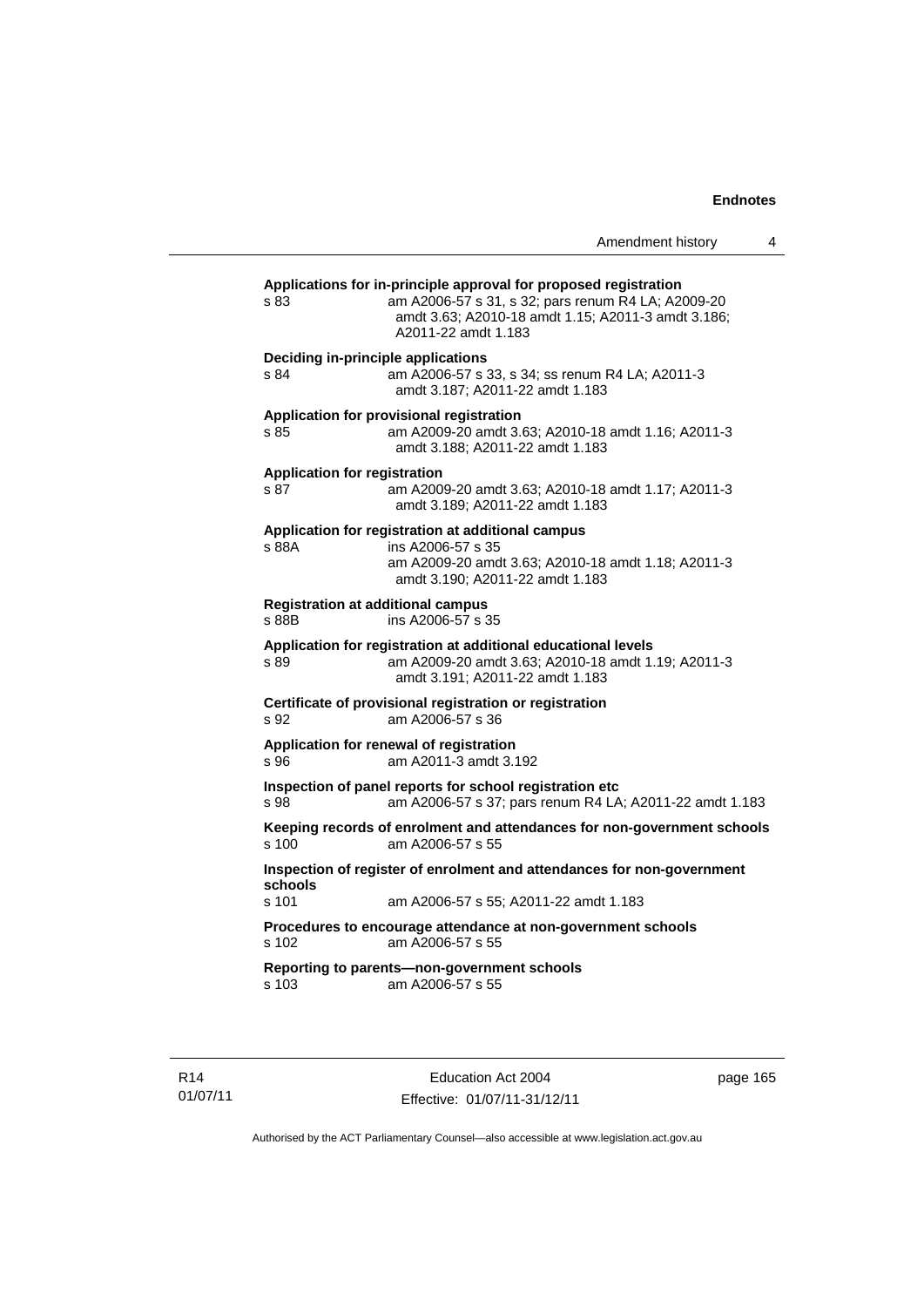4 Amendment history

```
Suspension, transfer or exclusion of students—Catholic systemic schools 
s 104 hdg sub A2006-57 s 38
s 104 am A2006-57 s 55; A2010-7 s 5 
Suspension or exclusion of students—other non-government schools 
                am A2006-57 s 55
s 105 am A2006-57 s 55 
Functions of council (non-government) 
s 107 am A2006-57 s 39 
Arrangements for staff 
s 114 am A2011-22 amdt 1.179, amdt 1.183, amdt 1.184 
Other provisions relating to council (non-government)<br>div 4.4.3 hdg ins A2006-57 s 40
                ins A2006-57 s 40
Minister to seek advice 
s 118 orig s 118 om A2006-57 s 41 
                  (prev s 76) reloc and renum as s 118 A2006-57 s 28 
Minister to present advice of council (non-government) 
s 118A (prev s 127) reloc and renum as s 118A A2006-57 s 44 
Appointment of authorised persons (non-government) 
s 119 am A2010-18 amdt 1.20; A2011-22 amdt 1.183 
Identity cards for authorised persons (non-government) 
s 120 am A2011-22 amdt 1.183 
Miscellaneous 
div 4.5.3 hdg om A2006-57 s 42 
Inspection of register of non-government schools 
s 126 om A2006-57 s 43 
Minister to present advice of council (non-government) 
s 127 reloc and renum as s 118A
Provisional registration for home education 
s 130 sub A2006-57 s 45 
                  am A2011-3 amdt 3.193; A2011-22 amdt 1.183 
Registration for home education 
s 131 am A2006-57 s 46; A2011-22 amdt 1.183 
Conditions of registration for home education 
s 132 am A2011-22 amdt 1.183 
Registration of child 
s 133 am A2006-57 s 47, s 48; A2011-22 amdt 1.183 
Cancellation of registration for home education 
s 135 am A2011-22 amdt 1.183, amdt 1.184
```
page 166 **Education Act 2004** Effective: 01/07/11-31/12/11

R14 01/07/11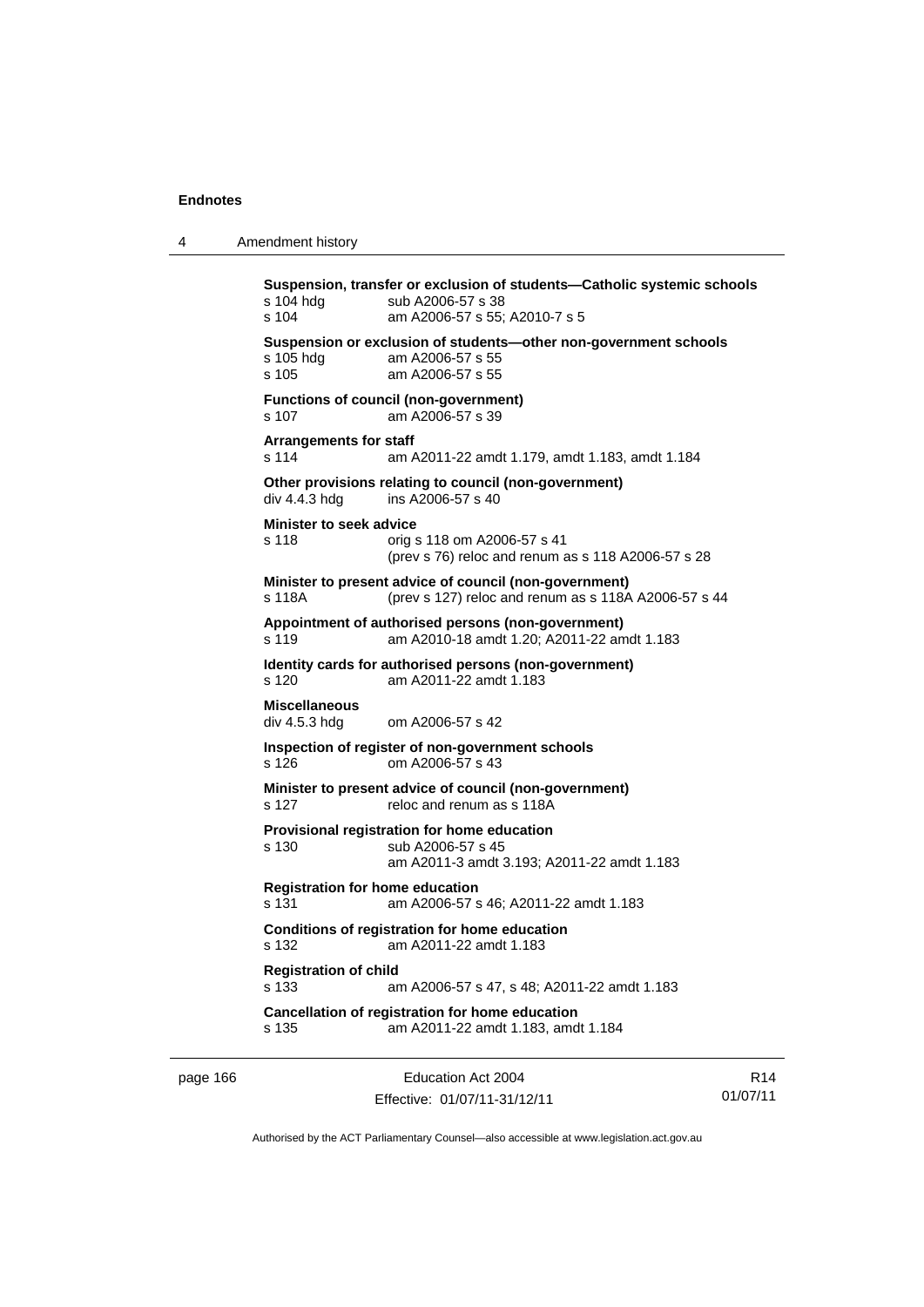Amendment history 4

```
Renewal of registration for home education 
s 137 am A2011-3 amdt 3.194; A2011-22 amdt 1.183 
Home education reports 
s 138 am A2011-22 amdt 1.183 
Home education register 
s 139 am A2011-22 amdt 1.183 
Notification and review of decisions 
pt 6.1 hdg sub A2008-37 amdt 1.131
Definitions—pt 6.1 
                 sub A2008-37 amdt 1.131
                  def decision-maker ins A2008-37 amdt 1.131 
                     am A2011-22 amdt 1.183 
                  def internally reviewable decision ins A2008-37 amdt 1.131 
                     am A2011-22 amdt 1.183 
                  def internal reviewer ins A2008-37 amdt 1.131 
                  def internal review notice ins A2008-37 amdt 1.131 
                  def reviewable decision ins A2008-37 amdt 1.131 
                     am A2011-22 amdt 1.183 
Internal review notices 
                 sub A2008-37 amdt 1.131
Applications for internal review 
s 142 sub A2008-37 amdt 1.131 
Applications not stay reviewable decisions 
s 143 sub A2008-37 amdt 1.131 
Internal review 
s 144 sub A2008-37 amdt 1.131 
Reviewable decision notices 
s 145 sub A2008-37 amdt 1.131 
                  am A2011-22 amdt 1.183 
Applications to ACAT 
                 ins A2008-37 amdt 1.131
Preschools 
s 146 am A2011-22 amdt 1.183 
Student transfer register 
                 ins A2009-40 s 6 am A2011-22 amdt 1.183 
Notification of parents 
s 149 am A2006-57 s 55
```
R14 01/07/11

Education Act 2004 Effective: 01/07/11-31/12/11 page 167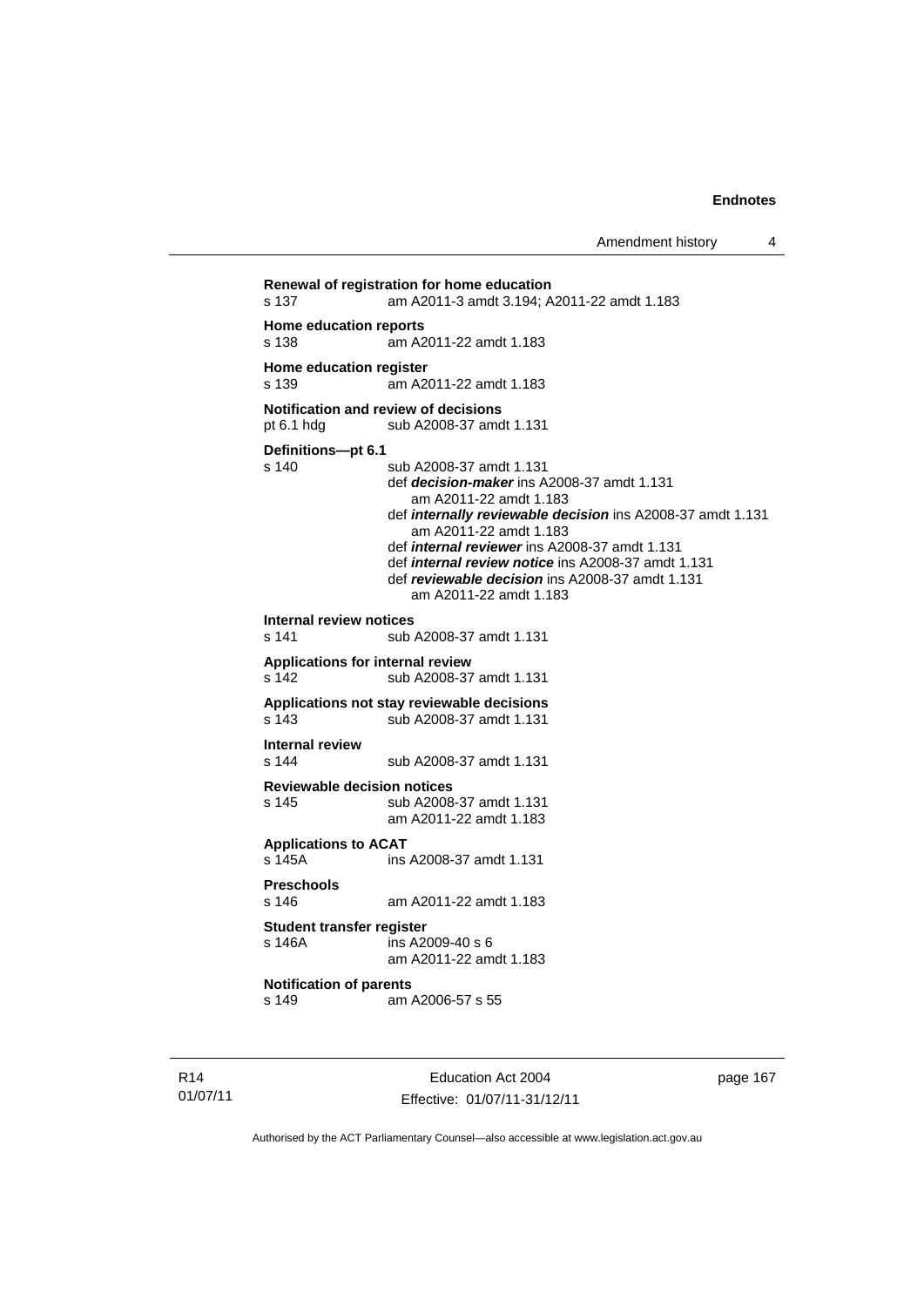4 Amendment history

**Gifts and donations**  s 151 am A2011-3 amdt 3.195 **Education trust fund**  s 152 am A2011-22 amdt 1.180, amdt 1.183 **Notices of intention under former education Act to conduct schools at additional educational levels**  s 153 exp 1 January 2015 (s 153 (5)) **Evidence—certificate signed by principal etc**  s 153A ins A2009-40 s 7 **Transitional provisions**  ch 7 hdg exp 1 January 2006 (s 171) **Assets and liabilities of former authority**  pt 7.1 hdg exp 1 January 2006 (s 171) **Meaning of** *former authority* s 156 exp 1 January 2006 (s 171) **Vesting of assets and liabilities of former authority in Territory**  s 157 exp 1 January 2006 (s 171) **Evidentiary certificate for vested assets and liabilities**  s 158 exp 1 January 2006 (s 171) **Registration of changes in title to certain assets**  s 159 exp 1 January 2006 (s 171) **Proceedings and evidence in relation to vested assets and liabilities**  s 160 exp 1 January 2006 (s 171) **General savings**  pt 7.2 hdg exp 1 January 2006 (s 171) **Interpretation**  div 7.2.1 hdg exp 1 January 2006 (s 171) **Definitions for pt 7.3**  s 161 exp 1 January 2006 (s 171) **Former authority Act**  div 7.2.2 hdg exp 1 January 2006 (s 171) **Existing schools etc**  s 162 exp 1 January 2006 (s 171) **Name of schools, institutions and services**  s 163 exp 1 January 2006 (s 171)

**School boards**  s 164 exp 1 January 2006 (s 171)

page 168 **Education Act 2004** Effective: 01/07/11-31/12/11

R14 01/07/11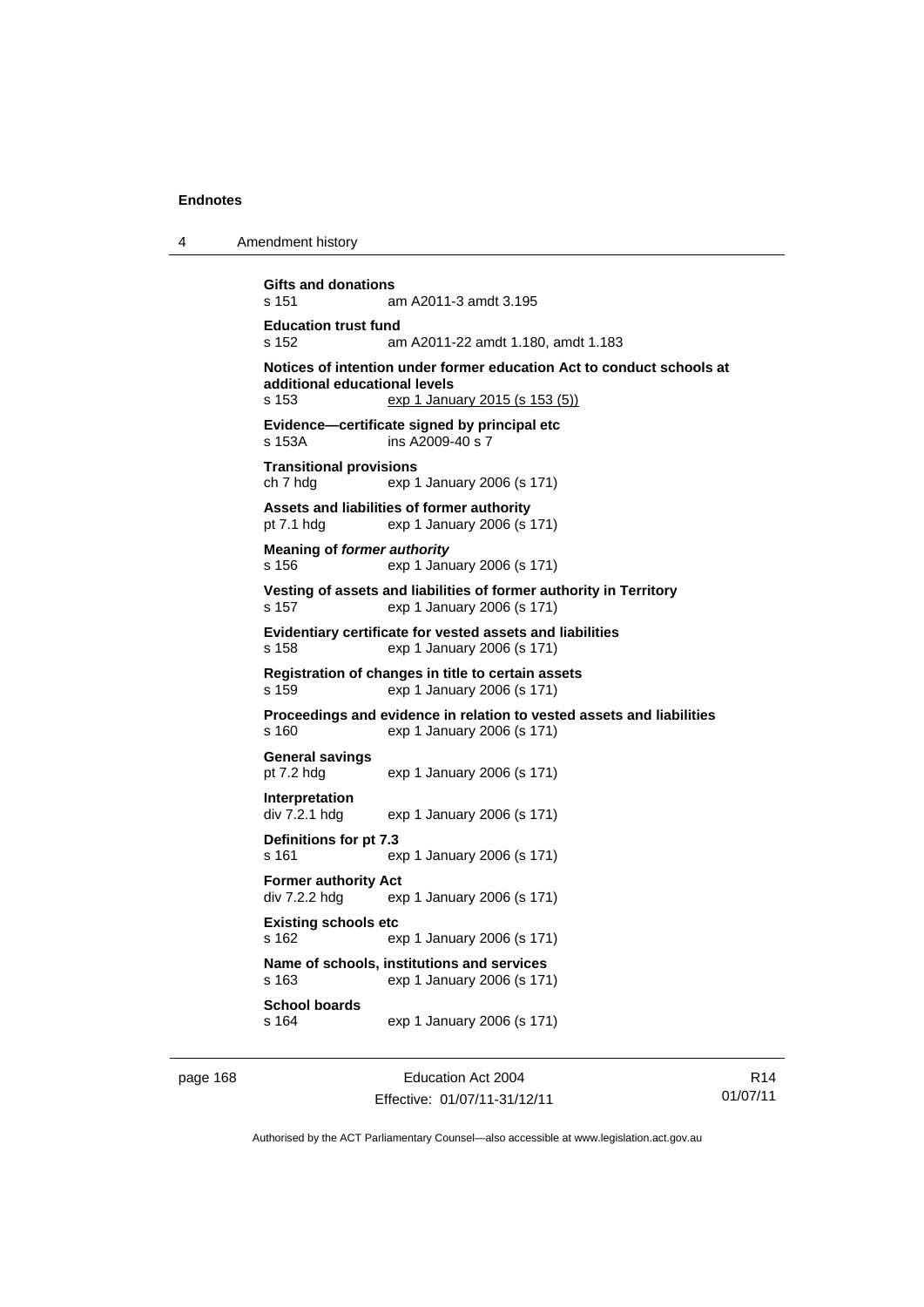**Parents and citizens associations**  s 165 exp 1 January 2006 (s 171) **Members of school boards**  s 166 exp 1 January 2006 (s 171) **Former education Act div 7.2.3 hdg exp** exp 1 January 2006 (s 171) **Exemption certificates**  s 167 exp 1 January 2006 (s 171) **Existing registered and provisionally registered schools**  s 168 exp 1 January 2006 (s 171) **Registers**  s 169 exp 1 January 2006 (s 171) **Miscellaneous**  pt 7.3 hdg exp 1 January 2006 (s 171) **Modification of ch 7's operation**  s 170 exp 1 January 2006 (s 171) **Expiry of ch 7**  s 171 exp 1 January 2006 (s 171) **Declared law for Legislation Act, s 88**  s 172 exp 1 January 2006 (s 171) **Repeals and consequential amendments**  ch 8 hdg om LA s 89 (3) **Acts repealed**  s 173 om LA s 89 (3) **Regulations repealed**  s 174 om LA s 89 (3) **Legislation amended—sch 2**  s 175 om LA s 89 (3) **Transitional—Education (Participation) Amendment Act 2009**   $ch 9 hda$  ins A2009-40 s 8 exp 1 January 2012 (s 303 (1) (LA s 88 declaration applies)) **Meaning of** *amending Act***—ch 9**  s 300 ins A2009-40 s 8 exp 1 January 2012 (s 303 (1) (LA s 88 declaration applies)) **Application of amending Act**  s 301 ins A2009-40 s 8 exp 1 January 2012 (s 303 (1) (LA s 88 declaration applies))

R14 01/07/11

Education Act 2004 Effective: 01/07/11-31/12/11 page 169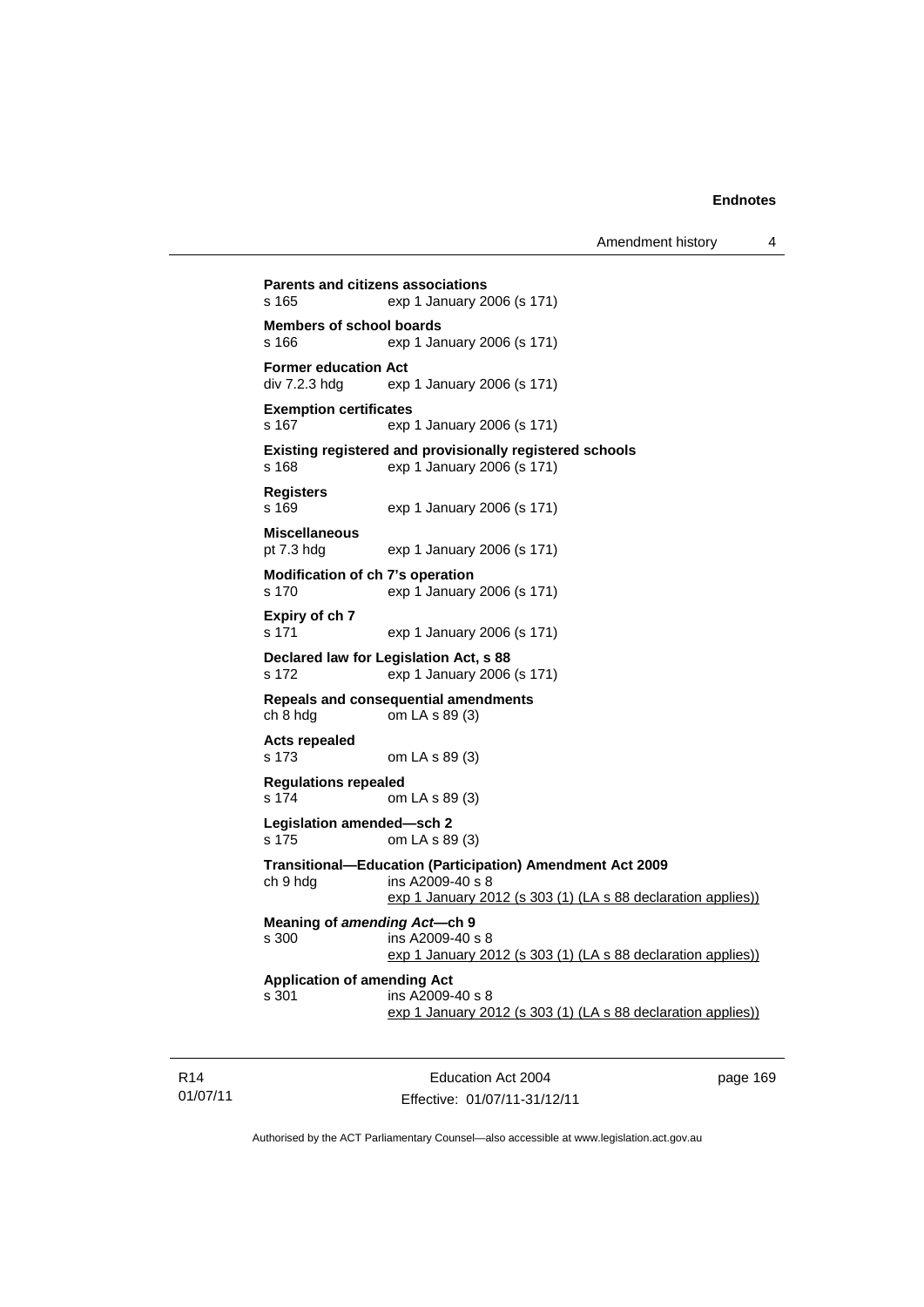4 Amendment history

| <b>Transitional regulations</b>    |                                                                                                              |
|------------------------------------|--------------------------------------------------------------------------------------------------------------|
| s 302                              | ins A2009-40 s 8                                                                                             |
|                                    | exp 1 January 2012 (s 303 (1))                                                                               |
| Expiry-ch 9                        |                                                                                                              |
| s 303                              | ins A2009-40 s 8                                                                                             |
|                                    | exp 1 January 2012 (s 303 (1) (LA s 88 declaration applies))                                                 |
| <b>Reviewable decisions</b>        |                                                                                                              |
| sch 1                              | sub A2008-37 amdt 1.132                                                                                      |
|                                    | am A2009-40 s 9; items renum R9 LA; A2011-22 amdt 1.183                                                      |
| <b>Minister's decisions</b>        |                                                                                                              |
| sch 1 pt 1.1                       | am A2006-57 s 50; items renum R4 LA                                                                          |
|                                    | om A2008-37 amdt 1.132                                                                                       |
| <b>Chief executive's decisions</b> |                                                                                                              |
| sch 1 pt 1.2                       | am A2006-57 s 51, s 55                                                                                       |
|                                    | om A2008-37 amdt 1.132                                                                                       |
| <b>Consequential amendments</b>    |                                                                                                              |
| sch <sub>2</sub>                   | om LA s 89 (3)                                                                                               |
| <b>Dictionary</b>                  |                                                                                                              |
| dict                               | am A2008-37 amdt 1.133, amdt 1.134; A2009-20 amdt 3.64;                                                      |
|                                    | A2009-40 s 10; A2010-18 amdt 1.21; A2011-22 amdt 1.181,                                                      |
|                                    | amdt 1.182                                                                                                   |
|                                    | def appointed member am A2006-57 s 52                                                                        |
|                                    | def approval statement ins A2009-40 s 11                                                                     |
|                                    | def approved educational course (government) am<br>A2006-57 s 55                                             |
|                                    | def approved educational course (non-government) am                                                          |
|                                    | A2006-57 s 55                                                                                                |
|                                    | def board appointed member am A2006-57 s 52                                                                  |
|                                    | def completes year 10 ins A2009-40 s 11                                                                      |
|                                    | def completes year 12 ins A2009-40 s 11                                                                      |
|                                    | def compliance notice ins A2009-40 s 11                                                                      |
|                                    | def compulsory school age sub A2009-40 s 12<br>def education course ins A2009-40 s 13                        |
|                                    | def education provider ins A2009-40 s 13                                                                     |
|                                    | def employment alternative ins A2009-40 s 13                                                                 |
|                                    | def <i>exclusion</i> am A2006-57 s 55                                                                        |
|                                    | def exemption certificate sub A2009-40 s 14                                                                  |
|                                    | def full-time participation ins A2009-40 s 15                                                                |
|                                    | def full-time participation requirement ins A2009-40 s 15<br>def <i>information notice</i> ins A2009-40 s 15 |
|                                    | def internally reviewable decision ins A2008-37 amdt 1.135                                                   |
|                                    | def <i>internal reviewer</i> sub A2008-37 amdt 1.136                                                         |
|                                    | def <i>internal review notice</i> ins A2008-37 amdt 1.137                                                    |
|                                    |                                                                                                              |

page 170 Education Act 2004 Effective: 01/07/11-31/12/11

R14 01/07/11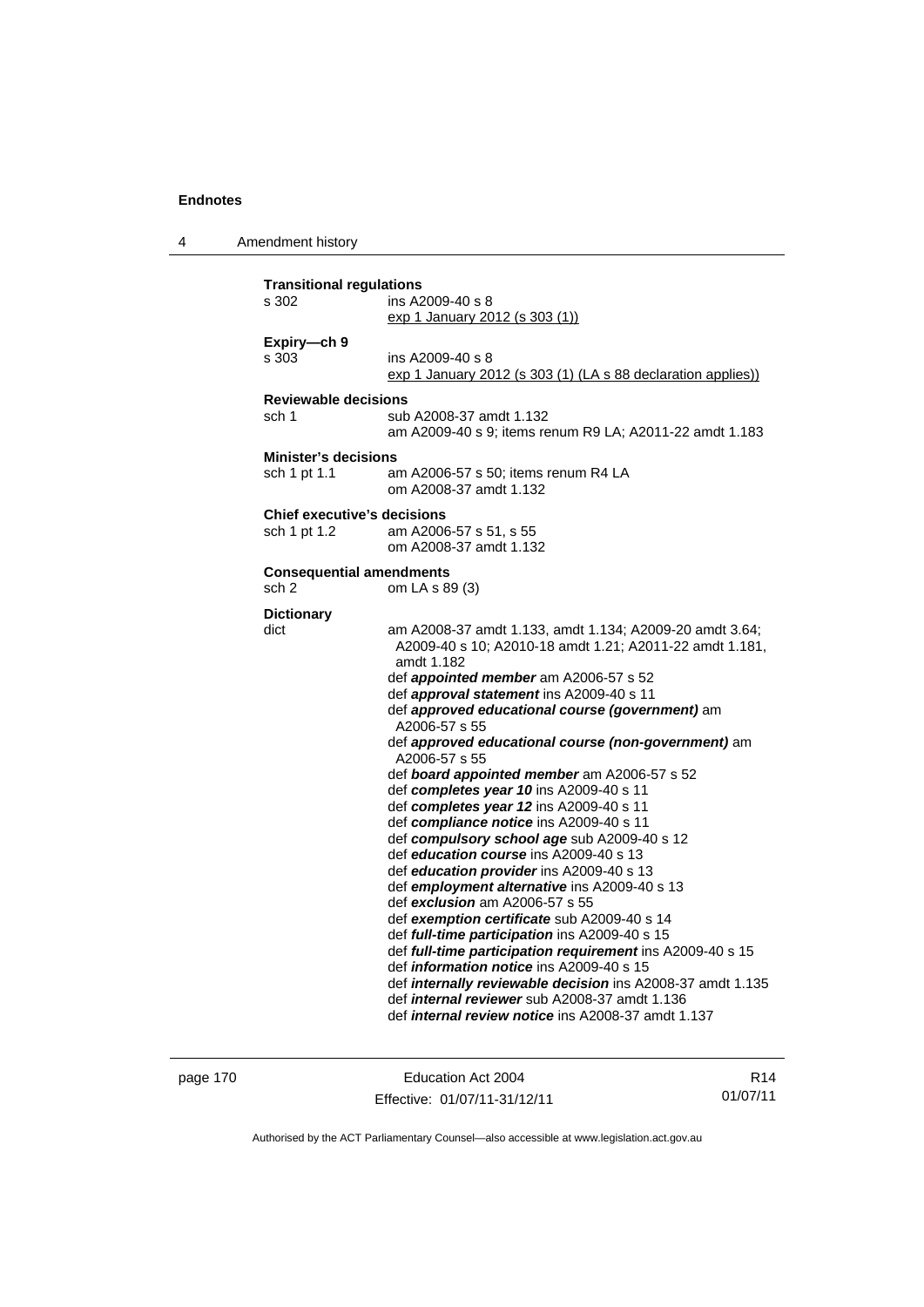def *parents and citizens member* am A2006-57 s 52 def *participates* ins A2009-40 s 15 def *proposed opening day* am A2006-57 s 53 def *reviewable decision* sub A2008-37 amdt 1.138 def *school* am A2009-40 s 16 def *school-leaving age* om A2009-40 s 17 def *staff member* am A2006-57 s 53 def *student member* am A2006-57 s 53 def *training alternative* ins A2009-40 s 18 def *training alternative provider* ins A2009-40 s 18

# **5 Earlier republications**

Some earlier republications were not numbered. The number in column 1 refers to the publication order.

Since 12 September 2001 every authorised republication has been published in electronic pdf format on the ACT legislation register. A selection of authorised republications have also been published in printed format. These republications are marked with an asterisk (\*) in column 1. Electronic and printed versions of an authorised republication are identical.

| <b>Republication</b><br>No and date | <b>Effective</b>            | Last<br>amendment<br>made by | <b>Republication</b><br>for |
|-------------------------------------|-----------------------------|------------------------------|-----------------------------|
| R1<br>1 Jan 2005                    | 1 Jan 2005-<br>1 Jan 2006   | not amended                  | new Act                     |
| R <sub>2</sub><br>2 Jan 2006        | 2 Jan 2006-<br>15 June 2006 | not amended                  | commenced expiry            |
| R <sub>3</sub>                      | 16 June 2006-               | A2006-28                     | amendments by               |
| 16 June 2006                        | 19 Dec 2006                 |                              | A2006-28                    |
| R4                                  | 20 Dec 2006-                | A2006-57                     | amendments by               |
| 20 Dec 2006                         | 26 Oct 2008                 |                              | A2006-57                    |
| R <sub>5</sub>                      | 27 Oct 2008-                | A2008-37                     | amendments by               |
| 27 Oct 2008                         | 1 Feb 2008                  |                              | A2008-20                    |
| R6                                  | 2 Feb 2009-                 | A2008-37                     | amendments by               |
| 2 Feb 2009                          | 26 Feb 2009                 |                              | A2008-37                    |
| R7                                  | 27 Feb 2009-                | A2008-37                     | amendments by               |
| 27 Feb 2009                         | 21 Sept 2009                |                              | A2008-20                    |
|                                     |                             |                              |                             |

R14 01/07/11

Education Act 2004 Effective: 01/07/11-31/12/11 page 171